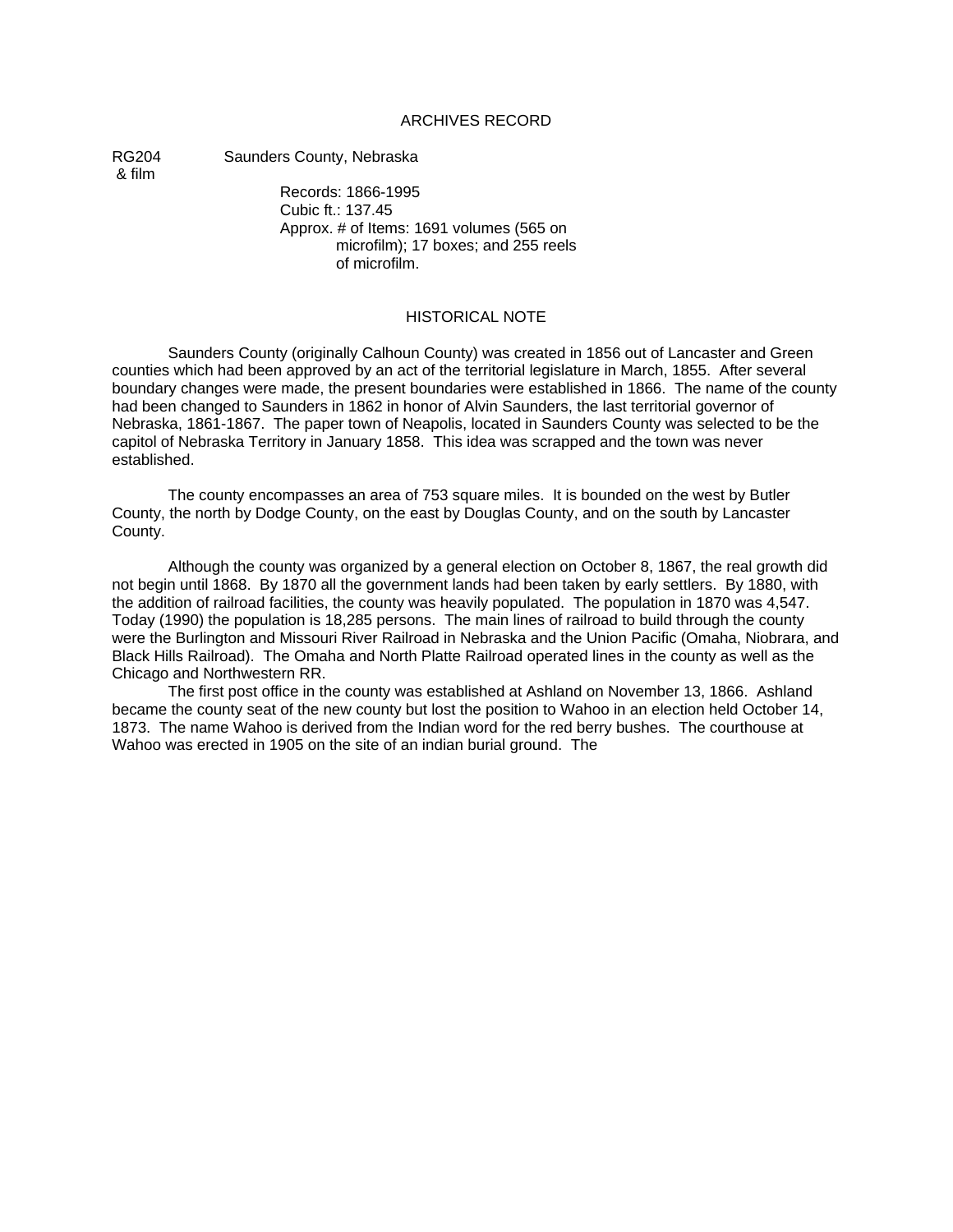#### ADDED ENTRIES:

ACCOUNTING RECORDS ASHLAND (NEB.)--HISTORY BANKS AND BANKING--NEBRASKA BONDS--NEBRASKA--SAUNDERS COUNTY BONDS--OFFICIALS--NEBRASKA--SAUNDERS COUNTY BRIDGES--NEBRASKA--SAUNDERS COUNTY Buffalo County (Neb.)--District Court BURLINGTON AND MISSOURI RIVER RAILROAD IN NEBRASKA Butler County (Neb.)--District Court BUSINESS--NEBRASKA--SAUNDERS COUNTY CEDAR BLUFFS (NEB.)--HISTORY CERESCO (NEB.)--HISTORY CHICAGO AND NORTHWESTERN RAILROAD COMPANY CHICAGO, BURLINGTON AND QUINCY RAILROAD COMPANY COLON (NEB.)--HISTORY CORONER'S INQUESTS--NEBRASKA--SAUNDERS COUNTY COUNTY COURTS--NEBRASKA--SAUNDERS COUNTY COUNTY GOVERNMENT--RECORDS AND CORRESPONDENCE DISTRICT COURTS--NEBRASKA--5TH DISTRICT DISTRICT COURTS--NEBRASKA--BUFFALO COUNTY DISTRICT COURTS--NEBRASKA--BUTLER COUNTY DISTRICT COURTS--NEBRASKA--DOUGLAS COUNTY DISTRICT COURTS--NEBRASKA--HALL COUNTY DISTRICT COURTS--NEBRASKA--POLK COUNTY DISTRICT COURTS--NEBRASKA--SAUNDERS COUNTY Douglas County (Neb.)--District Court ELECTIONS--NEBRASKA--SAUNDERS COUNTY FORT CALHOUN NUCLEAR POWER STATION FREMONT, ELKHORN AND MISSOURI VALLEY RAILROAD COMPANY Hall County (Neb.)--District Court HIGHWAYS--NEBRASKA--SAUNDERS COUNTY INSANE--COMMITMENT AND DETENTION ITHACA (NEB.)--HISTORY JUSTICES OF THE PEACE--NEBRASKA--SAUNDERS COUNTY LESHARA (NEB.)--HISTORY LIQUOR LAWS--NEBRASKA LIVESTOCK BRANDS--NEBRASKA--SAUNDERS COUNTY MALMO (NEB.)--HISTORY MARRIAGES--NEBRASKA--SAUNDERS COUNTY MEAD (NEB.)--HISTORY MEMPHIS (NEB.)--HISTORY ADDED ENTRIES (cont)

MORSE BLUFF (NEB.)--HISTORY MOTOR VEHICLES--VALUATION--NEBRASKA--SAUNDERS COUNTY NATURALIZATIONS--NEBRASKA--SAUNDERS COUNTY Nebraska. District Courts. 5th District Nebraska Public Power District NUCLEAR ENERGY NUCLEAR POWER PLANTS--NEBRASKA OMAHA AND NORTH PLATTE RAILWAY COMPANY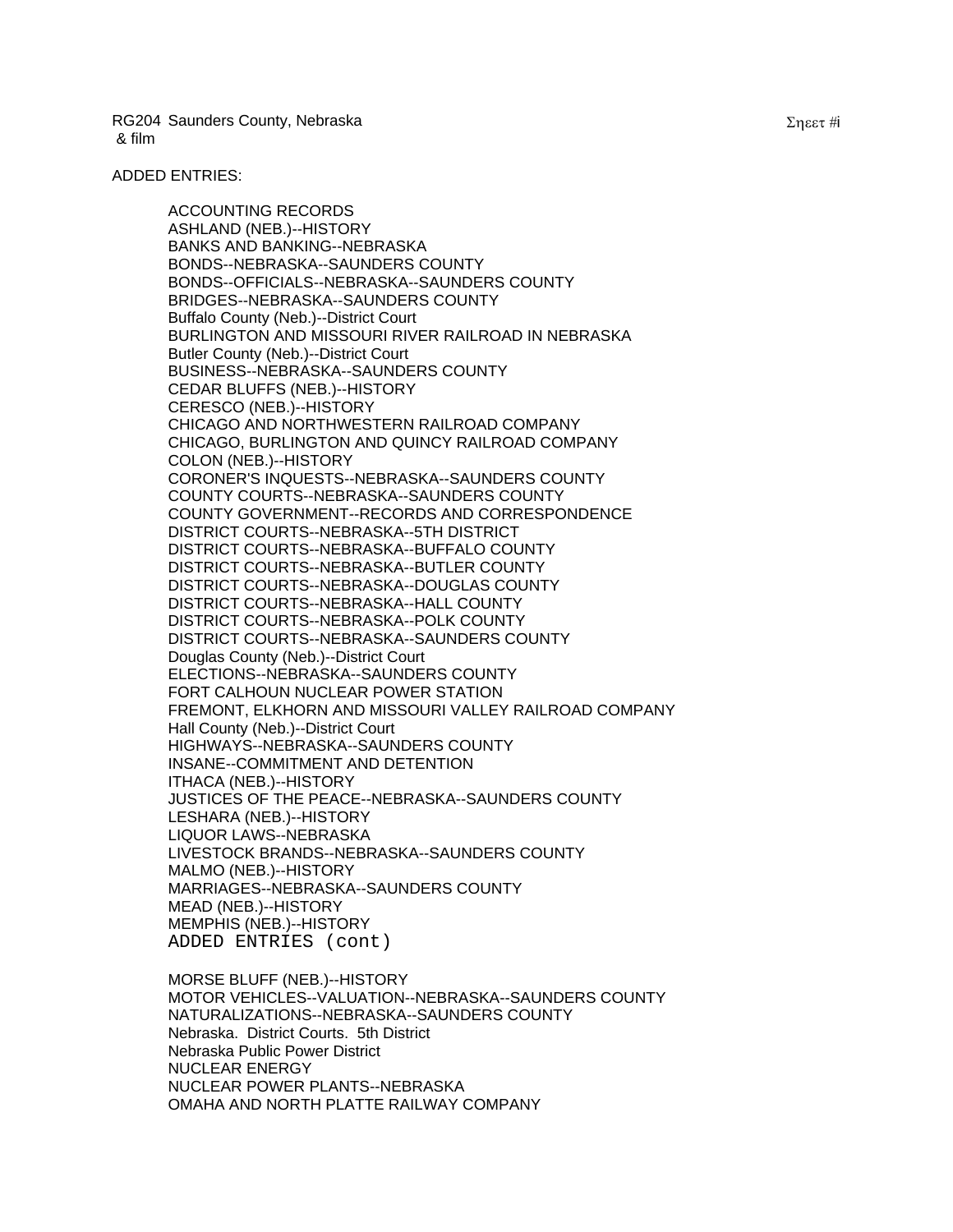> OMAHA AND REPUBLICAN VALLEY RAILROAD COMPANY Omaha Public Power District PERSONAL PROPERTY--NEBRASKA--SAUNDERS COUNTY Polk County (Neb.)--District Court POWER PLANTS--NEBRASKA POWER RESOURCES--NEBRASKA PRAGUE (NEB.)--HISTORY PROBATE RECORDS--NEBRASKA--SAUNDERS COUNTY RAILROADS--NEBRASKA--SAUNDERS COUNTY RAILROADS--VALUATION--NEBRASKA--SAUNDERS COUNTY REAL PROPERTY--VALUATION--NEBRASKA--SAUNDERS COUNTY ROADS--NEBRASKA--SAUNDERS COUNTY Saunders County Agricultural Society Saunders County Farm Bureau School District #40 (Saunders County, Neb.) School District #41 (Saunders County, Neb.) School District #44 (Saunders County, Neb.) SCHOOL LAND--NEBRASKA--SAUNDERS COUNTY SCHOOLS--NEBRASKA--SAUNDERS COUNTY SOLDIERS--NEBRASKA--SAUNDERS COUNTY Soldiers Relief Commission (Saunders County, Neb.) TAXATION--NEBRASKA--SAUNDERS COUNTY TAXATION OF PERSONAL PROPERTY--NEBRASKA--SAUNDERS COUNTY UNION PACIFIC RAILROAD COMPANY United States. Public Works Administration VALPARAISO (NEB.)--HISTORY WAHOO (NEB.)--HISTORY WESTON (NEB.)--HISTORY YUTAN (NEB.)--HISTORY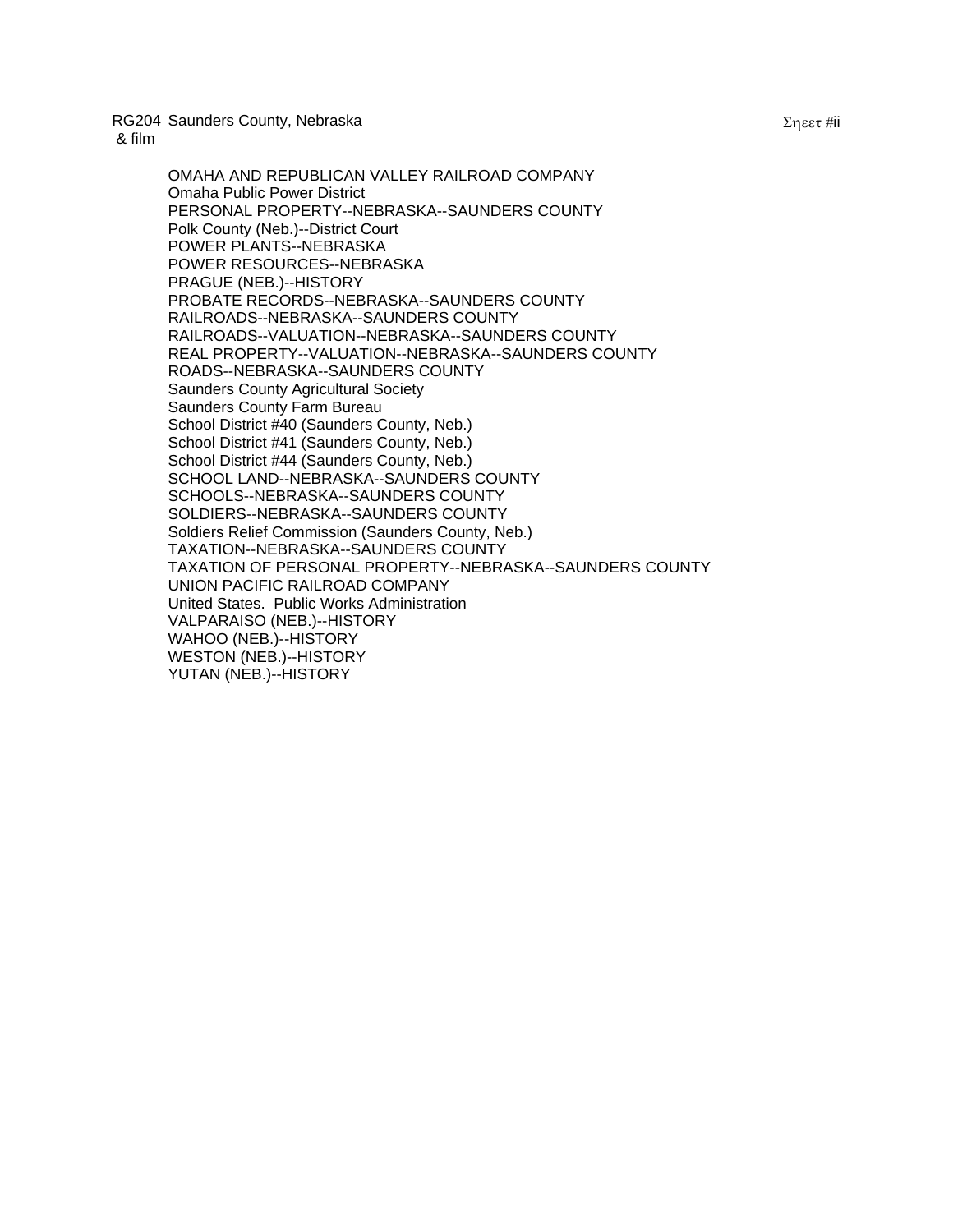town was established on a campground of the Oto indians. The largest village of the Oto was located in Saunders County about ten miles north of present-day Ashland. Rev. Moses Merrill, the renowned indian missionary, visited the area in the early 1830s.

Saunders County was the former home of Darryl F. Zanuck, the famous movie producer.

#### SCOPE AND CONTENT NOTE

This collection consists of the records of Saunders County, Nebraska, arranged in the following subgroups: 1) Assessment Records, 1878-1960; 2) County Treasurer, 1868-1980; 3) County Board of Commissioners and Elections, 1866-1975; 4) County Clerk, 1866-1995; 5) Soldiers Relief Commission, 1893-1922; 6) Register of Deeds; 7) County Court, 1866-1967; 8) District Court, 1868-1979; 9) Superintendent of Schools (no records); and 10) School Districts, 1872-1978.

Subgroup One, Assessment Records, consists of Real & Personal precinct assessment records, 1878-1904; Personal Property schedules by precinct, 1911-1920; Real Estate Assessment Records, 1912-1927; Personal Recaps, 1916-1925; and Personal Assessment Schedules 1955 and 1960.

The bulk of Subgroup Two, County Treasurer, has been micro-filmed and can be found shelved in the microfilm reference room under RG204. This Subgroup is divided into Ten series: 1) Tax Lists, Personal and Real Estate, 1869-1912; Real Estate, Lots and Lands, 1874-1966; Personal Property Tax Lists, cities and precincts, 1913-1976; 2) Motor Vehicle Tax Lists, 1935-1948 (can be found w/ personal after 1948); 3) Tax Sale and Redemption Records, 1867-1946; 4) Delinquent Tax Lists, 1871-1900; 5) Special Tax Lists, 1908-1939; 6) Poll Tax Records, 1884-1963; 7) School Land Records, 1869-1959; 8) General and Fund Ledgers, 1870-1941; 9) Bond Records, 1921-1980; and 10) Miscellaneous Records, 1868-1933.

Series Nine includes records regarding various bonds of the county, 1921-1980. Additional records regarding county bonds can be found in the general correspondence to the board of county commissioners, Subgroup Three.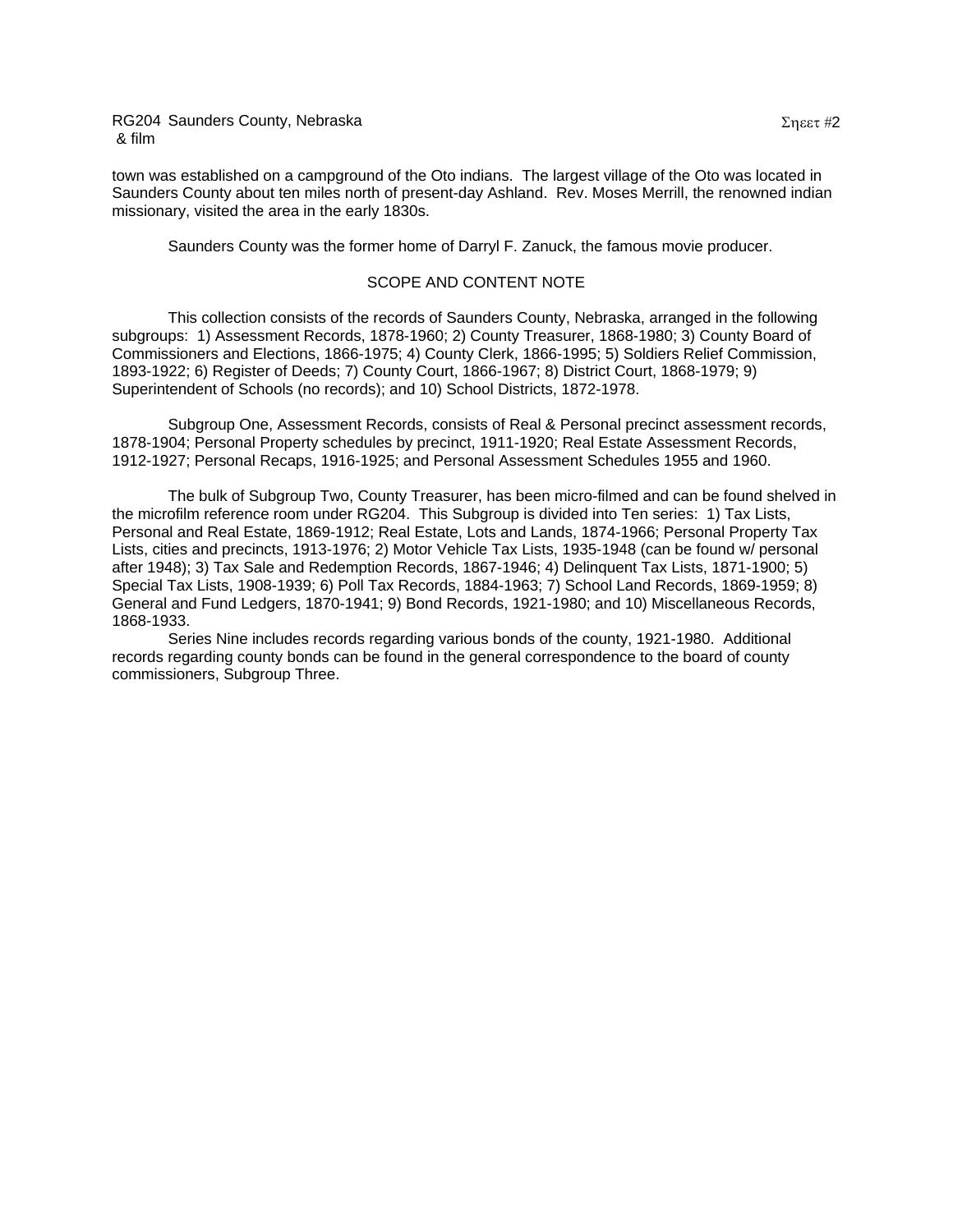Additional records regarding Saunders County assessment and taxation records can be found in the series for the county Board of Equalization and Assessment filed with the County Commis-sioners Records of Subgroup Three. Subgroup Three includes the following series: 1) County Board Proceedings, 1866-1970; 2) Correspondence and Supplemental Documents, 1867-1936; 3) County Officials Reports, 1870-1938; 4) Board of Equalization and Assessment, 1871-1933; 5) Road Dist. Records, 1871-1930; 6) Saunders County Farm Bureau, 1878-1933; and 7) Election Records, 1871-1975.

Series One of Subgroup Three, on microfilm, consists of the minute books of the County Board of Commissioners, 1866-1946, and County Board of Supervisors, 1946-1970. Series Two, not on microfilm, compliments Series One, and consists of correspondence addressed to the county board for action, petitions, resolutions, appointments, etc., which generally correspond with the daily minutes of the county board. Saunders County is one of the few counties for which we have a good collection of these documents which provide an excellent history of county government. Series Three through Five could also be considered supplemental documents to the minutes of the board.

Series Six of Subgroup Three, Election Records, is divided into four subseries: 1) Abstracts of Elections, 1871-1974; 2) Election Board Records, 1897-1962; 3) Poll Books, 1918-1975; and Miscellaneous Election Records, 1894-1950. Subseries One, Abstracts of Votes Cast, has been microfilmed by the Historical Society and is shelved in the microfilm reference room under RG204. Election Board Records, 1901-1962 are on microfilm. Volume #1, numbered Vol. A on the inventory just recently received has not been microfilmed. One Absent and Disabled Voters Poll Book appears on microfilm for Subseries Three of Series Six.

Subgroup Four, County Clerk, is divided into three series: 1) Marriage Records, 1866-1995; 2) Militia Lists, 1893-1934; and 3) Miscellaneous Records, 1879-1934. The marriage records of Series One are on microfilm and shelved with other marriage records in the microfilm reference room. Volumes 1A-K of this series was microfilmed by the Historical Society in 1986 and appear as reels 3A-3E in the microfilm inventory. Original volumes A-C were transferred to the Saunders County Historical Society and volumes D-K were destroyed after microfilming. In 1995, the Genealogical Society of Utah visited the county and microfilmed the originals held by the Saunders County Historical Society, volumes 1A-C, L (1912)-O (1928), vol. 1 (1928) - vol. 8 (1970), and loose certificates and licenses, 1872-1989. They also included indexes to marriages of Saunders County, 1866-1995. Series Three of this subgroup consists of a wolf bounty record, 1899-1900; a livestock brand record, 1884-1892; a record of farm ranch or home names, 1912-1934; and an officials' bond register, 1879-1901.

Subgroup Five consists of the records of the Saunders County Soldiers Relief Commission. Included are claims paid by the commission, 1895-1897, and 1932-1938.

There are currently no records in the State Archives for Subgroup Six, County Register of Deeds.

Subgroup Seven, County Court, is subdivided into three series: 1) Justice of the Peace Dockets, 1872-1967; 2) County Court Dockets, 1866-1938; and 3) Probate Records, 1866-1956.

Series One of Subgroup Seven consists of civil and criminal Justice Dockets for the county and different precincts.

Series Three, Probate Records, were microfilmed by the Historical Society in 1991. This Series is divided into four subseries: 1) Probate Indexes, 1874-1943; 2) Probate Entry Books, 1866-1900; 3) Estate Dockets, 1866-1895; and 4) Probate Dockets, 1874-1956. Subseries One of Series Two includes dockets for civil cases, 1872-1937 and subseries two criminal dockets of the county court, 1876-1923. Subseries Two and Three can be found on microfilm following Subseries One and Four on the film record for this Series.

The early Probate records of Saunders County, 1866-1895, are restricted to staff use only due to the possible existence of confidential records protected by law. Patrons may make requests to staff for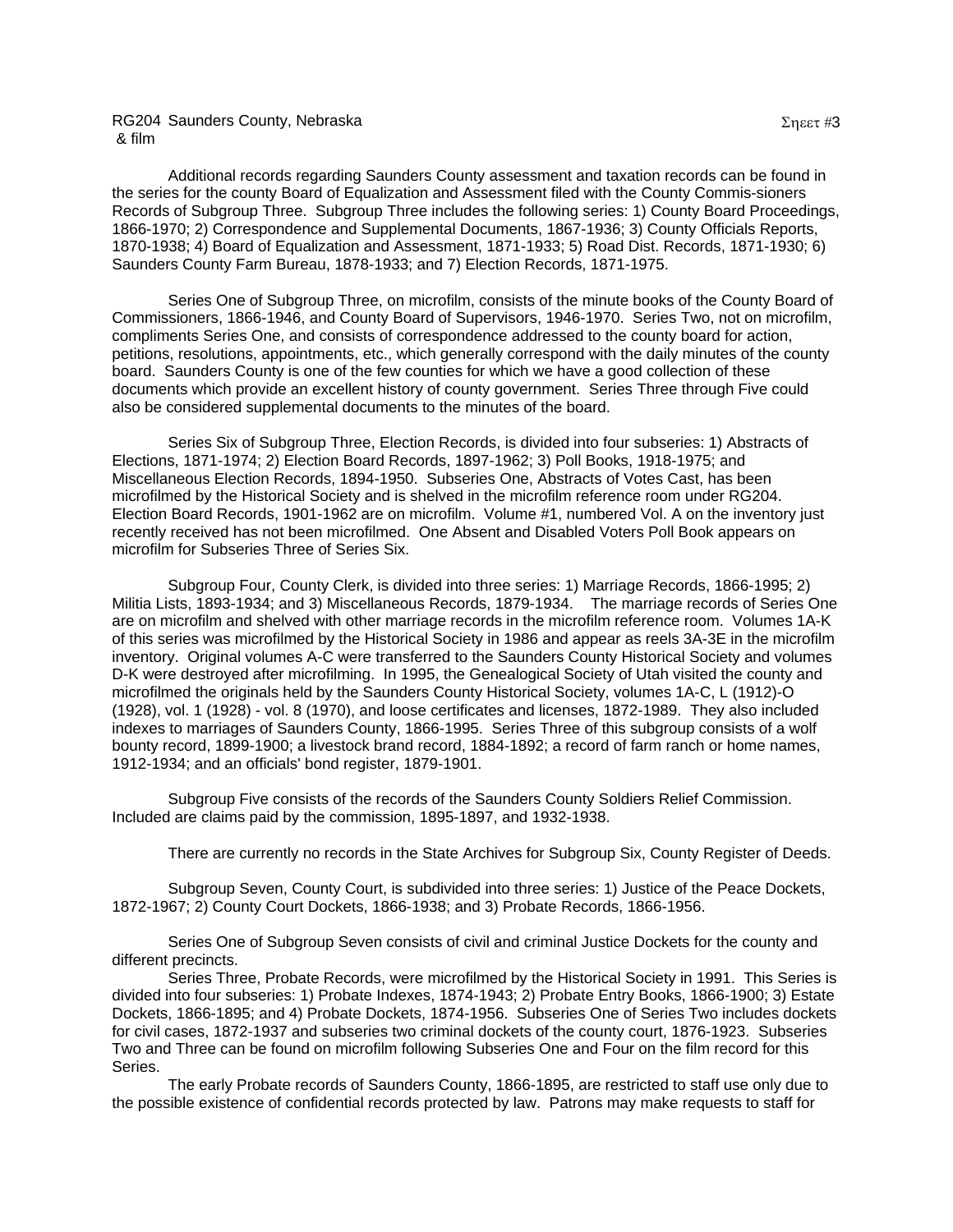information contained in these volumes if not of a confidential nature.

Subgroup Eight, District Court, is divided into eleven series: 1) Naturalization Records, 1869-1946; 2) General Index Books; 3) Appearance Dockets; 4) Trial Dockets, 1868-1928; 5 Daily Journal; 6) Complete Record; 7) Civil and Criminal Case Files, 1942-1956; 8) Bills of Exception, 1892-1979; 9) Judgement and Execution Dockets, 1868-1953; 10) State Tax Suit, 1906-1910; and 11) Miscellaneous Records, 1880-1959.

No records are as yet available at the State Archives for series two, four, or five. These records remain at the Saunders County District court.

Series Seven includes miscellaneous criminal case files, 1942-1956, and selected bills of exception, 1897-1979. Series Eight, Bills of Exception, is divided into two subseries: 1) Saunders County District Court, 1908-1979; and 2) Fifth Judicial District Court, 1892-1973. Subseries one includes miscellaneous documents for civil and criminal cases, 1908-1973, and depositions and exhibits for the case, Nebraska Public Power District vs. Omaha Public Power District, in Saunders County District Court, 1971-1979, regarding nuclear power plants (specifically Ft. Calhoun Station). Subseries Two includes cases of the entire fifth judicial district of Nebraska including Buffalo, Butler, Douglas, Hall and Polk county district court records. Series Nine includes three execution dockets, 1868-1953. Series Ten, State Tax Suit, includes an index to the tax cases, an appearance docket (1906-1910), a final notice record and a tax judgement record. Also included is the Scavenger Tax Record with listings by towns and land description for taxes due 1873-1905.

There are currently no records at the State Archives for the Saunders County Superintendent of Schools, Subgroup Nine.

Subgroup Ten, School Districts, is divided into three series: 1) School District #40, 1872-1939; 2) School District #41, 1882-1957; and 3) School District #44, 1884-1978.

Series One, School Dist. #40 is partially microfilmed, 1872-1912 and the film shelved with RG204 in the reference room. An addition to these records for the years 1872-1939 was added in later years and not yet filmed. Included are Teachers Registers, 1884-1897, Directors Records, 1872-1923, and fiscal records through 1939.

Series Two is on microfilm and also shelved with RG204 in the microfilm reference room. Included are Teachers Reports, School District minutes, Annual Reports, Treasurer's Records, and teachers contracts. Some volumes in Series Two, Dist. #41 are restricted as they contain confidential health exam records. This microfilm can be referenced by staff only. Restricted rolls are marked with a red dot on the container.

Series Three, School District #44, has not as yet been microfilmed. This series also contains restricted volumes, specifically, attendance and classification records, 1955-1978, because they contain health examination records. The inventory and boxes containing restricted records are marked with red dots. Information desired by patrons may be extracted from the records by reference staff if not of a confidential nature.

The records of Saunders County have come to the State Archives on several different occasions. Part of the records of School District #40 were loaned to the Historical Society by Otis Beeman of Ceresco, Nebraska, in May of 1965 for microfilming and the rest by Francis Beaman of Ceresco in January of 1979. The records of School District #41 were loaned to the Historical Society for microfilming. The records of School District #44 were donated to the Historical Society by Kenneth Schoen of Weston, Nebraska, March 20, 1984.

The bulk of the remainder of the collection was transferred to the State Archives in August of 1975. This includes the records on microfilm for the County Board of Commissioners and the Election Records which were returned to the county clerk after microfilming.

District Court records have been transferred to the Archives at different times between March 1978 and February 1991, the date of our latest accession from this office. Also in February 1991, the Archives received the probate records of the county court which have since been microfilmed. The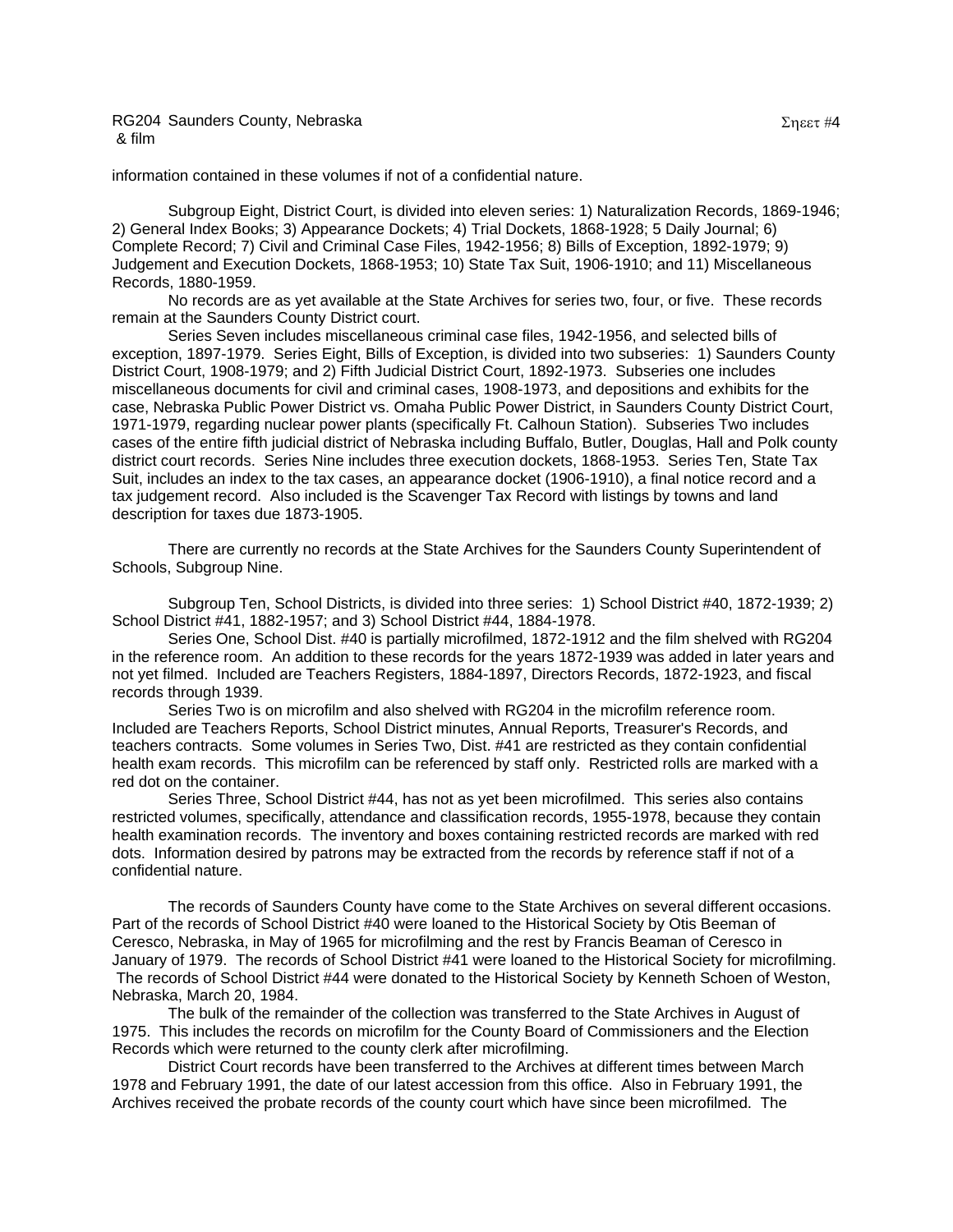marriage dockets were transferred to the Archives November 15, 1986 and microfilmed by the Historical Society. The district court naturalization records came to the Archives in October of 1980.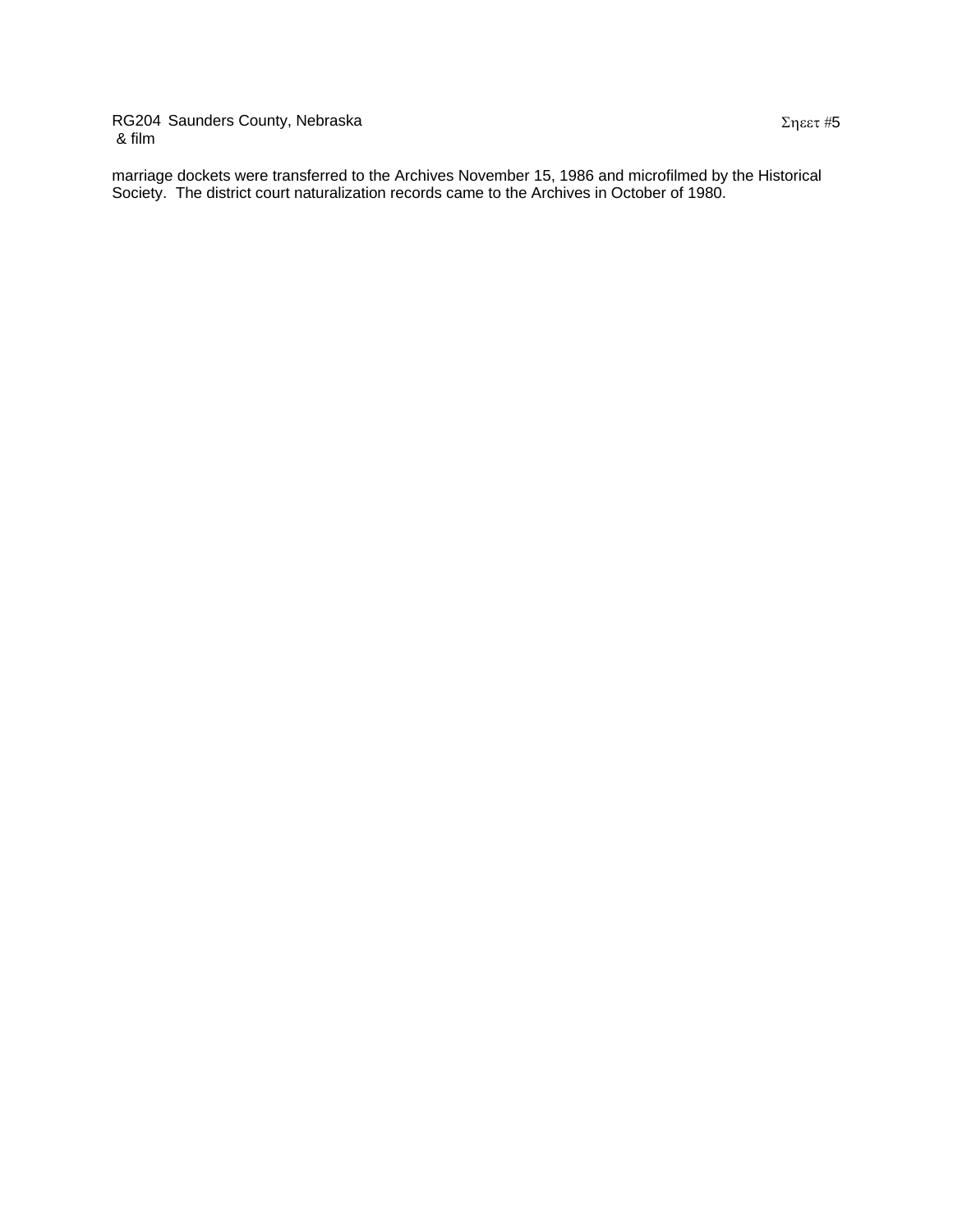### DESCRIPTION

film

# SUBGROUP ONE ASSESSMENT RECORDS

### SERIES ONE PRECINCT ASSESSMENT RECORDS, 1878-1960

| $V. 1-021$    | 1878      | <b>Personal &amp; Real Estate</b> |
|---------------|-----------|-----------------------------------|
| $V.022 - 042$ | 1879      | <b>Personal &amp; Real Estate</b> |
| $V.043-064$   | 1880      | Personal & Real Estate            |
| $V.065-085$   | 1881      | <b>Personal &amp; Real Estate</b> |
| $V.086-108$   | 1882      | Personal & Real Estate            |
| $V.109 - 130$ | 1883      | Personal & Real Estate            |
| $V.131 - 153$ | 1884      | <b>Personal &amp; Real Estate</b> |
| $V.154 - 173$ | 1885      | Personal & Real Estate            |
| V.174-194     | 1886      | Personal & Real Estate            |
| $V.195 - 216$ | 1887      | <b>Personal &amp; Real Estate</b> |
| V.217-236     | 1888      | Personal & Real Estate            |
| $V.237-257$   | 1889      | <b>Personal &amp; Real Estate</b> |
| $V.258 - 280$ | 1890      | Personal & Real Estate            |
| $V.281 - 301$ | 1891      | <b>Personal &amp; Real Estate</b> |
| $V.302 - 321$ | 1892      | Personal & Real Estate            |
| $V.322 - 345$ | 1893      | <b>Personal &amp; Real Estate</b> |
| $V.346-367$   | 1894      | Personal & Real Estate            |
| $V.368-389$   | 1895      | Personal & Real Estate            |
| $V.390-412$   | 1896      | Personal & Real Estate            |
| $V.413 - 434$ | 1897      | <b>Personal &amp; Real Estate</b> |
| $V.435 - 452$ | 1898      | Personal & Real Estate            |
| $V.453 - 473$ | 1899      | Personal & Real Estate            |
| $V.474-495$   | 1900      | Personal & Real Estate            |
| $V.496 - 517$ | 1901      | <b>Personal &amp; Real Estate</b> |
| $V.518-539$   | 1902      | Personal & Real Estate            |
| $V.540 - 559$ | 1903      | <b>Personal &amp; Real Estate</b> |
| $V.560 - 581$ | 1904      | <b>Personal &amp; Real Estate</b> |
| $V.582-604$   | 1911      | <b>Precinct Personal</b>          |
| $V.605-628$   | 1912      | <b>Precinct Personal</b>          |
| $V.629-653$   | 1912-1915 | <b>Precinct Real Estate</b>       |
| $V.654-678$   | 1913      | <b>Precinct Personal</b>          |
| $V.679-693$   | 1914      | <b>Precinct Personal</b>          |
| $V.694 - 718$ | 1915      | <b>Precinct Personal</b>          |

film

# SUBGROUP ONE ASSESSOR (cont)

# SERIES ONE PRECINCT aSSESSMENTS (cont)

| V.719-743 | 1916      | <b>Precinct Personal</b>    |
|-----------|-----------|-----------------------------|
| V.744-768 | 1916-1919 | <b>Precinct Real Estate</b> |
| V.769     | 1916-1920 | Recapitulation              |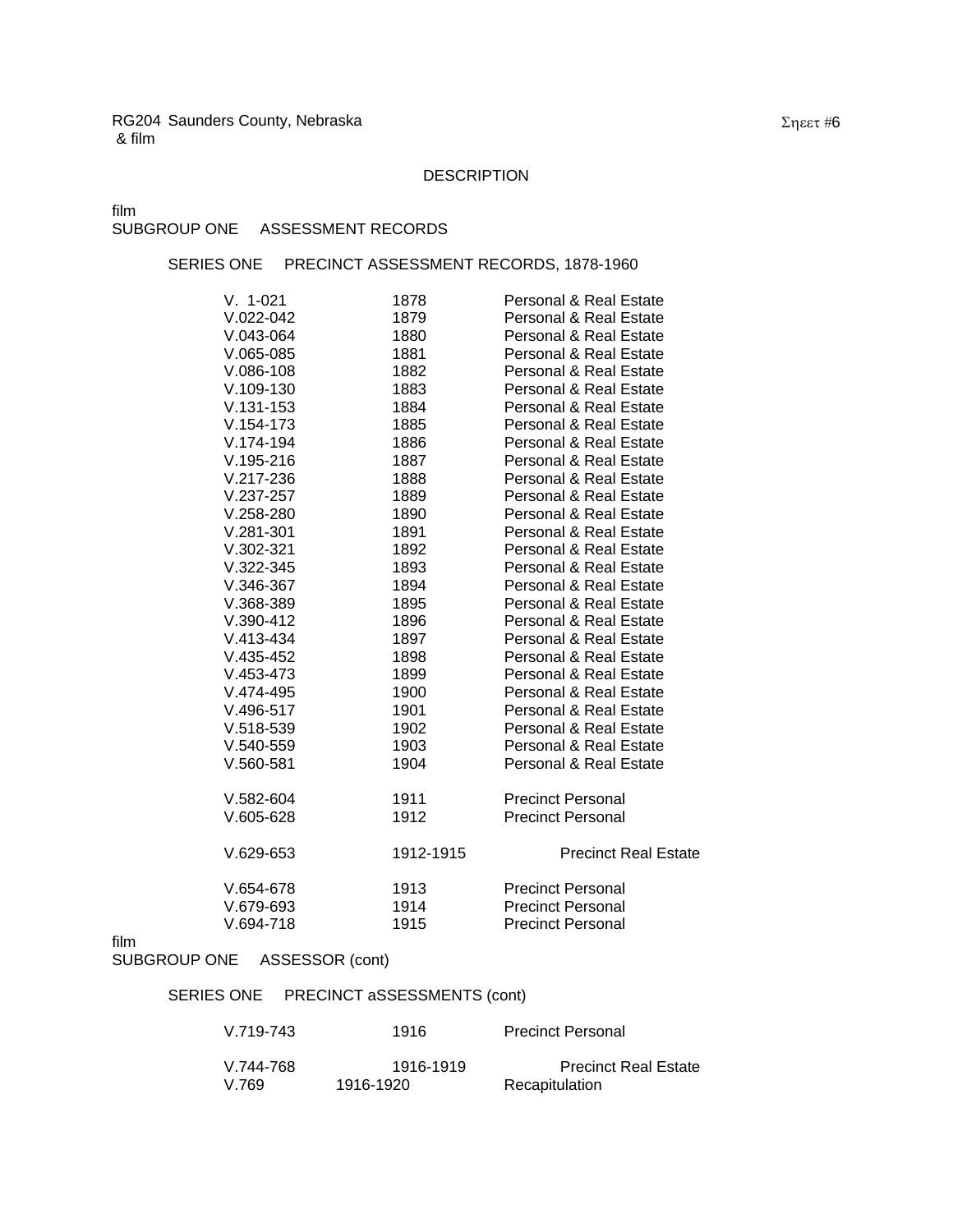| V.770-785                             | 1917                 | Precinct Personal & Recap                                                                          |
|---------------------------------------|----------------------|----------------------------------------------------------------------------------------------------|
| V.786-793                             | 1918                 | Precinct Personal & Recap                                                                          |
| V.794                                 | 1918                 | Livestock Recapitulation                                                                           |
| V.795-816                             | 1919                 | Precinct Personal & Recap                                                                          |
| $V.817 - 841$                         | 1920                 | <b>Precinct Personal</b>                                                                           |
| V.842                                 | 1921-1925            | Recapitulation                                                                                     |
| V.843-844<br>$V.845-871$<br>V.872-899 | 1928<br>1955<br>1960 | <b>Precinct Personal and Special</b><br><b>Personal Assessments</b><br><b>Personal Assessments</b> |
|                                       |                      |                                                                                                    |

NOTE: Additional Assessment Records can be found in Subgroup Three, County Board of Commissioners and in the different series for that subgroup, especially Series Three, Board of Equalization and Assessment.

#### film

```
SUBGROUP ONE ASSESSMENT RECORDS - MICROFILM RECORD 
SERIES ONE PRECINCT ASSESSMENTS, cont.
```

| Reel#1<br>625 expos.<br>#25,603  | Assessment Records, Personal Property, Vol. #1<br>Ashland Precinct "A", 1878<br>thru<br>Assessment Records, Real Estate-Lots, Vol. #19<br>Wahoo, Block 120, 1878                                                                                                     |
|----------------------------------|----------------------------------------------------------------------------------------------------------------------------------------------------------------------------------------------------------------------------------------------------------------------|
| Reel #2<br>685 expos.<br>#25,604 | Assessment Records, Real Estate-Lots, Vol. #19<br>Wahoo, Block 121, Lot 10, 1878<br>thru<br>Assessment Records, Real Estate-Lands, Vol. #41<br>S24-T15-R9 (Union Precinct), 1879<br>NOTE: Vol. #24, Real Estate, was filmed before<br>Personal appearing on reel #3. |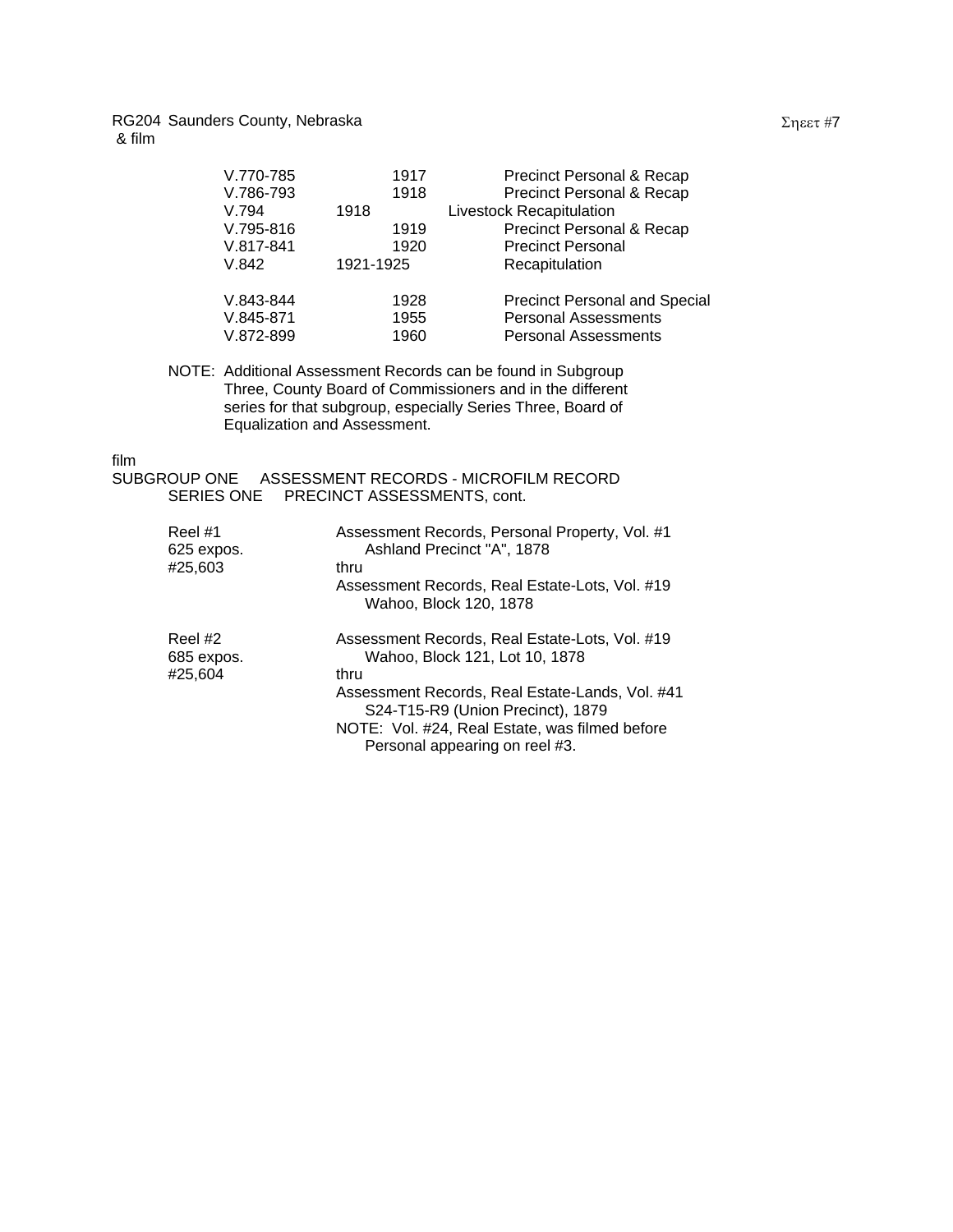| film | SUBGROUP ONE ASSESSOR (cont)<br>SERIES ONE | PRECINCT ASSESSMENTS (cont)                                                                                                                                                          |
|------|--------------------------------------------|--------------------------------------------------------------------------------------------------------------------------------------------------------------------------------------|
|      | Reel #3<br>658 expos.<br>#25,605           | Assessment Records, Real Estate-Lands, Vol. #41<br>S25-T15-R9 (Union Precinct), 1879<br>thru<br>Assessment Records, Real Estate-Lands, Vol. #53<br>S36-T13-R8 (Green Precinct), 1880 |
| *    | Reel #4<br>657 expos.<br>#25,606           | Assessment Records, Personal Property, Vol. #54<br>Marble Precinct "A", 1880<br>thru<br>Assessment Records, Personal Property, Vol. #65<br>Wahoo "C", 1880                           |
|      | Reel #5<br>674 expos.<br>#25,607           | Assessment Records, Personal Property, Vol. #65<br>Wahoo "C", 1880<br>thru<br>Assessment Records, Personal Property, Vol. #76<br>Marble Precinct "R", 1881                           |
|      | Reel #6<br>677 expos.<br>#25,608           | Assessment Records, Personal Property, Vol. #76<br>Marble Precinct "S", 1881<br>thru<br>Assessment Records, Personal Property, Vol. #87<br>Ashland Precinct "J", 1882                |
|      | Reel #7<br>683 expos.<br>#25,609           | Assessment Records, Personal Property, Vol. #87<br>Ashland Precinct "K", 1882<br>thru<br>Assessment Records, Personal Property, Vol. #99<br>Mariposa Precinct "A", 1882              |
|      | Reel #8<br>679 expos.<br>#25,610           | Assessment Records, Personal Property, Vol. #99<br>Mariposa Precinct "B", 1882<br>thru<br>Assessment Records, Real Estate-Lots, Vol. #108<br>Ashland, Block 57, Lot 6, 1883          |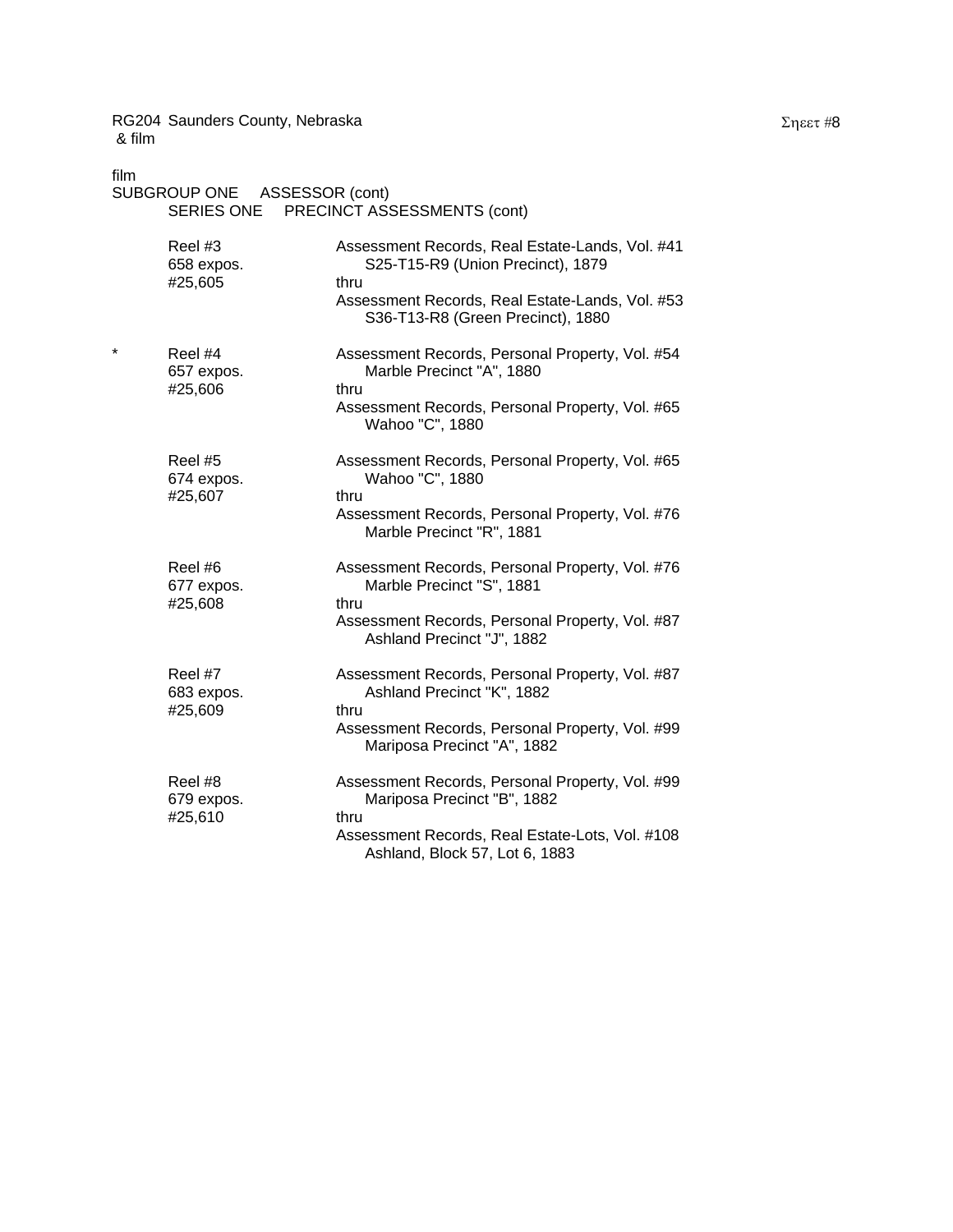| film                                     | SUBGROUP ONE ASSESSMENT RECORDS - MICROFILM RECORD<br>SERIES ONE PRECINCT ASSESSMENTS (cont)                                                                                                                               |
|------------------------------------------|----------------------------------------------------------------------------------------------------------------------------------------------------------------------------------------------------------------------------|
| Reel #9<br>689 expos.<br>#25,611         | Assessment Records, Real Estate-Lots, Vol. #108<br>Ashland, W & C Addition, Blk 57, Lot 7, 1883<br>thru<br>Assessment Records, Personal Property, Vol. 122                                                                 |
| <b>Reel #10</b><br>652 expos.<br>#25,612 | Oak Creek Precinct "M", 1883<br>Assessment Records, Personal Property, Vol. 122<br>Oak Creek Precinct "N", 1883<br>thru<br>Assessment Records, Real Estate-Lands, Vol. 131<br>S34-T16-R7 (Cedar Precinct), 1884            |
| <b>Reel #11</b><br>694 expos.<br>#25,619 | Assessment Records, Real Estate-Lands, Vol. 131<br>S35-T16-R7 (Cedar Precinct), 1884<br>thru<br>Assessment Records, Real Estate-Lands, Vol. 144<br>S32-T16-R8 (Pohocco Precinct), 1884                                     |
| <b>Reel #12</b><br>696 expos.<br>#25,620 | Assessment Records, Real Estate-Lands, Vol. 144<br>S33-T16-R8 (Pohocco Precinct), 1884<br>thru<br>Assessment Records, Real Estate-Lands, Vol. 154<br>Weston & East Weston and Recapitulations, 1885<br>(includes Personal) |
| <b>Reel #13</b><br>679 expos.<br>#25,621 | Assessment Records, Personal Property, Vol. 155<br>Chester Precinct "A", 1885<br>thru<br>Assessment Records, Real Estate-Lands, Vol. 166<br>S35-T13-R7 (Richland Precinct), 1885                                           |
| <b>Reel #14</b><br>692 expos.<br>#25,622 | Assessment Records, Personal Property, Vol. 167<br>Rock Creek Precinct "A", 1885<br>thru<br>Assessment Records, Real Estate-Lands, Vol. 176<br>S18-T16-R5 (Chester Precinct), 1886                                         |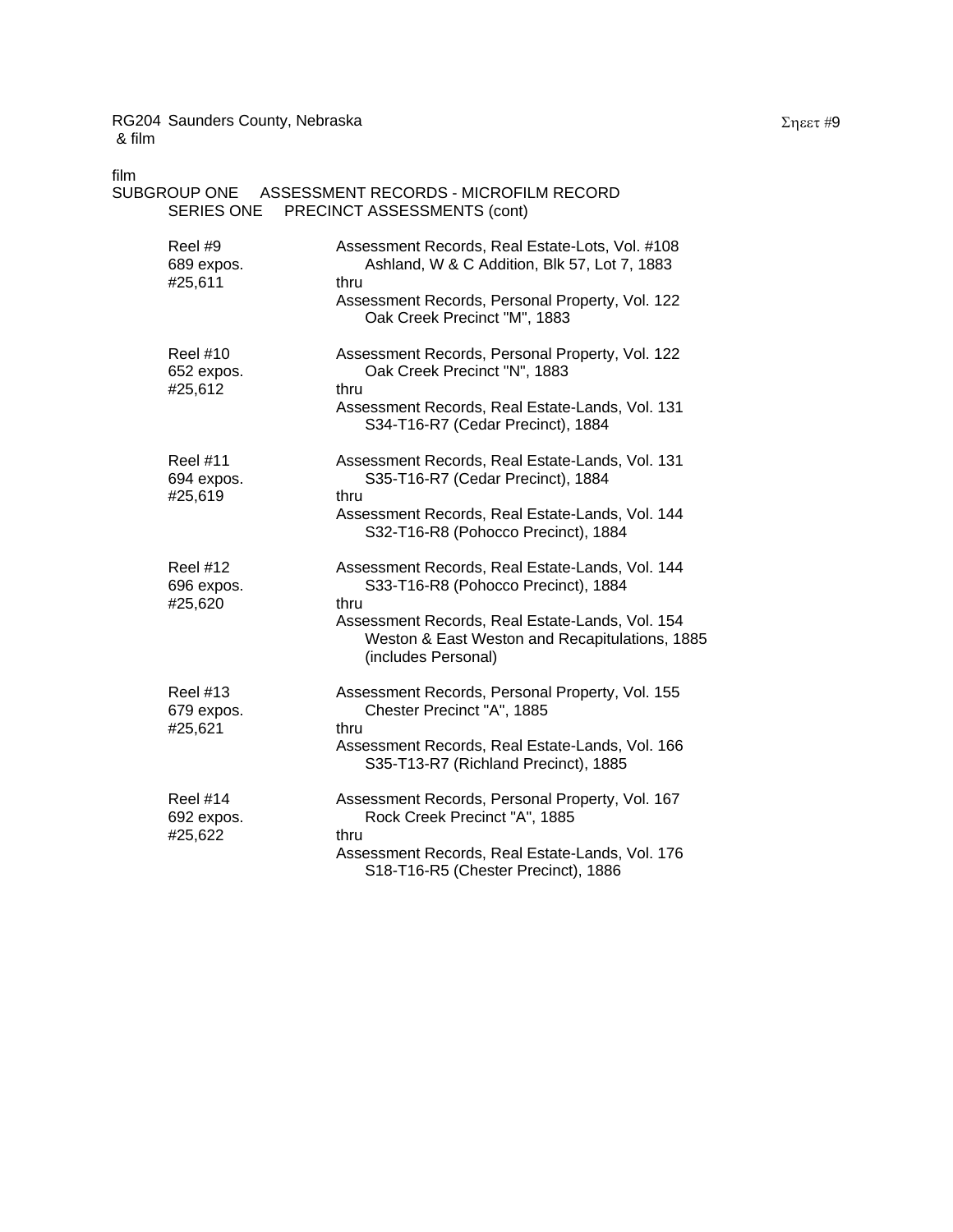| film                                     | SUBGROUP ONE ASSESSMENT RECORDS - MICROFILM RECORD<br>SERIES ONE PRECINCT ASSESSMENTS (cont)                                                                                                 |
|------------------------------------------|----------------------------------------------------------------------------------------------------------------------------------------------------------------------------------------------|
| <b>Reel #15</b><br>681 expos.<br>#25,623 | Assessment Records, Real Estate-Lands, Vol. 176<br>S19-T16-R5 (Chester Precinct), 1886<br>thru<br>Assessment Records, Real Estate-Lands, Vol. 188<br>S22-T13-R6 (Rock Creek Precinct), 1886  |
| <b>Reel #16</b><br>661 expos.<br>#25,624 | Assessment Records, Real Estate-Lands, Vol. 188<br>S23-T13-\$6 (Rock Creek Precinct), 1886<br>thru<br>Assessment Records, Personal Property, Vol. 197<br>Chester Precinct "Z", 1887          |
| Reel 17<br>680 expos.<br>#25,625         | Assessment Records, Real Estate-Lands, Vol. 197<br>S7-T16-R5 (Chester Precinct), 1887<br>thru<br>Assessment Records, Personal Property, Vol. 209<br>Rock Creek Precinct "J", 1887            |
| <b>Reel #18</b><br>615 expos.<br>#25,626 | Assessment Records, Personal Property, Vol. 209<br>Rock Creek Precinct "K", 1887<br>thru<br>Assessment Records, Personal Property, Vol. 217<br>Chapman Precinct "B", 1888                    |
| <b>Reel #19</b><br>623 expos.<br>#25,627 | Assessment Records, Personal Property, Vol. 217<br>Chapman Precinct "C", 1888<br>thru<br>Assessment Records, Real Estate-Lots, Vol. 227<br>Valparaiso, 3rd Addition, Blk 6, Lot 5, 1888      |
| <b>Reel #20</b><br>647 expos.<br>#25,628 | Assessment Records, Real Estate-Lots, Vol. 227<br>Valparaiso, Jenson's Add., Block 1, 1888<br>thru<br>Assessment Records, Real Estate-Lands, Vol. 235<br>S36-T17-R5 (Bohemia Precinct), 1888 |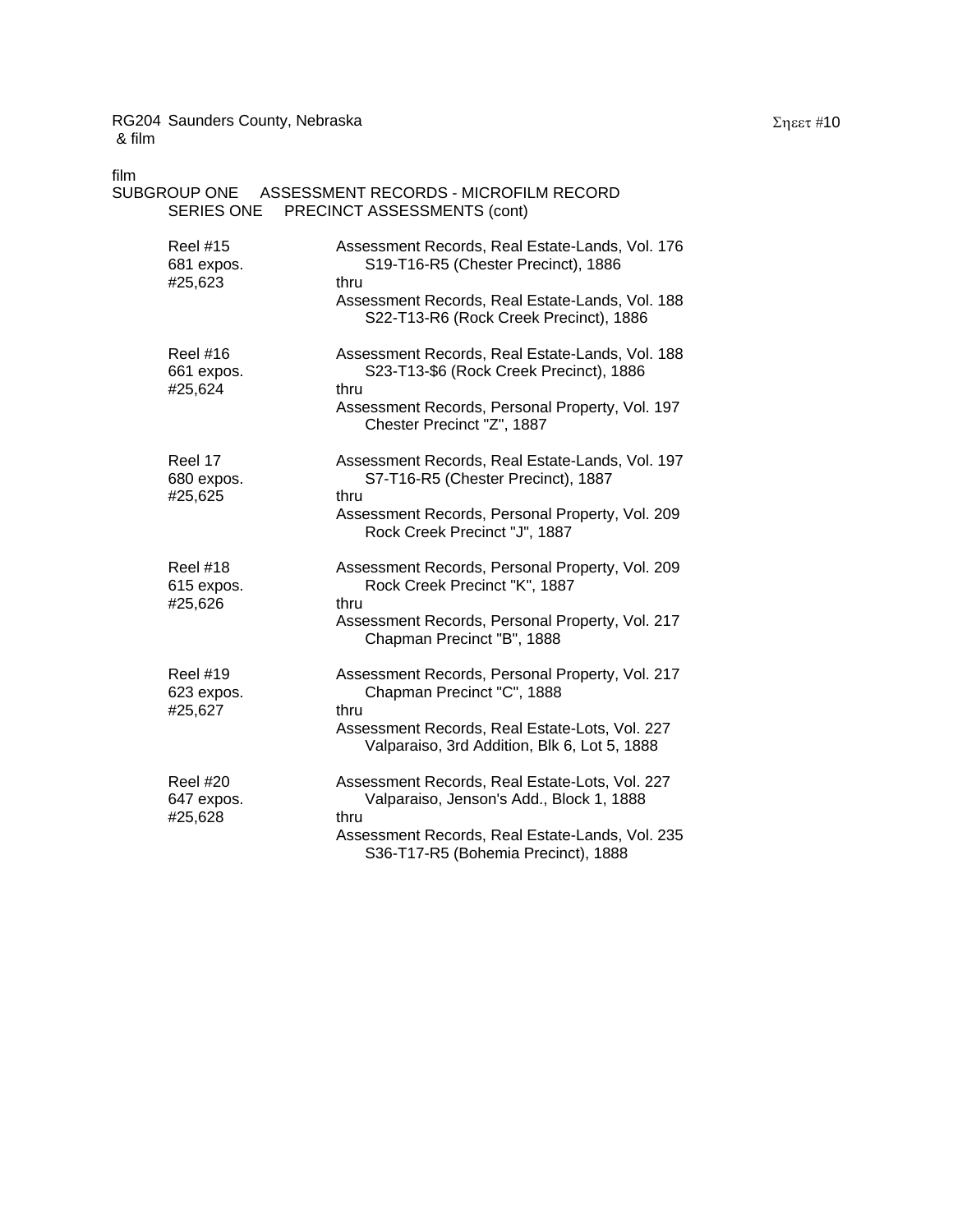| film<br><b>SERIES ONE</b>                | SUBGROUP ONE ASSESSMENT RECORDS - MICROFILM RECORD<br>PRECINCT ASSESSMENTS (cont)                                                                                                                      |
|------------------------------------------|--------------------------------------------------------------------------------------------------------------------------------------------------------------------------------------------------------|
| <b>Reel #21</b><br>654 expos.<br>#25,673 | Assessment Records, Personal Property, Vol. 236<br>Cedar Precinct "A", 1889<br>thru<br>Assessment Records, Real Estate-Lands, Vol. 246<br>S8-T15-R6 (Mariposa Precinct), 1889                          |
| <b>Reel #22</b><br>653 expos.<br>#25,674 | Assessment Records, Real Estate-Lands, Vol. 246<br>S9-T15-R6 (Mariposa Precinct), 1889<br>thru<br>Assessment Records, Real Estate-Lands, Vol. 255<br>S12-T12-R9 (Ashland Precinct), 1890               |
| <b>Reel #23</b><br>650 expos.<br>#25,675 | Assessment Records, Real Estate-Lots, Vol. 255<br>Ashland, Beileson's Add., Blk 1, Lot 7, 1890<br>thru<br>Assessment Records, Real Estate-Lands, Vol. 265<br>S4-T14-R9 (Marble Precinct), 1890         |
| <b>Reel #24</b><br>656 expos.<br>#25,676 | Assessment Records, Real Estate-Lands, Vol. 265<br>S5-T14-R9 (Marble Precinct), 1890<br>thru<br>Assessment Records, Real Estate-Lots, Vol. 273<br>Wahoo, Stockings Addition, Blk 7, Lot 12, 1890       |
| <b>Reel #25</b><br>620 expos.<br>#25,677 | Assessment Records, Real Estate-Lots, Vol. 273<br>Wahoo, Stockings Addition, Blk 8, Lot 12, 1890<br>thru<br>Assessment Records, Real Estate-Lands, Vol. 282<br>S22-T13-R9 (Clear Creek Precinct), 1891 |
| <b>Reel #26</b><br>662 expos.<br>#25,678 | Assessment Records, Real Estate-Lands, Vol. 282<br>S23-T13-R9 (Clear Creek Precinct), 1891<br>thru<br>Assessment Records, Real Estate & Personal, V.293<br>Grand totals, 1891                          |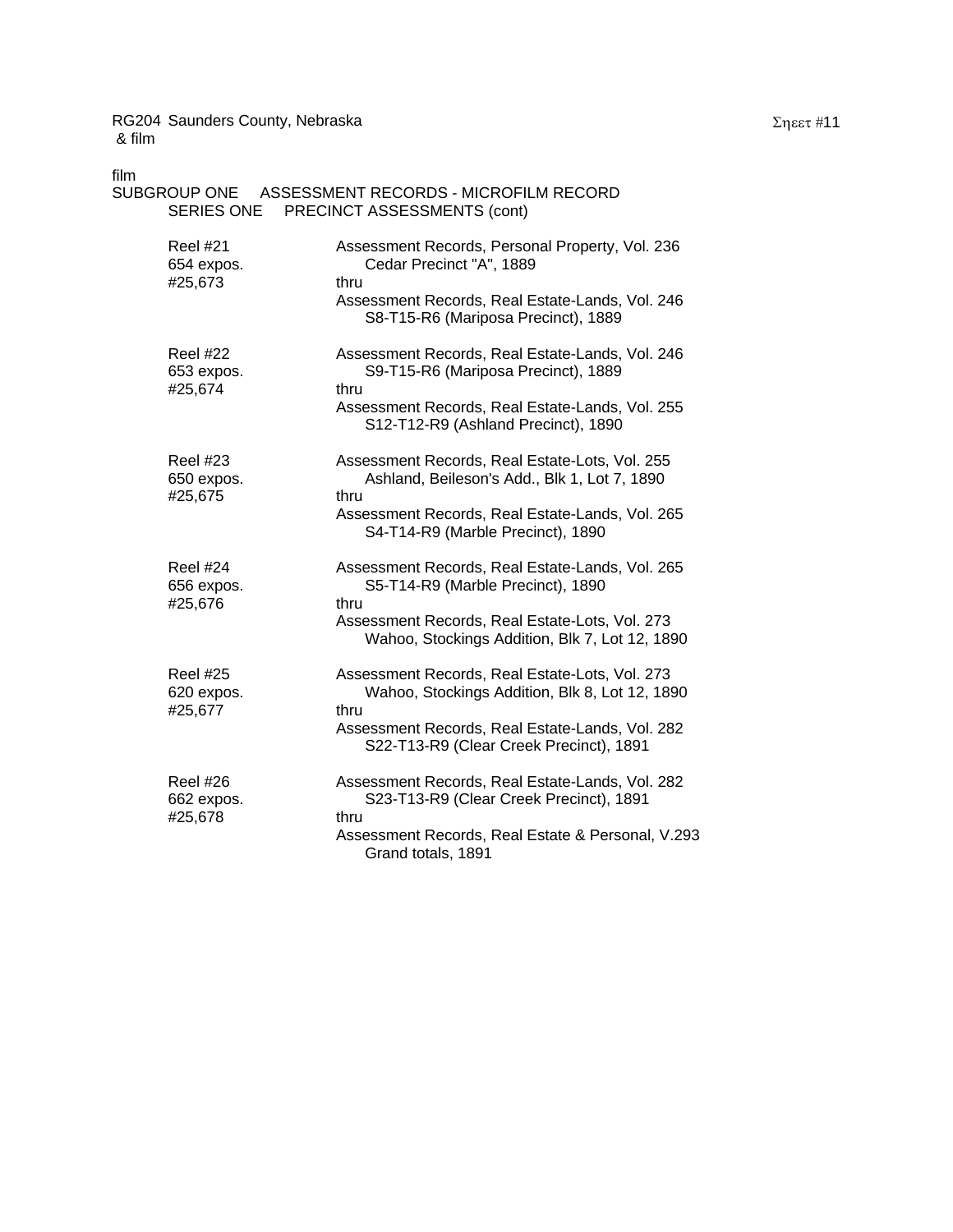| film                                     | SUBGROUP ONE ASSESSMENT RECORDS - MICROFILM RECORD<br>SERIES ONE PRECINCT ASSESSMENTS (cont)                                                                                                                       |
|------------------------------------------|--------------------------------------------------------------------------------------------------------------------------------------------------------------------------------------------------------------------|
| <b>Reel #27</b><br>674 expos.<br>#25,679 | Assessment Records, Personal Property, Vol. 294<br>Stocking Precinct "A", 1891<br>thru<br>Assessment Records, Real Estate-Lands, Vol. 302<br>S25-T16-R5 (Chester Precinct), 1892                                   |
| Reel #28<br>713 expos.<br>#25,680        | Assessment Records, Real Estate-Lands, Vol. 302<br>S25-T16-R5 (Chester Precinct), 1892<br>thru<br>Assessment Records, Personal Property, Vol. 314<br>Rock Creek Precinct "S", 1892                                 |
|                                          | RETAKE: Vol. #311, RE-Lots, Oak Creek, Block 5,<br>1892 - spliced to end of reel                                                                                                                                   |
| <b>Reel #29</b><br>729 expos.<br>#25,681 | Assessment Records, Personal Property, Vol. 314<br>Rock Creek Precinct "T", 1892<br>thru<br>Assessment Records, Personal Property, Vol. 323<br>Chester Precinct "O", 1893                                          |
| <b>Reel #30</b><br>738 expos.<br>#25,682 | Assessment Records, Personal Property, Vol. 323<br>Chester Precinct "P", 1893<br>thru<br>Assessment Records, Personal Property, Vol. 336<br>Richland Precinct "L", 1893                                            |
|                                          | CORRECTION: Operator's certificate, end of reel,<br>Volume ending should show V.336<br>RETAKE: See next page                                                                                                       |
|                                          | RETAKE: Vol. #335-personal, Richland Precinct<br>"M", 1893 thru Vol. #336-personal, Rock Creek<br>Precinct "B", 1893, retaken and spliced to<br>End of Reel. Reel #31 begins with Rock Creek<br>Precinct "C", 1893 |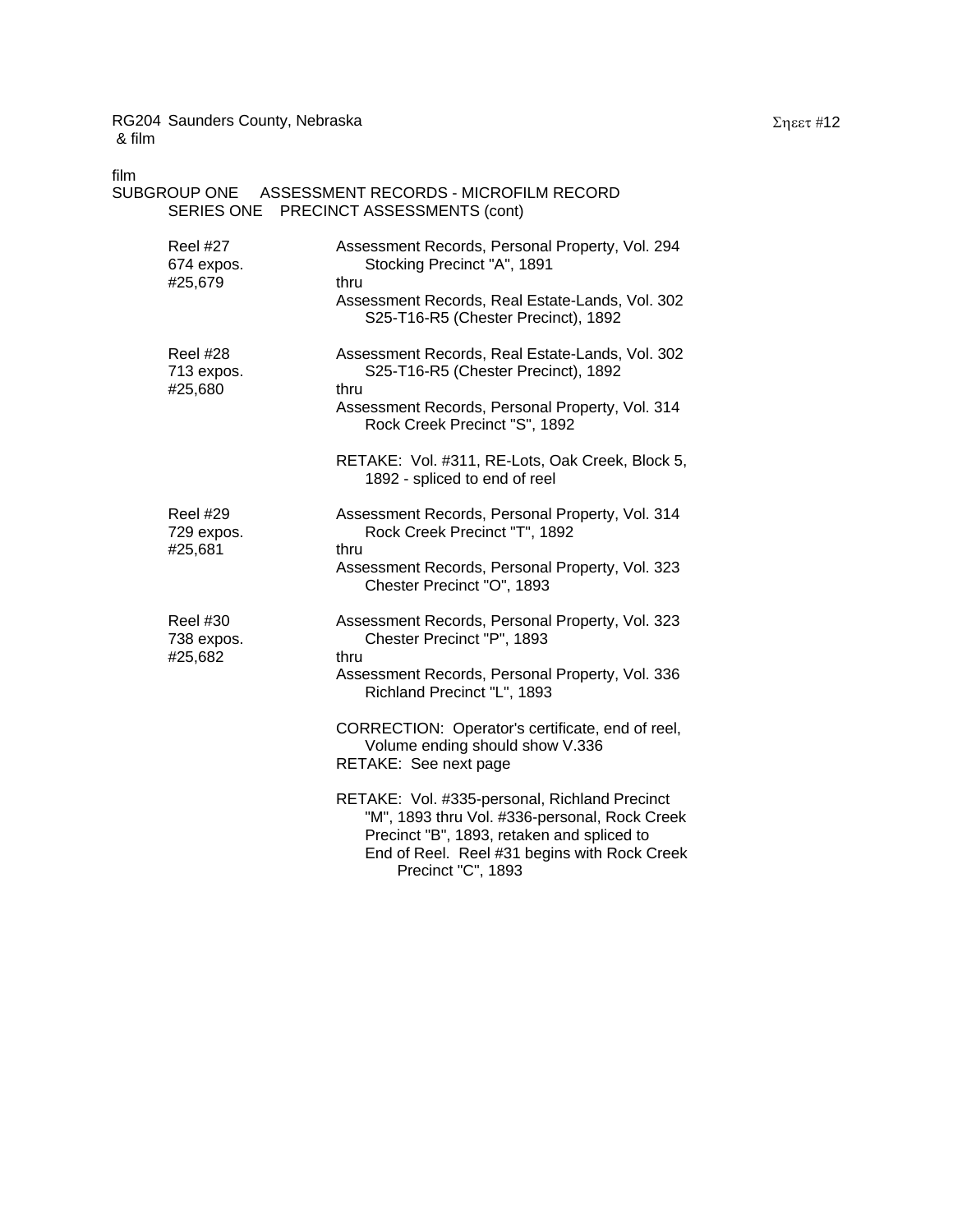| film<br>SUBGROUP ONE<br>SERIES ONE       | ASSESSMENT RECORDS - MICROFILM RECORD<br>PRECINCT ASSESSMENTS (cont)                                                                                                                                                                                                     |
|------------------------------------------|--------------------------------------------------------------------------------------------------------------------------------------------------------------------------------------------------------------------------------------------------------------------------|
| Reel #31<br>752 expos.<br>#25,720        | Assessment Records, Personal Property, Vol. 336<br>Rock Creek Precinct "C", 1893<br>thru<br>Assessment Records, Personal Property, Vol. 345<br>Chester Precinct "Y", 1894<br>RETAKES: Vol. #338-personal schedules, Alfred<br>Phillips, Fred Steinbach, and Harman Frank |
| Reel #32<br>774 expos.<br>#25,721        | spliced to End of Reel.<br>Assessment Records, Personal Property, Vol. 345<br>Chester Precinct "Z", 1894<br>thru<br>Assessment Records, Personal Property, Vol. 358<br>Rock Creek Precinct totals, 1894                                                                  |
| <b>Reel #33</b><br>784 expos.<br>#25,722 | Assessment Records, Real Estate-lands, Vol. 358<br>S1-T13-R6 (Rock Creek Precinct), 1894<br>thru<br>Assessment Records, Personal Property, Vol. 369<br>Clear Creek Precinct "A", 1895                                                                                    |
| <b>Reel #34</b><br>798 expos.<br>#25,723 | Assessment Records, Personal Property, Vol. 369<br>Clear Creek Precinct "B", 1895<br>thru<br>Assessment Records, Personal Property, Vol. 382<br>Insurance Companies, Stocking Precinct, 1895                                                                             |
| <b>Reel #35</b><br>750 expos.<br>#25,724 | Assessment Records, Personal Property, Vol. 382<br>Stocking Precinct "J", 1895<br>thru<br>Assessment Records, Personal Property, Vol. 392<br>Douglas Precinct Totals, 1896                                                                                               |
| <b>Reel #36</b><br>800 expos.<br>#25,725 | Assessment Records, Real Estate-Lands, Vol. 392<br>S1-T16-R6 (Douglas Precinct), 1896<br>thru<br>Assessment Records, Real Estate-Lots, Vol. 404<br>Stocking Precinct, E1/2 of Lot 12, 1896                                                                               |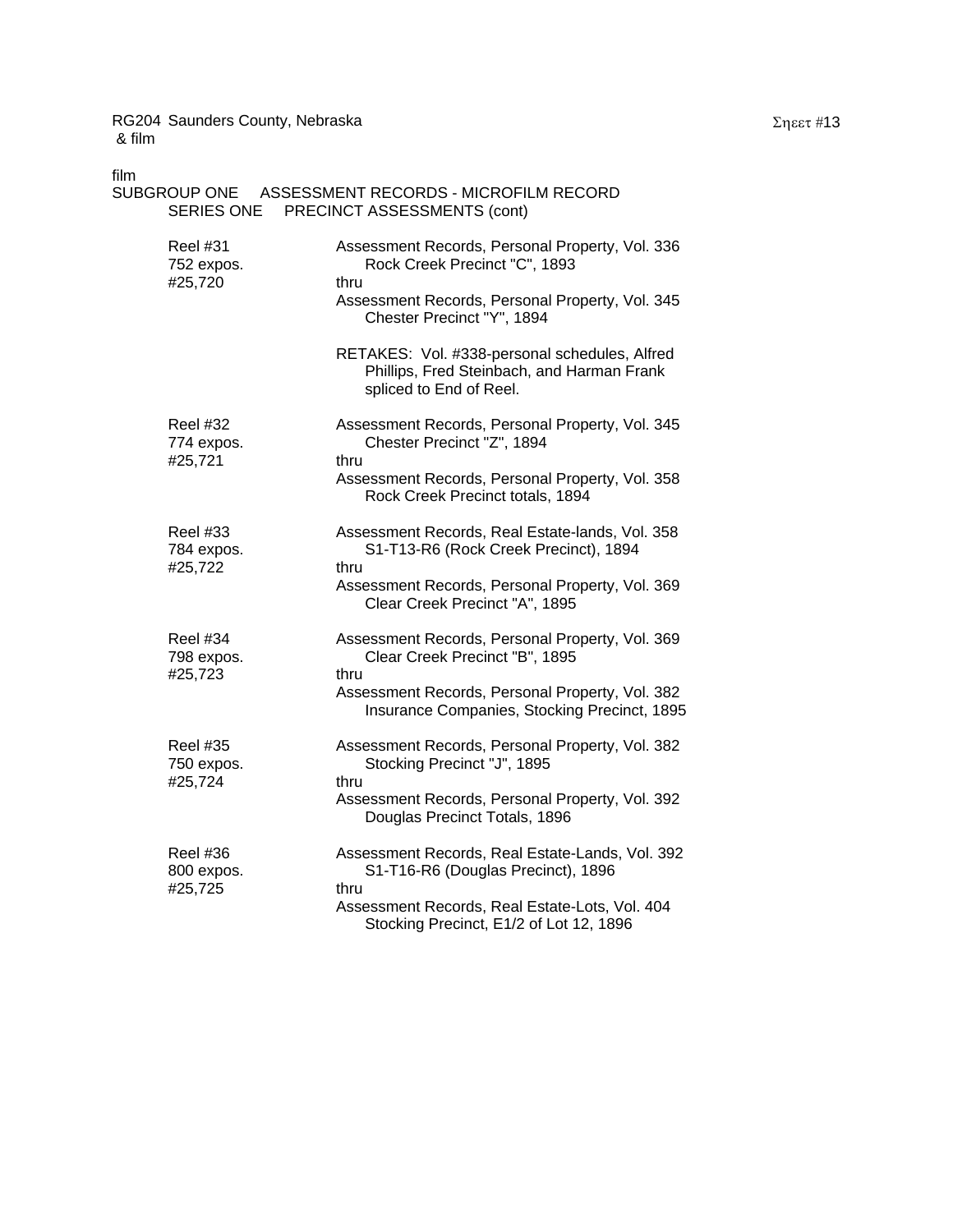| film<br>SERIES ONE                       | SUBGROUP ONE ASSESSMENT RECORDS - MICROFILM RECORD<br>PRECINCT ASSESSMENTS (cont)                                                                                                             |
|------------------------------------------|-----------------------------------------------------------------------------------------------------------------------------------------------------------------------------------------------|
| <b>Reel #37</b><br>686 expos.<br>#25,726 | Assessment Records, Real Estate-Lots, Vol. 404<br>Wahoo, County Addition, Blk 158, Lot 1, 1896<br>thru<br>Assessment Records, Real Estate-Lands, Vol. 415<br>S2-T15-R5 (Elk Precinct), 1897   |
| Reel #38<br>780 expos.<br>#25,727        | Assessment Records, Real Estate-Lands, Vol. 415<br>S3-T15-R5 (Elk Precinct), 1897<br>thru<br>Assessment Records, Real Estate-Lots, Vol. 426<br>Wahoo, Stockings 2nd Add., Blk 4, Lot 1, 1897  |
| <b>Reel #39</b><br>792 expos.<br>#25,728 | Assessment Records, Real Estate-Lots, Vol. 426<br>Wahoo, Stockings 2nd Add., Blk 4, Lot 1, 1897<br>thru<br>Assessment Records, Real Estate-Lands, Vol. 438<br>S34-T15-R5 (Elk Precinct), 1898 |
| <b>Reel #40</b><br>776 expos.<br>#25,729 | Assessment Records, Real Estate-Lands, Vol. 438<br>S35-T15-R5 (Elk Precinct), 1898<br>thru<br>Assessment Records, Personal Property, Vol. 450<br>Union Precinct "G", 1898                     |
| <b>Reel #41</b><br>703 expos.<br>#25,730 | Assessment Records, Personal Property, Vol. 450<br>Union Precinct "H", 1898<br>thru<br>Assessment Records, Personal Property, Vol. 460<br>Elk Precinct "J", 1899                              |
| <b>Reel #42</b><br>747 expos.<br>#25,731 | Assessment Records, Personal Property, Vol. 460<br>Elk Precinct "K", 1899<br>thru<br>Assessment Records, Real Estate-Lands, Vol. 472<br>Wahoo, Land Abstract, 1899                            |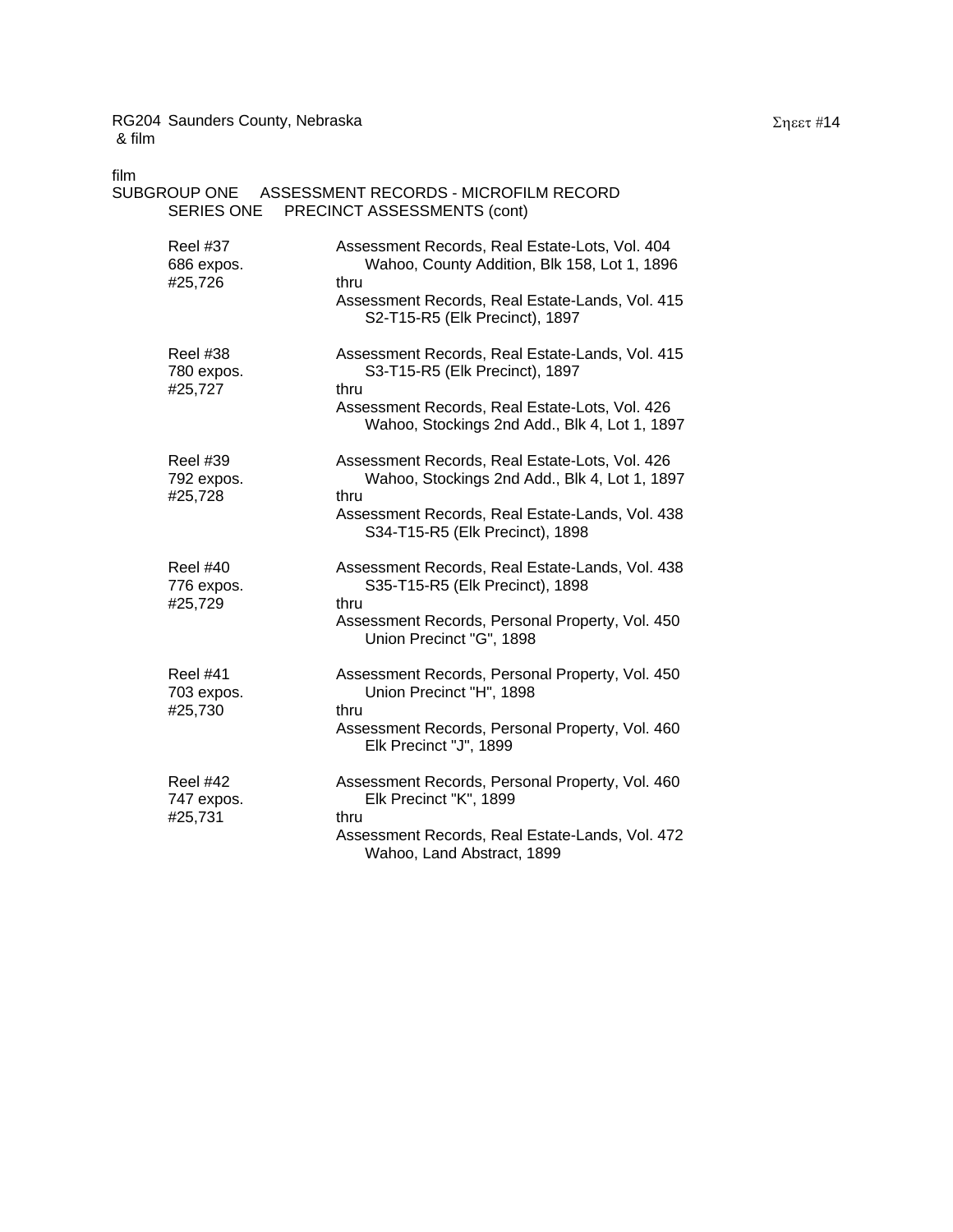| film                                     |                                                                                              |
|------------------------------------------|----------------------------------------------------------------------------------------------|
|                                          | SUBGROUP ONE ASSESSMENT RECORDS - MICROFILM RECORD<br>SERIES ONE PRECINCT ASSESSMENTS (cont) |
| <b>Reel #43</b><br>763 expos.<br>#25,732 | Assessment Records, Real Estate-Lots, Vol. 472<br>Wahoo, Block 1, Lot 1, 1899<br>thru        |
|                                          | Assessment Records, Real Estate, Vol. 483<br>Real Estate Totals, Marble Pct., 1900           |
| Reel #44<br>769 expos.<br>#25,733        | Assessment Records, Personal Property, Vol. 484<br>Marietta Precinct "A", 1900<br>thru       |
|                                          | Assessment Records, Personal Property, Vol. 494<br>Wahoo "W", 1900                           |
| <b>Reel #45</b><br>766 expos.<br>#25,734 | Assessment Records, Personal Property, Vol. 494<br>Wahoo "Y", 1900<br>thru                   |
|                                          | Assessment Records, Personal Property, Vol. 506<br>Marietta Precinct "S", 1901               |
| <b>Reel #46</b><br>762 expos.<br>#25,746 | Assessment Records, Personal Property, Vol. 506<br>Marietta Precinct "T", 1901<br>thru       |
|                                          | Assessment Records, Real Estate-Lands, Vol. 515<br>S14-T14-R9 (Union Precinct), 1901         |
| Reel #47<br>774 expos.<br>#25,747        | Assessment Records, Real Estate-Lands, Vol. 515<br>S15-T14-R9 (Union Precinct), 1901<br>thru |
|                                          | Assessment Records, Personal Property, Vol. 527<br>Marble Precinct "C", 1902                 |
| <b>Reel #48</b><br>796 expos.            | Assessment Records, Personal Property, Vol. 527<br>Marble Precinct "D", 1902                 |
| #25,748                                  | thru<br>Assessment Records, Real Estate-Lands, Vol. 538<br>S9-T14-R8 (Wahoo), 1902           |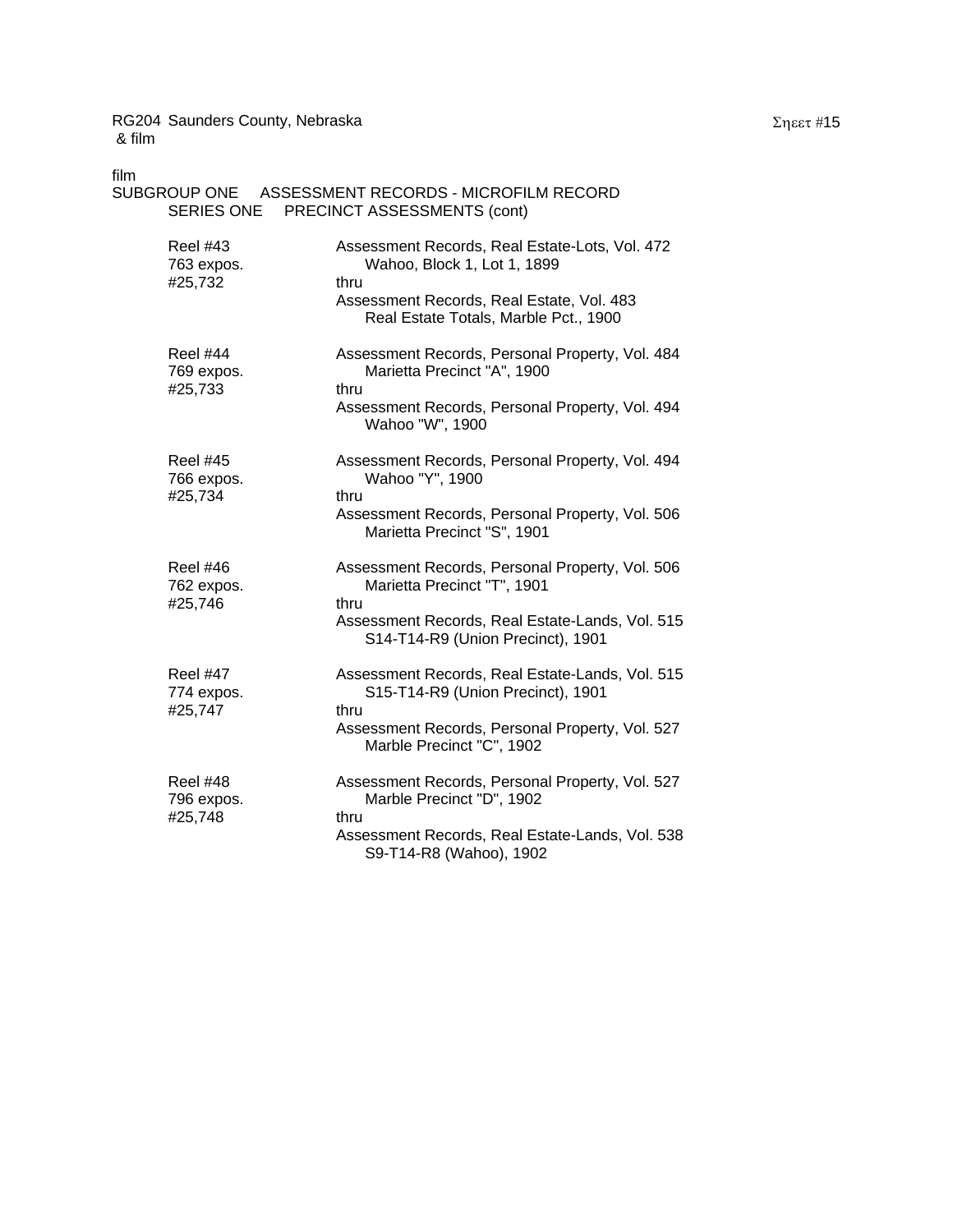| film    | SERIES ONE                               | SUBGROUP ONE ASSESSMENT RECORDS - MICROFILM RECORD<br>PRECINCT ASSESSMENTS (cont)                                                                                              |
|---------|------------------------------------------|--------------------------------------------------------------------------------------------------------------------------------------------------------------------------------|
|         | <b>Reel #49</b><br>798 expos.<br>#25,749 | Assessment Records, Real Estate-Lands, Vol. 538<br>S10-T14-R8 (Wahoo), 1902<br>thru<br>Assessment Records, Personal Property, Vol. 550<br>Marietta Precinct "W", 1903          |
|         | <b>Reel #50</b><br>808 expos.<br>#25,750 | Assessment Records, Personal Property, Vol. 550<br>Marietta Precinct - Totals, 1903<br>thru<br>Assessment Records, Personal Property, Vol. 562<br>Ashland "E", 1904            |
|         | <b>Reel #51</b><br>623 expos.<br>#25,751 | Assessment Records, Personal Property, Vol. 562<br>Ashland "F", 1904<br>thru<br>Assessment Records, Personal Property, Vol. 565<br>Chapman Precinct, Insurance Companies, 1904 |
|         |                                          | NOTE: Vol. #565 is targeted Vol. #566 in error<br>Correction is made on reel #52.                                                                                              |
| $\star$ | <b>Reel #52</b><br>646 expos.<br>#25,752 | Assessment Records, Personal Property, Vol. 565<br>Chapman Precinct "J", 1904<br>thru<br>Assessment Records, Personal Property, Vol. 568<br>Clear Creek Precinct "V", 1904     |
|         |                                          | CORRECTION: Reel starts with Chapman Precinct<br>continued from Reel #51 and is targeted<br>Center Precinct in error. Center Precinct<br>begins at frame #103                  |
|         | <b>Reel #53</b><br>635 expos.<br>#25,753 | Assessment Records, Personal Property, Vol. 568<br>Clear Creek Precinct "W", 1904<br>thru<br>Assessment Records, Personal Property, Vol. 572<br>Marietta Precinct "L", 1904    |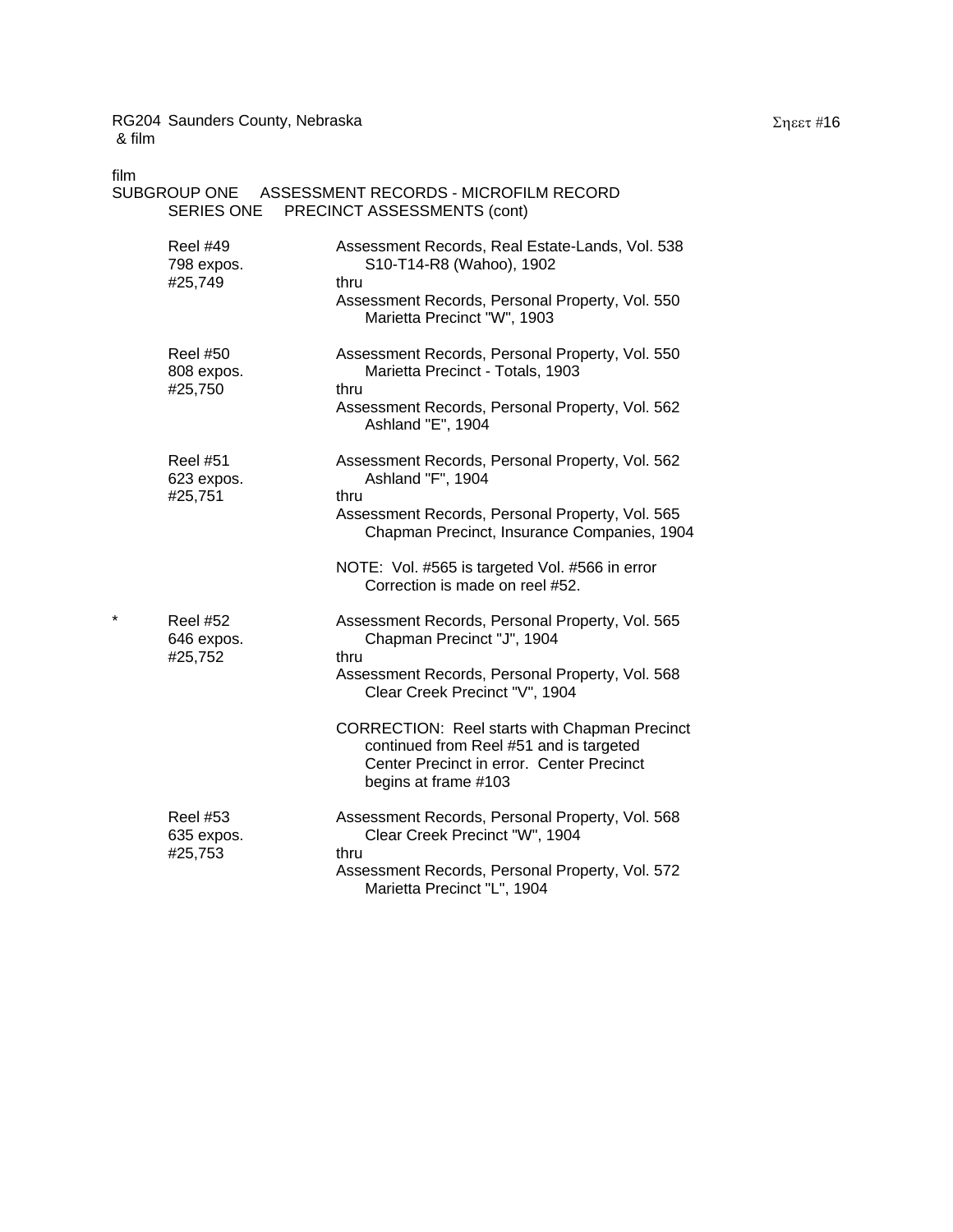| film<br>SERIES ONE                       | SUBGROUP ONE ASSESSMENT RECORDS - MICROFILM RECORD<br>PRECINCT ASSESSMENTS (cont)                                                                                                                                              |
|------------------------------------------|--------------------------------------------------------------------------------------------------------------------------------------------------------------------------------------------------------------------------------|
| <b>Reel #54</b><br>631 expos.<br>#25,754 | Assessment Records, Personal Property, Vol. 572<br>Marietta Precinct "M", 1904<br>thru<br>Assessment Records, Personal Property, Vol. 576<br>Oak Creek Precinct "B", 1904                                                      |
| <b>Reel #55</b><br>650 expos.<br>#25,755 | Assessment Records, Personal Property, Vol. 577<br>Oak Creek Precinct "C", 1904<br>thru<br>Assessment Records, Personal Property, Vol. 580<br>Stocking Precinct "C", 1904                                                      |
| <b>Reel #56</b><br>650 expos.<br>#25,785 | Assessment Records, Personal Property, Vol. 580<br>Stocking Precinct "D", 1904<br>thru<br>Assessment Records, Personal Property, Vol. 583<br>Wahoo City "L", 1904                                                              |
| <b>Reel #57</b><br>634 expos.<br>#25,786 | Assessment Records, Personal Property, Vol. 583<br>Wahoo City "M", 1904<br>thru<br>Assessment Records, Personal Property, Vol. 600<br>Oak Creek Precinct Business-Telephone, 1911<br>(arranged by School District)             |
| <b>Reel #58</b><br>608 expos.<br>#25,787 | Assessment Records, Personal Property, Vol. 600<br>Oak Creek Precinct-Business-Insurance, 1911<br>(arranged by School District)<br>thru<br>Assessment Records, Real Estate-Lands, Vol. 614<br>Cedar Precinct (valuation), 1912 |
| <b>Reel #59</b><br>628 expos.<br>#25,788 | Assessment Records, Personal Property, Vol. 615<br>Center Precinct "A", 1912<br>thru<br>Assessment Records, Real Estate-Lands, Vol. 630<br>S5-T15-R9 (LeShara Precinct), 1912                                                  |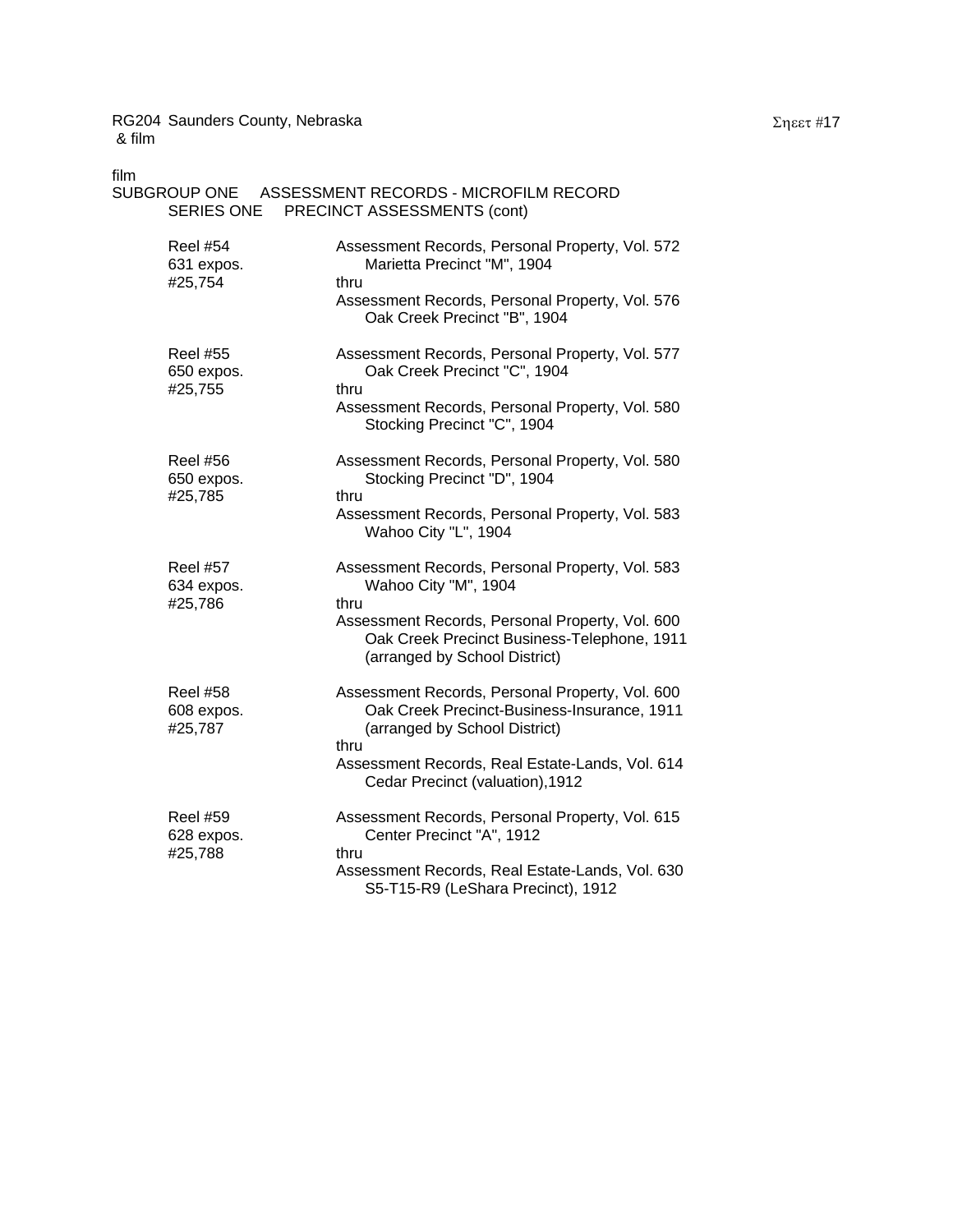| film                                     | SUBGROUP ONE ASSESSMENT RECORDS - MICROFILM RECORD<br>SERIES ONE PRECINCT ASSESSMENTS (cont)                                                                                              |
|------------------------------------------|-------------------------------------------------------------------------------------------------------------------------------------------------------------------------------------------|
| Reel #60<br>622 expos.<br>#25,789        | Assessment Records, Real Estate-Lands, Vol. 630<br>S6-T15-R9 (LeShara Precinct), 1912<br>thru<br>Assessment Records, Real Estate-Lands, Vol. 644<br>S19-T16-R8 (Pohocco Precinct), 1912   |
| <b>Reel #61</b><br>632 expos.<br>#25,790 | Assessment Records, Real Estate-Lands, Vol. 644<br>S20-T16-R8 (Pohocco Precinct), 1912<br>thru<br>Assessment Records, Real Estate-Lots, Vol. 655<br>Wahoo, County Addition, Blk 171, 1912 |
| Reel #62<br>627 expos.<br>#25,791        | Assessment Records, Real Estate-Lots, Vol. 655<br>Wahoo, County Addition, Blk 172, Lot 1, 1912<br>thru<br>Assessment Records, Personal Property, Vol. 677<br>Wahoo "Z", 1913              |
| <b>Reel #63</b><br>624 expos.<br>#25,792 | Assessment Records, Personal Property, Vol. 678<br>Union Precinct, Insurance Cos., 1913<br>thru<br>Assessment Records, Personal Property, Vol. 700<br>Richland Precinct "W", 1914         |
| <b>Reel #64</b><br>645 expos.<br>#25,793 | Assessment Records, Personal Property, Vol. 701<br>Rock Creek Precinct-Business, 1914<br>thru<br>Assessment Records, Personal Property, Vol. 724<br>Pohocco Precinct "Y", 1915            |
| <b>Reel #65</b><br>616 expos.<br>#25,794 | Assessment Records, Personal Property, Vol. 725<br>Richland Precinct "A", 1915<br>thru<br>Assessment Records, Personal Property, Vol. 741<br>Green Precinct "H", 1916                     |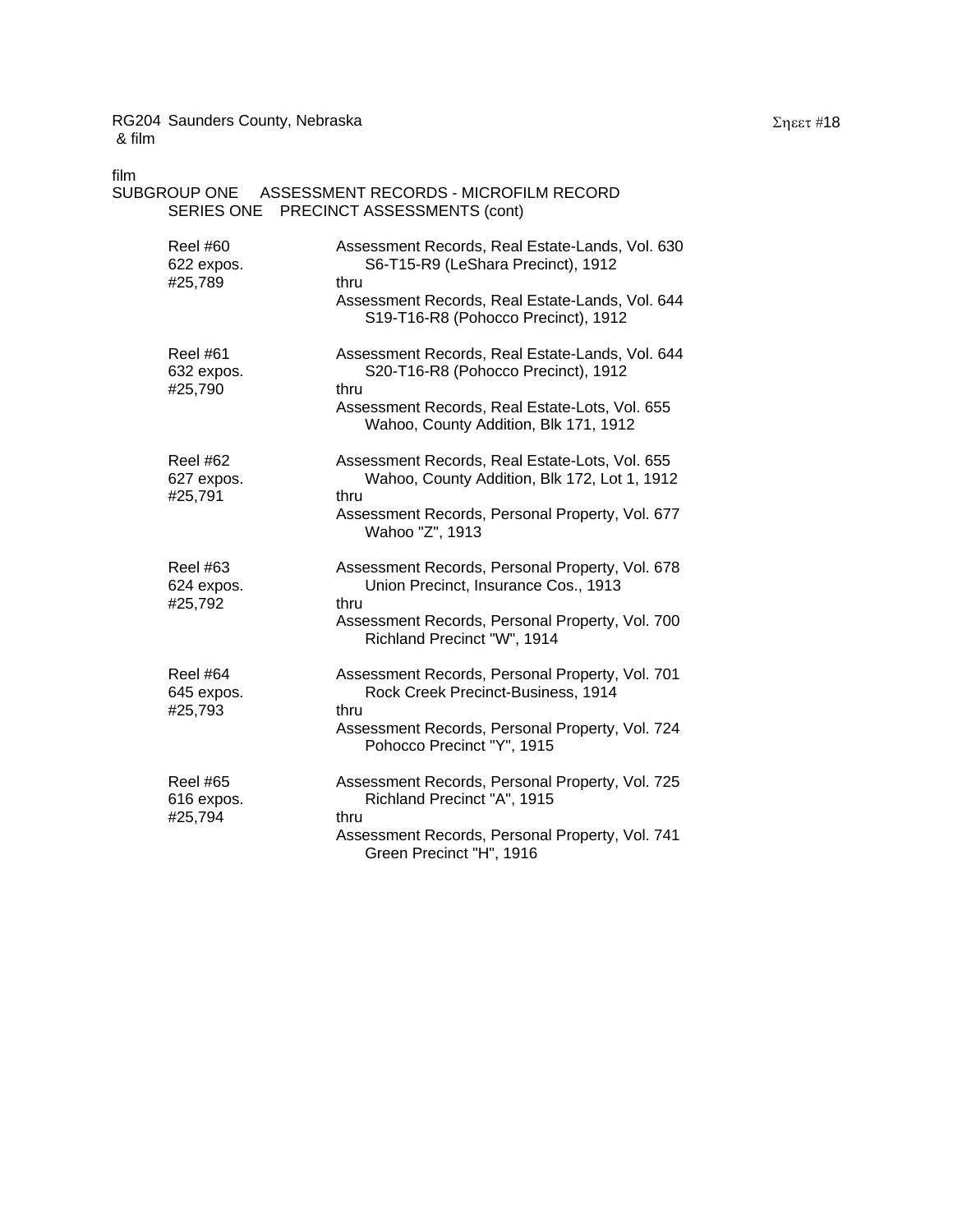| film<br>SERIES ONE                       | SUBGROUP ONE ASSESSMENT RECORDS - MICROFILM RECORD<br>PRECINCT ASSESSMENTS (cont)                                                                                           |
|------------------------------------------|-----------------------------------------------------------------------------------------------------------------------------------------------------------------------------|
| <b>Reel #66</b><br>622 expos.<br>#25,818 | Assessment Records, Personal Property, Vol. 741<br>Green Precinct "J", 1916<br>thru<br>Assessment Records, Personal Property, Vol. 757<br>Ashland City "S", 1917            |
| <b>Reel #67</b><br>626 expos.<br>#25,819 | Assessment Records, Personal Property, Vol. 757<br>Ashland City "S" cont., 1917<br>thru<br>Assessment Records, Personal Property, Vol. 771<br>Morse Bluffs "R", 1917        |
| Reel #68<br>623 expos.<br>#25,820        | Assessment Records, Personal Property, Vol. 771<br>Morse Bluffs "S", 1917<br>thru<br>Assessment Records, Personal Property, Vol. 781<br>Wahoo City Recapitulations, 1917    |
| <b>Reel #69</b><br>638 expos.<br>#25,821 | Assessment Records, Personal Property, Vol. 782<br>Green Precinct - Business, 1918<br>thru<br>Assessment Records, Personal Property, Vol. 793<br>Bohemia Precinct "B", 1919 |
| <b>Reel #70</b><br>635 expos.<br>#25,822 | Assessment Records, Personal Property, Vol. 793<br>Bohemia Precinct "C", 1919<br>thru<br>Assessment Records, Personal Property, Vol. 805<br>Morse Bluffs "B", 1919          |
| <b>Reel #71</b><br>615 expos.<br>#25,823 | Assessment Records, Personal Property, Vol. 805<br>Morse Bluffs "C", 1919<br>thru<br>Assessment Records, Real Estate-Lands, Vol. 814                                        |

S2-T12-R9 (Ashland rural), 1916-1919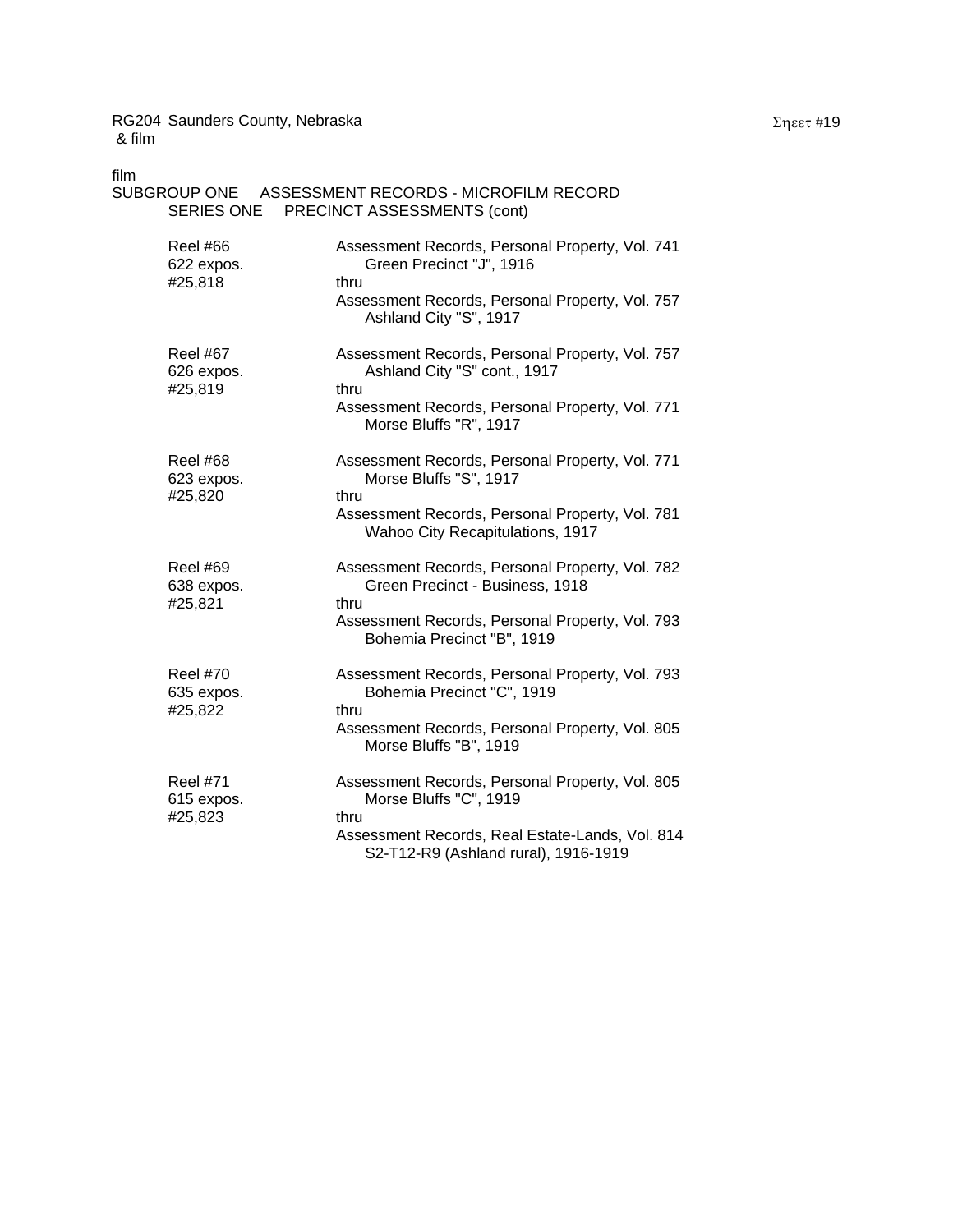| film       |                                          | SUBGROUP ONE ASSESSMENT RECORDS - MICROFILM RECORD<br>SERIES ONE PRECINCT ASSESSMENTS (cont)                                                                                                    |
|------------|------------------------------------------|-------------------------------------------------------------------------------------------------------------------------------------------------------------------------------------------------|
|            | <b>Reel #72</b><br>632 expos.<br>#25,824 | Assessment Records, Real Estate-Lands, Vol. 814<br>S3-T12-R9 (Ashland rural), 1916-1919<br>thru<br>Assessment Records, Real Estate-Lots, Vol. 821<br>Clear Creek, Block 6, Lot 5, 1916-1919     |
| $\star$    | <b>Reel #73</b><br>631 expos.<br>#25,825 | Assessment Records, Real Estate-Lots, Vol. 821<br>Memphis Precinct, Clear Creek, Block 7<br>thru<br>Assessment Records, Real Estate-Lands, Vol. 832<br>S29-T16-R8 (Pohocco Precinct), 1916-1919 |
| $\star$    | <b>Reel #74</b><br>619 expos.<br>#25,826 | Assessment Records, Real Estate-Lands, Vol. 832<br>S30-T16-R8 (Pohocco Precinct), 1916-1919<br>thru<br>Assessment Records, Personal Property, Vol. 840<br>Ashland City "S", 1920                |
|            | <b>Reel #75</b><br>636 expos.<br>#25,827 | Assessment Records, Personal Property, Vol. 840<br>Ashland City "S" cont., 1920<br>thru<br>Assessment Records, Personal Property, Vol. 853<br>Morse Bluff "H", 1920                             |
| $^{\star}$ | <b>Reel #76</b><br>648 expos.<br>#25,848 | Assessment Records, Personal Property, Vol. 853<br>Morse Bluff "I", 1920<br>thru<br>Assessment Records, Personal Property, Vol. 863<br>Ashland "E", 1955                                        |
|            | <b>Reel #77</b><br>702 expos.<br>#25,849 | Assessment Records, Personal Property, Vol. 863<br>Ashland "F", 1955<br>thru<br>Assessment Records, Personal Property, Vol. 864<br>Ashland City "M" - Moller, Craig, 1955                       |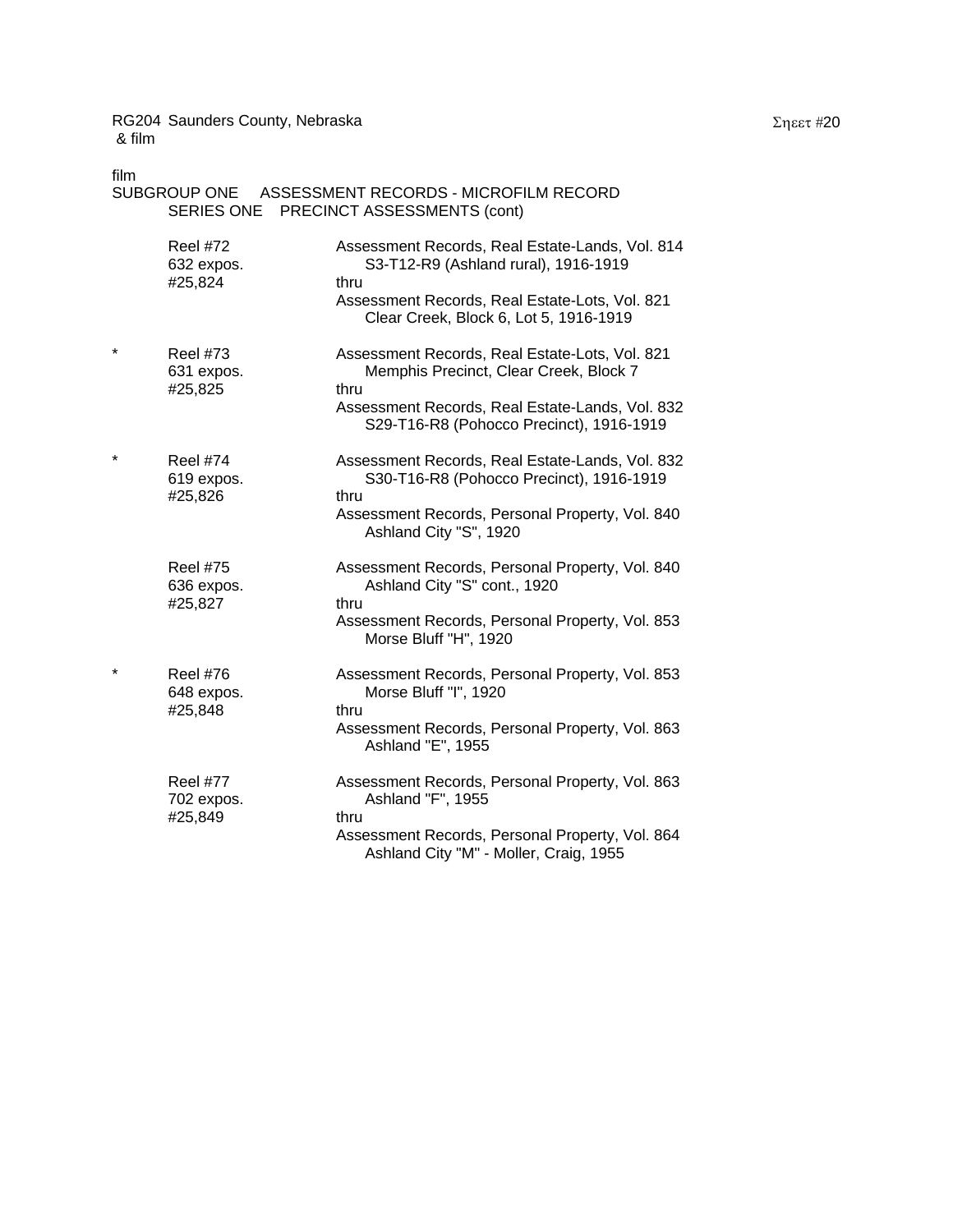| film<br>SERIES ONE                       | SUBGROUP ONE ASSESSMENT RECORDS - MICROFILM RECORD<br>PRECINCT ASSESSMENTS (cont)                                                                                                                     |
|------------------------------------------|-------------------------------------------------------------------------------------------------------------------------------------------------------------------------------------------------------|
| Reel #78<br>702 expos.<br>#25,850        | Assessment Records, Personal Property, Vol. 864<br>Ashland City "M" - Moller, Edward, 1955<br>thru<br>Assessment Records, Personal Property, Vol. 866<br>Center "H" - Hledik, Ameil, 1955             |
| <b>Reel #79</b><br>702 expos.<br>#25,851 | Assessment Records, Personal Property, Vol. 866<br>Center "H" - Hoffman, Raymond, 1955<br>thru<br>Assessment Records, Personal Property, Vol. 867<br>Chapman "Z", 1955                                |
| <b>Reel #80</b><br>702 expos.<br>#25,852 | Assessment Records, Personal Property, Vol. 868<br>Chester Pct, Prague - "B", 1955<br>thru<br>Assessment Records, Personal Property, Vol. 869<br>Clear Creek "S" - Schmitt, Elmo, 1955                |
| <b>Reel #81</b><br>711 expos.<br>#25,853 | Assessment Records, Personal Property, Vol. 869<br>Clear Creek "S" - Schofield, Howard, 1955<br>thru<br>Assessment Records, Personal Property, Vol. 872<br>Green Precinct "O" - Otto, Albert D., 1955 |
| <b>Reel #82</b><br>712 expos.<br>#25,854 | Assessment Records, Personal Property, Vol. 872<br>Green Precinct "O" - Otto, Emil W., 1955<br>thru<br>Assessment Records, Personal Property, Vol. 875<br>Marietta & N.O.P. "K" - Kinzler, 1955       |
| <b>Reel #83</b><br>707 expos.<br>#25,855 | Assessment Records, Personal Property, Vol. 875<br>Marietta & N.O.P. "K" - Kittelson, C., 1955<br>thru<br>Assessment Records, Personal Property, Vol. 877<br>Morse Bluff "K" - Karan, John, 1955      |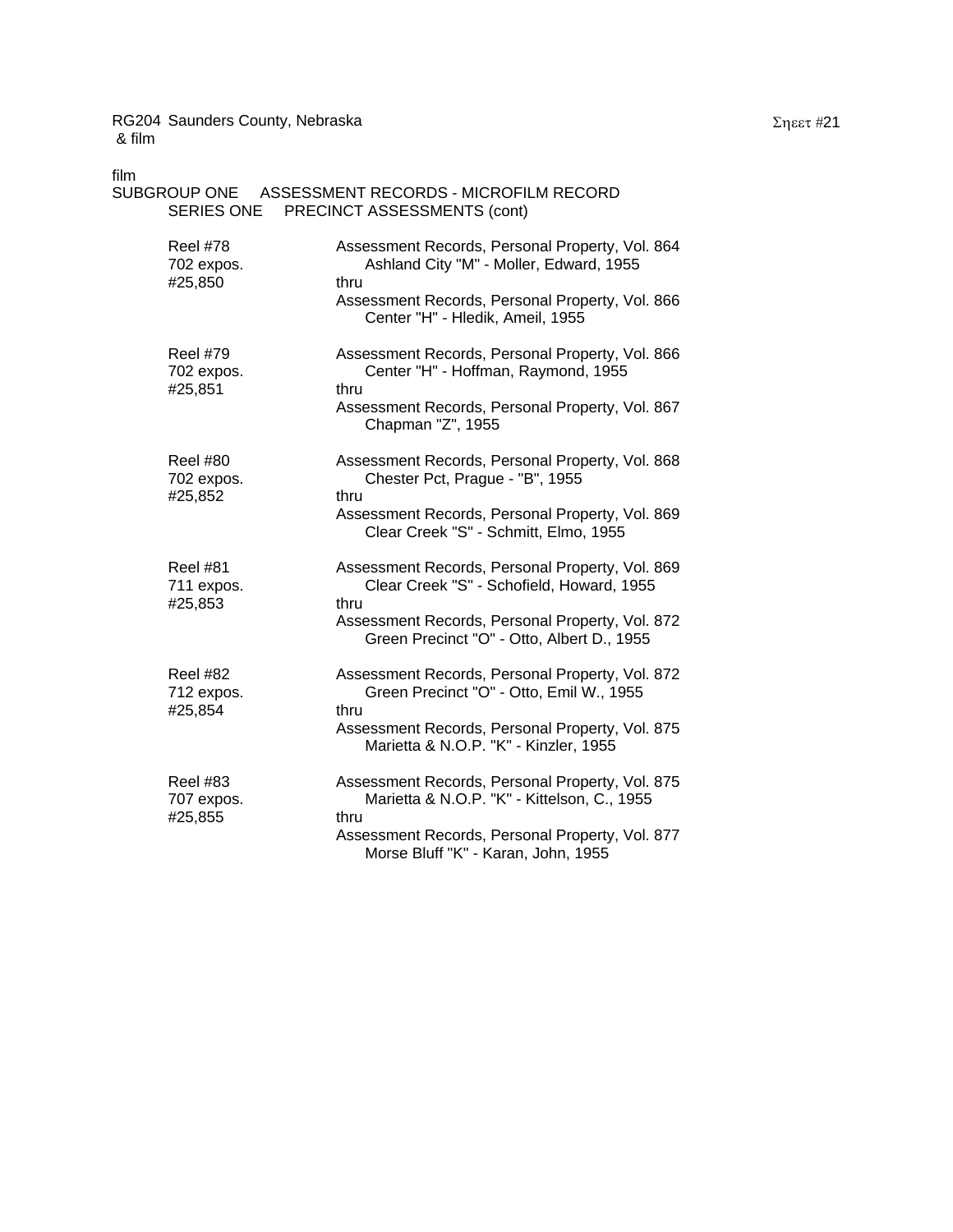| film<br>SERIES ONE                       | SUBGROUP ONE ASSESSMENT RECORDS - MICROFILM RECORD<br>PRECINCT ASSESSMENTS (cont)                                                                   |  |  |
|------------------------------------------|-----------------------------------------------------------------------------------------------------------------------------------------------------|--|--|
| <b>Reel #84</b><br>700 expos.<br>#25,856 | Assessment Records, Personal Property, Vol. 877<br>Morse Bluff "K" - Kavan, Joseph, 1955<br>thru<br>Assessment Records, Personal Property, Vol. 879 |  |  |
|                                          | North Cedar "M", 1955                                                                                                                               |  |  |
| <b>Reel #85</b><br>649 expos.<br>#25,857 | Assessment Records, Personal Property, Vol. 879<br>North Cedar "N", 1955<br>thru                                                                    |  |  |
|                                          | Assessment Records, Personal Property, Vol. 881<br>Pohocco Precinct "D" - Daily, Bill, 1955                                                         |  |  |
| <b>Reel #86</b><br>699 expos.<br>#25,858 | Assessment Records, Personal Property, Vol. 881<br>Pohocco Precinct "D" - Daily, Floyd, 1955<br>thru                                                |  |  |
|                                          | Assessment Records, Personal Property, Vol. 882<br>Richland Precinct "W" - Woita, Charles, 1955                                                     |  |  |
| <b>Reel #87</b><br>896 expos.<br>#25,859 | Assessment Records, Personal Property, Vol. 883<br>Rock Creek Precinct "A" - Almquist, Delf, 1955<br>thru                                           |  |  |
|                                          | Assessment Records, Personal Property, Vol. 885<br>Stocking Precinct, Wahoo (Trutna, James), 1955                                                   |  |  |
| Reel #88<br>716 expos.<br>#25,860        | Assessment Records, Personal Property, Vol. 885<br>Stocking Precinct, Wahoo (Trutna, Joe), 1955<br>thru                                             |  |  |
|                                          | Assessment Records, Personal Property, Vol. 888<br>Wahoo "A" - Anderson, Mrs. Frank, 1955                                                           |  |  |
| <b>Reel #89</b><br>683 expos.<br>#25,861 | Assessment Records, Personal Property, Vol. 888<br>Wahoo "A" - Anderson, Mrs. Gertrude, 1955<br>thru                                                |  |  |
|                                          | $\blacksquare$                                                                                                                                      |  |  |

Assessment Records, Personal Property, Vol. 888 Wahoo "H" - Hanelha, Anton, 1955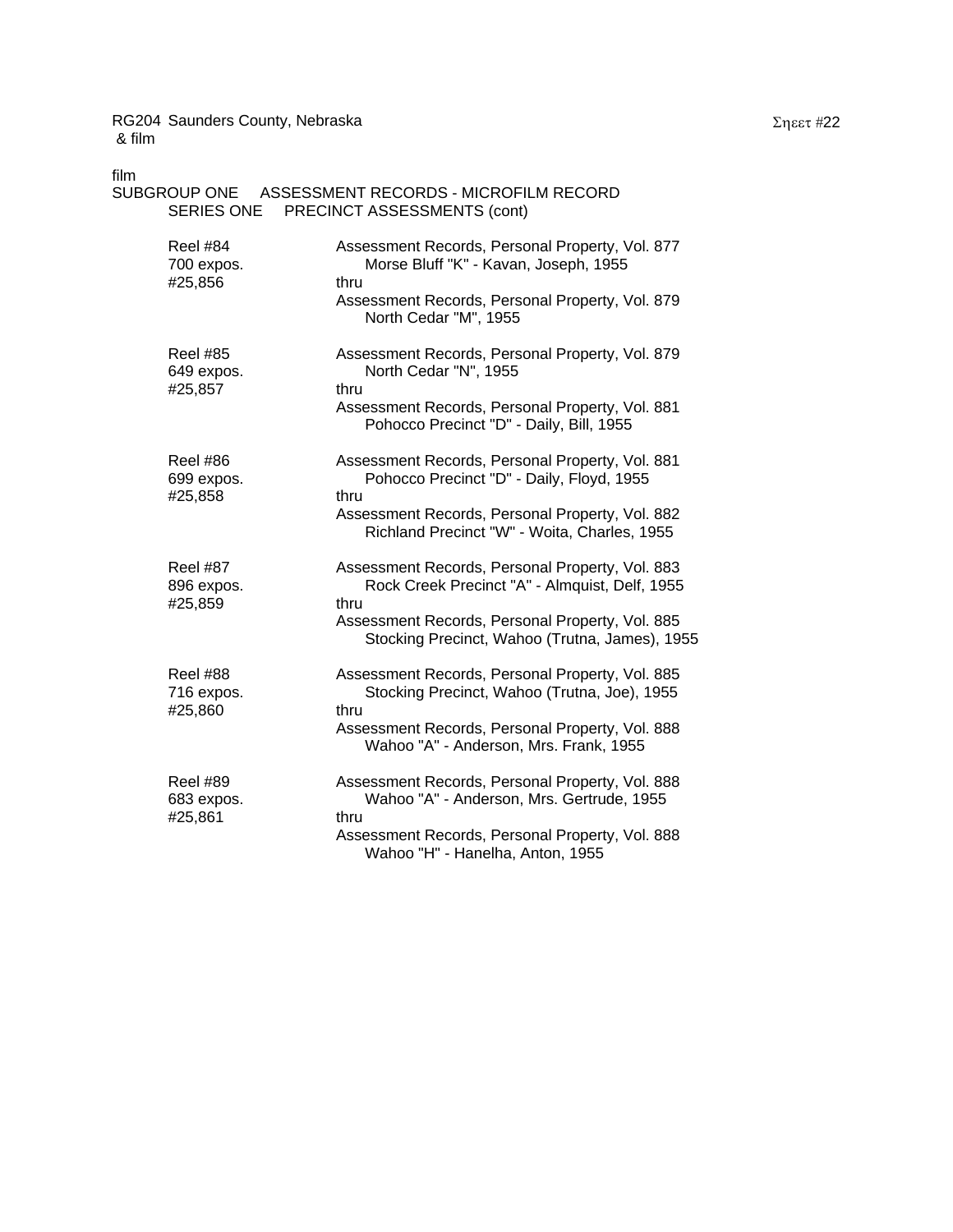| film | <b>SERIES ONE</b>                        | SUBGROUP ONE ASSESSMENT RECORDS - MICROFILM RECORD<br>PRECINCT ASSESSMENTS (cont)                     |
|------|------------------------------------------|-------------------------------------------------------------------------------------------------------|
|      | <b>Reel #90</b><br>696 expos.<br>#25,862 | Assessment Records, Personal Property, Vol. 888<br>Wahoo "H" - Hanelha, Bernice, 1955<br>thru         |
|      |                                          | Assessment Records, Personal Property, Vol. 889<br>Wahoo "P" - Payne, James, 1955                     |
|      | <b>Reel #91</b><br>718 expos.<br>#25,875 | Assessment Records, Personal Property, Vol. 889<br>Wahoo "P" - Pearson, A. E., 1955<br>thru           |
|      |                                          | Assessment Records, Personal Property, Vol. 890<br>Ashland Precinct "M" - Maxwell, John, 1960         |
|      | <b>Reel #92</b><br>706 expos.<br>#25,876 | Assessment Records, Personal Property, Vol. 890<br>Ashland Precinct "M" - Miller, C. L., 1955<br>thru |
|      |                                          | Assessment Records, Personal Property, Vol. 892<br>Business - Texaco Inc., 1960                       |
|      | <b>Reel #93</b><br>709 expos.<br>#25,877 | Assessment Records, Personal Property, Vol. 892<br>Business - Texel Implement Co., 1960<br>thru       |
|      |                                          | Assessment Records, Personal Property, Vol. 893<br>Center Precinct "H" - Hrdhilka, Mary, 1960         |
| *    | <b>Reel #94</b><br>713 expos.<br>#25,885 | Assessment Records, Personal Property, Vol. 893<br>Center Precinct "H" - Hula, Raymond, 1960<br>thru  |
|      |                                          | Assessment Records, Personal Property, Vol. 894<br>Chapman Precinct "V" - Vlcan, Thomas, 1960         |
|      | <b>Reel #95</b><br>717 expos.<br>#25,886 | Assessment Records, Personal Property, Vol. 894<br>Chapman Precinct "V" - Voboril, Joe, 1960<br>thru  |
|      |                                          | Assessment Records, Personal Property, Vol. 896<br>Clear Creek Precinct "P" (Pancoast), 1960          |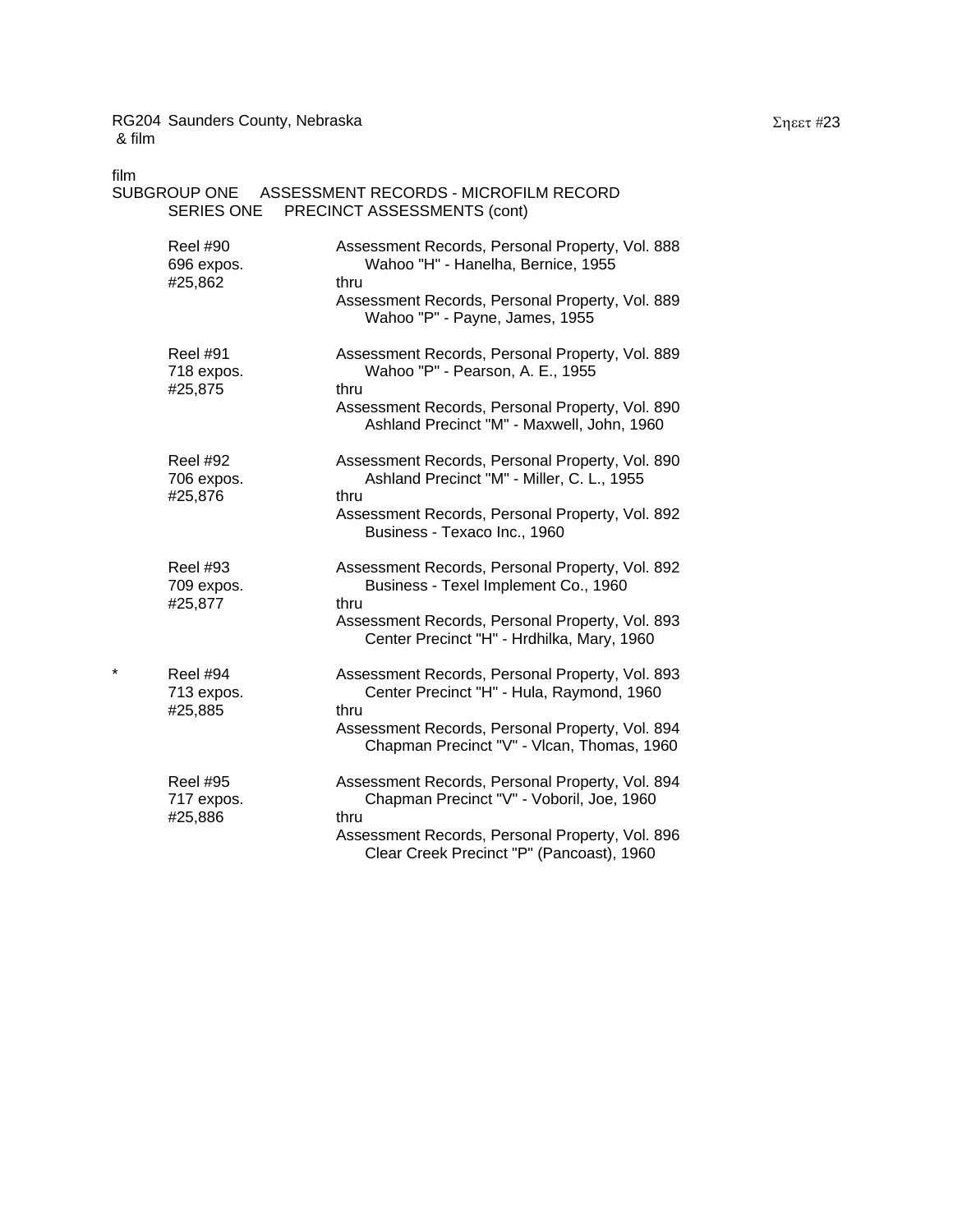| film<br>SUBGROUP ONE<br>SERIES ONE        | ASSESSMENT RECORDS - MICROFILM RECORD<br>PRECINCT ASSESSMENTS (cont)                                                                                                                                                                           |
|-------------------------------------------|------------------------------------------------------------------------------------------------------------------------------------------------------------------------------------------------------------------------------------------------|
| <b>Reel #96</b><br>577 expos.<br>#25,887  | Assessment Records, Personal Property, Vol. 896<br>Clear Creek Precinct "P" - Panzer, C. H., 1960<br>thru<br>Assessment Records, Personal Property, Vol. 898<br>Elk Precinct "H" - Hampl, Jerry, 1960                                          |
| <b>Reel #97</b><br>656 expos.<br>#25,905  | Assessment Records, Personal Property, Vol. 898<br>Elk Precinct "H" - Hanis, Adolph, 1960<br>thru<br>Assessment Records, Personal Property, Vol. 900<br>Certificates of Inventory - Business<br>Paul Service, Ashland, 1959                    |
| <b>Reel #98</b><br>713 expos.<br>#25,906  | Assessment Records, Personal Property, Vol. 900<br>Certificate of Inventory - Business<br>Pennsylvania Consolidated Oil, Ashland, 1960<br>thru<br>Assessment Records, Personal Property, Vol. 902<br>Marble Precinct "P" - Prinz, Delmar, 1960 |
| <b>Reel #99</b><br>628 expos.<br>#25,907  | Assessment Records, Personal Property, Vol. 902<br>Marble Precinct "P" - Prinz, John, 1960<br>thru<br>Assessment Records, Personal Property, Vol. 903<br>Marietta & N.O.P. - "Z" - Zook, James, 1960                                           |
| <b>Reel #100</b><br>675 expos.<br>#25,908 | Assessment Records, Personal Property, Vol. 903<br>Marietta & N.O.P. - "Z" - Zook, Richard, 1960<br>thru<br>Assessment Records, Personal Property, Vol. 905<br>Morse Bluff Pct. "L" - Ladenburger, Thos., 1960                                 |
| <b>Reel #101</b><br>642 expos.<br>#25,909 | Assessment Records, Personal Property, Vol. 905<br>Morse Bluff Pct. "L" - Ladenburger, Roy, 1960<br>thru<br>Assessment Records, Personal Property, Vol. 907<br>North Cedar Pct. "K" - Konecky, Lloyd, 1960                                     |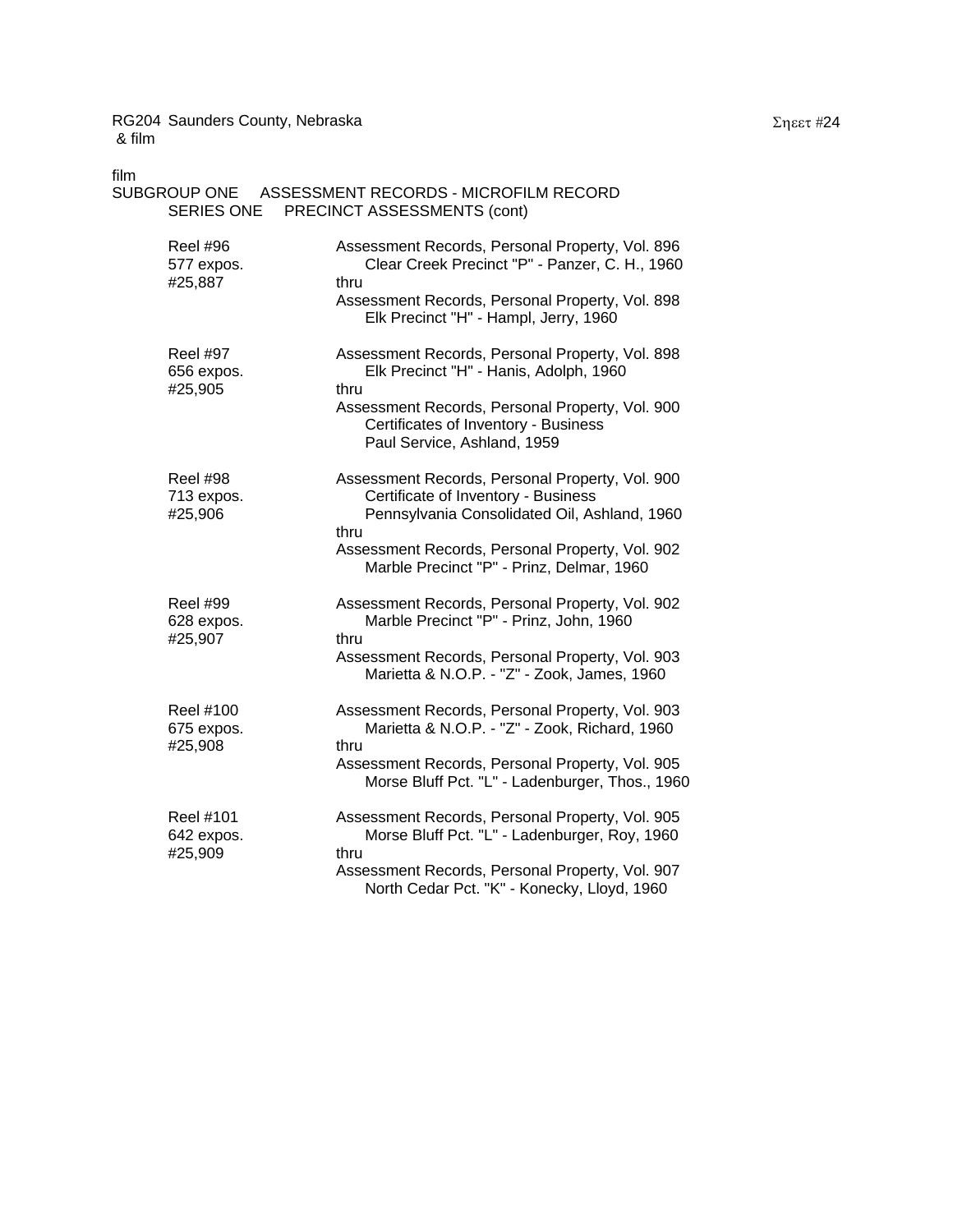| film                                      | SUBGROUP ONE ASSESSMENT RECORDS - MICROFILM RECORD                                                                                                                                                 |  |  |
|-------------------------------------------|----------------------------------------------------------------------------------------------------------------------------------------------------------------------------------------------------|--|--|
| SERIES ONE<br>PRECINCT ASSESSMENTS (cont) |                                                                                                                                                                                                    |  |  |
| Reel #102<br>645 expos.<br>#25,910        | Assessment Records, Personal Property, Vol. 907<br>North Cedar Pct. "K" - Kozlik, John, 1960<br>thru<br>Assessment Records, Personal Property, Vol. 908<br>Oak Creek Pct. "S" - Sercl, Vitus, 1960 |  |  |
| Reel #103<br>637 expos.<br>#25,911        | Assessment Records, Personal Property, Vol. 908<br>Oak Creek Pct. "S" - Shanahan, Marvin, 1960<br>thru<br>Assessment Records, Personal Property, Vol. 910                                          |  |  |
|                                           | <b>Richland Precinct, Ceresco</b><br>"J" - Johnson, Earl, 1960                                                                                                                                     |  |  |
| Reel #104<br>648 expos.<br>#25,912        | Assessment Records, Personal Property, Vol. 910<br><b>Richland Precinct, Ceresco</b><br>"J" - Johnson, Edward, 1960<br>thru                                                                        |  |  |
|                                           | Assessment Records, Personal Property, Vol. 912<br>South Cedar Precinct, Cedar Bluffs<br>"B" - Bouc, Jacob J., 1960                                                                                |  |  |
| Reel #105<br>684 expos.<br>#25,918        | Assessment Records, Personal Property, Vol. 912<br>South Cedar Precinct, Cedar Bluffs<br>"B" - Bridgman, Dwight L., 1960<br>thru                                                                   |  |  |
|                                           | Assessment Records, Personal Property, Vol. 913<br>Stocking Precinct "Z", 1960                                                                                                                     |  |  |
| Reel #106<br>681 expos.<br>#25,919        | Assessment Records, Personal Property, Vol. 914<br>Union Precinct "A", 1960<br>thru                                                                                                                |  |  |

Assessment Records, Personal Property, Vol. 915

Assessment Records, Personal Property, Vol. 916 Wahoo City "L" - Lindley, Bill, 1960

Wahoo Precinct "Z", 1960

Reel #107 Assessment Records, Personal Property, Vol. 916

718 expos. Wahoo City "A", 1960

#25,920 thru

## Σηεετ #25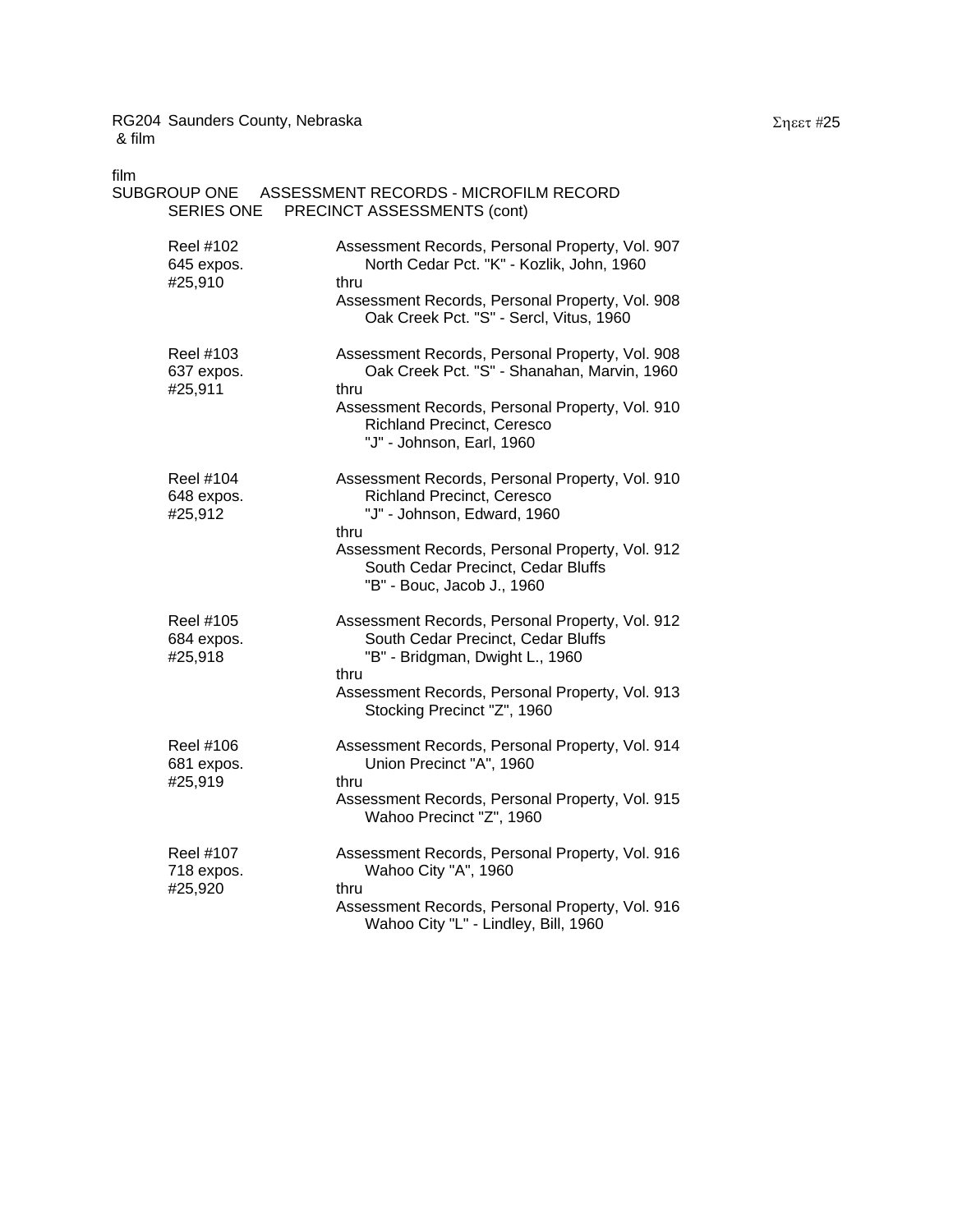film

```
SUBGROUP ONE ASSESSMENT RECORDS - MICROFILM RECORD 
SERIES ONE PRECINCT ASSESSMENTS (cont)
```

| Reel #108  | Assessment Records, Personal Property, Vol. 916 |
|------------|-------------------------------------------------|
| 660 expos. | Wahoo City "L" - Lindley, Jack, 1960            |
| #25.931    | thru                                            |
|            | Assessment Records, Personal Property, Vol. 917 |
|            | Wahoo City "Z", 1960                            |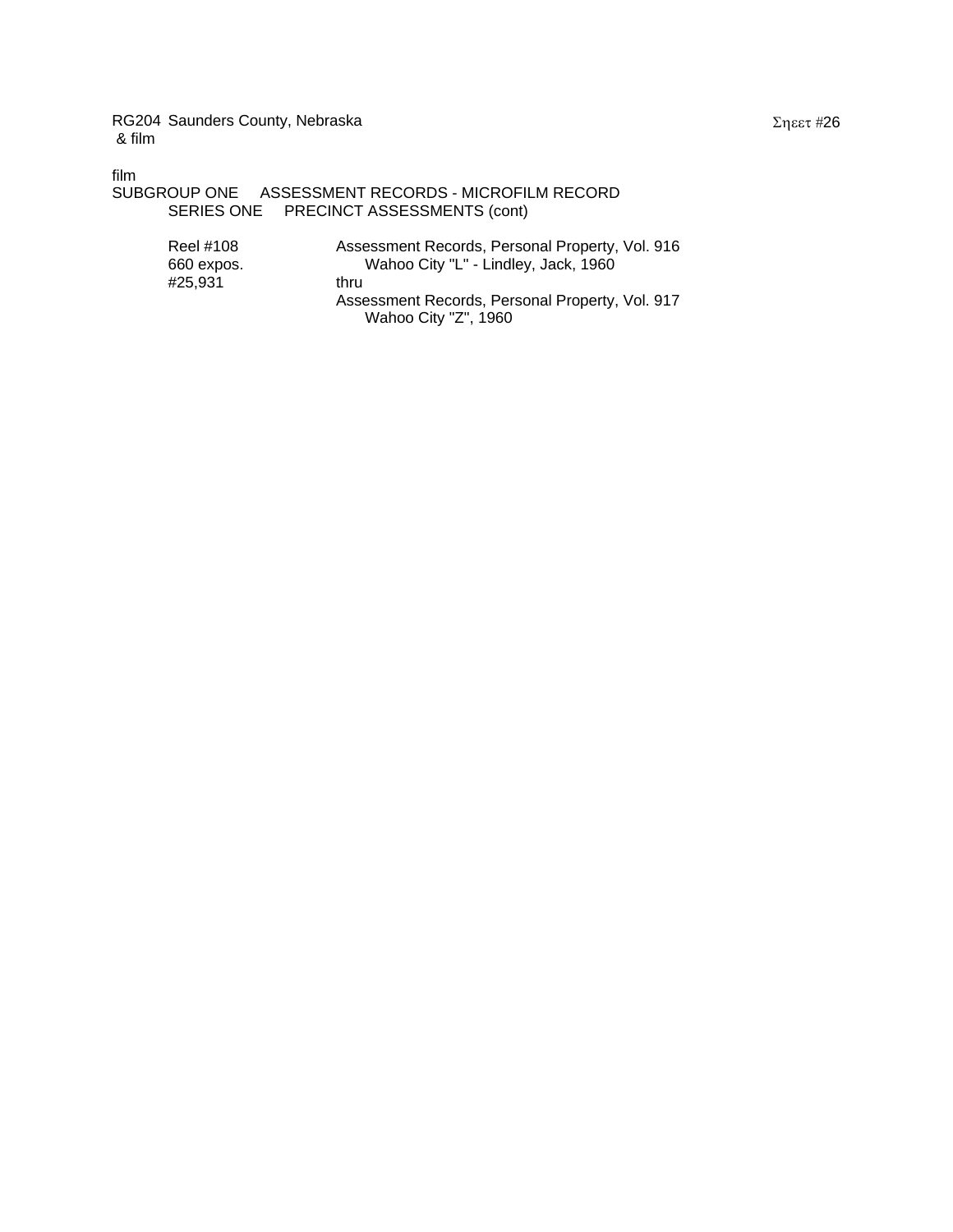SUBGROUP TWO COUNTY TREASURER, 1868-1980

film

SERIES ONE TAX LISTS, 1869-1976

| V.1  | 1869 | <b>Personal &amp; Real Estate</b> |
|------|------|-----------------------------------|
| V.2  | 1870 | <b>Personal &amp; Real Estate</b> |
| V.3  | 1871 | Personal & Real Estate (precinct) |
| V.4  | 1872 | Personal & Real Estate (precinct) |
| V.5  | 1873 | Personal & Real Estate (precinct) |
| V.6  | 1874 | Personal & Real Estate (precinct) |
| V.7  | 1874 | Real Estate-Lots                  |
| V.8  | 1875 | Personal & Real Estate (precinct) |
| V.9  | 1875 | Real Estate-Land                  |
| V.10 | 1876 | Personal & Real Estate (precinct) |
| V.11 | 1876 | Real Estate-Lots                  |
| V.12 | 1877 | Personal & Real Estate (precinct) |
| V.13 | 1877 | Real Estate-Lots                  |
| V.14 | 1878 | Personal & Real Estate (precinct) |
| V.15 | 1878 | Real Estate-Land                  |
| V.16 | 1879 | Personal & Real Estate (precinct) |
| V.17 | 1879 | Real Estate-Land                  |
| V.18 | 1880 | Personal & Real Estate (precinct) |
| V.19 | 1880 | Real Estate-Lands                 |
| V.20 | 1881 | Personal & Real Estate (precinct) |
| V.21 | 1881 | Real Estate-Lands                 |
| V.22 | 1882 | Personal & Real Estate (precinct) |
| V.23 | 1882 | <b>Real Estate-Lands</b>          |
| V.24 | 1883 | Personal & Real Estate (precinct) |
| V.25 | 1883 | <b>Real Estate-Lands</b>          |
| V.26 | 1884 | Personal & Real Estate (precinct) |
| V.27 | 1884 | <b>Real Estate-Lands</b>          |
| V.28 | 1885 | Personal & Real Estate (precinct) |
| V.29 | 1885 | <b>Real Estate-Lands</b>          |
| V.30 | 1886 | Personal & Real Estate (precinct) |
| V.31 | 1886 | <b>Real Estate-Lands</b>          |
| V.32 | 1887 | Personal & Real Estate (precinct) |
| V.33 | 1887 | <b>Real Estate-Lands</b>          |
| V.34 | 1888 | Personal & Real Estate (precinct) |
| V.35 | 1888 | Real Estate-Lands                 |
| V.36 | 1889 | Personal & Real Estate (precinct) |
| V.37 | 1889 | <b>Real Estate-Lands</b>          |
| V.38 | 1890 | Personal & Real Estate (precinct) |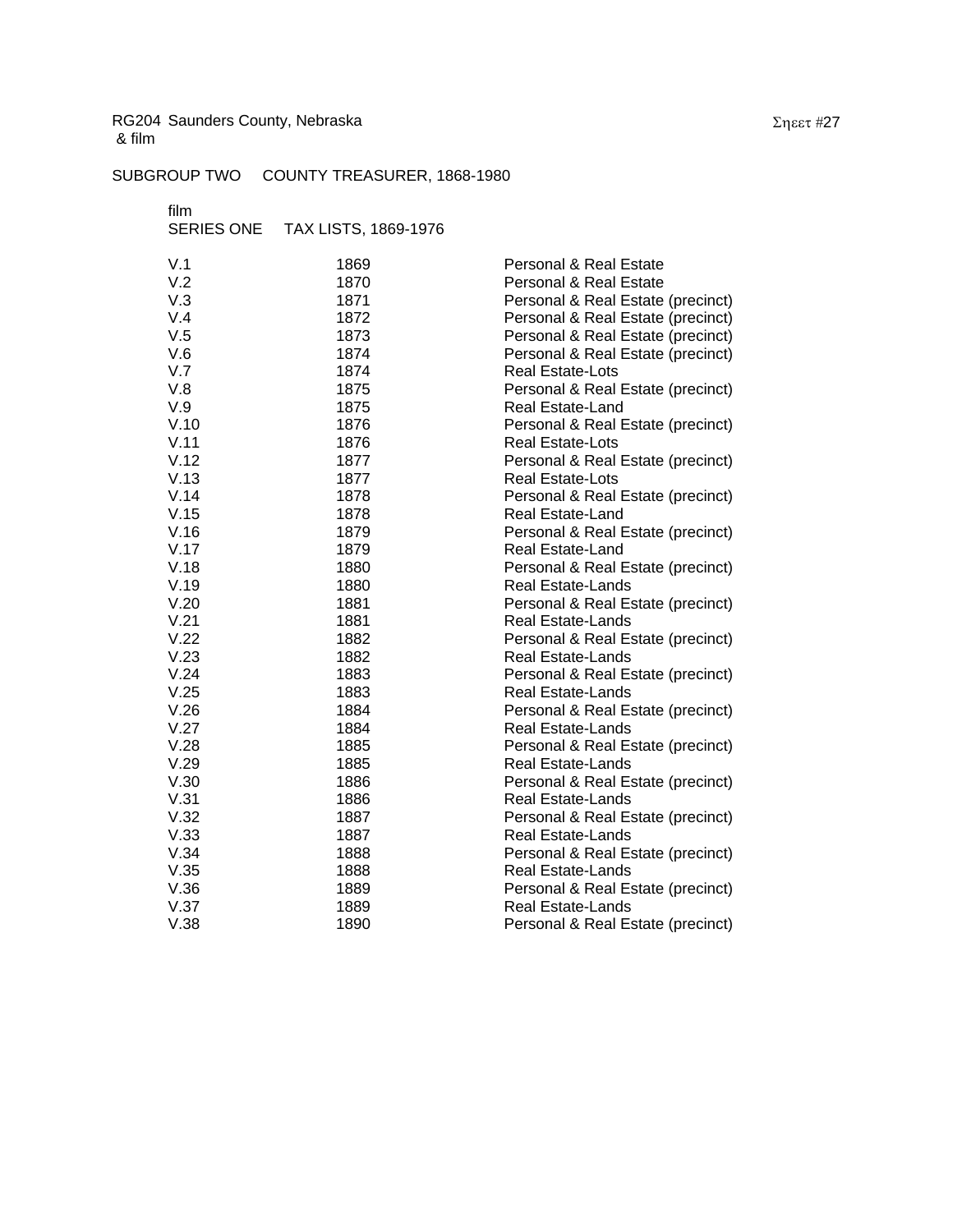# SUBGROUP TWO TREASURER (cont)

film

| <b>SERIES ONE</b> | TAX LISTS (cont) |                                   |
|-------------------|------------------|-----------------------------------|
| V.39              | 1890             | <b>Real Estate-Lands</b>          |
| V.40              | 1891             | Personal & Real Estate (precinct) |
| V.41              | 1891             | <b>Real Estate-Lands</b>          |
| V.42              | 1892             | Personal & Real Estate (precinct) |
| V.43              | 1892             | <b>Real Estate-Lands</b>          |
| V.44              | 1893             | Personal & Real Estate (precinct) |
| V.45              | 1893             | <b>Real Estate-Lands</b>          |
| V.46              | 1894             | Personal & Real Estate (precinct) |
| V.47              | 1894             | <b>Real Estate-Lands</b>          |
| V.48              | 1895             | Personal                          |
| $V.49-50$         | 1895             | Real Estate-Lots and Lands        |
| V.51              | 1896             | Personal & Real Estate-Lots       |
| V.52              | 1896             | <b>Real Estate-Lands</b>          |
| V.53              | 1897             | Personal & Real Estate-Lots       |
| V.54              | 1897             | <b>Real Estate-Lands</b>          |
| V.55              | 1898             | Personal & Real Estate-Lots       |
| V.56              | 1898             | <b>Real Estate-Lands</b>          |
| V.57              | 1899             | Personal & Real Estate-Lots       |
| V.58              | 1899             | <b>Real Estate-Lands</b>          |
| V.59              | 1900             | Personal & Real Estate-Lots       |
| V.60              | 1900             | <b>Real Estate-Lands</b>          |
| V.61              | 1901             | Personal & Real Estate-Lots       |
| V.62              | 1901             | <b>Real Estate-Lands</b>          |
| V.63              | 1902             | Personal & Real Estate-Lots       |
| V.64              | 1902             | <b>Real Estate-Lands</b>          |
| V.65              | 1903             | Personal & Real Estate-Lots       |
| V.66              | 1903             | <b>Real Estate-Lands</b>          |
| V.67              | 1904             | Personal & Real Estate-Lots       |
| V.68              | 1904             | <b>Real Estate-Lands</b>          |
| V.69              | 1905             | Personal & Real Estate-Lots       |
| V.70              | 1905             | <b>Real Estate-Lands</b>          |
| V.71              | 1906             | Personal & Real Estate-Lots       |
| V.72              | 1906             | <b>Real Estate-Lands</b>          |
| V.73              | 1907             | Personal & Real Estate-Lots       |
| V.74              | 1907             | <b>Real Estate-Lands</b>          |
| V.75              | 1908             | Personal & Real Estate-Lots       |
| V.76              | 1908             | <b>Real Estate-Lands</b>          |
| V.77              | 1909             | Personal                          |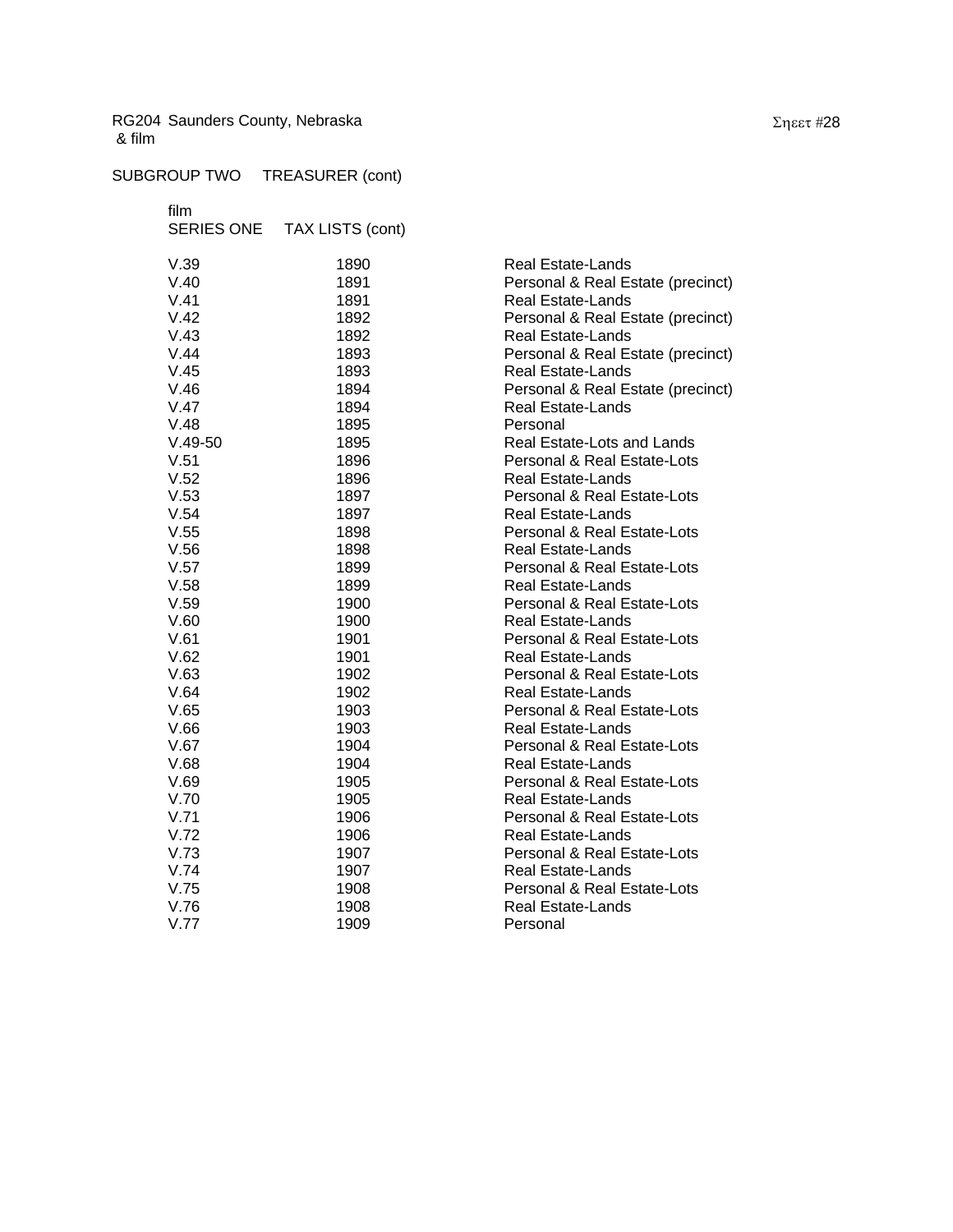# SUBGROUP TWO TREASURER (cont)

film

|               | SERIES ONE TAX LISTS (cont) |                             |
|---------------|-----------------------------|-----------------------------|
| $V.78-79$     | 1909                        | Real Estate-Lots & Lands    |
| V.80          | 1910                        | Personal & Real Estate-Lots |
| V.81          | 1910                        | <b>Real Estate-Lands</b>    |
| V.82          | 1911                        | Personal & Real Estate-Lots |
| V.83          | 1911                        | Real Estate-Lands           |
| V.84          | 1912                        | Personal & Real Estate-Lots |
| V.85          | 1912                        | <b>Real Estate-Lands</b>    |
| V.86          | 1913                        | Personal                    |
| $V.87-88$     | 1913                        | Real Estate-Lots & Lands    |
| V.89          | 1914                        | Personal                    |
| $V.90-91$     | 1914                        | Real Estate-Lots & Lands    |
| V.92          | 1915                        | Personal                    |
| $V.93-94$     | 1915                        | Real Estate-Lots & Lands    |
| V.95          | 1916                        | Personal                    |
| $V.96-97$     | 1916                        | Real Estate-Lots & Lands    |
| V.98          | 1917                        | Personal                    |
| $V.99-100$    | 1917                        | Real Estate-Lots & Lands    |
| V.101         | 1918                        | Personal                    |
| $V.102 - 103$ | 1918                        | Real Estate-Lots & Lands    |
| V.104         | 1919                        | Personal                    |
| $V.105-106$   | 1919                        | Real Estate-Lots & Lands    |
| V.107         | 1920                        | Personal                    |
| $V.108-109$   | 1920                        | Real Estate-Lots & Lands    |
| V.110         | 1921                        | Personal                    |
| $V.111 - 112$ | 1921                        | Real Estate-Lots & Lands    |
| V.113         | 1922                        | Personal                    |
| $V.114 - 115$ | 1922                        | Real Estate-Lots & Lands    |
| V.116         | 1923                        | Personal                    |
| $V.117 - 118$ | 1923                        | Real Estate-Lots & Lands    |
| V.119         | 1924                        | Personal                    |
| $V.120-121$   | 1924                        | Real Estate-Lots & Lands    |
| V.122         | 1925                        | Personal                    |
| $V.123 - 124$ | 1925                        | Real Estate-Lots & Lands    |
| V.125         | 1926                        | Personal                    |
| $V.126-127$   | 1926                        | Real Estate-Lots & Lands    |
| V.128         | 1927                        | Personal                    |
| $V.129-130$   | 1927                        | Real Estate-Lots & Lands    |
| V.131         | 1928                        | Personal                    |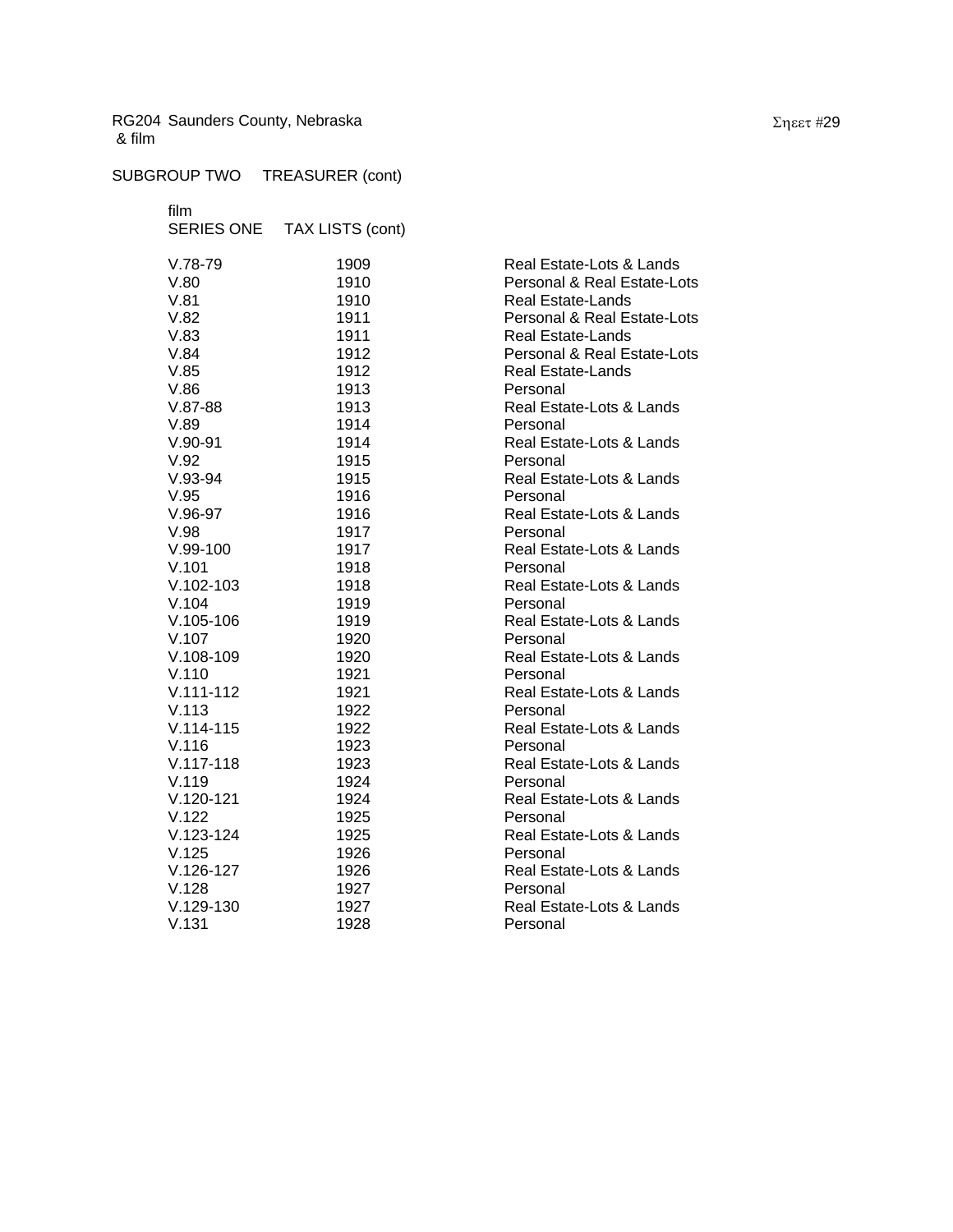### SUBGROUP TWO TREASURER (cont)

film

|                   | SERIES ONE TAX LISTS (cont) |                          |
|-------------------|-----------------------------|--------------------------|
| $V.132 - 133$     | 1928                        | Real Estate-Lots &       |
| V.134             | 1929                        | Personal                 |
| $V.135-136$       | 1929                        | Real Estate-Lots &       |
| V.137             | 1930                        | Personal                 |
| $V.138-139$       | 1930                        | Real Estate-Lots &       |
| V.140             | 1931                        | Personal                 |
| $V.141 - 142$     | 1931                        | Real Estate-Lots &       |
| V.143             | 1932                        | Personal                 |
| $V.144 - 145$     | 1932                        | Real Estate-Lots &       |
| V.146             | 1933                        | Personal                 |
| $V.147-148$       | 1933                        | Real Estate-Lots &       |
| V.149             | 1934                        | Personal                 |
| $V.150-151$       | 1934                        | Real Estate-Lots &       |
| V.152             | 1935                        | Personal                 |
| V.153             | 1935                        | Real Estate-Lots         |
| $V.154-155$       | 1935                        | Real Estate-Lands        |
| V.156             | 1936                        | Personal                 |
| V.157             | 1936                        | Real Estate-Lots         |
| $V.158 - 159$     | 1936                        | Real Estate-Lands        |
| V.160             | 1937                        | Personal                 |
| V.161             | 1937                        | Real Estate-Lots         |
| $V.162 - 163$     | 1937                        | <b>Real Estate-Lands</b> |
| V.164             | 1938                        | Personal                 |
| V.165             | 1938                        | Real Estate-Lots         |
| $V.166-167$       | 1938                        | Real Estate-Lands        |
| V.168             | 1939                        | Personal                 |
| V.169             | 1939                        | Real Estate-Lots         |
| $V.170-171$       | 1939                        | Real Estate-Lands        |
| V.172             | 1940                        | Personal                 |
| V.173             | 1940                        | Real Estate-Lots         |
| $V.174-175$       | 1940                        | Real Estate-Lands        |
| V.176             | 1941                        | Personal                 |
| V.177             | 1941                        | Real Estate-Lots         |
| $V.178-179$       | 1941                        | <b>Real Estate-Lands</b> |
| V.180             | 1942                        | Personal                 |
| V.181             | 1942                        | Real Estate-Lots         |
| $V.182 - 183$     | 1942                        | Real Estate-Lands        |
| V.184             | 1943                        | Personal                 |
| SUBGROUP TWO      | <b>TREASURER (cont)</b>     |                          |
| film              |                             |                          |
| <b>SERIES ONE</b> | TAX LISTS (cont)            |                          |
| V.185             | 1943                        | <b>Real Estate-Lots</b>  |
| $V.186-187$       | 1943                        | Real Estate-Lands        |
| V.188             | 1944                        | Personal                 |
| V.189             | 1944                        | Real Estate-Lots         |
| $V.190-191$       | 1944                        | Real Estate-Lands        |

Real Estate-Lots & Lands Personal Real Estate-Lots & Lands Personal Real Estate-Lots & Lands Personal Real Estate-Lots & Lands Personal Real Estate-Lots & Lands Personal Real Estate-Lots & Lands Personal Real Estate-Lots & Lands Personal Real Estate-Lots Real Estate-Lands Personal **Real Estate-Lots** Real Estate-Lands Personal **Real Estate-Lots** Real Estate-Lands Personal Real Estate-Lots Real Estate-Lands Personal Real Estate-Lots Real Estate-Lands Personal Real Estate-Lots Real Estate-Lands Personal **Real Estate-Lots** Real Estate-Lands Personal Real Estate-Lots Real Estate-Lands Personal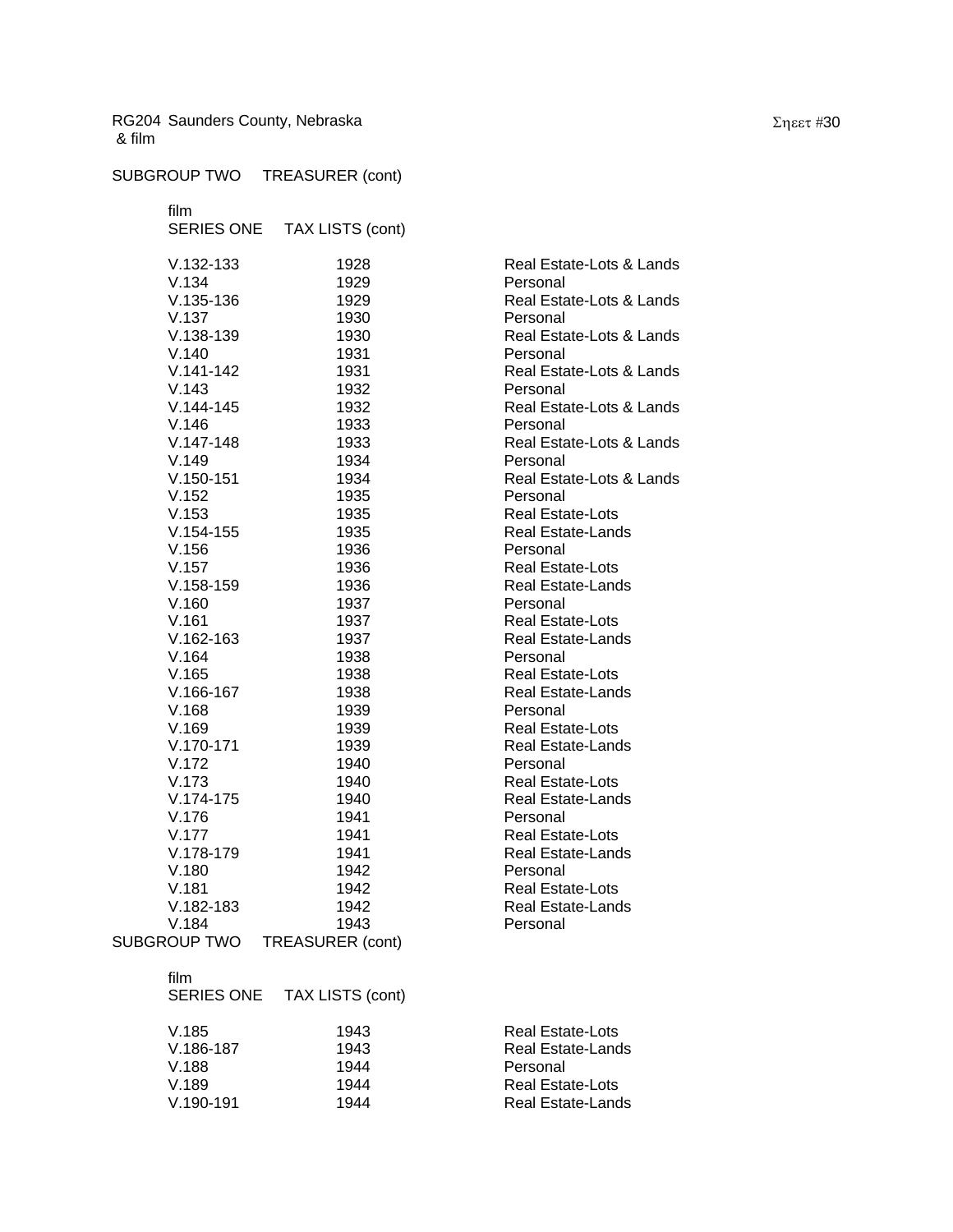| V.192         | 1945 | Personal                 |
|---------------|------|--------------------------|
| V.193         | 1945 | Real Estate-Lots         |
| $V.194-195$   | 1945 | Real Estate-Lots & Lands |
| V.196         | 1946 | Personal                 |
| V.197         | 1946 | Real Estate-Lots         |
| $V.198-199$   | 1946 | Real Estate-Lands        |
| V.200         | 1947 | Personal                 |
| V.201         | 1947 | Real Estate-Lots         |
| $V.202 - 203$ | 1947 | <b>Real Estate-Lands</b> |
| V.204         | 1948 | Personal                 |
| V.205         | 1948 | Real Estate-Lots         |
| $V.206 - 207$ | 1948 | Real Estate-Lands        |
| $V.208 - 209$ | 1949 | Personal & Motor Vehicle |
| V.210         | 1949 | <b>Real Estate-Lots</b>  |
| $V.211 - 212$ | 1949 | <b>Real Estate-Lands</b> |
| $V.213 - 214$ | 1950 | Personal & Motor Vehicle |
| V.215         | 1950 | <b>Real Estate-Lots</b>  |
| $V.216-217$   | 1950 | Real Estate-Lands        |
| $V.218 - 219$ | 1951 | Personal & Motor Vehicle |
| V.220         | 1951 | <b>Real Estate-Lots</b>  |
| $V.221 - 222$ | 1951 | <b>Real Estate-Lands</b> |
| $V.223 - 224$ | 1952 | Personal & Motor Vehicle |
| V.225         | 1952 | <b>Real Estate-Lots</b>  |
| $V.226 - 227$ | 1952 | Real Estate-Lands        |
| $V.228 - 229$ | 1953 | Personal & Motor Vehicle |
| V.230         | 1953 | Real Estate-Lots         |
| $V.231 - 232$ | 1953 | <b>Real Estate-Lands</b> |
| $V.233 - 234$ | 1954 | Personal & Motor Vehicle |
| V.235         | 1954 | <b>Real Estate-Lots</b>  |
| $V.236-237$   | 1954 | <b>Real Estate-Lands</b> |

NOTE: For Motor Vehicle Tax Lists, 1935-1948, see Series Two

# SUBGROUP TWO TREASURER (cont)

| film              |                  |                                 |
|-------------------|------------------|---------------------------------|
| <b>SERIES ONE</b> | TAX LISTS (cont) |                                 |
| $V.238 - 239$     | 1955             | Personal                        |
| V.240             | 1955             | <b>Real Estate-Lots</b>         |
| V.241-242         | 1955             | Real Estate-Lands               |
| $V.243 - 244$     | 1956             | Personal                        |
| V.                | 1956             | Real Estate-Lots (MISSING)      |
| V.                | 1956             | Real Estate-Lots (Ranges 5-7)   |
|                   |                  | MISSING AT TIME OF FILMING      |
| V.245             | 1956             | Real Estate-Lands (Ranges 7-10) |
| V.246-247         | 1957             | Personal                        |
| V.248             | 1957             | Real Estate-Lots                |
| V.249-250         | 1957             | Real Estate-Lots                |
| $V.251 - 252$     | 1958             | Personal                        |
| V.253             | 1958             | Real Estate-Lots                |
| V.254-255         | 1958             | Real Estate-Lands               |
| $V.256 - 257$     | 1959             | Personal                        |
|                   |                  |                                 |

Σηεετ #31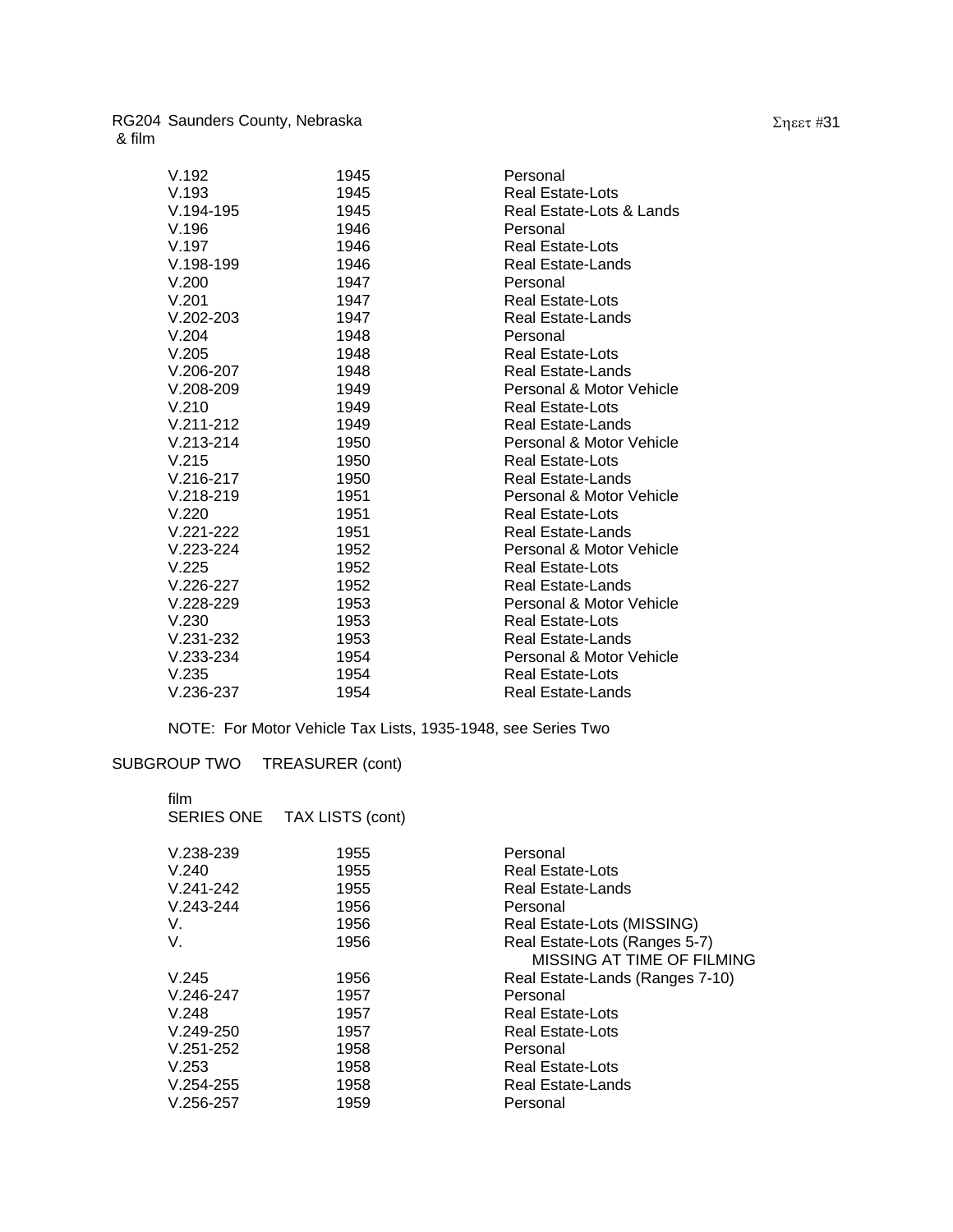| V.258         | 1959 | Real Estate-Lots        |
|---------------|------|-------------------------|
| V.259-260     | 1959 | Real Estate-Lands       |
| V.261-262     | 1960 | Personal                |
| V.263         | 1960 | Real Estate-Lots        |
| V.264-265     | 1960 | Real Estate-Lands       |
| $V.266 - 267$ | 1961 | Personal                |
| V.268         | 1961 | <b>Real Estate-Lots</b> |
| $V.269-270$   | 1961 | Real Estate-Lands       |
| V.271-272     | 1962 | Personal                |
| V.273         | 1962 | Real Estate-Lots        |
| V.274-275     | 1962 | Real Estate-Lands       |
| V.276-277     | 1963 | Personal                |
| V.278         | 1963 | Real Estate-Lots        |
| V.279-280     | 1963 | Real Estate-Lands       |
| V.281-282     | 1964 | Personal                |
| V.283         | 1964 | <b>Real Estate-Lots</b> |
| V.284-285     | 1964 | Real Estate-Lands       |
| V.286-287     | 1965 | Personal                |
| V.288         | 1965 | <b>Real Estate-Lots</b> |
| $V.289-290$   | 1965 | Real Estate-Lands       |
| V.291-292     | 1966 | Personal                |
| V.293         | 1966 | Real Estate-Lots        |
|               |      |                         |

Σηεετ #32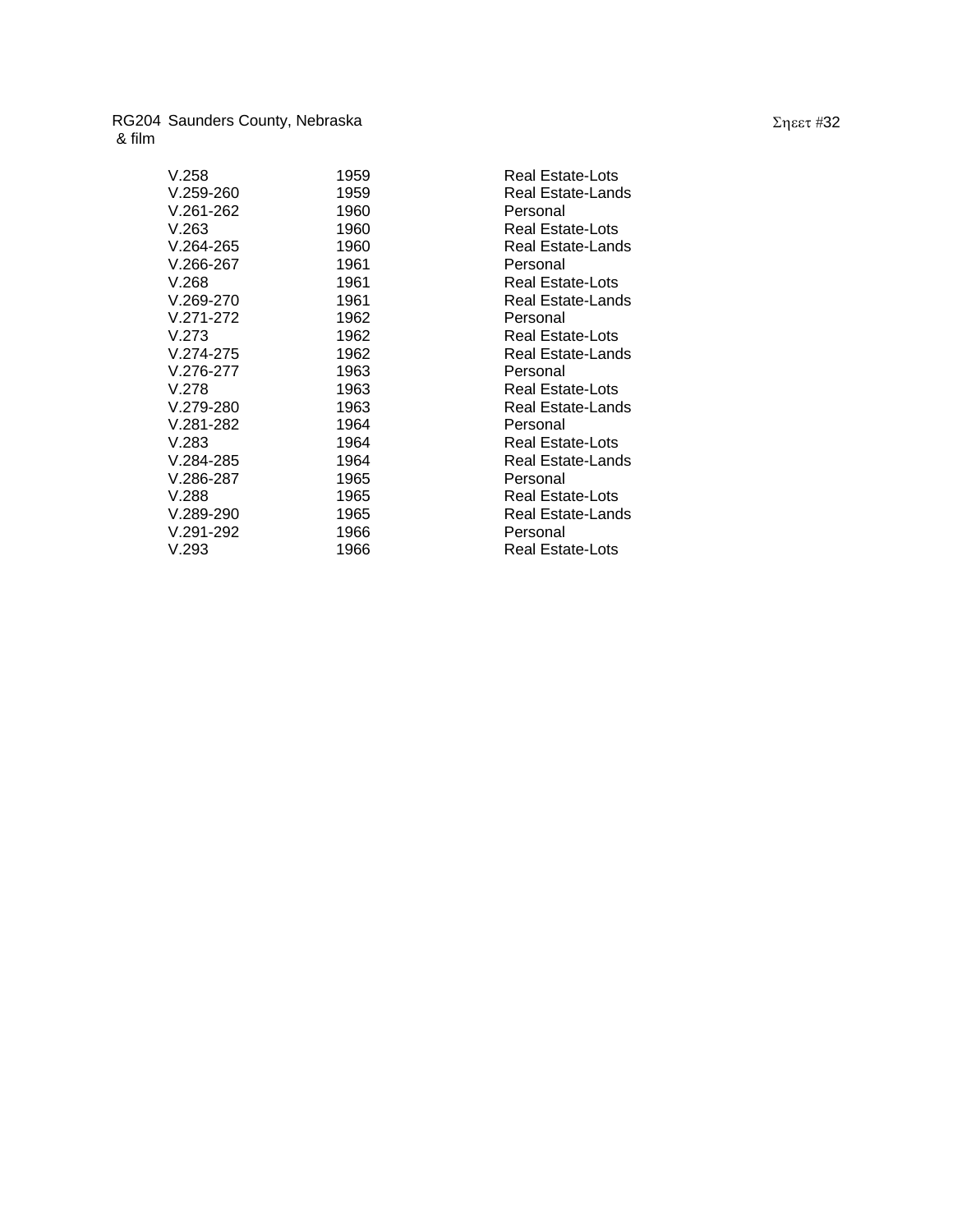SUBGROUP TWO TREASURER (cont) film SERIES ONE TAX LISTS (cont) V.294-295 1966 Real Estate-Lands V.296-297 1967 Personal NOTE: Real Estate Tax Lists, 1967-1976, not available at time of microfilming. V.298 1968 Personal V.299 1969 Personal V.300 1970 Personal V.301 1971 Personal V.302 1972 Personal V.303 1973 Personal V.304 1974 Personal V.305 1975 Personal V.306 1976 Personal film SERIES ONE TAX LISTS - MICROFILM RECORD MP4116 Reel #1 Tax Lists, Personal Property, Vol. #1 748 expos. p.1 - Union Precinct "A", 1869 #24,831 thru Tax Lists, Real Estate-Lands, Vol. #5 p.147 - S8-T14-R9, 1873 Reel #2 Tax Lists, Real Estate-Lands, Vol. #5 cont. 662 expos. p.148 - S9-T14-R9, 1873 #24,832 thru Tax Lists, Personal Property, Vol. #10 p.68 - Clear Creek Precinct "Z", 1876 Reel #3 Tax Lists, Personal Property, Vol. #10 cont. 646 expos. p.69 - Marble Precinct "A", 1876 #24,833 thru Tax Lists, Real Estate-Lots, Vol. #13 p.64 - Wahoo, Stocking Add., Blk 8, L.12, 1877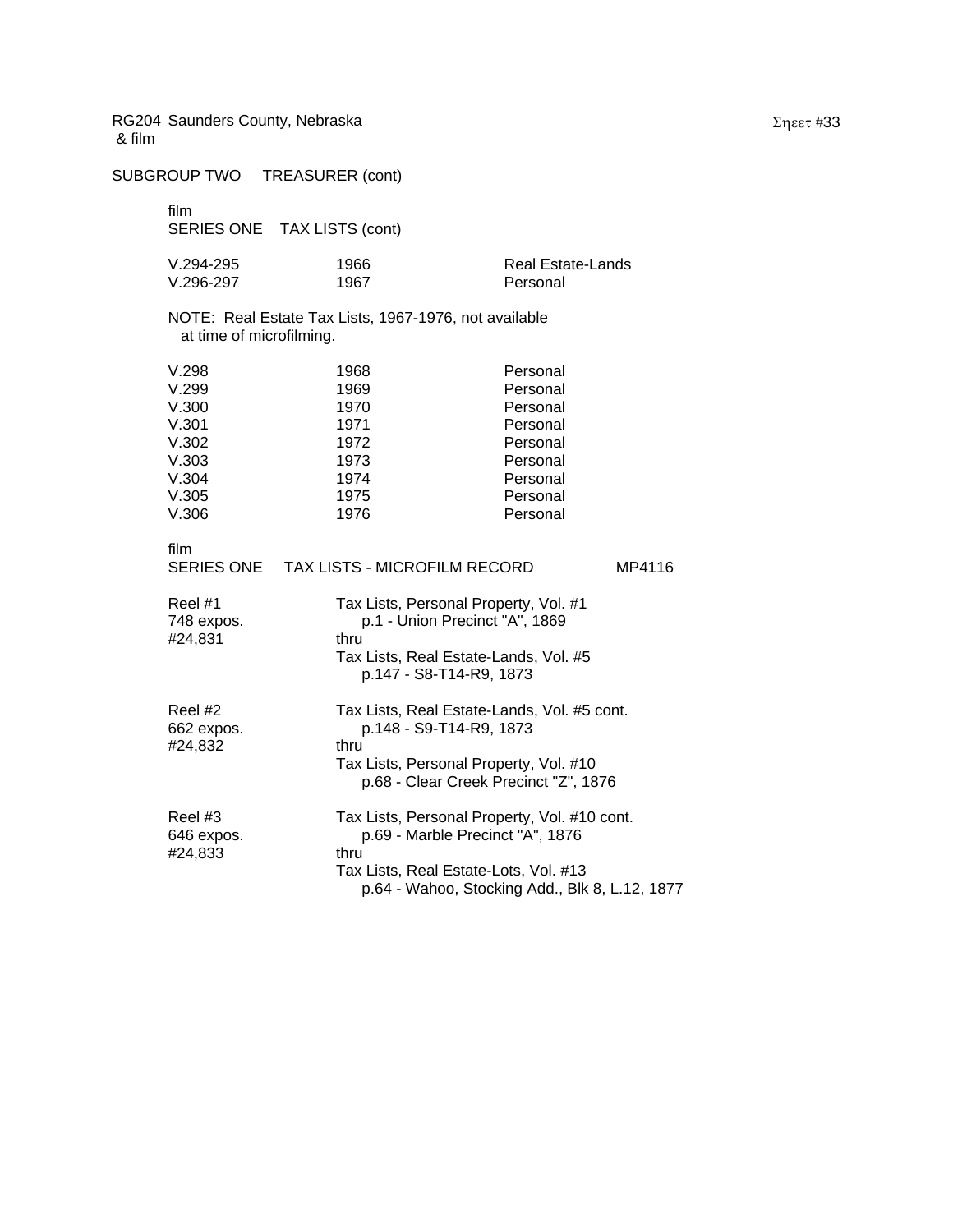SUBGROUP TWO TREASURER (cont)

| film<br>SERIES ONE               | TAX LISTS - MICROFILM RECORD<br>MP4116                                                                                                                                                      |
|----------------------------------|---------------------------------------------------------------------------------------------------------------------------------------------------------------------------------------------|
| Reel #4<br>754 expos.<br>#24,834 | Tax Lists, Real Estate-Lots, Vol. #13 cont.<br>p.65 - Wahoo, Block 1, Lot 1, 1877<br>thru<br>Tax Lists, Real Estate-Lots, Vol. #16<br>p.140 - Ashland, Stambaugh's Add., Blk 13, 1879       |
| Reel #5<br>721 expos.<br>#24,835 | Tax Lists, Real Estate-Lots, Vol. #16 cont.<br>p.141 - Ashland, Stambaugh's Add., Blk 14, 1879<br>thru<br>Tax Lists, Real Estate-Lands, Vol. #19<br>p.34 - S5-T15-R5 (Elk Precinct), 1880   |
| Reel #6<br>653 expos.<br>#24,836 | Tax Lists, Real Estate-Lands, Vol. #19 cont.<br>p.35 - S5-T15-R5 (Elk Precinct) cont., 1880<br>thru<br>Tax Lists, Real Estate-Lands, Vol. #21<br>p.70 - S25-T17-R5 (Bohemia Precinct), 1881 |
| Reel #7<br>663 expos.<br>#24,837 | Tax Lists, Real Estate-Lands, Vol. #21 cont.<br>p.71 - S26-T17-R5 (Bohemia Precinct), 1881<br>thru<br>Tax Lists, Real Estate-Lands, Vol. #23<br>p.132 - S2-T16-R6 (Douglas Precinct), 1882  |
| Reel #8<br>669 expos.<br>#24,838 | Tax Lists, Real Estate-Lands, Vol. #23 cont.<br>p.133 - S3-T16-R6 (Douglas Precinct), 1882<br>thru<br>Tax Lists, Real Estate-Lands, Vol. #25<br>p.121 - S36-T14-R6 (1883)                   |
| Reel #9<br>645 expos.<br>#24,840 | Tax Lists, Real Estate-Lands, Vol. #25 cont.<br>p.122 - S1-T15-R6 (1883)<br>thru<br>Tax Lists, Real Estate-Lands, Vol. #27<br>p.94 - S18-T13-R6 (1884)                                      |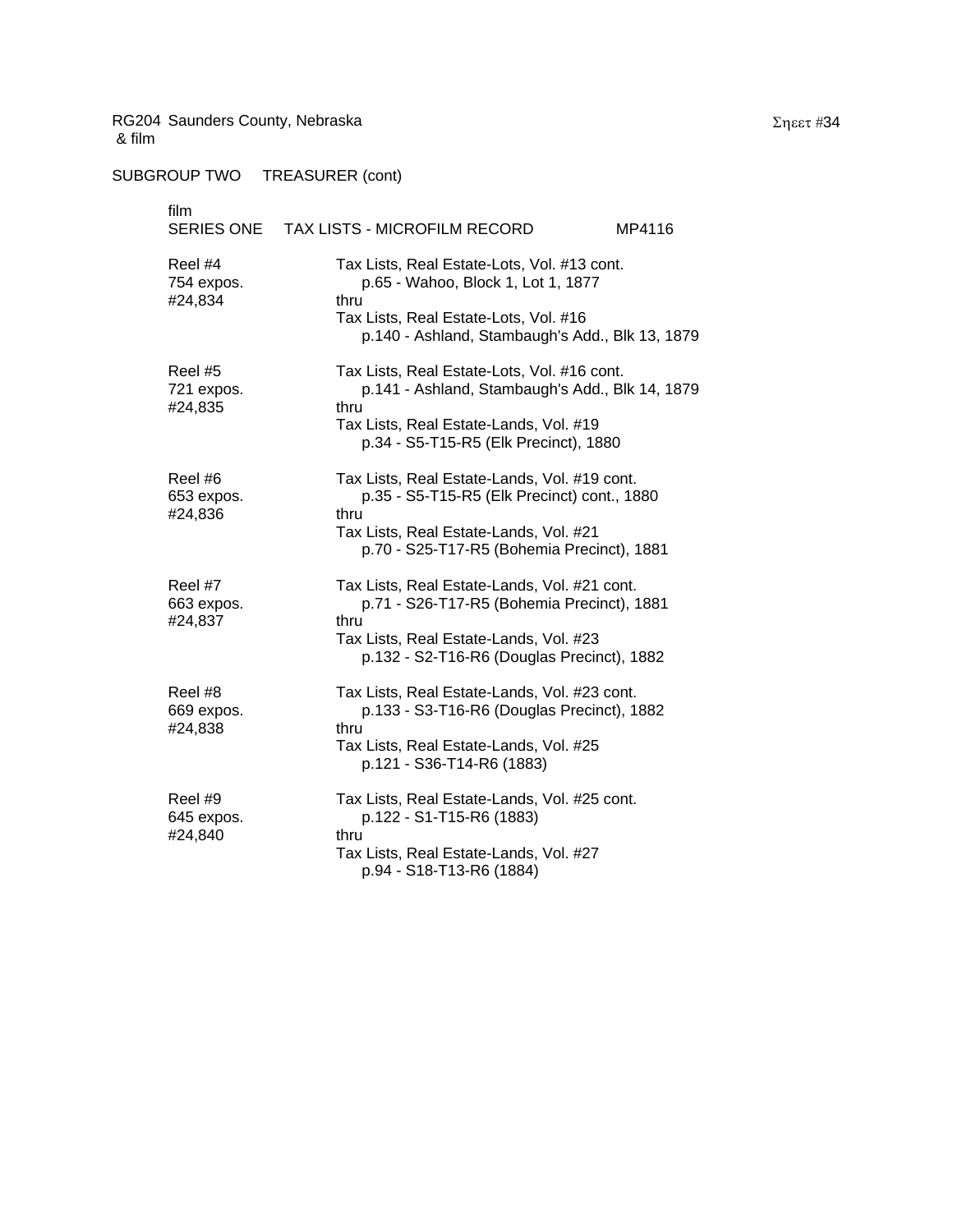SUBGROUP TWO TREASURER (cont)

| film<br>SERIES ONE                       | TAX LISTS - MICROFILM RECORD<br>MP4116                                                                                                                                                                                                                            |
|------------------------------------------|-------------------------------------------------------------------------------------------------------------------------------------------------------------------------------------------------------------------------------------------------------------------|
| <b>Reel #10</b><br>664 expos.<br>#24,841 | Tax Lists, Real Estate-Lands, Vol. #27 cont.<br>p.95 - S19-T13-R6 (1884)<br>thru<br>Tax Lists, Real Estate-Lands, Vol. #29<br>p.70 - S2-T16-R5 (1885)                                                                                                             |
| <b>Reel #11</b><br>658 expos.<br>#24,849 | Tax Lists, Real Estate-Lands, Vol. #29 cont.<br>p.71 - S3-T16-R5 (1885)<br>thru<br>Tax Lists, Real Estate-Lands, Vol. #31<br>p.30 - S24-T14-R5 (1886)                                                                                                             |
| <b>Reel #12</b><br>654 expos.<br>#24,850 | Tax Lists, Real Estate-Lands, Vol. #31 cont.<br>p.31 - S25-T14-R5 (1886)<br>thru<br>Tax Lists, Real Estate-Lots, Vol. #32<br>p.272 - Wahoo, County Addition, Block 93 (1887)                                                                                      |
| <b>Reel #13</b><br>653 expos.<br>#24,851 | Tax Lists, Real Estate-Lots, Vol. #32 cont.<br>p.273 - Wahoo, County Addition, Block 94 (1887)<br>thru<br>Tax Lists, Real Estate-Lots, Vol. #34<br>p.195 - Cedar Bluffs, Whitney's Addition<br>Tract #4, 1888<br>CORRECTION: Operator's Certificate, End of Reel, |
| <b>Reel #14</b><br>645 expos.<br>#24,852 | and frame targets for V.34 should show 1888<br>Tax Lists, Real Estate-Lots, Vol. #34 cont.<br>p.196 - Colon, Block 1, Lot 1, 1888<br>thru<br>Tax Lists, Personal Property, Vol. #36<br>p.74 - Stocking Precinct "W", 1889                                         |
|                                          | CORRECTION: Operator's Certificate, Start of<br>Reel and frame target for V.34 should show 1888                                                                                                                                                                   |

Σηεετ #35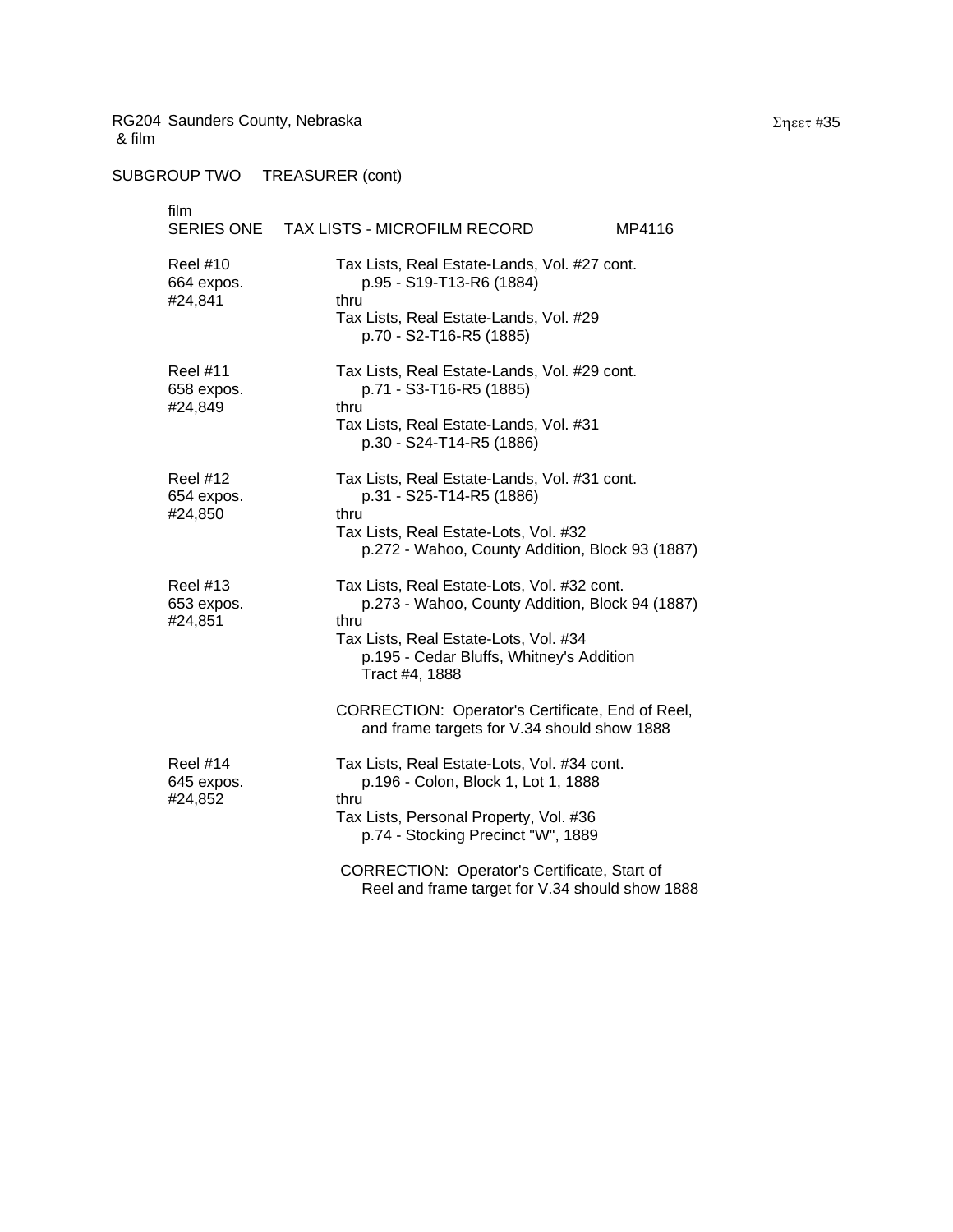SUBGROUP TWO TREASURER (cont)

# film SERIES ONE TAX LISTS - MICROFILM RECORD MP4116 Reel #15 Tax Lists, Personal Property, Vol. #36 cont. 624 expos. p.75 - Stocking Precinct "W" cont., 1889 #24,853 thru Tax Lists, Real Estate-Lands, Vol. #37 p.310 - S25-T16-R8 (1889) RETAKE: Vol. #36, p.66, frame #200, missed in microfilming, retake spliced to End of Reel Reel #16 Tax Lists, Real Estate-Lands, Vol. #37 cont. 654 expos. p.311 - S26-T26-R8 (1889) #24,854 thru Tax Lists, Real Estate-Lands, Vol. #39 p.173 - S12-T13-R7 (1890) Reel #17 Tax Lists, Real Estate-Lands, Vol. #39 cont. 651 expos. p.38 - S35-T14-R5 (1891) #24,855 thru Tax Lists, Real Estate-Lands, Vol. #41 p.38 - S35-T14-R5 (1891) Reel #18 Tax Lists, Real Estate-Lands, Vol. #41 cont. 666 expos. p.39 - S1-T15-R5 (1891) #24,856 thru Tax Lists, Real Estate-Lots, Vol. #42 p.285 - Valparaiso, 3rd Add., Block 6 CORRECTION: Operator's Certificate, End of Roll, incorrect lot & block number. Reel #19 Tax Lists, Real Estate-Lots, Vol. #42 cont. 649 expos. p.286 - Valparaiso, Jensen's Addition, 1892 #24,857 thru Tax Lists, Personal Property, Vol. #44 p.108 - Green Precinct "I", 1893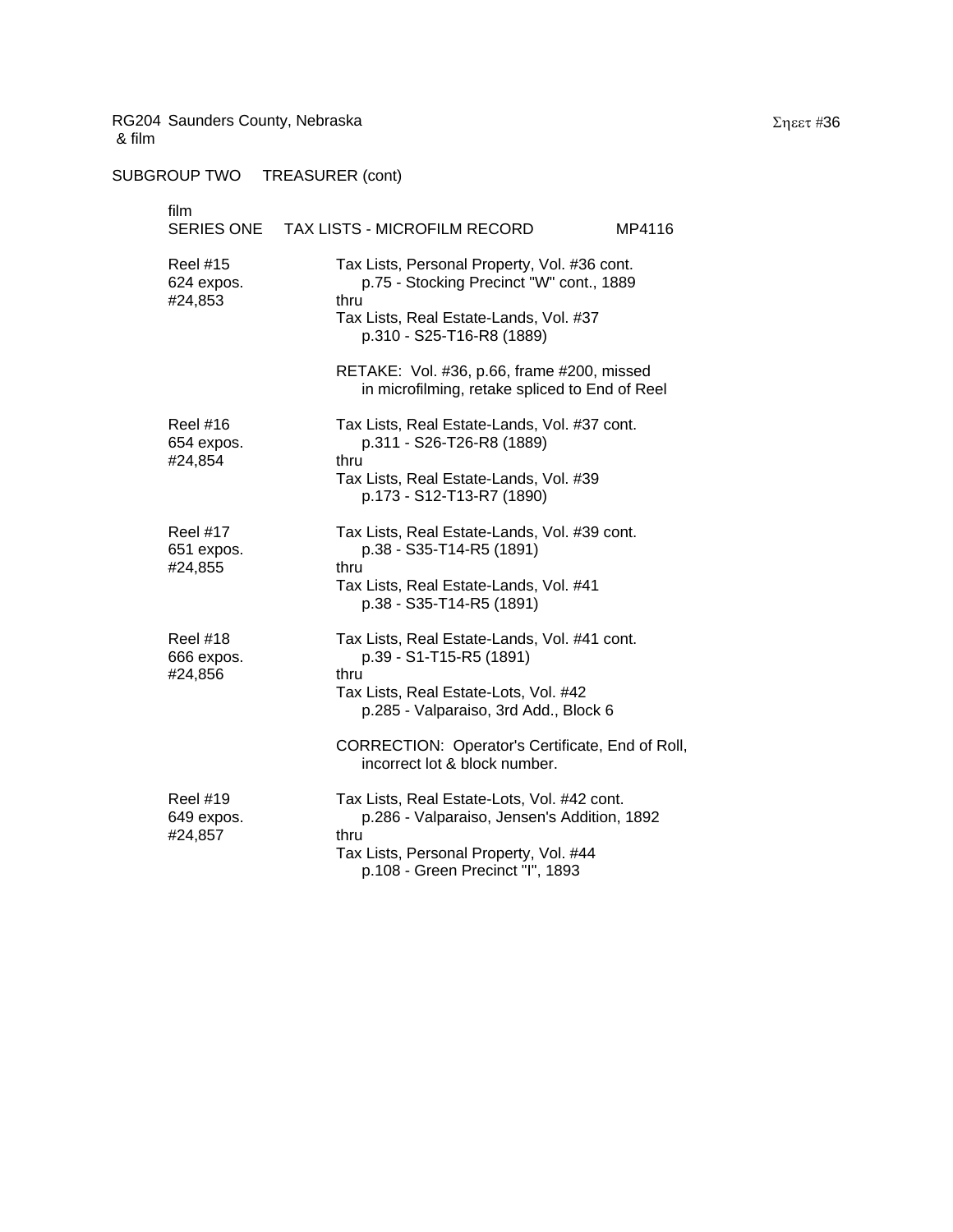SUBGROUP TWO TREASURER (cont)

film SERIES ONE TAX LISTS - MICROFILM RECORD MP4116 Reel #20 Tax Lists, Personal Property, Vol. #44 cont. 660 expos. p.109 - Green Precinct "J", 1893 #24,858 thru Tax Lists, Personal Property, Vol. #46 p.43 - Chapman Precinct "Z", 1894 Reel #21 Tax Lists, Personal Property, Vol. #46 cont. 654 expos. p.44 - Mariposa Precinct "A", 1894 #24,859 thru Tax Lists, Real Estate-Lands, Vol. #47 p.277 - S36-T15-R8 (1894) Reel #22 Tax Lists, Real Estate-Lands, Vol. #47 cont. 639 expos. p.278 - S1-T16-R8 (1894) #24,860 thru Tax Lists, Real Estate-Lands, Vol. #50 p.63 - S28-T16-R5 (1895) CORRECTION: Operator's Certificate should show reel number as "22". Reel #23 Tax Lists, Real Estate-Lands, Vol. #50 cont. 650 expos. p.64 - S29-T16-R5 (1895) #24,861 thru Tax Lists, Real Estate-Lots, Vol. #51 p.306 - Swedeburg, Outlots B, 1896 Reel #24 Tax Lists, Real Estate-Lots, Vol. #51 cont. 645 expos. p.307 - Swedeburg, Gibson's Addition, 1896 #24,862 thru Tax Lists, Personal Property, Vol. #53 p.99 - Center Precinct "Z", 1897 Reel #25 Tax Lists, Personal Property, Vol. #53 cont. 644 expos. p.100 - Cedar Preinct "A", 1897 #24,863 thru Tax Lists, Real Estate-Lands, Vol. #54 p.283 - S31-T14-R8 (1897) SUBGROUP TWO TREASURER (cont) film SERIES ONE TAX LISTS - MICROFILM RECORD MP4116 Reel #26 Tax Lists, Real Estate-Lands, Vol. #54 cont. 649 expos. p.284 - S32-T14-R8 (1897) #24,864 thru

> Tax Lists, Real Estate-Lands, Vol. #56 p.88 - S6-T13-R6 (1898)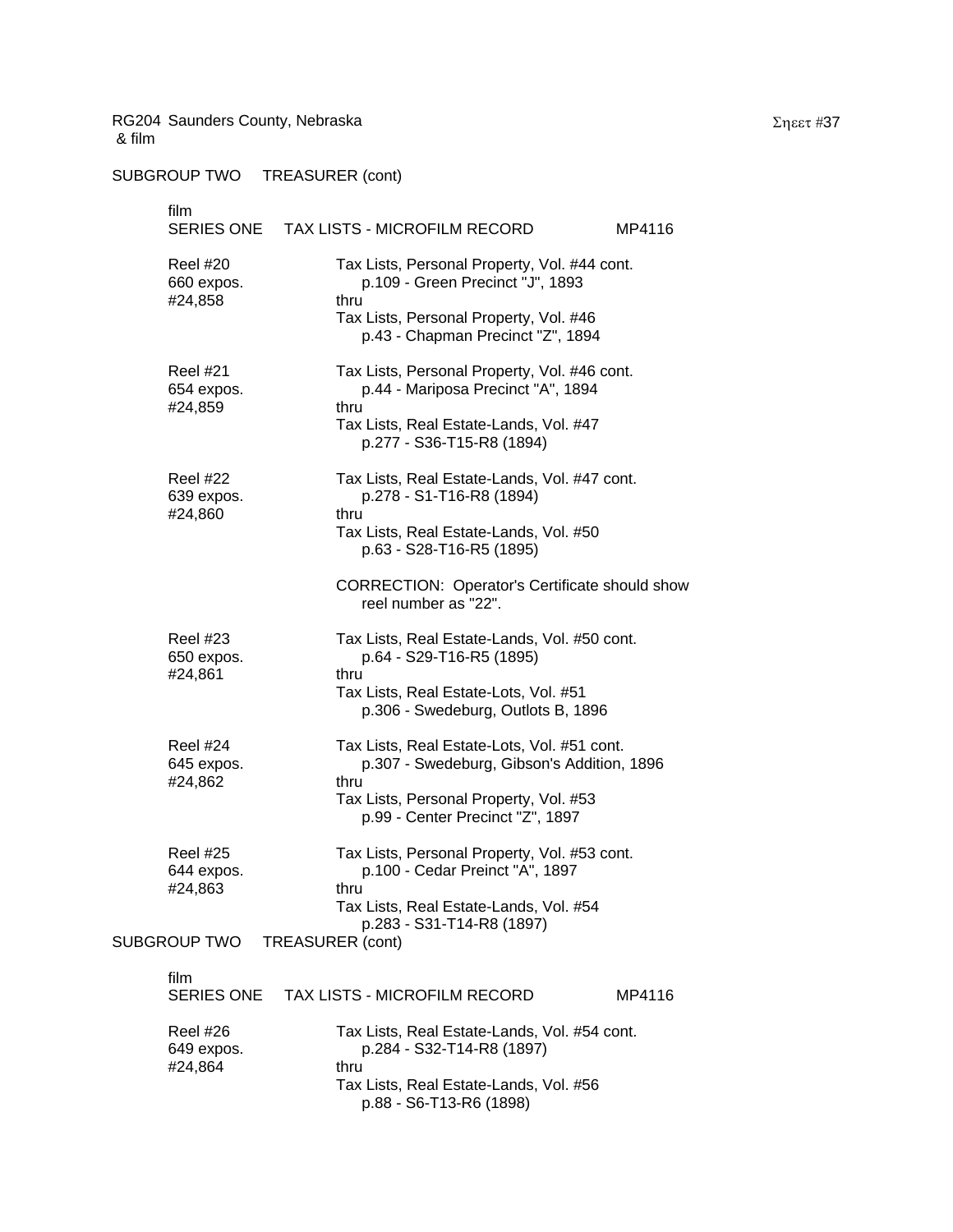| Reel #27<br>657 expos.<br>#24,865 | Tax Lists, Real Estate-Lands, Vol. #56 cont.<br>p.89 - S7-T13-R6 (1898)<br>thru<br>Tax Lists, Real Estate-Lots, Vol. #57<br>p.367 - Wahoo, Block 28, Lot 12, 1899                                                 |
|-----------------------------------|-------------------------------------------------------------------------------------------------------------------------------------------------------------------------------------------------------------------|
| Reel #28<br>643 expos.<br>#24,866 | Tax Lists, Real Estate-Lots, Vol. #57 cont.<br>p.368 - Wahoo, Block 29, Lot 1, 1899<br>thru<br>Tax Lists, Personal Property, Vol. #59<br>p.143 - Green Precinct "D", 1900<br>NOTE: No Frame Targets, frames 1-100 |
| Reel #29<br>654 expos.<br>#24,867 | Tax Lists, Personal Property, Vol. #59 cont.<br>p.144 - Green Precinct "E", 1900<br>thru<br>Tax Lists, Real Estate-Lands, Vol. #60<br>p.313 - S23-T16-R8 (1900)                                                   |
| Reel #30<br>618 expos.<br>#24,868 | Tax Lists, Real Estate-Lands, Vol. #60 cont.<br>p.314 - S24-T16-R8 (1900)<br>thru<br>Tax Lists, Real Estate-Lands, Vol. #62<br>p.57 - S34-T15-R5 (1901)                                                           |
|                                   | CORRECTION: Operator's Certificate, End of Reel,<br>has wrong ending property location.                                                                                                                           |

#### Σηεετ #38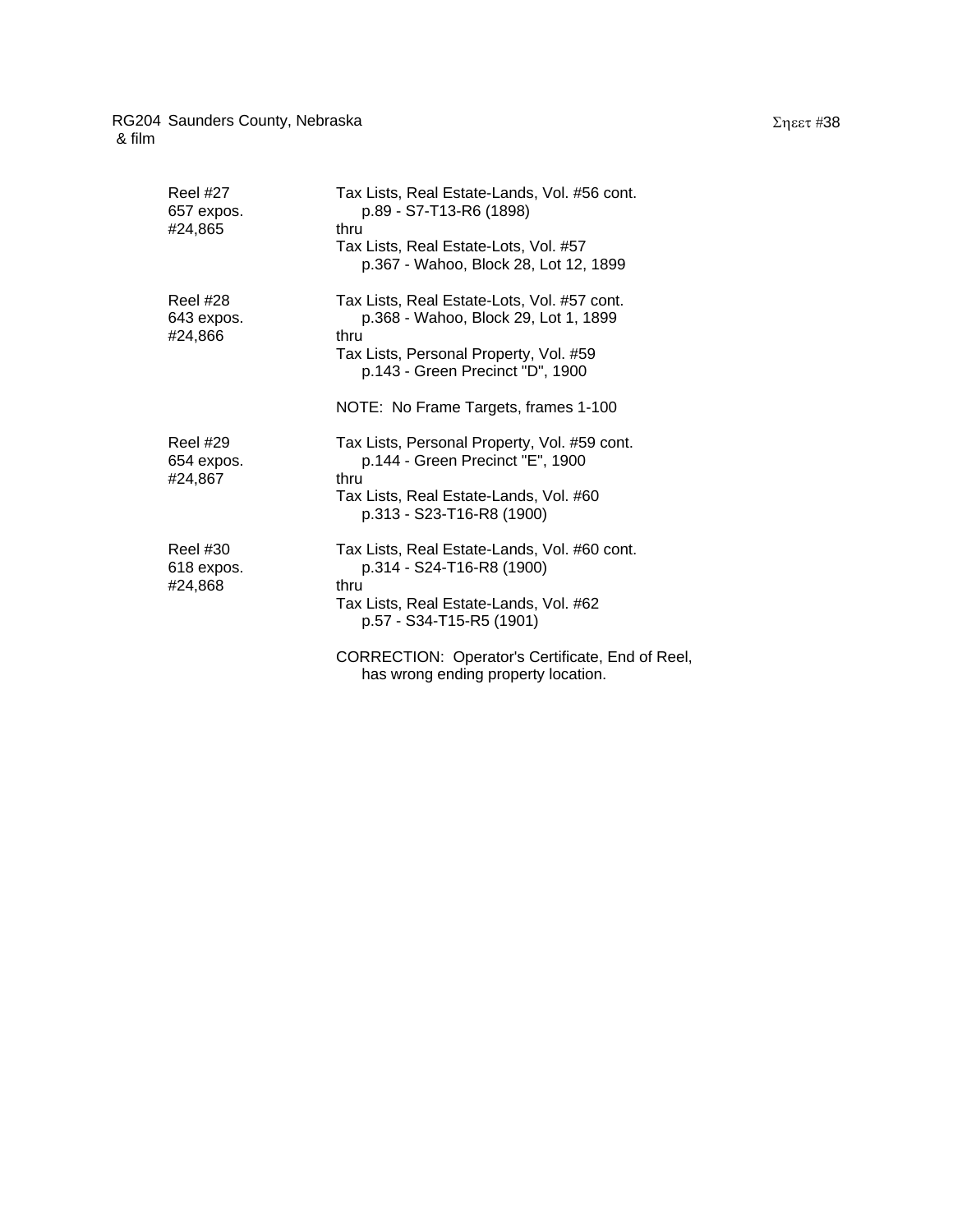| film                                     | SERIES ONE TAX LISTS - MICROFILM RECORD<br>MP4116                                                                                                                                                                   |  |
|------------------------------------------|---------------------------------------------------------------------------------------------------------------------------------------------------------------------------------------------------------------------|--|
| <b>Reel #31</b><br>645 expos.<br>#24,870 | Tax Lists, Real Estate-Lands, Vol. #62 cont.<br>p.58 - S35-T15-R5 (1901)<br>thru<br>Tax Lists, Real Estate-Lots, Vol. #63<br>p.305 - Mead, Block 10, Lot 17, 1902                                                   |  |
| <b>Reel #32</b><br>643 expos.<br>#24,872 | Tax Lists, Real Estate-Lots, Vol. #63 cont.<br>p.306 - Mead, Block 10, Lot 18, 1902<br>thru<br>Tax Lists, Personal Property, Vol. #65<br>p.60 - Mariposa "O", 1903                                                  |  |
| <b>Reel #33</b><br>658 expos.<br>#24,873 | NOTE: Vol. #64, page numbering (sic)<br>Tax Lists, Personal Property, Vol. #65 cont.<br>p.61 - Mariposa "P", 1903<br>thru<br>Tax Lists, Real Estate-Lands, Vol. #66<br>p.241 - S4-T16-R7 (1903)                     |  |
|                                          | NOTE: Vol. #66, no page #10<br>NOTE: Vol. #66, page 149 is blank                                                                                                                                                    |  |
| <b>Reel #34</b><br>678 expos.<br>#24,874 | Tax Lists, Real Estate-Lands, Vol. #66 cont.<br>p.242 - S5-T16-R7 (1903)<br>thru<br>Tax Lists, Real Estate-Lots, Vol. #67<br>Business, Railroads & Transit Companies<br>p.535 - Live Poultry Transfer Company, 1904 |  |
|                                          | NOTE: Vol. #67, pp.225-232 are blank                                                                                                                                                                                |  |
| <b>Reel #35</b><br>691 expos.<br>#24,875 | Tax Lists, Real Estate-Lands, Vol. #68<br>p.1 - S1-T13-R5 (1904)<br>thru<br>Tax Lists, Real Estate-Lots, Vol. #69<br>Ashland, M & C Add., Blk 62, Lot 12, 1905                                                      |  |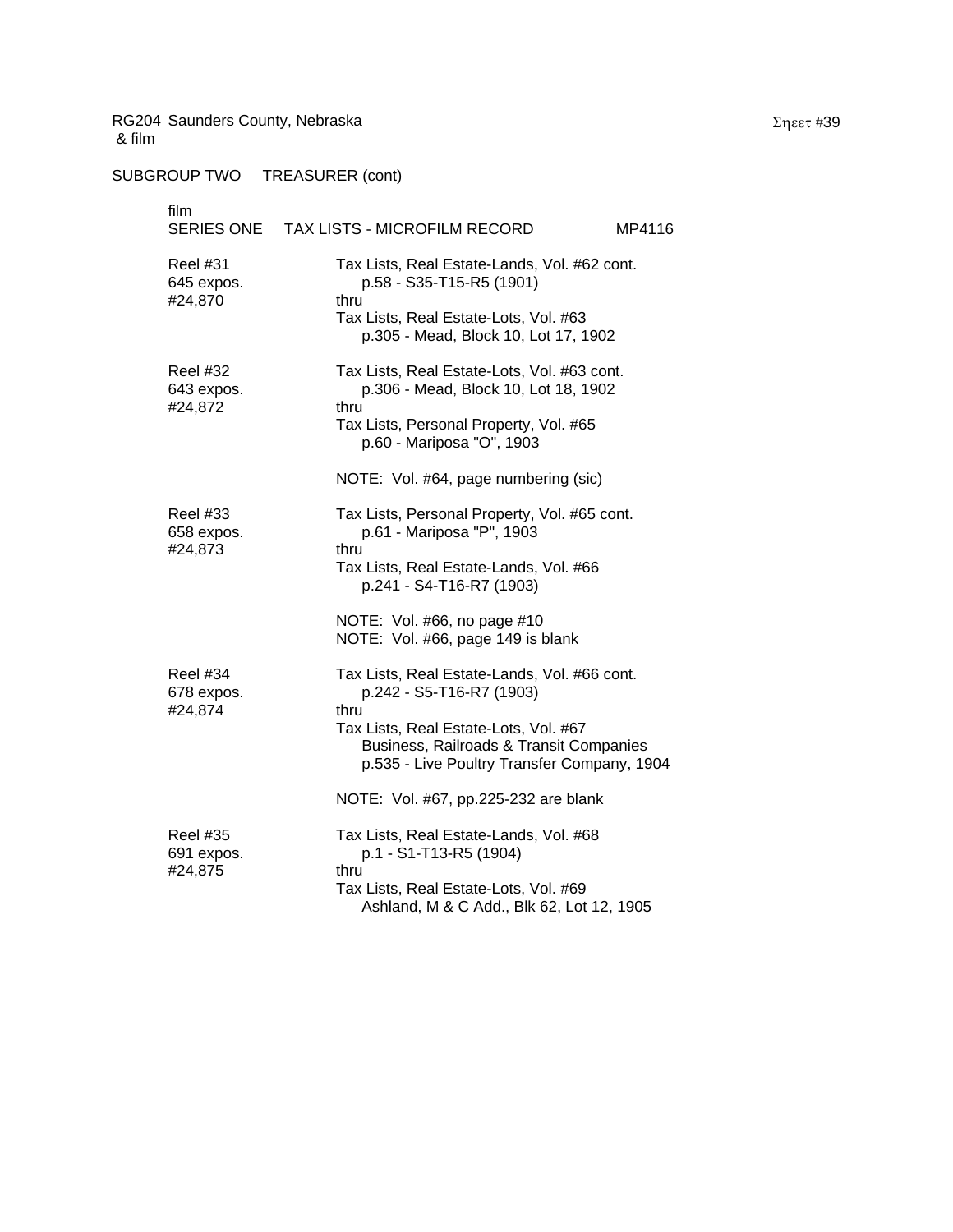| film<br>SERIES ONE                       | TAX LISTS - MICROFILM RECORD<br>MP4116                                                                                                                                       |
|------------------------------------------|------------------------------------------------------------------------------------------------------------------------------------------------------------------------------|
| <b>Reel #36</b><br>657 expos.<br>#24,876 | Tax Lists, Real Estate-Lots, Vol. #69 cont.<br>Ashland, Saline Ford Add., Block 1, 1905<br>thru<br>Tax Lists, Real Estate-Lands, Vol. #70<br>S27-T15-R9 (1905)               |
| <b>Reel #37</b><br>648 expos.<br>#24,877 | Tax Lists, Real Estate-Lands, Vol. #70 cont.<br>S28-T15-R9 (1905)<br>thru<br>Tax Lists, Real Estate-Lands, Vol. #72<br>S8-T13-R6 (1906)                                      |
| Reel #38<br>642 expos.<br>#24,878        | Tax Lists, Real Estate-Lands, Vol. #72 cont.<br>S9-T13-R6 (1906)<br>thru<br>Tax Lists, Real Estate-Lots, Vol. #73<br>Morse Bluff, Block 5, Lot 18, 1907                      |
| <b>Reel #39</b><br>680 expos.<br>#24,879 | Tax Lists, Real Estate-Lots, Vol. #73 cont.<br>Morse Bluff, Block 5, Lot 19, 1907<br>thru<br>Tax Lists, Personal Property, Vol. #75<br>p.53 - Mariposa "A", 1908             |
| <b>Reel #40</b><br>656 expos.<br>#24,880 | Tax Lists, Personal Property, Vol. #75 cont.<br>p.54 - Douglas "A", 1908<br>thru<br>Tax Lists, Real Estate-Lands, Vol. #76<br>p.162 - S36-T16-R6 (1908)                      |
| <b>Reel #41</b><br>644 expos.<br>#24,881 | Tax Lists, Real Estate-Lands, Vol. #76 cont.<br>p.163 - S16-T17-R6, Tract #1 (1908)<br>thru<br>Tax Lists, Real Estate-Lots, Vol. #78<br>p.178 - Mead, Block 10, Lot 22, 1909 |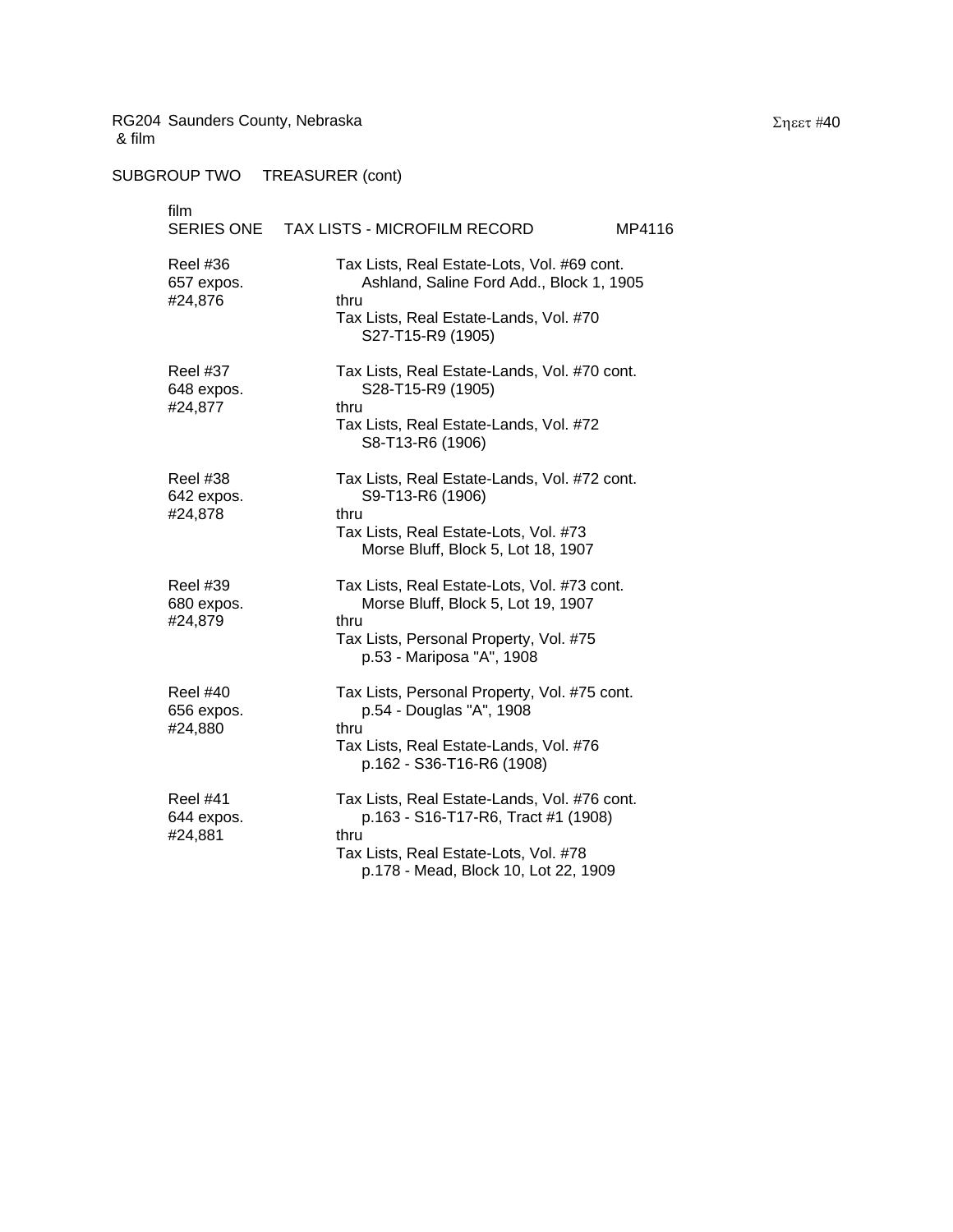| & film  | RG204 Saunders County, Nebraska          |                                                                                                                      |
|---------|------------------------------------------|----------------------------------------------------------------------------------------------------------------------|
|         | SUBGROUP TWO                             | <b>TREASURER (cont)</b>                                                                                              |
|         | film<br>SERIES ONE                       | TAX LISTS (cont)                                                                                                     |
|         | <b>Reel #42</b><br>662 expos.            | Tax Lists, Real Estate-Lots, Vol. #78 cont.<br>p.179 - Mead, Block 11, Lot 1, 1909                                   |
|         | #24,882                                  | thru<br>Tax Lists, Personal Property, Vol. #80<br>p.128 - Cedar "K", 1910                                            |
|         |                                          | NOTE: Vol. #79, no page number 79                                                                                    |
| $\star$ | <b>Reel #43</b><br>665 expos.<br>#24,883 | Tax Lists, Personal Property, Vol. #80 cont.<br>p.129 - Cedar "K" continued (1910) at end<br>of list of M-N.<br>thru |
|         |                                          | Tax Lists, Real Estate-Lands, Vol. #81<br>p.287 - S33-T13-R8 (1910)                                                  |
|         |                                          | NOTE: Vol. #80, Cedar, no entries for "L"<br>NOTE: Vol. #81 starts with page 2                                       |
|         | <b>Reel #44</b><br>665 expos.<br>#24,884 | Tax Lists, Real Estate-Lands, Vol. #81 cont.<br>p.288 - S34-T13-R8 (1910)<br>thru                                    |
|         |                                          | Tax Lists, Real Estate-Lands, Vol. #83<br>p.10 - S18-T13-R5 (1911)                                                   |
|         | <b>Reel #45</b><br>638 expos.<br>#24,885 | Tax Lists, Real Estate-Lands, Vol. #83 cont.<br>p.11 - S19-T13-R5 (1911)<br>thru                                     |
|         |                                          | Tax Lists, Real Estate-Lots, Vol.#84<br>p.236 - Flora City, Block 38, Lot 6, 1912                                    |
|         | Reel #46<br>627 expos.                   | Tax Lists, Real Estate-Lots, Vol. #84 cont.<br>p.237 - Flora City, M & C Addition, 1912                              |
|         | #24,886                                  | thru<br>Tax Lists, Real Estate-Lands, Vol. #85<br>p.341 - S8-T16-R8 (1912)                                           |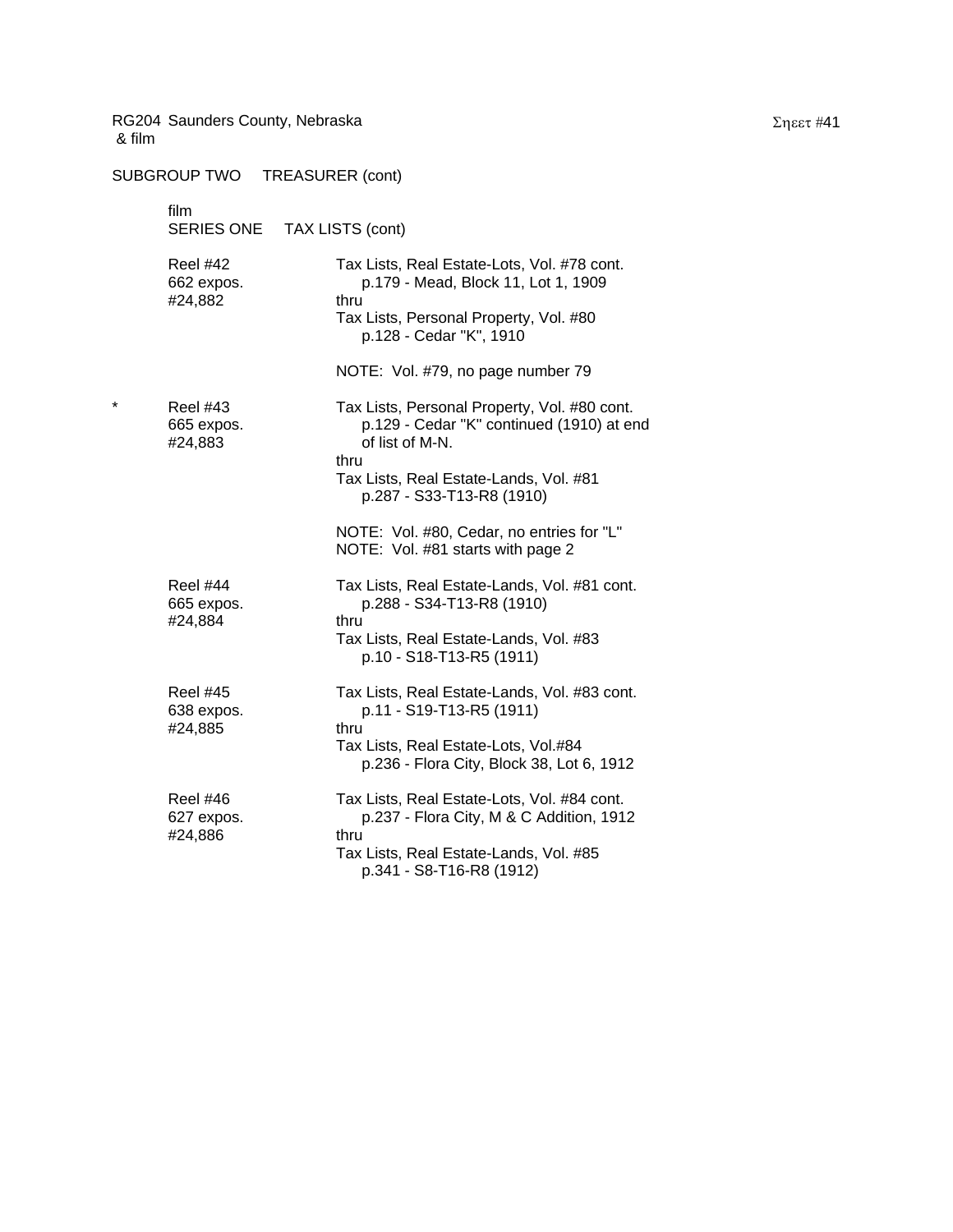SUBGROUP TWO TREASURER (cont)

film SERIES ONE TAX LISTS - MICROFILM RECORD MP4116 Reel #47 Tax Lists, Real Estate-Lands, Vol. #85 cont. 665 expos. p.342 - S9-T16-R8 (1912) #24,887 thru Tax Lists, Real Estate-Lands, Vol. #88 p.25 - S4-T14-R5 (1913) Reel #48 Tax Lists, Real Estate-Lands, Vol. #88 cont. 665 expos. p.26 - S5-T14-R5 (1913) #24,888 thru Tax Lists, Real Estate-Lots, Vol. #90 p.15 - Flora City, Block 21, 1914 CORRECTION: Operator's Certificate, End of Reel, should show ending block as #21 Reel #49 Tax Lists, Real Estate-Lots, Vol. #90 cont. 645 expos. p.16 - Flora City, Block 22, 1914 #24,889 thru Tax Lists, Real Estate-Lands, Vol. #91 p.363 - S7-T12-R9 (1914) Reel #50 Tax Lists, Real Estate-Lands, Vol. #92 674 expos. p.364 - S8-T12-R9 (1914) #24,906 thru Tax Lists, Real Estate-Lands, Vol. #94 p.26 - S6-T14-R5 (1915) Reel #51 Tax Lists, Real Estate-Lands, Vol. #94 cont. 662 expos. p.27 - S7-T14-R5 (1915) #24,907 thru Tax Lists, Real Estate-Lots, Vol. #96 p.7 - Ashland, Beetison's Addition Block 14, Lot 12, 1916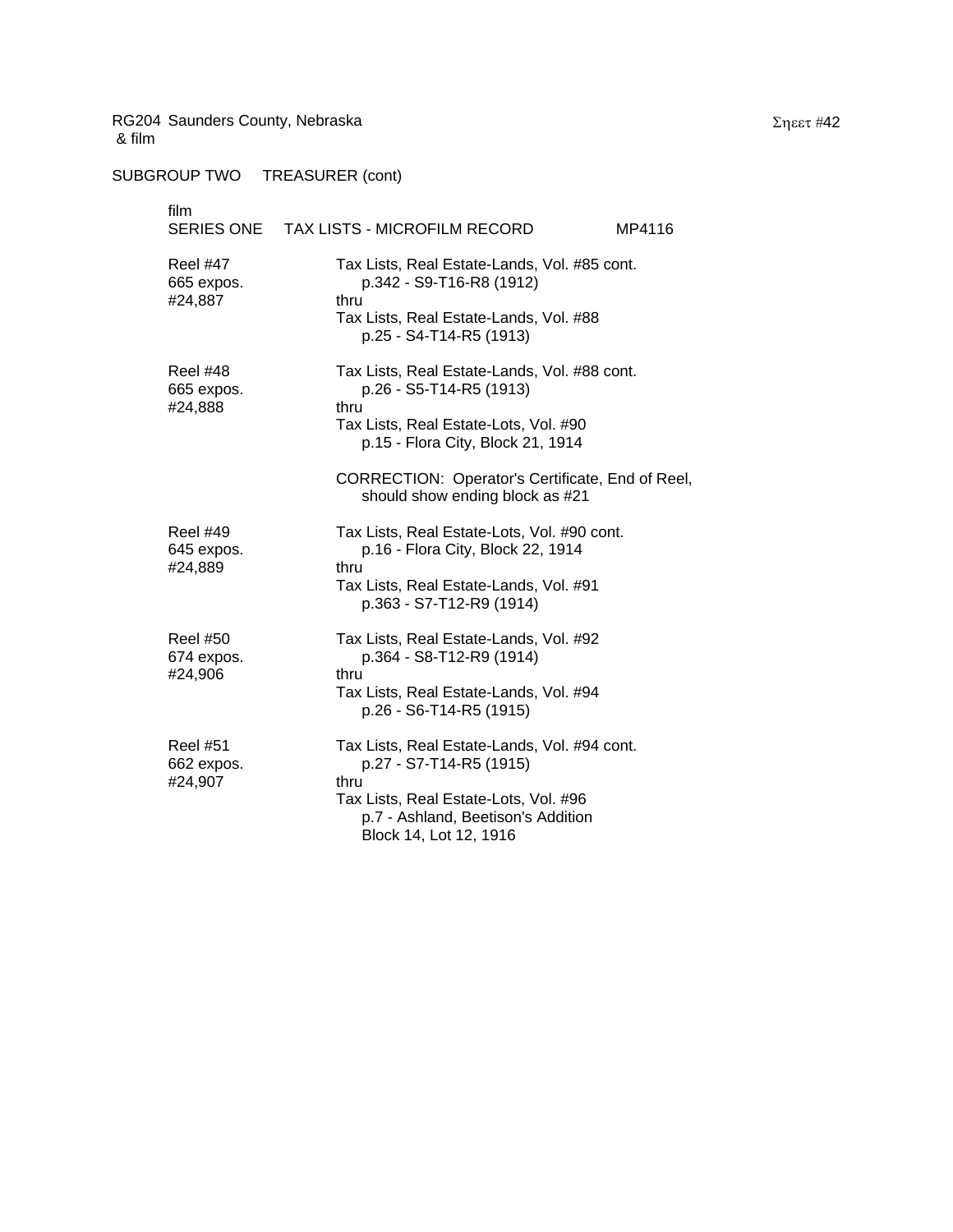# SUBGROUP TWO TREASURER (cont)

| film<br>SERIES ONE                       | TAX LISTS - MICROFILM RECORD                                                                                                                                  | MP4116 |
|------------------------------------------|---------------------------------------------------------------------------------------------------------------------------------------------------------------|--------|
| <b>Reel #52</b><br>636 expos.<br>#24,908 | Tax Lists, Real Estate-Lots, Vol. #96 cont.<br>p.8 - Ashland, Beetison's Addition<br>Block 15, Lot 1<br>thru                                                  |        |
|                                          | Tax Lists, Real Estate-Lands, Vol. #97<br>p.333 - S20-T15-R8 (1916)                                                                                           |        |
| <b>Reel #53</b><br>676 expos.<br>#24,909 | Tax Lists, Real Estate-Lands, Vol. #97 cont.<br>p.334 - S21-T15-R8 (1916)<br>thru                                                                             |        |
|                                          | Tax Lists, Real Estate-Lands, Vol. 100<br>p.5 - S10-T13-R5 (1917)                                                                                             |        |
| <b>Reel #54</b><br>652 expos.<br>#24,910 | Tax Lists, Real Estate-Lands, Vol. 100 cont.<br>p.6 - S11-T13-R5 (1917)<br>thru                                                                               |        |
|                                          | Tax Lists, Personal Property, Vol. 101<br>p.233 - Telephone Companies., 1918                                                                                  |        |
| <b>Reel #55</b><br>637 expos.<br>#24,912 | Tax Lists, Personal Property, Vol. 101 cont.<br>p.234 - Express Companies, 1918<br>thru                                                                       |        |
|                                          | Tax Lists, Real Estate-Lands, Vol. 103<br>p.313 - S16-T14-R8 (1918)                                                                                           |        |
| <b>Reel #56</b><br>642 expos.<br>#24,913 | Tax Lists, Real Estate-Lands, Vol. 103 cont.<br>p.314 - S17-T14-R8 (1918)<br>thru                                                                             |        |
|                                          | Tax Lists, Real Estate-Lots, Vol. 105<br>p.291 - Weston, Mauck's 2nd Addition<br>Block 11, 1919                                                               |        |
| <b>Reel #57</b><br>648 expos.<br>#24,914 | Tax Lists, Real Estate-Lots, Vol. 105 cont.<br>p.292 - Weston, Mauck's 2nd Addition<br>Block 12, Lot 1, 1919                                                  |        |
|                                          | thru<br>Tax Lists, Personal Property, Vol. 107<br>p.188 - Ashland City "D", 1920                                                                              |        |
| SUBGROUP TWO                             | <b>TREASURER (cont)</b>                                                                                                                                       |        |
| film<br><b>SERIES ONE</b>                | TAX LISTS - MICROFILM RECORD                                                                                                                                  | MP4116 |
| <b>Reel #58</b><br>639 expos.<br>#24,915 | Tax Lists, Personal Property, Vol. 107 cont.<br>p.189 - Ashland City "E", 1920<br>thru<br>Tax Lists, Real Estate-Lands, Vol. 109<br>p.280 - S32-T17-R7 (1920) |        |

Σηεετ #43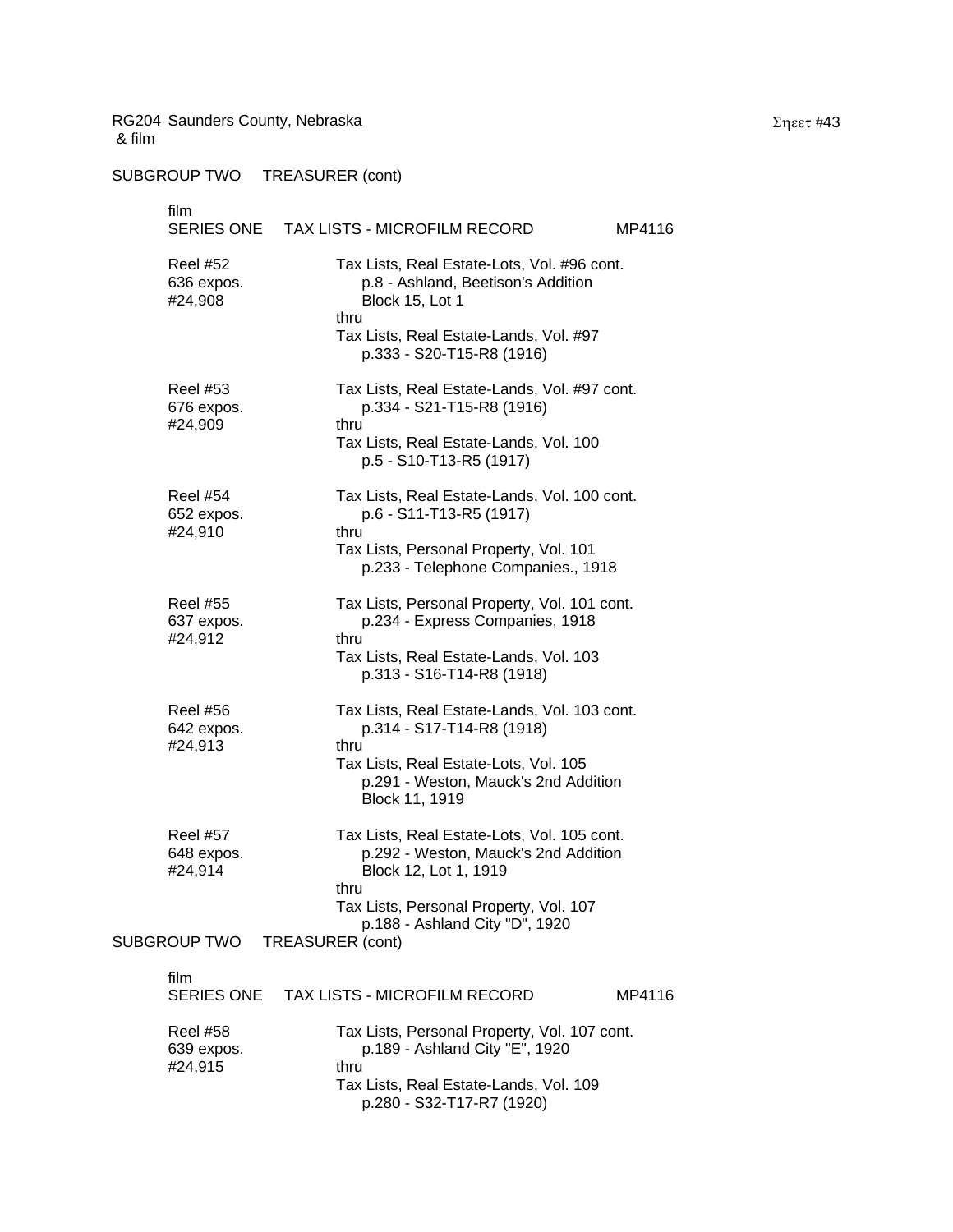| <b>Reel #59</b><br>656 expos.<br>#24,917 | Tax Lists, Real Estate-Lands, Vol. 109 cont.<br>p.281 - S33-T17-R7 (1920)<br>thru<br>Tax Lists, Real Estate-Lots, Vol. 111<br>p.268 - Wahoo, Sunny Side Addition<br>Block 4, Lot 12, 1921<br>RETAKE: Vol. 111, p.260 (frame #642), missed |
|------------------------------------------|-------------------------------------------------------------------------------------------------------------------------------------------------------------------------------------------------------------------------------------------|
|                                          | in microfilming, retake spliced to<br>End of Reel                                                                                                                                                                                         |
| Reel #60<br>647 expos.<br>#24,918        | Tax Lists, Real Estate-Lots, Vol. 111 cont.<br>p.269 - Wahoo, Sunny Side Addition<br>Block 5, Lot 1, 1921<br>thru<br>Tax Lists, Personal Property, Vol. 113<br>p.181 - Ashland City "B", 1922                                             |
|                                          | NOTE: Vol. #112, blank pages occur between<br>precincts, pages were not missed in filming.                                                                                                                                                |
| Reel #61<br>622 expos.<br>#24,919        | Tax Lists, Personal Property, Vol. 113 cont.<br>p.182 - Ashland City "B" cont., 1922<br>thru<br>Tax Lists, Real Estate-Lands, Vol. 115<br>p.251 - S33-T15-R7 (1922)                                                                       |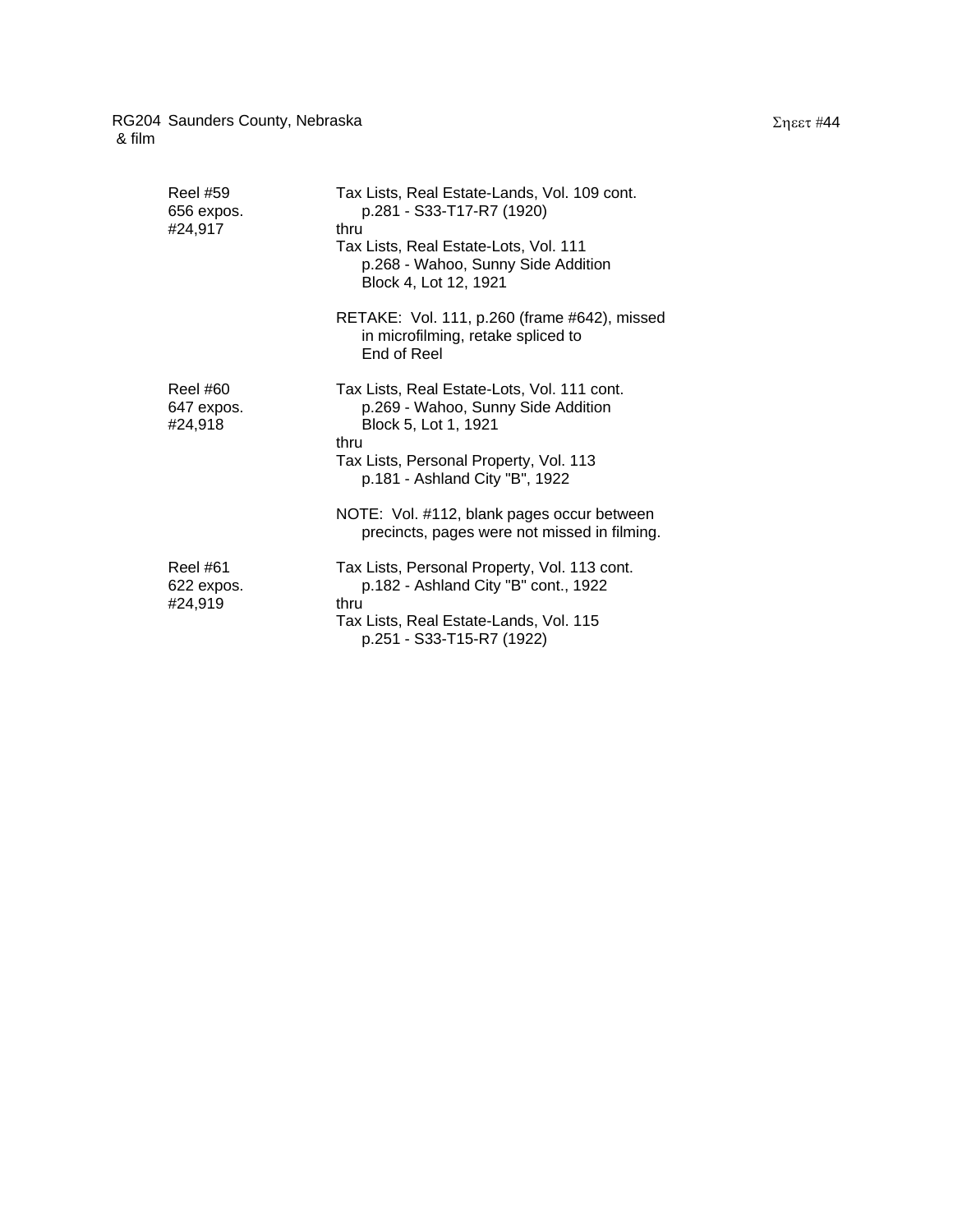SUBGROUP TWO TREASURER (cont)

### film SERIES ONE TAX LISTS - MICROFILM RECORD MP4116 Reel #62 Tax Lists, Real Estate-Lands, Vol. 115 cont. 650 expos. p.252 - S34-T15-R7 (1922) #24,920 thru Tax Lists, Real Estate-Lots, Vol. 117 p.247 - South Wahoo, Blk 38, Lot 12, 1923 CORRECTION: Operator's Certificate, End of Reel, should show ending Block 38, Lot 12. Reel #63 Tax Lists, Real Estate-Lots, Vol. 117 cont. 648 expos. p.248 - Wahoo, Fairlawn Add., Blk 13, 1923 #24,921 thru Tax Lists, Personal Property, Vol. 119 p.175 - Clear Creek "C", 1924 Reel #64 Tax Lists, Personal Property, Vol. 119 cont. 640 expos. p.176 - Clear Creek "C" cont., 1924 #24,922 thru Tax Lists, Real Estate-Lands, Vol. 121 p.294 - S19-T13-R8 (1924) Reel #65 Tax Lists, Real Estate-Lands, Vol. 121 cont. 670 expos. p.295 - S20-T13-R8 (1924) #24,923 thru Tax Lists, Real Estate-Lots, Vol. 123 p.271 - Wann, Block 2, Lot 17, 1925 Reel #66 Tax Lists, Real Estate-Lots, Vol. 123 cont. 651 expos. p.272 - Wann, Block 3, Lot 1, 1925 #24,924 thru Tax Lists, Personal Property, Vol. 125 p.189 - Ashland City "O", 1926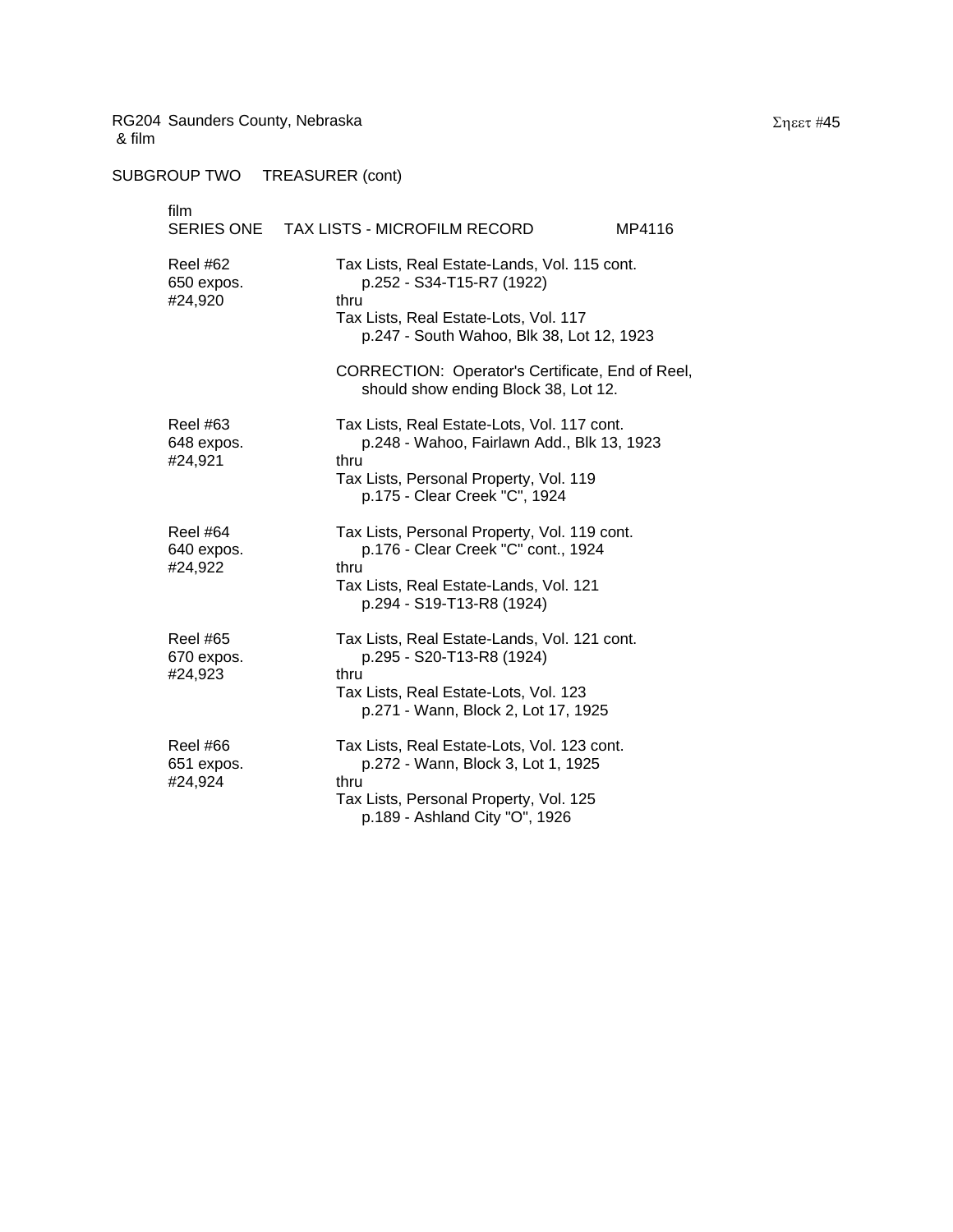SUBGROUP TWO TREASURER (cont)

# film SERIES ONE TAX LISTS - MICROFILM RECORD MP4116 Reel #67 Tax Lists, Personal Property, Vol. 125 cont. 637 expos. p.190 - Ashland City "P", 1926 #24,925 thru Tax Lists, Real Estate-Lands, Vol. 127 p.273 - S20-T7-R7 (Cedar Pct), 1926 NOTE: Vol. 127, blank pages appear after each section. Pages not missed in filming Reel #68 Tax Lists, Real Estate-Lands, Vol. 127 cont. 654 expos. p.274 - S21-T7-R7 (Cedar Pct), 1926 #24,926 thru Tax Lists, Real Estate-Lots, Vol. 129 p.221 - Wahoo, County Addition Block 97, Lot 12, 1927 Reel #69 Tax Lists, Real Estate-Lots, Vol. 129 cont. 646 expos. p.222 - Wahoo, County Addition #24,927 Block 98, Lot 1, 1927 thru Tax Lists, Personal Property, Vol. 131 p.77 - Morse Bluff "T", 1928 NOTE: Vol. 131, blank pages appear after each section. Pages not missed in filming Reel #70 Tax Lists, Personal Property, Vol. 131 cont. 666 expos. p.78 - Morse Bluff "V", 1928 #24,928 thru Tax Lists, Real Estate-Lands, Vol. 133 p.199 - S12-T13-R7 (Richland Pct), 1928

NOTE: Vol. 131, blank pages appear after each section. Pages not missed in filming.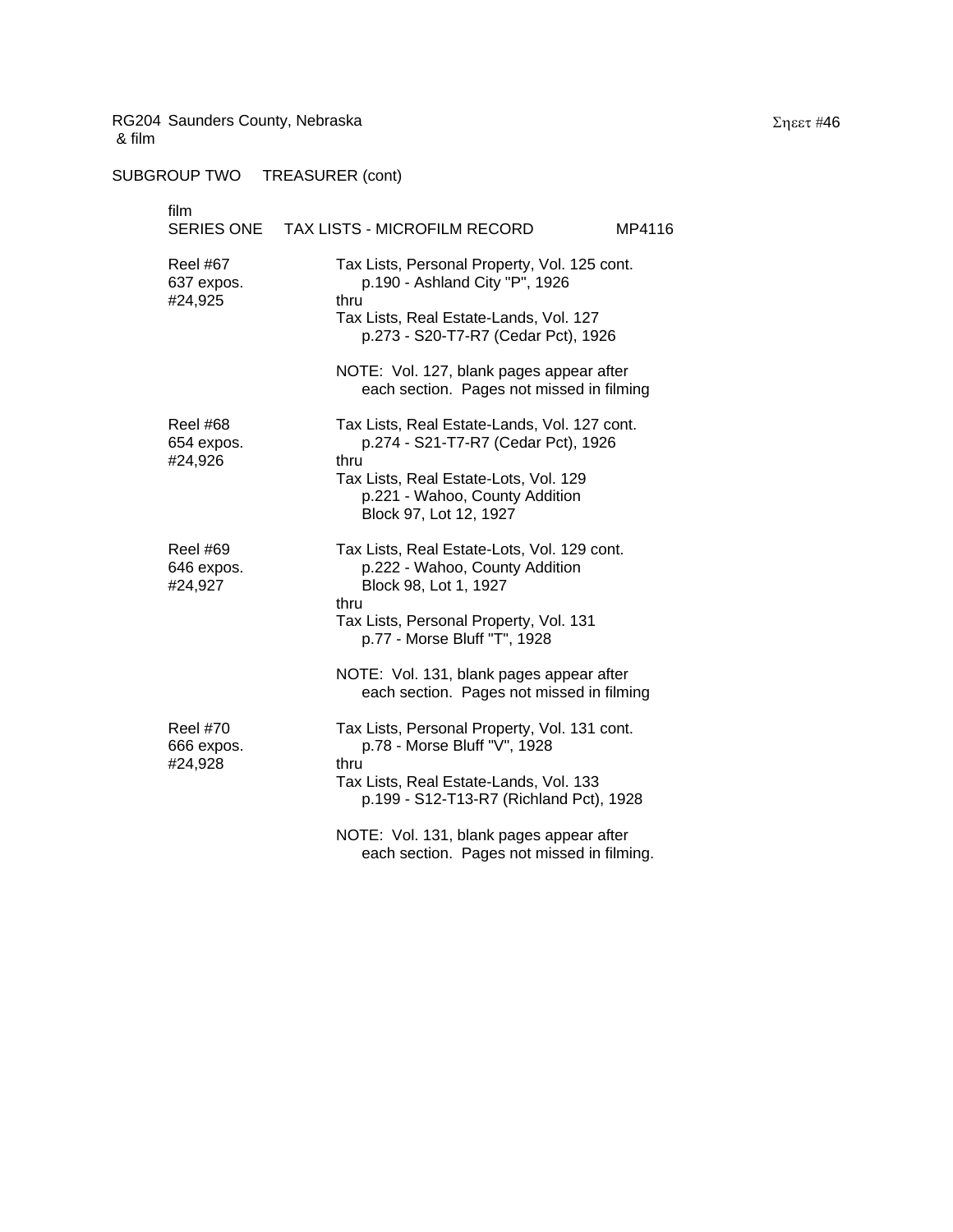| film                                     | SERIES ONE TAX LISTS - MICROFILM RECORD<br>MP4116                                                                                                                                                                                        |
|------------------------------------------|------------------------------------------------------------------------------------------------------------------------------------------------------------------------------------------------------------------------------------------|
| <b>Reel #71</b><br>657 expos.<br>#24,929 | Tax Lists, Real Estate-Lands, Vol. 133 cont.<br>p.200 - S13-T13-R7 (Richland Pct), 1928<br>thru<br>Tax Lists, Real Estate-Lots, Vol. 135<br>p.159 - Prague, 2nd Add., Blk 7, 1929<br>NOTE: Vol. 135, frame target should show lots       |
| <b>Reel #72</b><br>669 expos.<br>#24,960 | Tax Lists, Real Estate-Lots, Vol. 135 cont.<br>p.160 - Prague, Kaspar's Addition, 1929<br>thru<br>Tax Lists, Personal Property, Vol. 137<br>p.78 - Morse Bluff "Z", 1930                                                                 |
| <b>Reel #73</b><br>616 expos.<br>#24,961 | Tax Lists, Personal Property, Vol. 137 cont.<br>p.80 - Richland "A", 1930<br>thru<br>Tax Lists, Real Estate-Lands, Vol. 139<br>p.137 - S2-T15-R6 (Mariposa), 1930                                                                        |
|                                          | NOTE: Vol. #137, blank pages appear after<br>each section. Pages were not missed in filming                                                                                                                                              |
| <b>Reel #74</b><br>664 expos.<br>#24,964 | Tax Lists, Real Estate-Lands, Vol. 139 cont.<br>p.138 - S3-T15-R6 (Mariposa), 1930<br>thru<br>Tax Lists, Real Estate-Lots, Vol. 141<br>p.116 - LeShara, Block 3, Lot 12, 1931<br>NOTE: Operator's Certificate, End of Reel,<br>incorrect |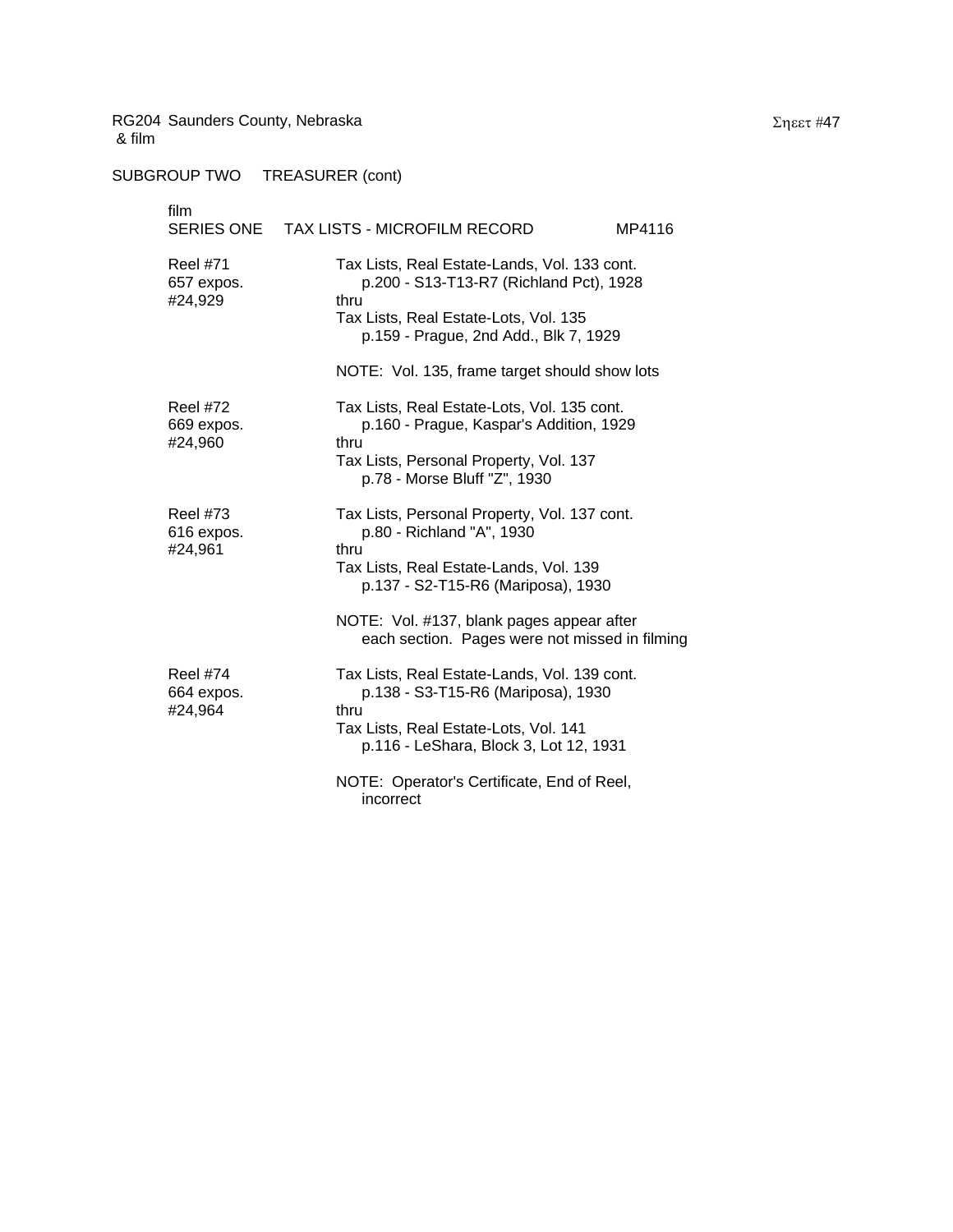SUBGROUP TWO TREASURER (cont)

| film<br>SERIES ONE                       | TAX LISTS - MICROFILM RECORD<br>MP4116                                                                                                                                                                     |  |
|------------------------------------------|------------------------------------------------------------------------------------------------------------------------------------------------------------------------------------------------------------|--|
| <b>Reel #75</b><br>653 expos.<br>#24,965 | Tax Lists, Real Estate-Lots, Vol. 141 cont.<br>p.117 - LeShara, Block 4, 1931<br>thru<br>Tax Lists, Personal Property, Vol. 143<br>p.32 - Chester "P", 1932<br>NOTE: Operator's Certificate, Start of Reel |  |
| <b>Reel #76</b><br>671 expos.            | incorrect.<br>Tax Lists, Personal Property, Vol. 143 cont.<br>p.33 - Chester "P" cont., 1932                                                                                                               |  |
| #24,966                                  | thru<br>Tax Lists, Real Estate-Lands, Vol. 145<br>p.143 - S8-T15-R6 (Mariposa), 1932                                                                                                                       |  |
|                                          | CORRECTION: Vol. #145, frame target identifies<br>Vol. #115 in error.                                                                                                                                      |  |
| <b>Reel #77</b><br>677 expos.<br>#24,967 | Tax Lists, Real Estate-Lands, Vol. 145 cont.<br>p.144 - S9-T15-R6 (Mariposa), 1932<br>thru<br>Tax Lists, Real Estate-Lots, Vol. 147                                                                        |  |
|                                          | p.125 - Mead, Block 12, Lot 21, 1933<br>NOTE: Operator's Certificate, End of Reel,                                                                                                                         |  |
|                                          | shows Sec. 21, Lot 12 in error.                                                                                                                                                                            |  |
| <b>Reel #78</b><br>671 expos.<br>#24,968 | Tax Lists, Real Estate-Lots, Vol. 147 cont.<br>p.126 - Mead, Block 17, Lot 1, 1933<br>thru                                                                                                                 |  |
|                                          | Tax Lists, Personal Property, Vol. 149                                                                                                                                                                     |  |

p.54 - Chapman "S", 1934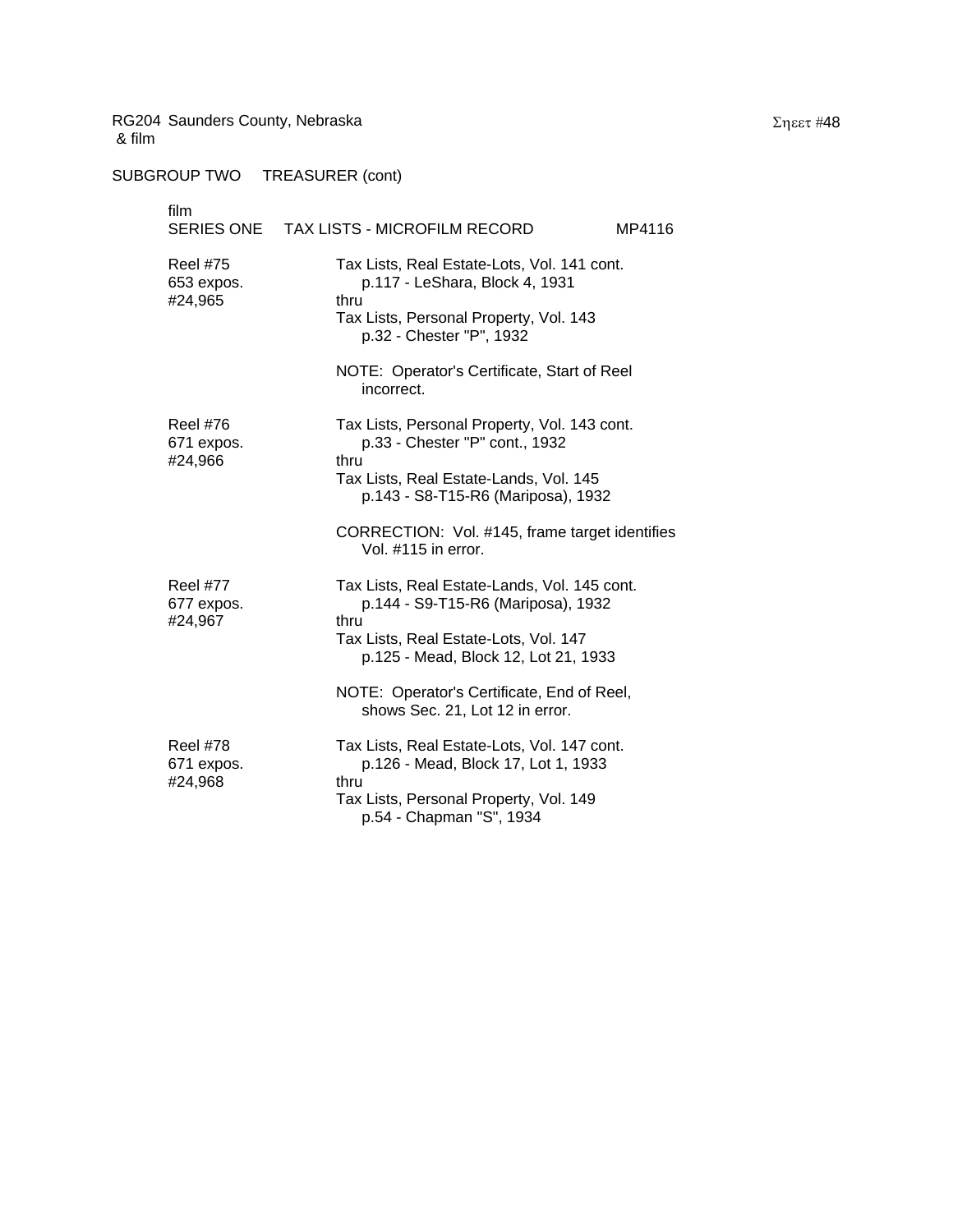SUBGROUP TWO TREASURER (cont)

film SERIES ONE TAX LISTS - MICROFILM RECORD MP4116 Reel #79 Tax Lists, Personal Property, Vol. 149 cont. 681 expos. p.55 - Chapman "S" cont., 1934 #24,969 thru Tax Lists, Real Estate-Lands, Vol. 151 p.179 - S28-T17-R6 (Morse Bluff), 1934 Reel #80 Tax Lists, Real Estate-Lands, Vol. 151 cont. 670 expos. p.180 - S29-T17-R6 (Morse Bluff), 1934 #24,970 thru Tax Lists, Real Estate-Lands, Vol. 154 p.1 - S2-T13-R5 (Oak Creek), 1935 Reel #81 Tax Lists, Real Estate-Lands, Vol. 154 cont. 676 expos. p.2 - S3-T13-R5 (Oak Creek), 1935 #24,971 thru Tax Lists, Personal Property, Vol. 156 p.258 - Telephone Companies, 1936 NOTE: Vol. #155, volume number omitted from frame target, frames 228-437 Reel #82 Tax Lists, Personal Property, Vol. 156 cont. 678 expos. p.259 - Telephone Companies cont., 1936 #24,972 thru Tax Lists, Personal Property, Vol. 160 p.55 - Chapman "K", 1937 Reel #83 Tax Lists, Personal Property, Vol. 160 cont. 662 expos. p.56 - Chapman "L", 1937 #24,973 thru Tax Lists, Real Estate-Lands, Vol. 163 p.89 - S9-T15-R8 (1937) Reel #84 Tax Lists, Real Estate-Lands, Vol. 163 cont. 671 expos. p.90 - S10-T15-R8 (1937) #24,974 thru Tax Lists, Real Estate-Lands, Vol. 166 p.50 - S18-T15-R5 (1938) SUBGROUP TWO TREASURER (cont) film SERIES ONE TAX LISTS - MICROFILM RECORD MP4116

| Reel #85<br>686 expos. | Tax Lists, Real Estate-Lands, Vol. 166 cont.<br>p.51 - S19-T15-R5 (1938) |
|------------------------|--------------------------------------------------------------------------|
| #24.975                | thru                                                                     |
|                        | Tax Lists, Real Estate-Lots, Vol. 169                                    |
|                        | p.44 - Ashland, Nichol's Addition                                        |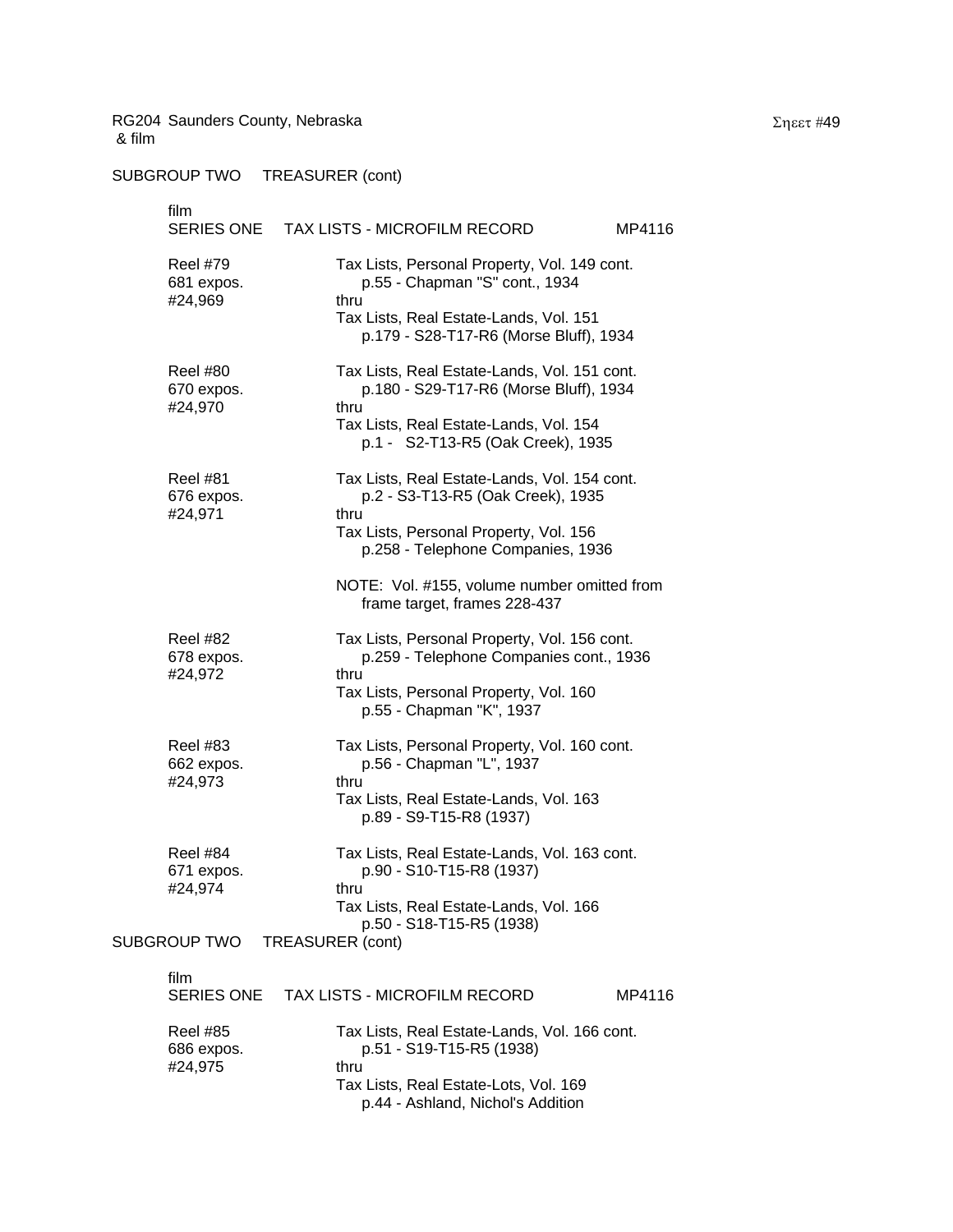|                                          | Block 10, Lot 12, 1939                                                                                                                                      |
|------------------------------------------|-------------------------------------------------------------------------------------------------------------------------------------------------------------|
| <b>Reel #86</b><br>651 expos.<br>#24,976 | Tax Lists, Real Estate-Lots, Vol. 169 cont.<br>p.45 - Ashland, Nichol's Addition<br>Block 11, Lot 1, 1939<br>thru<br>Tax Lists, Real Estate-Lands, Vol. 171 |
|                                          | p.210 - S29-T16-R9 (Leshara), 1939                                                                                                                          |
| <b>Reel #87</b><br>674 expos.<br>#24,977 | Tax Lists, Real Estate-Lands, Vol. 171 cont.<br>p.211 - S30-T16-R9 (Leshara), 1939<br>thru                                                                  |
|                                          | Tax Lists, Real Estate-Lands, Vol. 174<br>p.161 - S11-T16-R6 (Douglas), 1940                                                                                |
| <b>Reel #88</b><br>672 expos.<br>#24,978 | Tax Lists, Real Estate-Lands, Vol. 174 cont.<br>p.162 - S12-T16-R6 (Douglas), 1940<br>thru                                                                  |
|                                          | Tax Lists, Real Estate-Lots, Vol. 177<br>p.127 - Prague, Block 11, Lot 12, 1941                                                                             |
| <b>Reel #89</b><br>609 expos.            | Tax Lists, Real Estate-Lots, Vol. 177 cont.<br>p.128 - Prague, 1st Addition, Blk 1, 1941<br>thru                                                            |
| #24,979                                  | Tax Lists, Personal Property, Vol. 180<br>p.49 - Rock Creek "S", 1942                                                                                       |
| <b>Reel #90</b><br>676 expos.<br>#24,980 | Tax Lists, Personal Property, Vol. 180 cont.<br>p.50 - Rock Creek "S" cont., 1942<br>thru                                                                   |
|                                          | Tax Lists, Real Estate-Lands, Vol. 182<br>p.210 - S8-T14-R7 (Stocking Pct), 1942                                                                            |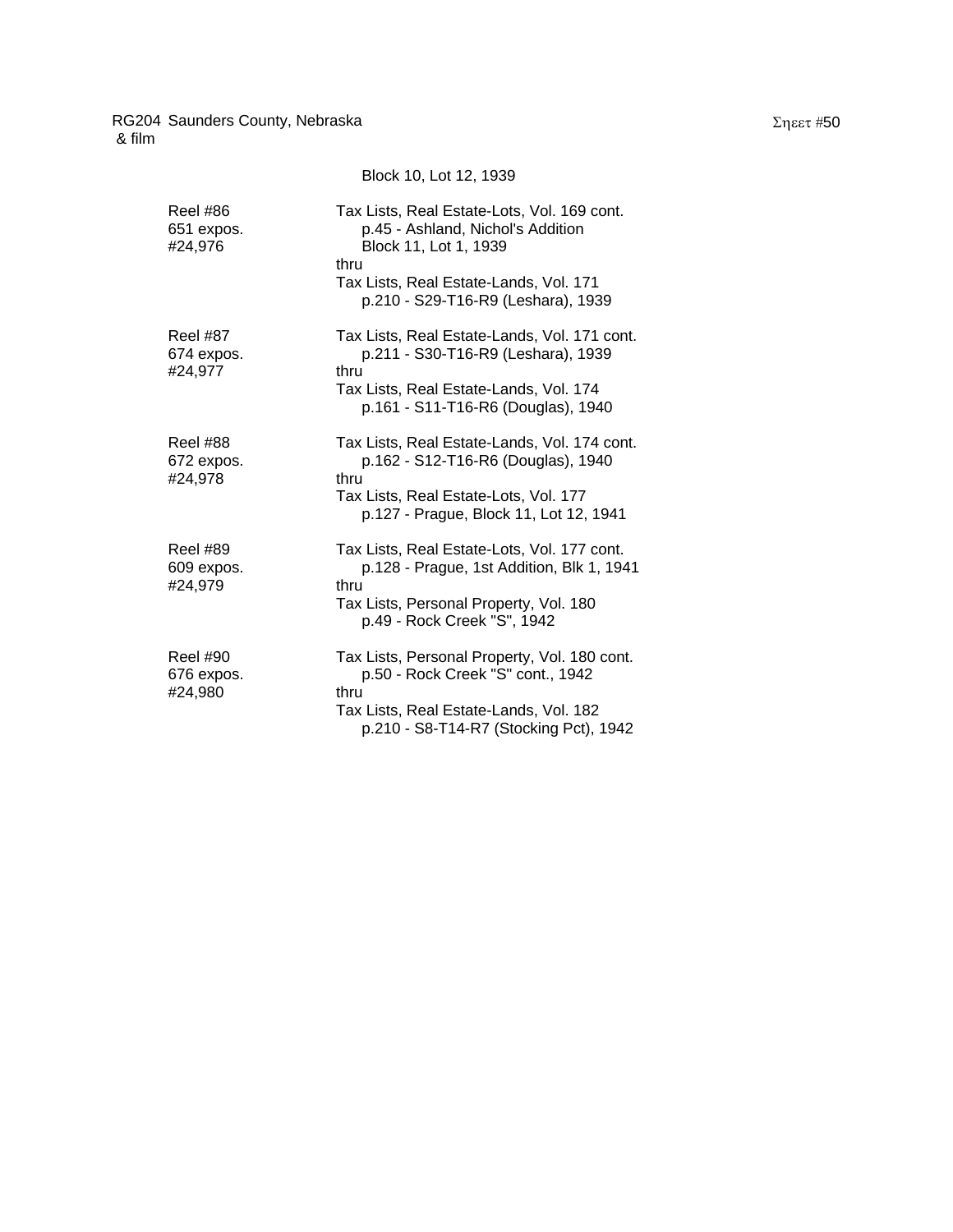|   | fiim<br>SERIES ONE                       | TAX LISTS - MICROFILM RECORD<br>MP4116                                                                                                                                                               |
|---|------------------------------------------|------------------------------------------------------------------------------------------------------------------------------------------------------------------------------------------------------|
|   | <b>Reel #91</b><br>665 expos.<br>#24,981 | Tax Lists, Real Estate-Lands, Vol. 182 cont.<br>p.211 - S9-T14-R7 (Stocking Pct), 1942<br>thru<br>Tax Lists, Real Estate-Lots, Vol. 185<br>p.194 - Wahoo, County Addition<br>Block 137, Lot 12, 1943 |
|   |                                          | RETAKE: Vol. #182, p.211 (frame #1),<br>missed in filming, retake spliced to<br>End of Reel.                                                                                                         |
|   | <b>Reel #92</b><br>649 expos.<br>#24,982 | Tax Lists, Real Estate-Lots, Vol. 185<br>p.195 - Wahoo, County Addition<br>Block 138, Lot 1, 1943<br>thru<br>Tax Lists, Personal Property, Vol. 188<br>p.180 - Rural Ashland "S", 1944               |
|   |                                          | NOTE: Operator's Certificate, start of reel,<br>incorrect.                                                                                                                                           |
|   | <b>Reel #93</b><br>675 expos.<br>#24,983 | Tax Lists, Personal Property, Vol. 188 cont.<br>p.181 - Rural Ashland "S" cont., 1944<br>thru<br>Tax Lists, Real Estate-Lands, Vol. 191<br>p.63 - S27-T13-R8 (Green Pct), 1944                       |
| * | <b>Reel #94</b><br>675 expos.<br>#24,984 | Tax Lists, Real Estate-Lands, Vol. 191 cont.<br>p.64 - S28-T13-R8 (Green Pct), 1944<br>thru<br>Tax Lists, Real Estate-Lots, Vol. 193<br>p.266 - Yutan, Block 15, Lot 21, 1945                        |
|   |                                          | NOTE: Yutan, Blocks 12-15 only, this roll                                                                                                                                                            |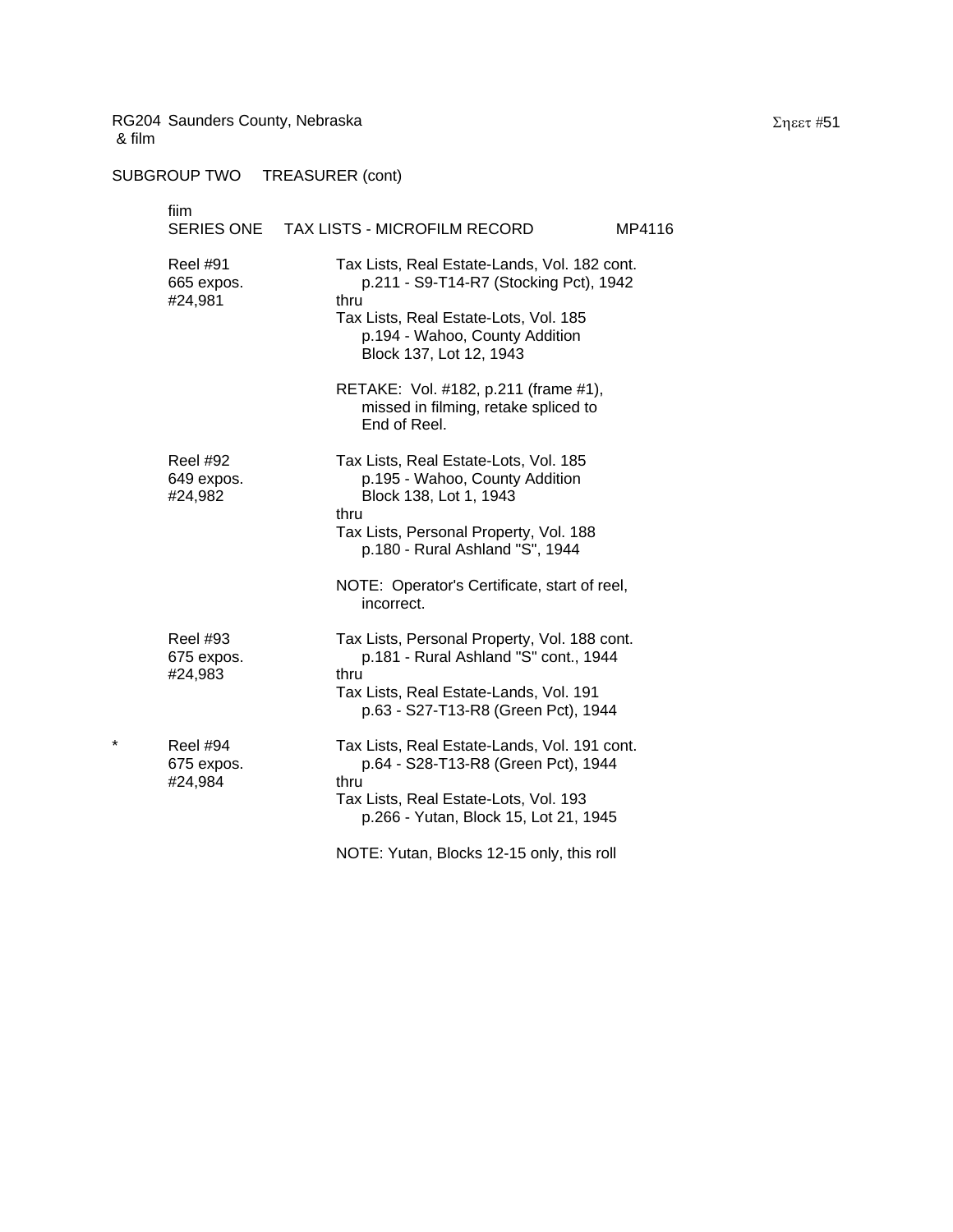| film                                     | SERIES ONE TAX LISTS - MICROFILM RECORD<br>MP4116                                                                                                                                                                                    |
|------------------------------------------|--------------------------------------------------------------------------------------------------------------------------------------------------------------------------------------------------------------------------------------|
| <b>Reel #95</b><br>667 expos.<br>#24,990 | Tax Lists, Real Estate-Lots, Vol. 193 cont.<br>p.267 - Yutan, Block 20, Lot 1, 1945<br>thru<br>Tax Lists, Personal Property, Vol. 196<br>p.268 - Telephone Companies, 1946                                                           |
|                                          | NOTE: Yutan, blocks 16-19, not assessed.                                                                                                                                                                                             |
| <b>Reel #96</b><br>670 expos.<br>#24,991 | Tax Lists, Personal Property, Vol. 196<br>p.269 - Telephone Companies cont., 1946<br>thru<br>Tax Lists, Real Estate-Lands, Vol. 199<br>p.155 - S32-T13-R10 (1946)<br>Ralph Waybright Island                                          |
| <b>Reel #97</b><br>668 expos.<br>#24,992 | Tax Lists, Real Estate-Lands, Vol. 199 cont.<br>p.157 - S1-T14-R9 (Marble Pct), 1946<br>thru<br>Tax Lists, Real Estate-Lands, Vol. 202<br>p.53 - S24-T15-R5 (Elk Precinct), 1947<br><b>CORRECTION: Operator's Certificate, Start</b> |
|                                          | of Reel, should read S1-T14-R9                                                                                                                                                                                                       |
| <b>Reel #98</b><br>659 expos.<br>#24,993 | Tax Lists, Real Estate-Lands, Vol. 202 cont.<br>p.54 - S25-T15-R5 (Elk Precinct), 1947<br>thru<br>Tax Lists, Real Estate-Lots, Vol. 205<br>p.11 - Flora City, Block 15, Lot 12, 1948                                                 |
| <b>Reel #99</b><br>666 expos.<br>#24,994 | Tax Lists, Real Estate-Lots, Vol. 205 cont.<br>p.12 - Flora City, Block 16, Lot 1, 1948<br>thru<br>Tax Lists, Real Estate-Lands, Vol. 207<br>p.177 - S15-T15-R9 (Leshara in Union), 1948                                             |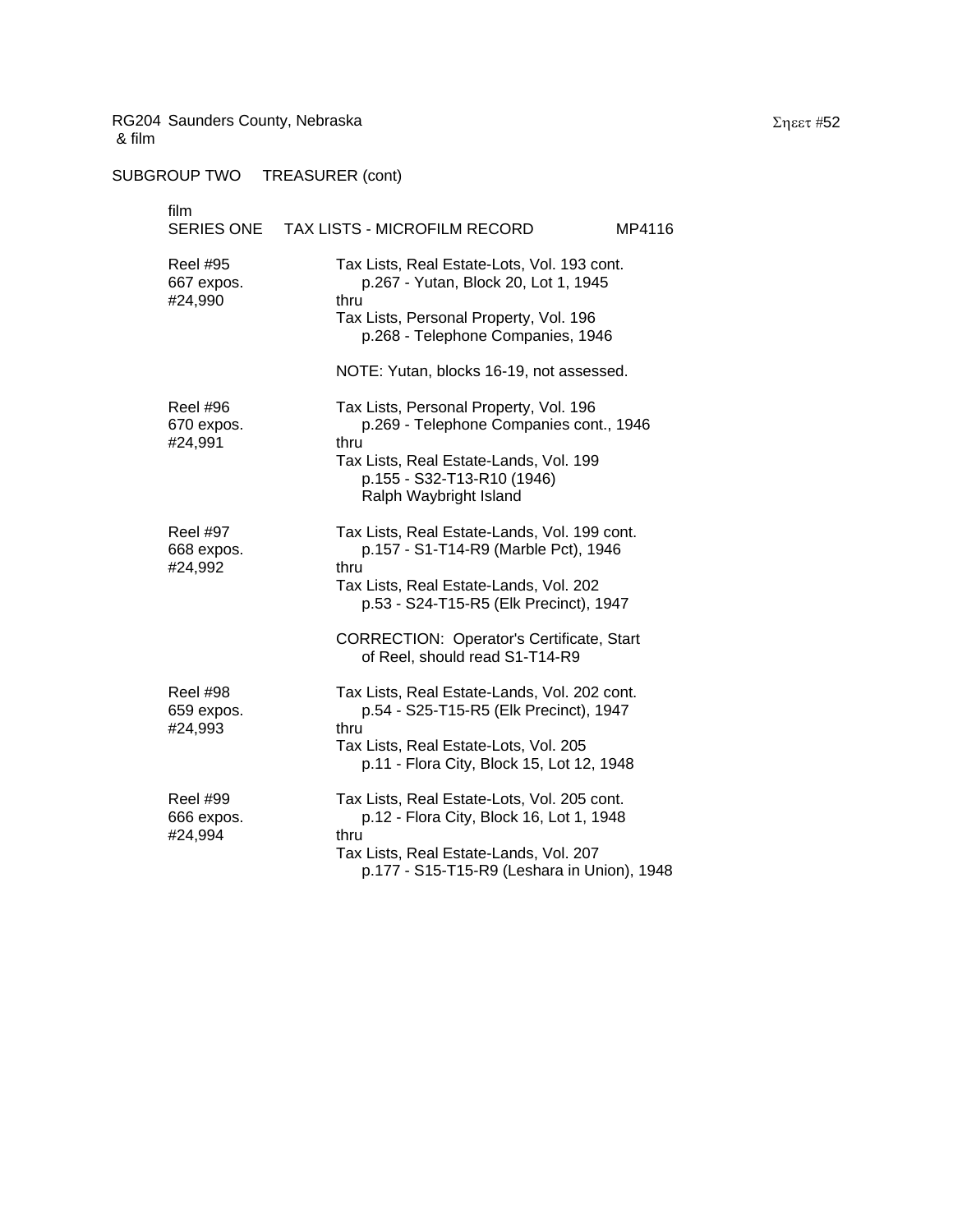SUBGROUP TWO TREASURER (cont)

fiim SERIES ONE TAX LISTS - MICROFILM RECORD MP4116 Reel #100 Tax Lists, Real Estate-Lands, Vol. 207 cont. 658 expos. p.178 - S16-T15-R9 (Leshara in Union), 1948 #24,995 thru Tax Lists, Real Estate-Lots, Vol. 210 p.119 - Wahoo, County Addition Block 100, Lot 6, 1949 Reel #101 Tax Lists, Real Estate-Lots, Vol. 211 645 expos. p.120 - Wahoo, County Addition #24,996 Block 102, Lot 11, 1949 thru Tax Lists, Personal/MV, Vol. 213 p.185 - Richland Pct, Motor Vehicle "H", 1950 Reel #102 Tax Lists, Personal/MV, Vol. 213 cont. 625 expos. p.186 - Richland Pct, Motor Vehicle "H", 1950 #24,997 thru Tax Lists, Real Estate-Lands, Vol. 216 p.57 - S30-T15-R5 (Elk Precinct), 1950 CORRECTION: Operator's Certificate, Start of Reel, incorrect. NOTE: Vol. 213, p.185 repeated from reel #101 Reel #103 Tax Lists, Real Estate-Lands, Vol. 216 cont. 674 expos. p.58 - S31-T15-R5 (Elk Precinct), 1950 #24,998 thru Tax Lists, Personal/MV, Vol. 219 p.54 - North Cedar Personal "Z", 1951 Reel #104 Tax Lists, Personal/MV, Vol. 219 cont. 659 expos. p.56 - Green Precinct "A", 1951 #24,999 thru Tax Lists, Real Estate-Lands, Vol. 221 p.160 - S19-T16-R6 (Douglas), 1951 NOTE: Vol. #219, p.55 was blank and not microfilmed.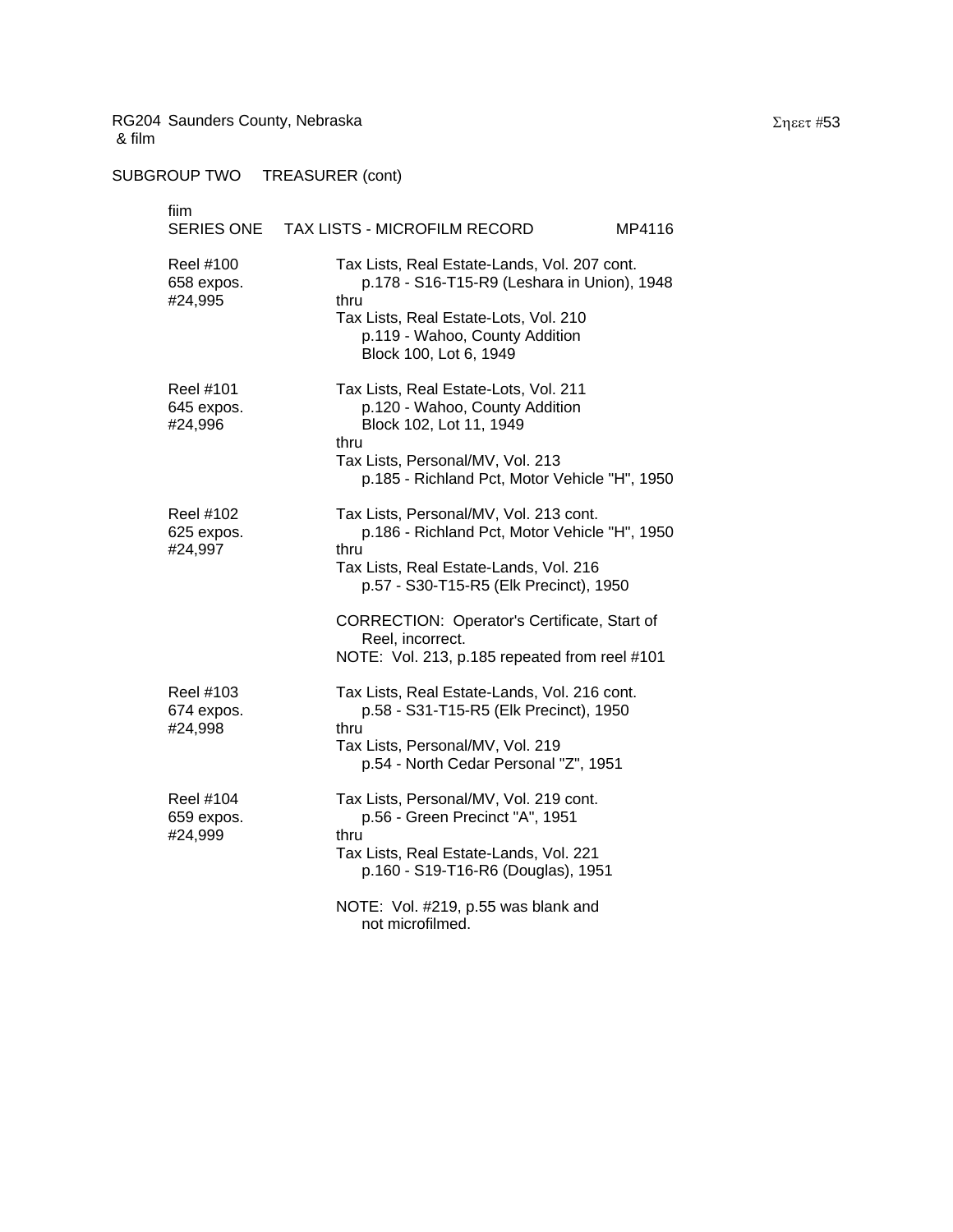| film<br>SERIES ONE                        | TAX LISTS - MICROFILM RECORD<br>MP4116                                                                                                                                                           |
|-------------------------------------------|--------------------------------------------------------------------------------------------------------------------------------------------------------------------------------------------------|
| Reel #105<br>631 expos.<br>#25,000        | Tax Lists, Real Estate-Lands, Vol. 221 cont.<br>p.161 - S20-T16-R6 (Douglas), 1951<br>thru<br>Tax Lists, Personal/Motor Vehicle, Vol. 224<br>p.107 - Pohocco Pct. Personal "E", 1952             |
| <b>Reel #106</b><br>657 expos.<br>#25,001 | Tax Lists, Personal/Motor Vehicle, Vol. 224<br>p.108 - Pohocco Pct. Personal "E", 1952<br>thru<br>Tax Lists, Real Estate-Lands, Vol. 226<br>p.202 - S19-T14-R7 (Stocking Pct), 1952              |
| <b>Reel #107</b><br>652 expos.<br>#25,002 | Tax Lists, Real Estate-Lands, Vol. 226 cont.<br>p.203 - S20-T14-R7 (Stocking Pct), 1952<br>thru<br>Tax Lists, Real Estate-Lots, Vol. 230<br>p.105 - Ithaca, First Addition<br>Block 3, 1953      |
|                                           | CORRECTION: Operator's Certificate, End of Reel,<br>in error, should show Ithaca, Blk 3, 1st Add.,<br>1953.                                                                                      |
| Reel #108<br>667 expos.<br>#25,003        | Tax Lists, Real Estate-Lots, Vol. 230 cont.<br>p.106 - Ithaca, Second Addition<br>Block 1, 1953<br>thru<br>Tax Lists, Personal/Motor Vehicle, Vol. 233<br>p.50 - Bohemia Pct. Personal "L", 1954 |
| Reel #109<br>664 expos.<br>#25,004        | Tax Lists, Personal/Motor Vehicle, Vol. 233<br>p.51 - Bohemia Pct. Personal "M", 1954<br>thru<br>Tax Lists, Real Estate-Lands, Vol. 236<br>p.50 - S18-T15-R5 (Elk Precinct), 1954                |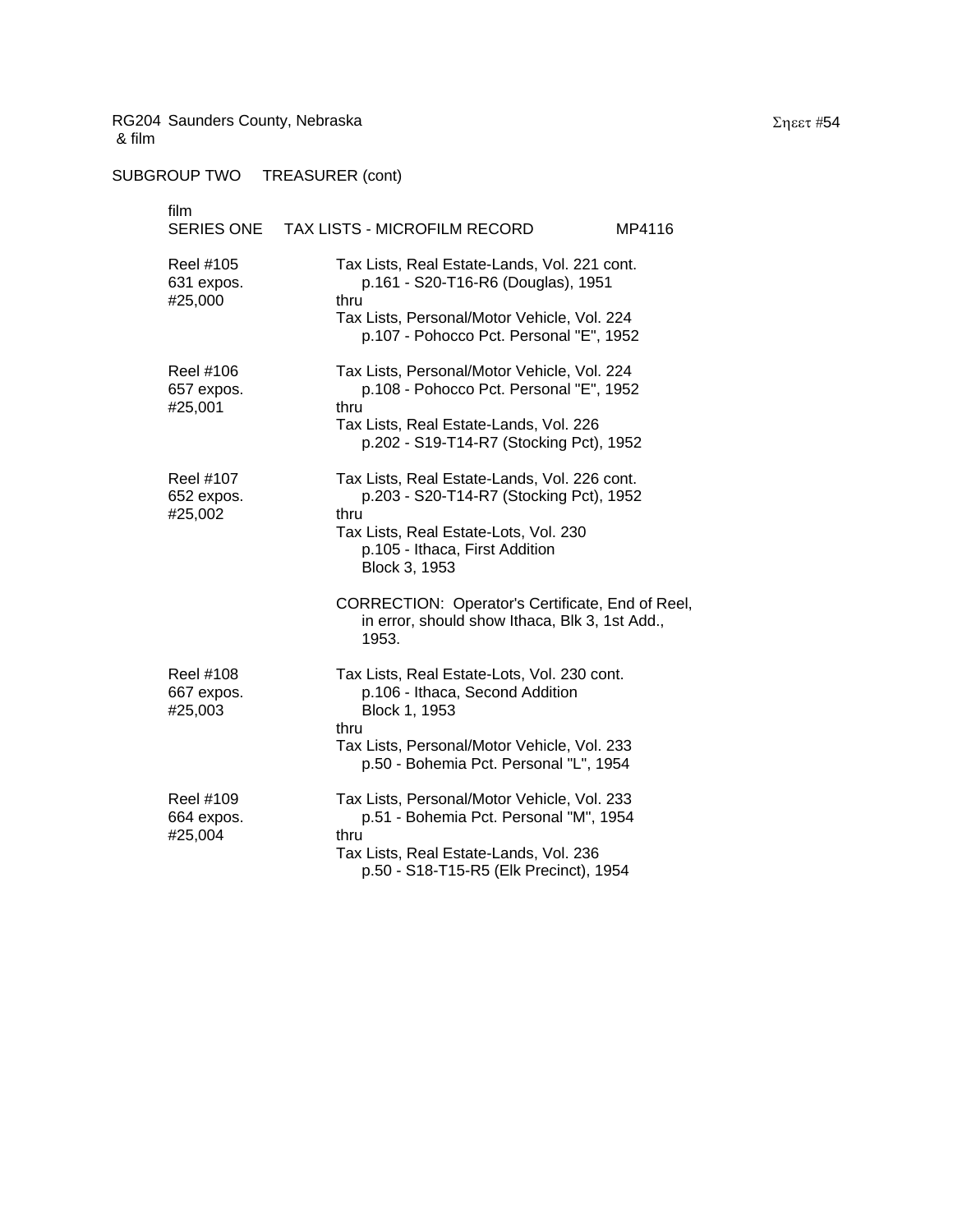| film<br>SERIES ONE                        | TAX LISTS - MICROFILM RECORD<br>MP4116                                                                                                                                                                                |
|-------------------------------------------|-----------------------------------------------------------------------------------------------------------------------------------------------------------------------------------------------------------------------|
| Reel #110<br>655 expos.<br>#25,005        | Tax Lists, Real Estate-Lands, Vol. 236 cont.<br>p.51 - S19-T15-R5 (Elk Precinct), 1954<br>thru<br>Tax Lists, Personal Property, Vol. 239<br>p.122 - Union "S" (Sievers, John), 1955                                   |
| <b>Reel #111</b><br>659 expos.<br>#25,012 | Tax Lists, Personal Property, Vol. 239 cont.<br>p.123 - Union "S" (Sievers, Louis), 1955<br>thru<br>Tax Lists, Real Estate-Lands, Vol. 242<br>p.52 - S3-T13-R8 (Green Pct), 1955                                      |
|                                           | RETAKE: Vol. #240, frames 277-278 (pp.211-212)<br>experienced camera problems. Retake spliced<br>to End of Reel.<br>RETAKE: Vol. #242, frame #612 (p.1) experienced<br>camera problems. Retake spliced to End of Reel |
| Reel #112<br>677 expos.<br>#25,013        | Tax Lists, Real Estate-Lands, Vol. 242 cont.<br>p.54 - S4-T13-R8 (Green Pct), 1955<br>thru<br>Tax Lists, Real Estate-Lands, Vol. 245<br>p.183 - S30-T15-R9 (Union Pct), 1956                                          |
|                                           | RETAKE: Vol. #242, frame #11 (p.53)<br>camera problems. Retake spliced to End of Reel                                                                                                                                 |
| Reel #113<br>676 expos.<br>#25,014        | Tax Lists, Real Estate-Lands, Vol. 245 cont.<br>p.184 - S31-T15-R9 (Union Pct), 1956<br>thru<br>Tax Lists, Real Estate-Lands, Vol. 249<br>p.4 - S8-T13-R5 (Oak Creek Pct), 1957                                       |
|                                           | NOTE: Real Estate-Lots, 1956 and Real<br>Estate-Lands (ranges 5-7) not available<br>at time of filming.                                                                                                               |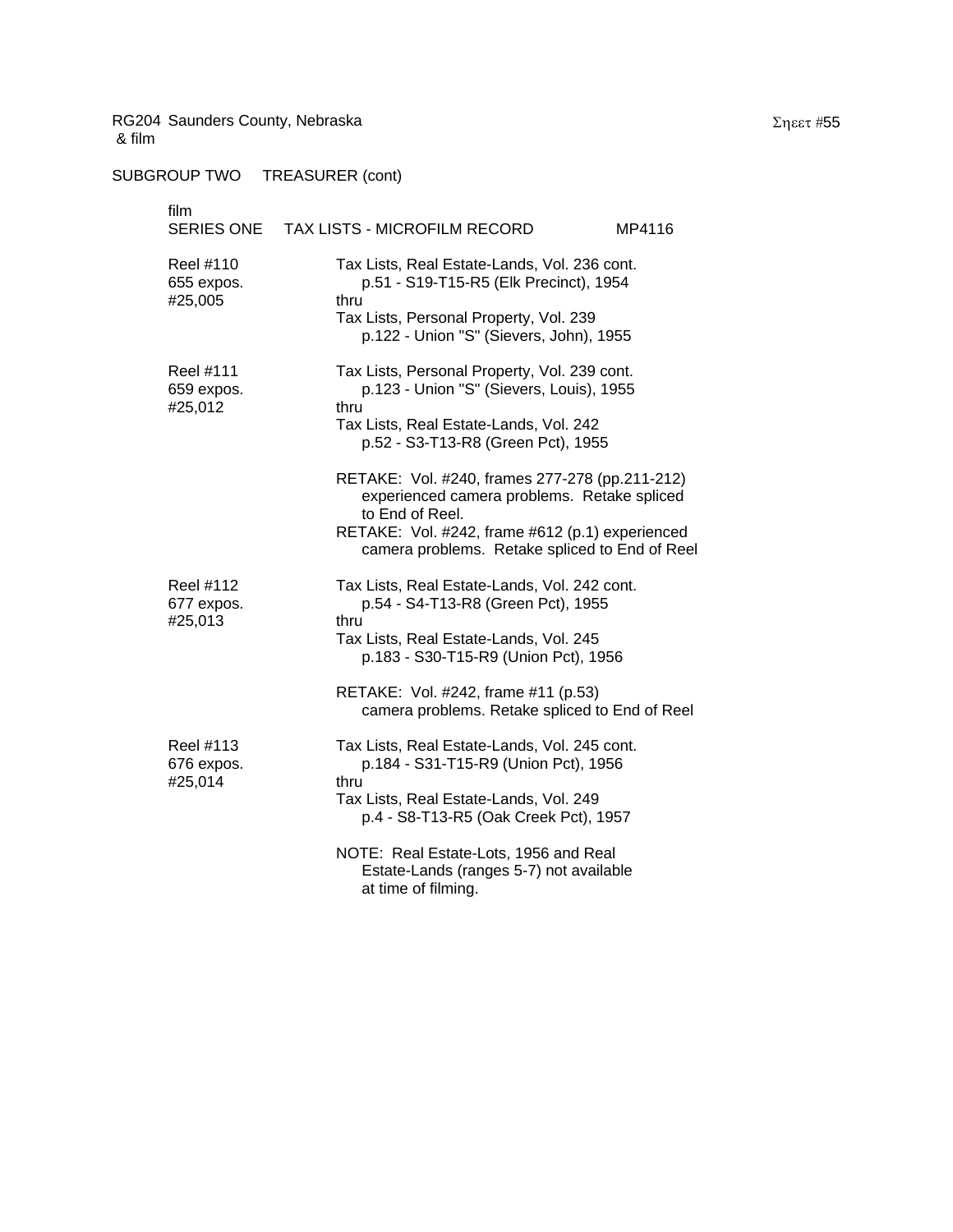a

| film<br>SERIES ONE                        | <b>TAX LISTS - MICROFILM RECORD</b><br>MP4116                                                                                                                                                      |
|-------------------------------------------|----------------------------------------------------------------------------------------------------------------------------------------------------------------------------------------------------|
| <b>Reel #114</b><br>567 expos.<br>#25,025 | Tax Lists, Real Estate-Lands, Vol. 249 cont.<br>p.5 - S9-T13-R5 (Oak Creek Pct), 1957<br>thru<br>Tax Lists, Personal Property, Vol. 252<br>p.20 - North Cedar "H" - Hoffman, 1958                  |
| Reel #115<br>669 expos.<br>#25,026        | Tax Lists, Personal Property, Vol. 252 cont.<br>p.21 - North Cedar "H" - Holtorf, 1958<br>thru<br>Tax Lists, Real Estate-Lands, Vol. 255<br>p.24 - S6-T16-R7 (So. Cedar), 1958                     |
| Reel #116<br>654 expos.<br>#25,027        | Tax Lists, Real Estate-Lands, Vol. 255 cont.<br>p.25 - S7-T16-R7 (So. Cedar), 1958<br>thru<br>Tax Lists, Real Estate-Lots, Vol. 258<br>p.156 - Swedeburg, Gibson's Addition, 1959                  |
| <b>Reel #117</b><br>640 expos.<br>#25,028 | Tax Lists, Real Estate-Lots, Vol. 258 cont.<br>p.158 - Touhy, Block 1, 1959<br>thru<br>Tax Lists, Personal Property, Vol. 261<br>p.96 - Douglas Precinct "M"<br>Musiel, Edward (Morse Bluff), 1960 |
| Reel #118<br>653 expos.<br>#25,029        | Tax Lists, Personal Property, Vol. 261 cont.<br>p.97 - Douglas Precinct "M"<br>thru<br>Tax Lists, Real Estate-Lands, Vol. 264<br>p.72 - S28-T16-R5 (Chester Pct), 1960                             |
| Reel #119<br>654 expos.<br>#25,030        | Tax Lists, Real Estate-Lands, Vol. 264 cont.<br>p.73 - S29-T16-R5 (Chester Pct), 1960<br>thru<br>Tax Lists, Personal Property, Vol. 267<br>p.172 - Fire District #12, 1961                         |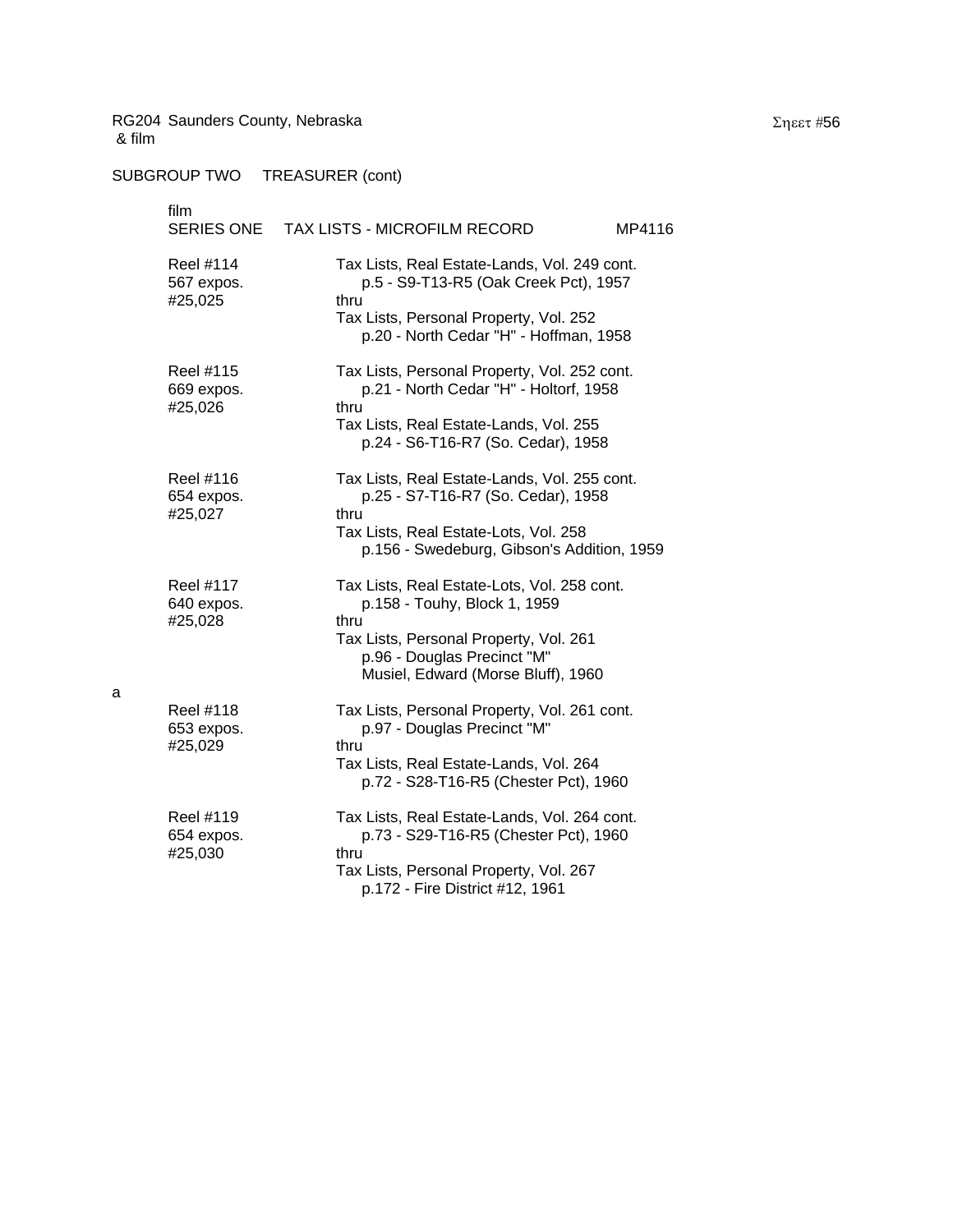SUBGROUP TWO TREASURER (cont)

# film SERIES ONE TAX LISTS - MICROFILM RECORD MP4116 Reel #120 Tax Lists, Personal Property, Vol. 267 cont. 644 expos. p.173 - Recapitulations, 1961 #25,031 thru Tax Lists, Real Estate-Lands, Vol. 270 p.124 - S11-T12-R9 (rural Ashland), 1961 CORRECTION: Operator's Certificate, End of Reel, should show roll ending with p.124. Reel #121 Tax Lists, Real Estate-Lands, Vol. 270 cont. 660 expos. p.125 - S12-T12-R9 (rural Ashland), 1961 #25,032 thru Tax Lists, Real Estate-Lots, Vol. 273 p.267 - Wahoo, County Addition Block 167, Lot 12, 1962 Reel #122 Tax Lists, Real Estate-Lots, Vol. 273 cont. 645 expos. p.268 - Wahoo, County 2nd Addition #25,033 Block 168, Lot 1, 1962 thru Tax Lists, Personal Property, Vol. 276 p.158 - Corrections, 1963 Reel #123 Tax Lists, Personal Property, Vol. 277 644 expos. p.2 - Center Precinct "A", 1963 #25,034 thru Tax Lists, Real Estate-Lands, Vol. 279 p.162 - S32-T16-R6 (Douglas), 1963 NOTE: Vol. #277 begins with p.2 Reel #124 Tax Lists, Real Estate-Lands, Vol. 279 cont. 649 expos. p.163 - S33-T16-R6 (Douglas), 1963 #25,035 thru Tax Lists, Real Estate-Lots, Vol. 283 p.69 - Cedar Bluffs, Blk 11, Lot 10, 1964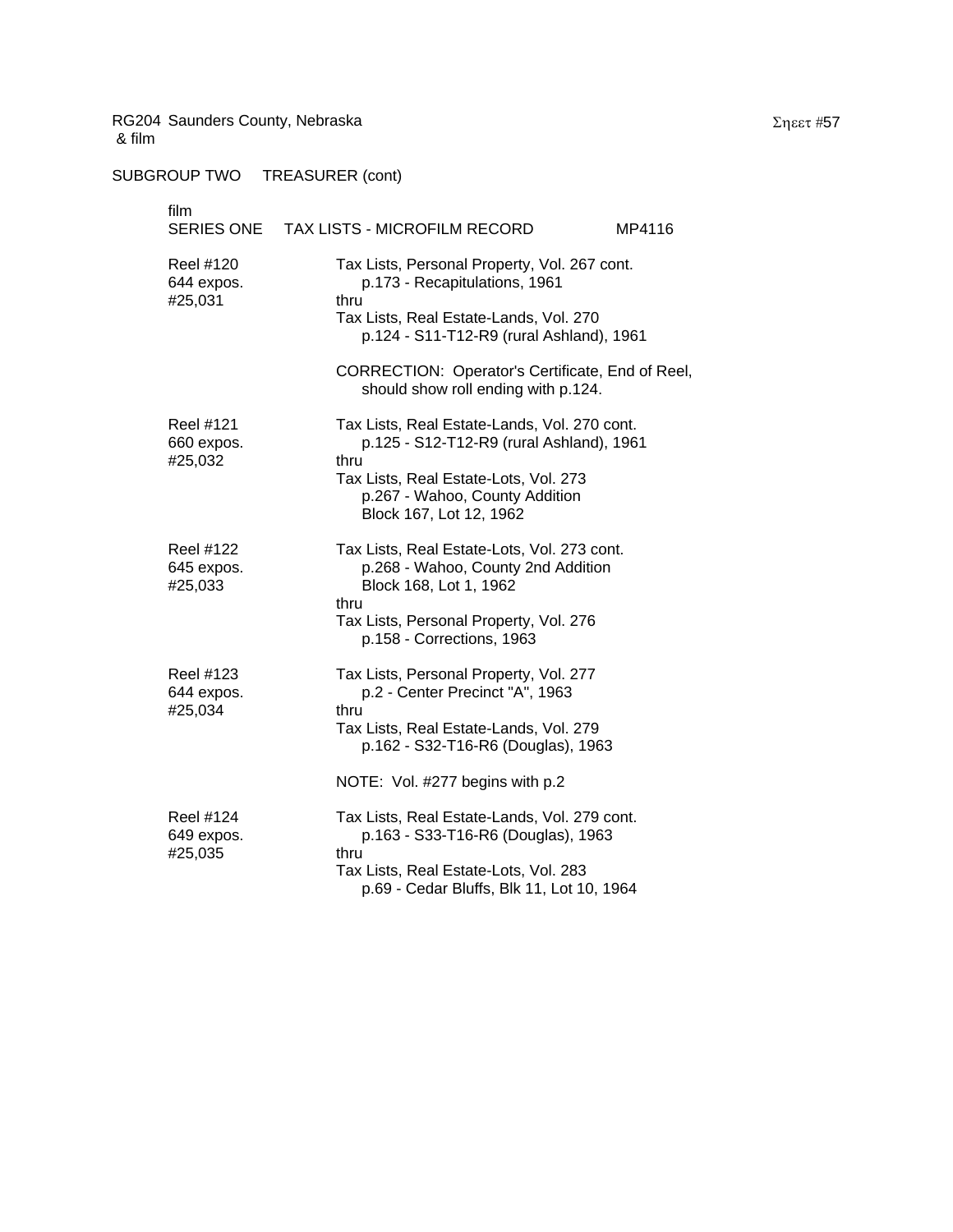| film<br><b>SERIES ONE</b>                 | TAX LISTS - MICROFILM RECORD<br>MP4116                                                                                                                                                                        |
|-------------------------------------------|---------------------------------------------------------------------------------------------------------------------------------------------------------------------------------------------------------------|
| Reel #125<br>623 expos.<br>#25,036        | Tax Lists, Real Estate-Lots, Vol. 283 cont.<br>p.70 - Cedar Bluffs, Blk 12, Lot 1, 1964<br>thru<br>Tax Lists, Real Estate-Lands, Vol. 285<br>p.129 - S20-T13-R9 (Clear Creek), 1964                           |
| Reel #126<br>644 expos.<br>#25,037        | Tax Lists, Real Estate-Lands, Vol. 285 cont.<br>p.130 - S21-T13-R9 (Clear Creek), 1964<br>thru<br>Tax Lists, Real Estate-Lots, Vol. 288<br>p.261 - Wahoo, Robert's Addition<br>Block 2, Lot 4, 1965           |
| <b>Reel #127</b><br>646 expos.<br>#25,038 | Tax Lists, Real Estate-Lots, Vol. 288 cont.<br>p.262 - Wahoo, Robert's Addition<br>Block 1, Lot 1, 1965<br>thru<br>Tax Lists, Personal Property, Vol. 291<br>p.125 - Wahoo City "J"<br>Jonas, Christine, 1966 |
| Reel #128<br>651 expos.<br>#25,039        | Tax Lists, Personal Property, Vol. 291 cont.<br>p.126 - Wahoo City "J" cont.<br>Jonas, Mrs. Mary, 1966<br>thru<br>Tax Lists, Real Estate-Lands, Vol. 294<br>p.103 - S30-T13-R6 (Rock Creek), 1966             |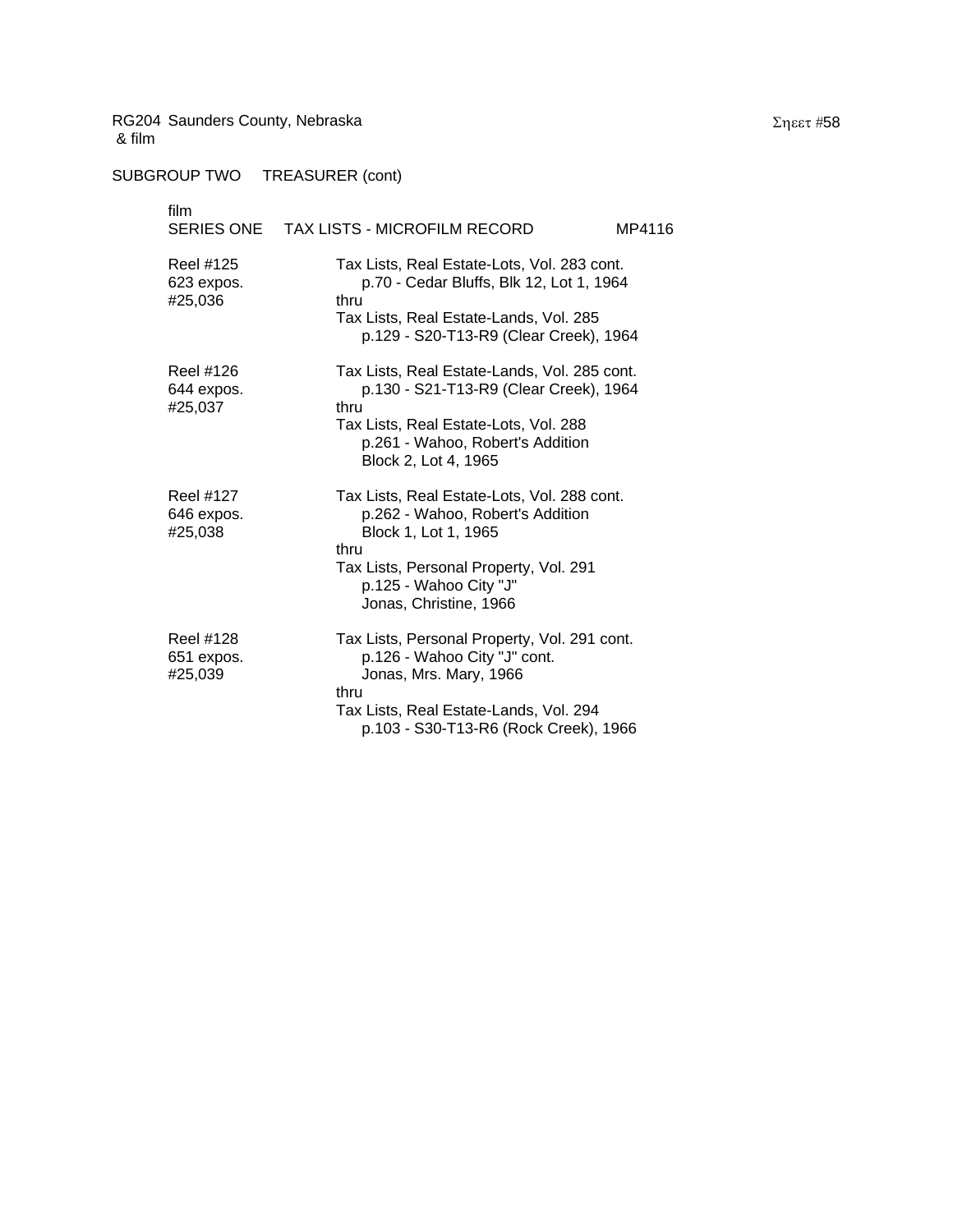| film                               | SERIES ONE TAX LISTS - MICROFILM RECORD<br>MP4116                                                                                                                                                                                             |
|------------------------------------|-----------------------------------------------------------------------------------------------------------------------------------------------------------------------------------------------------------------------------------------------|
| Reel #129<br>637 expos.<br>#25,040 | Tax Lists, Real Estate-Lands, Vol. 294 cont.<br>p.104 - S31-T13-R6 (Rock Creek), 1966<br>thru<br>Tax Lists, Personal Property, Vol. 297<br>p.209 - Clear Creek Precinct, Ashland "W"<br>Whitehead, Albin, 1967                                |
|                                    | RETAKE: Vol. #296, p.1 (frame #320), missed<br>in filming. Retake spliced to End of Reel                                                                                                                                                      |
|                                    | CORRECTION: Operator's Certificate, End of Reel,<br>should show ending, p.209 "W"                                                                                                                                                             |
| Reel #130<br>632 expos.<br>#25,042 | Tax Lists, Personal Property, Vol. 297 cont.<br>p.210 - Clear Creek Precinct, Ashland "B"<br>Bartek, Henry (Wahoo), 1967<br>thru<br>Tax Lists, Personal Property, Vol. 299<br>p.421 - Leshara Precinct "W"<br>Williams, D. P. (Fremont), 1969 |
|                                    | NOTE: Real Estate, 1967-1976, not available.                                                                                                                                                                                                  |
| Reel #131<br>634 expos.<br>#25,043 | Tax Lists, Personal Property, Vol. 299 cont.<br>p.422 - Leshara Precinct "A"<br>Aarig, Robert (Omaha), 1969<br>thru<br>Tax Lists, Personal Property, Vol. 302<br>p.31 - Newman Precinct, Weston "C"<br>Chapek, Leonard L., 1972               |
|                                    |                                                                                                                                                                                                                                               |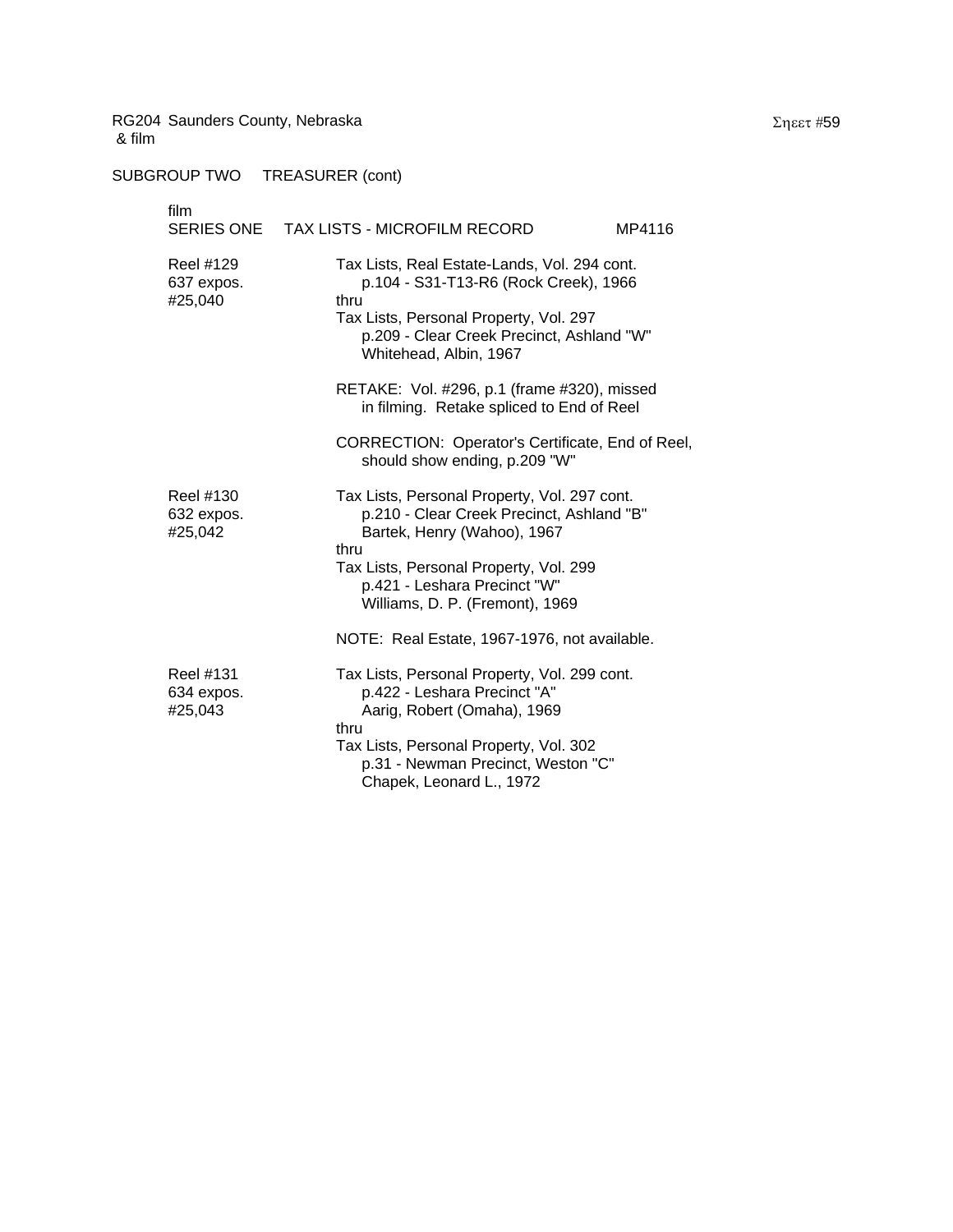| film<br><b>SERIES ONE</b>                     | TAX LISTS - MICROFILM RECORD                         |                                                                                                                                                                                                                                     | MP4116 |
|-----------------------------------------------|------------------------------------------------------|-------------------------------------------------------------------------------------------------------------------------------------------------------------------------------------------------------------------------------------|--------|
| <b>Reel #132</b><br>641 expos.<br>#25,044     | thru<br>Wirka, Gary, 1974                            | Tax Lists, Personal Property, Vol. 302 cont.<br>p.32 - Newman Precinct, Weston "C"<br>Chapek, Ludmilla, 1972<br>Tax Lists, Personal Property, Vol. 304<br>p.221 - Center Precinct, Morse Bluff "W"                                  |        |
|                                               |                                                      | NOTE: Vol. #302, pp.190-191 are blank                                                                                                                                                                                               |        |
| Reel #133<br>613 expos.<br>#25,045            | thru                                                 | Tax Lists, Personal Property, Vol. 304 cont.<br>p.222 - Center Precinct (CE-70-13PN), "B"<br>Bern, Robert E. (Wahoo), 1974                                                                                                          |        |
|                                               |                                                      | Tax Lists, Personal Property, Vol. 306<br>p.425 - Leshara Precinct "Y"<br>Young, Gladwyn (Lincoln), 1976                                                                                                                            |        |
| <b>Reel #134</b><br>69 expos.<br>#25,046      | thru                                                 | Tax Lists, Personal Property, Vol. 306 cont<br>p.426 - Leshara Precinct "Z"<br>Zesiger, Merlyn E. (Omaha), 1976                                                                                                                     |        |
|                                               |                                                      | Tax Lists, Personal Property, Vol. 306<br>p.539 - Recapitulations, 1976                                                                                                                                                             |        |
| film<br>SERIES TWO                            |                                                      | MOTOR VEHICLE TAX LISTS, 1935-1948                                                                                                                                                                                                  |        |
| V.1<br>V.2<br>V.3<br>V.4<br>V.5<br>V.6<br>V.7 | 1935<br>1936<br>1937<br>1938<br>1939<br>1940<br>1941 | <b>Cities &amp; Precincts</b><br><b>Cities &amp; Precincts</b><br><b>Cities &amp; Precincts</b><br><b>Cities &amp; Precincts</b><br><b>Cities &amp; Precincts</b><br><b>Cities &amp; Precincts</b><br><b>Cities &amp; Precincts</b> |        |
| V.8                                           | 1942                                                 | <b>Cities &amp; Precincts</b>                                                                                                                                                                                                       |        |

# SUBGROUP TWO TREASURER (cont)

| V.5                       | 1939                           | Cities & Precincts |
|---------------------------|--------------------------------|--------------------|
| V.6                       | 1940                           | Cities & Precincts |
| V.7                       | 1941                           | Cities & Precincts |
| V.8                       | 1942                           | Cities & Precincts |
| V.9                       | 1943                           | Cities & Precincts |
| V.10                      | 1944                           | Cities & Precincts |
| <b>SUBGROUP TWO</b>       | <b>TREASURER (cont)</b>        |                    |
| film<br><b>SERIES TWO</b> | MOTOR VEHICLE TAX LISTS (cont) |                    |
| V.11                      | 1945                           | Cities & Precincts |
| V.12                      | 1946                           | Cities & Precincts |
| V.13                      | 1947                           | Cities & Precincts |

V.14 1948 Cities & Precincts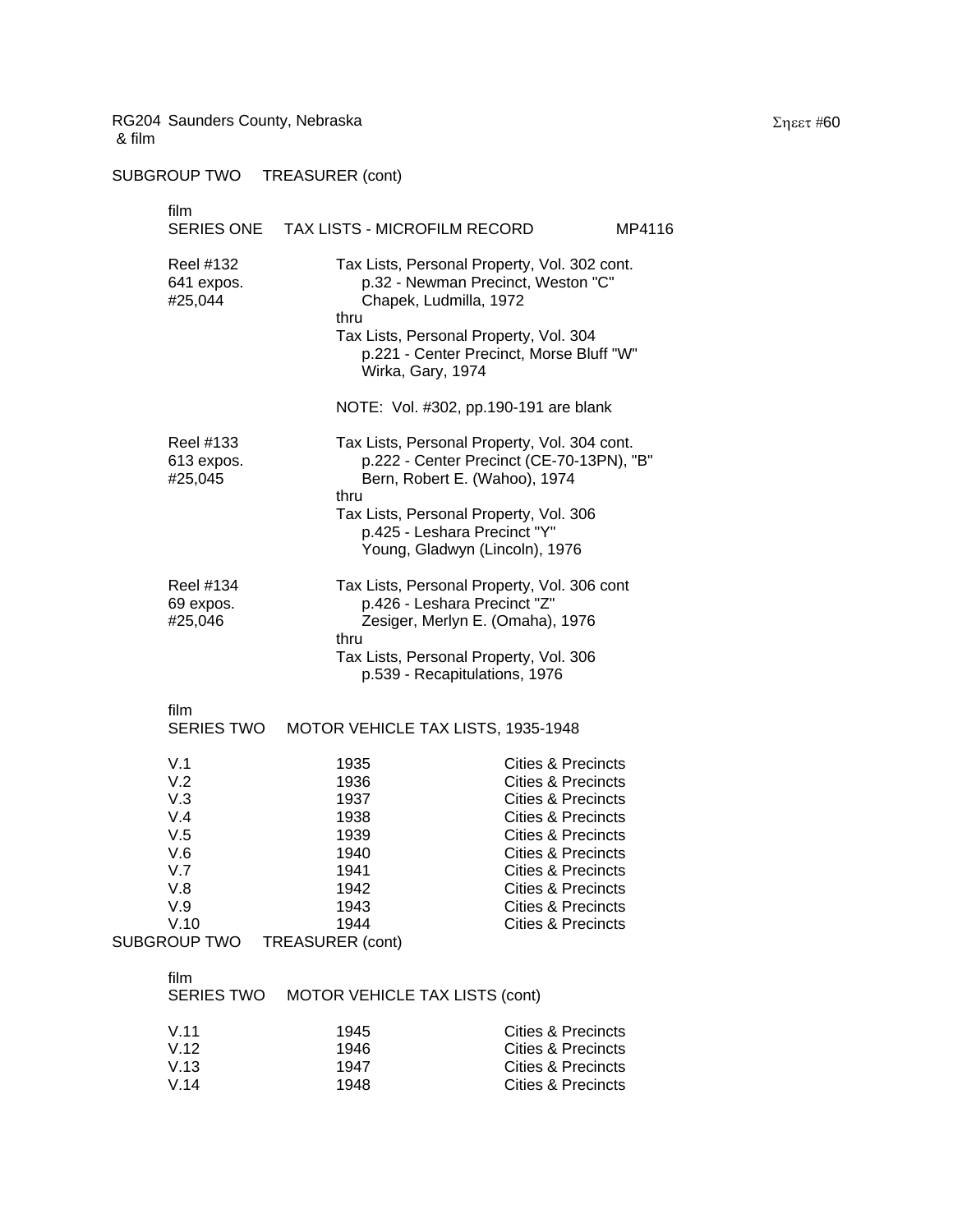| & film |                                    |                                                                                                                                                                               |
|--------|------------------------------------|-------------------------------------------------------------------------------------------------------------------------------------------------------------------------------|
|        | V.15 (Not on Microfilm)            | Motor Vehicle Register, 1911-1914<br><b>Registrations by Owner</b>                                                                                                            |
|        | V.16 (Not on Microfilm)            | Motor Vehicle Indexes to Registers<br>A-Z by Owner, 1930-1934                                                                                                                 |
|        | Personal                           | NOTE: After 1948, Motor Vehicle Taxes are registered with                                                                                                                     |
|        | film                               | SERIES TWO MOTOR VEHICLE TAX LISTS - MICROFILM RECORD MP4116                                                                                                                  |
|        | Reel #134<br>598 expos.<br>#25,046 | Motor Vehicle Tax List, Vol.#1<br>p.1 - Oak Creek Precinct "A", 1935<br>thru<br>Motor Vehicle Tax List, Vol. #3<br>p.147 - Marietta Precinct, Mead "S", 1937                  |
|        | Reel #135<br>671 expos.<br>#25,047 | Motor Vehicle Tax List, Vol. #3 cont.<br>p.148 - Marietta Precinct, Mead "S", 1937<br>thru<br>Motor Vehicle Tax List, Vol. #6<br>p.160 - Pohocco Pct., Cedar Bluffs "Z", 1940 |
|        | Reel #136<br>608 expos.<br>#25.048 | Motor Vehicle Tax List, Vol. #6 cont.<br>p.162 - rural Ashland "B", 1940<br>thru<br>Motor Vehicle Tax List, Vol. #9<br>p.83 - Richland Precinct "F", 1943                     |
|        |                                    | NOTE: Vol. #6, p.161 is blank                                                                                                                                                 |

Σηεετ #61

RG204 Saunders County, Nebraska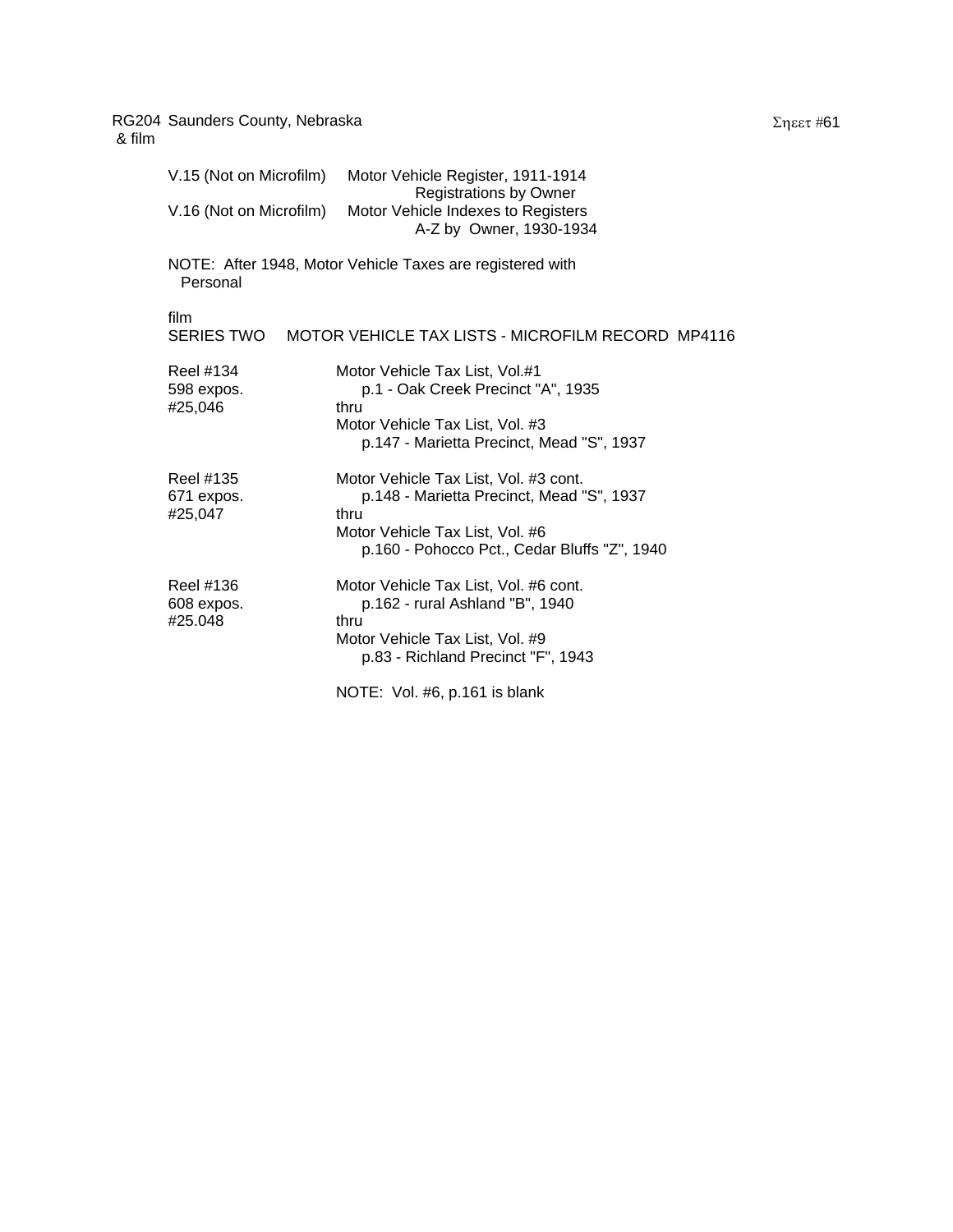#### SUBGROUP TWO TREASURER (cont)

| film<br>SERIES TWO                        |           | MOTOR VEHICLE TAX LISTS - MICROFILM RECORD                                                                                                                           |
|-------------------------------------------|-----------|----------------------------------------------------------------------------------------------------------------------------------------------------------------------|
| <b>Reel #137</b><br>483 expos.<br>#25,049 | thru      | Motor Vehicle Tax List, Vol. #9 cont.<br>p.84 - Richland Precinct "G", 1943<br>Motor Vehicle Tax List, Vol. #11<br>p.119 - Center Pct, Cedar Bluffs "P", 1945        |
|                                           | missing.  | NOTE: Following frame #482, Vol. 11, p.119<br>camera repair and reel ended with no pages                                                                             |
| Reel #138<br>651 expos.<br>#25,050        | thru      | Motor Vehicle Tax List, Vol. #11 cont.<br>p.120 - Center Pct, Cedar Bluffs "P", 1945<br>Motor Vehicle Tax List, Vol. #14<br>p.48 - Rock Creek Pct, Ceresco "V", 1948 |
| Reel #139<br>209 expos.<br>#25,054        | thru      | Motor Vehicle Tax List, Vol. #14 cont.<br>p.49 - Rock Creek Pct, Ceresco "V", 1948<br>Motor Vehicle Tax List, Vol. #14 (end)<br>Corrections, 1948                    |
| film<br><b>SERIES THREE</b>               |           | TAX SALE AND REDEMPTION RECORDS, 1867-1946                                                                                                                           |
| V.1                                       | 1868-1879 | <b>Tax Sale Book</b>                                                                                                                                                 |
| V.2                                       | 1874-1883 | for tax years 1867-1876<br><b>Tax Sale Book</b><br>Tax Sales, 6/22/1874-July 1883                                                                                    |

 Tax Sales, 6/22/1874-July 1883 for tax years 1869-1880 V.3 1906-1907 Tax Sale Book Tax Sales, 11/7/1906-9/30/1907 for tax years, 1870-1906 and Redemptions thru May 1914 V.4 1881-1884 Tax Sale Record Tax Sales, 11/17/1881-11/5/1884 and Redemptions thru 1886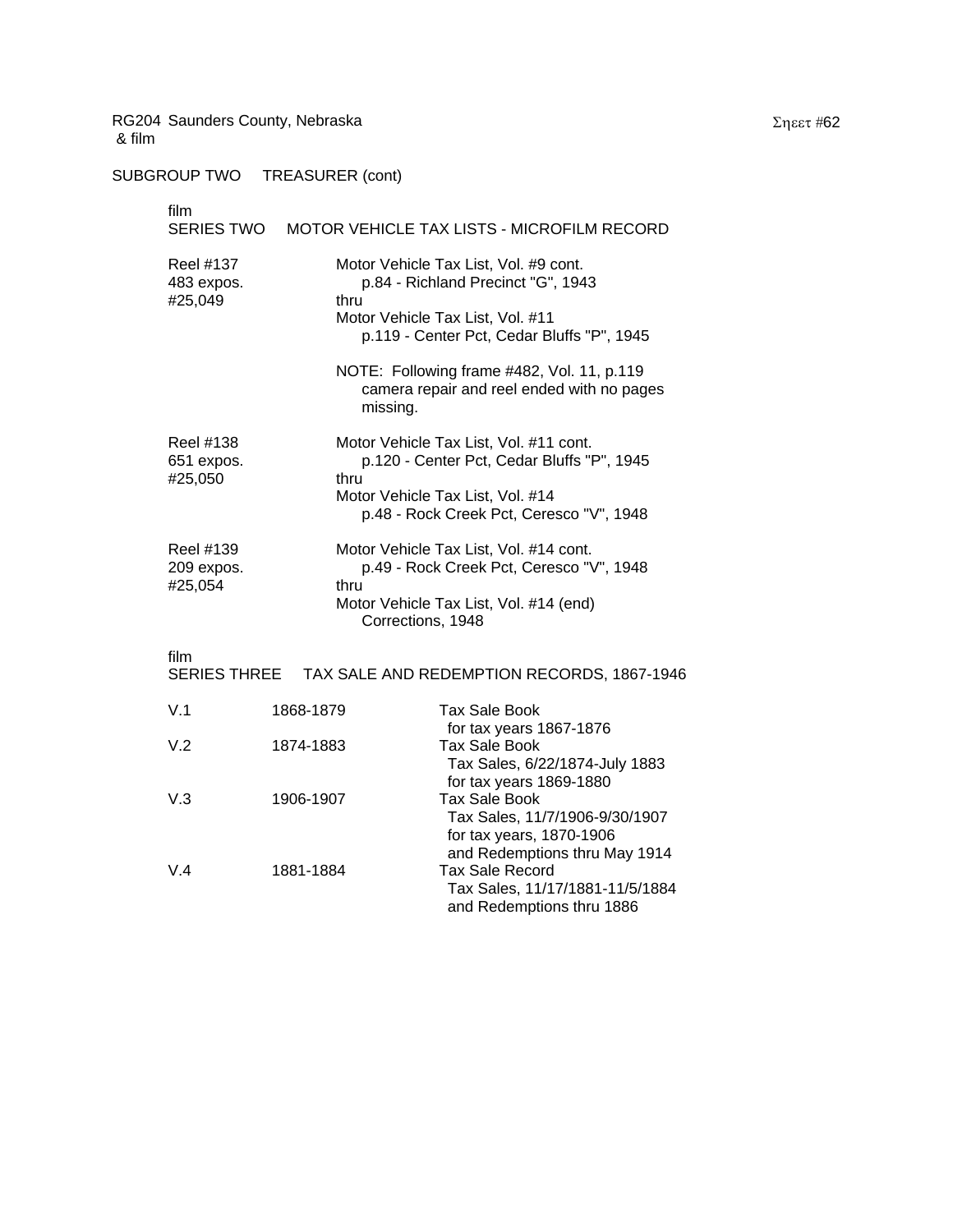# SUBGROUP TWO TREASURER (cont)

#### film

# SERIES THREE TAX SALE & REDEMPTION RECORDS (cont)

| V.5 | 1885-1893 | <b>Tax Sale Record</b><br>Tax Sales 11/6/1885-11/10/1893                          |
|-----|-----------|-----------------------------------------------------------------------------------|
| V.6 | 1894-1911 | and Redemptions thru 1894<br>Tax Sale Record #5                                   |
| V.7 | 1912-1929 | Tax Sales 4/19/1894-11/6/1911<br>and Redemptions thru 1913<br>Tax Sale Record #6  |
|     |           | Tax Sales 11/4/1912-11/4/1929<br>and Redemptions thru 1931                        |
| V.8 | 1930-1943 | Tax Sale Record #7<br>Tax Sales, 11/3/1930-10/8/1943<br>and Redemptions thru 1946 |

film

| ,,,,,,                                                     | SERIES THREE TAX SALE RECORDS - MICROFILM RECORD<br>MP4116                                                                                                            |
|------------------------------------------------------------|-----------------------------------------------------------------------------------------------------------------------------------------------------------------------|
| Reel #139<br>cont.<br>fr. $\#210$<br>472 expos.<br>#25,054 | Tax Sales & Redemption, Vol. #1<br>Index to Tax Sales, 1867-1878<br>thru<br>Tax Sale Record #5, Vol. 6<br>p.20 - #2074 (S7-T15-R9), NoV. 30, 1895                     |
|                                                            | NOTE: Vol. #4, no page 10 (frame #386)<br>NOTE: Vol. #4, p.29 is blank<br>CORRECTION: Operator's Certificate, End of Reel,<br>incorrect. Reel ends with NoV. 30, 1895 |
| Reel #140<br>306 expos.<br>#25,055                         | Tax Sale Record #5, Vol. 6 cont.<br>p.21 - #2075 (T13-R6), NoV. 30, 1895<br>thru<br>Tax Sale Record #7, Vol. 8<br>p.156 - #752 (S5-T16-R7), October 29, 1943          |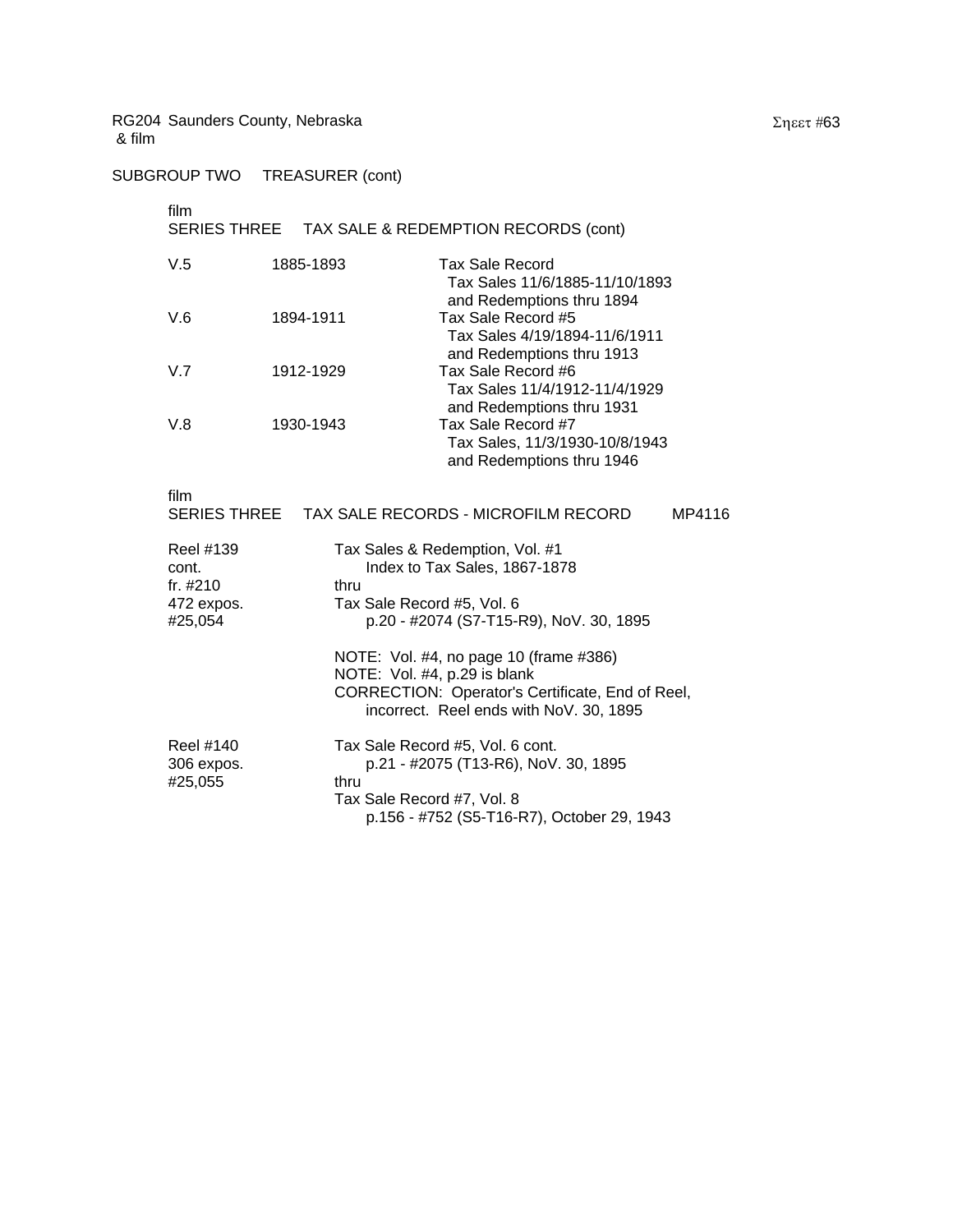SUBGROUP TWO TREASURER (cont)

#### film

#### SERIES FOUR DELINQUENT TAX LISTS, 1871-1900

| 1871-1873 | Delinquent Personal & Real Estate<br><b>Cities and Precincts</b>    |
|-----------|---------------------------------------------------------------------|
| 1881      | Delinquent Personal & Real Estate<br><b>Cities and Precincts</b>    |
|           | for Tax Years Delinquent, 1871-1880                                 |
| 1881-1894 | Delinquent Tax List, Personal                                       |
| 1895-1900 | Delinquent Tax List, Real Estate<br>for Delinquent Taxes, 1882-1899 |
|           |                                                                     |

film

| .                  |                                                |  |
|--------------------|------------------------------------------------|--|
| <b>SERIES FOUR</b> | DELINQUENT TAX LISTS - MICROFILM RECORD MP4116 |  |

| <b>Reel #140</b>                   | Delinquent Tax Lists, Vol. #1                                                     |
|------------------------------------|-----------------------------------------------------------------------------------|
| cont.                              | p.1, Real Estate-Lands (S1-T13-R5), 1873                                          |
| fr. #307                           | thru                                                                              |
| 347 expos.                         | Delinquent Tax Lists, Vol. #2                                                     |
| #25,055                            | p.201 - Recapitulations, 1880                                                     |
| Reel #141<br>498 expos.<br>#25.056 | Delinquent Tax Lists, Vol. #3<br>p.1, Personal - Oak Creek Pct. "A", 1881<br>thru |
|                                    | Delinquent Tax List, Vol. #4<br>End, Personal - Clear Creek Pct. "Y", 1900        |

#### NOTE: See also Series Ten, Miscellaneous Records

#### SERIES FIVE SPECIAL ASSESSMENT RECORDS

| ΩV | V 1       | Paving Tax Record #1, 1920-1939         |
|----|-----------|-----------------------------------------|
| OV | $V.2 - 3$ | Special Assessment Records, 1928        |
|    | V 4       | Old Age Pension Tax List, 1934          |
|    | V.5       | Railroad Terminal Tax Record, 1908-1911 |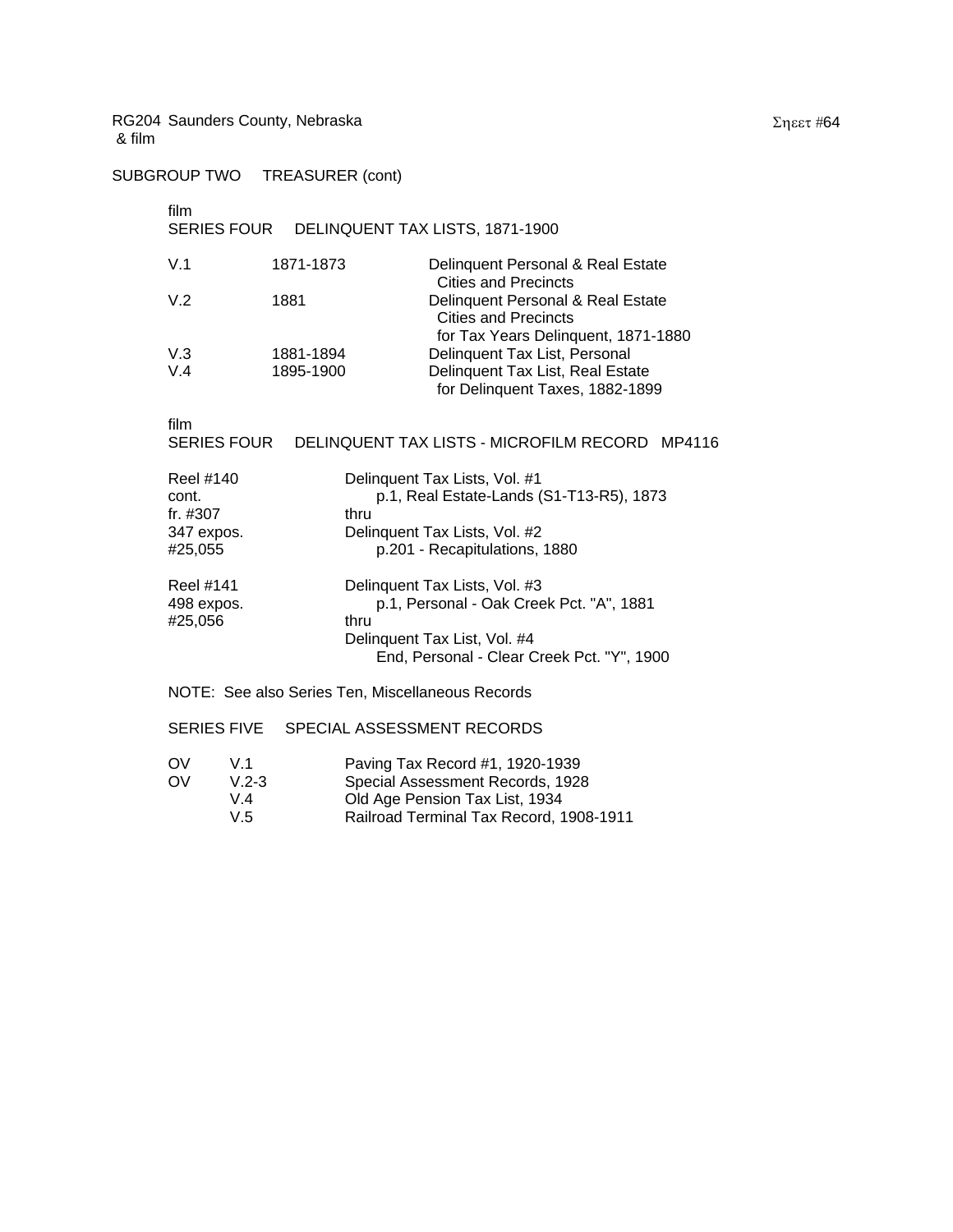SUBGROUP TWO TREASURER (cont) SERIES SIX POLL TAX RECORDS, 1884-1963 NOTE: This Series is in the process of being organized. A preliminary inventory only is provided here. V.1 Poll Tax Record #1 - NOT IN STORAGE<br>V.2 Poll Tax Record. 1884-1887 - MISSING V.2 Poll Tax Record, 1884-1887 - MISSING Poll Tax Record, V.3, July 1887 - July 1897 V.4 Poll Tax Record, V.4, July 1897 - Dec. 1903 V.5 Village Poll Tax Record, #1 - NOT IN STORAGE V.6 Village Poll Tax Record, #2, 1938-1963 SERIES SEVEN SCHOOL LAND RECORDS, 1868-1959 OV V.1 Abstract of School Land Sales, 1868-1887 V.2 School Land Ledger, 1874-1959 SERIES EIGHT GENERAL AND FUND LEDGERS, 1870-1941 V.1 Treasurer's Account Ledger, 1871-1894 In acct. w/ State & County Funds, villages, etc. V.2 Tax Ledger Balances w/ Fund Accts., 1870-1908 V.3 Receipts & Disbursements #1, 1896-1902 V.4 Receipts & Disbursements #2, 1902-1906 V.5 Receipts & Disbursements #3, 1907-1911 V.6 School District Fund Ledger, 1896-1899 V.7 County Road Fund Collections, 1908-1915 NOTE: The following eight volumes are in alpha arrangement and consist of ledger sheets of companies and persons in account w/ county. V.8 Individual Account Ledger #1, 1919-1920 (A-G)<br>V.9 Individual Account Ledger #2, 1919-1920 (H-Z) Individual Account Ledger #2, 1919-1920 (H-Z) V.10 Individual Account Ledger #3, 1919-1927 (Mc-R) V.11 Individual Account Ledger #4, 1919-1927 (S-Z) V.12 Individual Account Ledger #5, 1927-1933 (M-Z) V.13 Individual Account Ledger #6, 1927-1933 (A-L) V.14 Individual Account Ledger #7, 1934-1941 (A-L)

V.15 Individual Account Ledger #8, 1934-1941 (M-Z)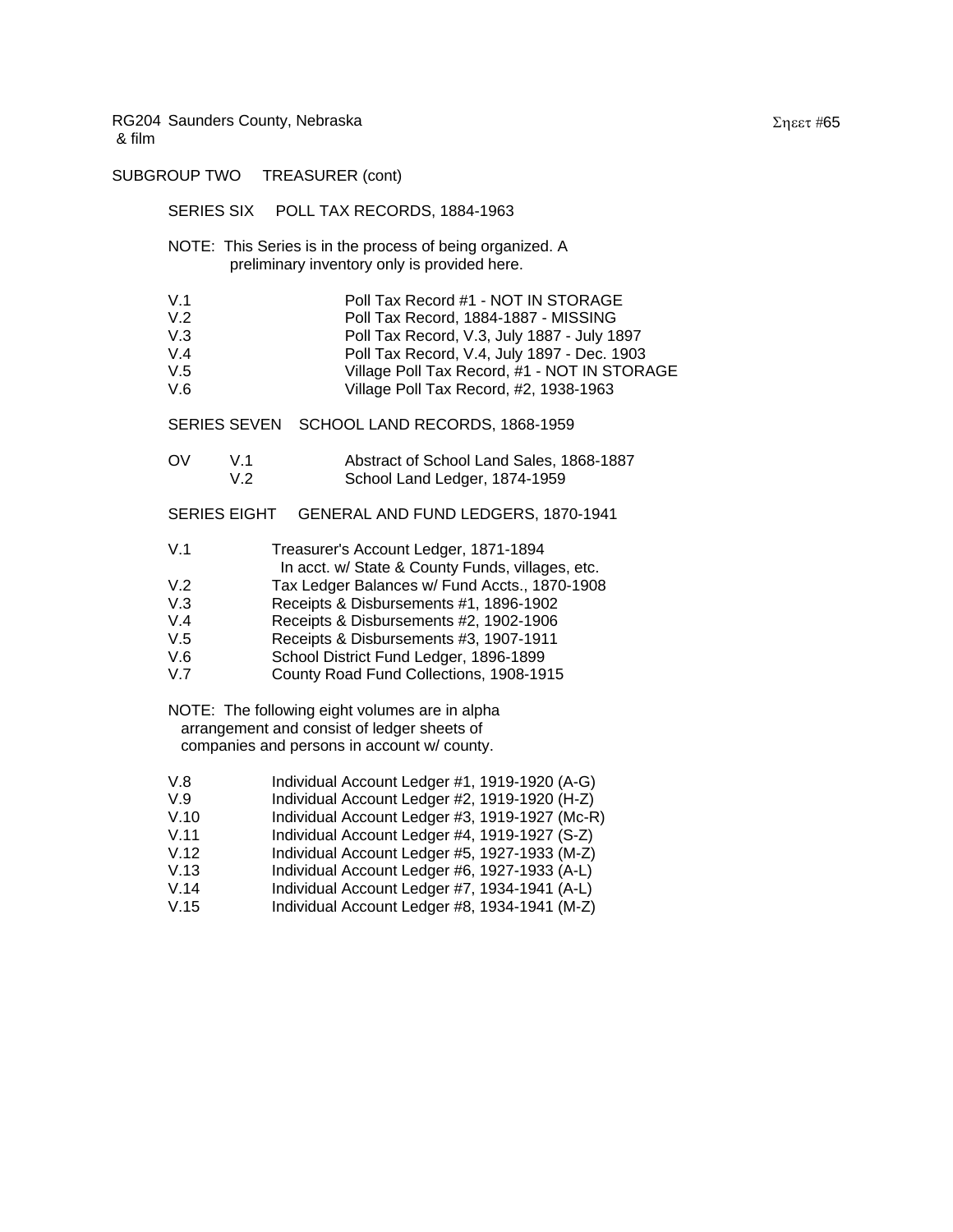#### SUBGROUP TWO TREASURER (cont)

#### SERIES EIGHT GENERAL & FUND LEDGERS (cont)

- V.16 Bank Balances, July 1920 Oct. 31, 1921
- V.17 Fund Ledger, Tax Collection Abstracts, 1923-1928
- V.18 Available Fund Ledger #1, 1923-1929
- V.19 Bank Deposit & Balance Ledger, 1928
- V.20 Bank Deposit & Balance Ledger, 1931-1935

#### SERIES NINE BOND RECORDS, 1921-1980

- V.1 School Bond Register #1, July 1921 Oct. 1972
- V.2 School Bond Register, NoV. 1972 Jan. 1979
- V.3 Precinct, Sewer, utilities, Misc., and
- School Dist. Bonds, 1925-1980
	- NOTE: Reference staff, CAREFUL, Loose pages and loose sheet inserts, vol. #3

#### NOTE: See also SG3, County Board, for information on county and school bonds.

#### SERIES TEN MISCELLANEOUS RECORDS, 1868-1933

B.1

- f.1 Delinquent Personal Taxes, 1900-1901 f.2 Delinquent Tax Lists, 1868-1870 f.3 Tax Receipts, 1874-1877 f.4-5 Tax Sales, 1878-1933
- B.2 Intangible Tax Lists, 1930
- NOTE: Additional records regarding Tax matters can be found in Subgroup Three, County Board of Commissioners and in Series Four of that Subgroup, Board of Equalization and Assessment. The County Treasurer's annual and semiannual statements may be found in Series Three of that Subgroup, containing County Officials Reports.

Σηεετ #66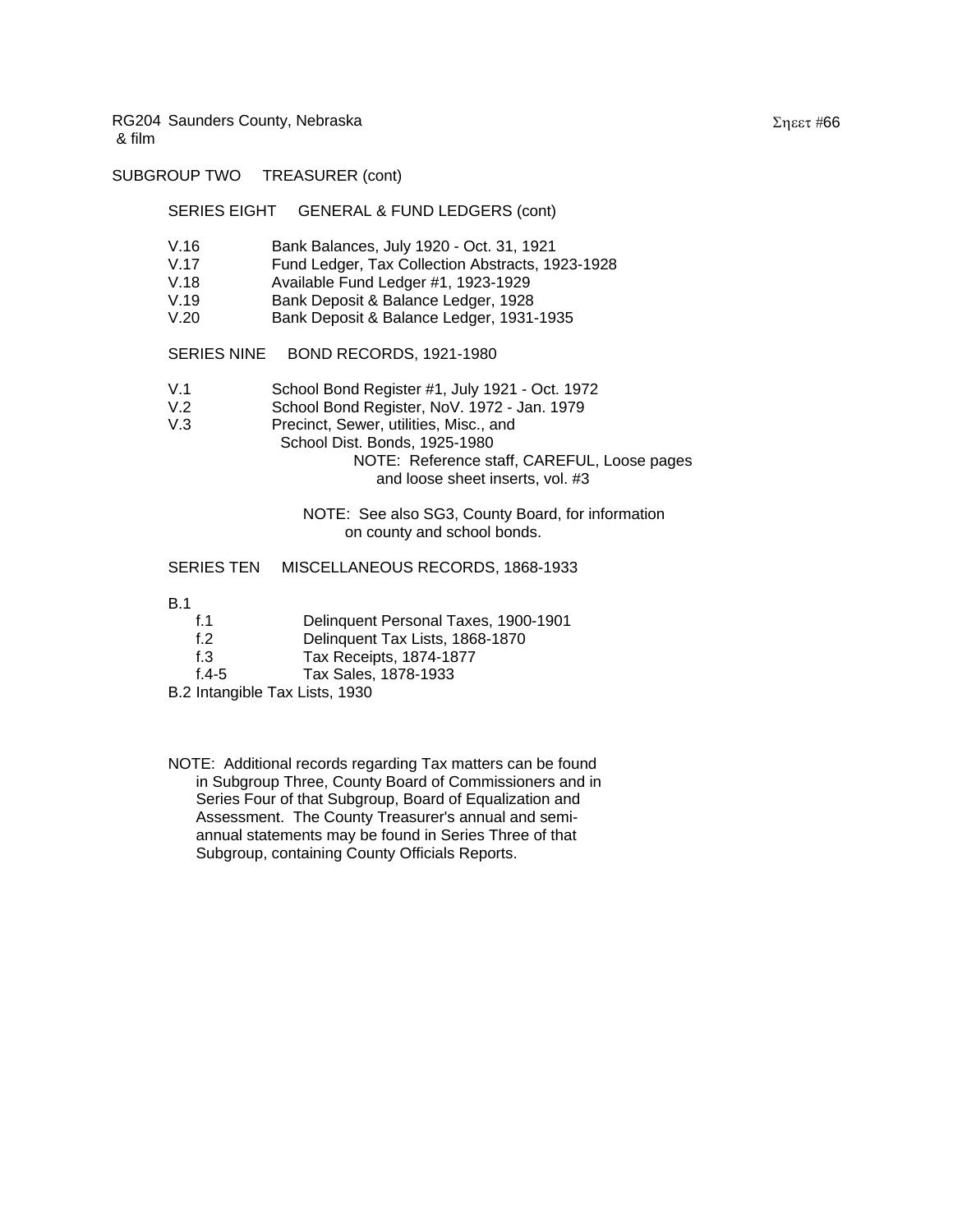| <b>SUBGROUP THREE</b><br>& film | BOARD OF COUNTY COMMISSIONERS AND ELECTION RECORDS<br>1866-1975           |
|---------------------------------|---------------------------------------------------------------------------|
| film<br><b>SERIES ONE</b>       | COUNTY BOARD PROCEEDINGS, 1866-1970                                       |
| V.1                             | Commissioners Record, Vol. 1<br>November 10, 1866 thru June 6, 1877       |
| V.2                             | Commissioners Record, Vol. 2<br>June 6, 1877 cont. thru June 25, 1886     |
| V.3                             | Commissioners Record, Vol. 3<br>June 26, 1886 thru July 3, 1894           |
| V.4                             | Commissioners Record, Vol. 4<br>July 5, 1895 thru January 3, 1900         |
| V.5                             | Commissioners Record, Vol. 5<br>January 4, 1900 thru December 14, 1905    |
| V.6                             | Commissioners Record, Vol. 6<br>December 15, 1905 thru July 1, 1910       |
| V.7                             | Commissioners Record, Vol. 7<br>July 1, 1910 cont. thru August 8, 1913    |
| V.8                             | Commissioners Record, Vol. 8<br>August 8, 1913 thru June 11, 1920         |
| V.9                             | Commissioners Record, Vol. 9<br>June 15, 1920 thru October 10, 1924       |
| V.10                            | Commissioners Record, Vol. 10<br>October 17, 1924 thru December 7, 1928   |
| V.11                            | Commissioners Record, Vol. 11<br>December 14, 1928 thru November 24, 1933 |
| V.12                            | Commissioners Record, Vol. 12<br>December 1, 1933 thru August 2, 1940     |
| V.13                            | Commissioners Record, Vol. 13<br>August 9, 1940 thru December 6, 1946     |
| V.14                            | Supervisors Record, Vol. #1<br>December 10, 1946 thru May 18, 1953        |
| V.15                            | Supervisors Record, Vol. #2<br>August 3, 1953 thru July 24, 1959          |
| V.16                            | Supervisors Record, Vol. #3<br>August 4, 1959 thru February 17, 1965      |
| V.17                            | Supervisors Record, Vol. #4<br>March 5, 1954 thru July 5, 1970            |

MICROFILM RECORD FOR SERIES ONE BEGINS ON NEXT PAGE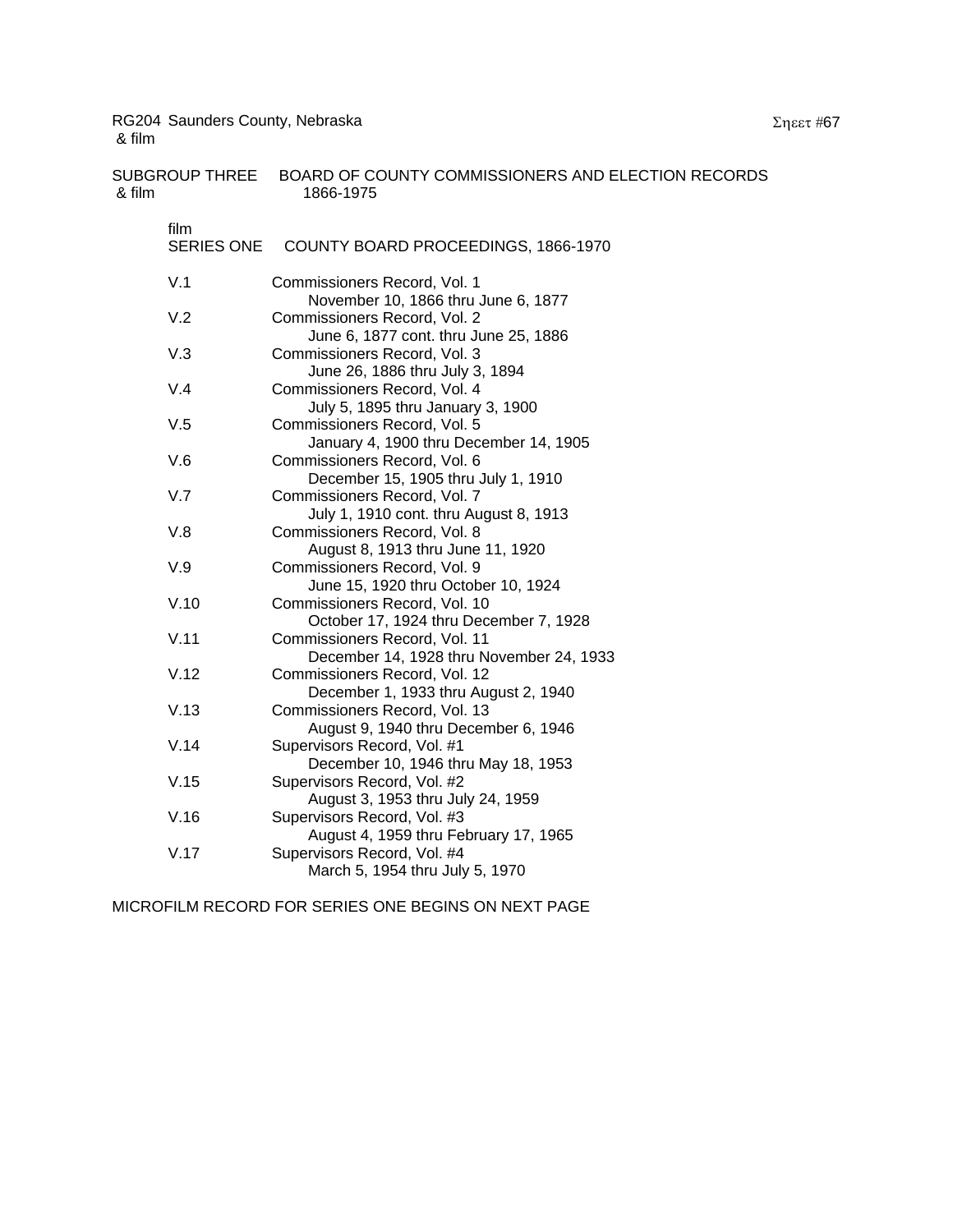|                           | SUBGROUP THREE COUNTY BOARD AND ELECTIONS (cont)                                                                                                                                                      |  |
|---------------------------|-------------------------------------------------------------------------------------------------------------------------------------------------------------------------------------------------------|--|
| film<br><b>SERIES ONE</b> | COUNTY BOARD MINUTES - MICROFILM RECORD MP2323                                                                                                                                                        |  |
|                           | NOTE: Board Proceedings were microfilmed prior to official<br>organization of this collection. OLD SERIES SIX ON<br>MICROFILM. Patrons ignore out-dated inventory and<br>series numbers on microfilm. |  |
| Roll #1<br>#15,628        | Commissioners Record, Vol. 1, p.1<br>November 10, 1866<br>thru<br>Commissioners Record, Vol. 3, p.347<br>March 28, 1891                                                                               |  |
| Roll #2<br>#15,629        | Commissioners Record, Vol. 3, p.348<br>April 2, 1891<br>thru<br>Commissioners Record, Vol. 6, p.29<br>February 8, 1906                                                                                |  |
| Roll #3<br>#15,630        | Commissioners Record, Vol. 6, p.30<br>February 9, 1906<br>thru<br>Commissioners Record, Vol. 9, p.9<br>July 9, 1920                                                                                   |  |
| Roll #4<br>#15,631        | Commissioners Record, Vol. 9, p.10<br>July 13, 1920<br>thru<br>Commissioners Record, Vol. 11, p.184<br>March 7, 1930                                                                                  |  |
| Roll #5<br>#15,632        | Commissioners Record, Vol. 11, p.185<br>March 7, 1930 continued                                                                                                                                       |  |

Commissioners Record, Vol. 13, p.374

July 3, 1944

thru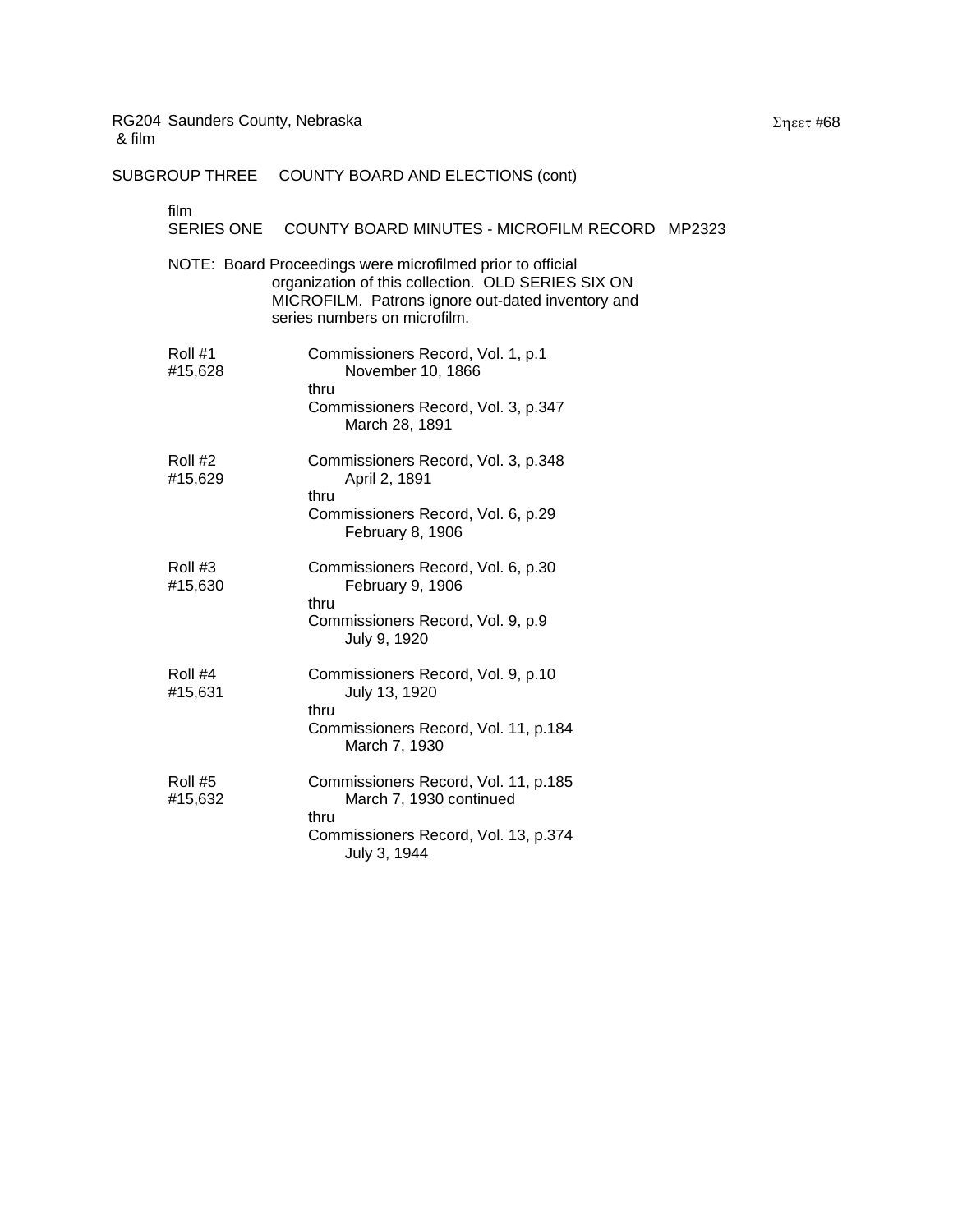| SUBGROUP THREE                | COUNTY BOARD AND ELECTIONS (cont)                                                                                                                                                                                                                                                                                                                                                                                                                                        |
|-------------------------------|--------------------------------------------------------------------------------------------------------------------------------------------------------------------------------------------------------------------------------------------------------------------------------------------------------------------------------------------------------------------------------------------------------------------------------------------------------------------------|
| film<br>SERIES ONE            | COUNTY BOARD MINUTES - MICROFILM RECORD MP2323                                                                                                                                                                                                                                                                                                                                                                                                                           |
| Roll #6<br>#15,633            | Commissioners Record, Vol. 13, p.375<br>July 3, 1944 continued                                                                                                                                                                                                                                                                                                                                                                                                           |
|                               | thru<br>Supervisors Record, Vol. 2 (V.15), p.679<br>June 30, 1959                                                                                                                                                                                                                                                                                                                                                                                                        |
| Roll #7<br>772 pp.<br>#15,634 | Supervisors Record, Vol. 2 (V.15), p.680<br>June 30, 1959<br>thru<br>Supervisors Record, Vol. 4 (V.17) - complete<br>ending July 5, 1970                                                                                                                                                                                                                                                                                                                                 |
| <b>SERIES TWO</b>             | CORRESPONDENCE AND SUPPLEMENTAL DOCUMENTS<br>1867-1936                                                                                                                                                                                                                                                                                                                                                                                                                   |
| B.1                           | General Correspondence and supplemental documents<br>complimenting the county board minutes of series<br>one. Included are documents relating to the organi-<br>zation of towns in Saunders County, the building of<br>railroads through the county, city and village<br>levies, county bond matters, school dist boundaries,<br>appointments and retirements, petitions, resolu-<br>tions, ordinances, capitol and jail construction,<br>contracts and agreements, etc. |
| <b>B.1</b><br>cont.           | Correspondence, 1871-1927<br>American Railway Express Company, 1925<br>Appointments/Resignations, 1870s-1930<br>Ashland, Nebraska, 1870-1928<br>Atchison and Nebraska RR Co., 1875<br>Banks - Depository, 1898<br>Beatrice Institute, 1900-1903<br>Bids and Contracts, 1876-1933<br>Bonds - Correspondence, 1876-1903                                                                                                                                                    |
| OV                            | Item $#1$ (not in B. 1)<br>Saunders County Refunding Bonds, 1902 (example)                                                                                                                                                                                                                                                                                                                                                                                               |
| <b>SUBGROUP THREE</b>         | <b>COUNTY BOARD AND ELECTIONS (cont)</b>                                                                                                                                                                                                                                                                                                                                                                                                                                 |
| <b>SERIES TWO</b>             | CORRESPONDENCE AND SUPPLEMENTAL DOCUMENTS<br>1867-1936                                                                                                                                                                                                                                                                                                                                                                                                                   |
| <b>B.1</b><br>cont.           | Correspondence, 1871-1927<br>Bonds, see also county Treasurer,<br>Brand Records and Estray Notices, 187_-1883<br>Bridge Warrants, 1878-1879<br>Bridge Petitions, etc., 1879 & prior                                                                                                                                                                                                                                                                                      |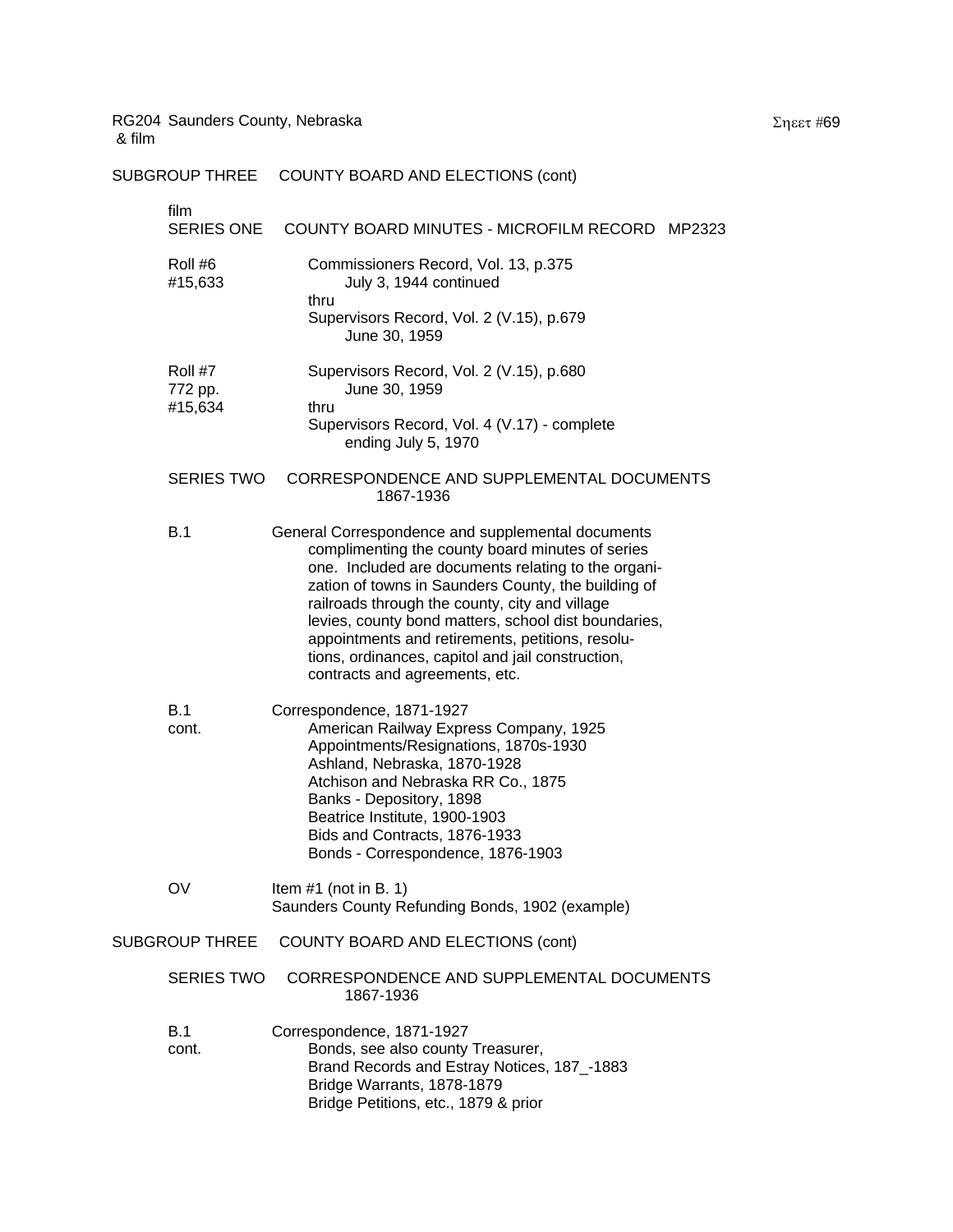|                | Bridge Petitions, etc., 1880-1915<br>Bridge Proposals & Contracts, 1896-1897<br>Misc. Bridge Plans and Drawings<br>Burlington & Missouri River Railroad, 1870-1904                                                                                                                                                                                                                                                                             |
|----------------|------------------------------------------------------------------------------------------------------------------------------------------------------------------------------------------------------------------------------------------------------------------------------------------------------------------------------------------------------------------------------------------------------------------------------------------------|
|                | Cedar Bluffs, Nebraska, 1898-1928<br>Census miscellaneous, n.d.<br>Ceresco, Nebraska, 1891-1927<br>Claims, 1897-1905<br>V.1 County Board - Claims Allowed<br>and miscellaneous orders, 1898-1904                                                                                                                                                                                                                                               |
| OV             | V.2 (Not in B. 1)<br>County Board - Claims Allowed, 1930-1936<br>#5981 (12/26/1930) - #3369 (2/7/1936)                                                                                                                                                                                                                                                                                                                                         |
| B.1            | Clerk-Register of Deeds, 1876-1896<br>Colon, Nebraska, 1902-1928<br>County Commissioners Convention, 1902<br>County Courthouse, 1876-1934<br>Courthouse Bonds, 1904 (examples)<br>County Jail, 1879-1892<br><b>County Seat Petition</b>                                                                                                                                                                                                        |
|                | Deed Records, 1894-1899<br>Ditches, 1892-1909<br>see also Mosher Bros. & Todd<br>Officials Expenses/Supplies, 1867-1928<br>First Farmers Electric Dist., 1923-1928                                                                                                                                                                                                                                                                             |
| SUBGROUP THREE | COUNTY BOARD OF COMMISSIONERS (cont)                                                                                                                                                                                                                                                                                                                                                                                                           |
| SERIES TWO     | SUPPLEMENTAL DOCUMENTS (cont)                                                                                                                                                                                                                                                                                                                                                                                                                  |
| B.1<br>cont.   | Correspondence, 1871-1927 (cont)<br>Incorporations/Associations, 1875-1926<br>Insanity Board, 1877-1933<br>Insurance, 1926<br>Invoices/Receipts, 1867-1899<br>Ithaca, Nebraska, 1908-1928<br>Jury and Witness Lists, 1871-1886                                                                                                                                                                                                                 |
|                | Land Records, 1869-1929<br>Legal Fees, 1876-1905<br>Legal Matters, 1871-1881<br>Legal Cases:<br>Blue V. Frank (Justice, Stocking Pct) 1900-1901<br>Stall V. Laura Casey, 1880<br>Ockander V. Force (Justice, Mariposa Pct), 1899<br>Schultz V. Johnson (Justice, Mariposa), 1899<br>State V. Wm. H. Graham, 1871<br>State V. Jesse Guttery, 1901-1903<br>Legal Matters, 1900-1928<br>LeShara, Nebraska, 1908-1928<br>Liquor permits, 1867-1902 |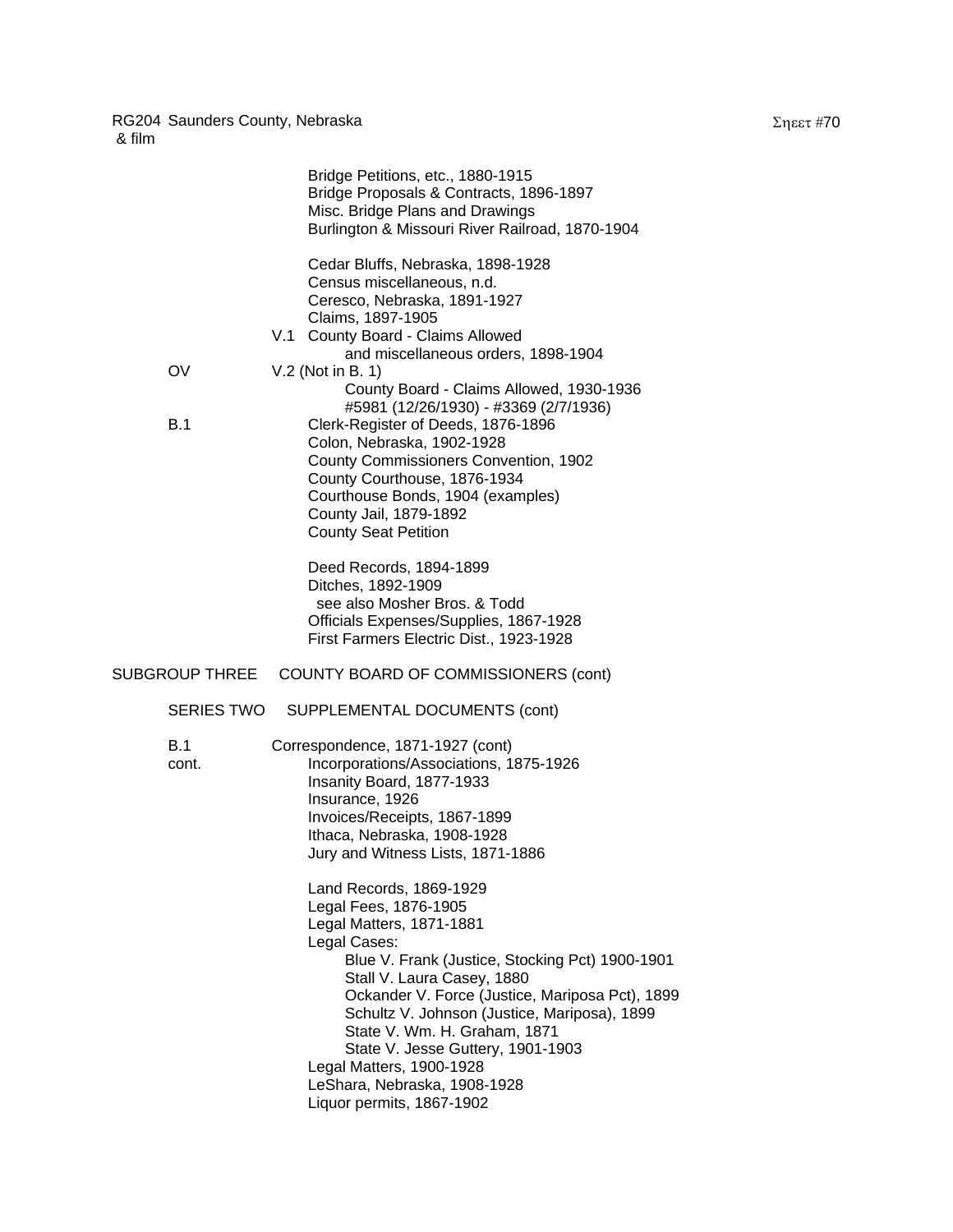|                       | Malmo, Nebraska, 1901-1928<br>Mead, Nebraska, 1900-1929<br>Memphis, Nebraska, 1903-1928<br>Morse Bluff, Nebraska, 1900-1928<br>Mosher Brothers & Todd - Phalen Ditch, 1892<br>Motor Vehicles, 1910-1921                                                                                           |  |
|-----------------------|---------------------------------------------------------------------------------------------------------------------------------------------------------------------------------------------------------------------------------------------------------------------------------------------------|--|
|                       | Omaha and North Platte Railway Co., 1903<br>Omaha and Republican Valley RR, 1878-1894                                                                                                                                                                                                             |  |
| <b>SUBGROUP THREE</b> | Petitions, 1870-1902<br>County Physician, 1878-1904<br>Platte River Breakwater #1 - #3<br>NOTE: Fragile and damaged<br>Plattsmouth, Nebraska, 1892<br>Prague, Nebraska, 1900-1928<br>Printing and Supplies, 1890-1900<br>COUNTY BOARD OF COMMISSIONERS (cont)                                     |  |
| SERIES TWO            | SUPPLEMENTAL DOCUMENTS (cont)                                                                                                                                                                                                                                                                     |  |
| B.1<br>cont.          | Correspondence, 1871-1927 (cont)<br>Printing Contracts and Bids, 1901-1903<br>County Relief, 1874-1903                                                                                                                                                                                            |  |
|                       | V.3 (not in B. 2) Relief Ledger, 1935-1936                                                                                                                                                                                                                                                        |  |
| B.2                   | Rent/Lease Agreements, 1902-1903<br>Road Matters, see Series Five, Road Dists.                                                                                                                                                                                                                    |  |
|                       | School District Bonds, 1894-1923<br>School District Boundaries, 1891-1930<br>School Districts - Transfers of Students, 1907-1928<br>School District Treasurer's Bonds, 1901<br>School District Miscellany, 1870-1921<br>School Lands, 1871-1903<br>County Statistics, 1903<br>Surveys, 1901, 1909 |  |
|                       | Utilities, 1902-1905<br>Valparaiso, Nebraska, 1892-1928<br>Wahoo, Nebraska, 1874-1930<br>Weston, Nebraska, 1901-1928<br>Yutan, Nebraska, 1901-1928                                                                                                                                                |  |
| <b>SERIES THREE</b>   | COUNTY OFFICIALS REPORTS, 1870-1938                                                                                                                                                                                                                                                               |  |
| B.1                   | Monthly, Semi-Annual, and Annual Reports of the<br>various county officials. Majority are reports<br>of fees collected, inventories, etc. Also included                                                                                                                                           |  |

are statements of the County Treasurer and County

Σηεετ #71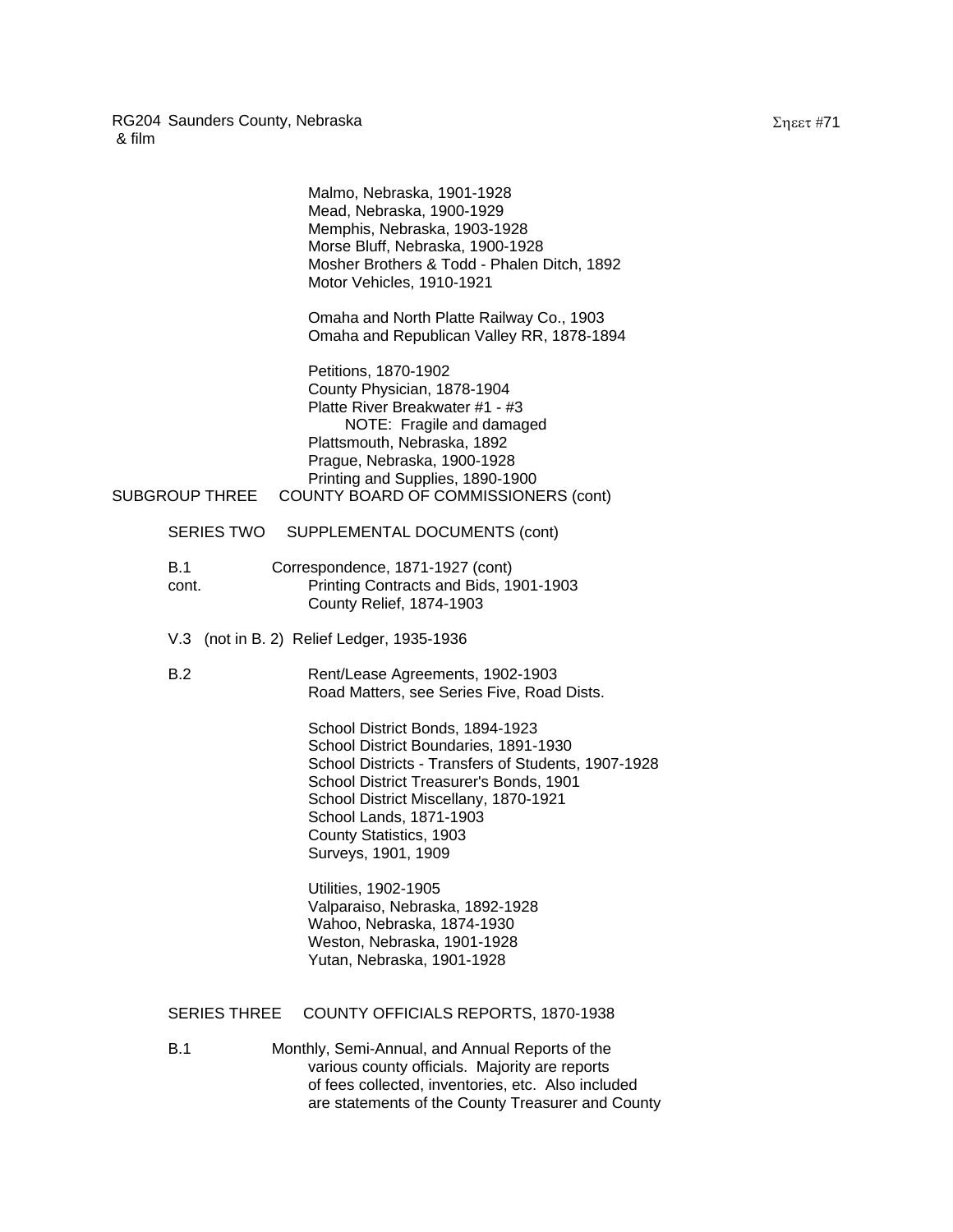|              | Audit Reports.<br>County Clerk, 1921-1935<br>County Court, 1896-1935<br>District Court, 1920-1936                          | Highway Commission, 1920-1924, 1934                                                                                                                                                                                                                                                                                                                                                                                                    |
|--------------|----------------------------------------------------------------------------------------------------------------------------|----------------------------------------------------------------------------------------------------------------------------------------------------------------------------------------------------------------------------------------------------------------------------------------------------------------------------------------------------------------------------------------------------------------------------------------|
| B.2<br>V.1   | County Poor Farm, 1870-1925                                                                                                | County Poor Farm Day Book, 1900-1902                                                                                                                                                                                                                                                                                                                                                                                                   |
|              | SUBGROUP THREE COUNTY BOARD AND ELECTIONS (cont)                                                                           |                                                                                                                                                                                                                                                                                                                                                                                                                                        |
|              | <b>SERIES THREE</b>                                                                                                        | COUNTY OFFICIALS REPORTS, cont.                                                                                                                                                                                                                                                                                                                                                                                                        |
| B.2<br>cont. | County Sheriff, 1893-1936<br>County Surveyor, 1913-1935<br>Statements, 1921-1935                                           | County Treasurer - Bank Balances, 1921-1938<br><b>County Treasurer Annual and Semi-Annual</b>                                                                                                                                                                                                                                                                                                                                          |
|              | V.2 (Not in B. 1) Semi-Annual Statements, 1890-1894<br>V.3 (Not in B. 1) Semi-Annual Statements, 1900-1902<br>$B.2$ (cont) | County Treasurer - County Audits, 1894-1935                                                                                                                                                                                                                                                                                                                                                                                            |
|              | <b>SERIES FOUR</b>                                                                                                         | BOARD OF EQUALIZATION AND ASSESSMENT, 1871-1933                                                                                                                                                                                                                                                                                                                                                                                        |
| B.1          | Municipal Taxes, 1902                                                                                                      | General Correspondence, 1881-1928<br>Acreage Reports (fragile), 1880<br>Assessment Complaints, 1875-1927<br>Misc. Assessment Schedules, 1908-1916<br>Drainage Dist. levies, 1909, 1927<br>Insurance Co. Assessments, 1902-1903<br>School District Levies, 1878-1928<br>Tax Footings, 1876-1938<br>Tax complaints and tax matters, 1871-1928<br>Timber Exemptions, 1876                                                                 |
| B.2          | Railroad and Utility Assessments                                                                                           | Burlington & Missouri River RR, 1872-1903<br>Chicago and North Western RR, 1896-1931<br>Chicago, Burlington & Quincy RR, 1911-1933<br>Fremont, Elkhorn & Missouri Valley RR, 1893-1903<br>Omaha and North Platte RR, 1893-1903<br>Omaha and Republican Valley RR, 1875-1903<br>Pullman and Private Car Companies, 1892-1923<br>Telephone & Telegraph Cos., 1892-1913<br>Union Pacific RR, 1902-1933<br>Western Union Telegraph Company |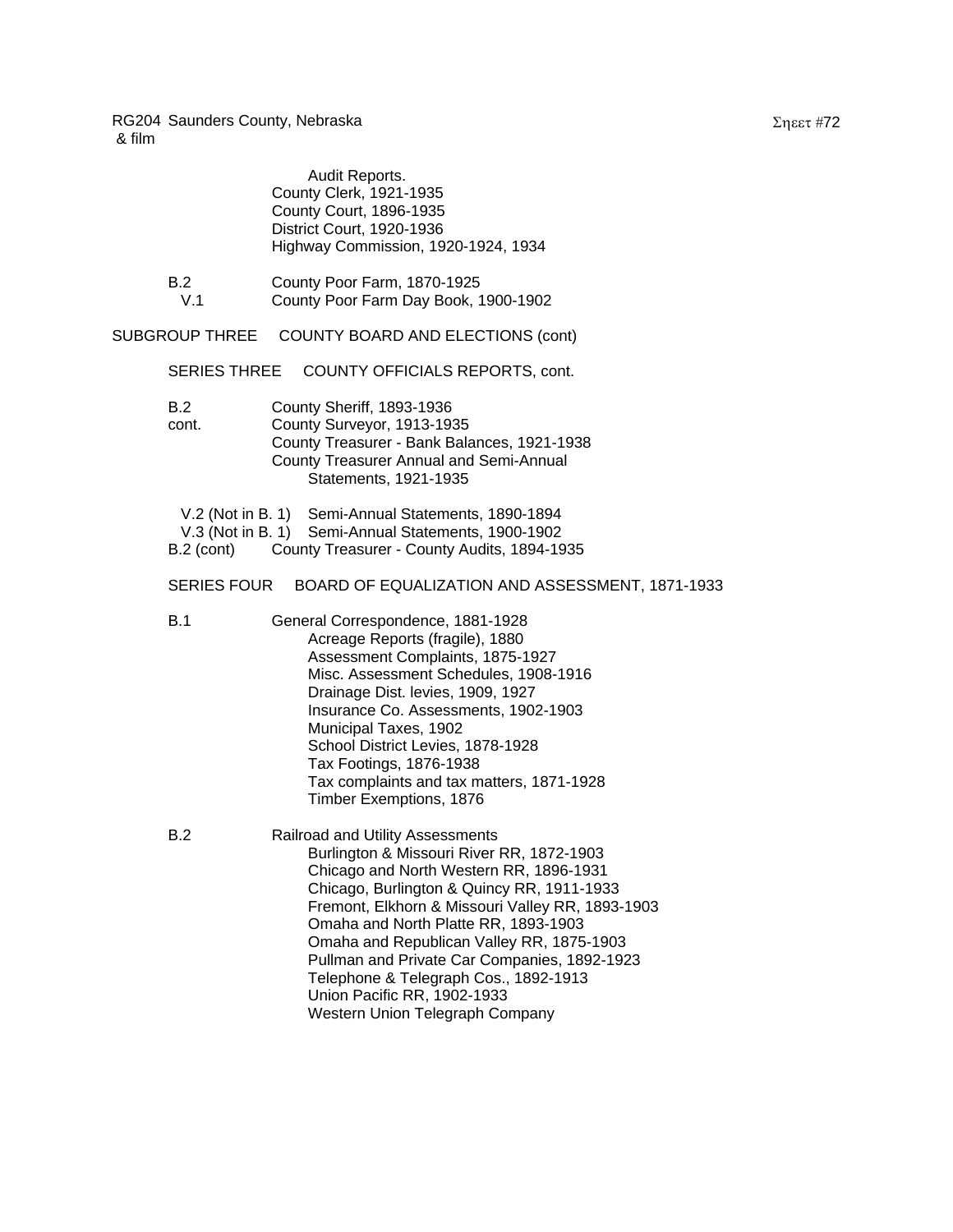| SUBGROUP THREE                                             | COUNTY BOARD AND ELECTIONS (cont)                                                                                                                                                                                                                              |
|------------------------------------------------------------|----------------------------------------------------------------------------------------------------------------------------------------------------------------------------------------------------------------------------------------------------------------|
| SERIES FIVE                                                | ROAD DISTRICT RECORDS, 1871-1930                                                                                                                                                                                                                               |
| B.1                                                        | Road Estimates & Expenses, 1875-1930<br>Road Matters, 1871-1895<br>Road petitions & Orders, 1897-1918                                                                                                                                                          |
| V.1                                                        | Road Dist. Receipt Books, 1909-1921<br>Road Dist. Overseer's Account Book (pct), 1881-1888<br>Road District Supervisors Reports, 1875-1877<br>Misc. Road Dist. Reports, 1912-1917                                                                              |
| <b>B.2</b>                                                 | Road District Supervisors Reports, 1912-1921<br>District #1 (1912-1919) thru                                                                                                                                                                                   |
| <b>B.3</b>                                                 | District #11 (1912-1921)<br>District #12 (1912-1921) thru<br>District #23 (1912-1920)                                                                                                                                                                          |
|                                                            | NOTE: See also Subgroup Two, County Treasurer, Series Eight                                                                                                                                                                                                    |
| <b>SERIES SIX</b>                                          | SAUNDERS COUNTY FARM BUREAU, 1878-1933                                                                                                                                                                                                                         |
| B.1<br>f.1<br>f <sub>1</sub> 2<br>f.3<br>f.4<br>f.5<br>f.6 | Agricultural Society & County Fairs, 1878-1933<br>Saunders County Farm Bureau, 1921<br>Saunders County Farm Bureau Petition, 1921<br>Saunders County Farm Bureau, 1924<br>Saunders County Farm Bureau, 1926<br>Saunders County Farm Bureau Petition, Sept 1926 |
| <b>SERIES SEVEN</b>                                        | ELECTION RECORDS, 1871-1975                                                                                                                                                                                                                                    |
| film                                                       | SUBSERIES ONE ABSTRACTS OF VOTES CAST, 1871-1974                                                                                                                                                                                                               |
|                                                            | $\mathcal{V}$ $\mathcal{A}$ Abstracts of $\mathcal{V}$ at $\Omega$ at $\mathcal{A}$                                                                                                                                                                            |

| V.1 Abstracts of Votes Cast                 |
|---------------------------------------------|
| General, Presidential and Special Elections |
| October 10, 1871 thru November 6, 1900      |
| V.2 Abstracts of Votes Cast                 |
| General, Presidential and Special Elections |
| November 5, 1901 thru November 13, 1912     |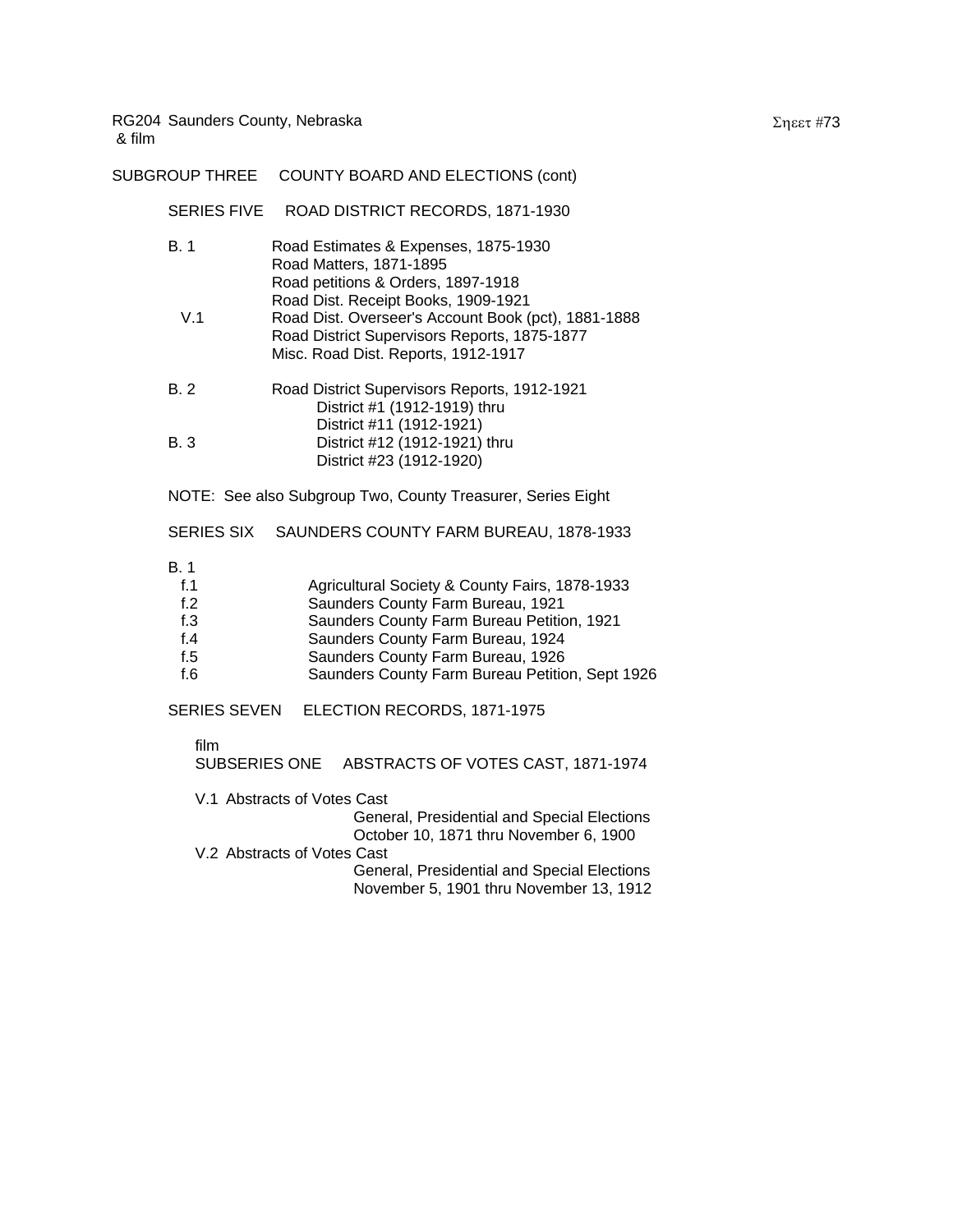SUBGROUP THREE COUNTY BOARD AND ELECTIONS (cont)

#### SERIES SEVEN ELECTION RECORDS (cont)

### film

SUBSERIES ONE ABSTRACTS OF VOTES CAST (cont)

V.3 Abstracts of Votes Cast General, Presidential and Special Elections November 3, 1914 - November 4, 1952 V.4 Abstracts of Votes Cast, Vol. #Y General, Presidential and Special Elections November 2, 1954 thru November 5, 1974 V.5 Abstracts of Votes Cast, Vol. #1 Primary Elections, Sept 1907 - Aug. 1926 V.6 Abstracts of Votes Cast, Vol. #2 Primary Elections, MISSING OR VOID V.7 Abstracts of Votes Cast, Vol. #3 - Primaries April 10, 1928 - May 20, 1972 V.8 Abstracts of Votes Cast, Vol. #4 - Primaries May 1974

# film<br>SUBSERIES ONE

|                               | SUBSERIES ONE ABSTRACTS OF VOTES CAST<br><b>MICROFILM RECORD</b>                                                                                                                                                                                 | MP2323 |
|-------------------------------|--------------------------------------------------------------------------------------------------------------------------------------------------------------------------------------------------------------------------------------------------|--------|
| Roll #7<br>40 pp.<br>#15,634  | Vol. #1, Abstracts of Votes Cast, p.1<br>October 10, 1871<br>thru<br>Vol. #1, Abstracts of Votes Cast, p.40<br>November 8, 1882                                                                                                                  |        |
| Roll #8<br>752 pp.<br>#15,635 | Vol. #1, Abstracts of Votes Cast, p.40 1/2<br>November 8, 1882 continued<br>thru<br>Vol. #3, Abstracts of Votes Cast, p.111<br>Primary Election, April 4, 1952<br>NOTE:<br>V.4 on inventory is V."Y" on film<br>V.2 Primary Elections not filmed |        |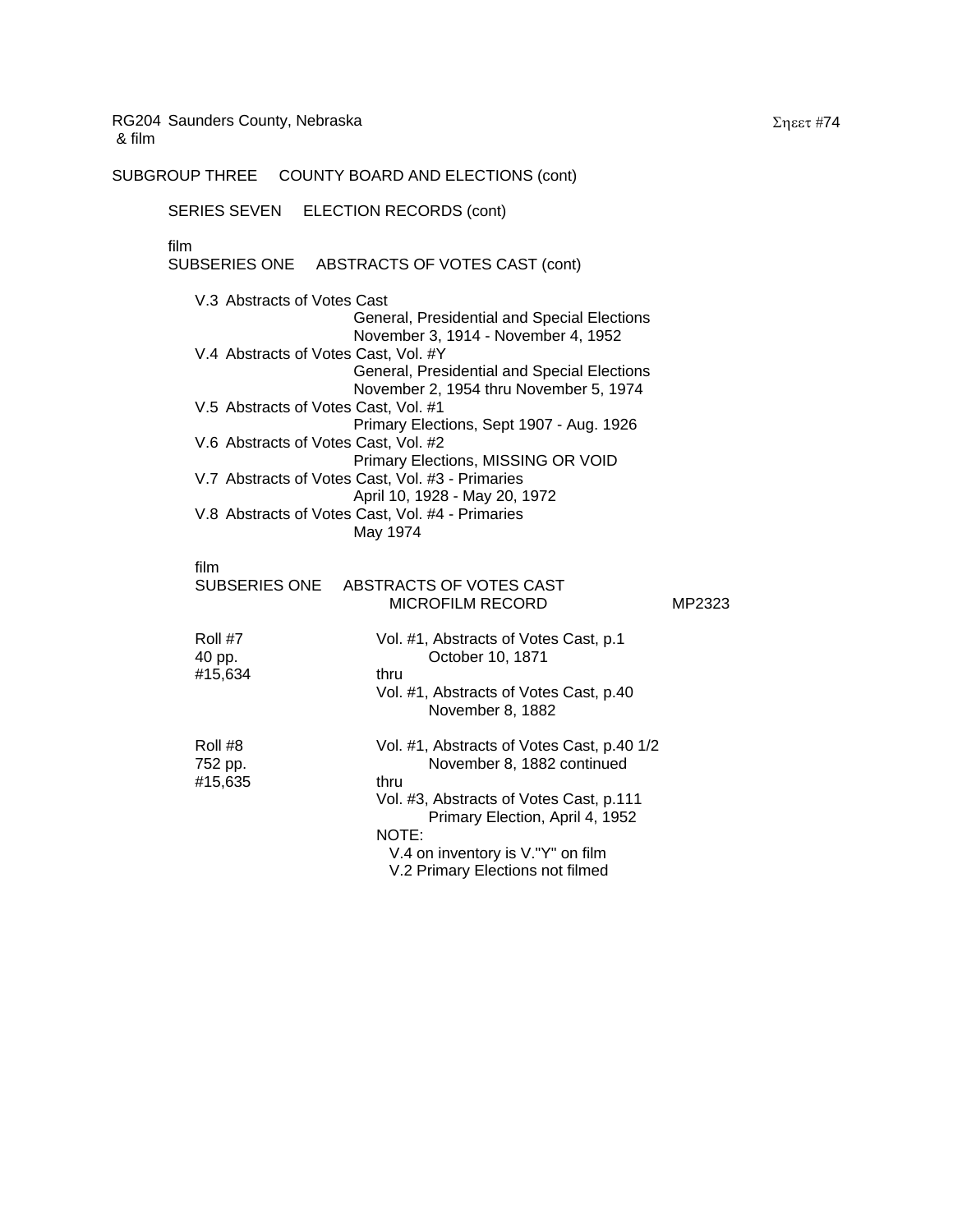SUBGROUP THREE COUNTY BOARD AND ELECTIONS (cont)

SERIES SEVEN ELECTION RECORDS (cont) film SUBSERIES ONE ABSTRACTS OF VOTES CAST (cont) Roll #9 Vol. #3, Abstracts of Votes Cast, p.112 126 pp. Primary, April 4, 1952 continued 141 shots thru #15,636 Vol. #4, Primaries, p.13 (May 23, 1974) film SUBSERIES TWO ELECTION BOARD RECORDS, 1897-1962 V.A Election Board Record #1, 1897-1900 NOTE: This volume has not been microfilmed V.1 Election Board Record p.1, Oak Creek Precinct, Nov. 5, 1901 thru p.301, LeShara Precinct, Nov. 1910 V.2 Election Board Record p.1, Oak Creek Precinct, July 25, 1911 thru p.287, LeShara Precinct, March 26, 1928 NOTE: ends with loose correspondence and documents, 1920-1928 V.3 Election Board Record p.1, Primary, Oak Creek pct., Aug. 12, 1930 thru p.240, Union precinct, May 15, 1962 film SUBSERIES TWO ELECTION BOARD - MICROFILM RECORD MP2323 Roll #9 **Election Board Record, Vol. 1, p.1** 813 pp. Oak Creek pct., NoV. 5, 1901 34 shots thru #15,636 Election Board Record, Vol. 3, p.225 Primary, Marble pct., May 10, 1960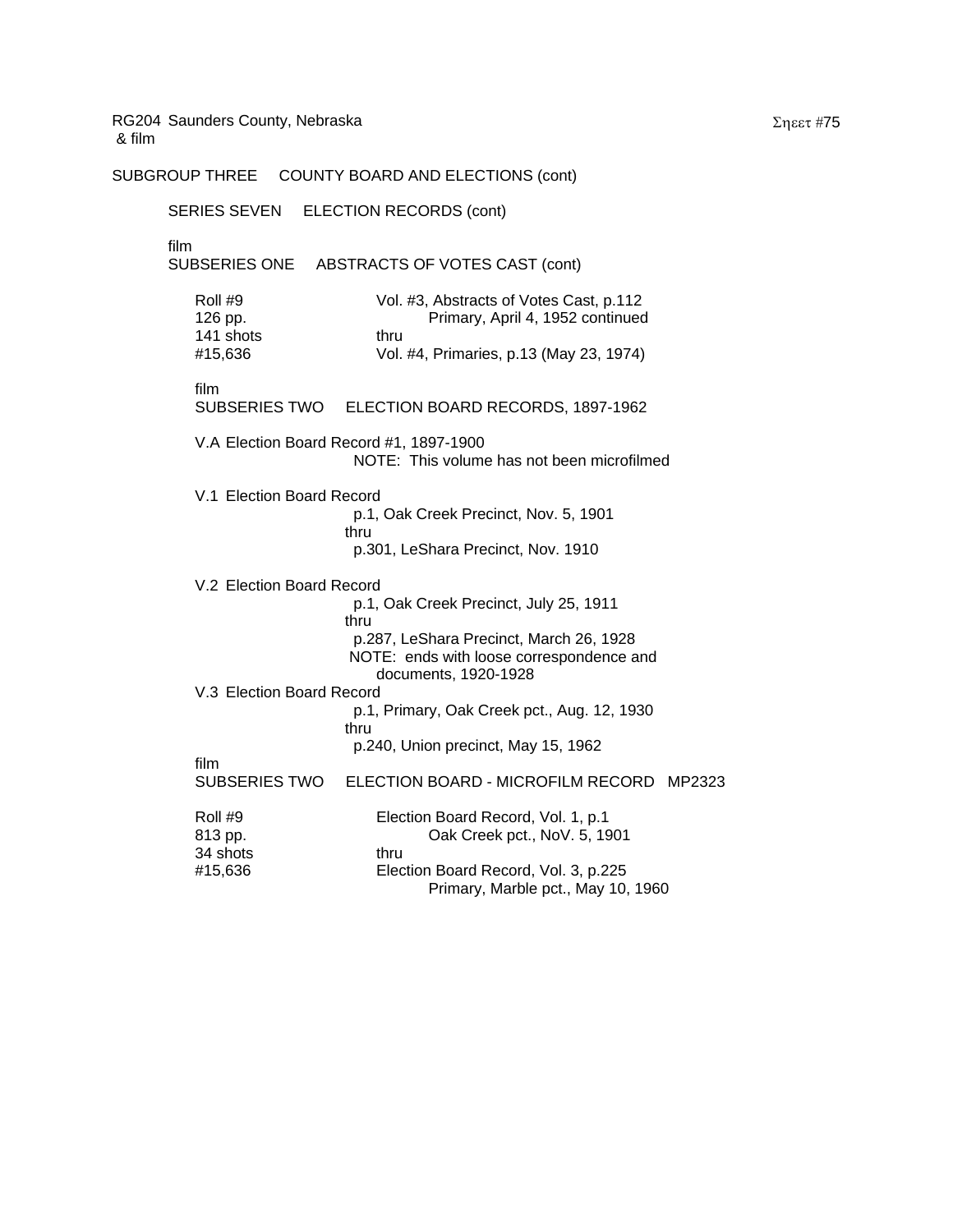# SUBGROUP THREE COUNTY BOARD AND ELECTIONS (cont)

#### SERIES SEVEN ELECTION RECORDS (cont)

film

# SUBSERIES TWO ELECTION BOARD - MICROFILM RECORD MP2323

| Roll #10 | Election Board Record, Vol. 3, p.226 |
|----------|--------------------------------------|
| 20 pp.   | LeShara pct, May 10, 1960            |
| 12 shots | thru                                 |
| #15.637  | Election Board Record, Vol. 3, p.240 |
|          | Union pct., May 15, 1962             |

#### SUBSERIES THREE POLL BOOKS, 1918-1975

V.1 Absent and Disabled Poll Book - MISSING V.2 Absent and Disabled Poll Book, 1960-1975 NOTE: Vol. #2 is on microfilm, Roll #10

| <b>Roll #10</b> | Absent & Disabled Votes Poll Book, V.2 |
|-----------------|----------------------------------------|
| 69 pp.          | General Election, 1960                 |
| 38 shots        | thru                                   |
| #15.637         | Absent & Disabled Votes Poll Book, V.2 |
|                 | School Brd Election, Dist. #11, 1975   |

#### SUBSERIES FOUR MISCELLANEOUS ELECTION RECORDS, 1893-1954

B. 1 Election miscellany, 1893-1899

Electric Railway Election, 1906 Nomination and Expense Records, 1894-1954 Applications for Absentee Ballots, 1948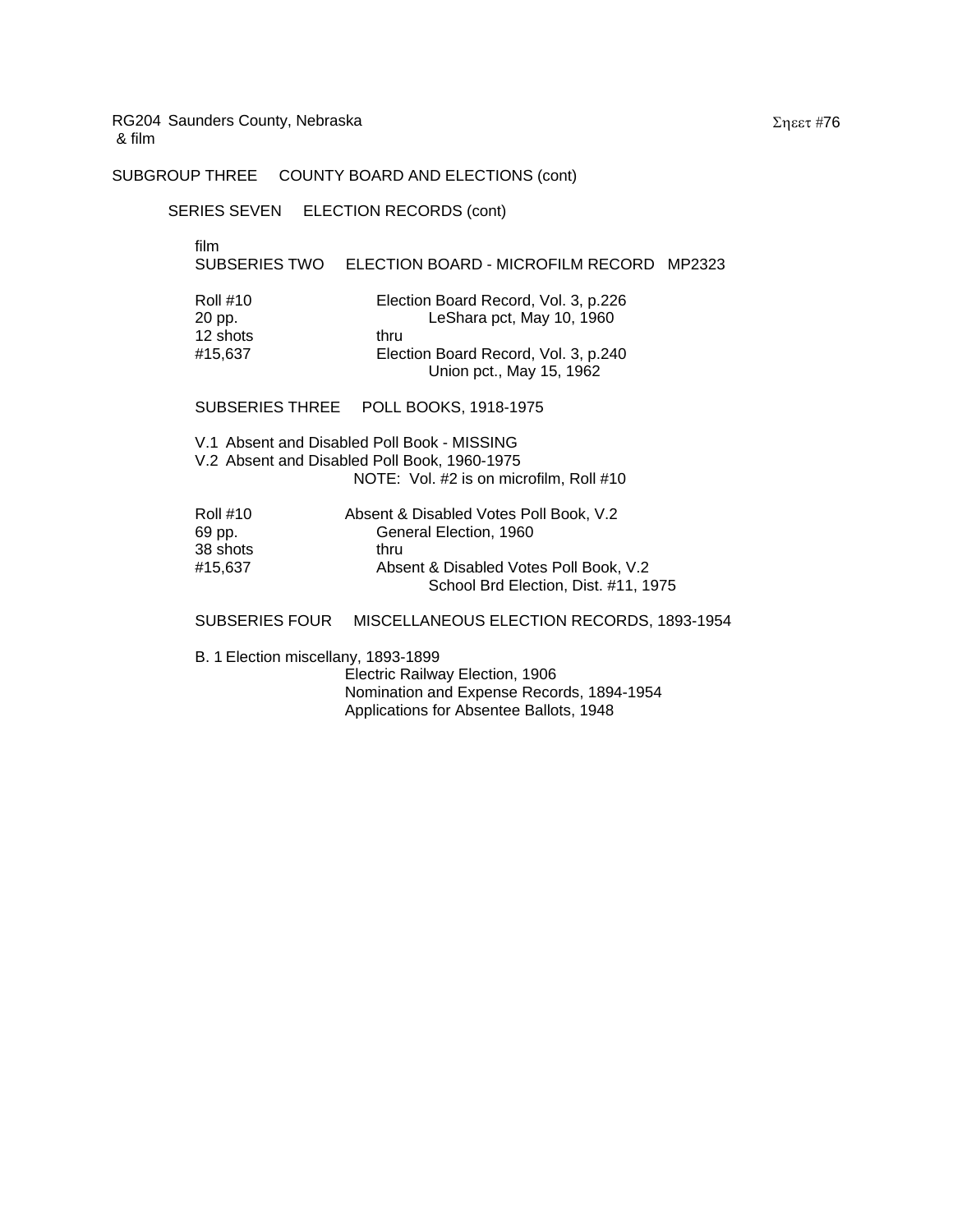SUBGROUP FOUR COUNTY CLERK, 1866-1995

film

SERIES ONE MARRIAGE RECORDS, 1866-1995

- NOTE: Marriage Vols. A-K were microfilmed by the Historical Society in 1986 and appear as reels 3A thru 3E in this series although numbered on the reels 1-5. Volumes D thru K were destroyed after filming and Volumes A-C were transferred to the Saunders County Historical Society. In August of 1995, the Genealogical Society of Utah microfilmed the marriage records held by the Saunders County Historical Society including loose licenses and certificates, 1872-1911, and remicrofilmed Vols. A, 1A-C of marriages. Their project also included Dockets J-O and 1 thru 8 for marriages, 1911- 1970. The remainder of the collection are loose licenses and certificates for the years, 1970-1989, microfilmed by GSU.
- NOTICE: The marriage licenses of Saunders County were renumbered from #1 in 1912 and have a consequtive sequence throughout. However, the old license numbers are used here because the loose licenses and certificates on microfilm only refer to old license numbers. The new license numbers appear in parenthesis on the inventory. Indexes to marriages can be found on reels #1 & #2 of the collection.

| V.A  | Index to Marriages Vols. 1A-7 (1866-1965) |
|------|-------------------------------------------|
| V.B  | Index to Marriages, 1866-1986             |
| V.C. | Index to Marriages, 1912-1970             |
| V.D  | Index Cards, 1987-1995                    |

SUBSERIES ONE MARRIAGE DOCKETS, 1866-1970

V.1 Marriage Record Vol. 1A Index A-Z (pp.1-15), and p.15 - #1 (Bumgardner-Hooker), NoV. 27, 1866 thru p.36 - #21 (Myers-Griswold), NoV. 23, 1869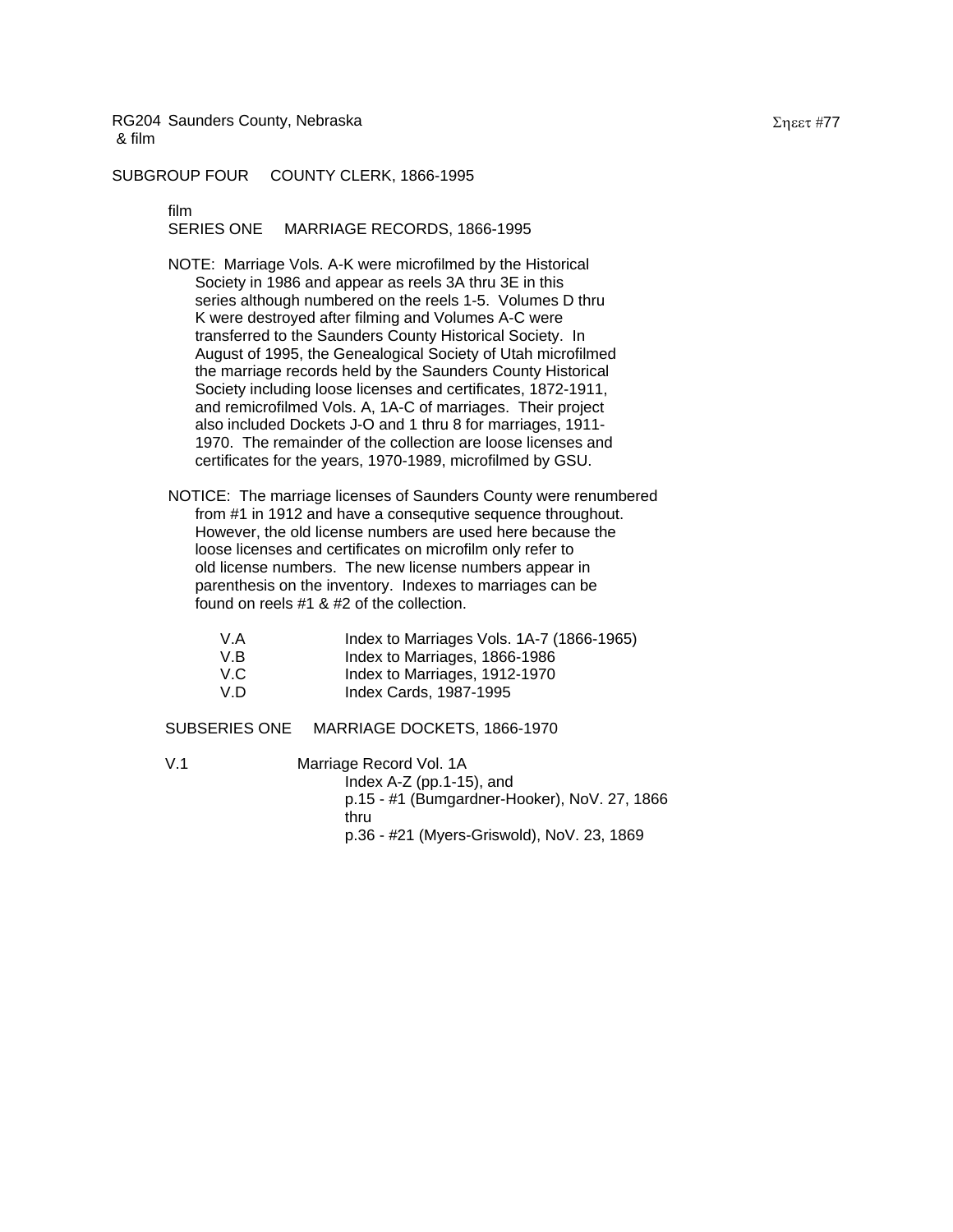SUBGROUP FOUR COUNTY CLERK

| film<br>SUBSERIES ONE | SERIES ONE MARRIAGE RECORDS (cont)<br><b>MARRIAGE DOCKETS (cont)</b>                                                                                               |
|-----------------------|--------------------------------------------------------------------------------------------------------------------------------------------------------------------|
| V.2                   | Marriage Record Vol. A<br>Index A-Z, and<br>p.1 - #1 (22), Redick-Saffer, Dec. 23, 1869<br>thru<br>p.410 (#417), Wright-Draper, Dec. 08, 1876                      |
| V.3                   | Marriage Record Vol. B<br>Index A-Z, and<br>p.1 - #1 (418), Thompson-Dugraham, Jan. 17, 1877<br>thru<br>p.450 - #196 (867), Mortensen-Thompson, 7/9/1881           |
| V.4                   | Marriage Record Vol. C<br>Index A-Z, and<br>p.1 - #1 (868), Weed-Maher, July 15, 1881<br>thru<br>p.588 - #255 (1454), Vanous-Jelinek, July 3, 1885                 |
| V.5                   | Marriage Record Vol. D<br>Index A-Z, and<br>p.1 - #256 (1455), Olson-Johnson, July 4, 1885<br>thru<br>p.576 - #823 (2024), Evans-Barnes,. Jan. 15, 1889            |
| V.6                   | Marriage Record Vol. E<br>Index A-Z, and<br>p.1 - #824 (2025), Ackerman-Langhauser,<br>January 16, 1892<br>thru<br>p.638 - #82 (2657), Riha-Cernik, April 26, 1892 |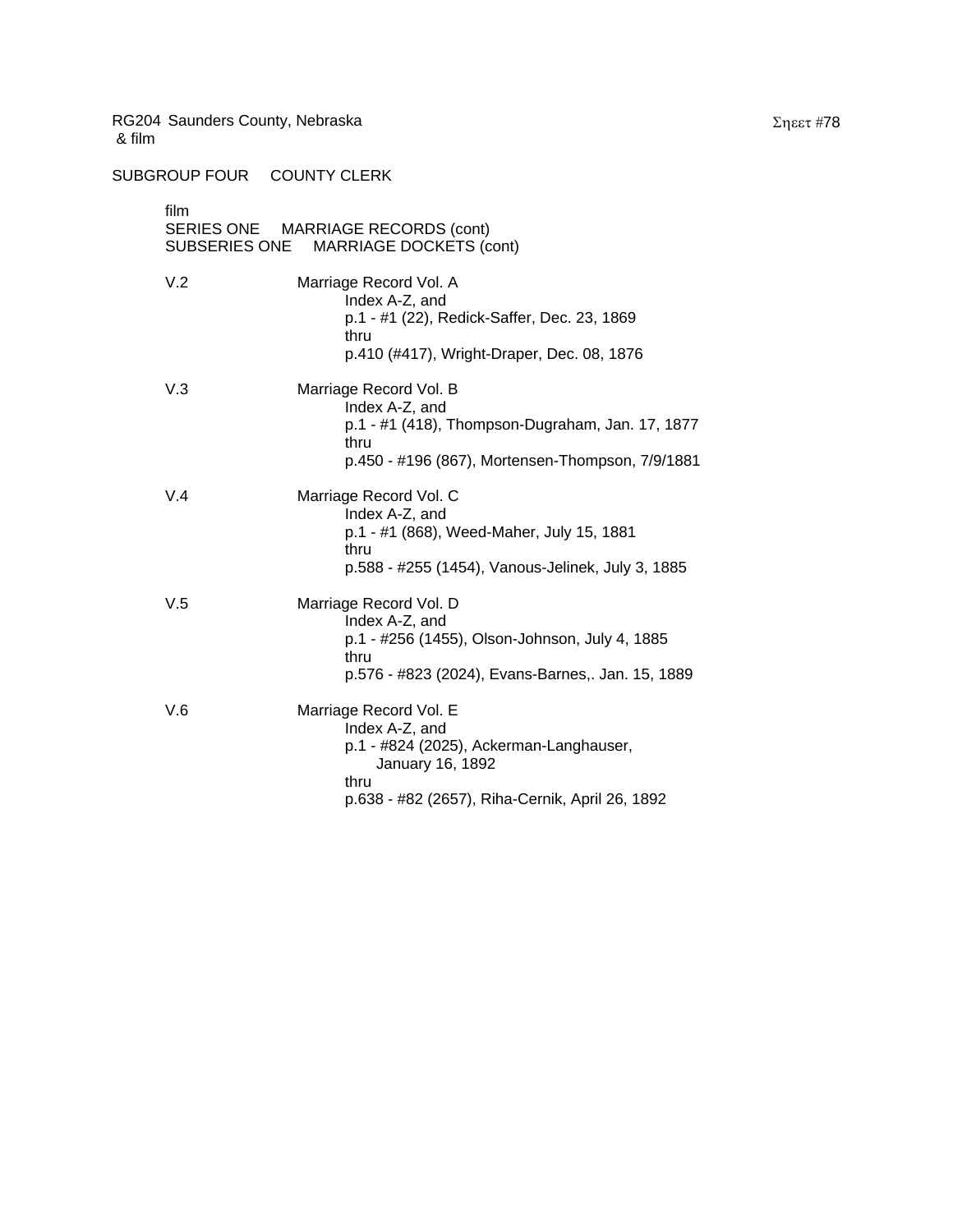SUBGROUP FOUR COUNTY CLERK (cont)

film SERIES ONE MARRIAGE RECORDS (cont) SUBSERIES ONE MARRIAGE DOCKETS, 1866-1970 V.7 Marriage Record Vol. F Index A-Z, and p.1 - #1 (2658), Neff-Smith, January 16, 1892 thru p.352 - #426 (3009), Miller-Helsing, February 26, 1894 pp.353-356 (#3010-3013), May 1894 thru p.356 (#3013), Musilek-Volinova, out of order, August 22, 1896 NOTE: #427 (3010), p.353, Pospisil-Masek #428 (3011), Windsor-Sherwood, p.354 #429 (3012), Howie-Phillips, p.355 #3014 is void and not used. V.8 Marriage Record Vol. G Index A-Z, and p.1 - #427 (3015), Skinner-Cooper, Feb. 26, 1894 thru p.552 - #3563, Hart-Wagner, Jan. 19, 1898 NOTE: The first three pages are numbered #427- #429, repeating sequence from end of V.F, but different licenses. New numbers continue in proper sequence. #427 (3015), Skinner-Cooper, p.1 #428 (3016), Meinser-Pollard, p.2 #429 (3017), Tessmann-Bosre, p.3 NOTE: First pages of January 1896 are registered by the county judge as 1895 in error, pp. 283-285.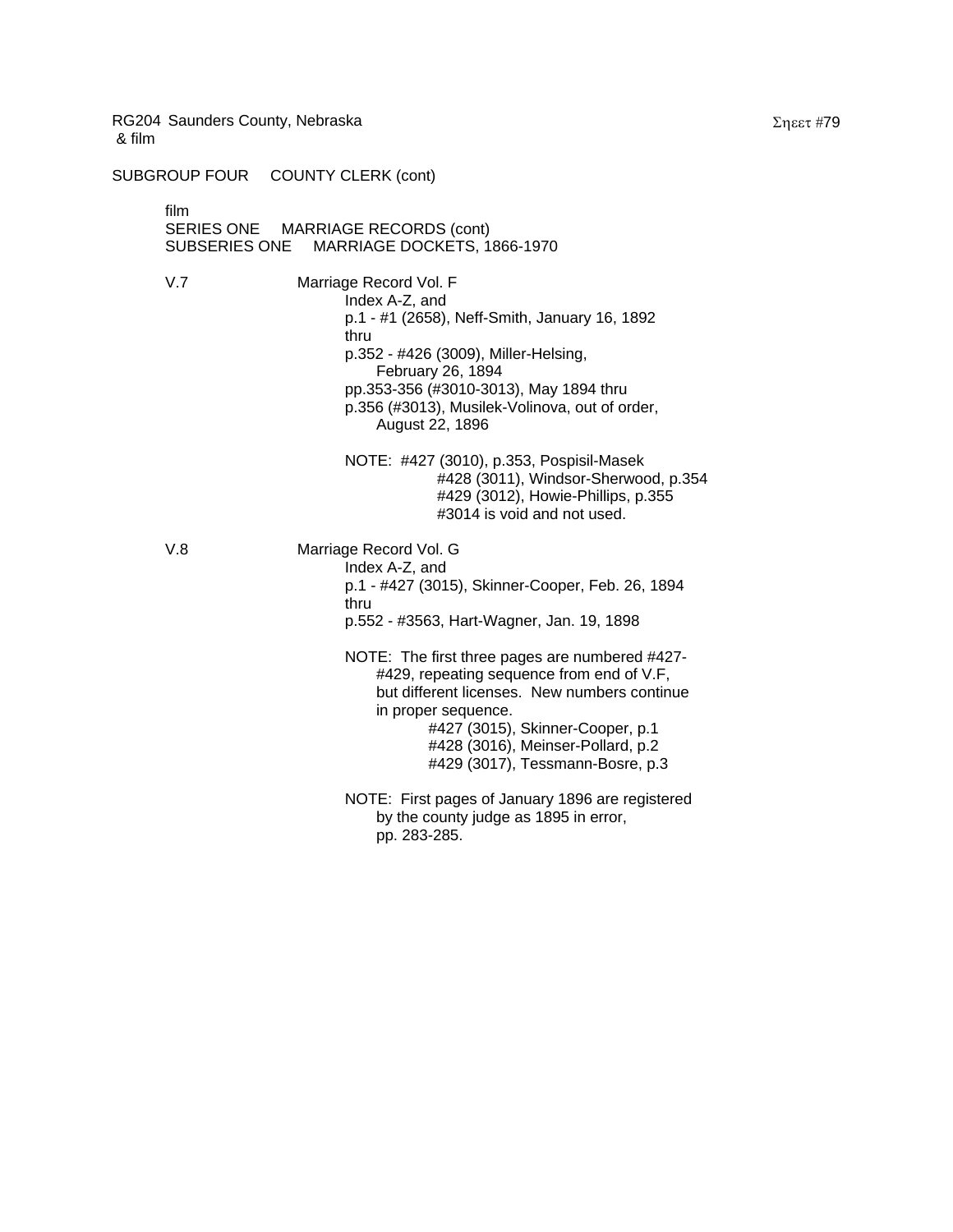| film<br>SERIES ONE MARRIAGE RECORDS (cont)<br>MARRIAGE DOCKETS, 1866-1970<br>SUBSERIES ONE |                                                                                                                                                         |  |
|--------------------------------------------------------------------------------------------|---------------------------------------------------------------------------------------------------------------------------------------------------------|--|
| V.9                                                                                        | Marriage Record Vol. H<br>Index A-Z, and<br>p.1 - #1 (3564), Maly-Prochaska, Jan. 19, 1898<br>thru<br>p.536 - #536 (3999), Stamp-Hilgert, July 9, 1901  |  |
| V.10                                                                                       | Marriage Record Vol. I<br>Index A-Z, and<br>p.1 - #1 (4100), Hansen-Jorgenson, July 10, 1901<br>thru<br>p.534 - #128 (4633), Schuler-Wilson, 9/17/1904  |  |
|                                                                                            | NOTE: 1902, p.74 recorded as 1901 by county<br>NOTE: Vol. I, no license #96 (1902)                                                                      |  |
| V.11                                                                                       | Marriage Record Vol. J<br>Index A-Z, and<br>p.1 - #129 (4634), Bouc-Fiedler, Sept. 15, 1904<br>thru<br>p.536 - #477 (5166), Jago-Freeman, Oct. 31, 1907 |  |
| V.12                                                                                       | Marriage Record Vol. K<br>Index A-Z, and<br>p.1 - #1 (5167), November 1, 1907<br>thru<br>p.579 - #579 (5742), Fallers-Wilcox, Dec.28, 1911              |  |
| V.13                                                                                       | Marriage Record, Vol. L<br>Index A-Z, and<br>p.1 - #5743, Bader-Keay, Jan. 1, 1912<br>thru<br>p.638 - #6380, Klima-Palan, Feb. 29, 1916                 |  |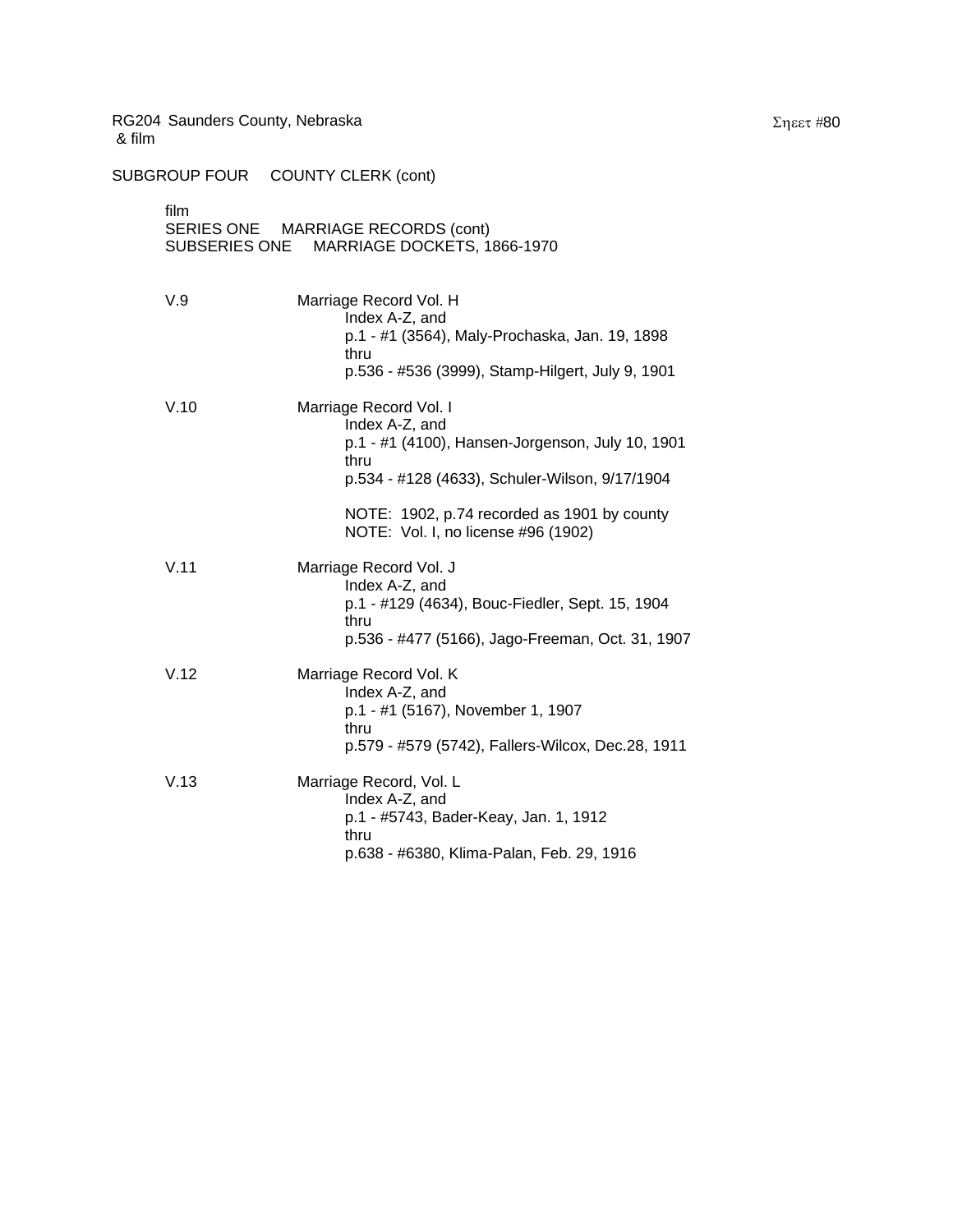| film<br>SERIES ONE MARRIAGE RECORDS (cont)<br>SUBSERIES ONE MARRIAGE DOCKETS, 1866-1970 |                                                                                                                                                                                                                                                                                          |  |
|-----------------------------------------------------------------------------------------|------------------------------------------------------------------------------------------------------------------------------------------------------------------------------------------------------------------------------------------------------------------------------------------|--|
| V.14                                                                                    | Marriage Record, Vol. M<br>Index A-Z, and<br>p.1 - #6381, Berniklau-Mares, Feb. 28, 1916<br>thru<br>p.590 - #6970, Aldrich-Berge, July 26, 1920                                                                                                                                          |  |
| V.15                                                                                    | Marriage Record, Vol. N<br>Index A-Z, and<br>p.1 - #6971, Parkinson-King, July 30, 1920<br>thru<br>p.450 - #7420, Kaspar-Zelek, Aug. 22, 1923<br>p.451 - #7421, Smith-Baumgart, Mar. 13, 1926<br>p.452 - #7857A, Flynn-Hobbs, Apr. 23, 1927<br>p.453 - #7423, Wagner-Hurst, Oct. 5, 1928 |  |
|                                                                                         | NOTE: #7422 void, p.452 (#7857A), Flynn-<br>Hobbs, Apr. 23, 1927                                                                                                                                                                                                                         |  |
| V.16                                                                                    | Marriage Record, Vol. O<br>Index A-Z, and<br>p.3 - #7423, Palmer-Thompson, Sept. 16, 1923<br>thru<br>p.638 - #8056, Tillman-Weaver, Oct. 3, 1928                                                                                                                                         |  |
| V.17                                                                                    | Marriage Record, Vol. #1<br>Index A-Z, and<br>p.1 - #8057, Pope-Connolly, Oct. 6, 1928<br>thru<br>p.636 - #8690, Dudek-Ellis, March 3, 1933                                                                                                                                              |  |
| V.18                                                                                    | Marriage Record, Vol. #2<br>Index A-Z, and<br>p.1 - #8691, Gross-Hamilton, March 3, 1933<br>thru<br>p.596 - #9286, Meier-Dawson, Apr. 17, 1937                                                                                                                                           |  |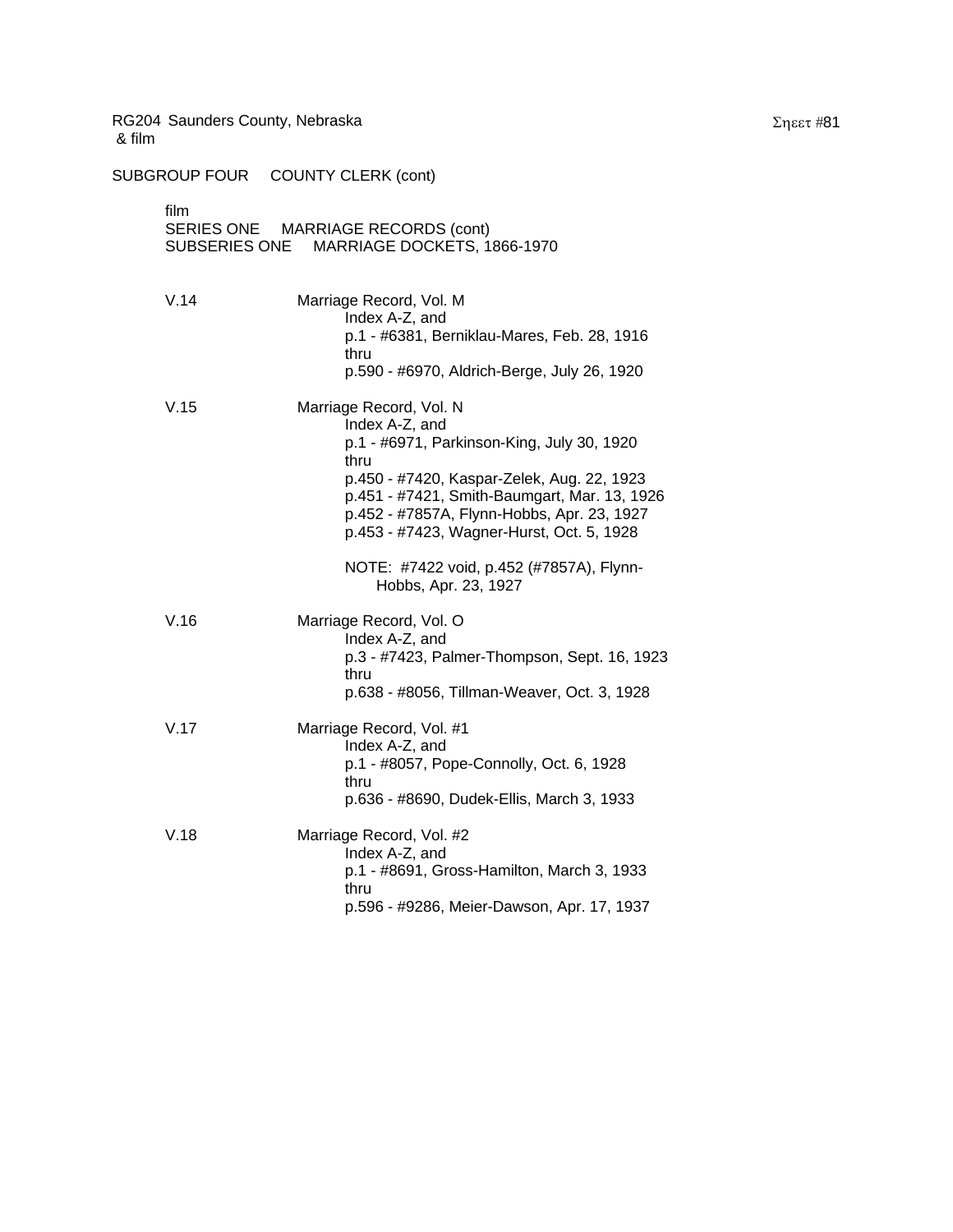SUBGROUP FOUR COUNTY CLERK

| film                                               | SUBSERIES ONE                             | SERIES ONE MARRIAGE RECORDS (cont)<br>MARRIAGE DOCKETS, 1866-1970                                                                                      |
|----------------------------------------------------|-------------------------------------------|--------------------------------------------------------------------------------------------------------------------------------------------------------|
|                                                    | V.19                                      | Marriage Record, Vol. #3<br>Index A-Z, and<br>p.1 - #9287, Copperstone-Kracman, Apr. 15, 1937<br>thru<br>p.654 - #9940, Highfield-Hughes, Feb. 8, 1942 |
|                                                    | V.20                                      | Marriage Record, Vol. #4<br>Index A-Z, and<br>p.1 - #9941, Fencl-Eret, Feb. 11, 1942<br>thru<br>p.650 - #10590, Ziegenbein-Lewis, Aug. 31, 1947        |
|                                                    | V.21                                      | Marriage Record, Vol. #5<br>Index A-Z, and<br>p.1 - #10591, Eggers-Wilson, Aug. 30 1947<br>thru<br>p.654 - #11244, Middleton-Hughes, Sept. 2, 1951     |
|                                                    | V.22                                      | Marriage Record, Vol. #6<br>Index A-Z, and<br>p.1 - #11245, Roh-Hobza, Aug. 28, 1951<br>thru<br>p.680 - #11924, Kaiser-Ulferts, Sept. 15, 1956         |
|                                                    | V.23                                      | Marriage Record, Vol. #6A<br>Index A-Z, and<br>p.1 - #11925, Thege-Welty, Sept. 10, 1956<br>thru<br>p.710 - #12634, Luedke-Braswell, Aug. 16, 1961     |
|                                                    | V.24                                      | Marriage Record, Vol. #7<br>Index A-Z, and<br>p.1 - #12635, Palmer-McKelvey, Aug. 8, 1961<br>thru<br>p.698 - #13330, Stephenson-Dietrich, 11/11/1965   |
| <b>SUBGROUP FOUR</b><br><b>COUNTY CLERK (cont)</b> |                                           |                                                                                                                                                        |
| film                                               | <b>SERIES ONE</b><br><b>SUBSERIES ONE</b> | <b>MARRIAGE RECORDS (cont)</b><br>MARRIAGE DOCKETS, 1866-1970                                                                                          |
|                                                    | V.25                                      | Marriage Record, Vol. #8<br>Index A-Z, and<br>p.1 - #13331, Sheldon-Morehead, NoV. 12, 1965<br>thru                                                    |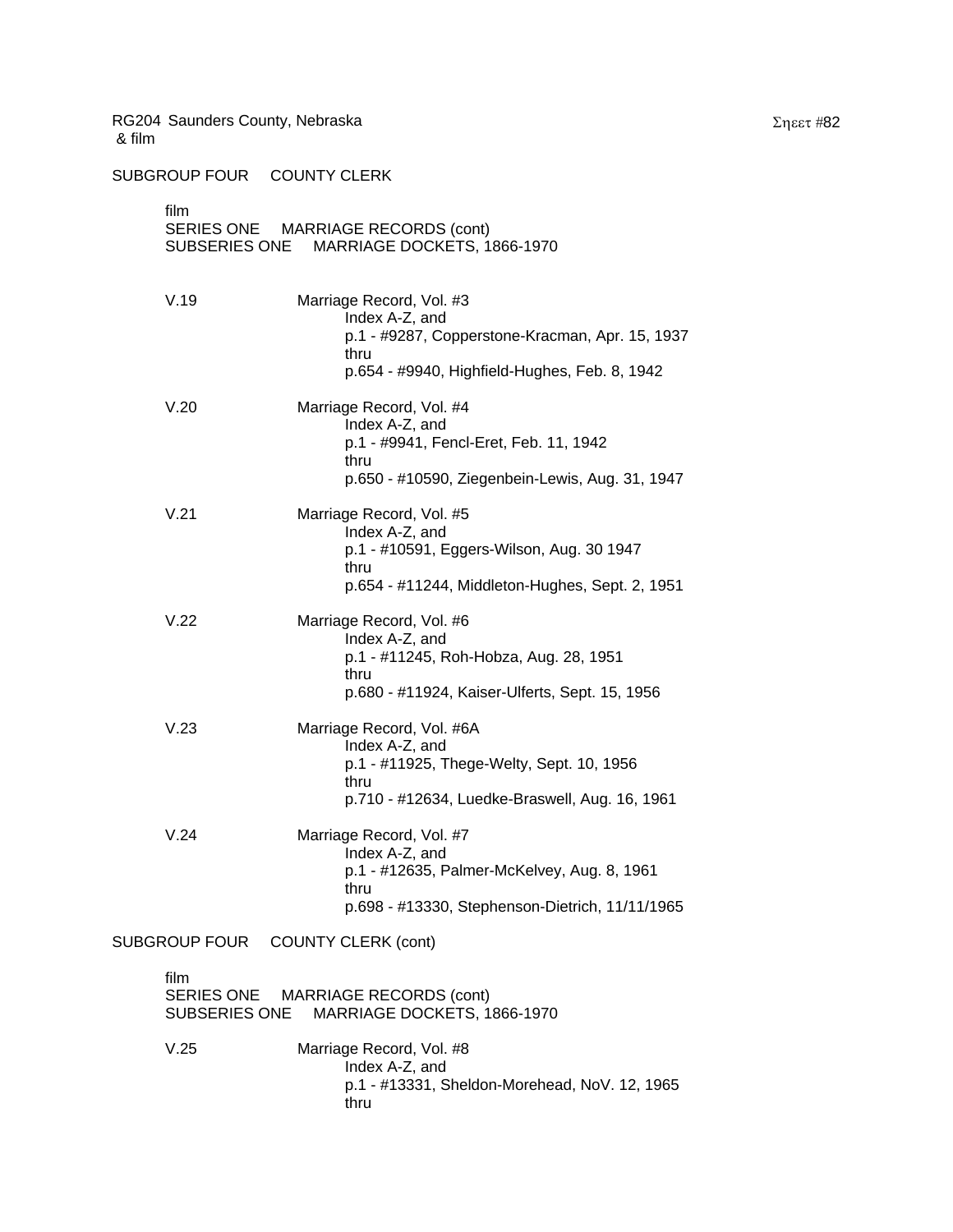|        | p.706 - #14036, Prochaska-Ourada, Sept. 26, 1970                                                                                          |
|--------|-------------------------------------------------------------------------------------------------------------------------------------------|
|        | SUBSERIES TWO LICENSES AND CERTIFICATES, 1970-1989                                                                                        |
| f.1    | Marriage Licenses & Certificates, 1970<br>#14020 (Northrup-Meister), August 18, 1970<br>thru<br>#14095 (Marlette-Roby), December 28, 1970 |
| f.2    | Marriage Licenses & Certificates, 1971-1<br>#14096 (Steinhauser-Lamprecht), Dec. 28, 1970<br>thru<br>#14150 (Aldrich-Benes), May 7, 1971  |
| f.3    | Marriage Licenses & Certificates, 1971-2<br>#14151 (Moser-Shemek), May 12, 1971<br>thru<br>#14193 (Nelson-Anderson), July 7, 1971         |
| f.4    | Marriage Licenses & Certificates, 1971-3<br>#14194 (Feese-Parson), July 10, 1971<br>thru<br>#14222 (Osterman-Skibinski), August 26, 1971  |
| f.5    | Marriage Licenses & Certificates, 1971-4<br>#14223 (Rowe-Sipp), August 30, 1971<br>thru<br>#14268 (Siracusano-Ray), December 28, 1971     |
| f. $6$ | Marriage Licenses & Certificates, 1972-1                                                                                                  |

thru

#14269 (Booth-MacDonald), January 1, 1972

#14307 (Richt-Williams), April 22, 1972

# Σηεετ #83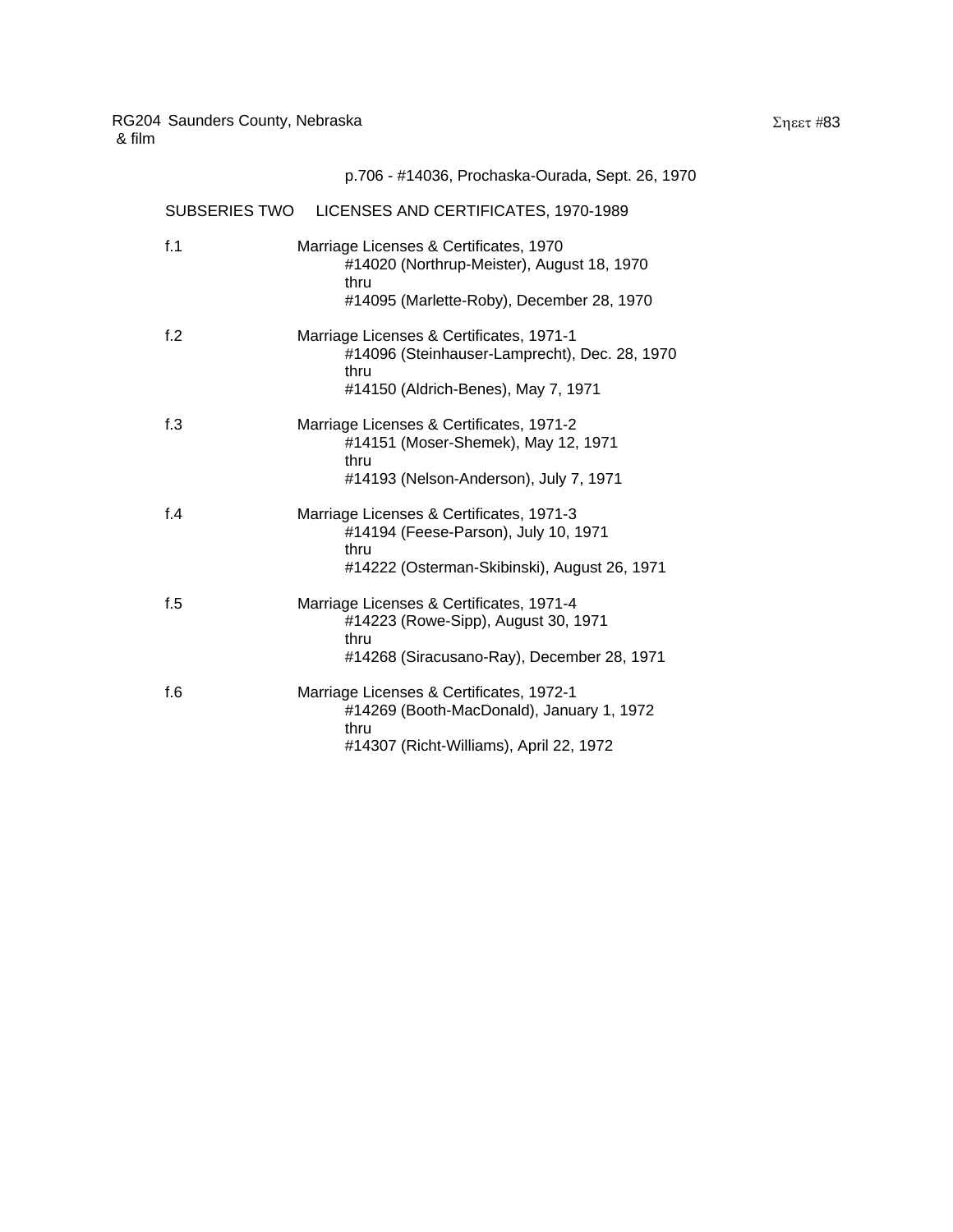| film<br>SERIES ONE MARRIAGE RECORDS (cont)<br>SUBSERIES TWO LICENSES AND CERTIFICATES, 1970-1989 |                                                                                                                                          |  |  |
|--------------------------------------------------------------------------------------------------|------------------------------------------------------------------------------------------------------------------------------------------|--|--|
| f.7                                                                                              | Marriage Licenses & Certificates, 1972-2<br>#14308 (Booker-Rodenslaben), April 24, 1972<br>thru                                          |  |  |
|                                                                                                  | #14339 (Tabor-Henning), June 17, 1972                                                                                                    |  |  |
| f.8                                                                                              | Marriage Licenses & Certificates, 1972-3<br>#14340 (Lerdahl-Krahmer), June 21, 1972<br>thru                                              |  |  |
|                                                                                                  | #14400 (Gray-Petska), December 27, 1972                                                                                                  |  |  |
| f.9                                                                                              | Marriage Licenses & Certificates, 1973-1<br>#14401 (Zobec-Johnson), January 2, 1973<br>thru<br>#14446 (Hayek-Pestal), April 23, 1973     |  |  |
|                                                                                                  |                                                                                                                                          |  |  |
| f.10                                                                                             | Marriage Licenses & Certificates, 1973-2<br>#14447 (Lacy-Daniels), April 24, 1973<br>thru                                                |  |  |
|                                                                                                  | #14496 (McDonald-Williams), August 18, 1973                                                                                              |  |  |
| f.11                                                                                             | Marriage Licenses & Certificates, 1973-3<br>#14497 (Rish-York), August 22, 1973<br>thru                                                  |  |  |
| #14537 (Whyrick-Vermeline), Dec. 10, 1973                                                        |                                                                                                                                          |  |  |
| f.12                                                                                             | Marriage Licenses & Certificates, 1974-1<br>#14538 (Knapp-Sherrets), December 10, 1973<br>thru<br>#14574 (Kralek-Lindau), March 20, 1974 |  |  |
| f.13                                                                                             | Marriage Licenses & Certificates, 1974-2<br>#14575 (Vilim-Greenberg), March 26, 1974<br>thru<br>#14607 (Bevins-Thompson), June 15, 1974  |  |  |
|                                                                                                  |                                                                                                                                          |  |  |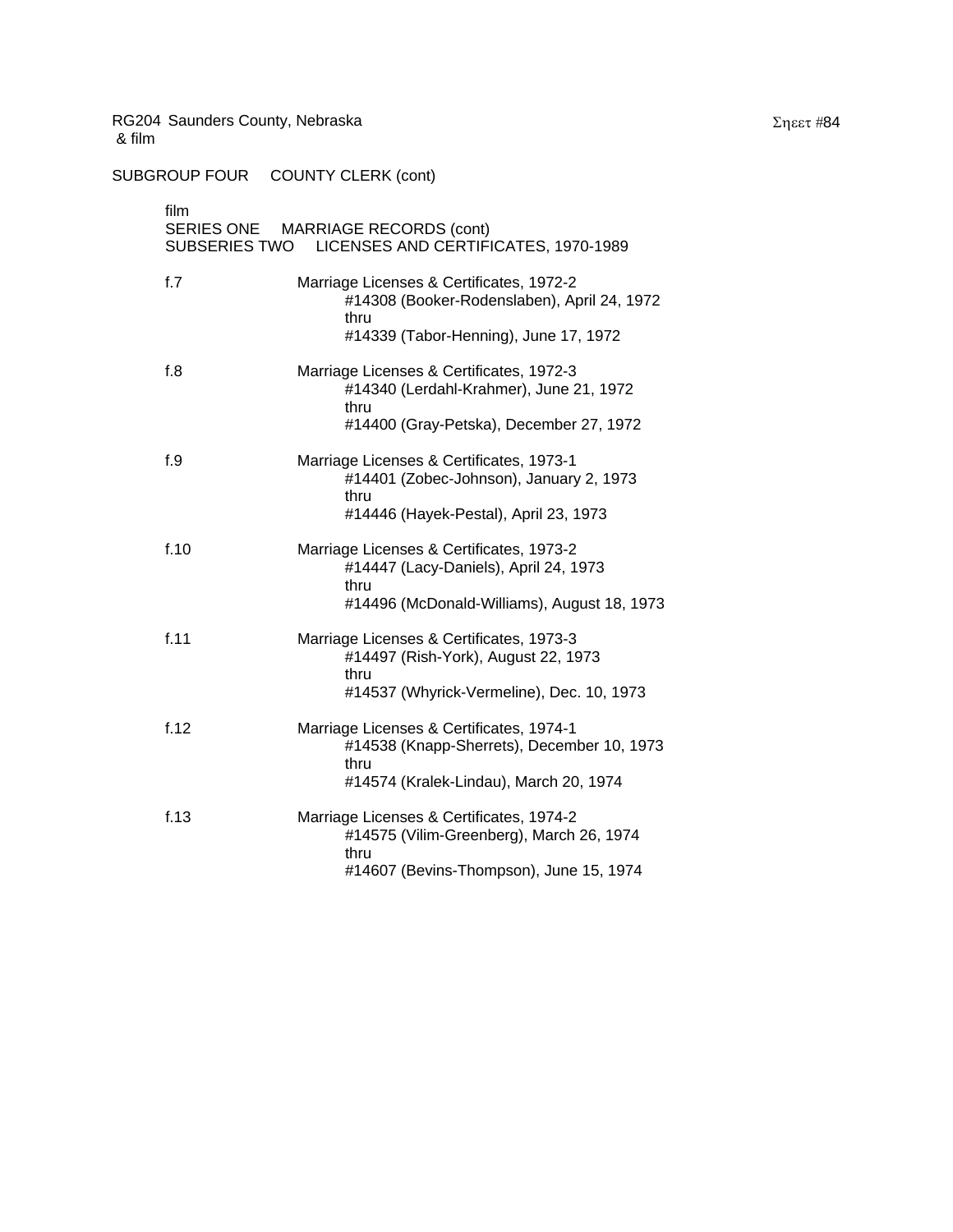SUBGROUP FOUR COUNTY CLERK

| film<br>SERIES ONE MARRIAGE RECORDS (cont)<br>LICENSES AND CERTIFICATES, 1970-1989<br>SUBSERIES TWO |                                                                                                                                              |  |
|-----------------------------------------------------------------------------------------------------|----------------------------------------------------------------------------------------------------------------------------------------------|--|
| f.14                                                                                                | Marriage Licenses & Certificates, 1974-3<br>#14608 (Hartung-Christensen), June 15, 1974<br>thru<br>#14629 (Beaver-Knuth), August 7, 1974     |  |
| f.15                                                                                                | Marriage Licenses & Certificates, 1974-4<br>#14630 (Bartek-Sheridan), August 10, 1974<br>thru<br>#14656 (Aitchison-DeFoil), October 4, 1974  |  |
| f.16                                                                                                | Marriage Licenses & Certificates, 1974-5<br>#14657 (Clemans-Stanton), October 13, 1974<br>thru<br>#14688 (Thomas-Novotny), December 26, 1974 |  |
| f.17                                                                                                | Marriage Licenses & Certificates, 1975-1<br>#14689 (Christensen-Cink), December 28, 1974<br>thru<br>#14714 (Meier-Alder), April 26, 1975     |  |
| f.18                                                                                                | Marriage Licenses & Certificates, 1975-2<br>#14715 (Schaefer-Hollenbach), April 28, 1975<br>thru<br>#14750 (Johnson-Ales), June 17, 1975     |  |
| f.19                                                                                                | Marriage Licenses & Certificates, 1975-3<br>#14751 (Walker-Rieck), June 17, 1975<br>thru<br>#14775 (Borreson-Pacula), July 30, 1975          |  |
| f.20                                                                                                | Marriage Licenses & Certificates, 1975-4<br>#14776 (Ediger-Bronson), August 2, 1975<br>thru<br>#14826 (Fox-Angus), December 29, 1975         |  |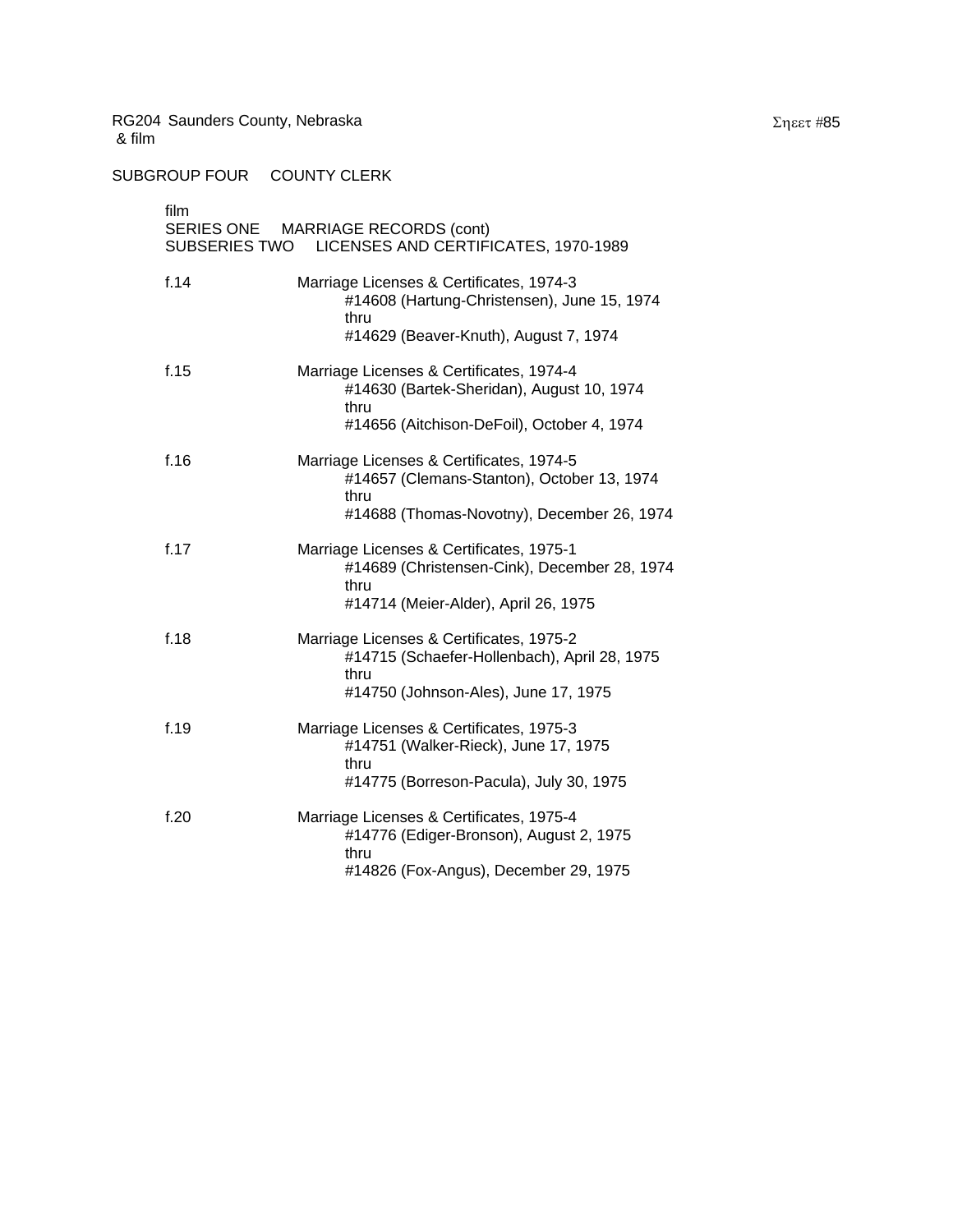SUBGROUP FOUR COUNTY CLERK (cont)

film SERIES ONE MARRIAGE RECORDS (cont) SUBSERIES TWO LICENSES AND CERTIFICATES, 1970-1989 f.21 Marriage Licenses & Certificates, 1976-1 #14827 (Ayars-Chapman), January 2, 1976 thru #14854 (Podraza-Burge), May 6, 1976 f.22 Marriage Licenses & Certificates, 1976-2 #14855 (Tratna-Snyder), May 6, 1976 thru #14899 (Benes-Skoda), August 18, 1976 f.23 Marriage Licenses & Certificates, 1976-3 #14900 (Nims-Mason), August 18, 1976 thru #14929 (Wheeler-Wheeler (Spring)), NoV. 4, 1976 f.24 Marriage Licenses & Certificates, 1976-4 #14930 (Bessler-Elias), November 4, 1976 thru #14938 (King-Borgmeyer), December 17, 1976 f.25 Marriage Licenses & Certificates, 1977-1 #14939 (Harner-Schwaner), December 23, 1976 thru #14968 (Matulka-Benes), April 7, 1977 f.26 Marriage Licenses & Certificates, 1977-2 #14969 (Onyeuku-Montgomery), April 8, 1977 thru #14999 (Divis-Hraban), June 2, 1977 f.27 Marriage Licenses & Certificates, 1977-3 #15000 (Timm-Holton), June 2, 1977 thru #15084 (Johnsen-Crawford), January 6, 1978

NOTE: This folder is microfilmed out of order on Roll #14 SUBGROUP FOUR COUNTY CLERK (cont)

| film | SERIES ONE MARRIAGE RECORDS (cont)<br>SUBSERIES TWO LICENSES AND CERTIFICATES, 1970-1989                                             |
|------|--------------------------------------------------------------------------------------------------------------------------------------|
| f.28 | Marriage Licenses & Certificates, 1978-1<br>#15085 (Hale-Bright), January 14, 1978<br>thru<br>#15118 (Ahlers-Lindley), July 15, 1978 |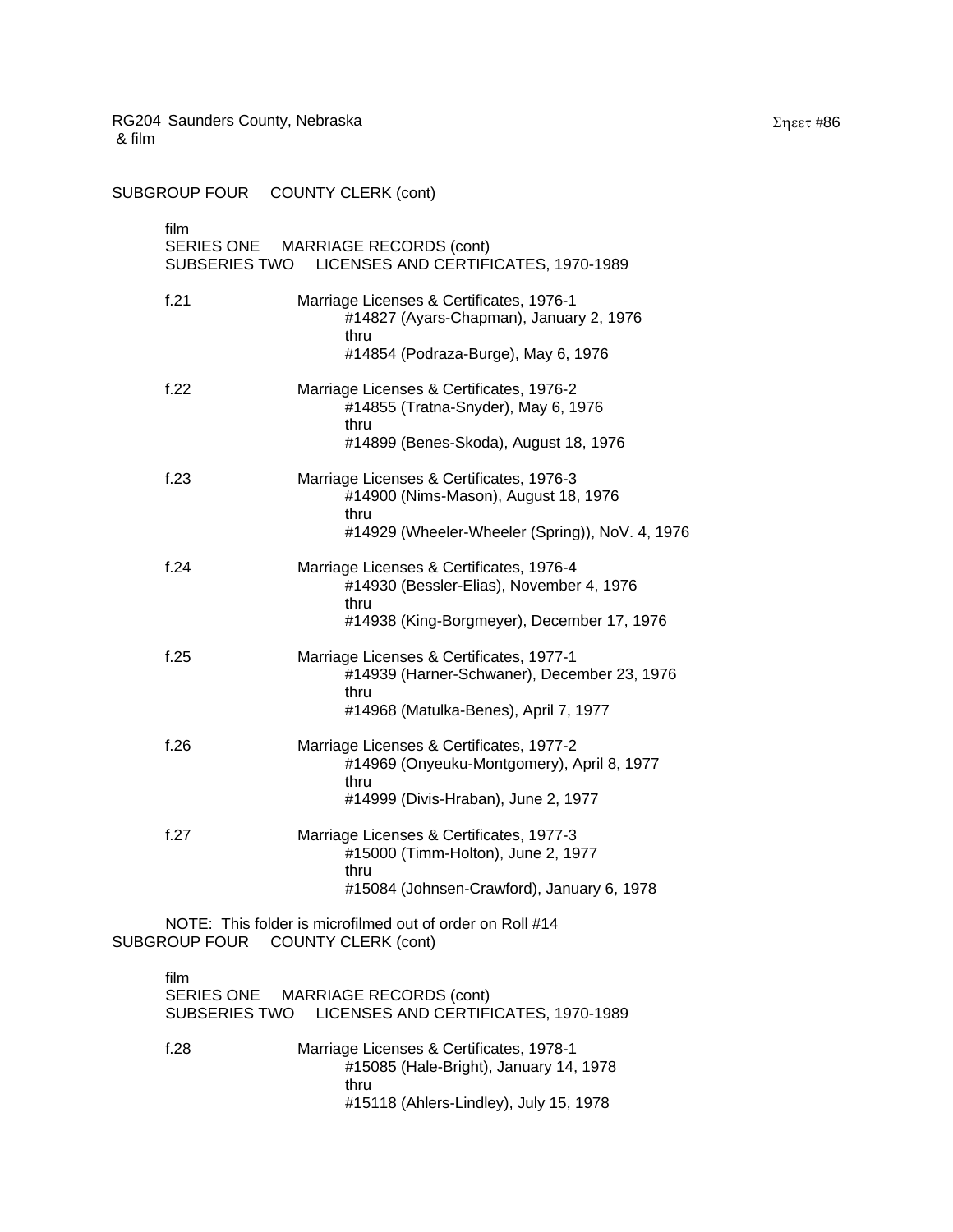| f.29 | Marriage Licenses & Certificates, 1978-2<br>#15119 (Kadamy-Welsh), May 24, 1978<br>thru<br>#15143 (Olson-Arter), July 23, 1978                          |
|------|---------------------------------------------------------------------------------------------------------------------------------------------------------|
| f.30 | Marriage Licenses & Certificates, 1978-3<br>#15144 (Drews-Walvoord), July 26, 1978<br>thru<br>#15172 [Rapp-Stiefvater (Bradley)],<br>September 14, 1978 |
| f.31 | Marriage Licenses & Certificates, 1978-4<br>#15173 (Chvatel-Fick), September 15, 1978<br>thru<br>#15199 (Einerson-Olsen), November 24, 1978             |
| f.32 | Marriage Licenses & Certificates, 1978-5<br>#15200 (Holtorf-Pokorny), November 29, 1978<br>thru<br>#15211 (Williams-Custard), December 24, 1978         |
| f.33 | Marriage Licenses & Certificates, 1979-1<br>#15212 (Beers-Mathis), January 7, 1979<br>thru<br>#15248 (McGee-Simon), April 24, 1979                      |
| f.34 | Marriage Licenses & Certificates, 1979-2<br>#15249 (Mathis-Nelson), April 24, 1979                                                                      |

#15299 (Bales-Bohaty), August 14,1979

thru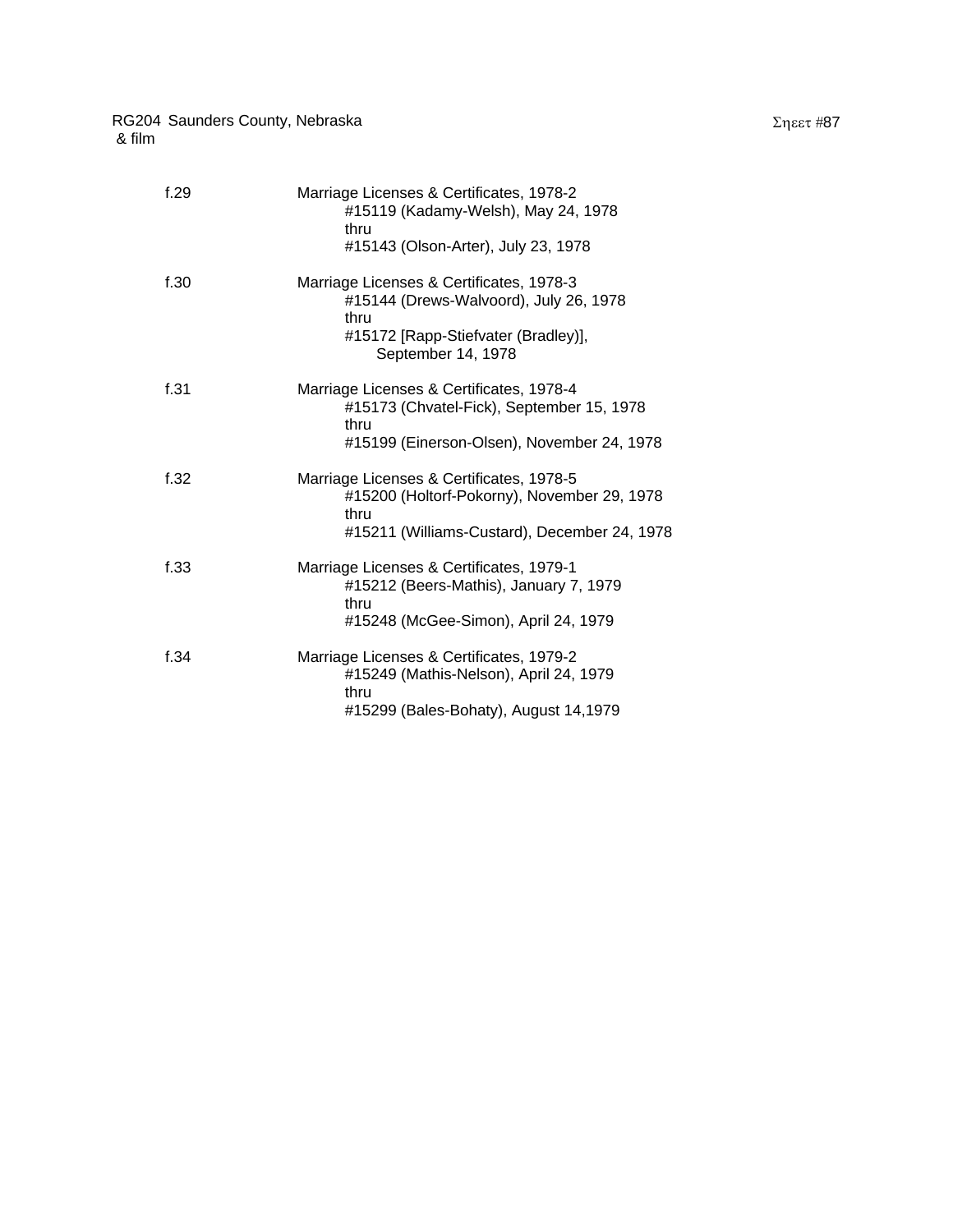SUBGROUP FOUR COUNTY CLERK (cont) film SERIES ONE MARRIAGE RECORDS (cont) SUBSERIES TWO LICENSES AND CERTIFICATES, 1970-1989

| f.35 | Marriage Licenses & Certificates, 1979-3                  |
|------|-----------------------------------------------------------|
|      | #15300 (Heldt-Warren), August 14, 1979                    |
|      | thru                                                      |
|      | #15341 (Schmieding-French), December 18, 1979             |
| f.36 | Marriage Licenses & Certificates, 1980-1                  |
|      | #15342 (Hamilton-Solko), December 20, 1979<br>thru        |
|      | #15374 [Carter-Sheldon (Liebers)], Apr. 28, 1980          |
| f.37 | Marriage Licenses & Certificates, 1980-2                  |
|      | #15375 [Miller-Rahamer (Brown)], Apr. 29, 1980<br>thru    |
|      | #15428 (Tvrdy-Barry), September 12, 1980                  |
| f.38 | Marriage Licenses & Certificates, 1980-3                  |
|      | #15429 [Johnson-Madden (Eliason)], Sept. 12, 1980<br>thru |
|      | #15472 (Grell-Fillipi), December 22, 1980                 |
| f.39 | Marriage Licenses & Certificates, 1981-1                  |
|      | #15473 (Miller-Plum), December 29, 1980<br>thru           |
|      | #15516 (Herring-Hansen), April 27, 1981                   |
| f.40 | Marriage Licenses & Certificates, 1981-2                  |
|      | #15517 (Landon-Lynch), April 28, 1981<br>thru             |
|      | #15551 (Sims-VanArsdale), June 29, 1981                   |
| f.41 | Marriage Licenses & Certificates, 1981-3                  |
|      | #15552 [Lamprecht-Givens (Rupp)], June 29, 1981<br>thru   |
|      | #15591 (Triplett-Novotny), September 3, 1981              |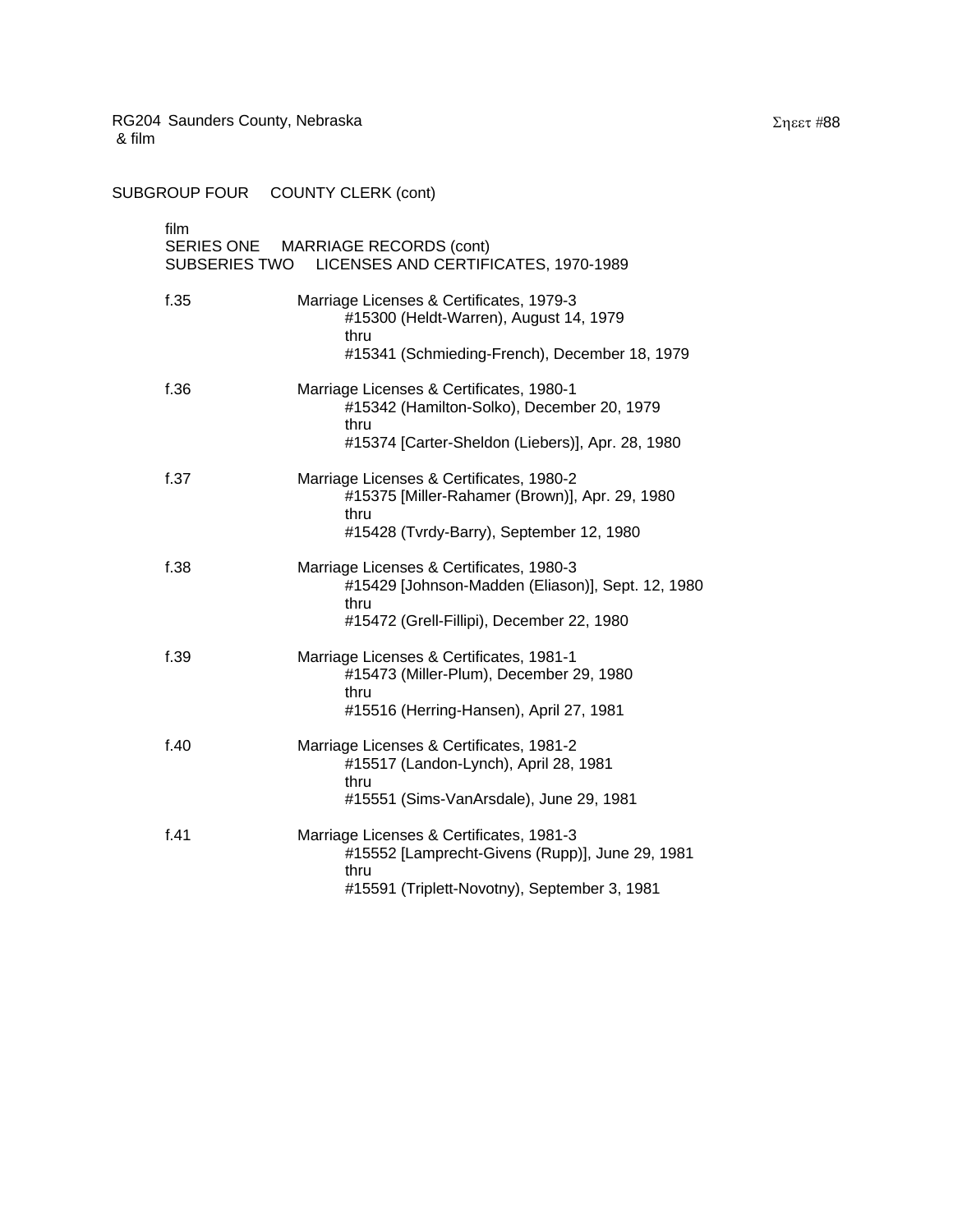| film<br>SERIES ONE MARRIAGE RECORDS (cont)<br>SUBSERIES TWO LICENSES AND CERTIFICATES, 1970-1989 |                                                                                                                                                             |  |
|--------------------------------------------------------------------------------------------------|-------------------------------------------------------------------------------------------------------------------------------------------------------------|--|
| f.42                                                                                             | Marriage Licenses & Certificates, 1981-4<br>#15592 (Vacha-Konecky), September 10, 1981<br>thru<br>#15627 (Petersen-Tripp (Hauschild)],<br>December 22, 1981 |  |
| f.43                                                                                             | Marriage Licenses & Certificates, 1982-1<br>#15628 (Rezac-Motley), December 28, 1981<br>thru<br>#15660 (Divis-Hatcher), April 28, 1982                      |  |
| f.44                                                                                             | Marriage Licenses & Certificates, 1982-2<br>#15661 (Frye-Kuhr), April 29, 1982<br>thru<br>#15713 (Quick-Tunink), August 30, 1982                            |  |
| f.45                                                                                             | Marriage Licenses & Certificates, 1982-3<br>#15714 [Swanson-Rupp (Brown)], Aug. 30, 1982<br>thru<br>#15745 [Schroeder-Crippen (Allen)], Dec. 15, 1982       |  |
| f.46                                                                                             | Marriage Licenses & Certificates, 1983-1<br>#15746 [Weingarten-Guenzel (Burgess),<br>December 17, 1982<br>thru<br>#15772 (Wesely-Hynek), March 21, 1983     |  |
| f.47                                                                                             | Marriage Licenses & Certificates, 1983-2<br>#15773 [Fjellin-Abramo (Schomberg)],<br>March 25, 1983<br>thru<br>#15801 (Joy-Clason), May 27, 1983             |  |
| f.48                                                                                             | Marriage Licenses & Certificates, 1983-3<br>#15802 (Fittro-Swahn), June 1, 1983<br>thru<br>#15839 (Kuellacek-Bouc), August 17, 1983                         |  |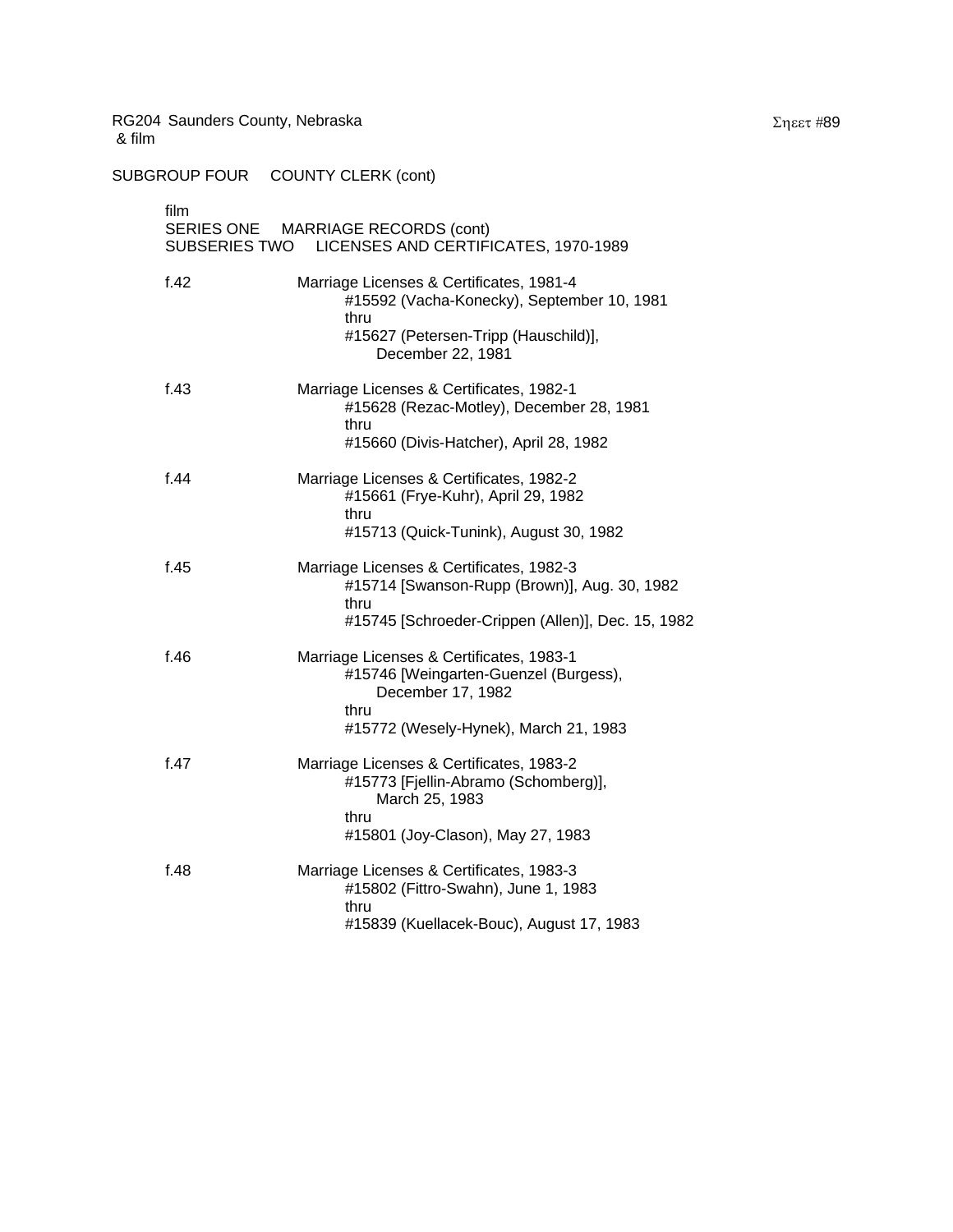| film<br>SUBSERIES TWO | SERIES ONE MARRIAGE RECORDS (cont)<br>LICENSES AND CERTIFICATES, 1970-1989                                                                                  |
|-----------------------|-------------------------------------------------------------------------------------------------------------------------------------------------------------|
| f.49                  | Marriage Licenses & Certificates, 1983-4<br>#15840 (Janecek-Hass), August 17, 1983<br>thru<br>#15880 (Nelson-Kruse), December 19, 1983                      |
| f.50                  | Marriage Licenses & Certificates, 1984-1<br>#15881 [Ryan-Schon (Young)], Dec. 19, 1983<br>thru<br>#15923 [Schmidt-Lamprecht (Johnson)], May 4, 1984         |
| f.51                  | Marriage Licenses & Certificates, 1984-2<br>#15924 (Gottschalk-Cartwright), May 4, 1984<br>thru<br>#15970 [Campbell-Heidemann (Ramsay)],<br>August 14, 1984 |
| f.52                  | Marriage Licenses & Certificates, 1984-3<br>#15971 (Thorson-Ruhe), August 14, 1984<br>thru<br>#16020 (Seicl-Lowell), December 28, 1984                      |
| f.53                  | Marriage Licenses & Certificates, 1985-1<br>MA85-2 (Conn-Polage), January 15, 1985<br>thru<br>MA85-50 (Johnson-Laughlin), May 31, 1985                      |
| f.54                  | Marriage Licenses & Certificates, 1985-2<br>MA85-51 (Parsons-Gibney), June 4, 1985<br>thru<br>MA85-85 (Schuster-Anderson), August 16, 1985                  |
| f.55                  | Marriage Licenses & Certificates, 1985-3<br>MA85-86 (Torrens-Pauli), August 21, 1985<br>thru<br>MA85-126 (Virgl-Ellison), December 23, 1985                 |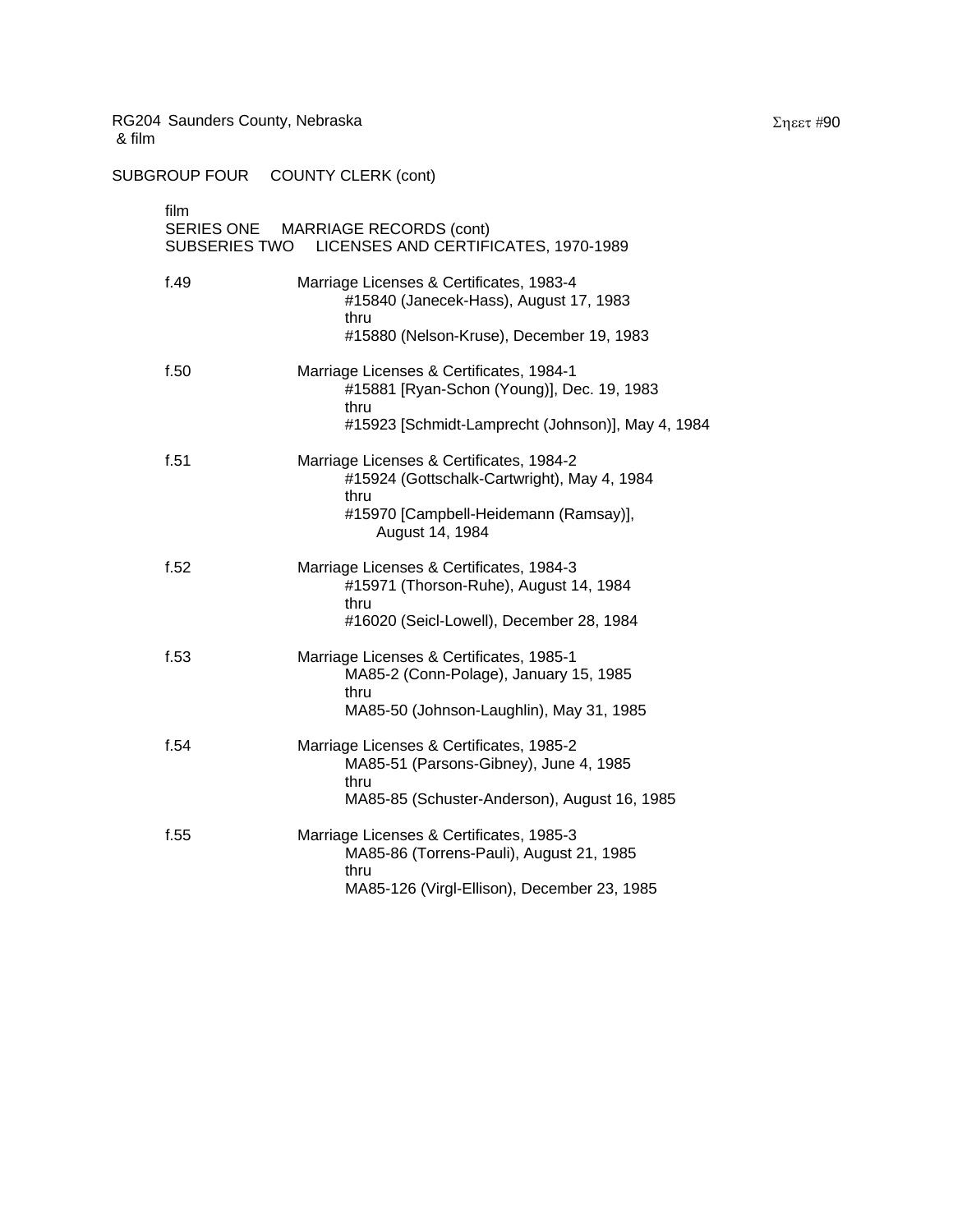| film | SERIES ONE MARRIAGE RECORDS (cont)<br>SUBSERIES TWO LICENSES AND CERTIFICATES, 1970-1989                                                                               |
|------|------------------------------------------------------------------------------------------------------------------------------------------------------------------------|
| f.56 | Marriage Licenses & Certificates, 1986-1<br>MA86-1 [Hopper-Svoboda (Woita)], Jan. 14, 1986<br>thru<br>MA86-55 (Kubik-Coufal), June 24, 1986                            |
| f.57 | Marriage Licenses & Certificates, 1986-2<br>MA86-56 (McSorley-Thiessen), June 25, 1986<br>thru<br>MA86-94 [Hightsoe-Sardeson (Lindsey)], 9/12/1986                     |
| f.58 | Marriage Licenses & Certificates, 1986-3<br>MA86-95 (Harders-Buchholz), September 17, 1986<br>thru<br>MA86-118 (Sweeney-Campbell), December 31, 1986                   |
| f.59 | Marriage Licenses & Certificates, 1987-1<br>06-87-00001 [Kern-Woodard (Stephens)], 1/4/1987<br>thru<br>06-87-00060 [Eggers-Zimmerman (Gehrman)],<br>August 5, 1987     |
| f.60 | Marriage Licenses & Certificates, 1987-2<br>06-87-00061 [Barber-Schluterbush (Vandeman)],<br>August 7, 1987<br>thru<br>06-87-00113 (Short-Dinsmitt), December 30, 1987 |
| f.61 | Marriage Licenses & Certificates, 1988-1<br>06-88-00001 [Sandstedt-Weisenberg (Meyer)],<br>January 8, 1988<br>thru<br>06-88-00056 (Hogg-Krom), July 11, 1988           |
| f.62 | Marriage Licenses & Certificates, 1988-2<br>06-88-00057 (Houston-Lysenko), July 11, 1988<br>thru<br>06-88-00121 [Lundeen-Howard (Woods)], 12/28/1988                   |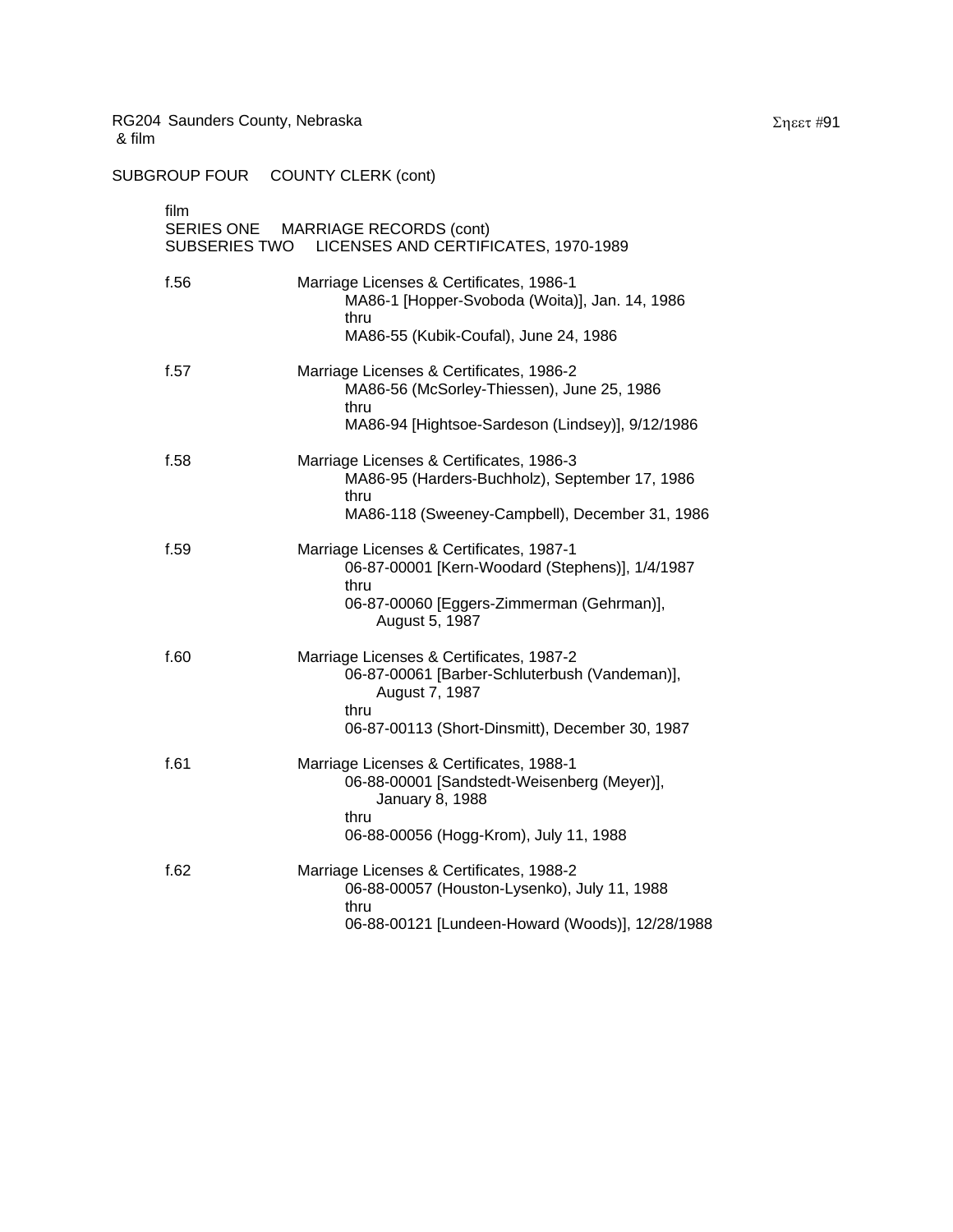| film<br>SERIES ONE MARRIAGE RECORDS (cont)<br>LICENSES & CERTIFICATES, 1972-1989<br>SUBSERIES TWO |                                                                                                               |  |
|---------------------------------------------------------------------------------------------------|---------------------------------------------------------------------------------------------------------------|--|
| f.63                                                                                              | Marriage Licenses & Certificates, 1989-1<br>06-89-00001 (Cox-Cox), January 3, 1989<br>thru                    |  |
|                                                                                                   | 06-89-00076 (Wojtalewicz-Tejral), August 15, 1989                                                             |  |
| f.64                                                                                              | Marriage Licenses & Certificates, 1989-2<br>06-89-00077 [MacDonald-Dockweiler (McCauley)],<br>August 16, 1989 |  |
|                                                                                                   | thru<br>06-89-00123 (Knutsen-Anderson), December 22, 1989                                                     |  |
| film<br>SUBSERIES THREE                                                                           | LICENSES AND CERTIFICATES, 1872-1911                                                                          |  |
| NOTE: Documents may be missing or filed out of order                                              |                                                                                                               |  |
| f.1                                                                                               | Marriage Licenses & Certificates, 1872-1885<br>Brown-Ingram (Nemaha Co., KS), Sept. 4, 1872<br>thru           |  |
|                                                                                                   | Soderlun-Meyer [C-505, #172 (1371)], Jan. 7, 1885                                                             |  |
| f.2                                                                                               | Marriage Licenses & Certificates, 1884-2<br>C-381, #48 (1247), Hagerman-Ott, Mar. 24, 1984<br>thru            |  |
|                                                                                                   | C-433, #100 (1299), Fanning-Vybiral, 7/20/1884                                                                |  |
| f.3                                                                                               | Marriage Licenses & Certificates, 1884-3<br>C-434, #101 (1300), Hugberg-Carlson, Aug. 9, 1884<br>thru         |  |
|                                                                                                   | C-507, #114 (1373), Beermaker-Schram, 12/29/1884                                                              |  |
| $f_4$                                                                                             | Marriage Licenses & Certificates, 1885-1<br>C-238, #1104, Raber-Buckhus, April 30, 1883<br>thru               |  |
|                                                                                                   | D-072, #327 (1525), Willey-Gilchrist, 12/31/1885                                                              |  |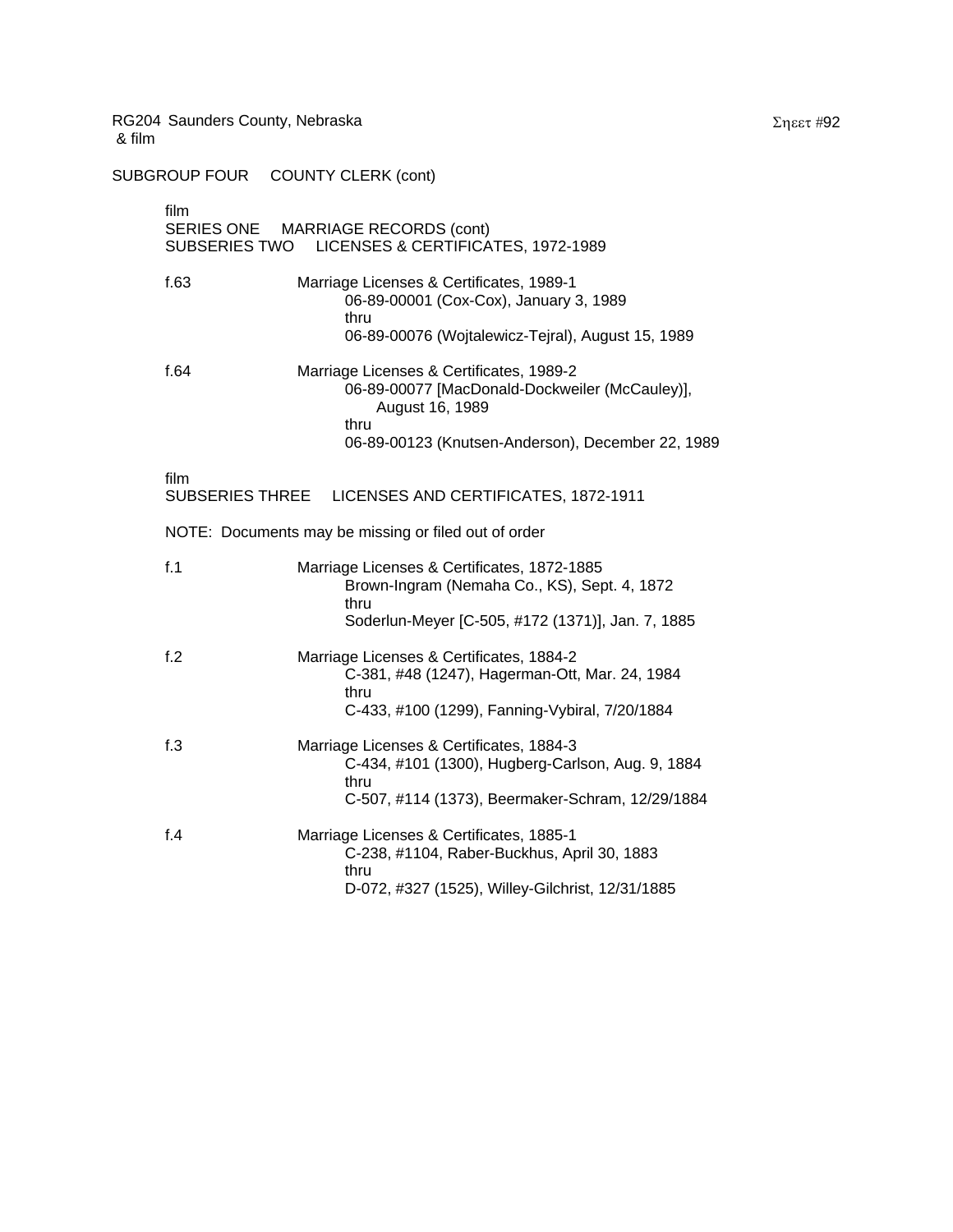SUBGROUP FOUR COUNTY CLERK (cont)

| film<br>SERIES ONE MARRIAGE RECORDS (cont)<br>SUBSERIES THREE LICENSES AND CERTIFICATES, 1872-1911 |                                                                                                                                                              |  |
|----------------------------------------------------------------------------------------------------|--------------------------------------------------------------------------------------------------------------------------------------------------------------|--|
| f.5                                                                                                | Marriage Licenses & Certificates, 1886-1<br>D-073, #328 (1526), Kubista-Pejsar), Jan. 5, 1886<br>thru<br>D-219, #472 (1671), Schuster-Helmley, 1/2/1887      |  |
|                                                                                                    | NOTE: D-113 misfiled in Folder #8                                                                                                                            |  |
| f.6                                                                                                | Marriage Licenses & Certificates, 1887-1<br>D-210, #463 (1662), Lawodny-Trzinki (Tesinsky)<br>January 17, 1887<br>thru                                       |  |
|                                                                                                    | D-305, #556 (1756), April 1887                                                                                                                               |  |
| f.7                                                                                                | Marriage Licenses & Certificates, 1887-2<br>D-306, #557 (1757), Jelinek-Dokulit, 4/25/1887<br>thru                                                           |  |
|                                                                                                    | D-407, #656 (1857), Kelly-Shield, Dec. 30, 1887                                                                                                              |  |
|                                                                                                    | NOTE: See also documents misfiled in Folder                                                                                                                  |  |
| f.8                                                                                                | Marriage Licenses & Certificates, 1888-1<br>D-410, #659 (1860), Gapp-Rand, Jan. 10, 1888<br>thru                                                             |  |
|                                                                                                    | D-498, #745 (1948), Allander-Sailing, 8/29/1888                                                                                                              |  |
|                                                                                                    | NOTE: D-113 is filed out of order in this folder<br>#265 (1565), Leachman-Biggerstaff, Mar. 21, 1886<br>should appear in folder #5.                          |  |
| f.9                                                                                                | Marriage Licenses & Certificates, 1888-2<br>D-495, #742 (1945), Mray-Rehak, Aug. 27, 1888<br>thru                                                            |  |
|                                                                                                    | D-557, #804 (2007), Dyer-Richardson, 12/25/1888<br>NOTE: D-572n, Hoctupuik-Yokl, Jan. 12, 1889                                                               |  |
|                                                                                                    | filed out of order in this folder.<br>NOTE: D-340, #590 (1791), Gregg-Taylor, 8/22/1887<br>filed out of order in this folder. Should appear<br>in folder #7. |  |

Σηεετ #93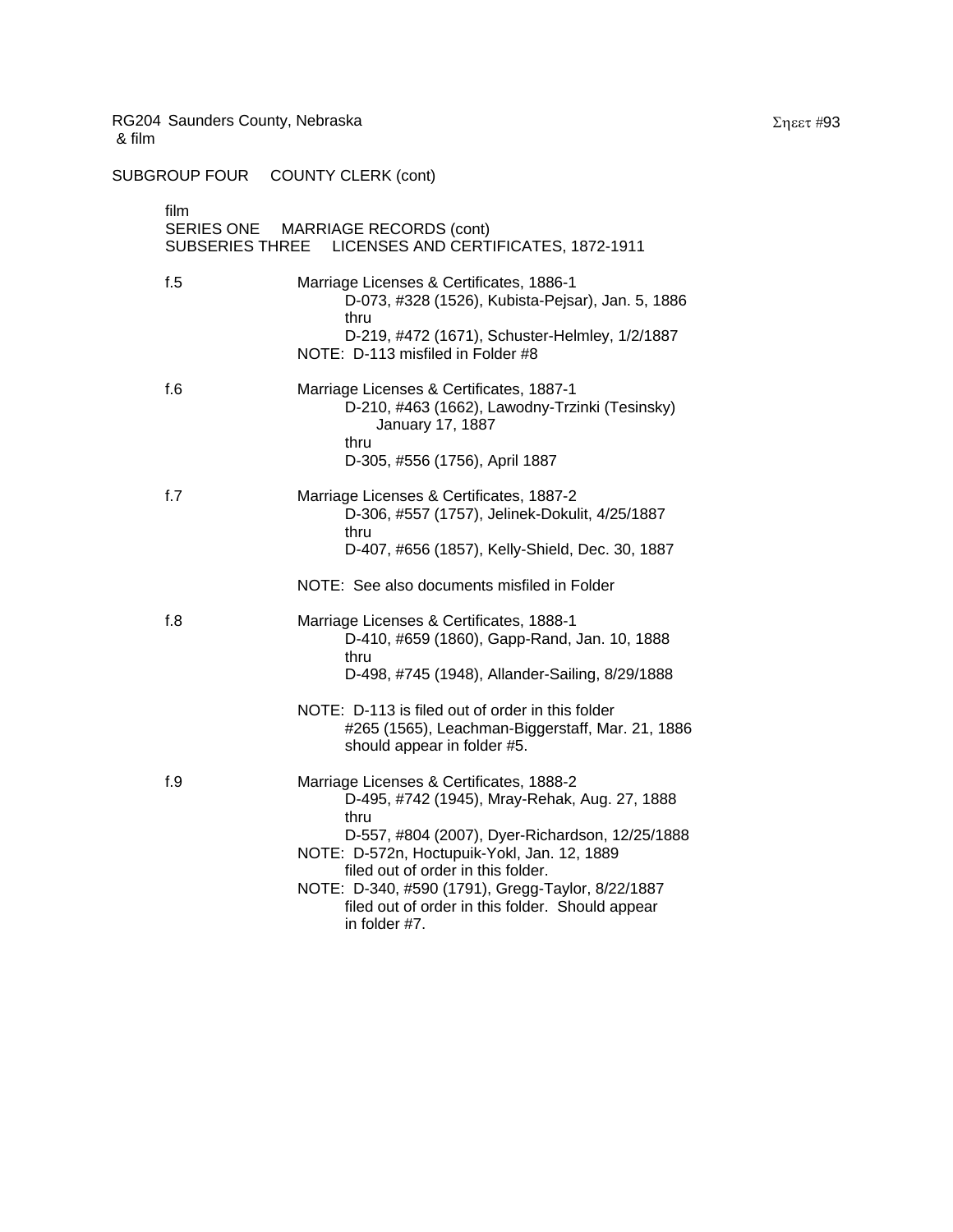| film | SERIES ONE MARRIAGE RECORDS (cont)<br>SUBSERIES THREE LICENSES AND CERTIFICATES, 1872-1911                                                                             |  |  |
|------|------------------------------------------------------------------------------------------------------------------------------------------------------------------------|--|--|
|      | NOTE: Documents may be missing or filed out of order                                                                                                                   |  |  |
| f.10 | Marriage Licenses & Certificates, 1889-1<br>D-565, #812 (2015), Parkington-Granger,<br>December 31, 1888<br>thru<br>E-191, #1008 (2214), Ludeman-Schipper, 2/5/1890    |  |  |
|      | NOTE: See documents misfiled, Folder #9 (1888-2)                                                                                                                       |  |  |
| f.11 | Marriage Licenses & Certificates, 1890-1<br>E-172, #989 (2195), Glassburn-Roselle, 1/1/1890<br>thru<br>E-357, #1349 (2556), Knajdl-Henish (Hynet)<br>December 30, 1890 |  |  |
| f.12 | Marriage Licenses & Certificates, 1891-1<br>E-363, #1150 (2355), Tojan-Tosowsky, Jan. 9, 1891<br>thru<br>E-463, #1280 (2485), Burmeister-Karloff, 8/7/1891             |  |  |
| f.13 | Marriage Licenses & Certificates, 1891-2<br>E-464, #1281 (2486), Sailing-Beck, Aug. 4, 1891<br>thru<br>E-548, #1358 (2567), Roberts-Henry, Dec. 30, 1891               |  |  |
| f.14 | Marriage Licenses & Certificates, 1892-1<br>E-555, #1365 (2574), Miller-Ames, Jan. 7, 1892<br>thru<br>F-029, #110 (2686), Sherman-Negley, June 28, 1892                |  |  |
| f.15 | Marriage Licenses & Certificates, 1892-2<br>F-032, #113 (2689), Paul-Rawlings, July 6, 1892<br>thru<br>F-061, #142 (2718), Middleton-Barrett, 9/28/1892                |  |  |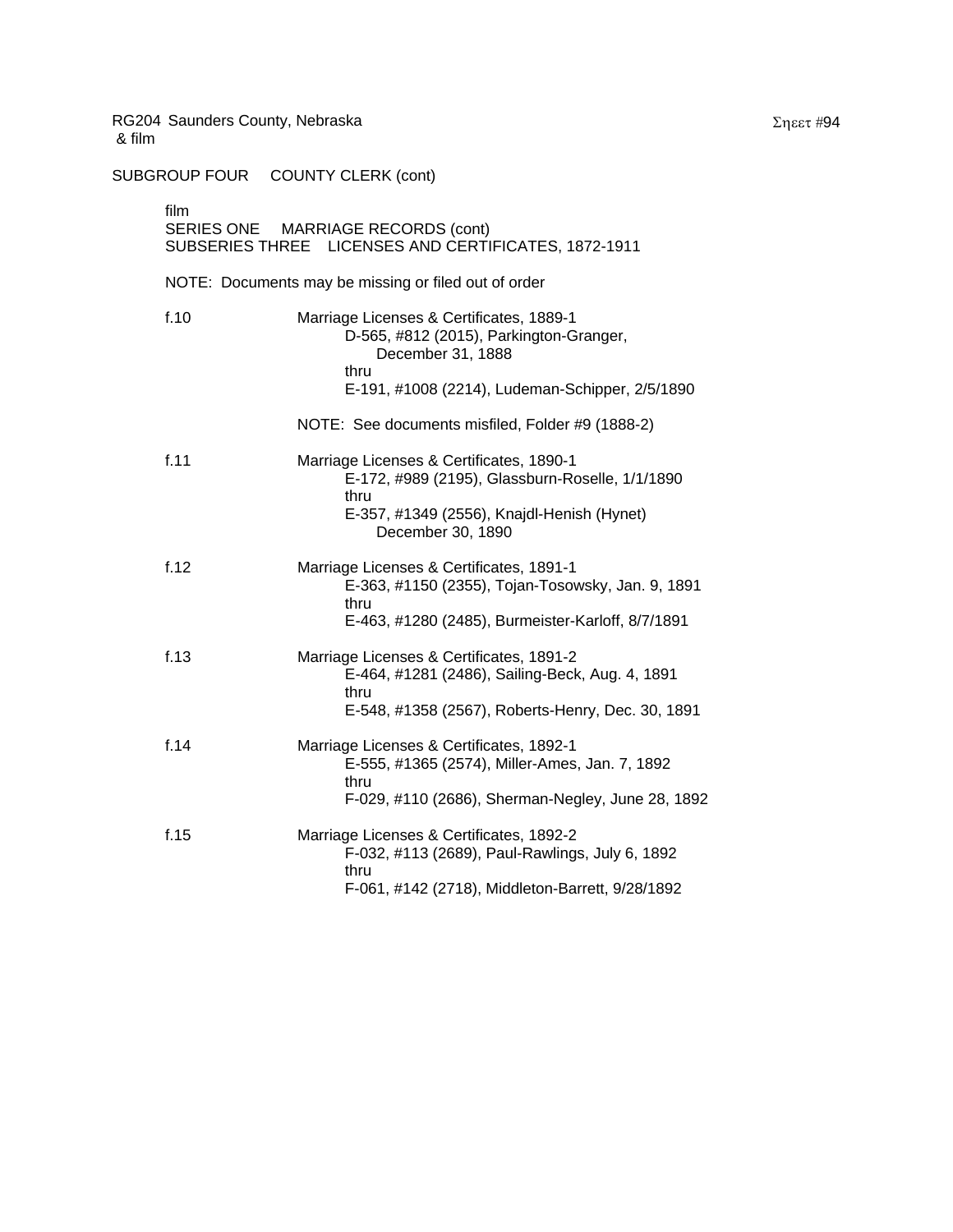SUBGROUP FOUR COUNTY CLERK (cont)

| film | SERIES ONE MARRIAGE RECORDS (cont)<br>SUBSERIES THREE LICENSES AND CERTIFICATES, 1872-1911                                                                                                                                                  |
|------|---------------------------------------------------------------------------------------------------------------------------------------------------------------------------------------------------------------------------------------------|
|      | NOTE: Documents may be missing or filed out of order                                                                                                                                                                                        |
| f.16 | Marriage Licenses & Certificates, 1892-3<br>F-062, #143 (2719), Wesley-Hentjes, 9/29/1892<br>thru<br>F-112, #192 (2769), Benjamin-Crutcher, 12/30/1892                                                                                      |
|      | NOTE: See documents misfiled, Folder 20                                                                                                                                                                                                     |
| f.17 | Marriage Licenses & Certificates, 1893-1<br>F-117, #197 (2774), Samek-Madigan, Dec. 31, 1892<br>thru<br>F-183, #263 (2840), Sawyer-Folsom, Mar. 30, 1893                                                                                    |
| f.18 | Marriage Licenses & Certificates, 1893-2<br>F-186, #266 (2843), Faulkner-Crook, Apr. 1, 1893<br>thru<br>F-226, #303 (2883), Nygren-Johnson, July 6, 1893                                                                                    |
| f.19 | Marriage Licenses & Certificates, 1893-3<br>F-227, #304 (2884), Johnson-Matson, incomplete<br>thru<br>F-264, #339 (2921), Williams-Kelsey, 9/27/1893                                                                                        |
| f.20 | Marriage Licenses & Certificates, 1893-4<br>F-267, #342 (2924), Schneider-Moerker, 10/3/1893<br>thru<br>F-312, #387 (2969), Cramer-Hagstrom, 12/27/1893                                                                                     |
|      | NOTE: F-105 & F-106 filed out of order in this<br>folder. Should appear in folder #16 (1892-3):<br>Zavodny-Hromas, F-105, December 23, 1892<br>Nelson-peterson, F-106, December 24, 1892<br>NOTE: See also documents misfiled in Folder #21 |

Σηεετ #95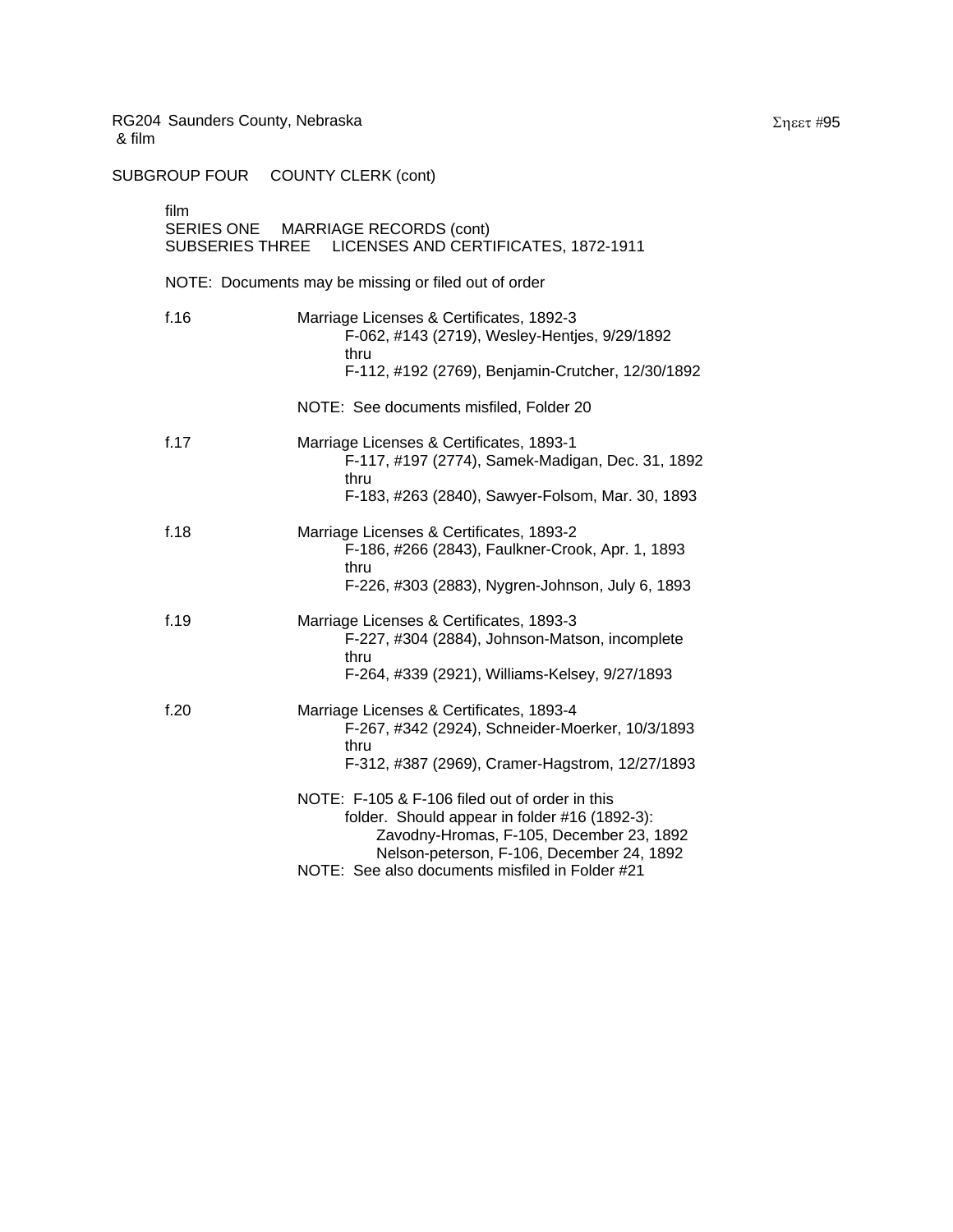| film | SERIES ONE MARRIAGE RECORDS (cont)<br>SUBSERIES THREE LICENSES AND CERTIFICATES, 1872-1911                                                                                                     |
|------|------------------------------------------------------------------------------------------------------------------------------------------------------------------------------------------------|
|      | NOTE: Documents may be missing or filed out of order.                                                                                                                                          |
| f.21 | Marriage Licenses & Certificates, 1894-1<br>F-313, #388 (2970), Linden-Burklund, 12/27/1893<br>thru<br>G-063, #486 (3077), Liles-Raitt, June 27, 1894                                          |
|      | NOTE: F-288, #363 (2945), Bright-Berkheimer,<br>October 28, 1893 filed out of order in this<br>folder. Should appear in Folder #20 (1893-4)<br>NOTE: See also documents misfiled in folder #22 |
| f.22 | Marriage Licenses & Certificates, 1894-2<br>G-064, #487 (3076), Dolezal-Franta, July 3, 1894<br>thru<br>G-138, #561 (3152), March-Kray, December 31, 1894                                      |
|      | NOTE: Documents misfiled in this folder:<br>G-045, #470 (3059), Henderson-Stevens, 5/8/1894<br>G-062, #485 (3076), Adams-Duncan, June 22, 1894                                                 |
| f.23 | Marriage Licenses & Certificates, 1895-1<br>G-139, #562 (3153), Jamison-Chambers, 1/5/1895<br>thru<br>G-282, #3295 (Stanley-Snell), December 31, 1895                                          |
| f.24 | Marriage Licenses & Certificates, 1896-1<br>G-283, #3296 (Rosengren-Barry), January 4, 1896<br>thru<br>G-351, #65 (3363), Knutzen-Jensen, August 4, 1896                                       |
| f.25 | Marriage Licenses & Certificates, 1896-2<br>G-353, #67 (3365), Cernek-Vybiral, Aug. 8, 1896<br>thru<br>G-408, #119 (3419), Shandera-Ratkonec, 1/12/1897                                        |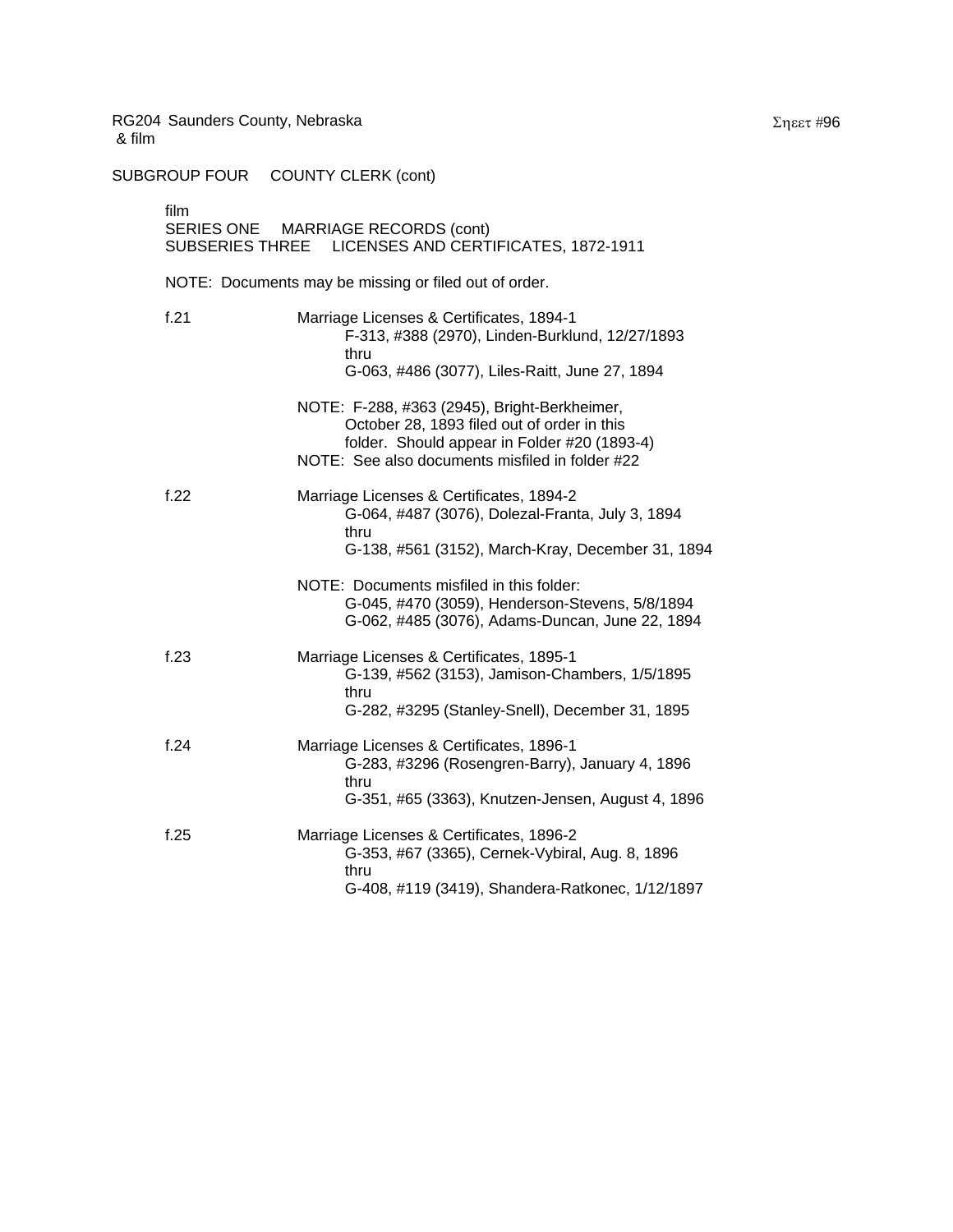| film | SERIES ONE MARRIAGE RECORDS (cont)<br>SUBSERIES THREE LICENSES AND CERTIFICATES, 1872-1911                                                                         |
|------|--------------------------------------------------------------------------------------------------------------------------------------------------------------------|
|      | NOTE: Documents may be missing or filed out of order                                                                                                               |
| f.26 | Marriage Licenses & Certificates, 1897-1<br>G-412, #124 (3424), Woiss-Kantor, Jan. 7, 1897<br>thru<br>G-473, #178 (3484), Walker-Rawlings, June 1, 1897            |
|      | NOTE: G-411, see Folder #27                                                                                                                                        |
| f.27 | Marrige Licenses & Certificates, 1897-2<br>G-474, #179 (3485), Anderson-Nygren, June 1, 1897<br>thru<br>G-543, #247 (3554), Jackson-Petch, Jan. 1, 1898            |
|      | NOTE: G-411, #123 (3423), Fischer-Tufreson, December<br>31, 1896, filed out of order in this folder.<br>Should appear in Folder #26 (1897-1)                       |
| f.28 | Marriage Licenses & Certificates, 1898-1<br>G-545, #249 (3556), Martinson-Carlson, 1/3/1898<br>thru<br>H-060, #60 (3623), Boyle-Carey, May 25, 1898                |
| f.29 | Marriage Licenses & Certificates, 1898-2<br>H-061, #61 (3624), Olson-Thorson, June 3, 1898<br>thru<br>H-143, #143 (3706), Martin-Wolz (Bean),<br>December 31, 1898 |
| f.30 | Marriage Licenses & Certificates, 1899-1<br>H-144, #144 (3707), Vybiral-Brabec, Jan. 3, 1899<br>thru<br>H-208, #3771 (Jackson-Jackson), June 28, 1899              |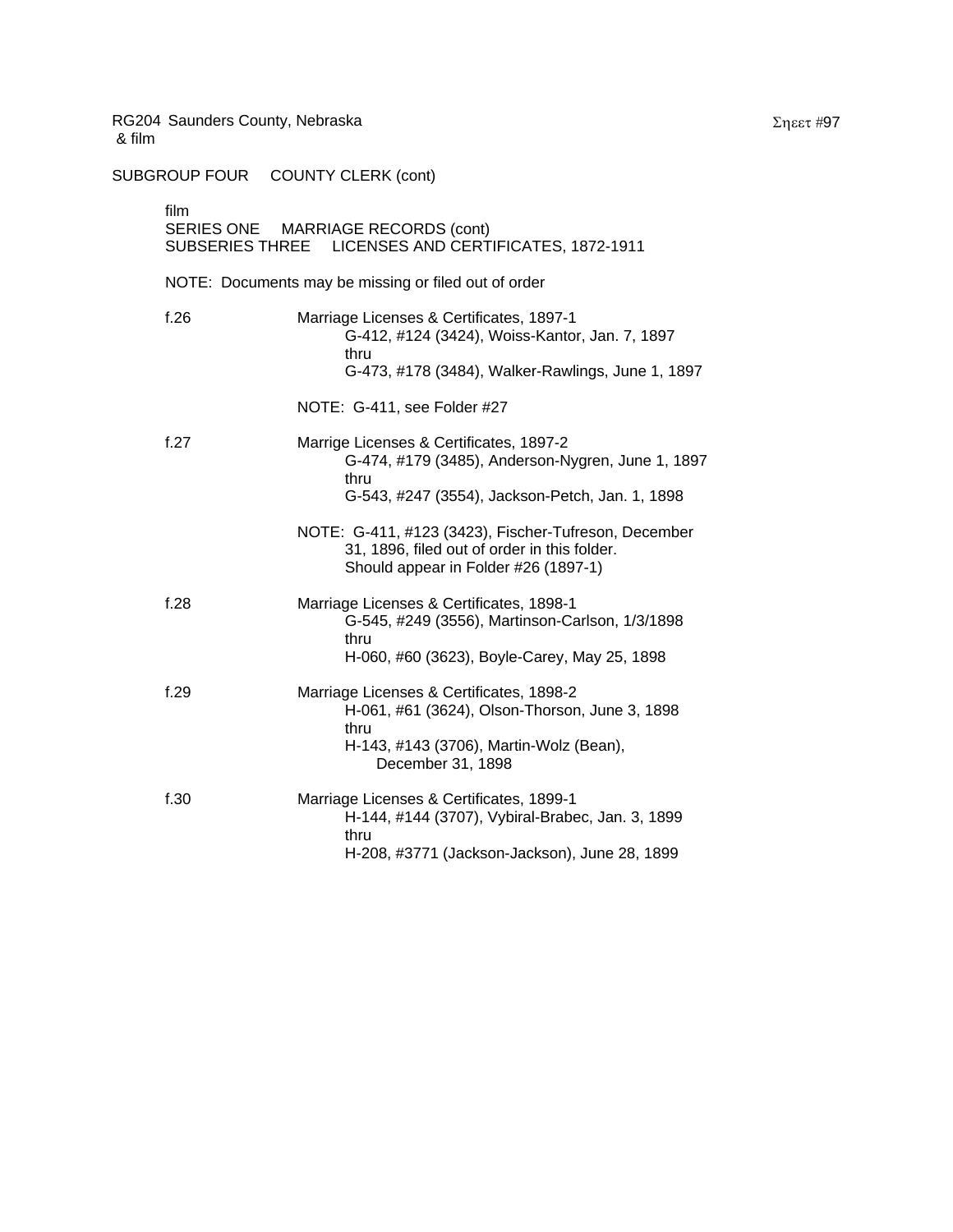| film | SERIES ONE MARRIAGE RECORDS (cont)<br>SUBSERIES THREE LICENSES AND CERTIFICATES, 1872-1911                                                         |
|------|----------------------------------------------------------------------------------------------------------------------------------------------------|
|      | NOTE: Documents may be missing or filed out of order                                                                                               |
| f.31 | Marriage Licenses & Certificates, 1899-2<br>H-209, #3772 (Sundean-Carlson), July 3, 1899<br>thru<br>H-267, #3830, Koranda-Vanek, January 15, 1900  |
| f.32 | Marriage Licenses & Certificates, 1900-1<br>H-269, #3832, Brousek-Wytas (Vytas), Jan. 4, 1900<br>thru<br>H-333, #3896, Hanson-Norgard, May 2, 1900 |
| f.33 | Marriage Licenses & Certificates, 1900-2<br>H-335, #3898, Vermelin-Chelburg, May 1, 1900<br>thru<br>H-439, #4002, Hall-Potter, January 2, 1901     |
| f.34 | Marriage Licenses & Certificates, 1901-1<br>H-437, #4000, Anderson-Larson, December 29, 1900<br>thru<br>H-522, #4085, Hanson-Clauson, May 29, 1901 |
| f.35 | Marriage Licenses & Certificates, 1901-2<br>H-523, #4086, Merriman-Greenfield, June 5, 1901<br>thru<br>I-071, #4170, Templeton-Buck, Dec. 31, 1901 |
|      | NOTE: I-007, see start of folder #37<br>NOTE: I-065, see start of folder #38                                                                       |
| f.36 | Marriage Licenses & Certificates, 1902-1<br>I-072, #4172, Weaver-Beggs, January 3, 1902<br>thru<br>I-145, #70 (4244), Nygren-Larson, April 2, 1902 |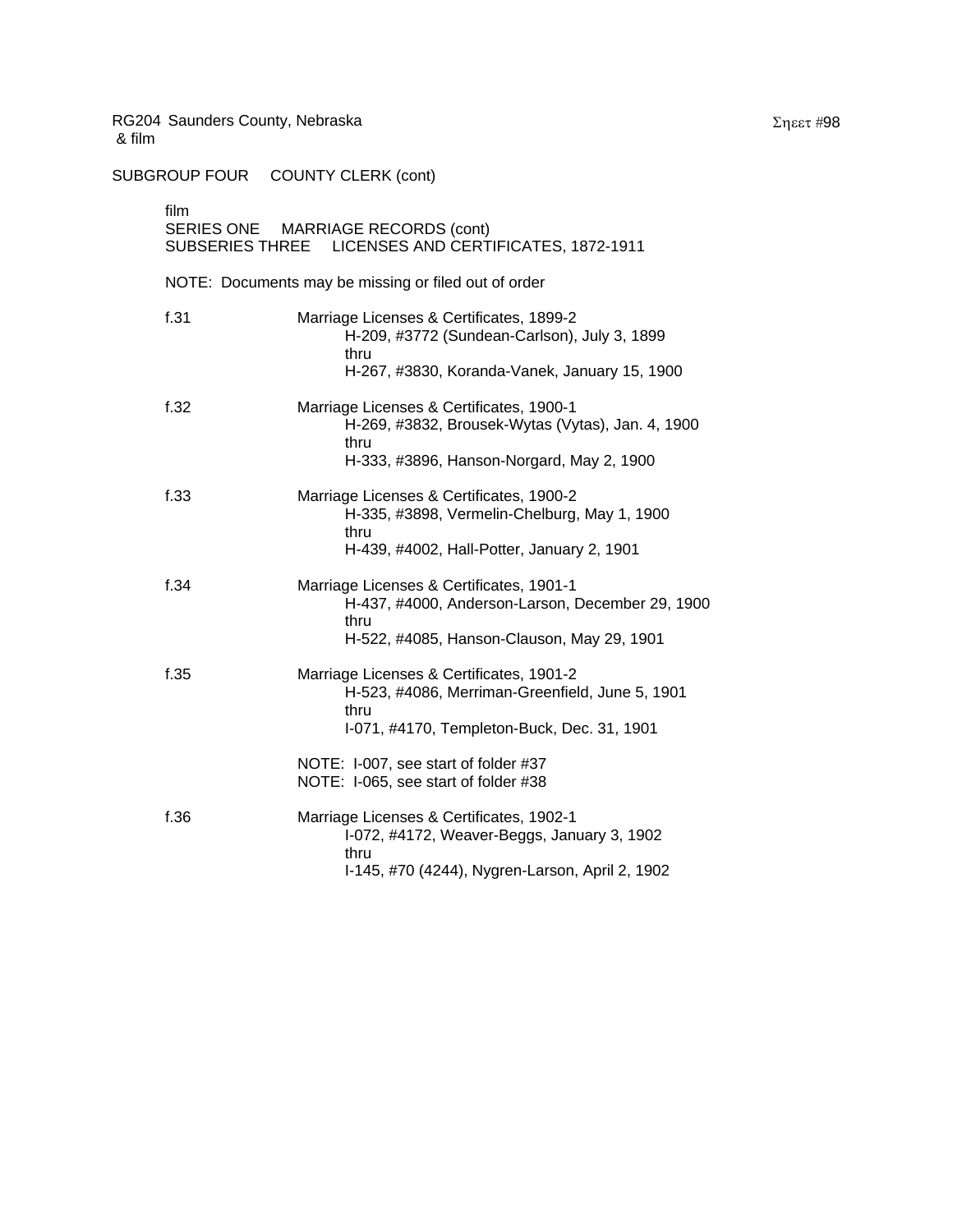| film | SERIES ONE MARRIAGE RECORDS (cont)<br>SUBSERIES THREE LICENSES AND CERTIFICATES, 1872-1911                                                                                                                  |
|------|-------------------------------------------------------------------------------------------------------------------------------------------------------------------------------------------------------------|
|      | NOTE: Documents may be missing or filed out of order.                                                                                                                                                       |
| f.37 | Marriage Licenses & Certificates, 1902-2<br>I-146, #71 (4245), Frederick-Davis, Apr. 6, 1902<br>thru<br>I-222, #146 (4321), Thomas-Storm, Sept. 30, 1902                                                    |
|      | NOTE: Licenses #129 thru 146, see Folder 38<br>NOTE: Documents misfiled in this folder:<br>I-007, #7 (4106), Fisher-Buresh, Aug. 1, 1901<br>should appear in Folder #35                                     |
| f.38 | Marriage Licenses & Certificates, 1902-3<br>I-025, #129 (4304), Dolezal-Helman, Sept. 3, 1902<br>thru<br>I-277, #202 (4376), Olson-Person, Dec. 31, 1902                                                    |
|      | NOTE: Documents misfiled in this folder:<br>I-373, #96 (4472), Kubik-Bulant, Oct. 6, 1903<br>should appear in Folder #40<br>I-065, #65 (4164), Brodd-Bengston, Dec. 17, 1901<br>should appear in Folder #35 |
| f.39 | Marriage Licences & Certificates, 1903-1<br>I-278, #203 (4377), Christenson-Anderson,<br>January 1, 1903<br>thru<br>I-347, #70 (4446), Youngstedt-Hallner, 7/23/1903                                        |
| f.40 | Marriage Licenses & Certificates, 1903-2<br>I-348, #71 (4447), Jorgenson-Sedam, Aug. 4, 1903<br>thru<br>I-407, #121 (4506), Dean-Young, December 1, 1903                                                    |
|      | NOTE: Licenses #96, see start of Folder #38                                                                                                                                                                 |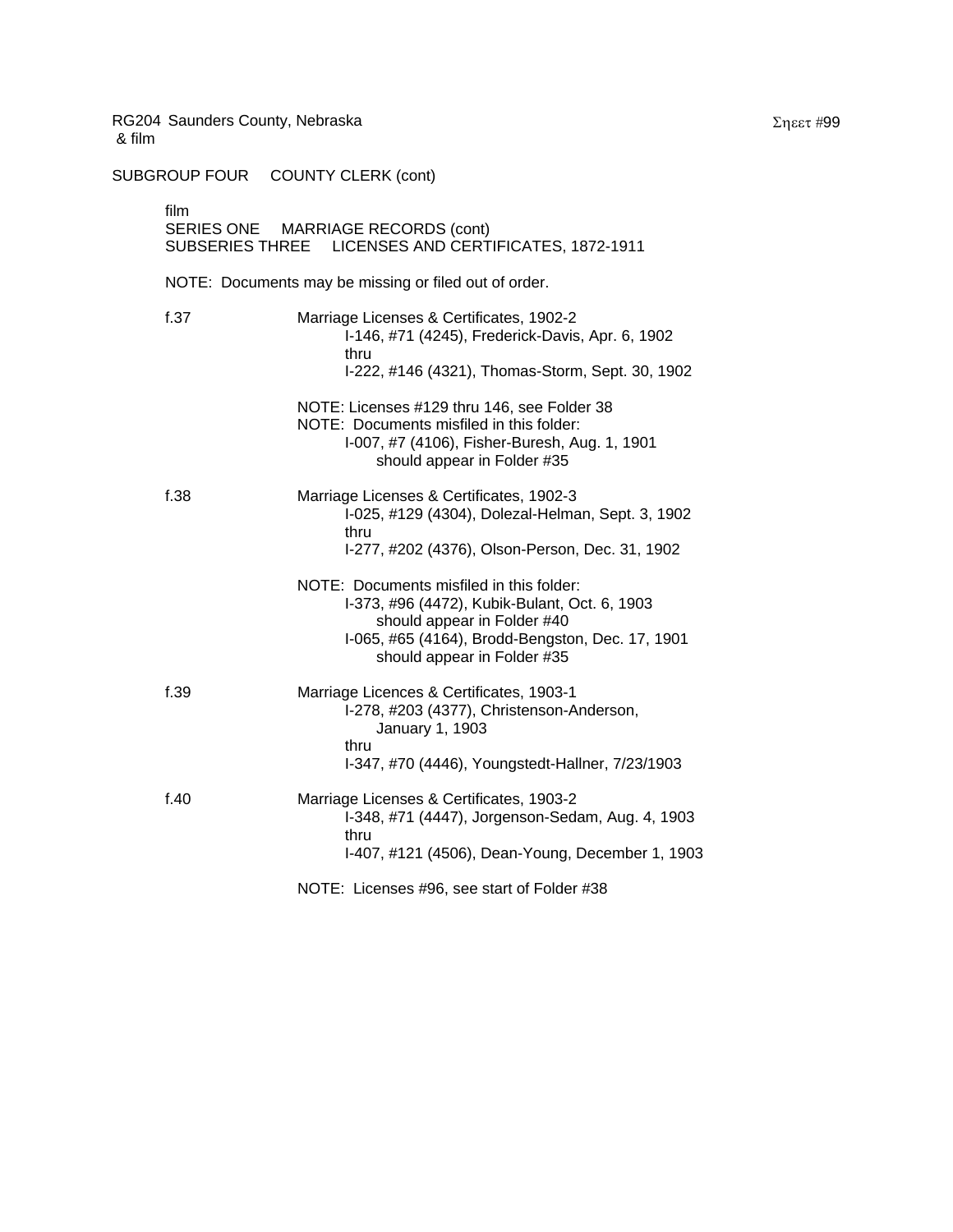| film | SERIES ONE MARRIAGE RECORDS (cont)<br>SUBSERIES THREE LICENSES & CERTIFICATES, 1872-1911                                                                       |
|------|----------------------------------------------------------------------------------------------------------------------------------------------------------------|
|      | NOTE: Documents may be missing or filed out of order.                                                                                                          |
| f.41 | Marriage Licenses & Certificates, 1904-1<br>I-405, #1 (4504), Wolf-Walla, January 2, 1904<br>thru<br>I-448, #43 (4547), Breyer-Haldeman, March 2, 1904         |
| f.42 | Marriage Licenses & Certificates, 1904-2<br>I-449, #44 (4548), Burns-White, March 1, 1904<br>thru<br>I-507, #102 (4606), Sprinkle-Blomstrand,<br>July 30, 1904 |
| f.43 | Marriage Licenses & Certificates, 1904-3<br>I-508, #103 (4607), Helsing-Larson, Aug. 1, 1904<br>thru<br>J-053, #179 (4686), Reasoner-DuBois, 12/31/1904        |
| f.44 | Marriage Licenses & Certificates, 1905-1<br>J-054, #1 (4687), Pokorny-Smolik, Jan. 2, 1905<br>thru<br>J-135, #81 (4768), Enright-Armstrong, 5/31/1905          |
| f.45 | Marriage Licenses & Certificates, 1905-2<br>J-136, #82 (4769), Kudrua-Brida, June 2, 1905<br>thru<br>J-220, #165 (4853), Peters-Jarden, Dec. 30, 1905          |
| f.46 | Marriage Licenses & Certificates, 1906-1<br>J-221, #166 (4854), Klement-Novak, Jan. 3, 1906<br>thru<br>J-284, #229 (4917), Turnwall-Paulson, 4/11/1906         |
| f.47 | Marriage Licenses & Certificates, 1906-2<br>J-285, #230 (4918), Ehlers-Lippincott, 4/13/1906<br>thru<br>J-345, #290 (4978), Park-Hullhorst, Aug. 30, 1906      |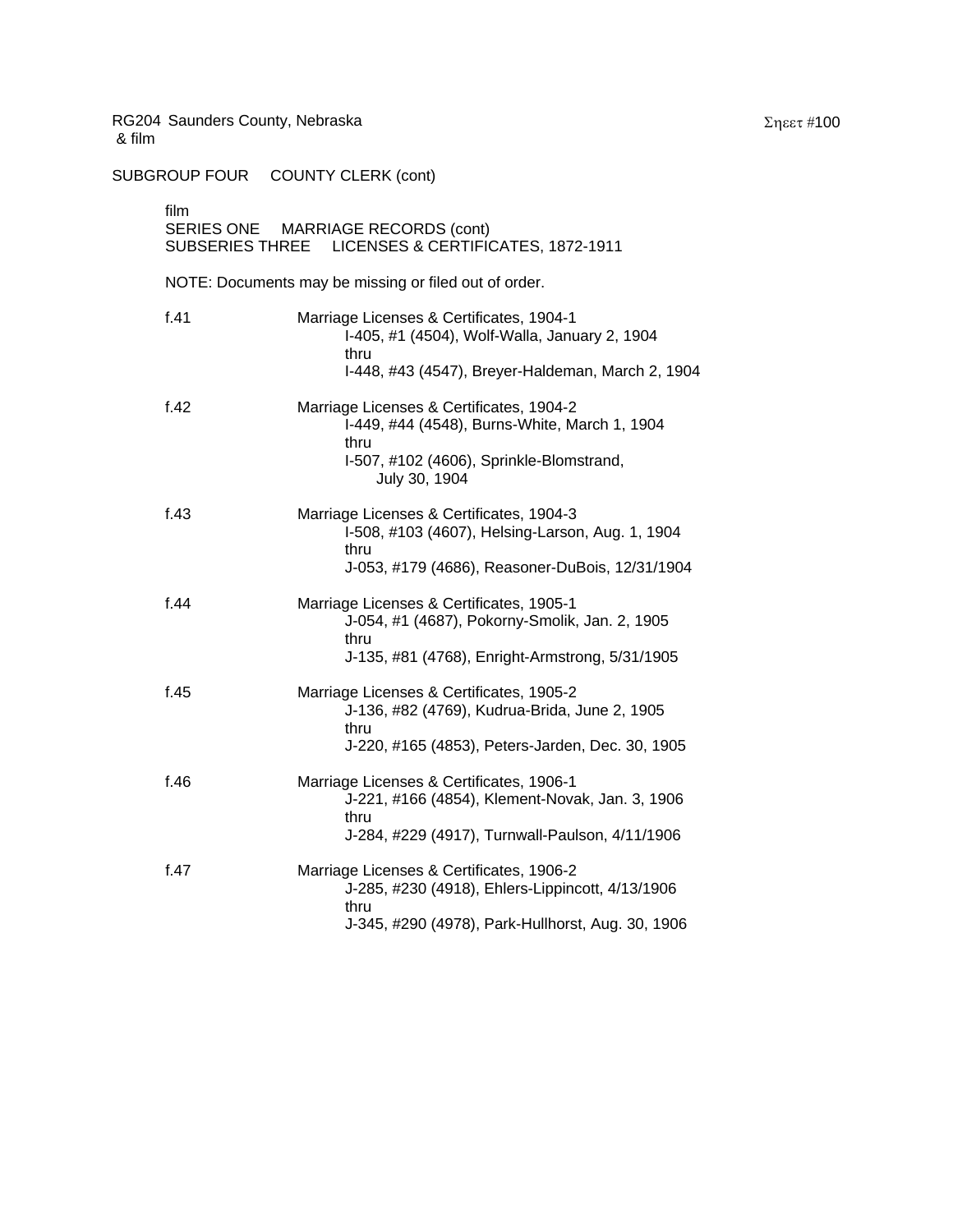SUBGROUP FOUR COUNTY CLERK (cont)

| film | SERIES ONE MARRIAGE RECORDS (cont)<br>LICENSES AND CERTIFICATES, 1872-1911<br><b>SUBSERIES THREE</b>                                                                   |
|------|------------------------------------------------------------------------------------------------------------------------------------------------------------------------|
|      | NOTE: Documents may be missing or filed out of order                                                                                                                   |
| f.48 | Marrige Licenses & Certificates, 1906-3<br>J-346, #291 (4979), Marvin-Pierson, Sept. 3, 1906<br>thru<br>J-395, #340 (5028), Wilkerson-Guthrie, 12/31/1906              |
|      | NOTE: J-350 & 361, see Folder #49                                                                                                                                      |
| f.49 | Marriage Licenses & Certificates, 1907-1<br>J-396, #341 (5029), Tomes-Musil, January 2, 1907<br>thru<br>J-482, #425 (5114), Thedens-Raisch, June 27, 1907              |
| f.50 | Marriage Licenses & Certificates, 1907-2<br>J-483, #426 (5115), Towle-Rose, July 2, 1907<br>thru<br>K-034, #34 (5200), Bahde-Ellison, Jan. 1, 1908                     |
| f.51 | Marriage Licenses & Certificates, 1908-1<br>K-035, #35 (5201), Ohnoutka-Anderson, 1/2/1908<br>thru<br>K-109, #109 (5275), McKline-Lillie, July 3, 1908                 |
| f.52 | Marriage Licenses & Certificates, 1908-2<br>K-110, #110 (5276), Musselman-Carson, 7/1/1908<br>thru<br>K-162, #162 (5327), Chamberlain-Hollenbeck,<br>December 25, 1908 |
| f.53 | Marriage Licenses & Certificates, 1909-1<br>K-163, #163 (5328), Emerson-Robertson, 12/24/1908<br>thru<br>K-218, #218 (5383), Frederick-Gustafson,<br>April 28, 1909    |

Σηεετ #101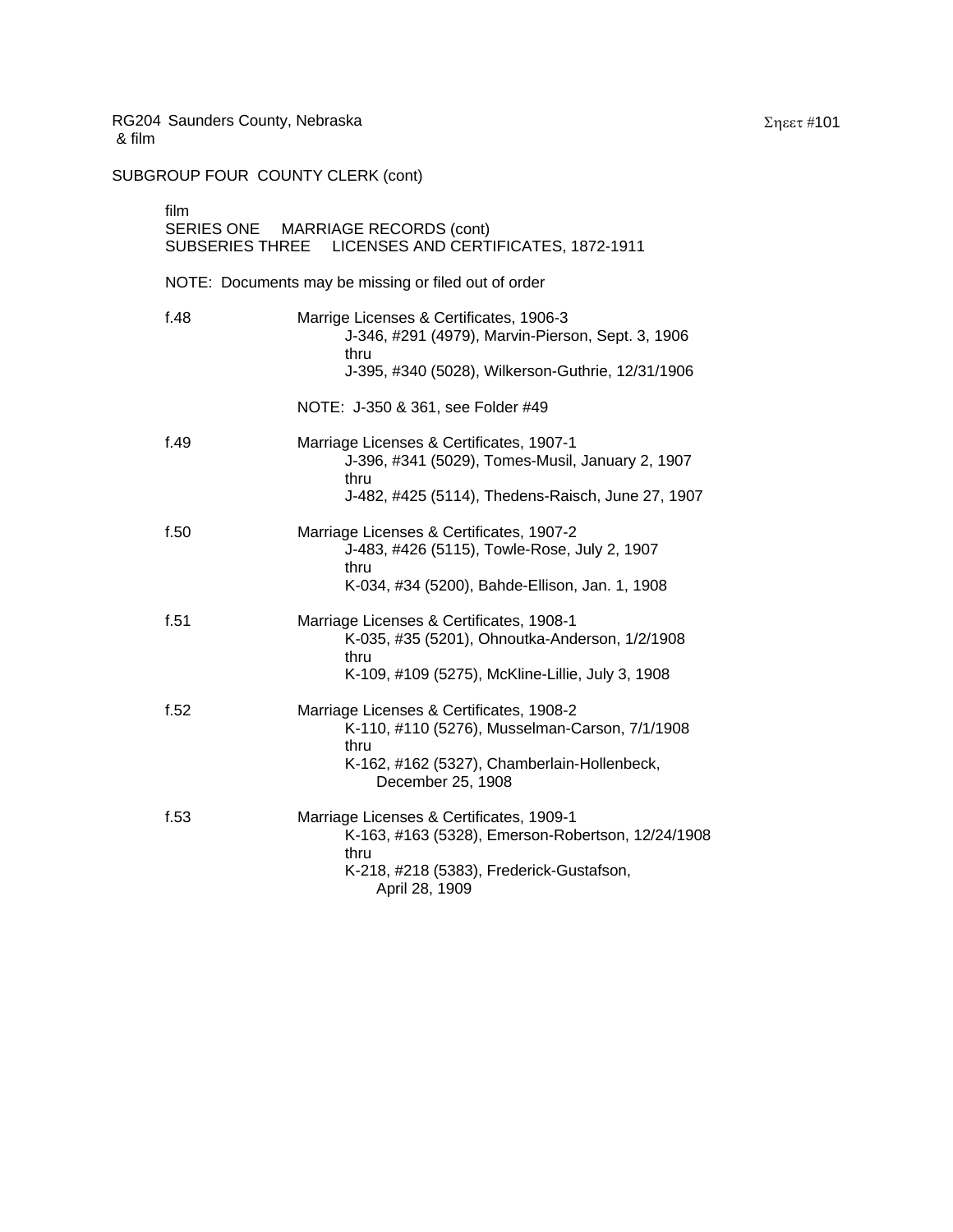| film | SERIES ONE MARRIAGE RECORDS (cont)<br>SUBSERIES THREE LICENSES AND CERTIFICATES, 1872-1911                                                                                                             |
|------|--------------------------------------------------------------------------------------------------------------------------------------------------------------------------------------------------------|
|      | NOTE: Documents may be missing or filed out of order                                                                                                                                                   |
| f.54 | Marriage Licenses & Certifcates, 1909-2<br>K-220, #220 (5385), Kadler-Vasina, Apr. 3, 1909<br>thru<br>K-278, #278 (5442), Fisher-Dolezal, 9/30/1909                                                    |
| f.55 | Marriage Licenses & Certificates, 1909-3<br>K-279, #279 (5443), Remmers-Block, Oct. 4, 1909<br>thru<br>K-319, #319 (5483), Mays-Martin, Dec. 30, 1909                                                  |
| f.56 | Marriage Licenses & Certificates, 1910-1<br>K-320, #320 (5484), Spicker-Hladik, Dec. 30, 1909<br>thru<br>K-394, #394 (5558), Machacek-Virgl, July 4, 1910                                              |
| f.57 | NOTE: For #89 & 392, see start of folder #57<br>Marriage Licenses & Certificates, 1910-2<br>K-395, #395 (5559), Chapek-Zejda, July 11, 1910<br>thru<br>K-440, #440 (5604), Abrahamson-Lind, 12/28/1910 |
|      | NOTE: Folder starts with 389 & 392 filed out of<br>order<br>NOTE: #439 is filed out of order at start of F.58                                                                                          |
| f.58 | Marriage Licenses & Certificates, 1911-1<br>K-439, #439 (5603), Jelinek-Korand, Dec. 27, 1910<br>thru<br>K-519, #519 (5682), Gustafson-Swanborn, 6/28/1911                                             |
|      |                                                                                                                                                                                                        |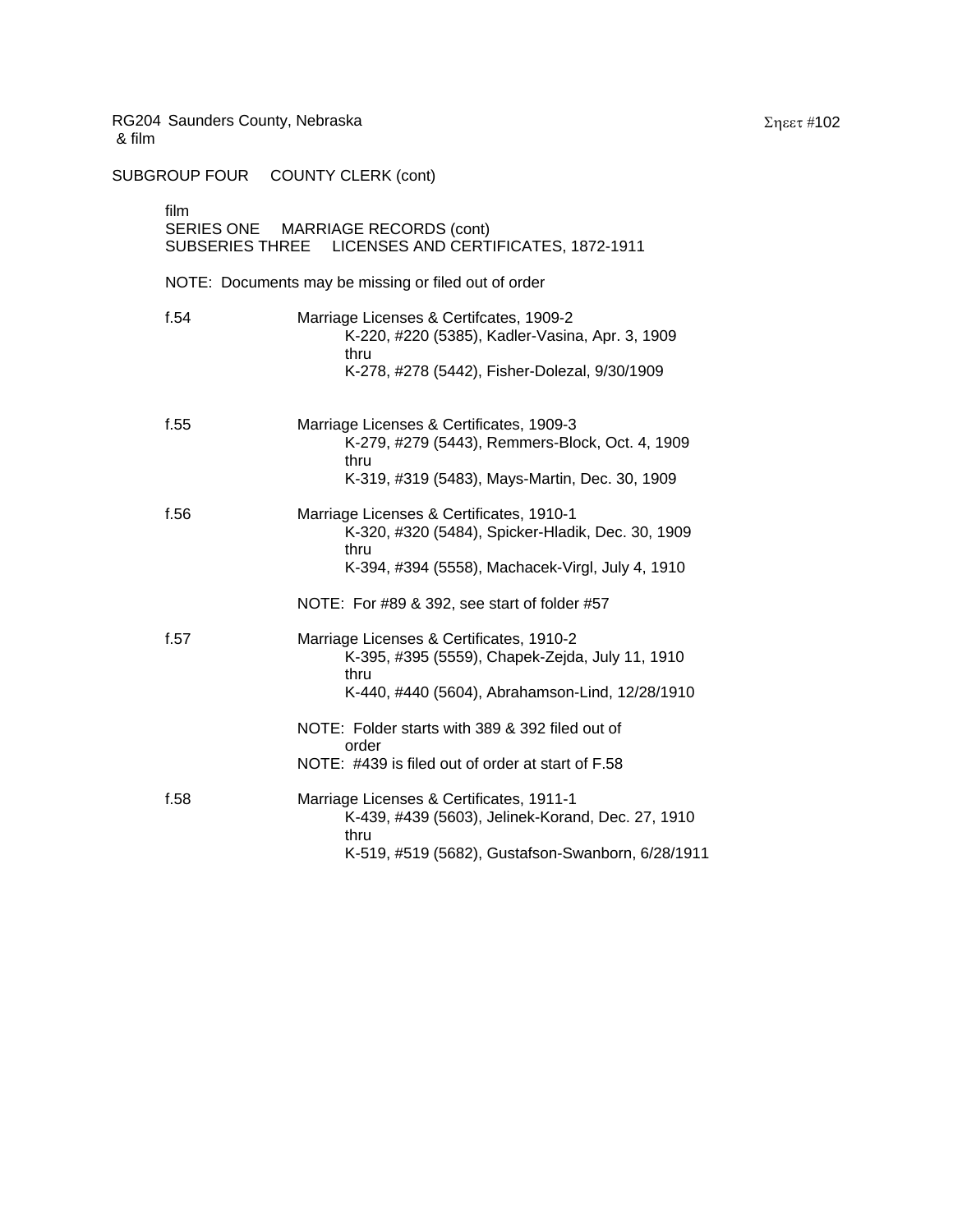SUBGROUP FOUR COUNTY CLERK (cont)

film

# SERIES ONE MARRIAGE RECORDS (cont) SUBSERIES THREE LICENSES & CERTIFICATES, 1872-1911

NOTE: Documents may be missing or filed out of order.

f.59 Marriage Licenses & Certificates, 1911-2 K-520, #520 (5683), Behrens-Krause, July 1, 1911 thru K-579, #579 (5742), Fallers-Wilcox, Dec. 28, 1911

|                                                         | K-579, #579 (5742), Fallers-Wilcox, Dec. 28, 1911                                                                                                                                                                        |        |
|---------------------------------------------------------|--------------------------------------------------------------------------------------------------------------------------------------------------------------------------------------------------------------------------|--------|
| film                                                    | SERIES ONE MARRIAGE RECORDS - MICROFILM RECORD<br>SUBSERIES ONE MARRIAGE DOCKETS, 1866-1970                                                                                                                              | MP4219 |
|                                                         | NOTE: Microfilmed by the Genealogical Society of Utah at<br>the Saunders County Historical Society in August-Sept. 1995.                                                                                                 |        |
| Reel #1<br>1535 expos.<br>GSU Project<br>#26,819        | Item #1 - Index to Marriages Vol. A<br>A (Brides/Grooms), 1866-1965<br>thru<br>Item #4 - Index to Marriages, Vol. C<br>License Index, 1912-1970<br>V.3 (1937-1942), "H" - Brides                                         |        |
|                                                         | NOTE:<br>V.B Index begins at frame #580<br>V.C Index begins at frame #1184                                                                                                                                               |        |
| Reel #2<br>2582 expos.<br><b>GSU Project</b><br>#26,820 | Item #1 - Index to Marriages, Vol. C cont.<br>Licenses Index, 1912-1970<br>V.3 (1937-1942), "H" - Brides cont.<br>thru<br>Item #3 - Marriage Record Vol. A (1869-1876)<br>p.145, #164 (Nightingale-Still), Jan. 16, 1873 |        |
|                                                         | NOTES for Reel #2 begin on next page                                                                                                                                                                                     |        |

Σηεετ #103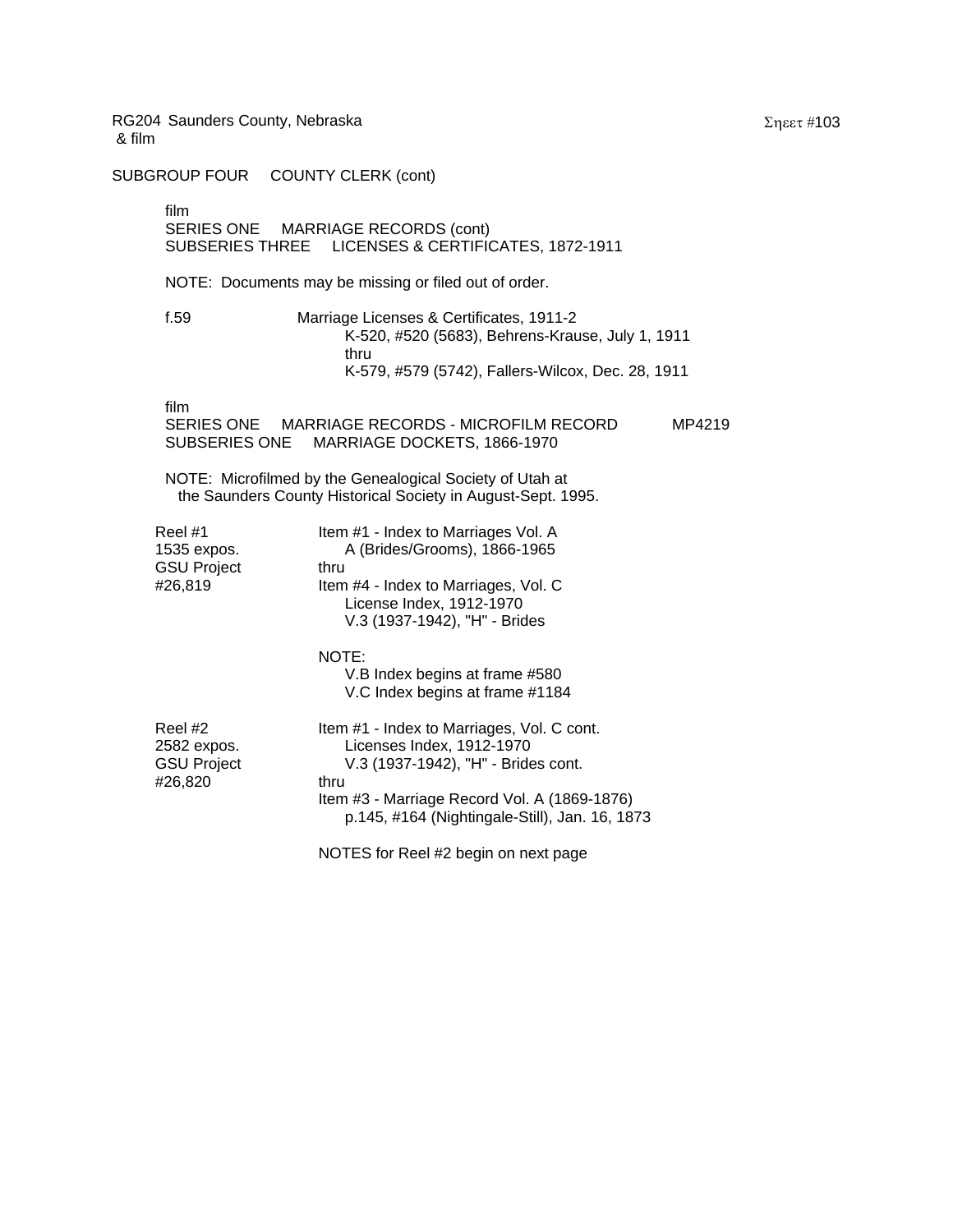SUBGROUP FOUR COUNTY CLERK (cont)

| film<br>SUBSERIES ONE                                                                                                                                                                                                                                        | SERIES ONE MARRIAGE RECORDS - MICROFILM RECORD<br>MARRIAGE DOCKETS (cont)                                                                                                                                                                                                                                                                                       | MP4219 |
|--------------------------------------------------------------------------------------------------------------------------------------------------------------------------------------------------------------------------------------------------------------|-----------------------------------------------------------------------------------------------------------------------------------------------------------------------------------------------------------------------------------------------------------------------------------------------------------------------------------------------------------------|--------|
| Reel #2                                                                                                                                                                                                                                                      | NOTE:<br>V.D Index Cards, 1887-1995 begin at Fr. #428<br>V.1A begins at frame #2359<br>V.A begins at frame #2390<br>NOTE: Some pages, Vol. 1A & A, difficult to<br>read due to condition of original record.<br>For original record, contact the Saunders<br>County Historical Society in Wahoo. See<br>Also, Reel #3A, for film of record produced<br>in 1985. |        |
| Reel #3<br>1288 expos.<br>1374 pp.<br><b>GSU Project</b><br>#26,821                                                                                                                                                                                          | Item #1 - Marriage Record Vol. A cont.<br>p.145, #164 (Nightingale-Still), Jan. 16, 1873<br>thru<br>Item #3 - Marriage Record, Vol. C (1881-1885)<br>p.588, #1454 (Vanous-Jelinek), July 6, 1885<br>NOTE: Item #1, Vol. A, pp.399-409 were<br>blank and not microfilmed.<br>NOTE:<br>V.B begins at frame #273<br>V.C begins at frame #761                       |        |
| NOTE: Reels 1-5 following (renumbered 3A-E), were microfilmed<br>$P_{\text{eff}}$ , $P_{\text{eff}}$ , $P_{\text{eff}}$ , $P_{\text{eff}}$ , $P_{\text{eff}}$ , $P_{\text{eff}}$ , $P_{\text{eff}}$ , $P_{\text{eff}}$ , $P_{\text{eff}}$ , $P_{\text{eff}}$ |                                                                                                                                                                                                                                                                                                                                                                 |        |

 by the Historical Society in 1985 and include Marriage Records Vols. A and 1A thru K. Vols. A-C were transferred to the Saunders County Historical Society with other Marriage Dockets and Vols. D-K were destroyed after microfilming. Vols. A thru C were remicrofilmed by GSU in 1995.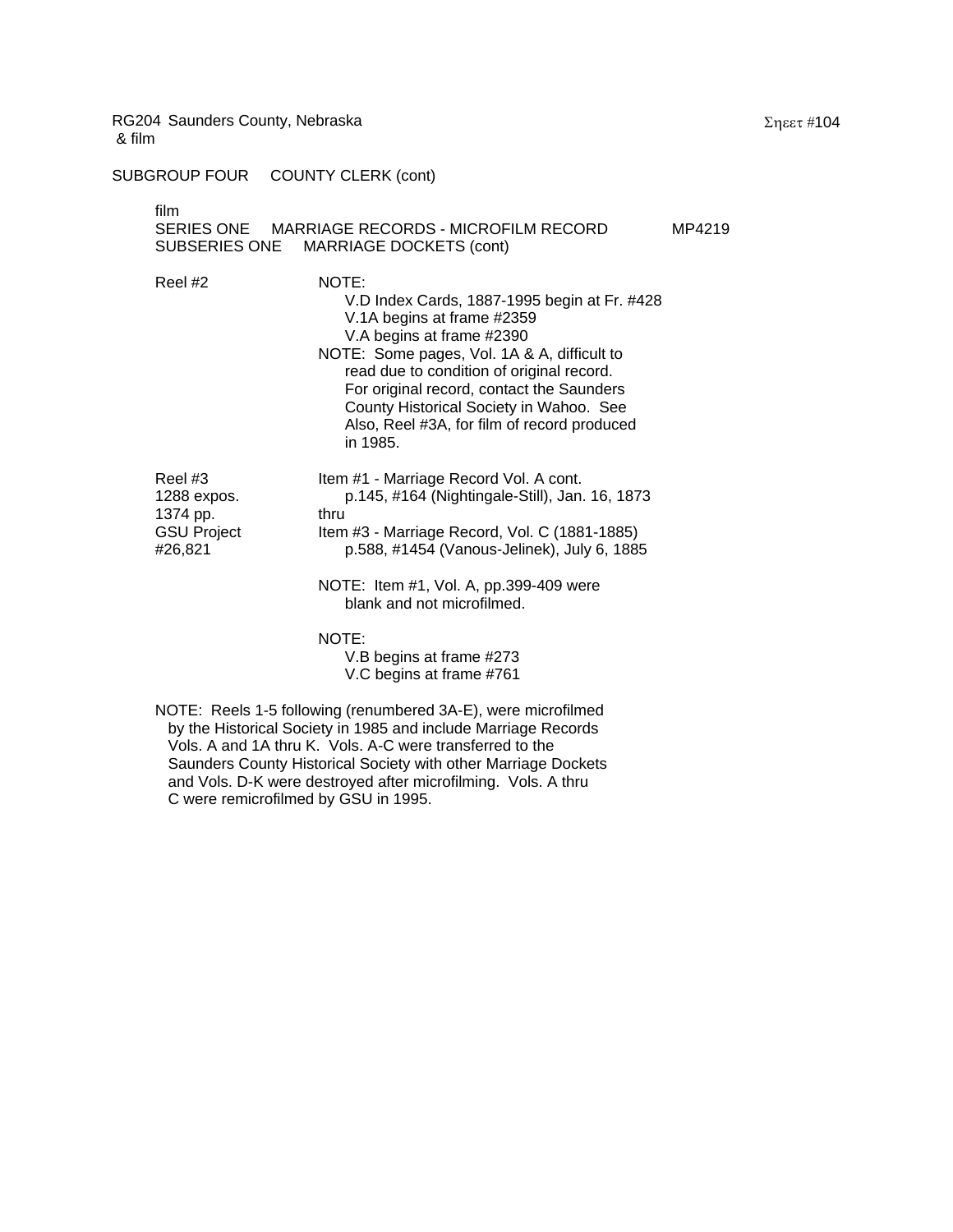| film<br>SUBSERIES ONE                                        | SERIES ONE MARRIAGE RECORDS - MICROFILM RECORD MP3905<br>MARRIAGE DOCKETS, 1866-1970                                                                                                                                                                                                                                               |
|--------------------------------------------------------------|------------------------------------------------------------------------------------------------------------------------------------------------------------------------------------------------------------------------------------------------------------------------------------------------------------------------------------|
| Reel #3A<br>804 shots<br>1470 pp.<br>NSHS Reel #1<br>#21,791 | Marriage Record, Vol. A (1), (1866-1869)<br>Index $A-Z$ (pp.1-14), and<br>p.15, #1 (Bumgardner-Hooker), NoV. 27, 1866<br>thru<br>Marriage Record, Vol. C (4)<br>p.531, #1397 (Moyer-Ressell), Feb. 18, 1885                                                                                                                        |
|                                                              | NOTE:<br>V.2 Begins at Frame #029<br>V.3 Begins at Frame #269<br>V.4 Begins at Frame #510                                                                                                                                                                                                                                          |
|                                                              | NOTE: Vol. A, pp.398-409 were blank and not<br>microfilmed.<br>NOTE: For illegible or hard to copy documents,<br>see also Roll #2 of GSU Project or loose<br>licenses and certificates of Subseries Three.<br>see inventory for complete description.<br>Original Records are at the Saunders County<br>Historical Society, Wahoo. |
| Reel #3B<br>801 shots<br>1558 pp.<br>NSHS Reel #2<br>#21,792 | Marriage Record, Vol. C (4) cont.<br>p.531, #1397, Moyer-Russell, Feb. 18, 1885<br>thru<br>Marriage Record, Vol. F (7), 1892-1896<br>p.149, #2805, Moran-Achen, Feb. 14, 1893                                                                                                                                                      |
|                                                              | NOTE:<br>V.D Begins at Frame #041<br>V.E Begins at Frame #359<br>V.F Begins at Frame #711                                                                                                                                                                                                                                          |
|                                                              | NOTE: Repeat, V.4, p.531, start of reel                                                                                                                                                                                                                                                                                            |
|                                                              | ROLL NOTES, Reel 3B continue on next page                                                                                                                                                                                                                                                                                          |
|                                                              |                                                                                                                                                                                                                                                                                                                                    |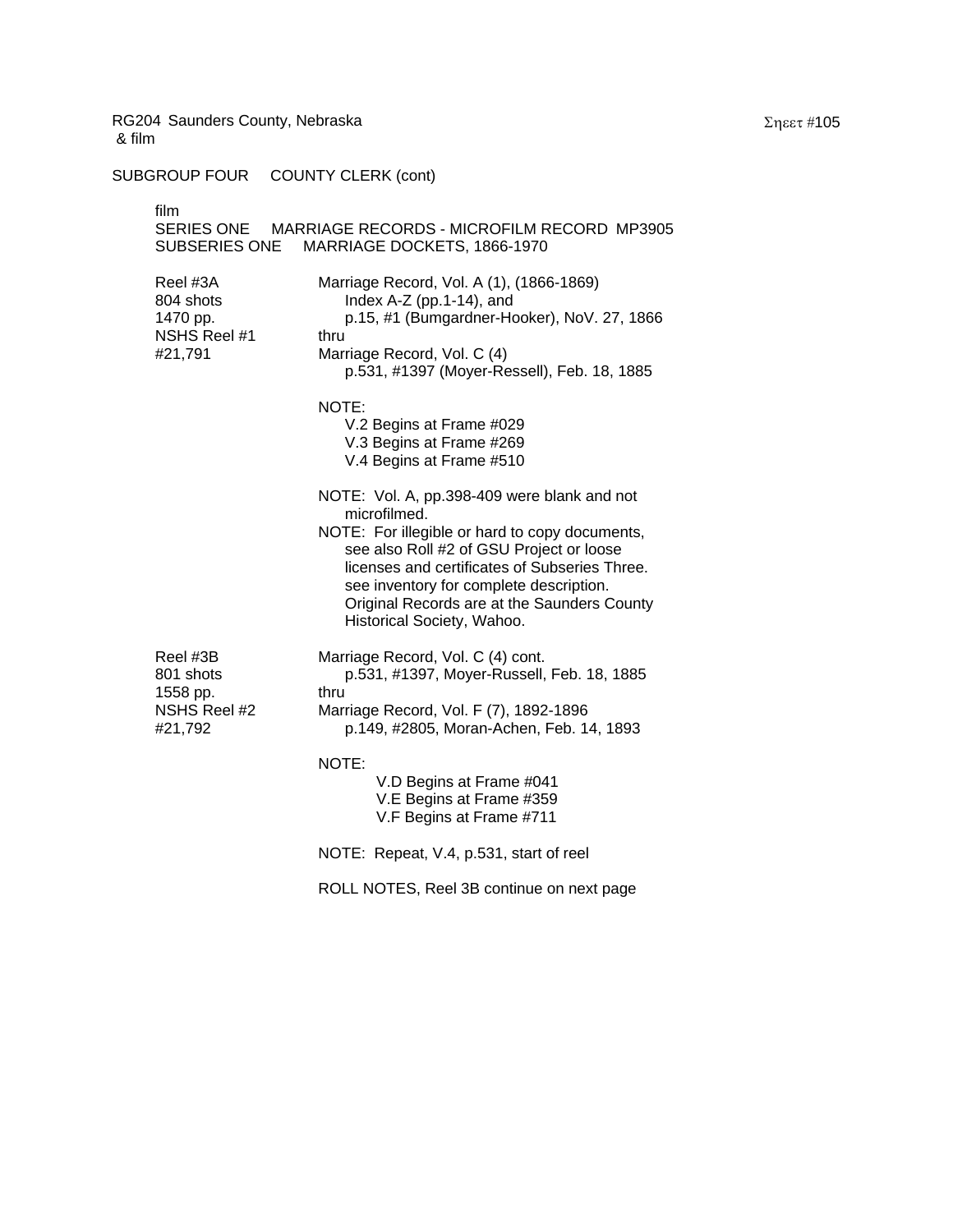| film<br>SUBSERIES ONE                                        | SERIES ONE MARRIAGE RECORDS - MICROFILM RECORD MP3905<br>MARRIAGE DOCKETS, 1866-1970                                                                                                                                                                                                                                 |
|--------------------------------------------------------------|----------------------------------------------------------------------------------------------------------------------------------------------------------------------------------------------------------------------------------------------------------------------------------------------------------------------|
| Reel #3B<br>cont.                                            | NOTE: Vol. C, see also Roll #2, GSU Project,<br>or loose licenses and Certificates, Subseries 3.<br>Vols. D-F, see also subseries three. Vol.<br>C original is at Saunders County Historical<br>Society.                                                                                                             |
|                                                              | CORRECTION: Vol. F (7) Targeted as Vol. 8 in<br>error.<br>Operator's Certificate, End of Reel, incorrect.                                                                                                                                                                                                            |
| Reel #3C<br>790 shots<br>1439 pp.<br>NSHS Reel #3<br>#21,793 | Marriage Record, Vol. F (7), (Targeted V.8), cont.<br>p.149, #2806, Moran-Achen, Feb. 14, 1893<br>(repeated)<br>thru<br>Marriage Record, Vol. H (9)<br>p.536, #3999, Stamp-Hilgert, July 11, 1901                                                                                                                    |
|                                                              | NOTE:<br>V.G (8) begins at Frame #116<br>V.H (9) begins at Frame #434                                                                                                                                                                                                                                                |
|                                                              | CORRECTION: Vol. F (7), Beginning of Roll thru<br>frame #115 targeted as Vol. 8 in error<br>CORRECTION: Correction Target, fr. #115 in error,<br>Reel begins with V.7 (F) continued.<br>CORRECTION: Vol. G (8), pp. 283-285 recorded by<br>County Judge as January 1895 in error.<br>Actually start of January 1896. |
|                                                              | NOTE: See volume inventory for notes regarding<br>duplication of marriage numbers vols. F&G.<br>See also subseries three, loose licenses and<br>certificates.                                                                                                                                                        |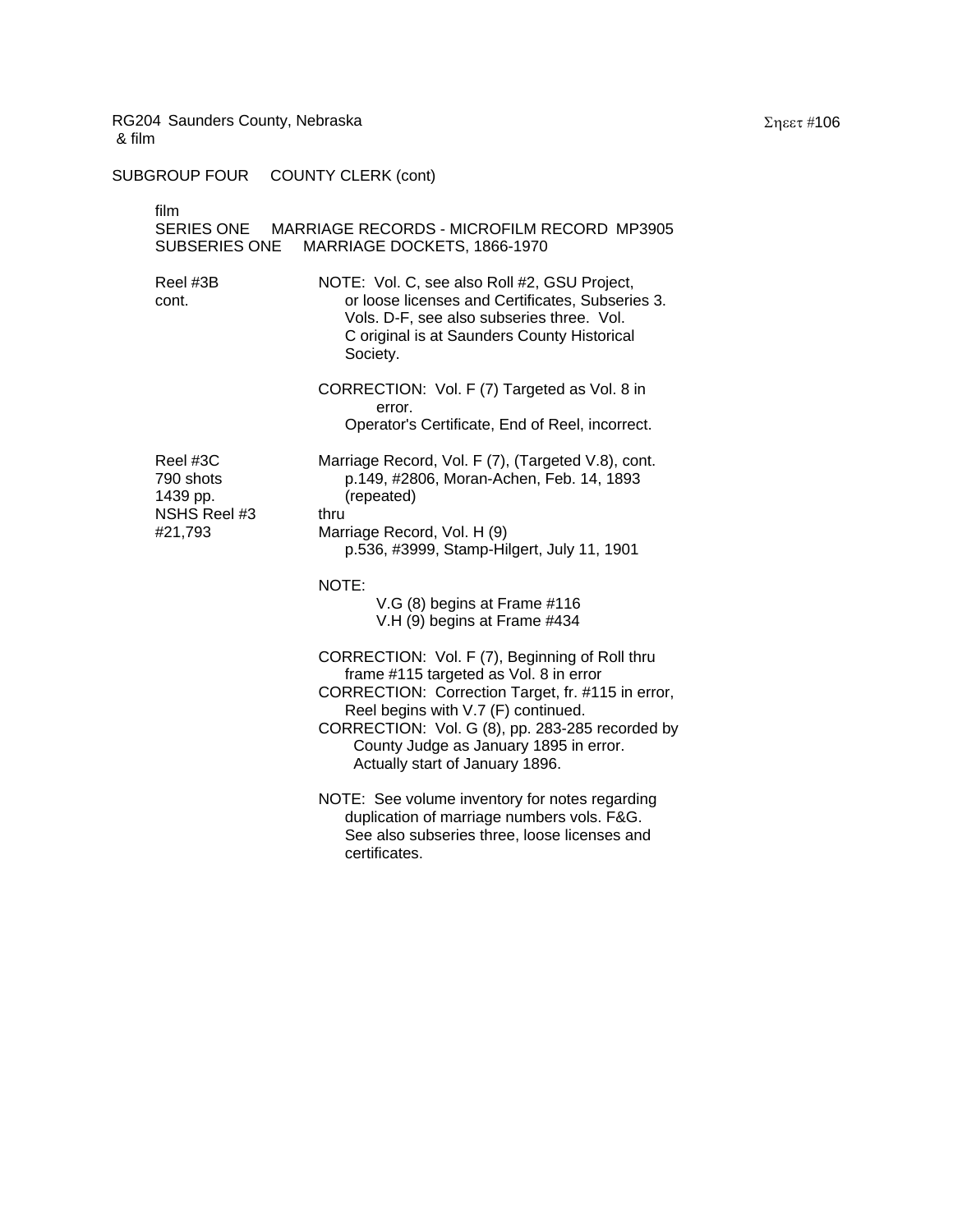SUBGROUP FOUR COUNTY CLERK (cont)

| film<br>SUBSERIES ONE                                                                                                         | SERIES ONE MARRIAGE RECORDS - MICROFILM RECORD MP3905<br>MARRIAGE DOCKETS, 1866-1970                                                                                                                              |
|-------------------------------------------------------------------------------------------------------------------------------|-------------------------------------------------------------------------------------------------------------------------------------------------------------------------------------------------------------------|
| Roll #3D<br>804 shots<br>1416 pp.<br>NSHS Reel #4<br>#21,794                                                                  | Marriage Record, Vol. I (10), 1901-1904<br>Index, A-Z and<br>p.1, #4100, Hansen-Jorgenson, July 10, 1901<br>thru<br>Marriage Record, Vol. K (12), 1907-1911<br>p.159, 5324, Houfek-Vishrua, Dec. 14, 1908         |
|                                                                                                                               | NOTE:<br>V. J (11) begins at Frame #365<br>V. K (12) begins at Frame #696                                                                                                                                         |
|                                                                                                                               | ERROR: Vol. J, p.53, affidavit covers license<br>and information obscured. No Retake.<br>See subseries three, loose licenses and<br>certificates for replacement document.<br>Original Record has been destroyed. |
|                                                                                                                               | CORRECTION: Beginning of 1902, p.74, recorded<br>as 1901 by county in error.                                                                                                                                      |
|                                                                                                                               | NOTE: See also loose licenses and certificates<br>of subseries three for duplicate records.<br>Original vols. D-K have been destroyed.                                                                            |
| Reel #3E<br>243 shots<br>420 pp.<br>NSHS Reel #5<br>#21,800                                                                   | Marriage Record, Vol. K (12), cont.<br>p.160, #5325, Kirchman-Johnson, Dec. 16, 1908<br>thru<br>Marriage Record, Vol. K (12)<br>p.579, #5742, Fallers-Wilcox, Dec. 28, 1911                                       |
| NOTE: The collection continues with microfilm produced by the<br>Genealogical Society of Utah of original records retained by |                                                                                                                                                                                                                   |

 the Saunders County Historical Society including Vols. L-8 and loose licenses & certificates, 1872-1989.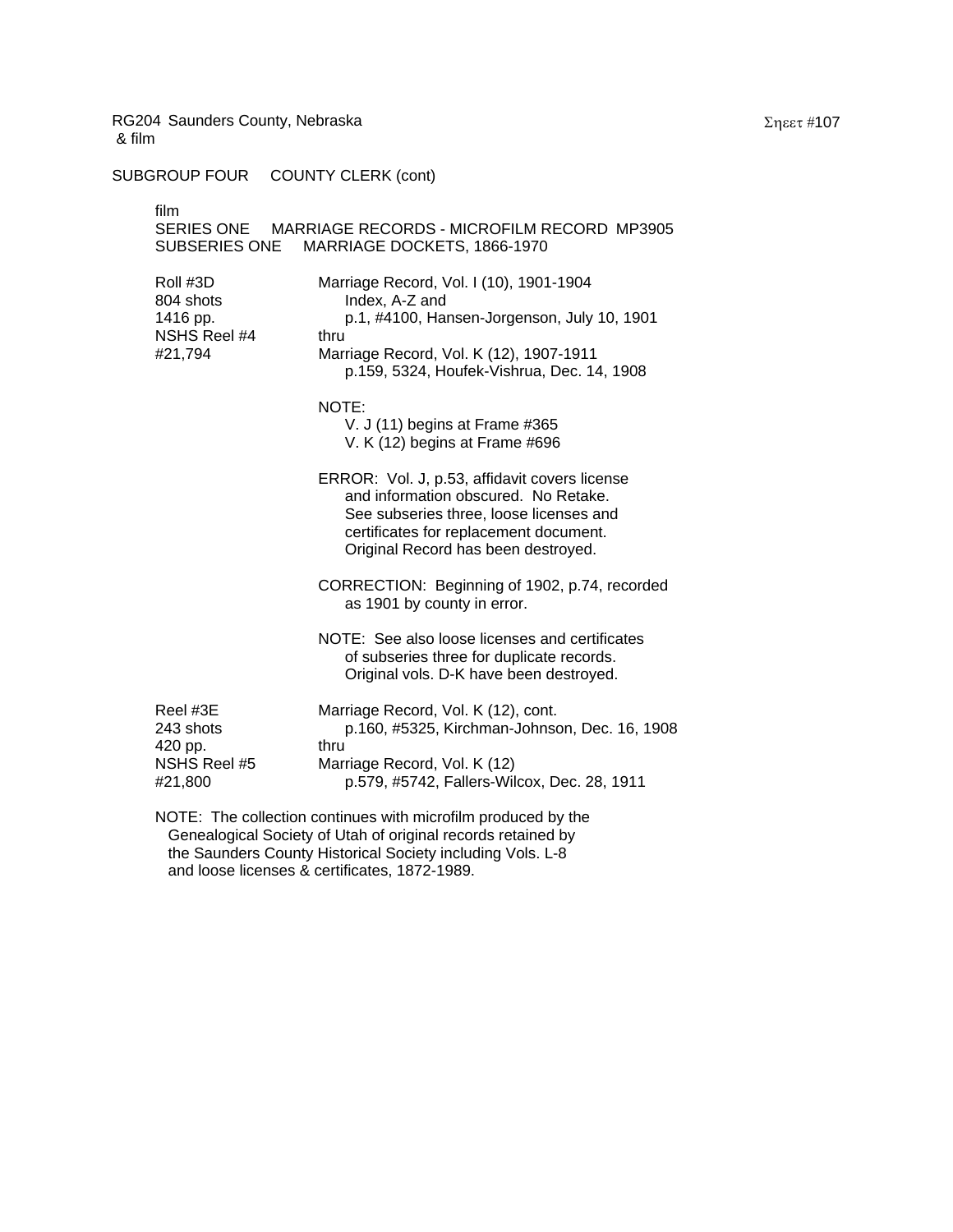SUBGROUP FOUR COUNTY CLERK (cont)

| film<br>SUBSERIES ONE                                                                                                                                                                                                                                                                                                                                                                                     | SERIES ONE MARRIAGE RECORDS - MICROFILM RECORD<br>MP3905<br>MARRIAGE DOCKETS, 1866-1970                                                                                                                                                                                                                                                                                                                                                                                                                          |
|-----------------------------------------------------------------------------------------------------------------------------------------------------------------------------------------------------------------------------------------------------------------------------------------------------------------------------------------------------------------------------------------------------------|------------------------------------------------------------------------------------------------------------------------------------------------------------------------------------------------------------------------------------------------------------------------------------------------------------------------------------------------------------------------------------------------------------------------------------------------------------------------------------------------------------------|
| Item #1 - Marriage Record, Vol. L (1912-1916)<br>Reel #4<br>1330 pp.<br>Index A-Z, and<br><b>GSU Project</b><br>p.1, #5743, Bader-Keay, Jan. 1, 1912<br>#26,822<br>thru<br>Item #2 - Marriage Record, Vol. M (1916-1920)<br>p.590, #6970, Aldrich-Berge, July 26, 1920<br>NOTE: No frame counters used this reel<br>NOTE: Original Record is retained by the<br>Saunders County Historical Society, Wahoo |                                                                                                                                                                                                                                                                                                                                                                                                                                                                                                                  |
| Reel #5<br>1077 expos.<br>1631 pp.<br><b>GSU Project</b><br>#26,823                                                                                                                                                                                                                                                                                                                                       | Item #1 - Marriage Record, Vol. N (1920-1923)<br>Index, A-Z and<br>p.1, #6971, Parkinson-King, July 30, 1920<br>thru<br>Item #3 - Marriage Record, Vol. 1 (1928-1933)<br>p.370, #8424, Larsen-Sanderson, Oct. 24, 1931<br>NOTE: No frame counter thru V.O, this reel<br><b>FILMING ORDER:</b><br>V.N - p.451, #7421, March 13, 1926<br>p.452, #7857A, Apr. 23, 1927<br>p.453, #7423, Wagner-Hurst, Oct. 5, 1928<br>V.O - p.3, #7423, Palmer-Thompson, 9/16/1923<br>NOTE: Original Record is retained by Saunders |
|                                                                                                                                                                                                                                                                                                                                                                                                           | County Historical Society.                                                                                                                                                                                                                                                                                                                                                                                                                                                                                       |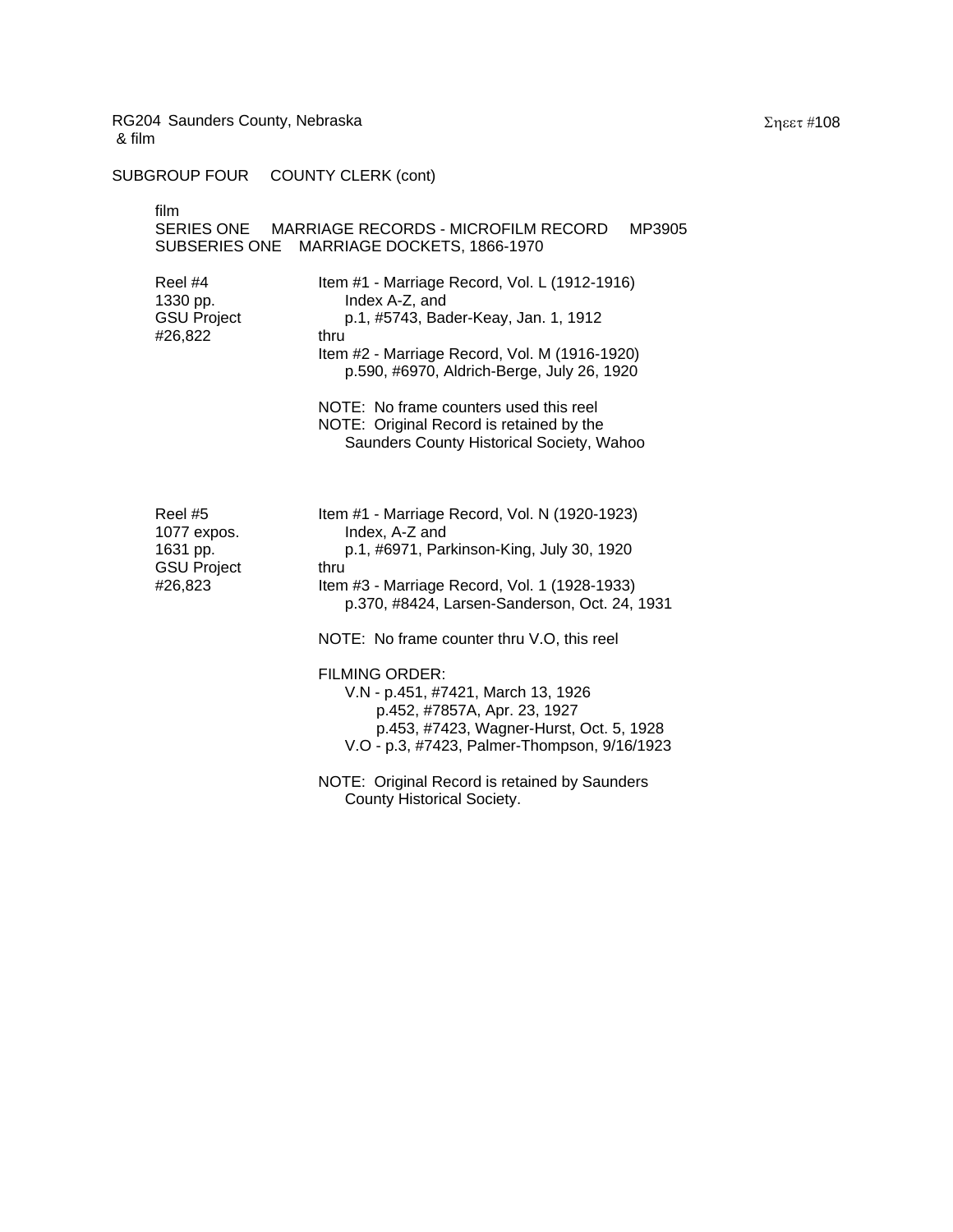SUBGROUP FOUR COUNTY CLERK (cont)

| film<br>SERIES ONE<br>MARRIAGE RECORDS - MICROFILM RECORD MP4219<br>SUBSERIES ONE<br><b>MARRIAGE DOCKETS (cont)</b>                                                                                                                                                       |                                                                                                                                                    |  |
|---------------------------------------------------------------------------------------------------------------------------------------------------------------------------------------------------------------------------------------------------------------------------|----------------------------------------------------------------------------------------------------------------------------------------------------|--|
| Reel #6<br>Item #1 - Marriage Record, Vol. #1 cont.<br>p.370, #8424, Larsen-Sanderson, May 23, 1931<br>1528 expos.<br>1501 pp.<br>thru<br><b>GSU Project</b><br>Item #3 - Marriage Record, Vol. #3 (1937-1942)<br>#26,824<br>p.515, #9801, Anderson-Hopkins, Feb. 1, 1941 |                                                                                                                                                    |  |
|                                                                                                                                                                                                                                                                           | NOTE:<br>V.2 begins at frame #283<br>V.3 begins at frame #950<br>NOTE: Original Record is retained by Saunders<br><b>County Historical Society</b> |  |
| Reel #7<br>1554 expos.<br>1521 pp.                                                                                                                                                                                                                                        | Item #1 - Marriage Record, Vol. #3 cont.<br>p.515 repeated, Feb. 1, 1941<br>thru                                                                   |  |
| <b>GSU Project</b><br>#26,825                                                                                                                                                                                                                                             | Item #3 - Marriage Record, Vol. #5 (1947-1951)<br>p.606, #11196, Traber-Miller, June 2, 1951                                                       |  |
|                                                                                                                                                                                                                                                                           | NOTE:<br>V.4 begins at frame #157<br>V.5 begins at frame #882                                                                                      |  |
|                                                                                                                                                                                                                                                                           | NOTE: Original record retained by Saunders<br><b>County Historical Society</b>                                                                     |  |
| Reel #8<br>1415 expos.                                                                                                                                                                                                                                                    | Item #1 - Marriage Record, Vol. #5 cont.<br>p.606 repeated, June 2, 1951<br>thru                                                                   |  |
| 1381 pp.<br><b>GSU Project</b><br>#26,826                                                                                                                                                                                                                                 | Item #3 - Marriage Record, Vol. #6A (1956-1961)<br>p.520, #12444, Dolezal-Kudlacek, May 14, 1960                                                   |  |
|                                                                                                                                                                                                                                                                           | NOTE:<br>V.6 begins at frame #67<br>V.6A begins at frame #826                                                                                      |  |
|                                                                                                                                                                                                                                                                           | NOTE: Original record retained by Saunders<br>County Historical Society.                                                                           |  |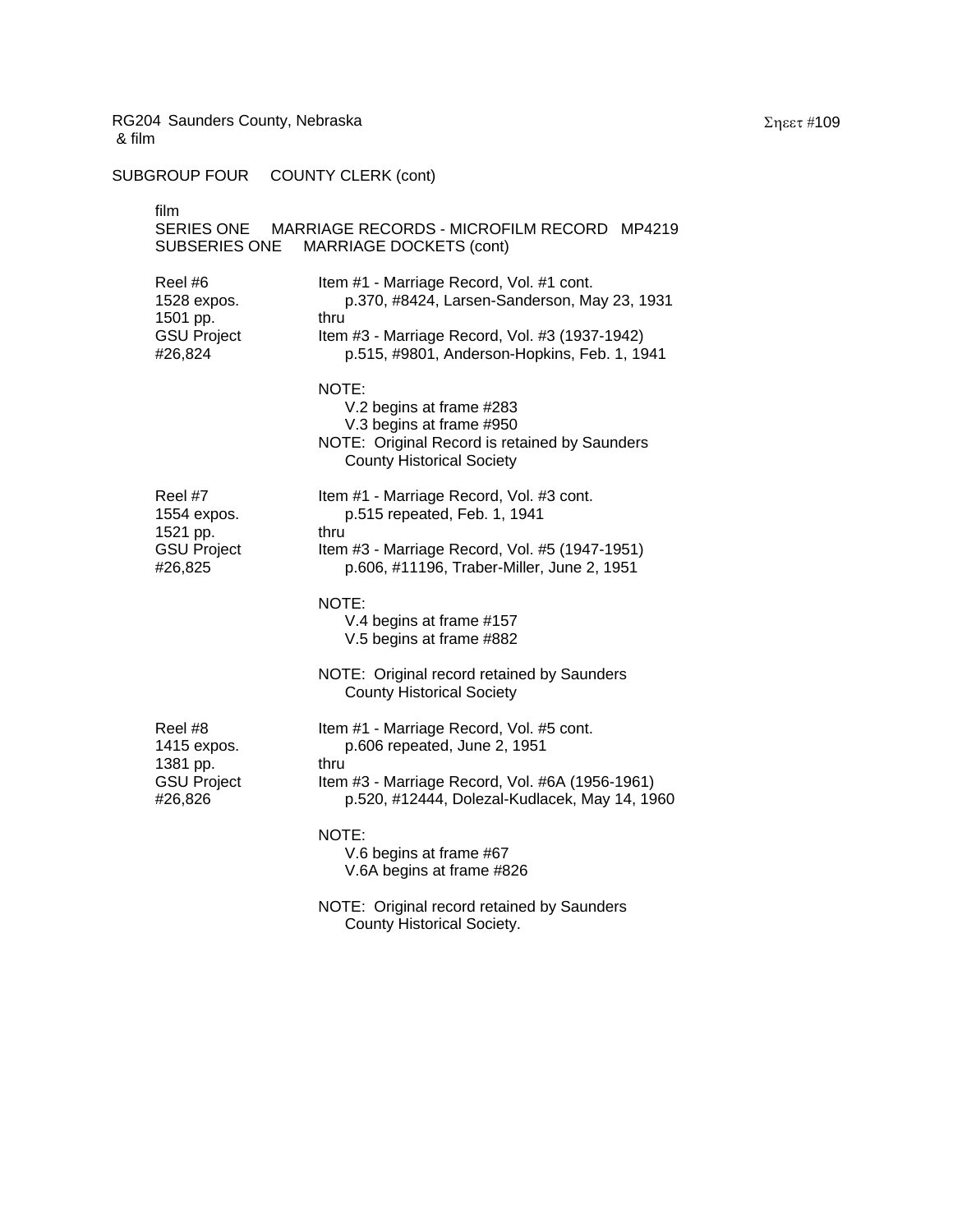SUBGROUP FOUR COUNTY CLERK

| film                                                                      | SERIES ONE MARRIAGE RECORDS - MICROFILM RECORD<br>MP4219                                                                                                                                 |
|---------------------------------------------------------------------------|------------------------------------------------------------------------------------------------------------------------------------------------------------------------------------------|
| SUBSERIES ONE                                                             | MARRIAGE DOCKETS, 1866-1970                                                                                                                                                              |
| Reel #9<br>1551 expos.<br>1521 pp.<br><b>GSU Project</b><br>#26,827       | Item #1 - Marriage Record, Vol. #6A cont.<br>p.520, #12444 repeated, May 14, 1960<br>thru<br>Item #3 - Marriage Record, Vol. #8 (1965-1970)<br>p.505, #13835, Mumford-Free, Aug. 5, 1969 |
|                                                                           | NOTE:<br>V.7 begins at frame #208<br>V.8 begins at frame #971                                                                                                                            |
|                                                                           | NOTE: Original record retained by Saunders<br><b>County Historical Society</b>                                                                                                           |
| <b>Reel #10</b><br>209 expos.<br>202 pp.<br><b>GSU Project</b><br>#26,828 | Item #1 - Marriage Record, Vol. #8 cont.<br>p.505 repeated, August 5, 1969<br>thru<br>Item #1 - Marriage Record, Vol. 8 complete<br>p.706, #14036, Prochaska-Ourada, 9/26.1970           |
| <b>Reel #11</b><br>2524 expos.<br>22 folders<br>#26,829                   | Item #1 - Folder #1, Marriages (1970)<br>#14020, Northrup-Meister, Aug. 18, 1970<br>thru<br>Item #1 - Folder #22, Marriages (1976-2)<br>#14861, Allbright-Cayette, May 27, 1976          |
|                                                                           | NOTE:<br>f.2 begins at frame #138<br>f.3 begins at frame #268<br>f.4 begins at frame #382                                                                                                |
|                                                                           | ERROR: Starting #14209-#14234, frames 422-<br>486, partial documents only due to camera<br>problems, no retakes. Original records are<br>retained by Saunders County Historical Society. |
|                                                                           | FILMING ORDER CONTINUES ON NEXT PAGE                                                                                                                                                     |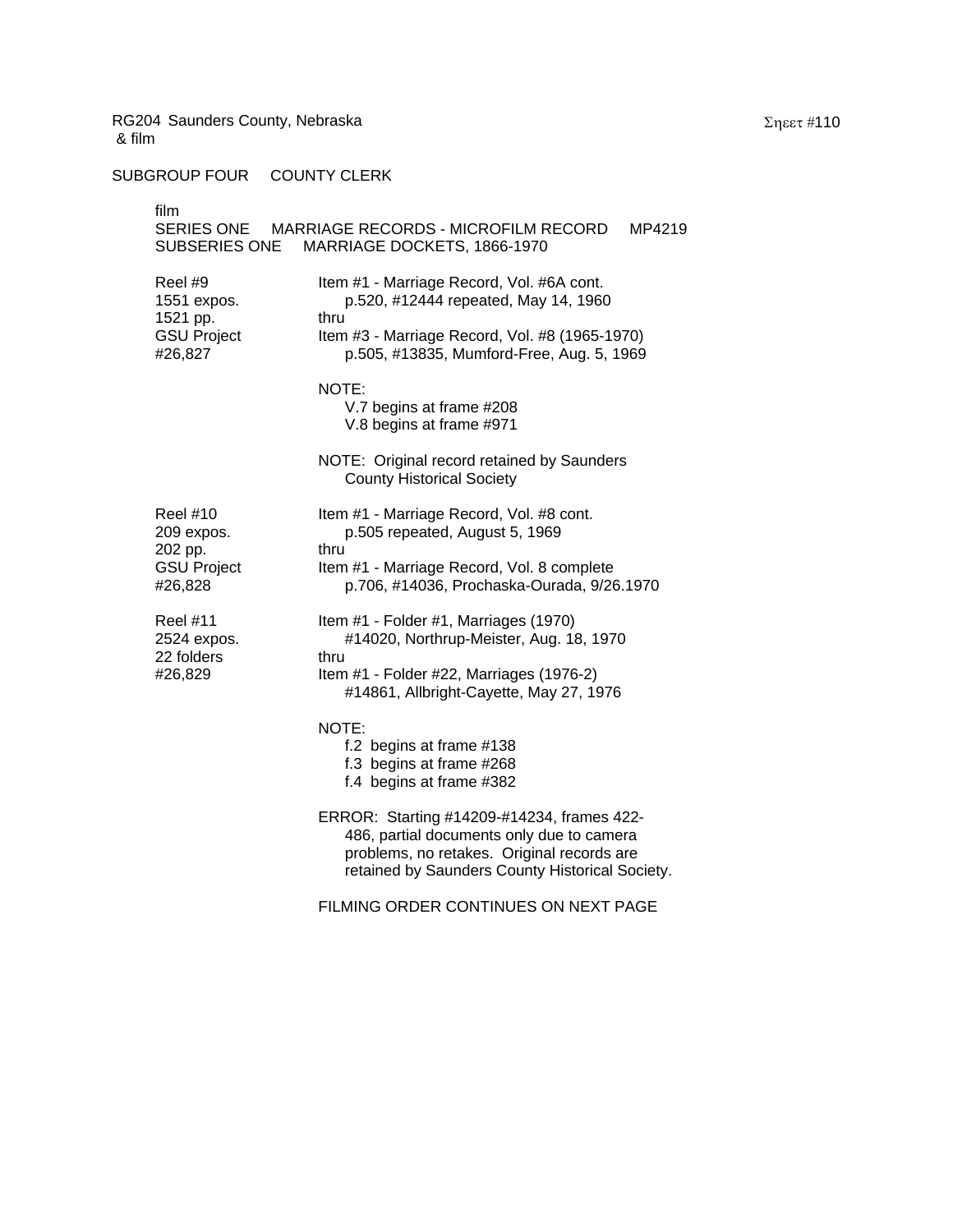SUBGROUP FOUR COUNTY CLERK (cont)

film

SERIES ONE MARRIAGE RECORDS - MICROFILM RECORD MP4219 SUBSERIES ONE MARRIAGE DOCKETS, 1866-1970

Reel #11 FILMING ORDER (cont): cont. **f.5** begins at frame #456 f.6 begins at frame #609 f.7 begins at frame #740 f.8 begins at frame #850 f.9 begins at frame #1050 f.10 begins at frame #1183 f.11 begins at frame #1344 f.12 begins at frame #1478 f.13 begins at frame #1610

> CORRECTION: End of Folder #13, #14599 thru #14607, filmed in reverse at fr. #1686-1714

f.14 begins at frame #1716 f.15 begins at frame #1787 f.16 begins at frame #1875

ERROR: #14688, end of folder, document cut off due to camera problem. No retake.

f.17 begins at frame #1972 f.18 begins at frame #2055 f.19 begins at frame #2169 f.20 begins at frame #2252 f.21 begins at frame #2413 f.22 begins at frame #2502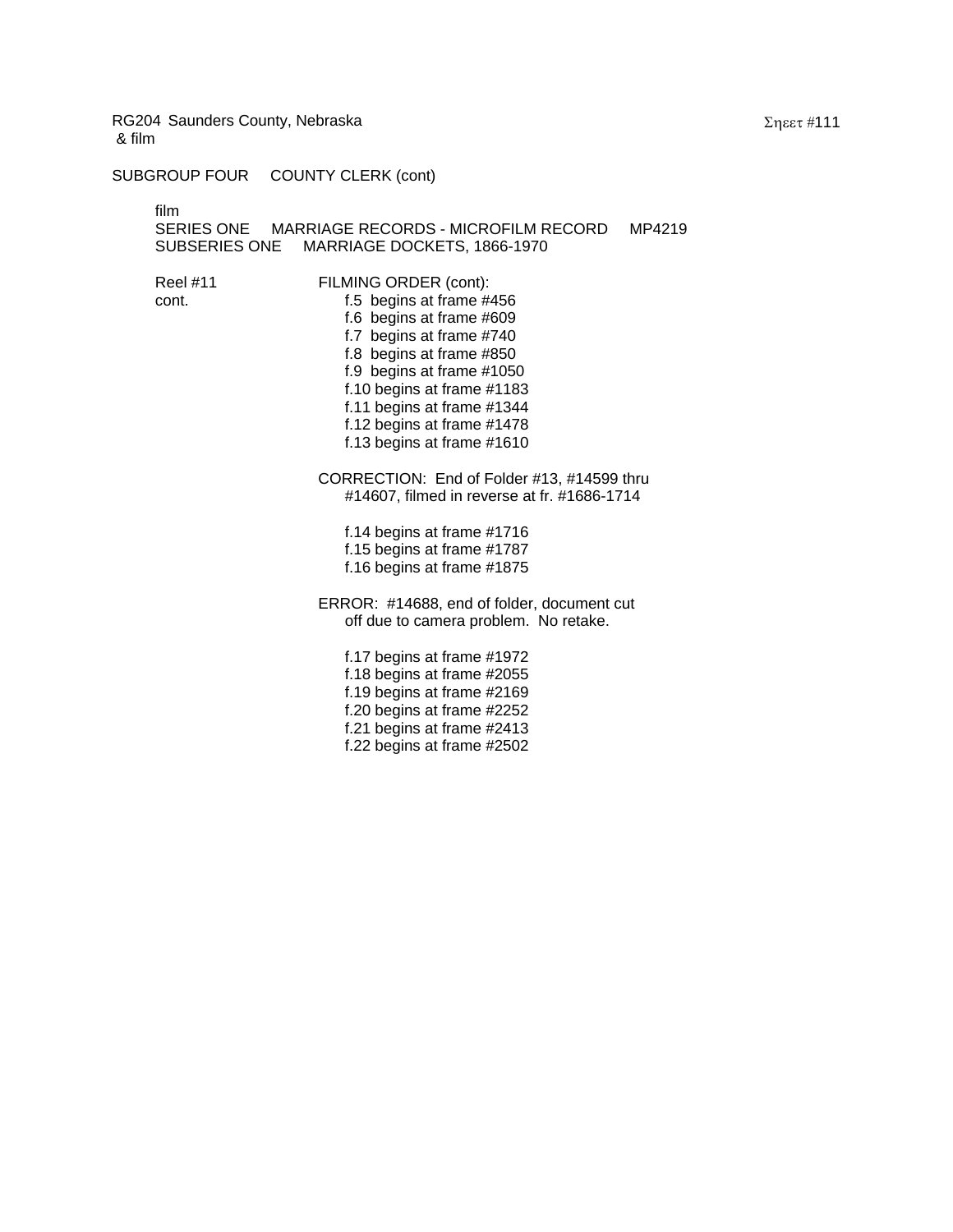SUBGROUP FOUR COUNTY CLERK (cont)

| film<br>SERIES ONE<br>SUBSERIES TWO                                           | <b>MARRIAGE RECORDS - MICROFILM RECORD</b><br>MP4219<br>LICENSES & CERTIFICATES, 1970-1989                                                                                                                                                                                                                                                                                                                                                                                                                                                                                      |
|-------------------------------------------------------------------------------|---------------------------------------------------------------------------------------------------------------------------------------------------------------------------------------------------------------------------------------------------------------------------------------------------------------------------------------------------------------------------------------------------------------------------------------------------------------------------------------------------------------------------------------------------------------------------------|
| <b>Reel #12</b><br>2557 expos.<br>25 folders<br><b>GSU Project</b><br>#26,830 | Item #1 - Folder #22, Marriages cont. (1976-2)<br>#14862, Styskal-Vales, May 29, 1976<br>thru<br>Item #1 - Folder #46, Marriages (1983-1)<br>#15754, Larsen-Shelton, Jan. 13, 1983                                                                                                                                                                                                                                                                                                                                                                                              |
|                                                                               | NOTE:<br>f.23 begins at frame #132<br>f.24 begins at frame #228<br>f.25 begins at frame #259<br>f.26 begins at frame #355                                                                                                                                                                                                                                                                                                                                                                                                                                                       |
|                                                                               | NOTE: Folder #27 (1977-3), #15000-#15084,<br>see Reel #14                                                                                                                                                                                                                                                                                                                                                                                                                                                                                                                       |
|                                                                               | f.28 begins at frame #452<br>f.29 begins at frame #555<br>f.30 begins at frame #632<br>f.31 begins at frame #723<br>f.32 begins at frame #811<br>f.33 begins at frame #851<br>f.34 begins at frame #962<br>f.35 begins at frame #1122<br>f.36 begins at frame #1255<br>f.37 begins at frame #1354<br>f.38 begins at frame #1520<br>f.39 begins at frame #1664<br>f.40 begins at frame #1803<br>f.41 begins at frame #1911<br>f.42 begins at frame #2035<br>f.43 begins at frame #2152<br>f.44 begins at frame #2258<br>f.45 begins at frame #2419<br>f.46 begins at frame #2511 |
|                                                                               |                                                                                                                                                                                                                                                                                                                                                                                                                                                                                                                                                                                 |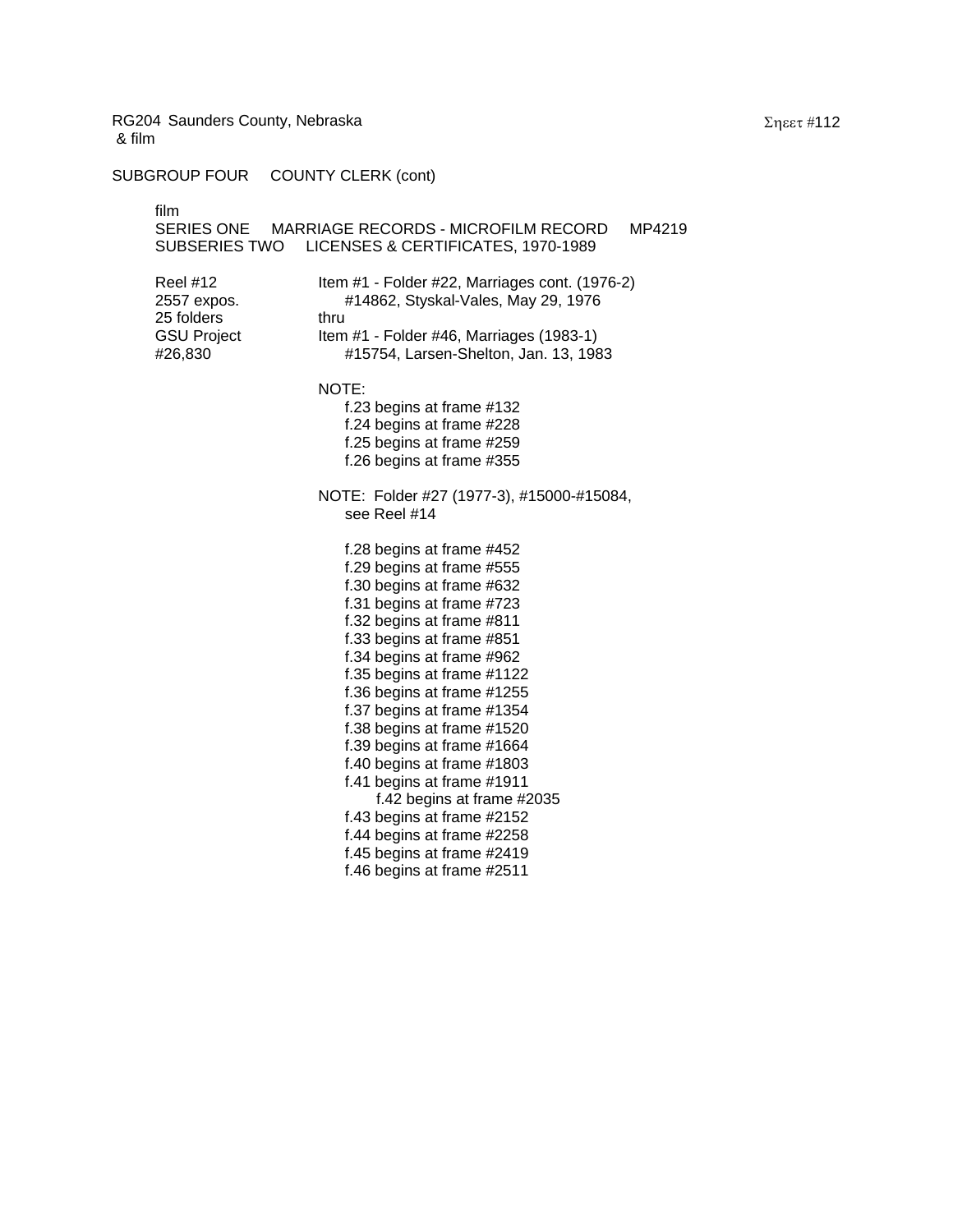SUBGROUP FOUR COUNTY CLERK (cont)

|                                                                                       | film<br><b>SUBSERIES TWO</b>                                            | SERIES ONE MARRIAGE RECORDS - MICROFILM RECORD<br>MP4219<br>LICENSES & CERTIFICATES, 1970-1989                                                                                                                                                                                                                                                                                                                                                                                                                                                           |
|---------------------------------------------------------------------------------------|-------------------------------------------------------------------------|----------------------------------------------------------------------------------------------------------------------------------------------------------------------------------------------------------------------------------------------------------------------------------------------------------------------------------------------------------------------------------------------------------------------------------------------------------------------------------------------------------------------------------------------------------|
| <b>Reel #13</b><br>1981 expos.<br>19 folders<br>thru<br><b>GSU Project</b><br>#26,831 |                                                                         | Item #1 - Folder #46, Marriages cont. (1983-1)<br>#15755, Simpson-Capalite, Jan. 21, 1983<br>Item #1 - Folder #64, Marriages (1989-2)<br>06-89-00123, Knutsen-Anderson, Dec. 22, 1989                                                                                                                                                                                                                                                                                                                                                                    |
|                                                                                       |                                                                         | NOTE:<br>f.47 begins at frame #66<br>f.48 begins at frame #159<br>f.49 begins at frame #277<br>f.50 begins at frame #405<br>f.51 begins at frame #539<br>f.52 begins at frame #689<br>f.53 begins at frame #844<br>f.54 begins at frame #996<br>f.55 begins at frame #1101<br>f.56 begins at frame #1227<br>f.57 begins at frame #1398<br>f.58 begins at frame #1519<br>f.59 begins at frame #1592<br>f.60 begins at frame #1658<br>f.61 begins at frame #1716<br>f.62 begins at frame #1781<br>f.63 begins at frame #1850<br>f.64 begins at frame #1934 |
|                                                                                       | <b>Reel #14</b><br>99 expos.<br>95 pp.<br><b>GSU Project</b><br>#26,832 | Item #1 - Folder 27, Marriages (1977-3)<br>#15000, Timm-Holton, June 2, 1977<br>thru<br>Item #1 - Folder 27, Marriages (1977-3)<br>#15084, Johnsen-Crawford, Jan. 6, 1978                                                                                                                                                                                                                                                                                                                                                                                |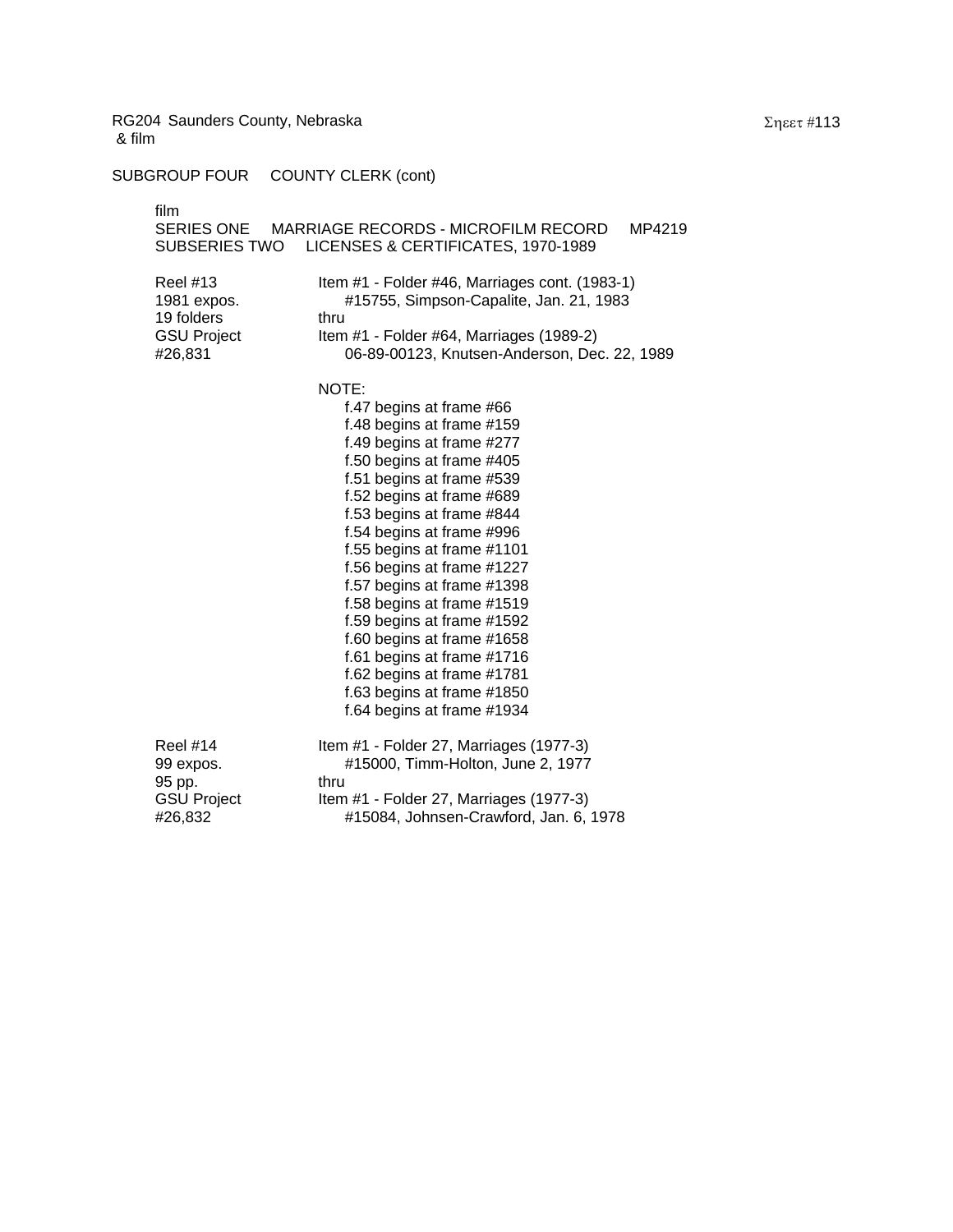## SUBGROUP FOUR COUNTY CLERK

film

SERIES ONE MARRIAGE RECORDS - MICROFILM RECORD MP4219 SUBSERIES THREE LICENSES & CERTIFICATES, 1872-1911

NOTE: Documents may be missing or filed out of order. Check all documents filed in a given year for relevant record. Marriages through 1885, original record is retained at Saunders County Historical Society. See also Marriage Dockets of Subseries One for duplicate records.

| Reel #15<br>1905 expos.<br>11 folders<br>GSU Project<br>#26,833 | Item #1 - Folder 1, Marriages, 1872-1884<br>Brown-Ingram (Nemaha Co., KS), 9/4/1872<br>thru<br>Item #1 - Folder 11, Marriages (1890)<br>E-208, #1025, Sampson-Reed, NoV. 11, 1890                                                                                                                                     |
|-----------------------------------------------------------------|-----------------------------------------------------------------------------------------------------------------------------------------------------------------------------------------------------------------------------------------------------------------------------------------------------------------------|
|                                                                 | NOTE: Folder #1 contains records, 1872-1885,<br>and is targeted 1875-1912 in error.<br>NOTE: Faded & illegible documents, see also<br>subseries one and original record at<br>Saunders Co. Historical Society, 1872-1885<br>NOTE:<br>f.2 begins at frame #139<br>f.3 begins at frame #248<br>f.4 begins at frame #350 |
|                                                                 | NOTE: Folder #4, filming order (misfiled)<br>fr. #350, D-004, #259 (1458), 7/8/1885<br>thru<br>fr. #450, D-072, #327 (1525), 12/31/1885<br>fr. #451, C-238, #1164, Apr. 30, 1883<br>thru<br>fr. #467, C-513, #1379, Jan. 6, 1885                                                                                      |
|                                                                 | fr. #470, D-18, #273 (1472), Aug. 28, 1885                                                                                                                                                                                                                                                                            |
|                                                                 | Roll #15, ORDER OF FILMING, continues next page                                                                                                                                                                                                                                                                       |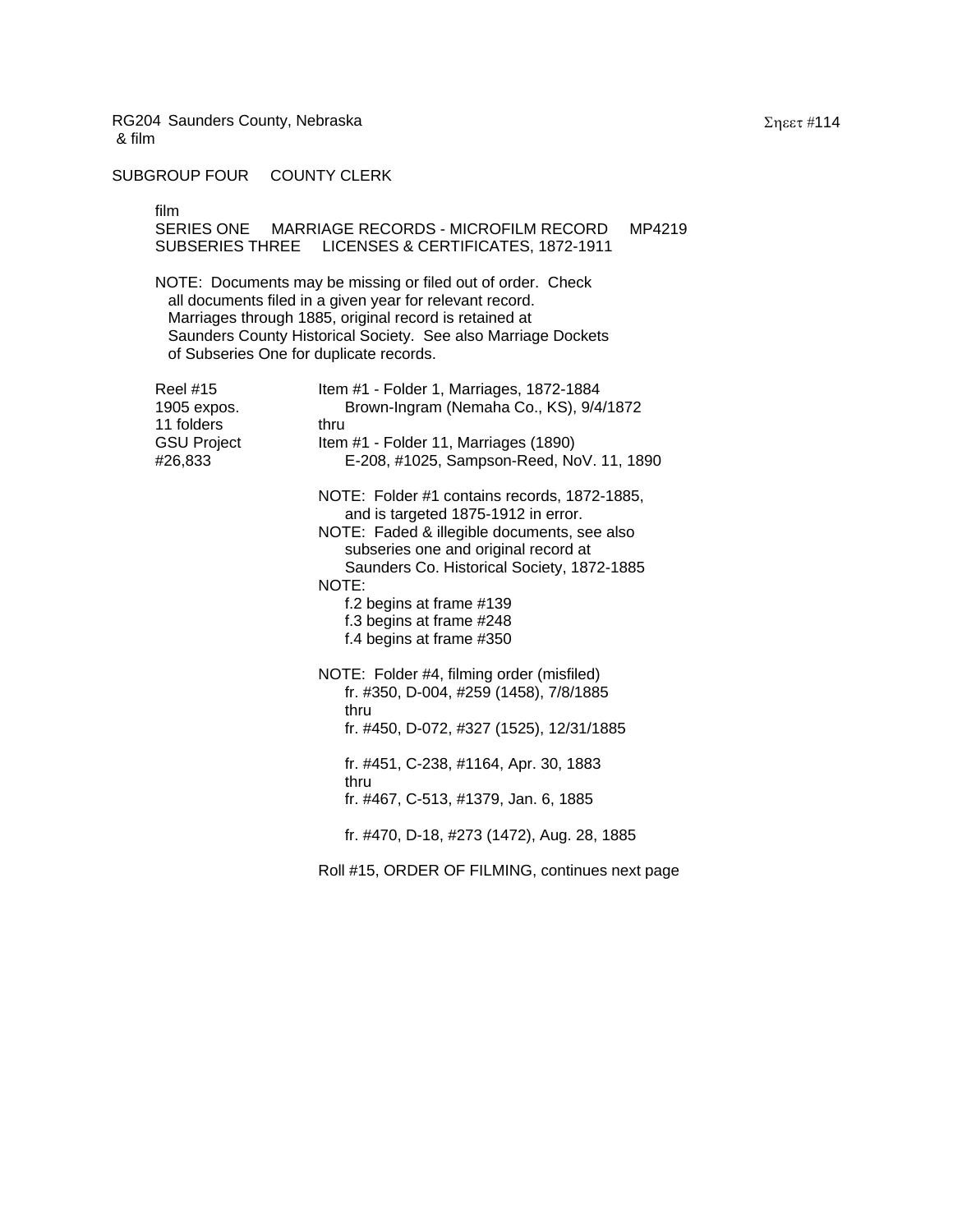SUBGROUP FOUR COUNTY CLERK (cont)

film

SERIES ONE MARRIAGE RECORDS - MICROFILM RECORD MP4219 SUBSERIES THREE LICENSES & CERTIFICATES, 1872-1911 Reel #15 **ORDER OF FILMING (cont):** cont. fr. #473, C-513, #1379, Jan. 6, 1885 thru fr. #579, C-588, #255 (1454), July 20, 1885 ends, fr. #580 Cert., C-546, Houck-Voiland, 3/19/1885 Cert., C-520, McElfresh-Cary, Jan. 1885 f.5 begins at frame #585 NOTE: D-113, see folder 8 (out of order) f.6 begins at frame #841 NOTE: D-299 thru D-305 filming in following order fr. #868, D-301, #552 (1752), Apr. 1887 fr. #871, D-305, #556 (1756), Apr. 1887 fr. #873, D-302, #553 (1753), Apr. 1887 fr. #875, D-299, #550 (1750), Apr. 1887 f.7 begins at frame #988 NOTE: Start of Folder #7 arranged as follows fr. #988, D-407, Dec. 30, 1887 fr. #990, D-306, #557, Apr. 25, 1887 fr. #992, D-406, #655, Dec. 29, 1887 See also end of folder 9 f.8 begins at frame #1149 (restart fr. #1155) NOTE: D-113, Cert. #265 (1565), Leachman-Biggerstaff, Mar. 21, 1886, filed out of order at fr. #1209 ROLL NOTES, Reel #15, continue on next page

Σηεετ #115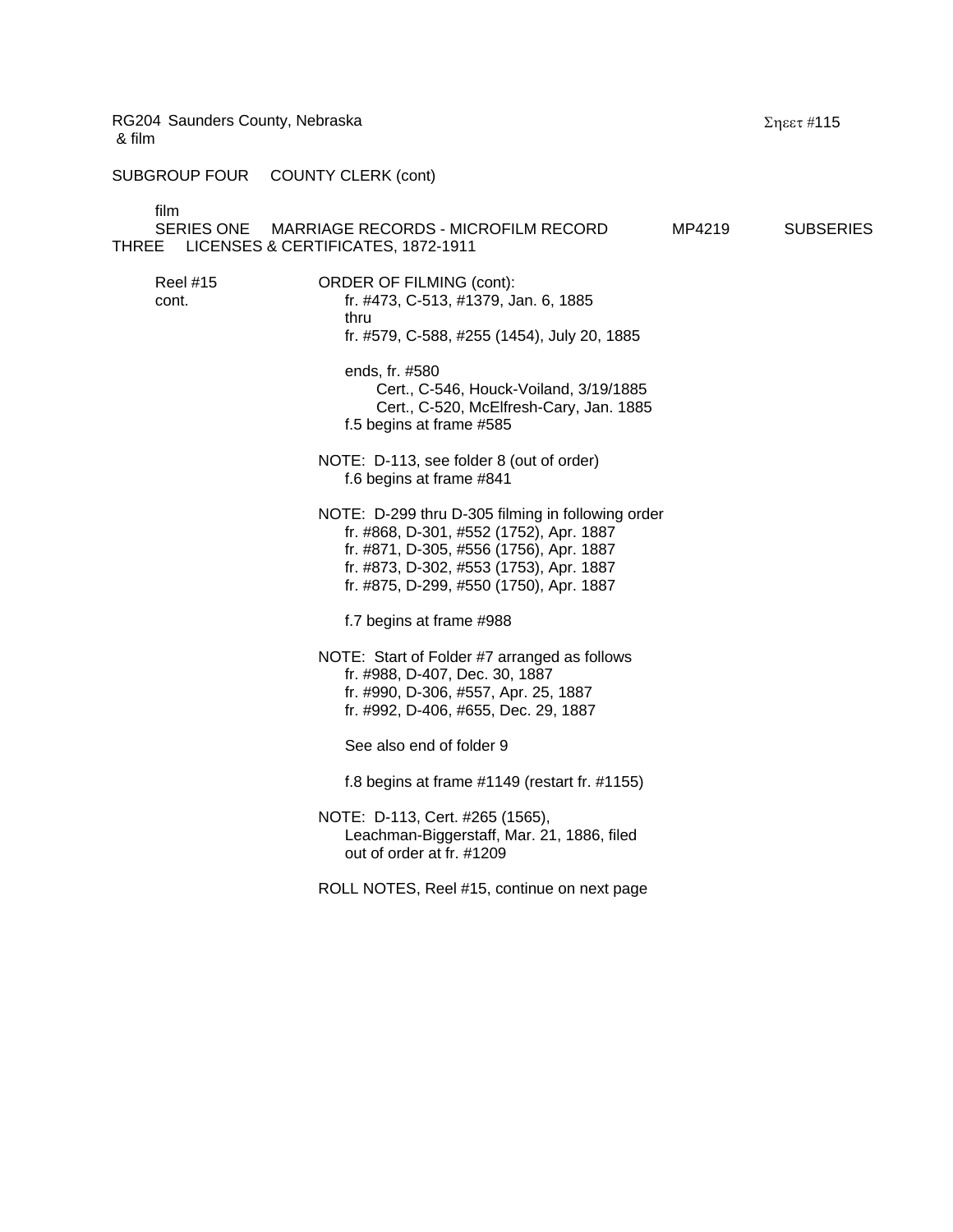SUBGROUP FOUR COUNTY CLERK (cont)

film

| <b>THREE</b> | шш<br><b>SERIES ONE</b>                                                       | MARRIAGE RECORDS - MICROFILM RECORD<br>LICENSES & CERTIFICATES, 1872-1911                                                                                                                         | MP4219 | <b>SUBSERIES</b> |
|--------------|-------------------------------------------------------------------------------|---------------------------------------------------------------------------------------------------------------------------------------------------------------------------------------------------|--------|------------------|
|              | <b>Reel #15</b><br>cont.                                                      | <b>ORDER OF FILMING (cont):</b><br>f.9 begins at frame #1282                                                                                                                                      |        |                  |
|              |                                                                               | NOTE: folder ends:<br>fr. #1386, D-556 (#803), Dec. 20, 1888<br>fr. #1396, D-572n, Jan. 12, 1889<br>fr. #1398, D-340 (#590), Aug. 22, 1887                                                        |        |                  |
|              |                                                                               | f.10 begins at frame #1403<br>f.11 begins at frame #1668                                                                                                                                          |        |                  |
|              | <b>Reel #16</b><br>1897 expos.<br>17 folders<br><b>GSU Project</b><br>#26,834 | Item #1 - Folder 11 cont., Marriages (1890)<br>E-333, #1150, Wachal-Hinek, NoV. 8, 1890<br>thru<br>Item #1 - Folder 27, Marriages (1897-2)<br>G-493, #197, Kalstron-Peterson<br>September 8, 1897 |        |                  |
|              |                                                                               | <b>ORDER OF FILMING:</b><br>f.12 begins at frame #68<br>f.13 begins at frame #220<br>f.14 begins at frame #342                                                                                    |        |                  |
|              |                                                                               | NOTE: #66 (E-622), frame #471, Erickson-Edgar,<br>April 1892, see also fr. #485<br>#95 (F-014), frame #515, Vavra-Vrbka,<br>June 1892, see also frame #507 for letter<br>of consent.              |        |                  |
|              |                                                                               | f.15 begins at frame #552<br>f.16 begins at frame #604                                                                                                                                            |        |                  |
|              |                                                                               | NOTE: Benjamin-Crutcher (F-112), filmed at<br>start of folder is refilmed at fr. #677<br>in proper order. Folder restarted at fr. 607                                                             |        |                  |
|              |                                                                               | ROLL NOTES, Reel #16, continue on next page                                                                                                                                                       |        |                  |

Σηεετ #116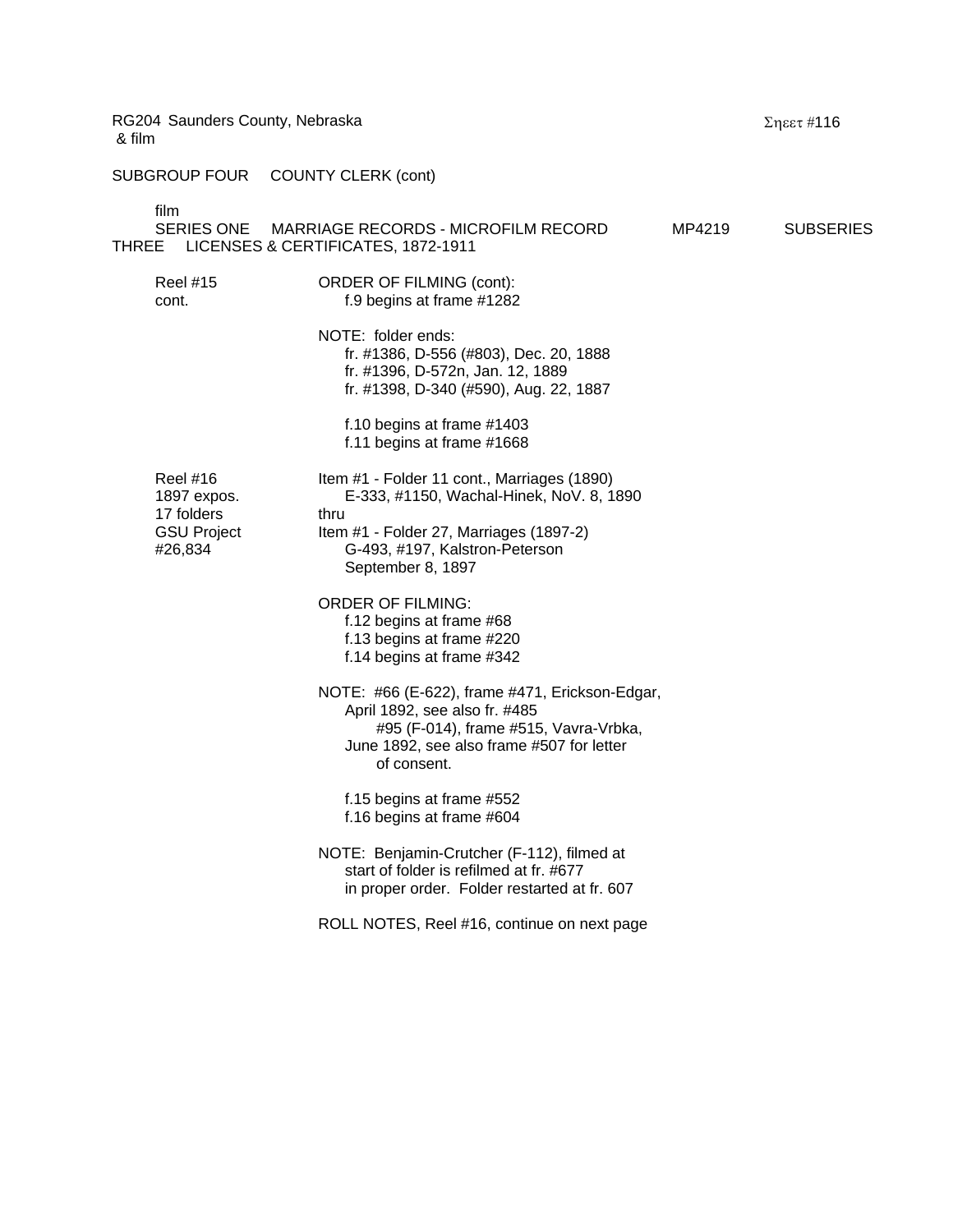SUBGROUP FOUR COUNTY CLERK (cont)

film

SERIES ONE MARRIAGE RECORDS - MICROFILM RECORD MP4219 SUBSERIES THREE LICENSES & CERTIFICATES, 1872-1911

NOTE: Documents may be missing or filed out of order. Check all documents filed for a given year for relevant record. See also Subseries One, Marriage Dockets.

Reel #16 **ORDER OF FILMING (cont):** cont. NOTE: F-105 & 106, see Folder 20, fr. 1005-1006

> f.17 begins at frame #682 f.18 begins at frame #798 f.19 begins at frame #878 f.20 begins at frame #934

NOTE: Documents filed out of order: fr. 949, Kucher-Conrad Certificate, 10/14/1893 fr. 1005-1006, F-105 & 106 filmed out of order Zavodny-Hromas, Dec. 23, 1892 Nelson-Peterson, Dec. 24, 1892 fr. #1019, F-310, Certificate Dec. 27, 1893 fr. #1017, F-312, December 27, 1893 fr. #1015, F-309, December 27, 1893 fr. #1013, F-311, December 25, 1893

f.21 begins at frame #1024

NOTE: Documents filed out of order: fr. #1025, G-038, not F-038, April 25, 1894 fr. #1027, G-048, not F-048, May 11, 1894 fr. #1029, F-288, #363, Oct. 28, 1893 fr. #1031, F-313, #388, Dec. 27, 1893 fr. #1188, G-061, #484, June 20, 1894 fr. #1186, G-063, #486, June 27, 1894 fr. #1184, G-054, #478, June 26, 1894

NOTE: G-045, see folder #22

ROLL NOTES, Reel #16 continue on next page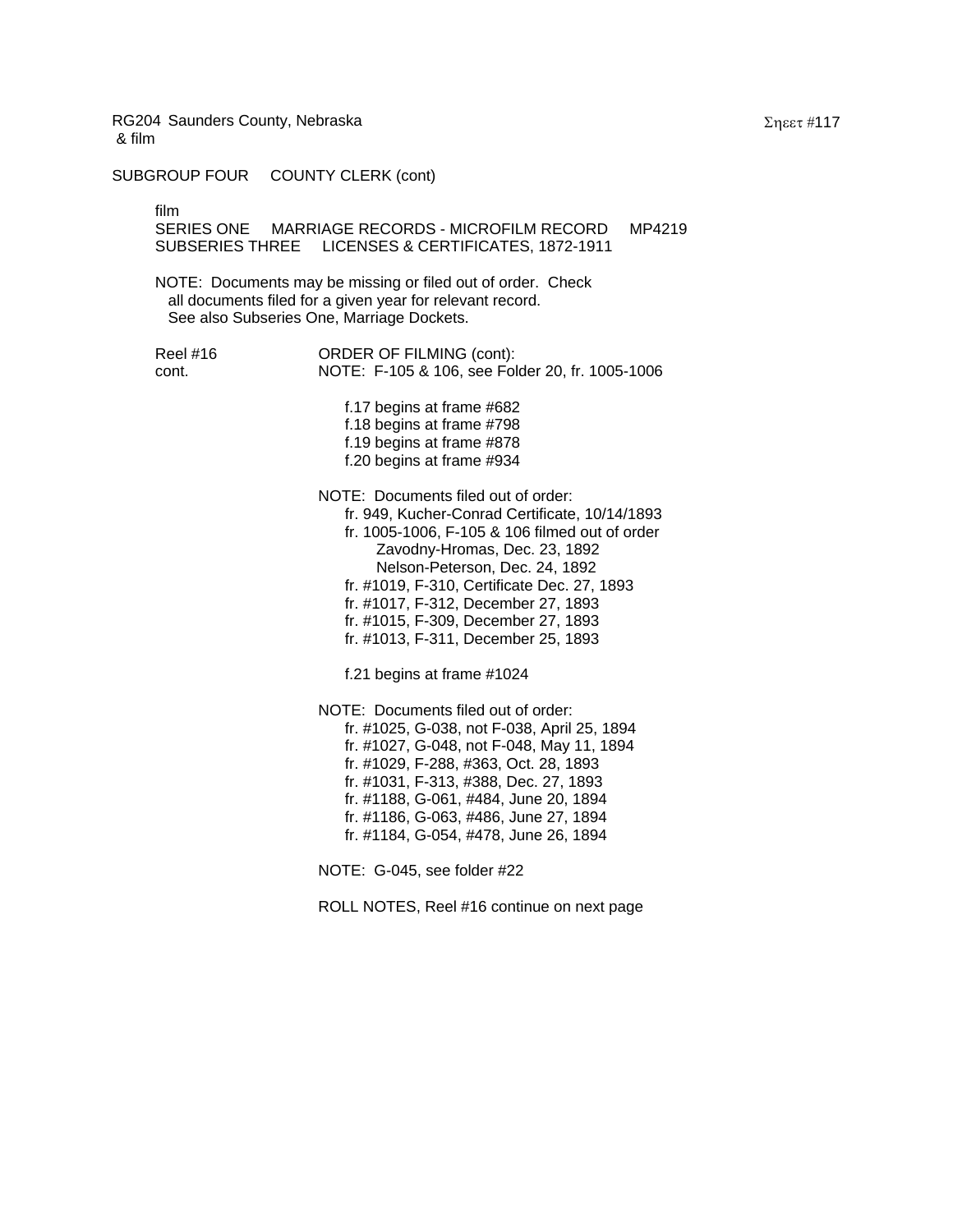SUBGROUP FOUR COUNTY CLERK (cont)

film

SERIES ONE MARRIAGE RECORDS - MICROFILM RECORD MP4219 SUBSERIES THREE LICENSES & CERTIFICATES, 1872-1911

NOTE: Documents may be missing or filed out of order. Check all documents filed for a given year for relevant record. See also Subseries One, Marriage Dockets.

cont.

Reel #16 **ORDER OF FILMING (cont)** 

f.22 begins at frame #1193 f.23 begins at frame #1315

NOTE: G-139 follows G-140 at fr. #1318

f.24 begins at frame #1564

NOTE: G-283 follows G-284 at fr. #1567

f.25 begins at frame #1649

NOTE: G-408 precedes G-407 at fr. #1748

f.26 begins at frame #1755

NOTE: G-412 follows G-413 at start of folder NOTE: G-411, Fischer-Tufreson, #123, filmed out of order at frame #83, Roll #17

f.27 begins at frame #1869

f.22 begins at frame #1193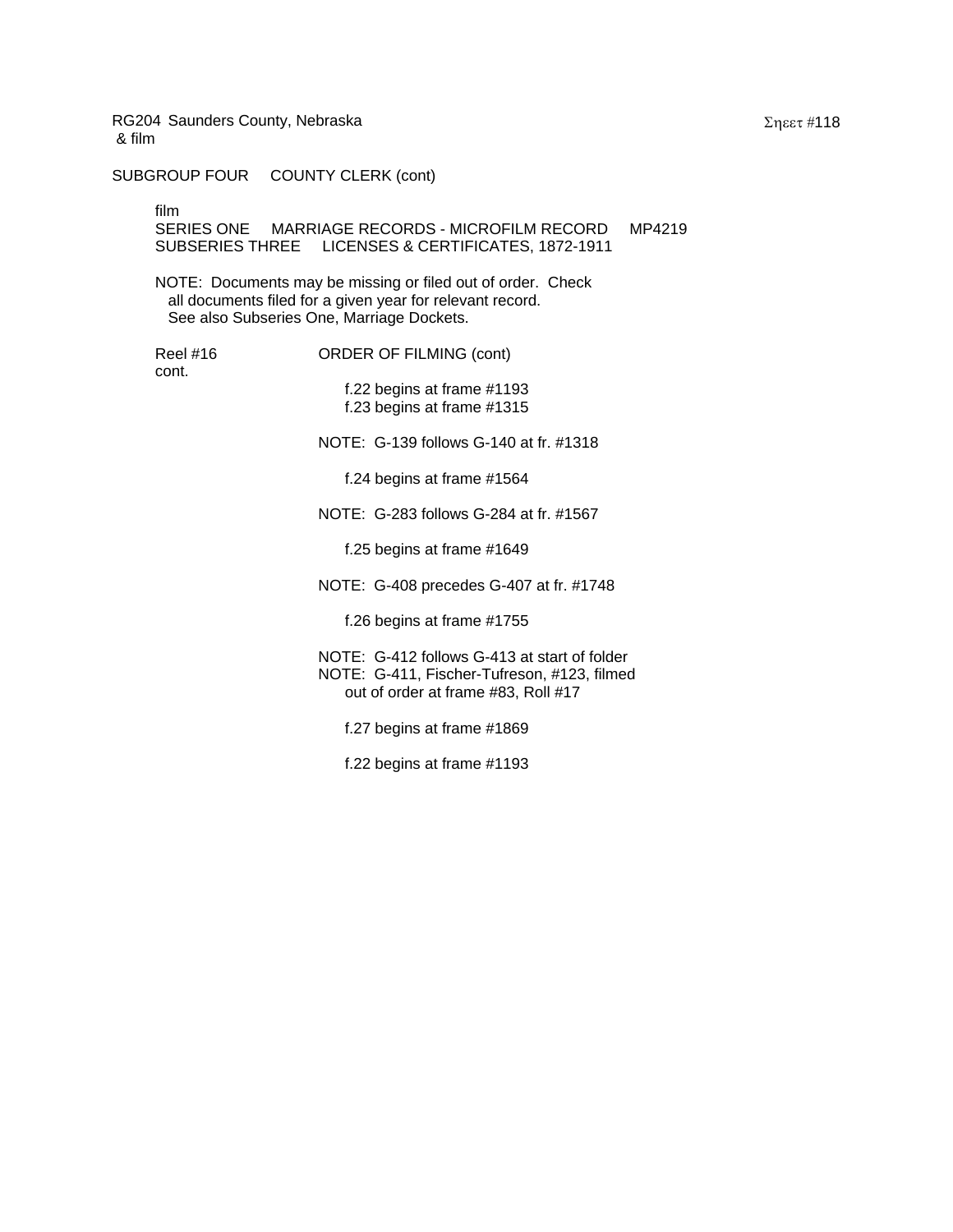SUBGROUP FOUR COUNTY CLERK (cont)

film

SERIES ONE MARRIAGE RECORDS - MICROFILM RECORD MP4219 SUBSERIES THREE LICENSES & CERTIFICATES, 1872-1911

NOTE: Documents may be missing or filed out of order. Check all documents filed for a given year for relevant record. see also Subseries One, Marriage Dockets.

| Reel #17<br>1905 expos.<br>17 folders<br><b>GSU Project</b><br>#26,835 | Item #1 - Folder 27 cont., Marriages (1897-2)<br>G-495, #199, Williams-Olson, Aug. 30, 1897<br>thru<br>Item #1 - Folder 43, Marriages (1904-3)<br>J-006, #134, Paswaters-Larimer, Sept 28, 1904         |
|------------------------------------------------------------------------|---------------------------------------------------------------------------------------------------------------------------------------------------------------------------------------------------------|
|                                                                        | <b>ORDER OF FILMING:</b><br>f.27, NOTE: G-411, Dec. 1896, filmed out<br>of order at frame #83                                                                                                           |
|                                                                        | f.28 begins at frame #90                                                                                                                                                                                |
|                                                                        | NOTE: G-060 precedes G-058 at fr. #209                                                                                                                                                                  |
|                                                                        | f.29 begins at frame #216                                                                                                                                                                               |
|                                                                        | NOTE: H-061 & 062 follow H-063 at start<br>of folder.                                                                                                                                                   |
|                                                                        | NOTE: Affidavit, Williams-Whistleton,<br>H-122, #3685, NoV. 15, 1898, filmed<br>out of order at fr. #257. Should<br>appear at frame #276 (Nov). Also,<br>certificate states name of bride as<br>Wissel. |
|                                                                        | f.30 begins at frame #292                                                                                                                                                                               |
|                                                                        | NOTE: H-205 follows H-208 at frame #354<br>Corrected, same as frame #351                                                                                                                                |
|                                                                        | ROLL NOTES, Reel #17 continue on next page                                                                                                                                                              |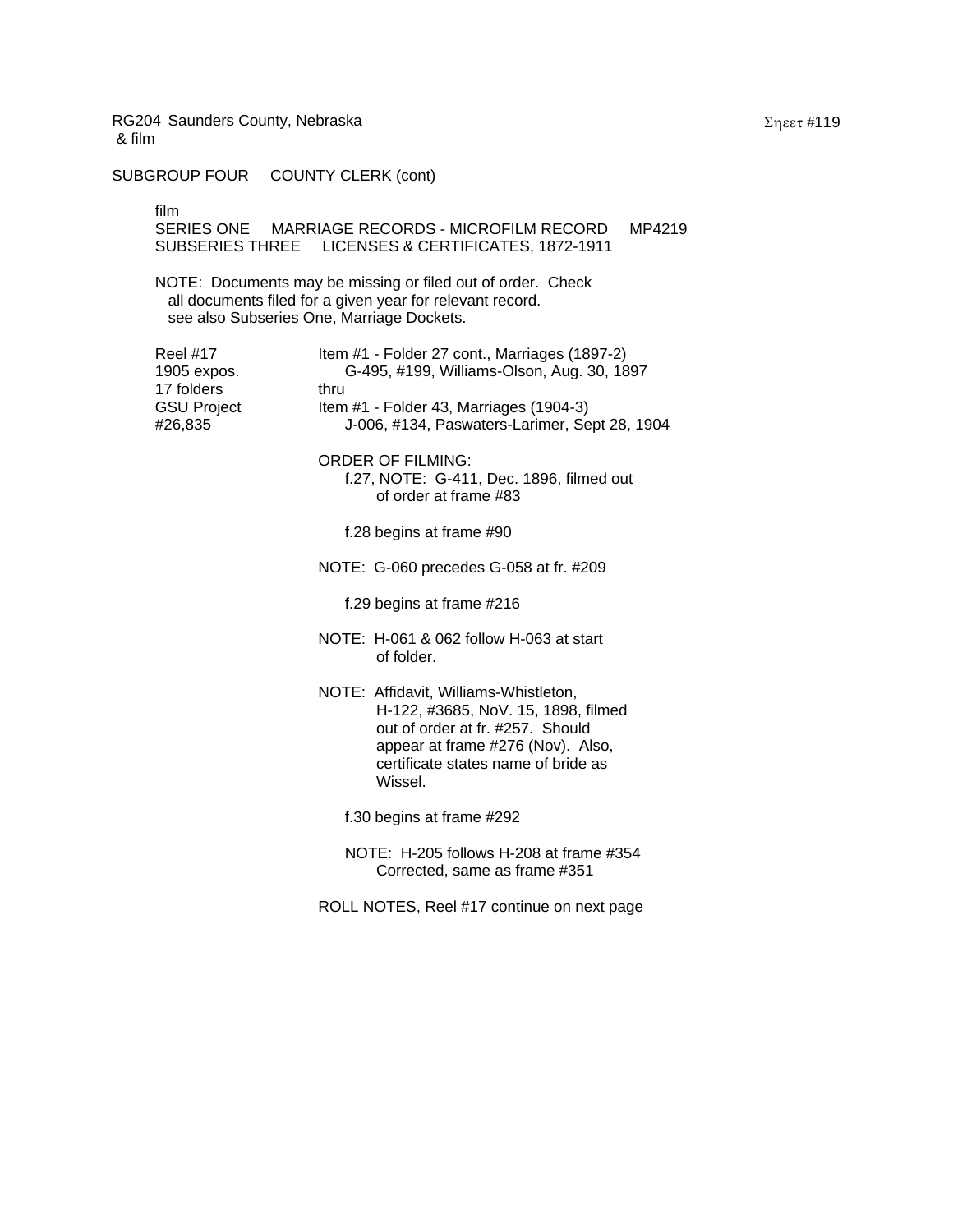SUBGROUP FOUR COUNTY CLERK (cont)

film

SERIES ONE MARRIAGE RECORDS - MICROFILM RECORD MP4219 SUBSERIES THREE LICENSES & CERTIFICATES, 1872-1911

NOTE: Documents may be missing or filed out of order. Check all documents filed for given year for relevant record. See also Subseries One, Marriage Dockets.

Reel #17 FILMING ORDER (cont): cont. f.31 begins at frame #358

> NOTE: Jackson-Barger (H-222), frame #367, consent form precedes license at fr. #366

f.32 begins at frame #411 f.33 begins at frame #515 f.34 begins at frame #667 f.35 begins at frame #814

NOTE: I-007, see start of F.37 NOTE: I-065, see start of folder 38, fr. 1227 NOTE: I-067 follows I-071 at fr. #937

f.36 begins at frame #942 f.37 begins at frame #1098

- NOTE: I-007, #7, Fisher-Buresh, Aug. 1, 1901, filmed out of order at fr. #1099. Should appear in folder 35 at fr. #845
- NOTE: See Folder 38 for missing documents #129 (fr. 1219) thru #146 (fr. 1220)

f.38 begins at frame #1224 (no target)

NOTE: I-065, #65, Brodd-Bengston, Dec. 17, 1901, filmed out of order at fr. 1227 Should appear in folder 35.

ROLL NOTES, Reel #17, continue on next page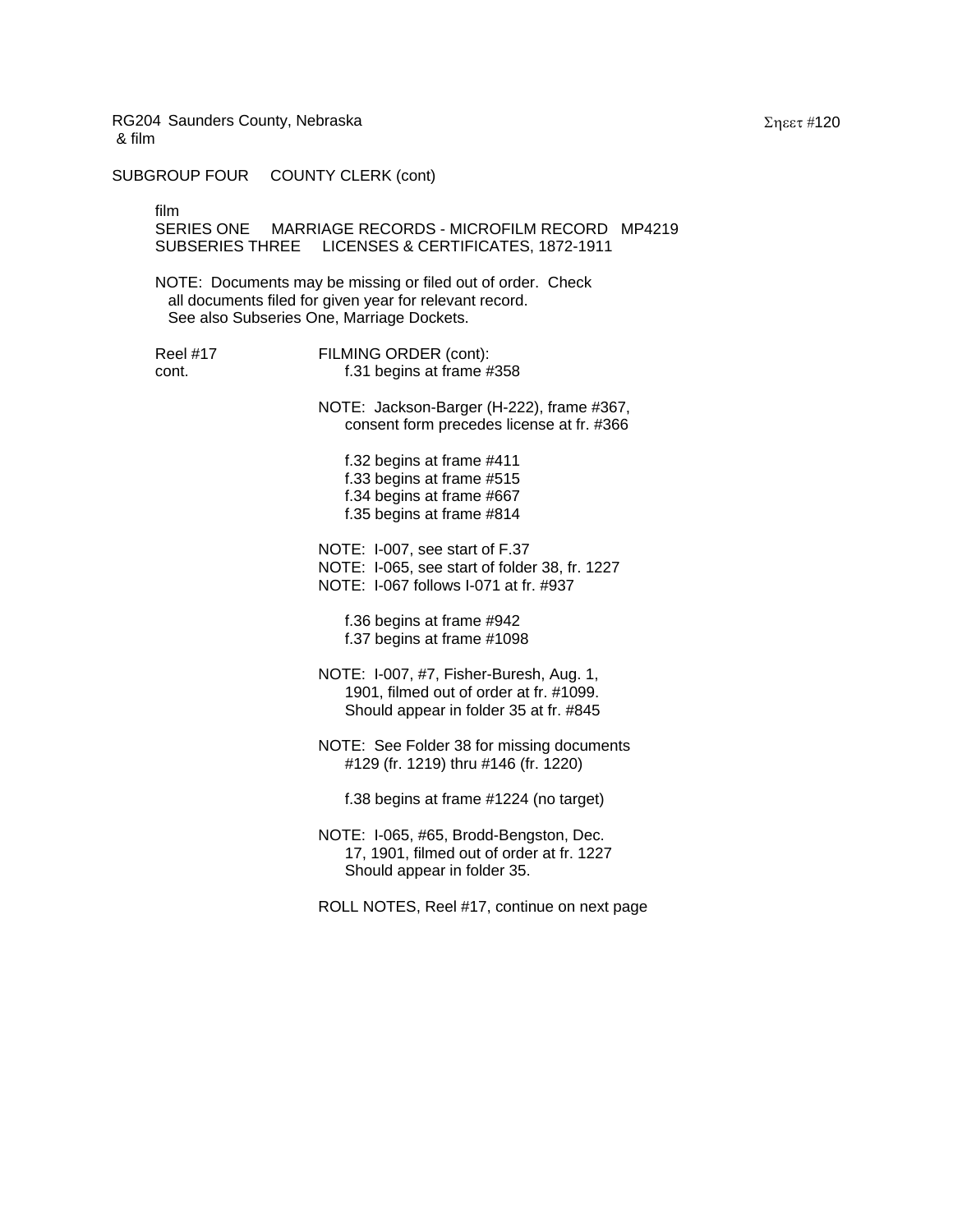SUBGROUP FOUR COUNTY CLERK (cont)

| film                                         | SERIES ONE MARRIAGE RECORDS - MICROFILM RECORD MP4219<br>SUBSERIES THREE LICENSES & CERTIFICATES, 1872-1911                                                                                             |
|----------------------------------------------|---------------------------------------------------------------------------------------------------------------------------------------------------------------------------------------------------------|
| <b>Reel #17</b><br>cont.                     | FILMING ORDER (cont)<br>f.39 begins at frame #1369<br>f.40 begins at frame #1514                                                                                                                        |
|                                              | NOTE: I-373, #96, see start of F.38<br>at frame #1225.                                                                                                                                                  |
|                                              | f.41 begins at frame #1745 (out of order)                                                                                                                                                               |
|                                              | NOTE: Folder 42 precedes Folder 41 on film                                                                                                                                                              |
|                                              | NOTE: I-448 precedes I-447 at frame #1831                                                                                                                                                               |
|                                              | f.42 begins at frame #1625 (preceding f.41)<br>f.43 begins at frame #1838                                                                                                                               |
| <b>Reel #18</b><br>1825 expos.<br>14 folders | Item #1 - Folder #43 cont., Marriages (1904-3)<br>J-007, #135, Whitney-Alexander, Sept. 29, 1904<br>thru                                                                                                |
| <b>GSU Project</b><br>#26,836                | Item #1 - Folder #56, Marriages (1910-1)<br>K-328, #5492, Beranek-Pallas, Jan. 12, 1910                                                                                                                 |
|                                              | <b>ORDER OF FILMING:</b><br>f.43, notes: I-053, #179 precedes I-052<br>at frame #95<br>f.44 begins at frame #102<br>f.45 begins at frame #273<br>f.46 begins at frame #446<br>f.47 begins at frame #579 |
|                                              | NOTE: Marriage #289 (1906) is missing or<br>misfiled.<br>Reel #18, Order of Filming continues on next page                                                                                              |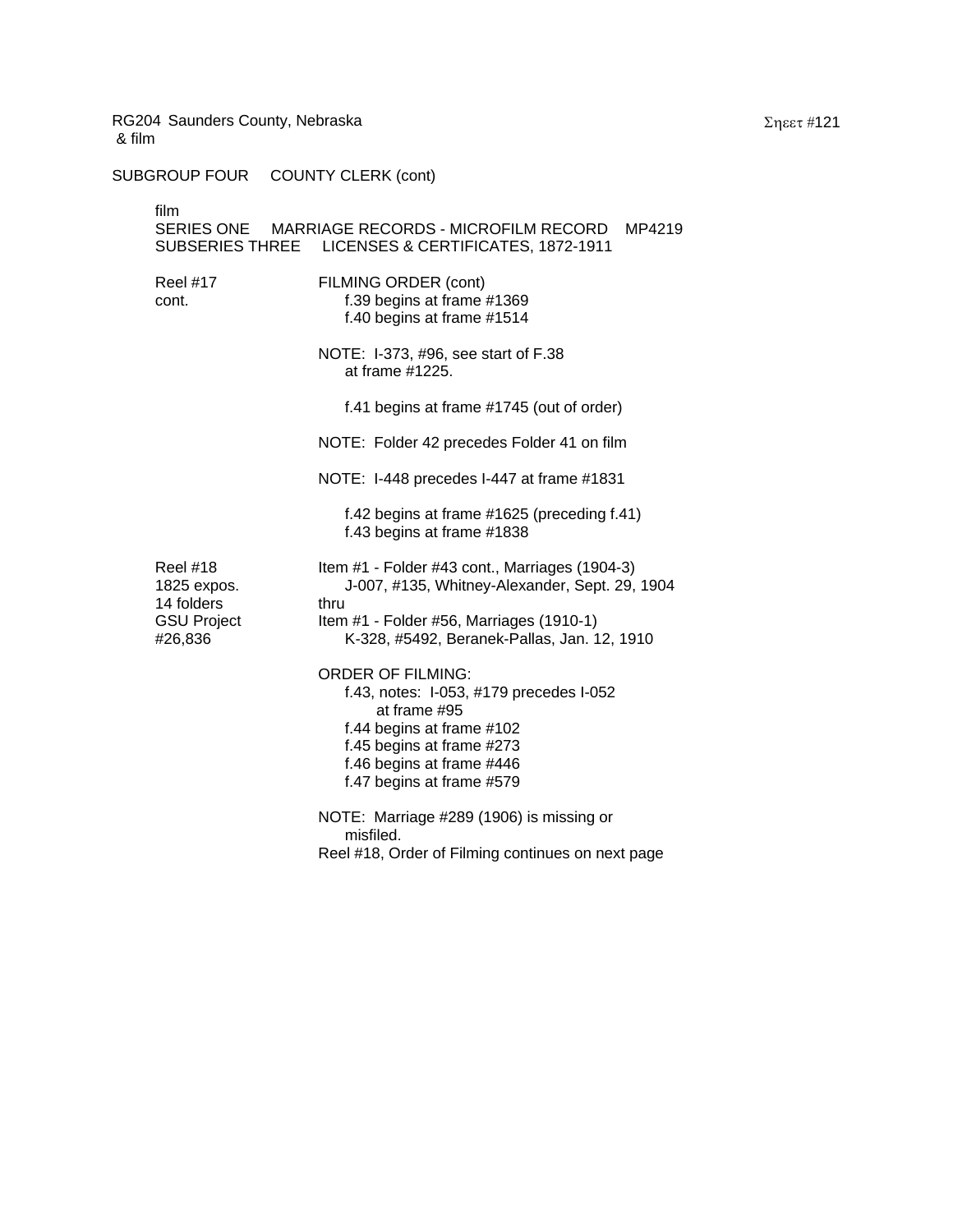SUBGROUP FOUR COUNTY CLERK (cont)

film

SERIES ONE MARRIAGE RECORDS - MICROFILM RECORD MP4219 SUBSERIES THREE LICENSES & CERTIFICATES, 1872-1911

NOTE: Documents may be missing or filed out of order. Check all documents filed for given year for relevant record. Also, see Subseries One, Marriage Dockets.

| Reel #18 | ORDER OF FILMING (cont):  |
|----------|---------------------------|
| .cont.   | f.48 begins at frame #705 |

NOTE: See Folder #49 for J-350 & 361

f.49 begins at frame #823

NOTE: J-396, #341, Tomes-Musil, Jan. 1907 filmed out of order at fr. #829 J-405, #350, Bartosh-Chvatal, Jan. 1907 filmed out of order at fr. #824, should appear at frame #847. J-416, #361, Krejci-Horky, Jan. 1907 filmed out of order at fr. #826, should appear at frame #868

f.50 begins at frame #1012 f.51 begins at frame #1208 f.52 begins at frame #1363 f.53 begins at frame #1470 f.54 begins at frame #1583 f.55 begins at frame #1708 f.56 begins at frame #1807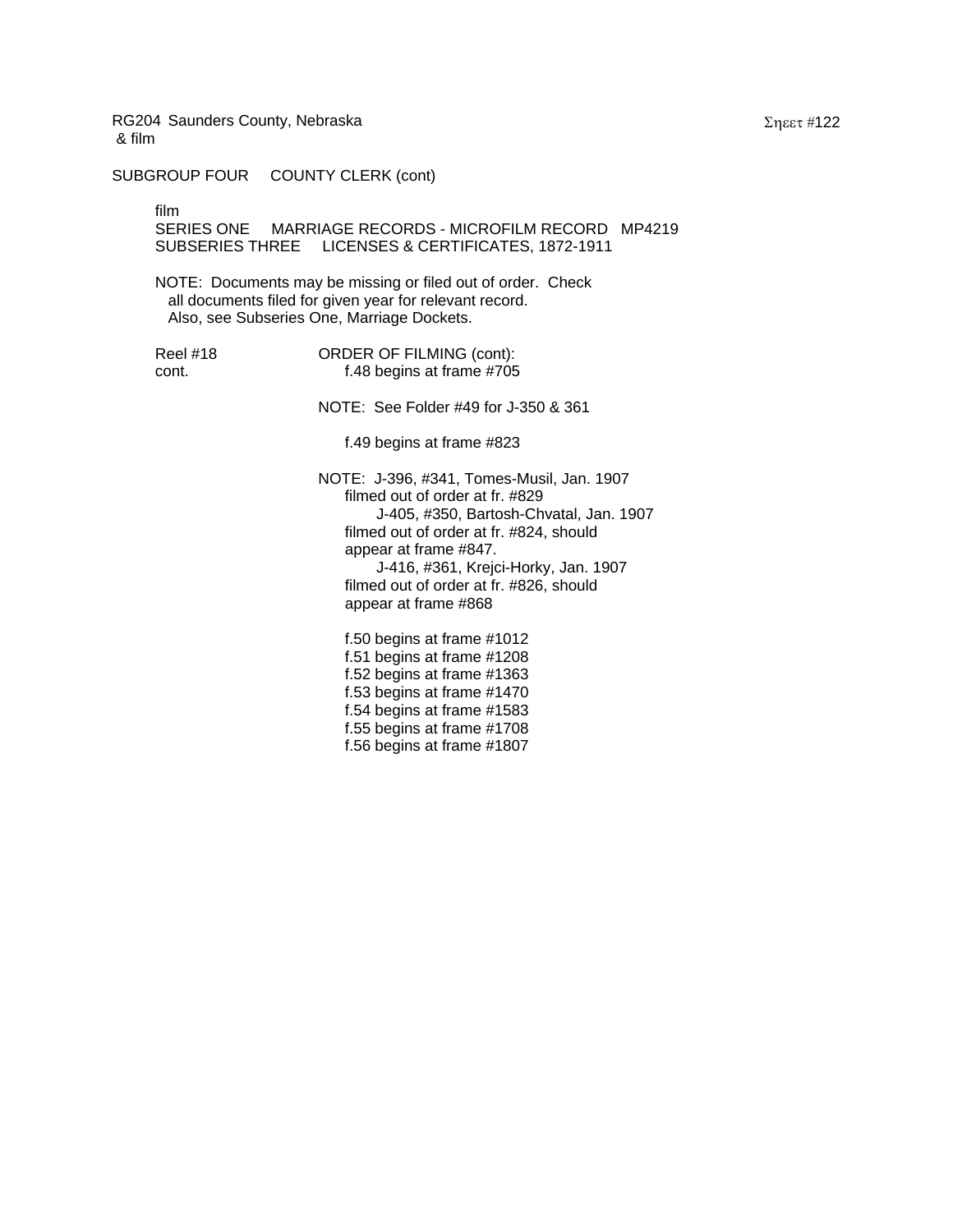SUBGROUP FOUR COUNTY CLERK (cont)

| film                                                                        |            | SERIES ONE MARRIAGE RECORDS - MICROFILM RECORD MP4219<br>SUBSERIES THREE    MARRIAGE LICENSES & CERTIFICATES, 1872-1911                                                                       |
|-----------------------------------------------------------------------------|------------|-----------------------------------------------------------------------------------------------------------------------------------------------------------------------------------------------|
| <b>Reel #19</b><br>516 expos.<br>4 folders<br><b>GSU Project</b><br>#26,837 |            | Item #1 - Folder #56 cont., Marriages (1910-1)<br>K-329, #5493, Semin-Novak, Jan. 13, 1910<br>thru<br>Item #1 - Folder #59, Marriages (1911-2)<br>K-579, #5742, Fallers-Wilcox, Dec. 28, 1911 |
|                                                                             |            | <b>ORDER OF FILMING:</b><br>f.56, notes: #389 & 392, see start of<br>Folder 57<br>f.57 begins at frame #137                                                                                   |
|                                                                             |            | NOTE: #439 is filed out of order at start<br>of Folder #58                                                                                                                                    |
|                                                                             |            | f.58 begins at frame #236<br>f.59 begins at frame #400                                                                                                                                        |
|                                                                             |            | SERIES TWO MILITIA LISTS, 1893-1934                                                                                                                                                           |
| B. 1                                                                        | f.1<br>f.2 | Roster of Veterans, 1893<br>Soldiers & Sailors Roster, 1895                                                                                                                                   |

f.3 Soldiers & Sailors Roster, 1897

Militia List, 1917

Militia List, 1933

f.4 Militia List, 1905

f.6 Militia List, 1930 f.7 Militia List, 1930 f.8 Militia List, 1932

f.10 Militia List, 1934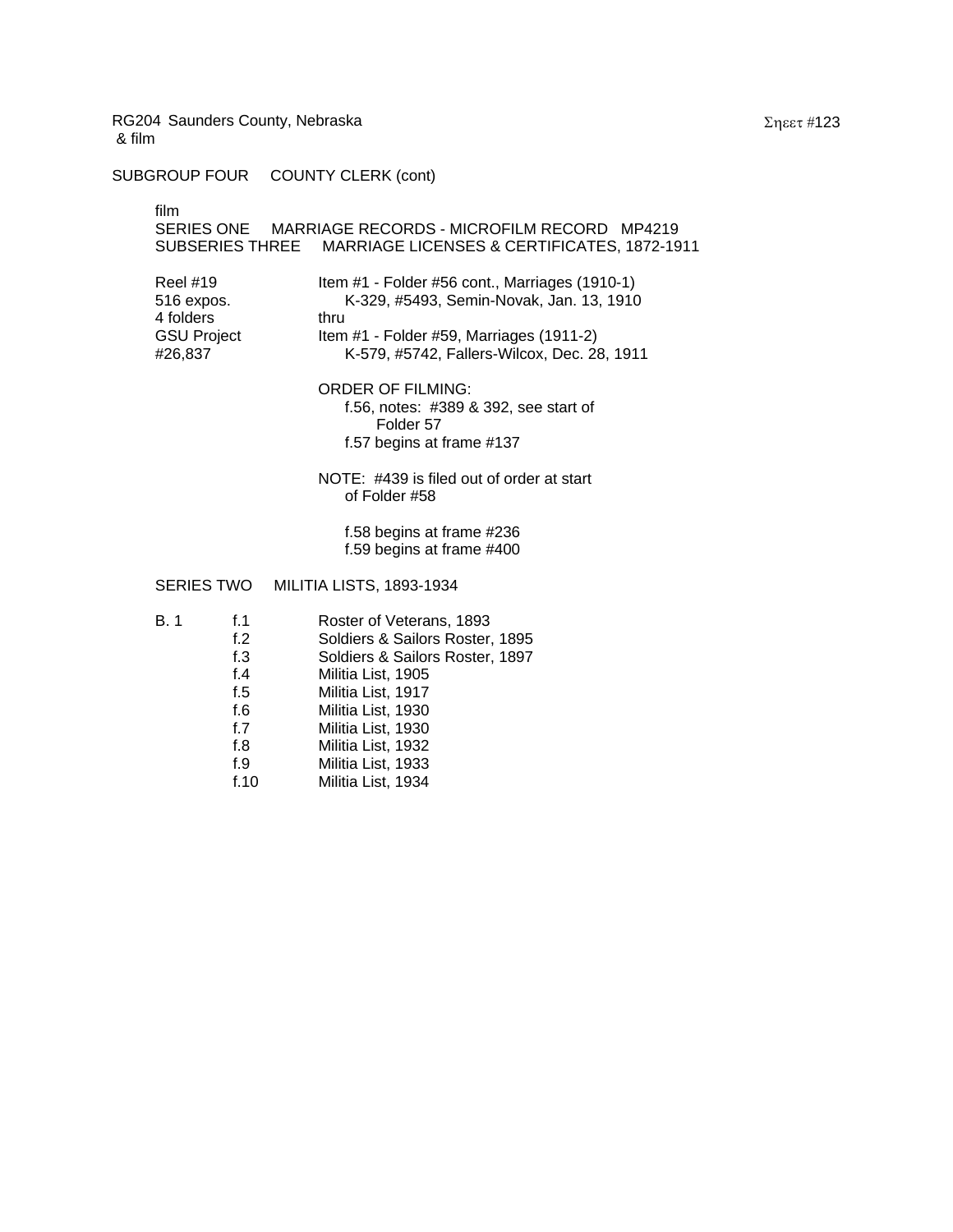SUBGROUP FOUR COUNTY CLERK (cont)

|     | SERIES THREE MISCELLANEOUS RECORDS, 1879-1934                                                                                                               |
|-----|-------------------------------------------------------------------------------------------------------------------------------------------------------------|
|     | NOTE: See also Subgroup Three for records kept by the<br>county clerk in his capacity as secretary to the Board<br>of County Commissioners and Supervisors. |
| V.1 | Livestock Brand Record, 1884-1892                                                                                                                           |
| V.2 | Wolf Bounty Record, 1884-1892                                                                                                                               |
| V.3 | Record of Farm, Ranch or Home Names, 1912-1934                                                                                                              |
| V.4 | Officials Bond Register,                                                                                                                                    |
|     | November 7, 1879 - December 30, 1901                                                                                                                        |
|     | NOTE: Labeled Officials Bond Record,                                                                                                                        |
|     | County Judge, Vol. A, includes bonds                                                                                                                        |
|     | of all county officials                                                                                                                                     |
| V.5 | Monthly Statement of Druggists - Liquor Sales,                                                                                                              |
|     | 1919-1923                                                                                                                                                   |
|     |                                                                                                                                                             |

## SUBGROUP FIVE SOLDIERS RELIEF COMMISSION, 1893-1922

| B. 1 | f 1    | 1893-1895                      |
|------|--------|--------------------------------|
|      | f 2    | 1896-1899                      |
|      | f. $3$ | 1900-1905                      |
|      | f 4    | Invoices/Receipts, 1893-1906   |
|      | f.5    | Misc. Budget Information, 1922 |
|      |        |                                |

## SUBGROUP SIX REGISTER OF DEEDS

There are currently no records stored in the State Archives for the Saunders County Register of Deeds.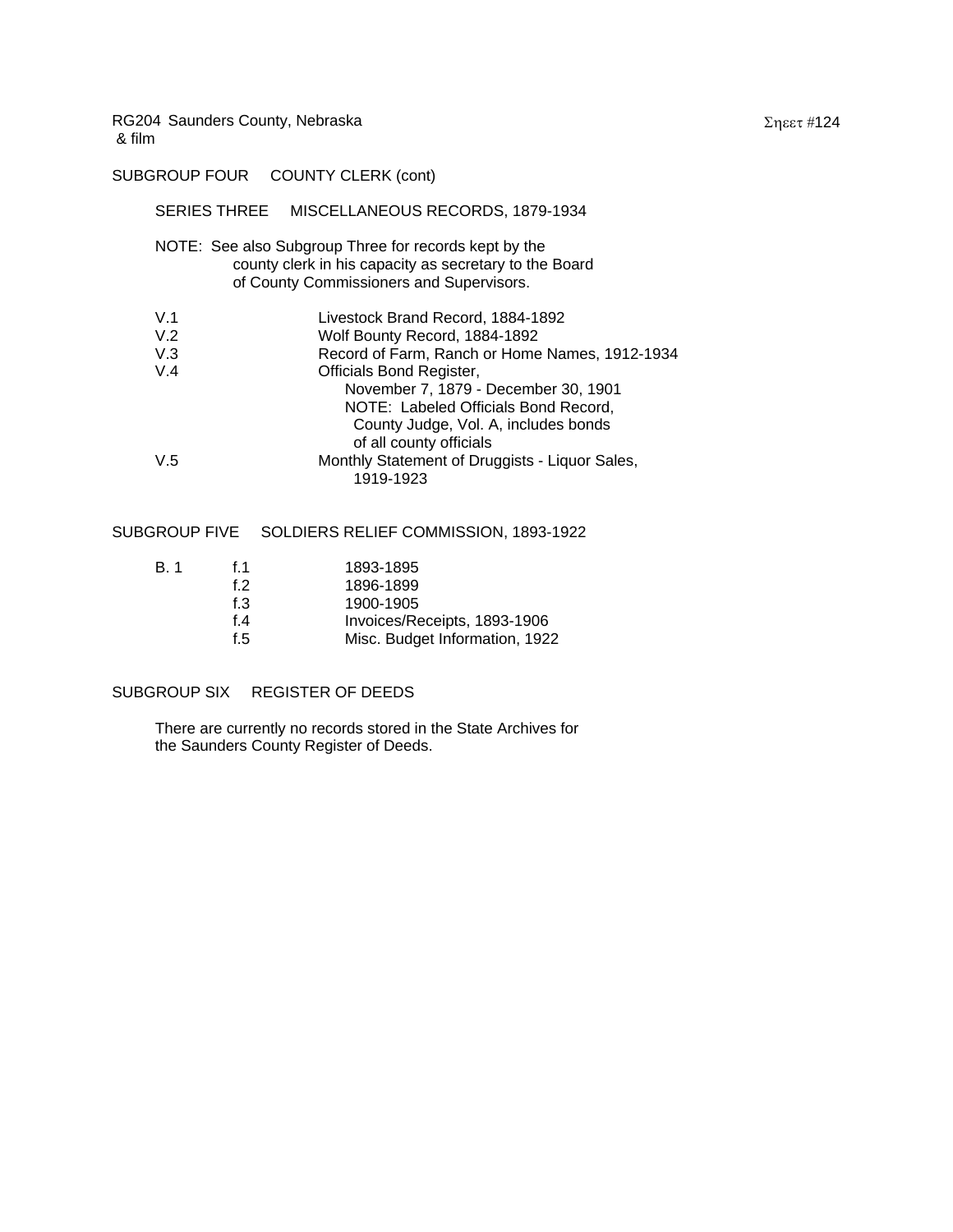SUBGROUP SEVEN COUNTY COURT, 1866-1967

### SERIES ONE JUSTICE OF THE PEACE DOCKETS, 1872-1967

| <b>WAHOO PRECINCT</b>                 |                                          |
|---------------------------------------|------------------------------------------|
| V.1                                   | Civil and Criminal                       |
|                                       | March 20, 1925 thru August 26, 1925      |
| V.2                                   | Civil and Criminal                       |
|                                       | September 12, 1925 thru August 20, 1926  |
| V.3                                   | Civil and Criminal                       |
|                                       | August 28, 1926 thru May 14, 1927        |
| V.4                                   | Civil and Criminal                       |
|                                       | May 16, 1927 thru November 14, 1927      |
| V.5                                   | Civil and Criminal                       |
|                                       | November 23, 1927 thru May 26, 1928      |
| IN COUNTY COURT                       |                                          |
| V.6                                   | Justice Default Docket A, 1888-1893      |
| V.7                                   | Civil and Criminal                       |
|                                       | June 5, 1928 thru October 20, 1930       |
| V.8                                   | Civil and Criminal                       |
|                                       | September 22, 1929 thru July 11, 1930    |
| V.9                                   | Civil and Criminal Docket X              |
|                                       | July 25, 1930 thru June 25, 1931         |
| V.10                                  | Civil and Criminal                       |
|                                       | June 12, 1931 thru May 11, 1932          |
| CIVIL JUSTICE DOCKETS IN COUNTY COURT |                                          |
| V.11                                  | Civil Docket #1                          |
|                                       | May 21, 1932 thru July 19, 1936          |
| V.12                                  | Civil Docket #2                          |
|                                       | July 6, 1934 thru April 14, 1936         |
| V.13                                  | Civil Docket #3                          |
|                                       | April 27, 1936 thru #306 (Aug. 27, 1942) |
| V.14                                  | Civil Docket #4                          |
|                                       | #307 (Sept 1942) - #468 (June 19, 1945)  |
| V.15                                  | Civil Docket #5                          |
|                                       | July 18, 1945 thru July 9, 1951          |
| V.16                                  | Civil Docket #6                          |
|                                       | July 19, 1951 thru December 22, 1954     |
|                                       |                                          |

 NOTE: Loose documents, end of vol. 1952-1956 V.17 Civil Docket #7

December 28, 1954 thru May 11, 1963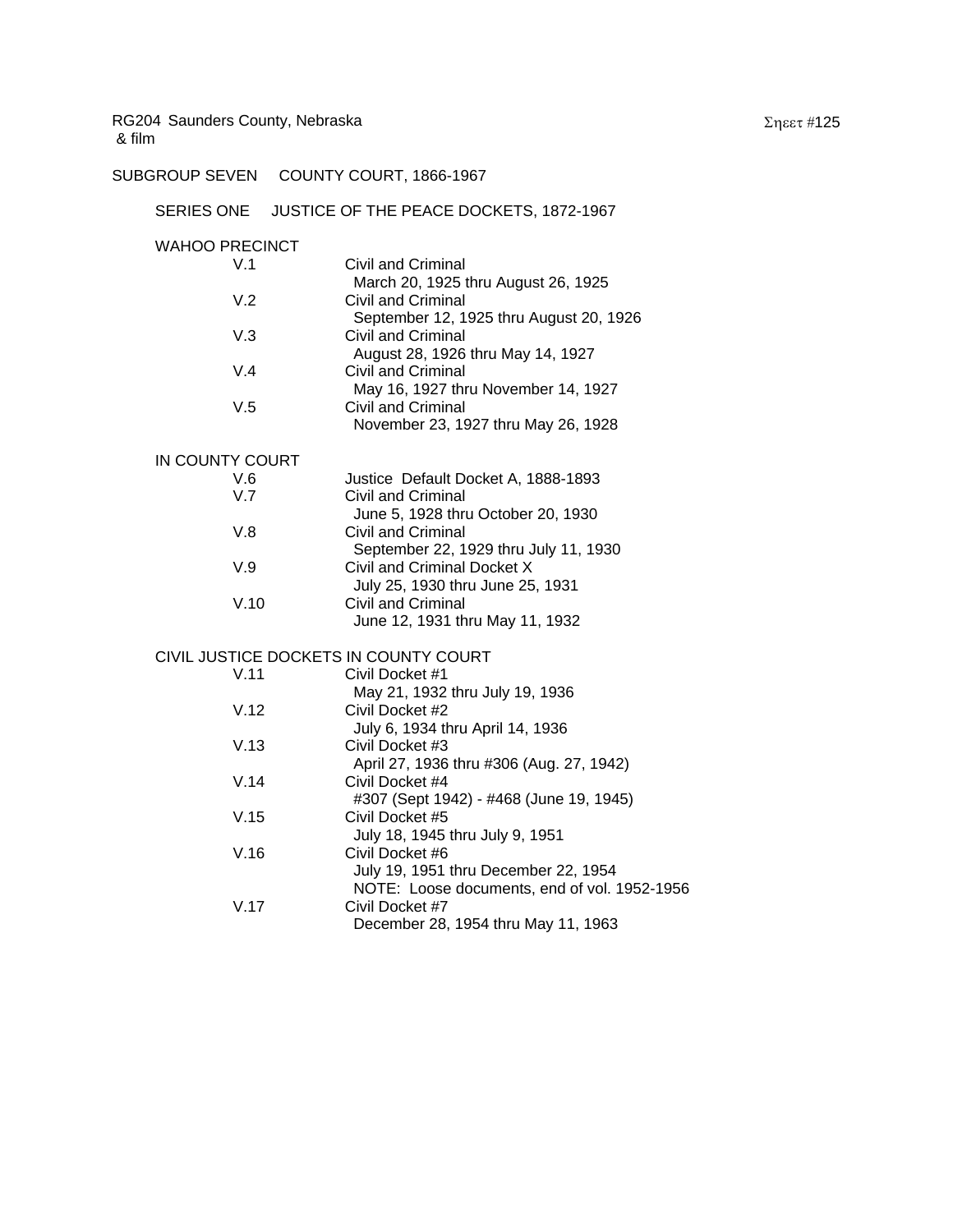SUBGROUP SEVEN COUNTY COURT (cont)

# SERIES ONE JUSTICE OF THE PEACE DOCKETS (cont)

## CRIMINAL JUSTICE DOCKETS IN COUNTY COURT

| V.18 | Criminal Docket #1<br>May 16, 1932 thru November 18, 1935 |
|------|-----------------------------------------------------------|
| V.19 | Criminal Docket #2                                        |
|      | November 18, 1935 thru #280 (Oct. 1, 1941)                |
| V.20 | Criminal Docket #2A                                       |
|      | #281 (Oct. 14, 1941) - #530 (June 25, 1942)               |
| V.21 | Criminal Docket #3                                        |
|      | #531 (June 26, 1942) - #781 (June 30, 1943)               |
| V.22 | Criminal Docket #4                                        |
|      | #782 (Feb. 1, 1943) - #1019 (Mar. 13, 1944)               |
| V.23 | Criminal Docket #5                                        |
|      | Beginning #1020, March 3, 1944                            |
| thru |                                                           |
| V.44 | Criminal Docket #26                                       |
|      | Ending June 28, 1967                                      |

## PRECINCT JUSTICE DOCKETS

| V.45 | Green Precinct, Civil and Criminal<br>November 10, 1871 thru June 19, 1884                                             |
|------|------------------------------------------------------------------------------------------------------------------------|
| V.46 | Marietta Precinct<br>July 29, 1886 thru March 16, 1893                                                                 |
| V.47 | Marietta Precinct, Civil and Criminal<br>February 20, 1902 thru November 27, 1916<br>w/ continuations to Feb. 14, 1917 |
| V.48 | Marietta Precinct<br>#1 (Feb. 2, 1934) - #129 (Dec. 16, 1942)                                                          |
| V.49 | Mariposa Precinct<br>June 22, 1899 thru September 20, 1901                                                             |
| V.50 | Oak Creek Precinct<br>December 5, 1903 thru August 12, 1911                                                            |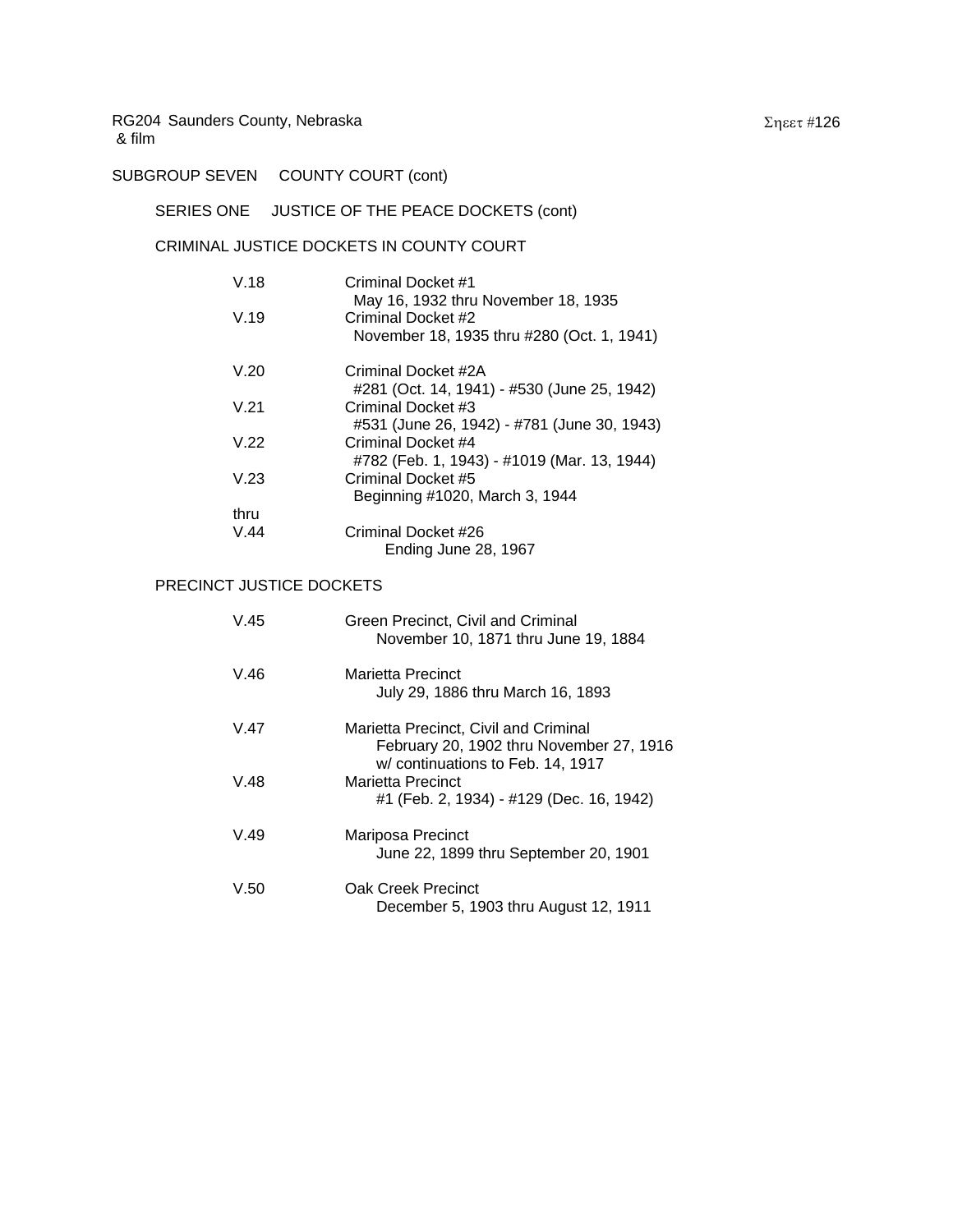SUBGROUP SEVEN COUNTY COURT (cont)

### SERIES ONE JUSTICE OF THE PEACE DOCKETS (cont)

#### PRECINCT JUSTICE DOCKETS

| V.51 | Oak Creek Precinct, Civil and Criminal<br>January 26, 1906 - February 10, 1925 |
|------|--------------------------------------------------------------------------------|
| V.52 | Oak Creek Precinct, Civil and Criminal<br>November 23, 1911 thru June 14, 1919 |
| V.53 | <b>Stocking Precinct</b>                                                       |
|      | November 19, 1888 thru May 28, 1915                                            |
| V.54 | Stocking Precinct, Vol. K                                                      |
|      | July 20, 1897 thru February 29, 1904                                           |
| V.55 | Stocking Precinct, Vol. L                                                      |
|      | August 24, 1909 thru April 18, 1921                                            |
| V.56 | Stocking Township                                                              |
|      | September 13, 1924 thru March 18, 1925                                         |
| V.57 | Stocking Precinct, pp. 1-22 only                                               |
|      | January 18, 1927 thru January 22, 1934                                         |
| V.58 | Valparaiso Precinct                                                            |

October 3, 1926 thru January 19, 1936

### SERIES TWO COUNTY COURT DOCKETS, 1866-1937

### SUBSERIES ONE CIVIL DOCKETS, 1872-1937

| V.1<br>V.2<br>$V.3-5$<br>$V.6 - 7$ | Civil General Index, 1872-1919<br>Docket A1, September 16, 1872 - Dec. 16, 1875<br>Dockets B-D, Jan. 3, 1879 - #180 (Aug. 17, 1885<br>Dockets E1 & E2<br>#172 (June 8, 1885) thru December 4, 1893<br>Docket E2 ends State V. Barbara Havlik<br>(Jan. 5-11, 1894) |
|------------------------------------|-------------------------------------------------------------------------------------------------------------------------------------------------------------------------------------------------------------------------------------------------------------------|
| $V.8 - 15$                         | Dockets F thru N<br>#1 (July 19, 1893) thru #338 (June 9, 1937)                                                                                                                                                                                                   |
|                                    | NOTE: Vol. N Imprinted on Spine Numerical<br>Index, Oak Creek                                                                                                                                                                                                     |

NOTE: Vol. N - CAREFUL - Loose pages.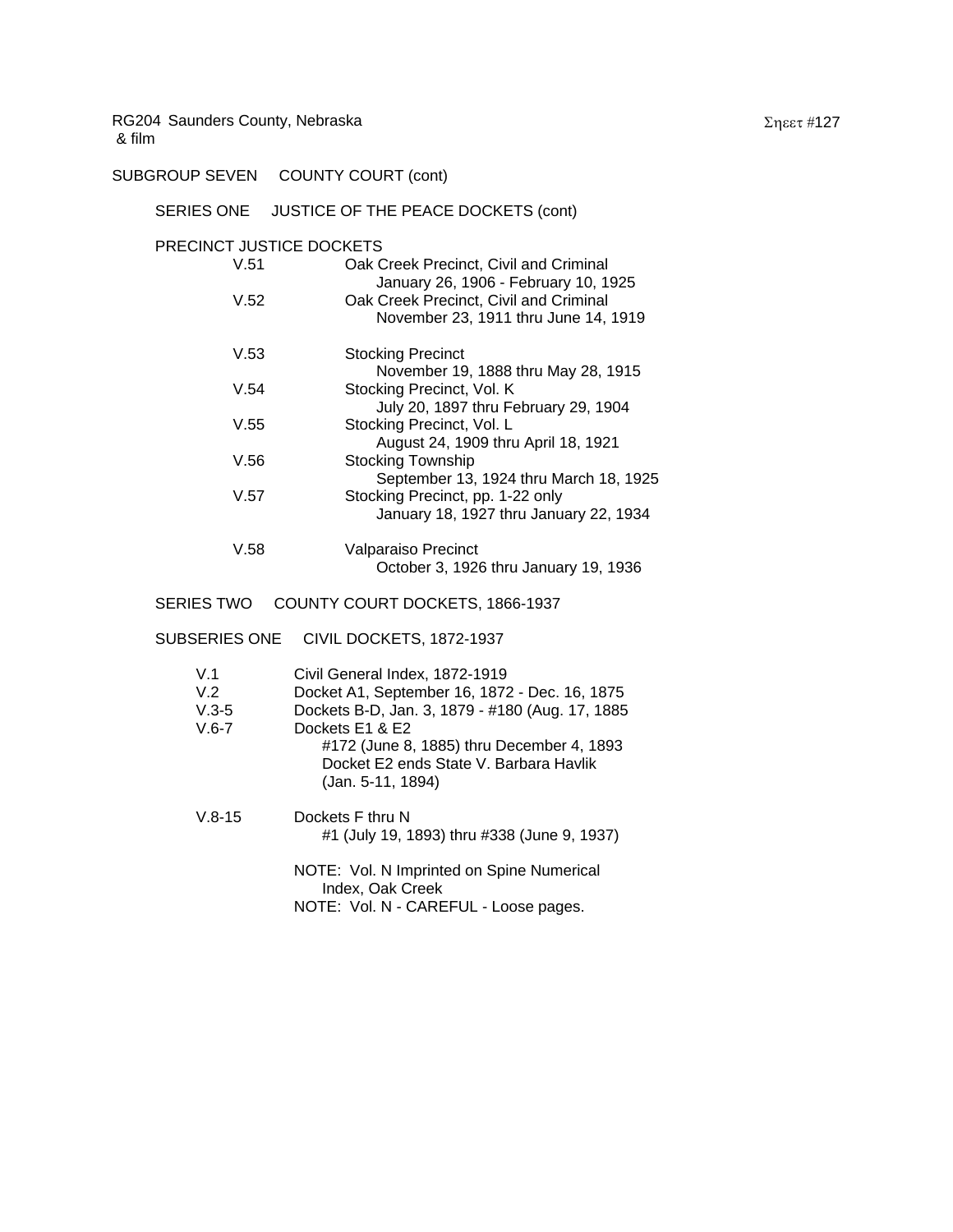| <b>SUBGROUP SEVEN</b>                               | <b>COUNTY COURT (cont)</b>                                                                                                                                         |
|-----------------------------------------------------|--------------------------------------------------------------------------------------------------------------------------------------------------------------------|
| <b>SERIES TWO</b>                                   | COUNTY COURT DOCKETS (cont)                                                                                                                                        |
| <b>SUBSERIES TWO</b>                                | CRIMINAL DOCKETS, 1876-1923                                                                                                                                        |
| $V.1 - 5$                                           | Criminal Dockets D thru H<br>September 20, 1876 thru September 4, 1923                                                                                             |
|                                                     | SUBSERIES THREE MISCELLANEOUS DOCKETS, 1866-1890                                                                                                                   |
| V.1                                                 | Judge's Docket, Civil and Criminal, 1870-1872                                                                                                                      |
| film<br><b>SERIES THREE</b><br><b>SUBSERIES ONE</b> | PROBATE RECORDS, 1866-1956<br>PROBATE INDEXES, 1866-1943                                                                                                           |
|                                                     | NOTE: Not microfilmed in the following order.                                                                                                                      |
| V.1                                                 | Probate Index #1 (#1 thru #1808), 1889-1903<br>(Vol. #1, Reel #1 - by case number)                                                                                 |
| V.1A                                                | Estate Alphabetical Cross-Index #1<br>#1 (1889) - #1808 (Kirchman, Geo.), 1908<br>(Vol. #4, Reel #70, alpha by name)                                               |
| V.2                                                 | Probate Index #2 (Vol. 2, Reel #1 - by case number)<br>#1 (Aitkenson, Andrew), October 21, 1889<br>thru<br>#1000, Darius Waterman (15-611), Jan. 7, 1908           |
| V.2A                                                | Estate Alphabetical Cross-Index #2 (typed)<br>#1, Andrew Aitkenson (Aitken), 1889<br>thru<br>#4285, Samuel Knode (1943-1944)<br>(Vol. #5, Reel #70, alpha by name) |
| V.3                                                 | Probate Index #3 (Vol. 3, Reels 1-2, by case number)<br>#1001, John E. Tawney (15-595), Jan. 9, 1908<br>thru<br>#2000, Conrad Sohl (42-167), May 19, 1920          |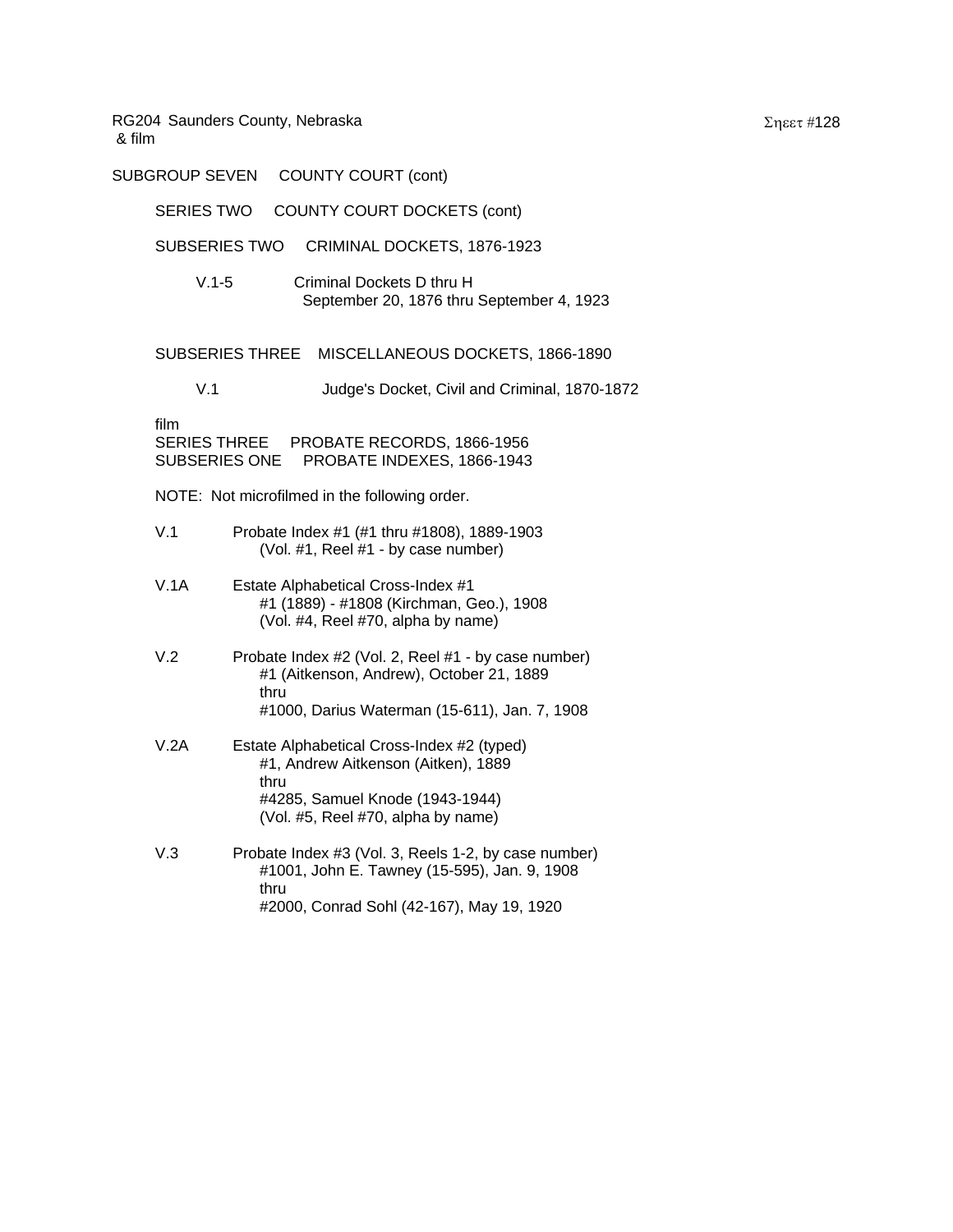SUBGROUP SEVEN COUNTY COURT (cont)

film

SERIES THREE PROBATE RECORDS (cont) SUBSERIES ONE PROBATE INDEXES (cont)

- V.4 Probate Index #4 (Vol. 4, Reels 2-3 by case number) #2002, Robert B. Aughe (43-263), June 3, 1920 thru #2850, Peter Olson (62-259), Dec. 29, 1928
- V.5 Probate Index #5 (Vol. 5, Reel 3 by case number) #2851, Myrtie B. Tharp (62-391), Jan. 5, 1929 thru #3526, Martha J. Weaver (83-179), Jan. 28, 1935
- V.6 Probate Index #6 (Vol. 6, Reel 3 by case number) #3527, Wilhelm Martens (99-647), Jan. 29, 1935 thru 4251, Hilda C. Hanson (106-479), Apr. 9, 1943

film SUBSERIES TWO PROBATE ENTRY BOOKS, 1866-1900

- NOTE: Not microfilmed in the following order. These volumes are restricted to staff use only due to the presence of confidential information restricted by Nebr. Revised Statutes, 43-113.
- \* V.1 Probate Judge's Docket, 1866-1890 (Vol. #3, Reels 69-70) pp.1-6, Estate of A. Hinkley November 5, 1866 - October 10, 1869 thru p.142, Judge's Calendar, October 1890
	- NOTE: pp.55-142 are Judge's Diary/Calendar, March 1885 - October 1890
- V.2 Entry Book A, 1882-1886 (Reel #68) Indexed p.1 is blank p.2, Mary Posansky, dec. - Petition, Jan. 20, 1882 thru p.588, Martin Svoboda, dec. (#81) Claim, November 19, 1886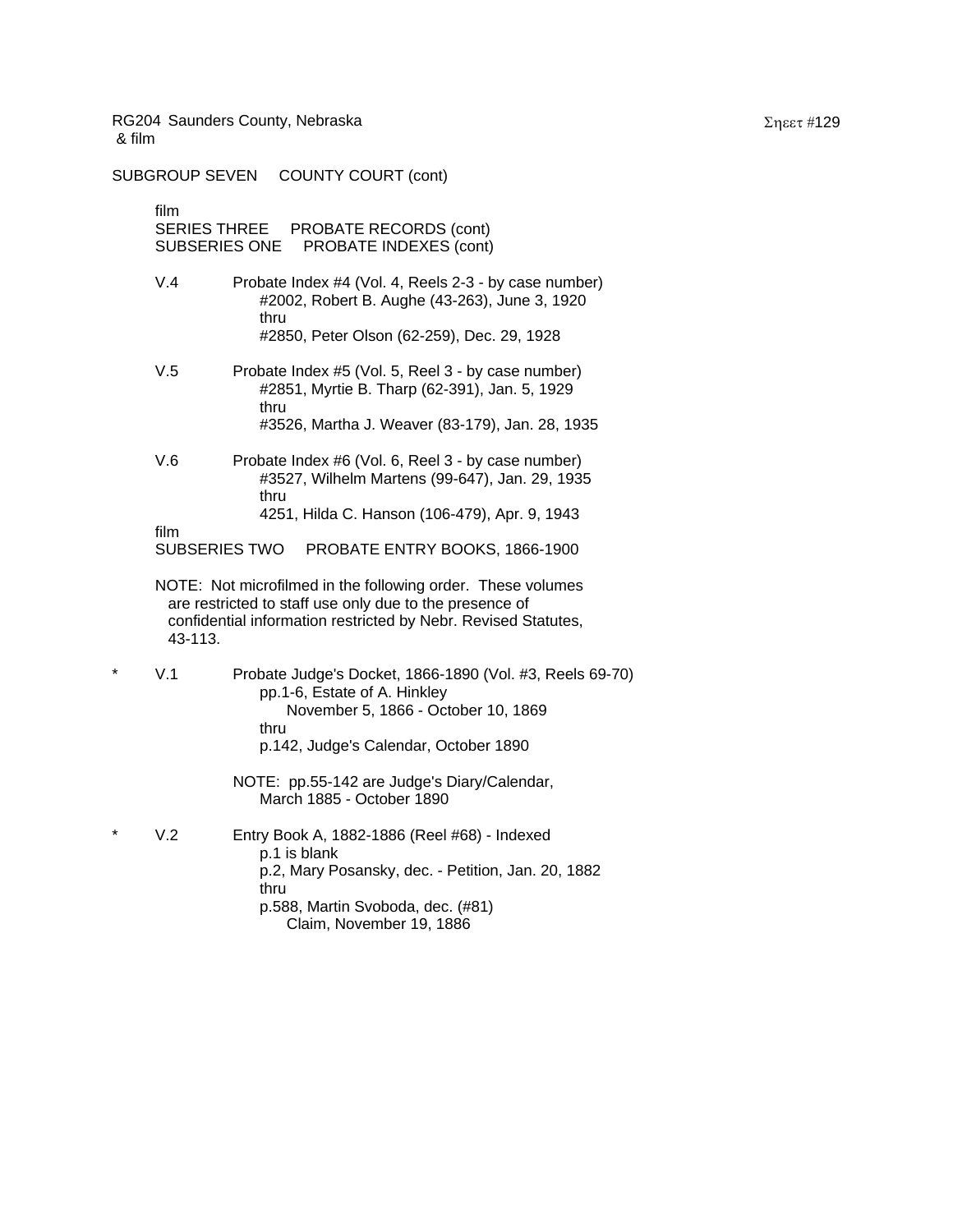SUBGROUP SEVEN COUNTY COURT (cont)

film SERIES THREE PROBATE RECORDS (cont) SUBSERIES TWO PROBATE ENTRY BOOKS (cont)

- V.3 Entry Book B, 1873-1890 (Reels 68-69) Indexed p.1, Sherman Griffin, deceased Appointment of Appraiser, June 3, 1874 thru p.642, Ola Nelson, deceased in re Homestead, September 29, 1890
- V.4 Entry Book C, 1890-1897 (Reel 69) Indexed p.1, Guardianship - Johnson Minors Petition, March 22, 1891 thru p.594, Thomas Isherwood, deceased Judgement on Claims, July 13, 1897
- V.5 Entry Book D, 1894-1900 (Reel 69) Indexed p.1, Emor S. Ballou, deceased Notice of Probate, February 10, 1894 thru p.264, Robert Wilson Parmenter, deceased
	- Discharge of Administrator, Feb. 24, 1900

film

SUBSERIES THREE PROBATE ESTATE RECORDS, 1866-1895

NOTE: Not microfilmed in the following order. See microfilm inventory for order of filming.

V.1 Estate Record A (targeted Estate Inventory) (V.2, Reel #69) pp.1-20 (A. Hinkley), Inventory, NoV. 11, 1867 thru pp.53-57 (William McClung) - Report, Mar. 18, 1879 pp.58-298 are blank pp.299-300 - Case files borrowed, 1887-1889

NOTE: Above volume denoted as missing on microfilm was not missing, only mislabeled prior to filming (index, see Est A)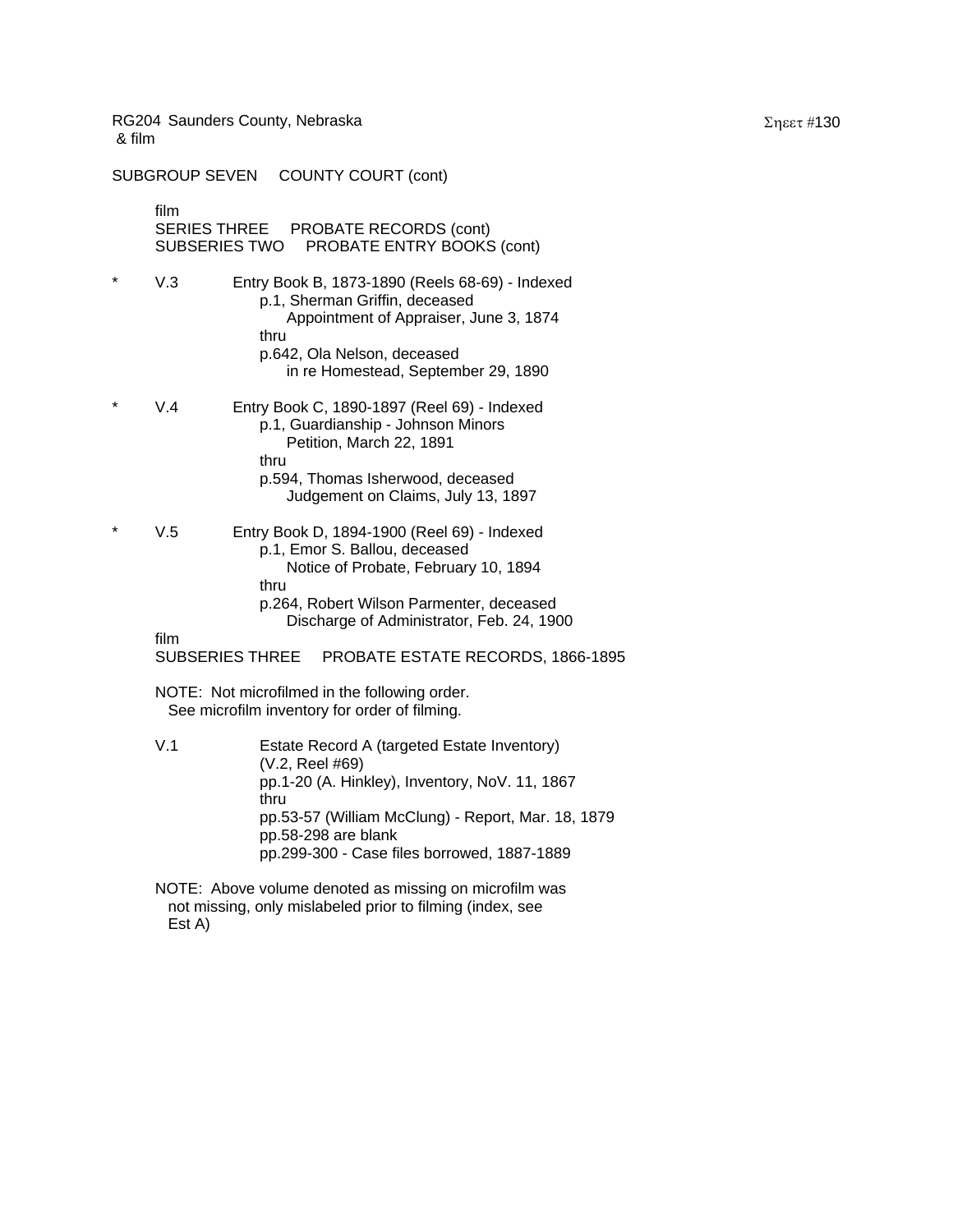SUBGROUP SEVEN COUNTY COURT (cont)

film SERIES THREE PROBATE DOCKETS, cont. SUBSERIES THREE PROBATE ESTATE RECORDS (cont)

- V.2 Estate Record B, 1874-1887 (indexed), Reel #70 pp.1-4 are blank p.5, Estate of Benjamin Hall, 1875-1880 thru p.612, Isabelle Potee, Gdn. (B-95) Inventory, July 15, 1887
- V.3 Estate Record C, 1887-1892 (indexed), Reels 70-71 p.1, Estate of John Bishop (B-93) Administrator's Report, May 26, 1887 thru p.503, Estate of Alexander E. Jenks Inventory, November 19, 1892
- V.4 Estate Record D, 1892-1895 (indexed), Reel 71 p.1, Gdn., Ethell minors - Report, Jan. 16, 1892 thru p.481, Estate of Grederick Bucholtz Administrator's Report, August 2, 1895

film

SUBSERIES ONE THRU THREE - MICROFILM RECORD MP4135

 See microfilm record, end of Subseries Four, Probate Dockets, Reels 1-4, and 68-71

film

SUBSERIES FOUR PROBATE DOCKETS, 1873-1956

Inventory continues next page with SS4, Probate Dockets

ATTENTION PATRONS: Probate Record, V.B-C on microfilm are restricted to staff use only due to the presence of confidential material restricted by Nebr. Revised Statutes, 43-113.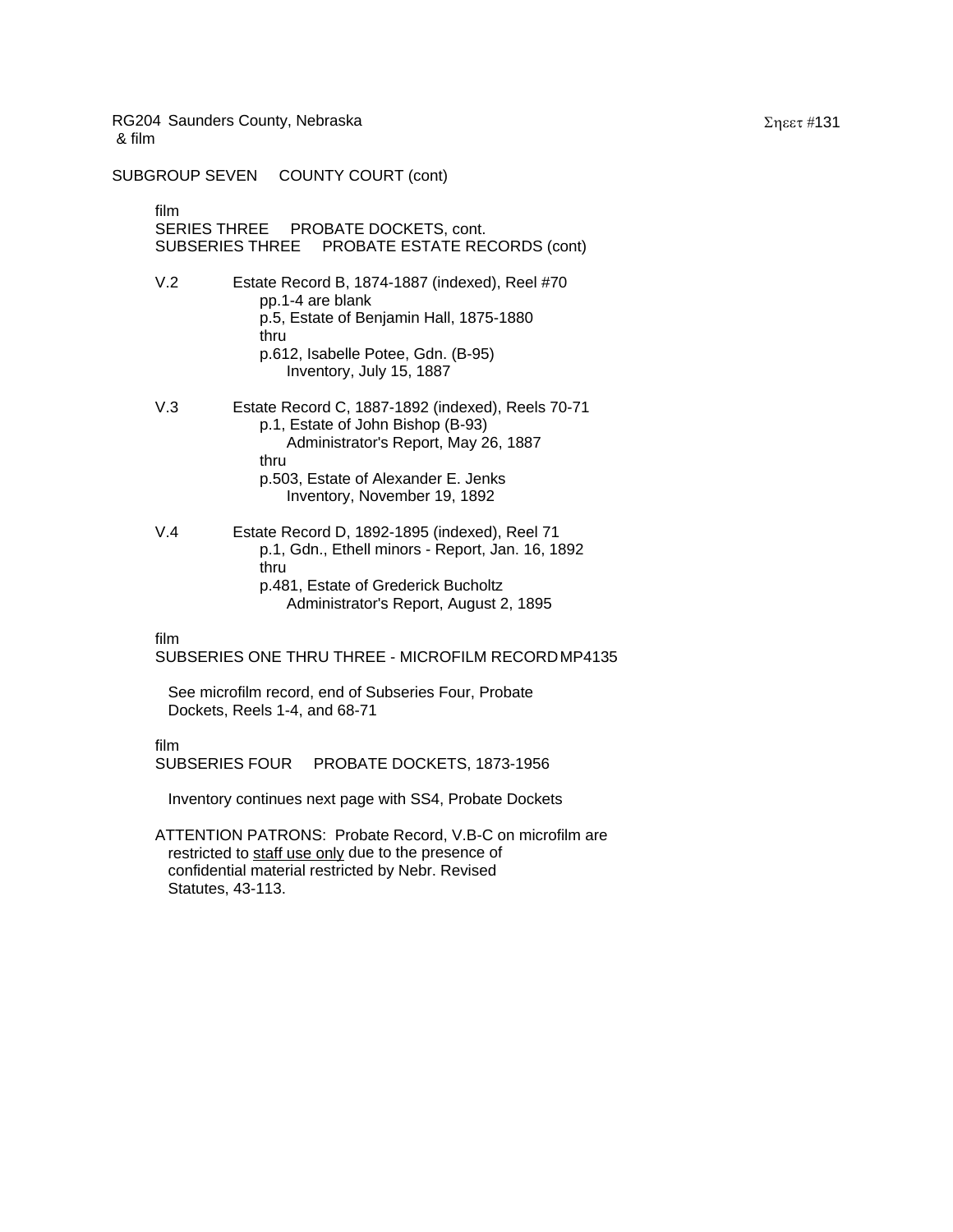SUBGROUP SEVEN COUNTY COURT (cont)

film SERIES THREE PROBATE RECORDS (cont) SUBSERIES FOUR PROBATE DOCKETS (cont)

NOTE: Inclusive dates of dockets are approximate. Dockets are not recorded in chronological order. See indexes for accurate record.

NOTE: Collection reinventoried in 1996. On original inventory Dockets were inventoried by date of entry into Probate Docket, not date of filing. The following inventory reflects dates of filing. Ignore dated targets on microfilm.

\* V.1A Estate Record #1 (targeted Probate Estates) p.1, A. Hinkley - Bond of Administrator, 11/5/1866 thru p.279, Henry H. Hyde - Letters of Adminis., 8/9/1873 (V.1, Reel #69 - recorded as "Rec." in Index)

V.A Probate Docket, 1880-1893 pp.1-81, Letters of Administration p.1, Ira Baker, Apr. 24, 1880 thru p.79, John Parrish, NoV. 16, 1893 pp.80-400 are blank pp.401-417, Letters Testamentary p.401, John H. Riddle, April 19, 1880 thru p.417, P. O. Bruce, January 31, 1893 V.B Probate Docket, 1873-1883 pp.1-25, Index A-Z

pp.26-27 are blank p.28, Estate of Sherman Griffith Letters of Administration, May 18, 1874 thru p.638, Estate of Austin Smith Final Account, December 4, 1883 (contains entries from December 1873)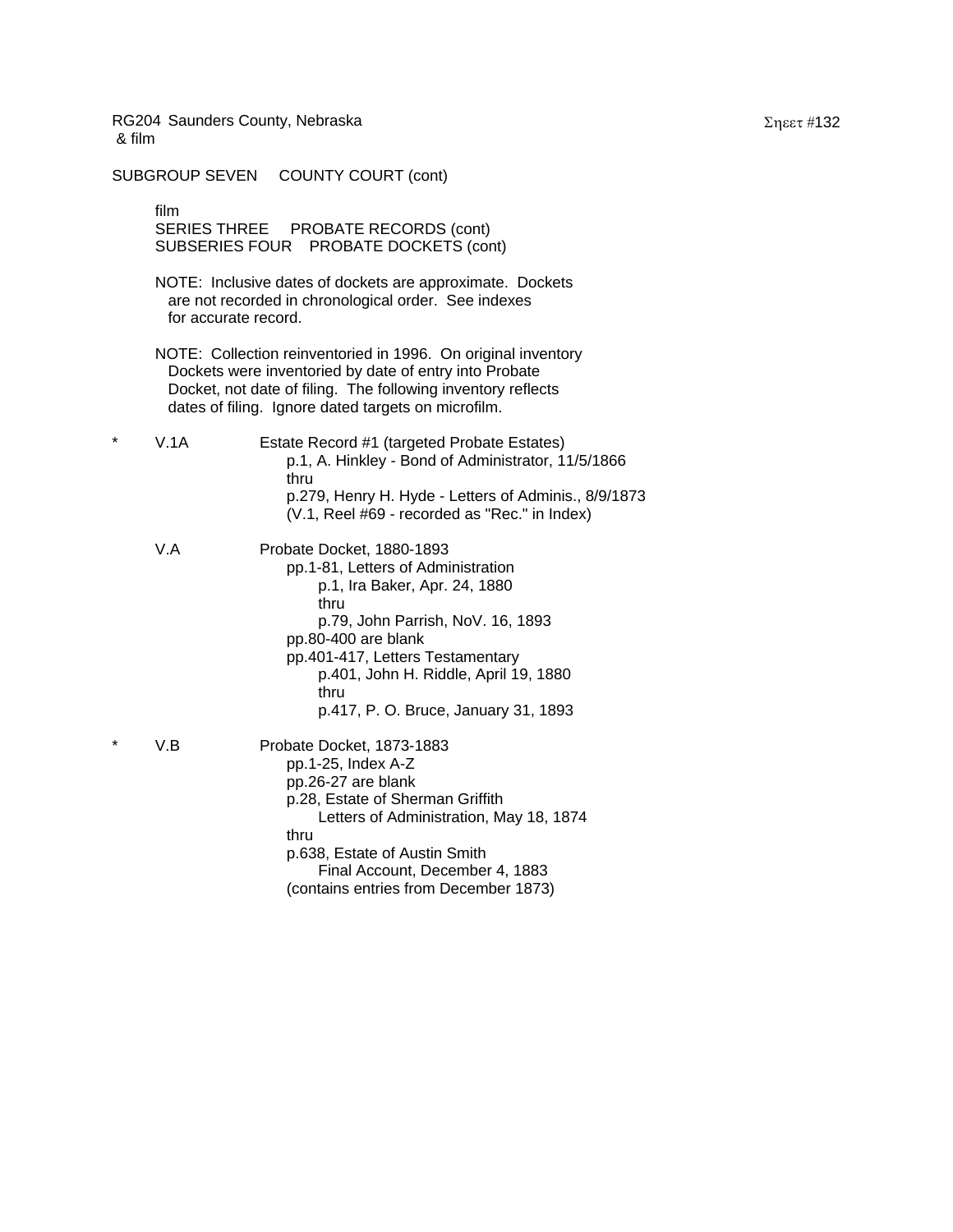SUBGROUP SEVEN COUNTY COURT (cont) film SERIES THREE PROBATE RECORDS (cont) SUBSERIES FOUR PROBATE DOCKETS (cont) ATTENTION: See note at start of Subseries Four. \* V.C Probate Docket, 1883-1886 (indexed) p.1, Gdn, Samuel Scott, incompetent (A-249) Petition, December 15, 1883 thru p.584, Estate of Martin Svoboda (#81, A-569) Petition, August 2, 1886 V.D Probate Docket - MISSING V.E Probate Docket, 1889-1892 (indexed) p.1, Estate of Tobias Olsson Petition and Will, May 2, 1889 thru p.559, Estate of Alexander E. Jenks November 4, 1892 V.F Probate Docket, 1889-1893 (indexed) p.1, Estate of Andrew Aitken (#1) Petition, October 21, 1889 thru p.609 (cover), Estate of Jurgen Thede Letters of Administration, June 5, 1893 V.G Probate Docket, 1892-1894 (indexed) p.1, Estate of Alexander E. Jenks Notice to Creditors, December 7, 1892 thru p.576, Estate of Daniel Adsit Widows Allowance Petition, June 29, 1894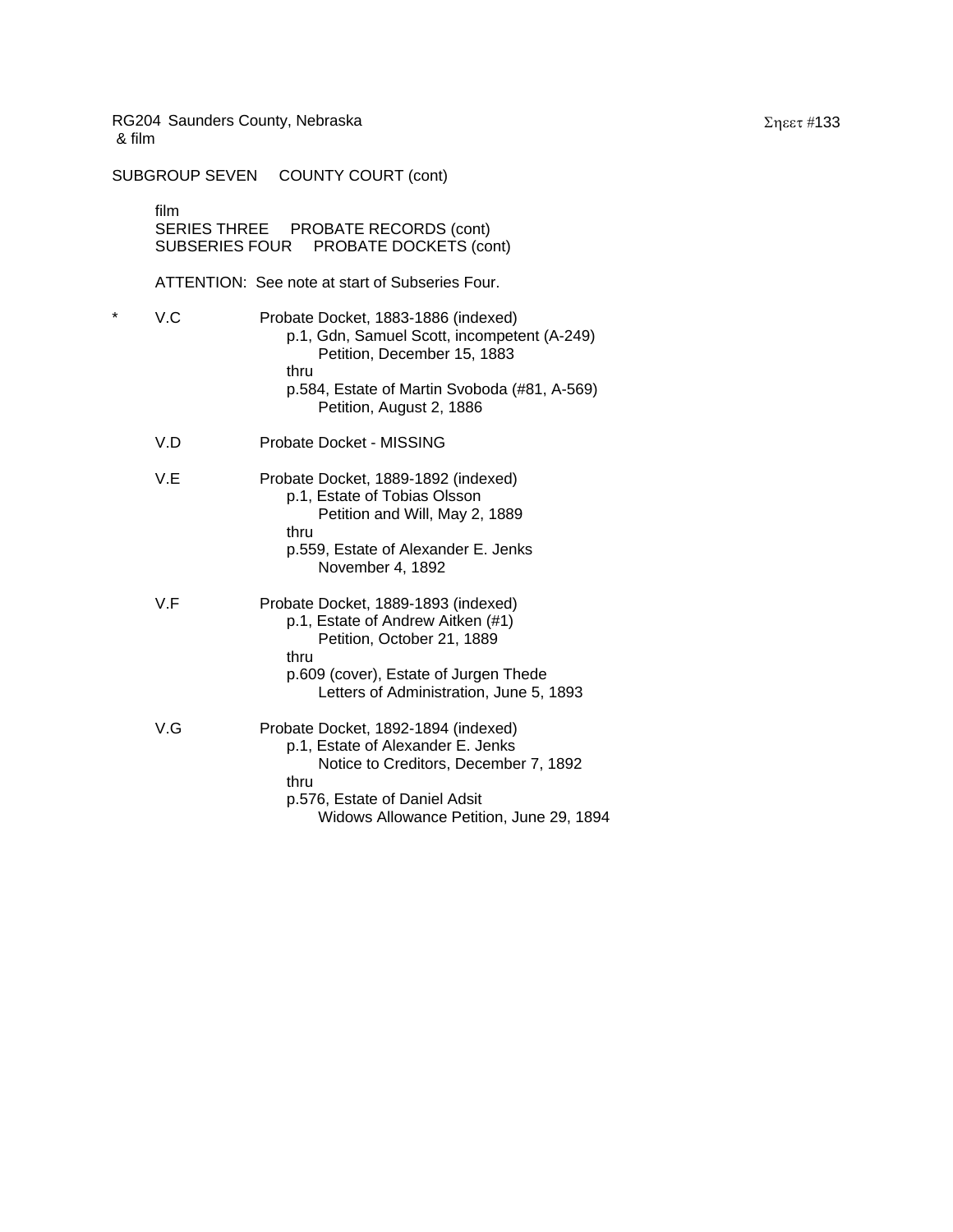SUBGROUP SEVEN COUNTY COURT (cont) film SERIES THREE PROBATE DOCKETS (cont)

SUBSERIES FOUR PROBATE DOCKETS (cont) ATTENTION: See note at start of Subseries Four. V.H Probate Docket, 1894-1895 (indexed) p.1, Estate of H. Middleton Notice For Hearing, June 20, 1894 thru p.318, Estate of William Fletcher in re Homestead, March 15, 1895 V.1 Probate Docket, 1895-1896 (no index) p.1, Estate of Elizabeth Magee Petition, June 17, 1895 thru p.635, Estate of Pat Riley Continuation, May 4, 1896 V.2 Probate Docket, 1896-1897 (no index) p.1, Gdn., Patrick Bennett (incompetent) Guardian's Report, June 4, 1896 thru p.626, Gdn., Phillip Mraz Appointment of Guardian, July 2, 1896 V.3 Probate Docket, 1897 (indexed) p.1, Estate of John G. Banta Petition, February 23, 1897 thru p.620, Estate of Rosella E. McGuire Notice For Hearing, December 9, 1897 V.4 Probate Docket, 1897-1898 (indexed) p.1, Estate of Joseph Novak Petition for Final Settlement, NoV. 24, 1897 thru p.612, Estate of John Jorgensen Receipt, July 4, 1898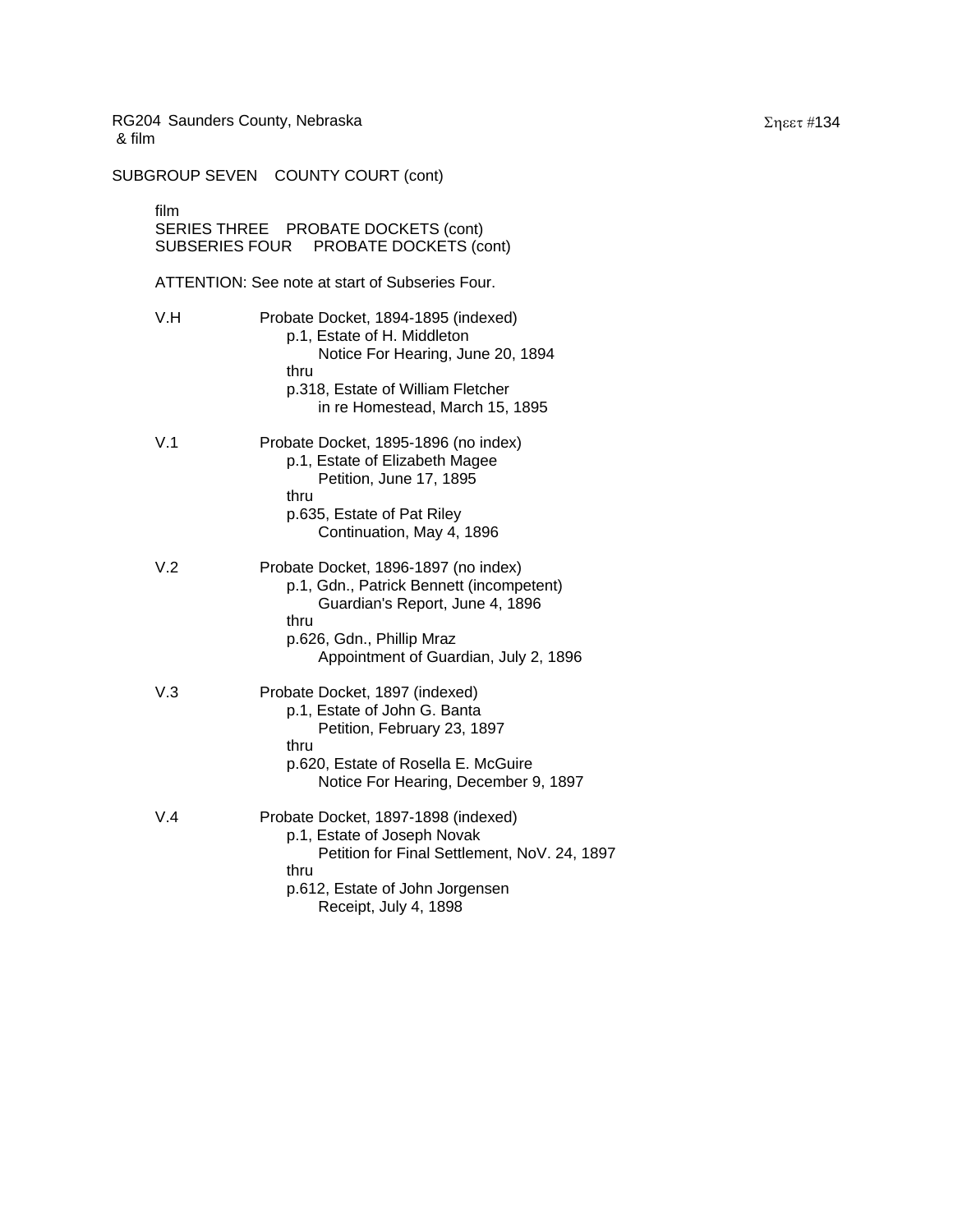SUBGROUP SEVEN COUNTY COURT (cont)

film SERIES THREE PROBATE DOCKETS (cont) SUBSERIES FOUR PROBATE DOCKETS (cont) ATTENTION: See note at start of Subseries Four. V.5 Probate Docket, 1898-1899 (indexed) p.1, Estate of Laura R. Acar Report of Administrator, June 14, 1898 thru p.650, Estate of Lucretia E. Thayer Letters of Administration, July 6, 1899 V.6 Probate Docket, 1894-1901 p.1, Estate of Lucretia E. Thayer Will, Nov. 26, 1894 (filed, July 5, 1899) thru p.1000, Estate of John Wittwer Discharge of Special Adminis., Mar. 11, 1901 V.7 Probate Docket, 1901-1902 p.1, Estate of Christina M. Undeen Petition, January 18, 1901 thru p.680, Estate of Frederick Jacobs Notice to Creditors, February 8, 1902 V.8 Probate Docket, 1901-1902 p.1, Estate of Otto Strom Report of Executrix, February 25, 1902 thru p.700, Estate of Peter Jacobs Bond of Executor, November 17, 1902 V.9 Probate Docket, 1902-1903 p.1, Estate of Peter Jacobs Oath of Executor, November 17, 1902 thru p.720, Gdn, Anderson minors Guardian's Bond, September 22, 1903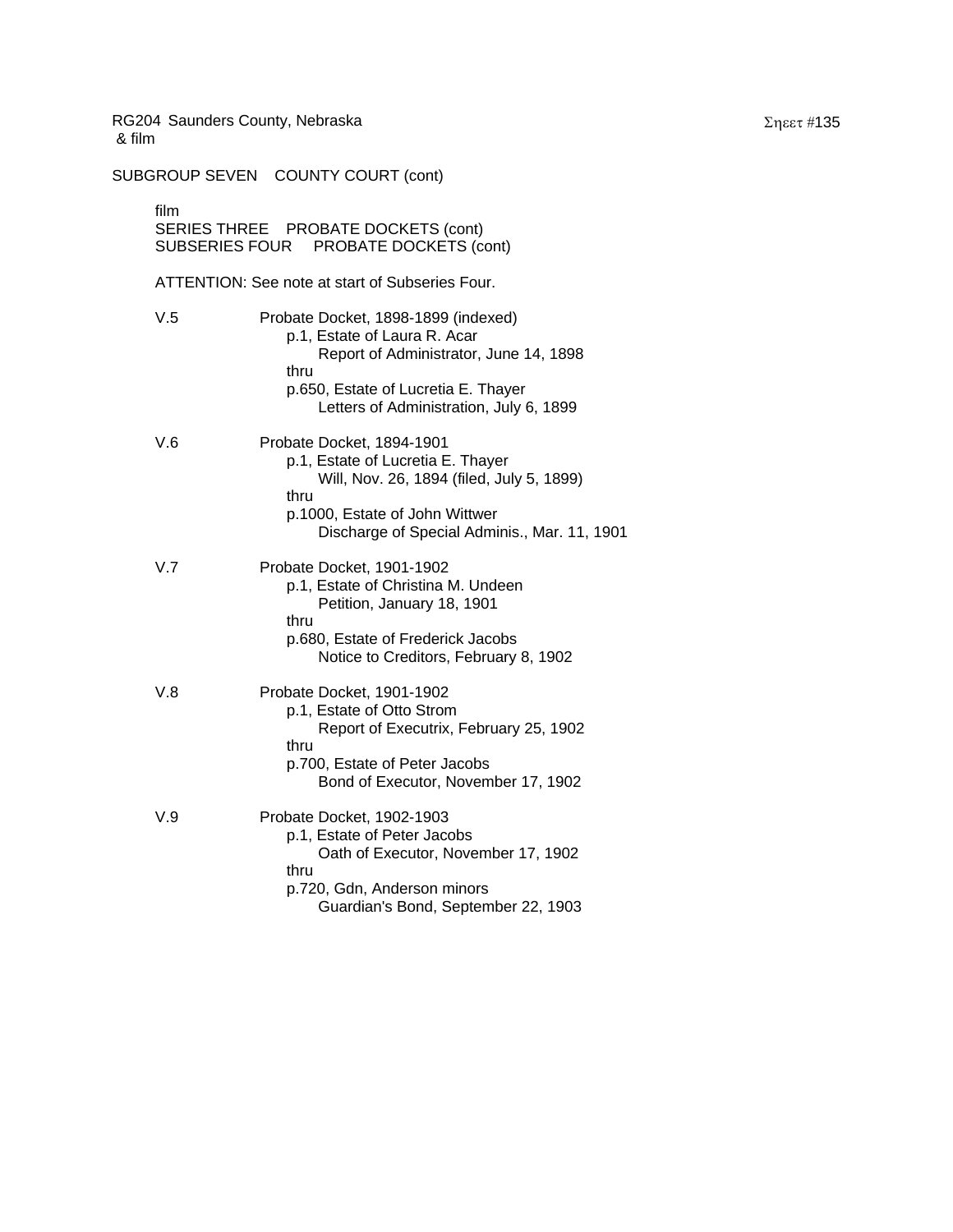SUBGROUP SEVEN COUNTY COURT (cont) film SERIES THREE PROBATE RECORDS (cont) SUBSERIES FOUR PROBATE DOCKETS (cont) ATTENTION: See notes at start of Subseries Four V.10 Probate Docket, 1902-1904 (indexed) p.1, Estate of Josef Veskrna Order for Hearing, December 22, 1902 thru p.720, Estate of Mary Mizera Notice to Creditors, July 27, 1904 V.11 Probate Docket, 1904-1905 is MISSING V.12 Probate Docket, 1904-1906 (indexed) p.2, Estate of J. D. Phillips Executors Bond, May 9, 1905 thru p.690, Estate of Charles Nelson Objections to Claim, December 20, 1904 V.13 Probate Docket, 1905-1906 (indexed) p.1, Gdn., William Thomas Guardian's REport, January 4, 1906 thru p.720, Estate of Charles F. Cameron Letters of Administration, November 19, 1906

V.14 Probate Docket, 1906-1907 (indexed) p.1, Estate of Charles F. Cameron Order for Hearing, November 19, 1906 thru p.700, Estate of Anton Tesinsky Receipt, July 12, 1907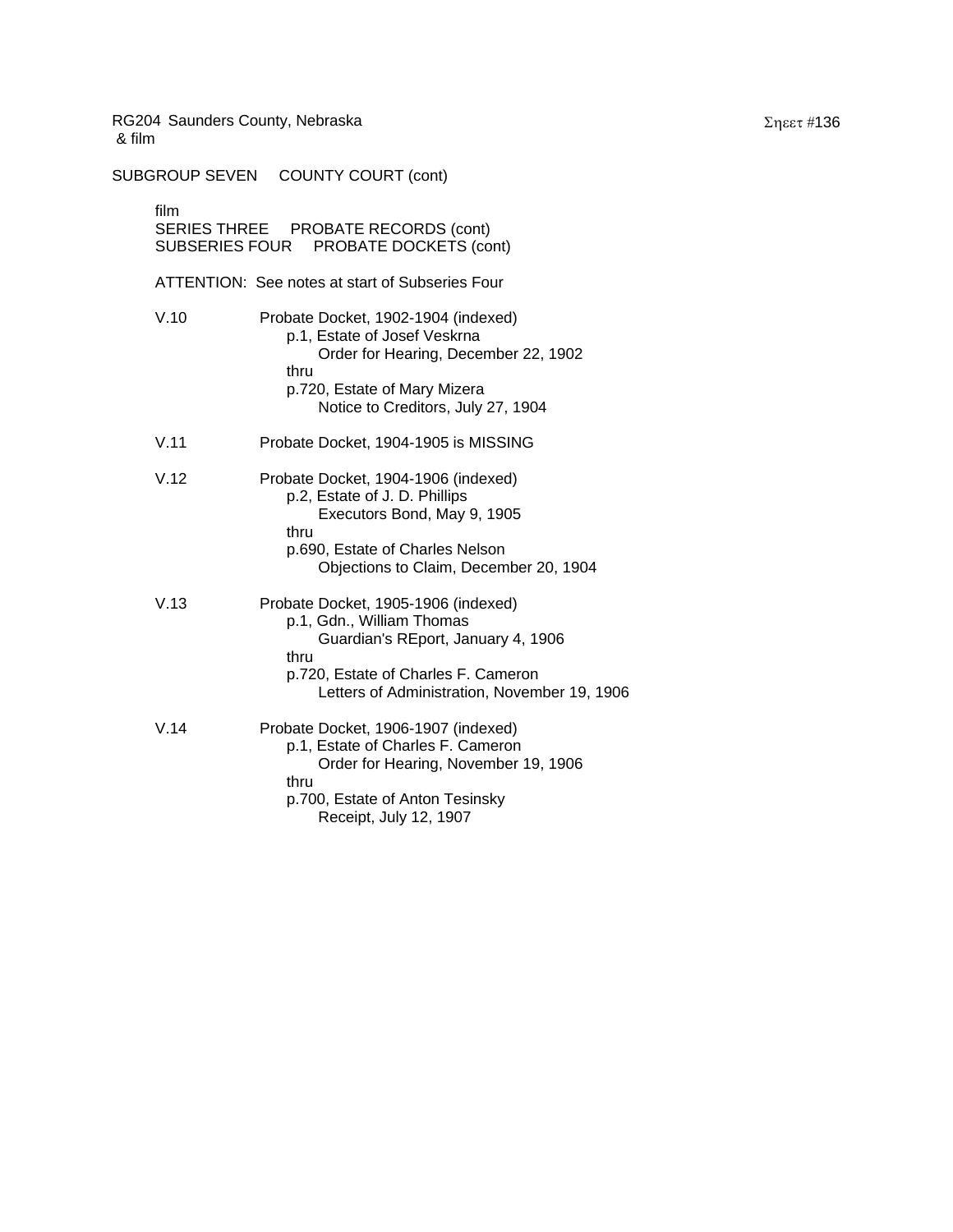SUBGROUP SEVEN COUNTY COURT (cont) film SERIES THREE PROBATE RECORDS (cont) SUBSERIES FOUR PROBATE DOCKETS (cont) ATTENTION: See notes at start of Subseries Four V.15 Probate Docket, 1907-1908 (indexed) p.1, Guardianship, Andrew minors Petition, August 5, 1907 thru p.694, Estate of R. M. Hall Proof of Heirship, April 13, 1908 V.16 Probate Docket, 1908 (indexed) p.1, Estate of R. M. Hall Finding and Decree, April 13, 1908 thru p.700, Estate of Mary Ekey Proof of Publication, Oct. 19, 1908 V.17 Probate Docket, 1907-1909 (indexed) p.1, Estate of Mary Ekey Decree, October 19, 1908 thru p.674, Estate of Joseph Safranek Judgement, July 20, 1907 V.18 Probate Docket, 1909-1910 (indexed) p.1, Estate of Hattie A. Beadle Petition, February 15, 1909 thru p.690, Estate of Bengt Swanson Request for Sale, February 26, 1910 V.19 Probate Docket, 1910 (indexed) p.1, Estate of Bengt Swanson Authorization to Sell, Feb. 26, 1910 thru p.680, Estate of James M. Christensen Disbursement, July 13, 1910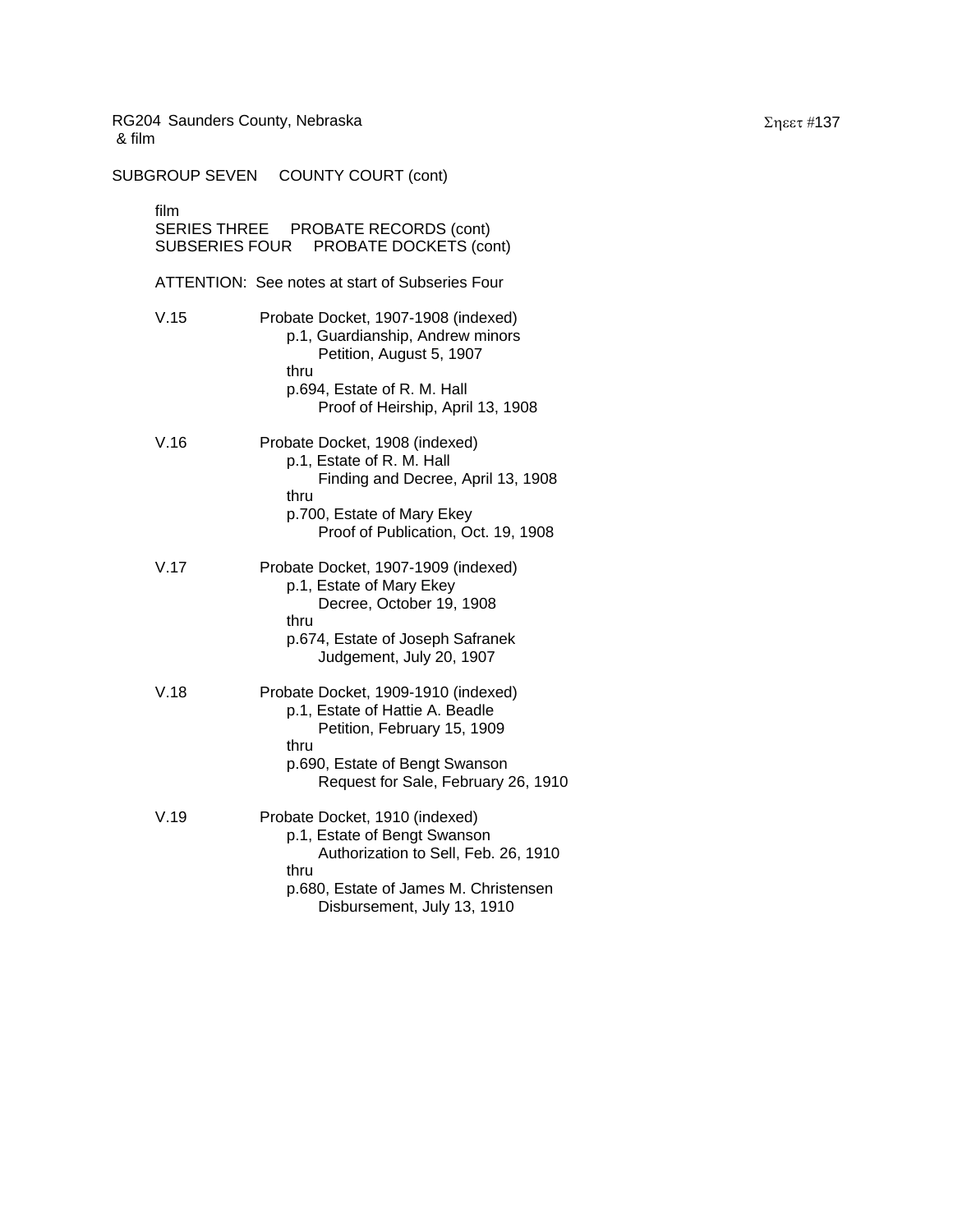SUBGROUP SEVEN COUNTY COURT (cont) film SERIES THREE PROBATE RECORDS (cont) SUBSERIES FOUR PROBATE DOCKETS (cont) ATTENTION: See notes at start of Subseries Four V.20 Probate Docket, 1909-1911 (indexed) p.1, Estate of James M. Christensen Order for Distribution, Oct. 23, 1909 thru p.714, Estate of Harry Bleakley Judgement on Claims, April 14, 1911 V.21 Probate Docket, 1911-1912 (indexed) p.1, Guardianship of Sukstorf minors Petition, March 3, 1911 thru p.704, Estate of Conrad Ebeling Judgement on Claims, June 19, 1911 V.22 Probate Docket, 1911-1912 (indexed) p.1, Estate of Oscar Lent Petition, October 31, 1911 thru p.652, Estate of Frederick Watson White Judgement on Claims, July 8, 1912 V.23 Probate Docket, 1911-1913 (indexed) p.1, Guardianship of Russell minors Inventory, October 2, 1911 thru p.676, Estate of Jacob Walter Final Decree, February 10, 1913 V.24 Probate Docket, 1913 (indexed) p.1, Guardianship of Watson minors Petition, January 7, 1913 thru p.674, Estate of Sarah E. Pancoast Final Decree, September 5, 1913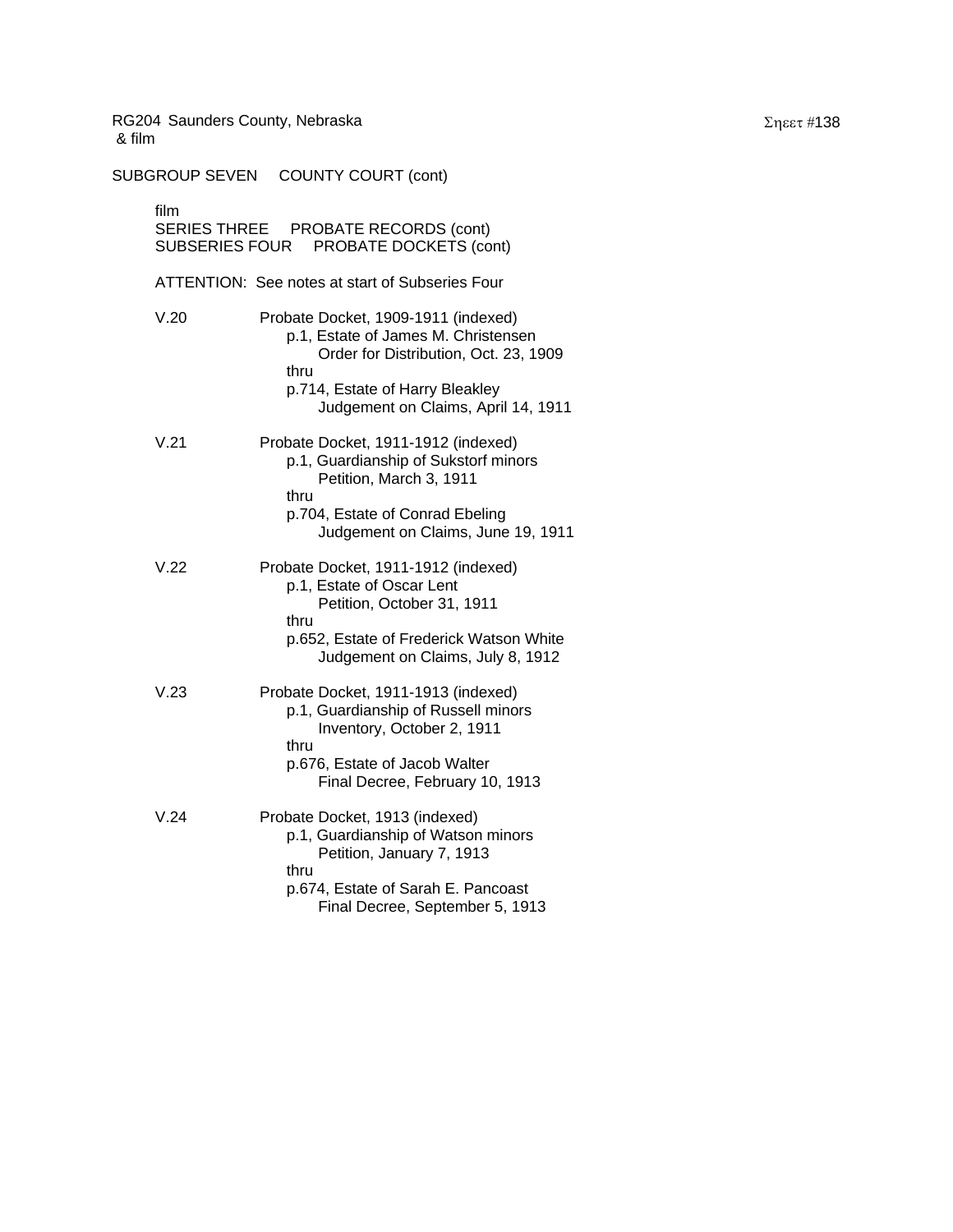SUBGROUP SEVEN COUNTY COURT (cont) film SERIES THREE PROBATE RECORDS (cont) SUBSERIES FOUR PROBATE DOCKETS (cont) ATTENTION: See notes at start of Subseries Four. V.25 Probate Docket, 1913-1914 (indexed) p.1, Estate of Fred Jacobson Petition, June 21, 1913 thru p.680, Guardianship of Lingbury minors Order on Report, January 9, 1914 V.26 Probate Docket, 1913-1914 (indexed) p.1, Estate of Anna Novotny Petition, November 24, 1913 thru p.698, Estate of John J. Pabian Oath of Appraisers, June 4, 1914 V.27 Probate Docket, 1914-1915 (indexed) p.1, Estate of Margaretha Keller Petition, May 19, 1914 thru p.694, Guardianship of Harry Beggs (Insane) Discharge of Guardian, Jan. 6, 19156 V.28 Probate Docket, 1914-1915 (indexed) p.1, Estate of Margaretha Keller Judgement on Claims, December 16, 1914 thru p.680, Guardianship of Rachael Mott (incomp) Guardian's Report, June 7, 1915 V.29 Probate Docket, 1914 (indexed) p.1, Guardianship of Rachael Mott (incomp) Order on Report, June 7, 1915 thru p.680, Estate of Detlef Siebken Final Decree, November 1, 1915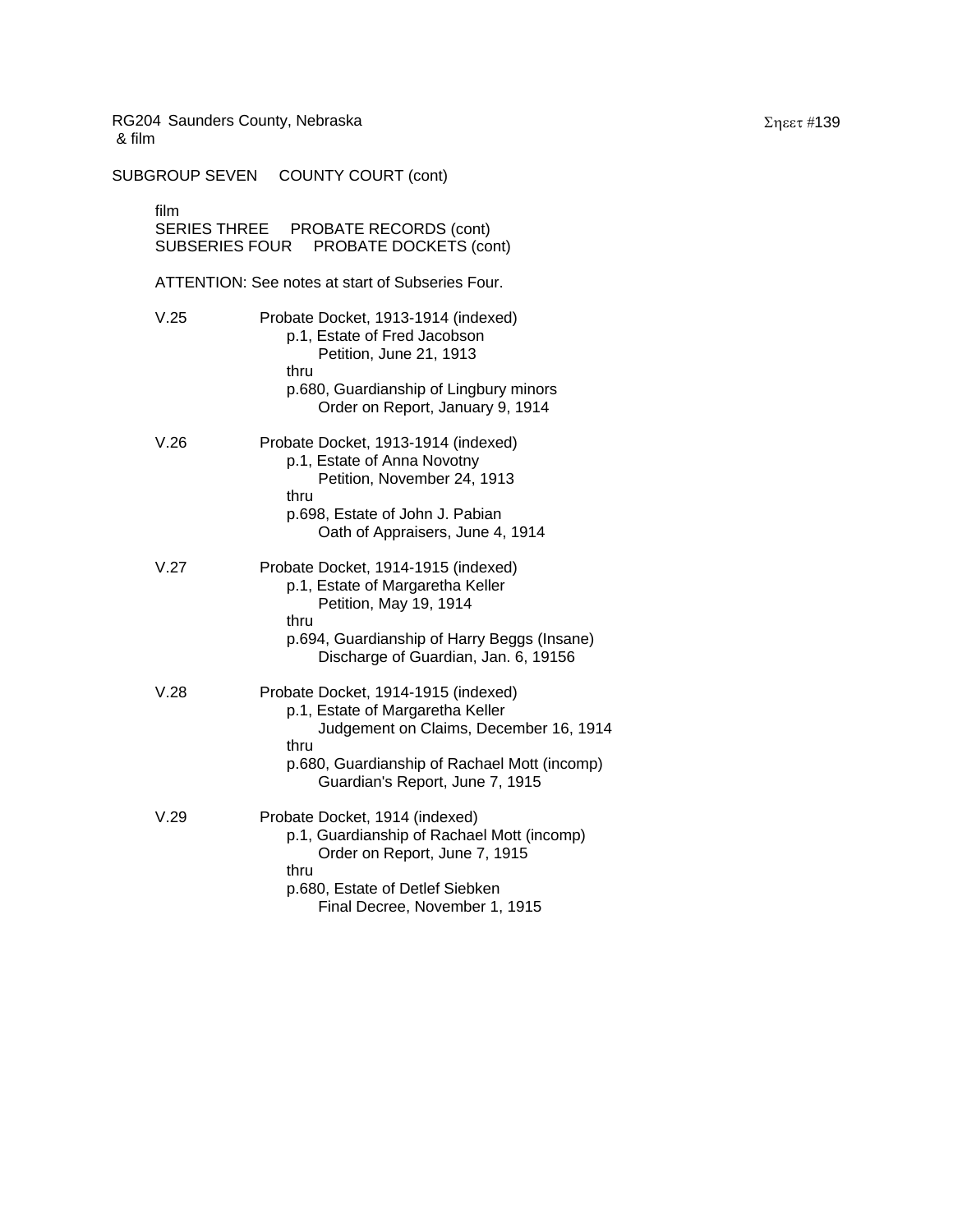SUBGROUP SEVEN COUNTY COURT (cont) film SERIES THREE PROBATE RECORDS (cont) SUBSERIES FOUR PROBATE DOCKETS (cont) ATTENTION: See notes at start of Subseries Four. V.30 Probate Docket, 1915-1916 (indexed) p.1, Estate of John Johnson Application for Sale, Sept. 9, 1915 thru p.690, Estate of Bernhard Schroeder Final Decree, February 28, 1916 V.31 Probate Docket, 1916 (indexed) p.1, Estate of Albert Berger Petition for Widows Allowance, Apr. 11, 1916 thru p.680, Estate of Harry R. Fox Special Letters, August 19, 1916 V.32 Probate Docket, 1916-1917 (indexed) p.1, Estate of Farnum T. Fish Judgement on Claims, August 21, 1916 thru p.679, Estate of Alma A. Church Final Decree, January 31, 1917 V.33 Probate Docket, 1911-1917 (indexed) p.1, Estate of Matthies Matthiessen Judgement on Claims, February 5, 1917 thru p.690, Gdnship of Emma Maria Owen (incompetent) Order on Petition, June 7, 1917 V.34 Probate Docket, 1917 (indexed) p.1, Estate of Nilla Martenson Petition, May 4, 1917 thru p.690, Gdn. of Barbara Petrzelka (incompetent)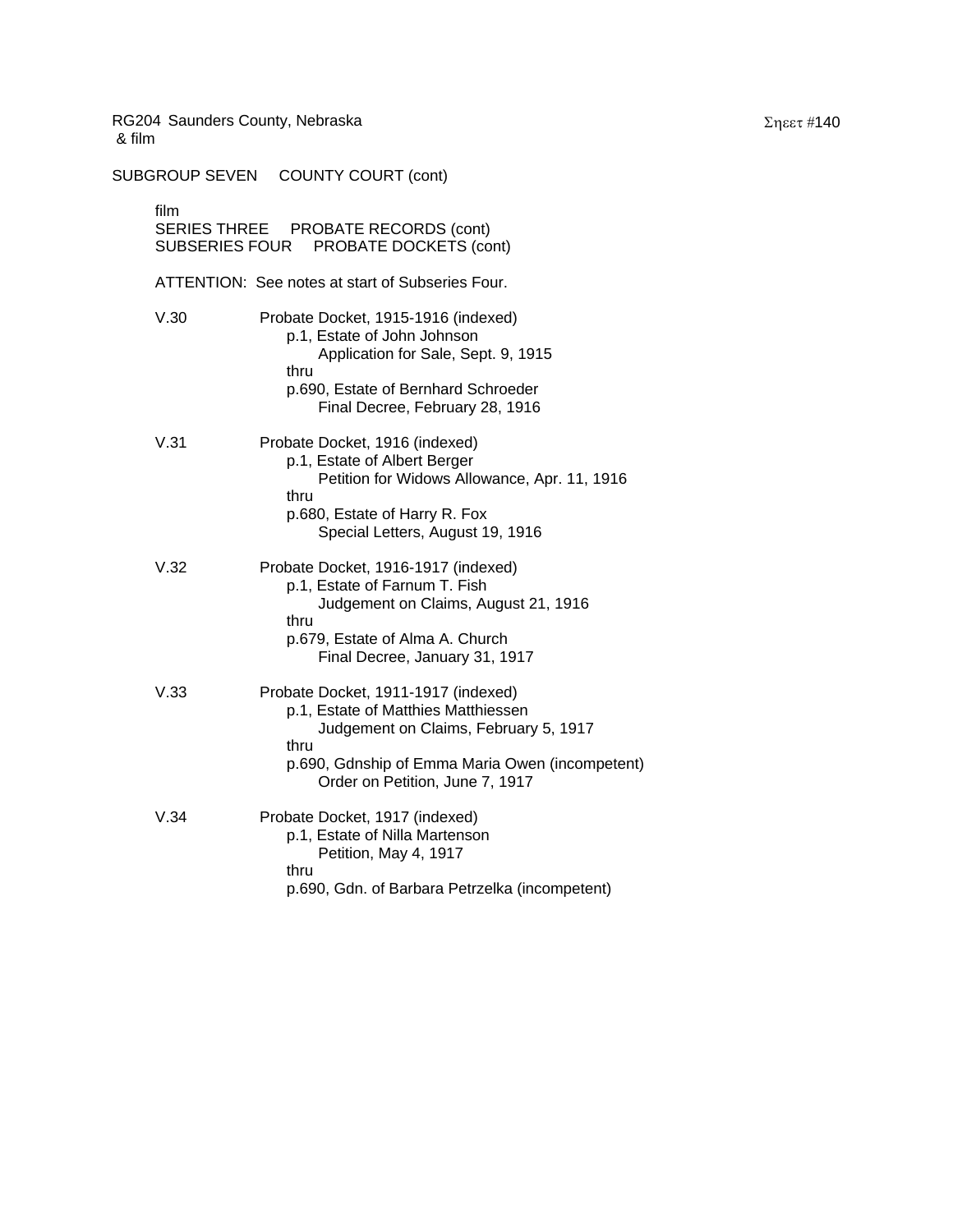SUBGROUP SEVEN COUNTY COURT (cont) film SERIES THREE PROBATE RECORDS (cont) SUBSERIES FOUR PROBATE DOCKETS (cont) ATTENTION: See notes at start of Subseries Four V.35 Probate Docket, 1910-1918 (indexed) p.1, Estate of George A. Derleth Continuation, October 10, 1910 (recorded November 27, 1917) thru p.670, Estate of Mary Bonander Judgement on Claims, April 23, 1918 V.36 Probate Docket, 1918 (indexed) p.1, Estate of Albertina Fuller Petition, March 9, 1918 thru p.672, Guardianship of Vanek minors Inventory, August 3, 1918 V.37 Probate Docket, 1918 (indexed) p.1, Estate of Marie Koutney Petition, June 27, 1918 thru p.673, Estate of Gust George Johnson Order to Hear Claims, Dec. 16, 1918 V.38 Probate Docket, 1918-1919 (indexed) p.1, Estate of Jurgen Mumm Petition for Widows Allowance, Dec. 18, 1918 thru p.680, Estate of Ole Christian Iverson Inventory, May 29, 1919

NOTE: Vol. #38 marks the end of indexes at the beginning of Probate Dockets. See indexes, reels 1-4 & 70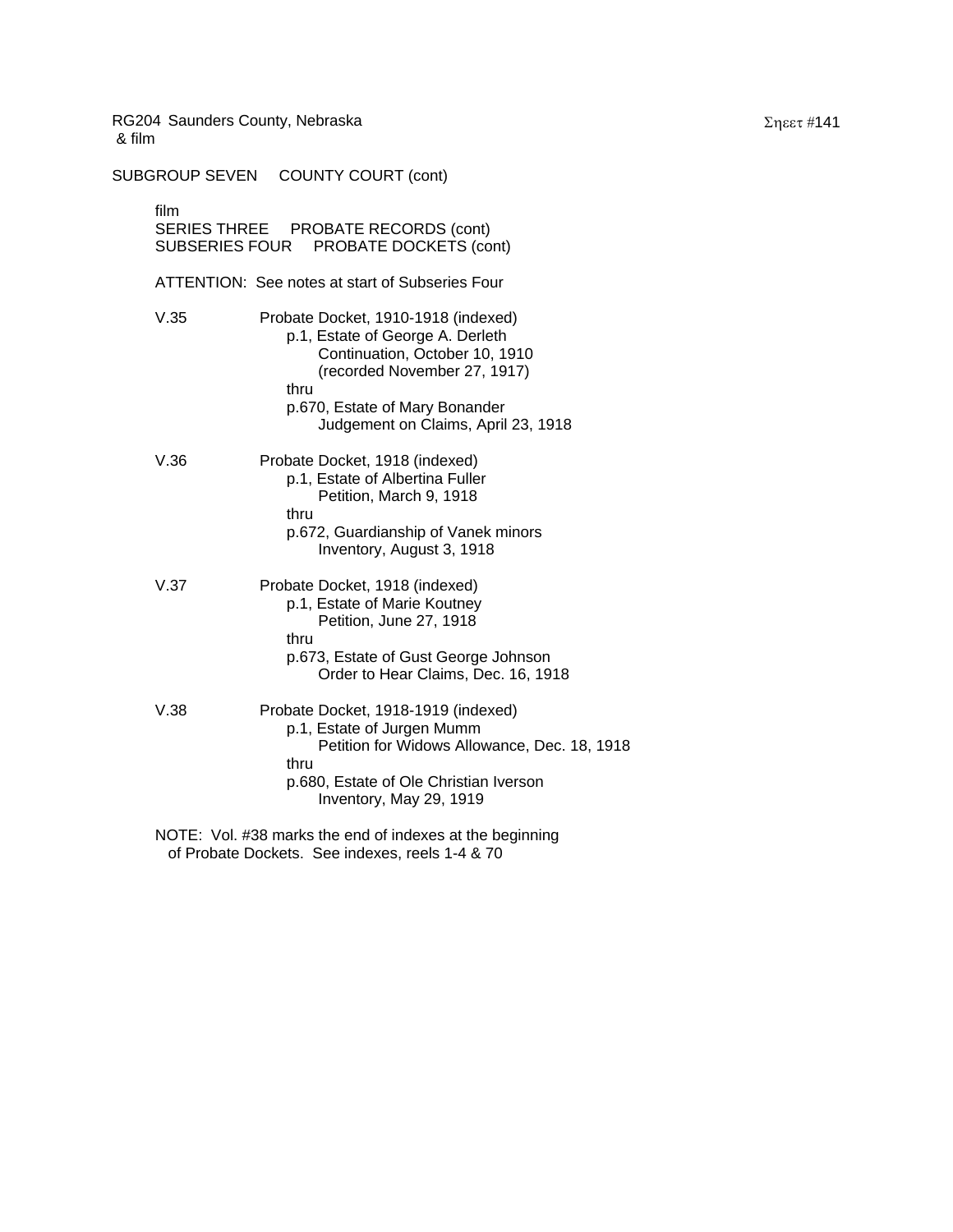SUBGROUP SEVEN COUNTY COURT (cont) film SERIES THREE PROBATE RECORDS (cont) SUBSERIES FOUR PROBATE DOCKETS (cont) ATTENTION: See notes at start of Subseries Four. V.39 Probate Docket, 1919-1920 p.1, Estate of Joseph G. Fleming Petition, May 14, 1919 thru p.700, Estate of David K. Wilson Order on Final Petition, n.d. (case preceding dated Feb. 24, 1920) V.40 Probate Docket, 1919-1922 p.1, Guardianship of Jonas minors Guardian's Report, Feb. 17, 1919 thru p.677, Guardianship of Ella V. Smith Order on Report, May 25, 1922 V.41 Probate Docket, 1920 p.1, Estate of James H. Noteware Petition, March 8, 1920 thru p.668, Estate of J. P. Lindstrom Objections, May 17, 1920 V.42 Probate Docket, 1920-1921 p.1, Estate of Harry W. Lillibridge Petition, July 6, 1920 thru p.695, Estate of H. H. Behmerwohld Judgement on Claims, May 16, 1921 V.43 Probate Docket, 1921 p.1, Estate of Joseph Shimerlda Petition, March 12, 1921 thru p.698, Estate of Martin Stasek (#2131) Affidavit of Publication, NoV. 25, 1921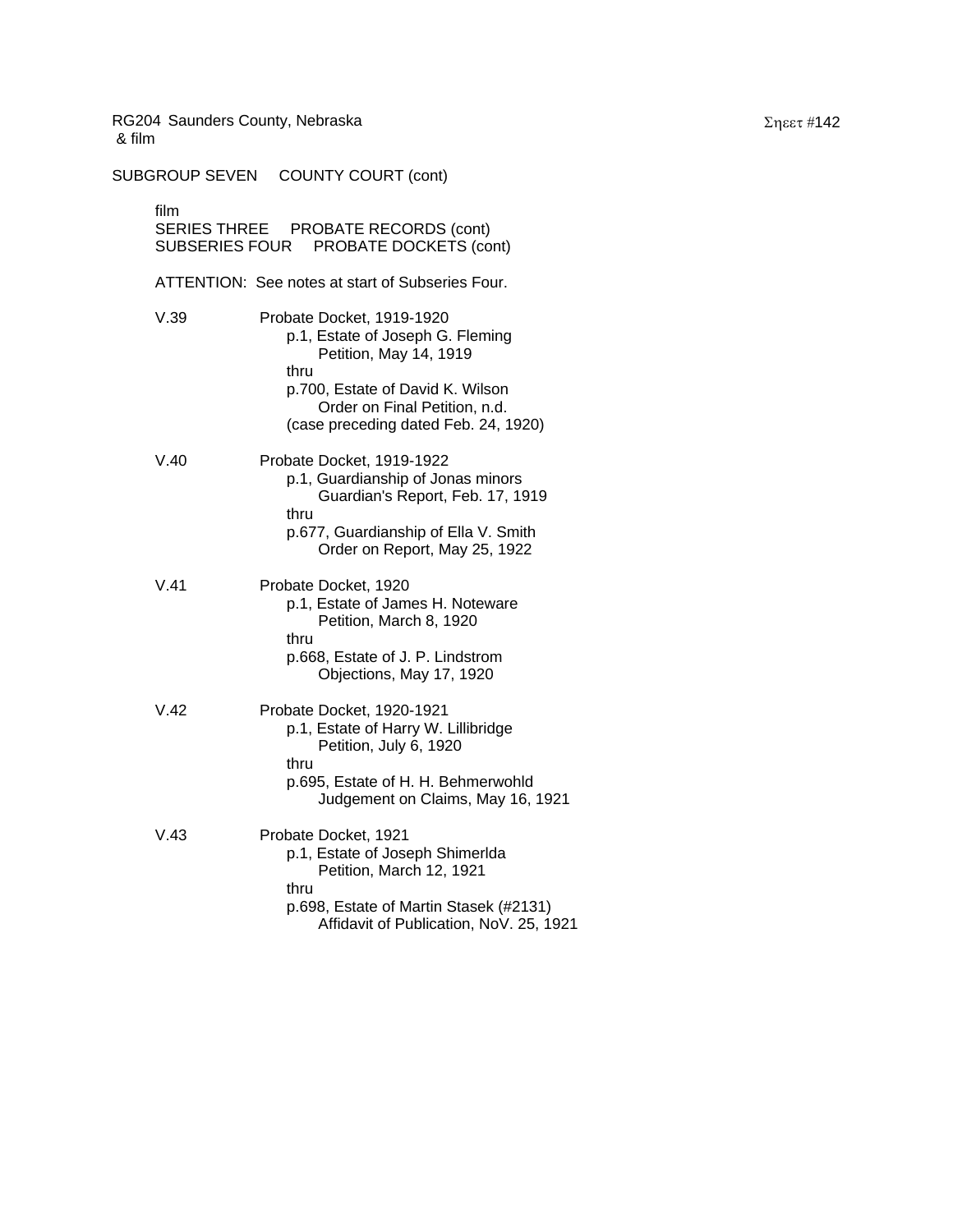SUBGROUP SEVEN COUNTY COURT (cont) film SERIES THREE PROBATE RECORDS (cont) SUBSERIES FOUR PROBATE DOCKETS (cont) ATTENTION: See notes at start of Subseries Four NOTE: No index at start of volumes, use indexes located on reels 1-4 and 70. V.44 Probate Docket, 1921-1922 p.1, Estate of Ephraim D. Laughlin Petition, September 6, 1921 thru p.699, Estate of John P. Soderholm Judgement on Claims, May 29, 1922 V.45 Probate Docket, 1922-1926 p.1, Estate of Annie Perry Petition, April 15, 1922 thru p.700, Estate of Jennie Stocking Discharge of Administrator, Mar. 24, 1926 V.46 Probate Docket, 1922-1925 p.1, Gdn. of Carrie Johnson (incompetent) Guardian's Report, June 9, 1922 thru p.700, Gdn. of Edward Anderson Inventory, September 14, 1925 V.47 Probate Docket, 1922-1923 p.1, Estate of Lewis J. Schere Petition, September 19, 1922 thru p.699, Estate of L. P. Lindstrom Discharge of Administrator, July 16, 1923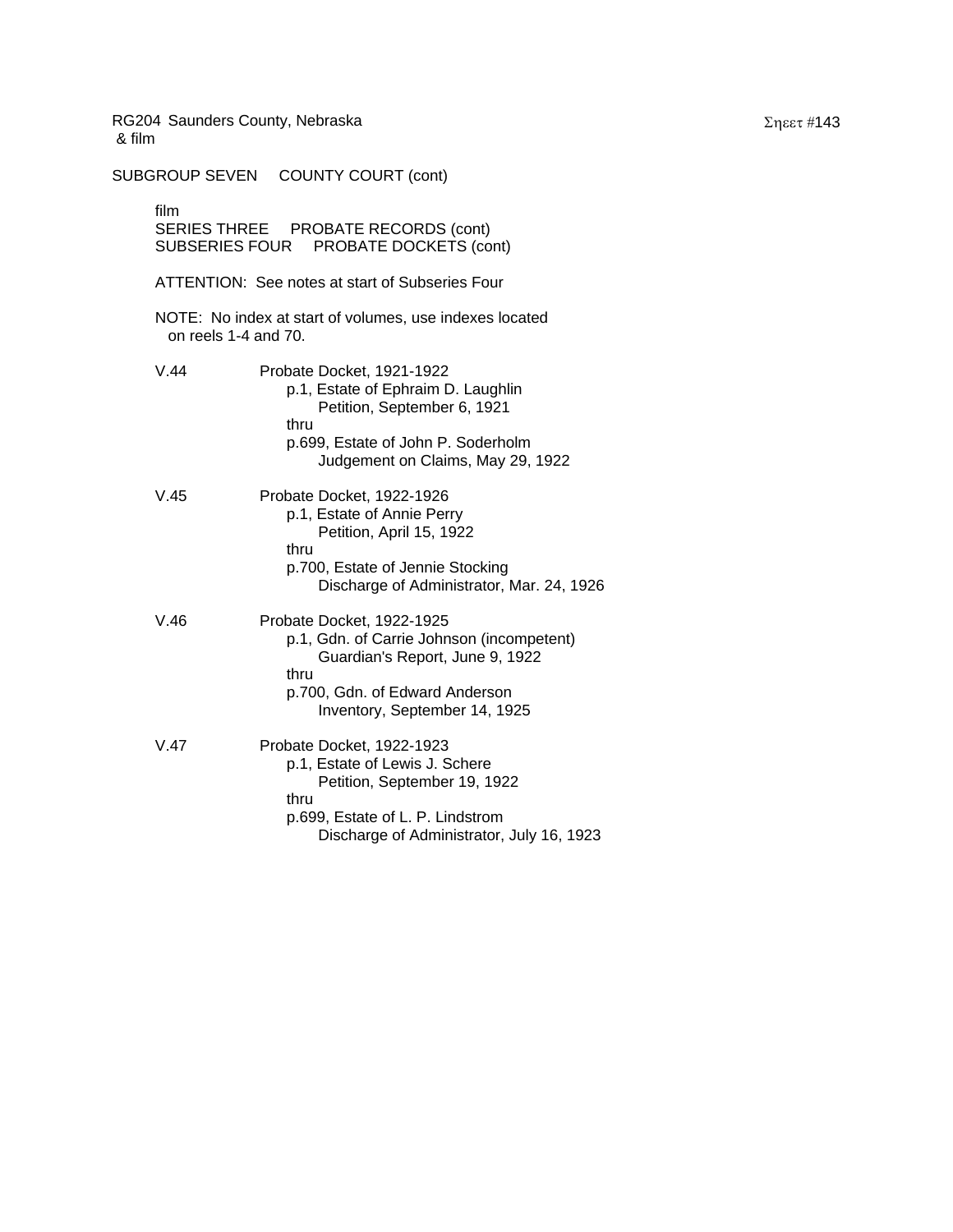SUBGROUP SEVEN COUNTY COURT (cont) film SERIES THREE PROBATE RECORDS (cont) SUBSERIES FOUR PROBATE DOCKETS (cont) ATTENTION: See notes at start of Subseries Four NOTE: No index at start of volumes, use indexes located on reels 1-4 and 70. V.48 Probate Docket, 1923-1924 p.1, Estate of Heinrich Kirchmann Petition, April 17, 1923 thru p.704, Estate of B. A. Peterson Order for Notice, April 11, 1924 V.49 Probate Docket, 1923-1924 p.1, Estate of Catherine Simington Executor's Report, August 14, 1923 thru p.700, Estate of Bertha Saathoff Inventory of Real Estate, NoV. 10, 1924 V.50 Guardianship Record, 1925-1926 p.1, Gdn. of Edward Anderson (incompetent) Application to Lease Real Estate November 10, 1924 thru p.700, Guardianship of Storm minors Receipt, October 30, 1926 (Recorded November 6, 1928) V.51 Probate Docket, 1924-1925 p.1, Estate of John Peter Jepson Petition, May 13, 1924 thru p.705, Estate of Anna Huscher Order to Hear Claims, April 20, 1925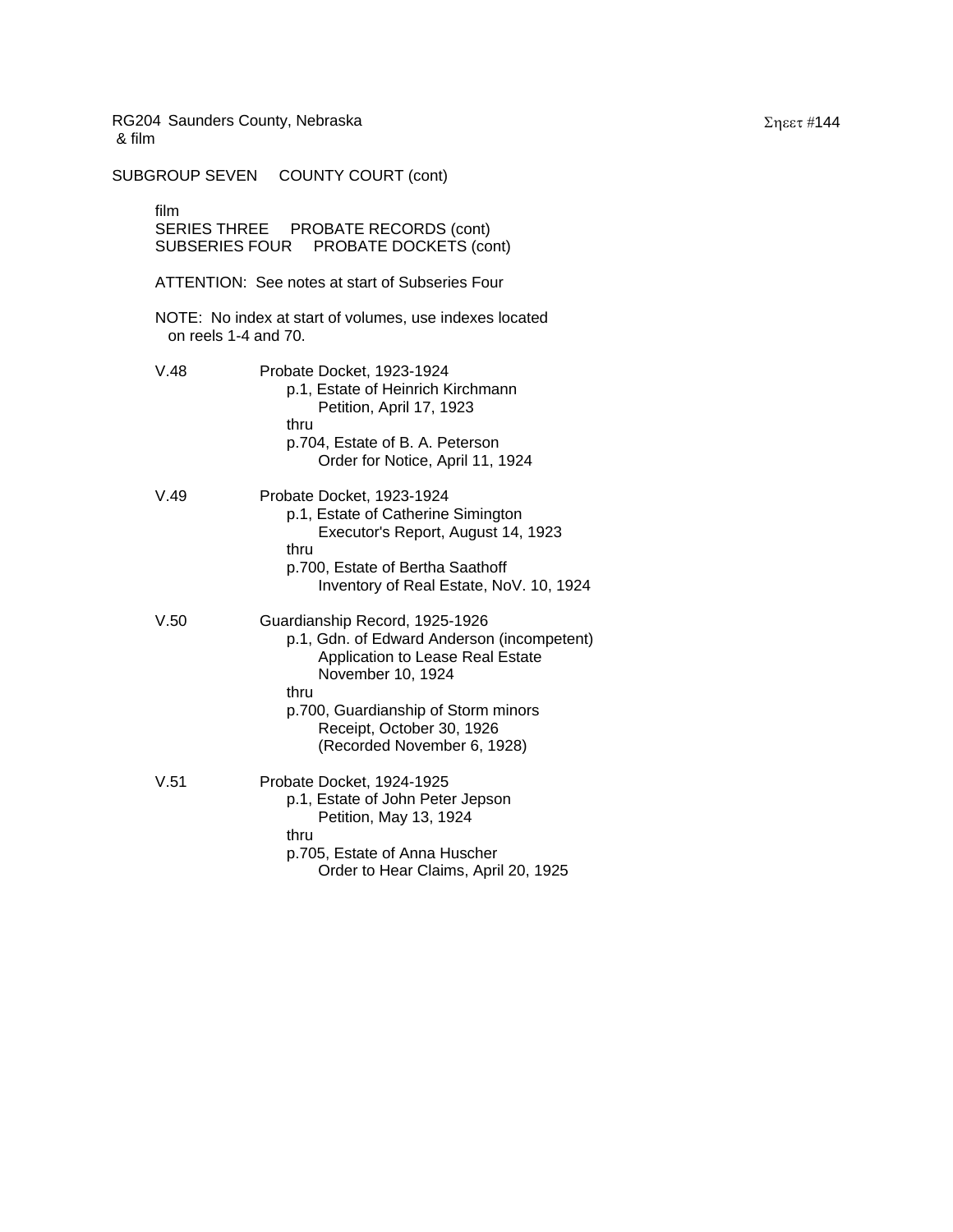SUBGROUP SEVEN COUNTY COURT (cont) film SERIES THREE PROBATE RECORDS (cont) SUBSERIES FOUR PROBATE DOCKETS (cont) ATTENTION: See notes at start of Subseries Four NOTE: No indexes at start of volumes. See indexes on reels 1-4 & 70. V.52 Probate Docket, 1924 p.1, Estate of Bertha Saathoff Objection to Claim, Feb. 18, 1924 thru p.700, Estate of Jakub Pacal Appointment of Administrator, Oct. 14, 1924 V.53 Probate Docket, 1924-1926 p.1, Estate of William S. Wolfe Petition, December 8, 1924 thru p.705, Estate of Katerina Cech Order to Hear Claims, Feb. 19, 1926 V.54 Probate Docket, 1925-1926 p.1, Estate of Ferdinand Peglow Petition, December 18, 1925 thru p.701, Estate of John Hanson Order to Hear Claims, Affidavit of Publication, Dec. 24, 1926 V.55 Probate Docket - MISSING V.56 Probate Docket, 1926-1927 p.1, Estate of Jacob T. Kastl Petition, January 2, 1926 thru p.714, Estate of Erick herman Sarene Order for Notice of Final Settlement Affidavit of Publication, Oct. 17, 1927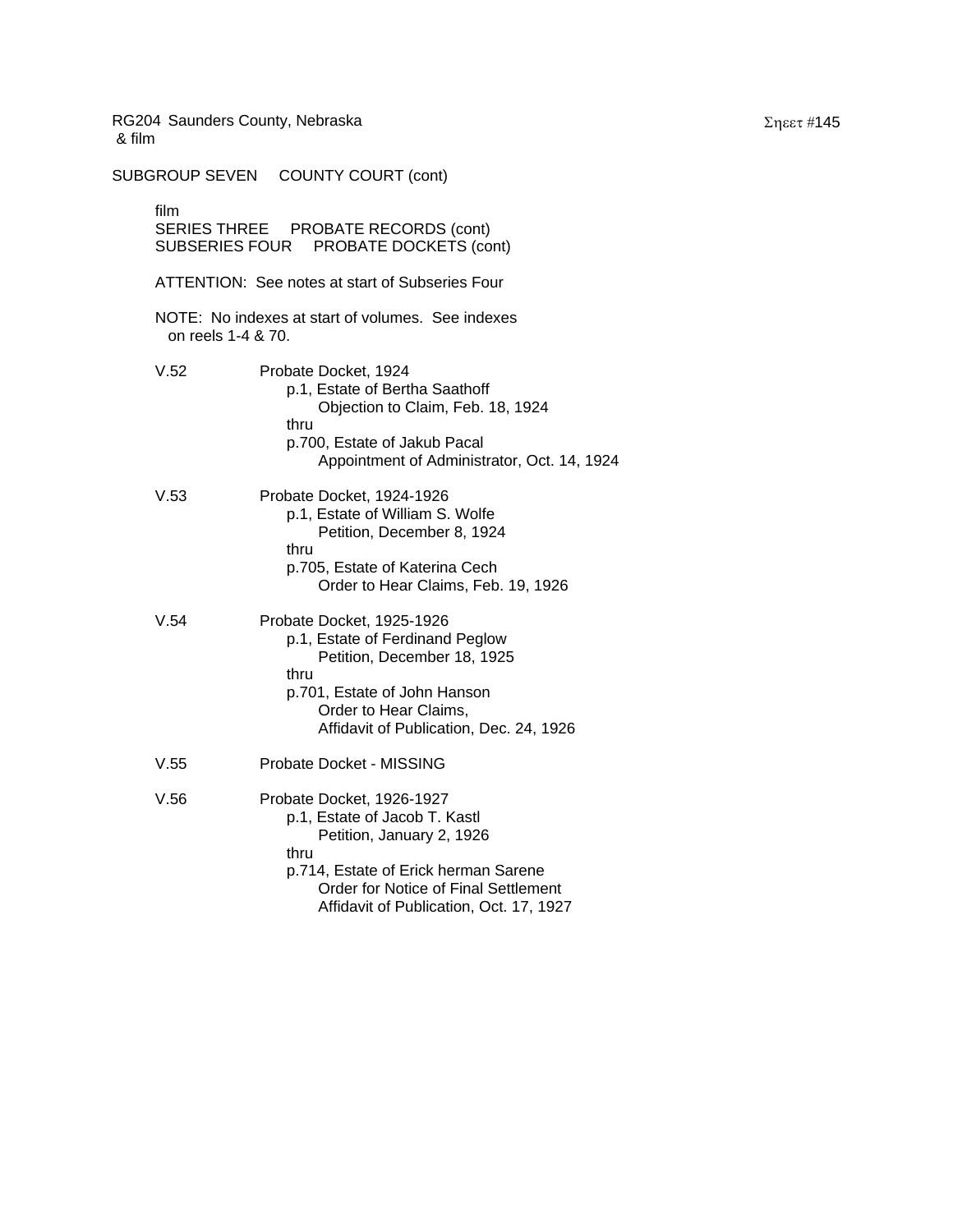SUBGROUP SEVEN COUNTY COURT (cont) film SERIES THREE PROBATE RECORDS (cont) SUBSERIES FOUR PROBATE DOCKETS (cont) ATTENTION: See notes at start of Subseries Four NOTE: No index at start of volumes. See indexes on reels 1-4 & 70. V.57 Probate Docket, 1924-1925 p.1, Estate of Balser Rolfson Objection to Claim, December 29, 1924 thru p.711, Estate of Sarah Crisman Final Decree, September 17, 1925 V.58 Probate Docket, 1921-1926 p.1, Estate of William Croshaw (Dodge Co) Will, June 11, 1926 thru p.708, Estate of Anna Pabian, NoV. 12, 1926 and, Estate of John Smith Appointment of Adminis., Jan. 10, 1921 V.59 Probate Docket, 1923-1927 p.1, Estate of Morton L. Mead Inventory, March 24, 1927 thru p.694, Estate of Juliet Richardson Discharge of Administrator, NoV. 12, 1927 and Estate of Fred W. Quass, October 8, 1923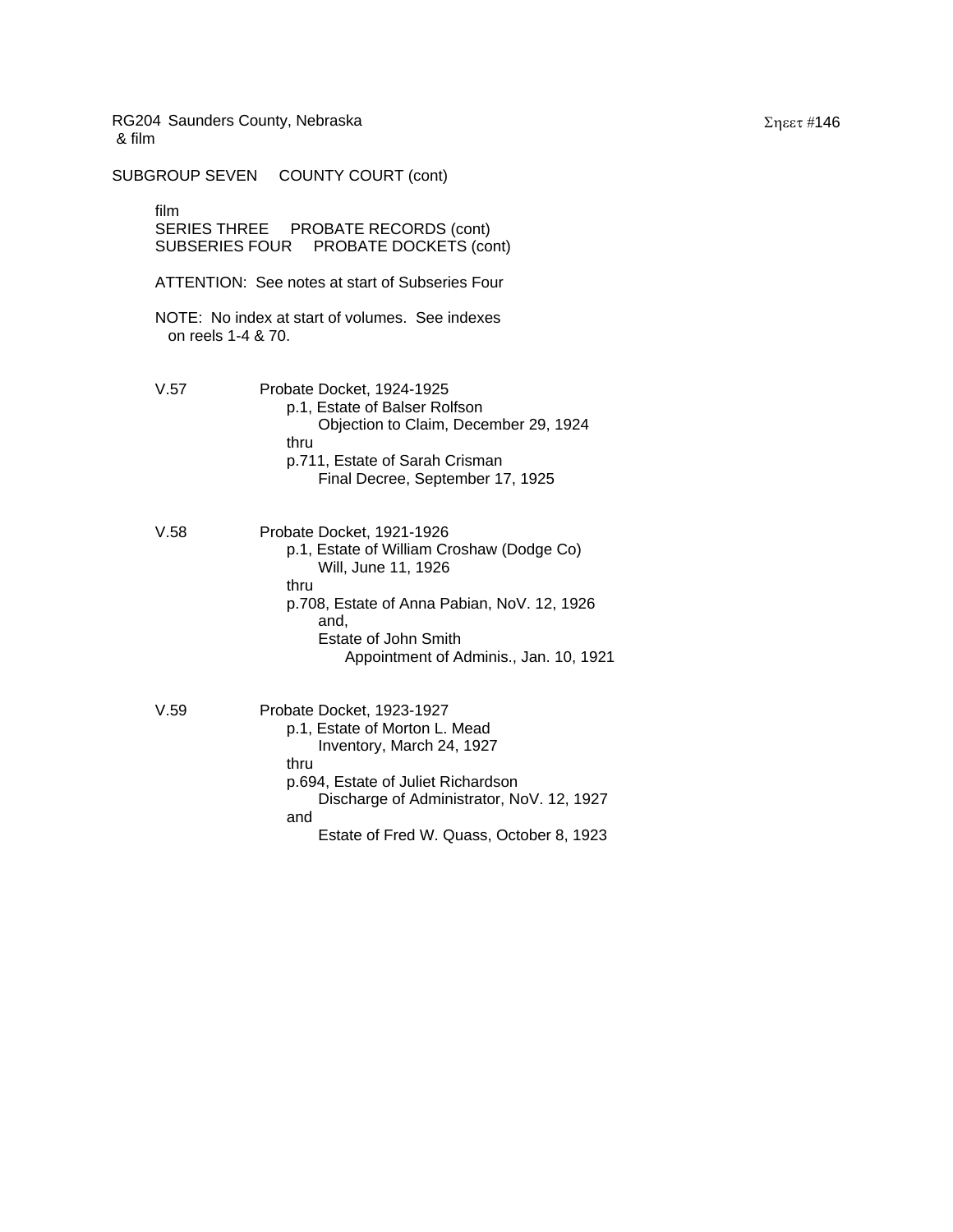SUBGROUP SEVEN COUNTY COURT (cont) film SERIES THREE PROBATE RECORDS (cont) SUBSERIES FOUR PROBATE DOCKETS (cont) ATTENTION: See notes at start of Subseries Four. NOTE: No index at start of volumes. See indexes on reels 1-4 & 70. V.60 Probate Docket, 1924-1929 p.1, Estate of Blanda Nilson Petition, March 23, 1925 thru p.696, Estate of George W. Pitzer Notice to Creditors, Affidavit, May 10, 1929 and, last entries Estate of Geo. M. Keller, Receipts, 1924 V.61 Probate Docket, 1927-1928 p.1, Estate of William Oberg Petition, September 3, 1927 thru p.715, Estate of Margaret C. Kingery Order for Notice, Affidavit, NoV. 8, 1928 V.62 Probate Docket, 1928 p.1, Estate of Peter J. Johnson Petition, August 29, 1928 thru p.718, Estate of Samuel J. Milner Judgement on Claims, NoV. 19, 1928 V.63 Guardianship Record, 1926-1930 p.1, Guardianship of Storm minors Final Decree, October 30, 1926 thru p.706, Guardianship of Wells minors Letters of Guardianship, Feb. 8, 1930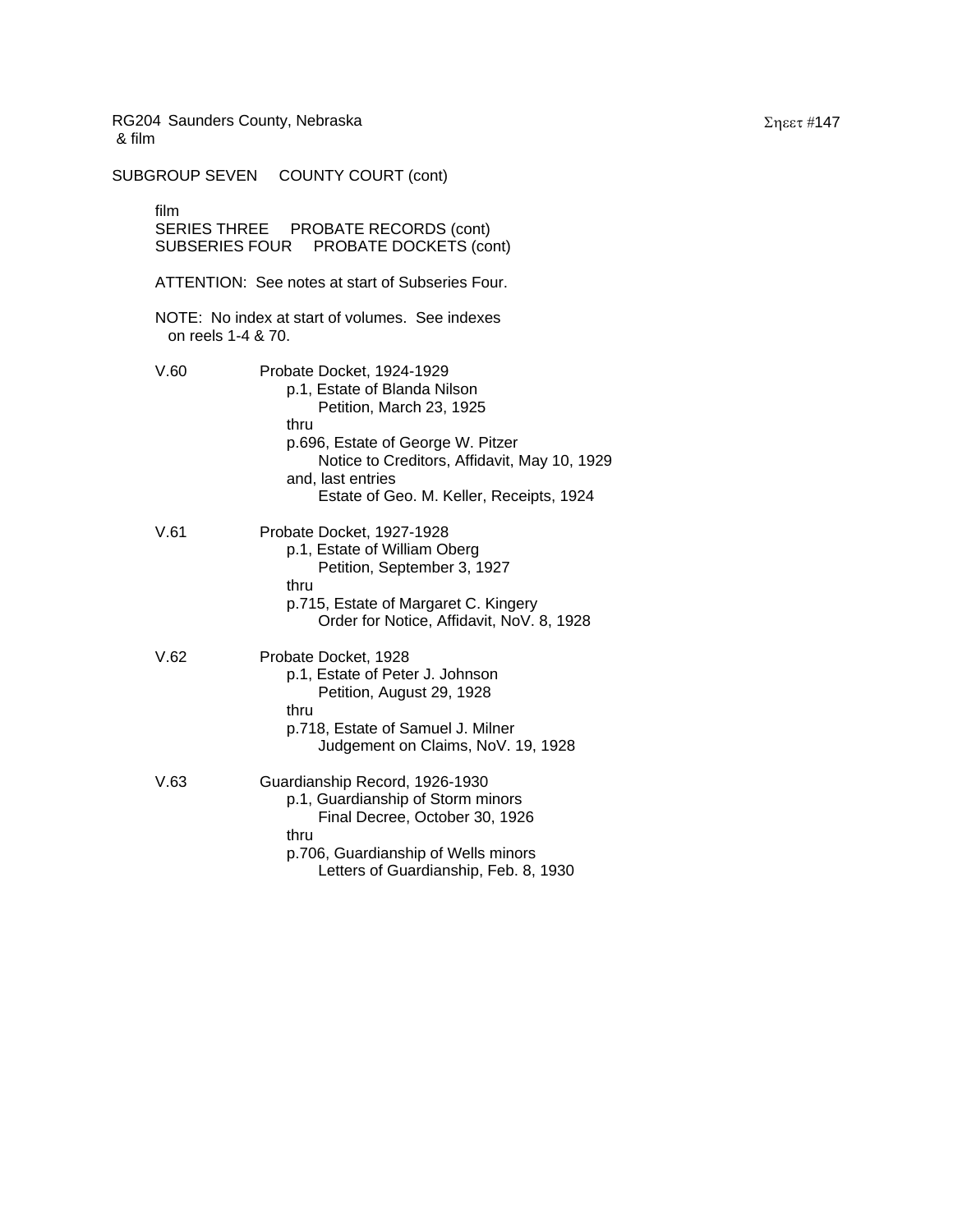SUBGROUP SEVEN COUNTY COURT (cont) film SERIES THREE PROBATE RECORDS (cont) SUBSERIES FOUR PROBATE DOCKETS (cont) ATTENTION: See notes at start of Subseries Four. NOTE: No index at start of volumes. See indexes on reels 1-4 & 70. V.64 Probate Docket, 1924-1931 p.1, Estate of J. A. Holtberg Discharge of Executor, Sept. 11, 1929 thru p.526, Estate of Walter F. Crinklaw Final Decree, July 3, 1924 (Recorded, February 5, 1931) V.65 Probate Record, 1929-1931 p.1, Estate of Jacob Wiegand Final Report, March 23, 1929 thru p.500, Estate of Andrew C. Brostrom Receipt, March 16, 1931 V.66 Probate Docket, 1921-1929 p.1, Estate of Charles P. Johnson Petition, August 13, 1929 thru p.662, Estate of Wiebke Sholtz Receipts, December 17, 1925 V.67 Guardianship Record, 1930-1931 p.1, Gdn., Joseph Vanicek (incompetent) Application, January 28, 1930 thru p.704, Guardianship of Robert R. Franson Bond of Guardian, Juy 21, 1931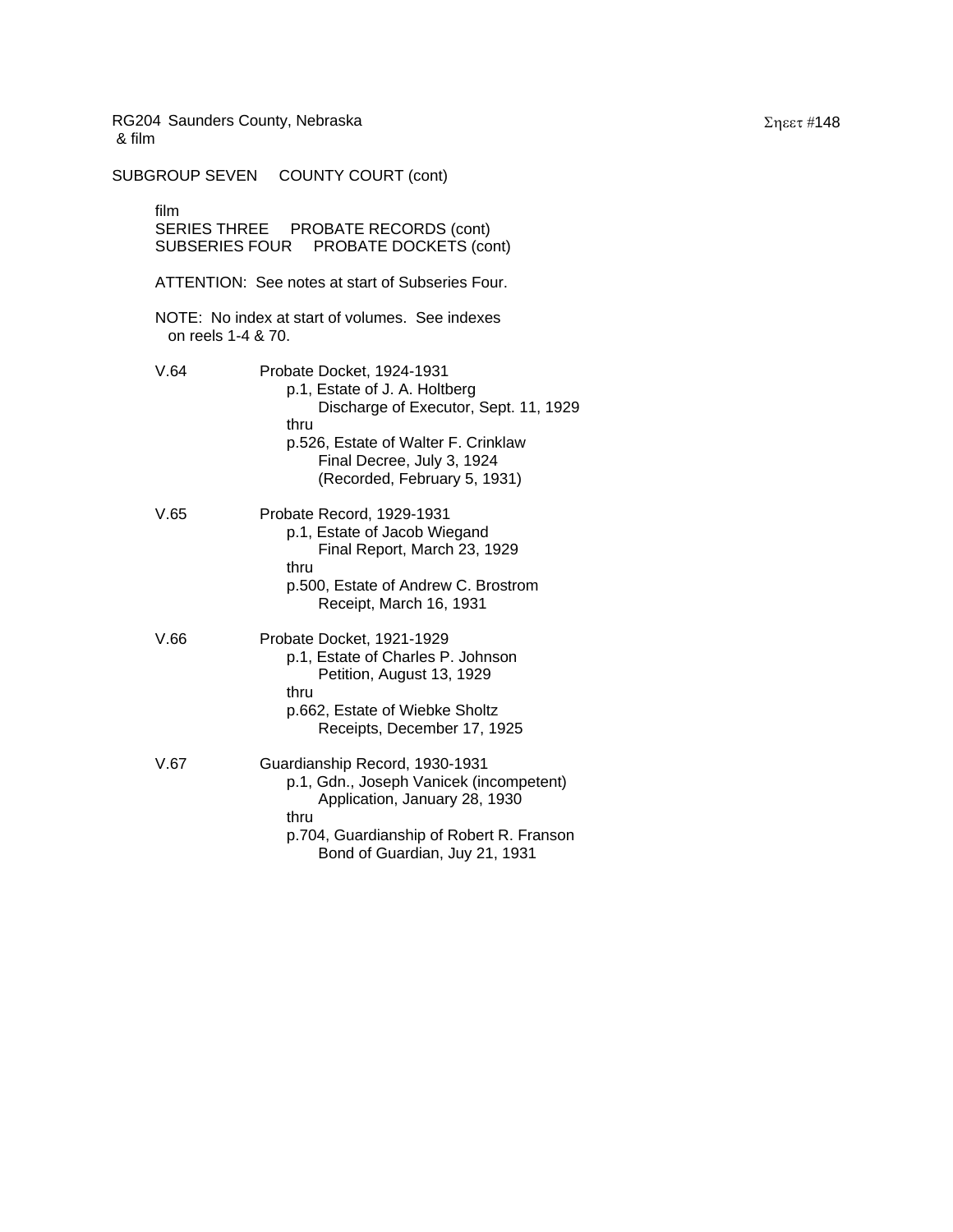SUBGROUP SEVEN COUNTY COURT (cont) film SERIES THREE PROBATE RECORDS (cont) SUBSERIES FOUR PROBATE DOCKETS (cont) ATTENTION: See notes at start of Subseries Four. NOTE: No index at start of volumes. See indexes on reels 1-4 & 70. V.68 Probate Docket, 1930 p.1, Estate of Eva Knode Petition, April 10, 1930 thru p.700, Estate of Jane Bignell Receipts, April 7, 1930 V.69 Probate Docket, 1929-1931 p.1, Estate of Bessie I. Hulton Judgement on Claims, September 23, 1929 thru p.640, Estate of Dirk J. Schmidt Certificate of Proof of Will, NoV. 7, 1931 V.70 Probate Docket, 1925-1931 p.1, Estate of Dirk J. Schmidt Executor's Bond, November 14, 1931 thru p.528, Estate of Wiebke Sholtz Receipts, December 17, 1925 and Martha O. VanSickle Trust Report, Feb. 5, 1930 V.71 Guardianship Record, 1931-1932 p.1, Guardianship of Robert R. Franson Oath of Guardian, July 21, 1931 thru p.640, Guardianship of Voboril minors Petition, March 12, 1932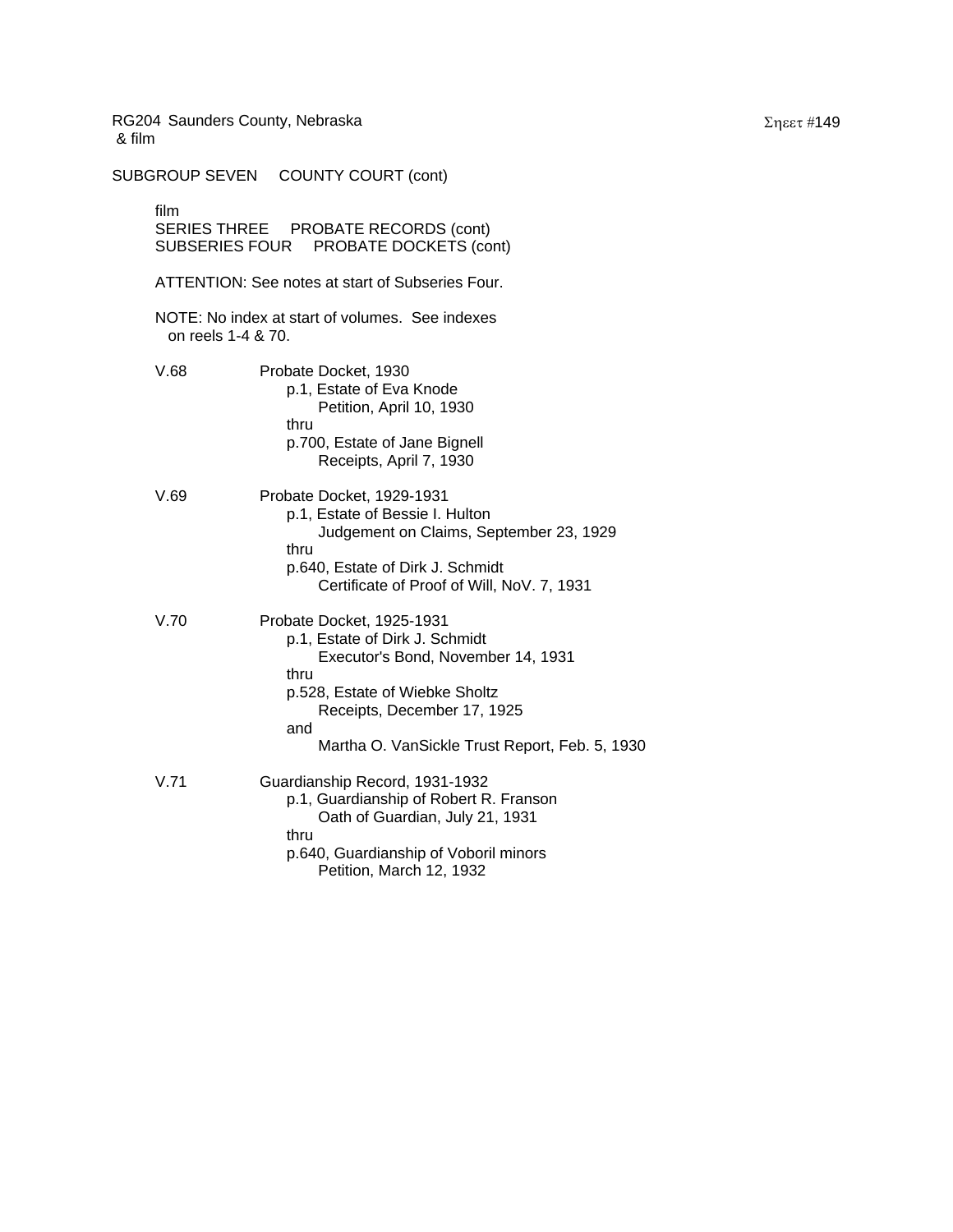SUBGROUP SEVEN COUNTY COURT (cont) film SERIES THREE PROBATE RECORDS (cont) SUBSERIES FOUR PROBATE DOCKETS (cont) ATTENTION: See notes at start of Subseries Four. NOTE: No index at start of volumes. See indexes on reels 1-4 & 70. V.72 Probate Docket, 1931-1932 p.1, Estate of Kathrina Lindquist Assignment, October 13, 1931 thru p.648, Estate of William T. Johnson Claim, December 7, 1932 V.73 Probate Docket, 1921-1933 p.1, Estate of Mike Zizka Petition, March 9, 1931 thru p.652, Estate of Marie Brabec Discharge of Administrator, Sept. 7, 1933 V.74 Guardianship Record, 1932-1934 p.1, Guardianship of Moline minors Guardian's Report, December 5, 1932 thru p.650, Guardianship of Polacek minors Inventory, May 19, 1934 V.75 Probate Docket, 1930-1934 p.1, Estate of Edward C. Boyle Petition, August 8, 1930 thru p.644, Estate of William Delmont Gilbert Petition for Final Settlement, Apr. 10, 1934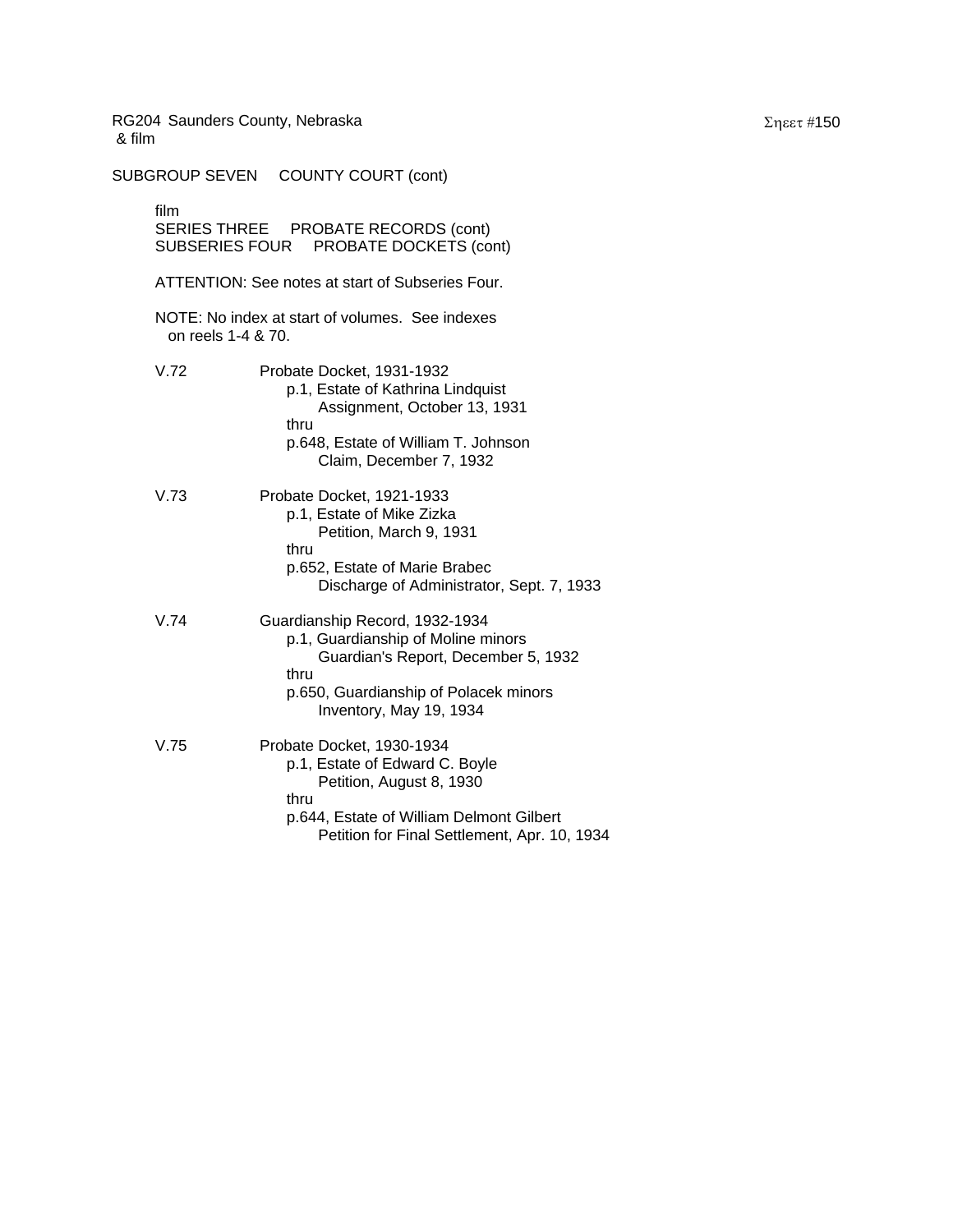SUBGROUP SEVEN COUNTY COURT (cont) film SERIES THREE PROBATE RECORDS (cont) SUBSERIES FOUR PROBATE DOCKETS (cont) ATTENTION: See notes at start of Subseries Four. NOTE: No index at start of volumes. See indexes Reels 1-4 & 70. V.76 Probate Docket, 1927-1934 p.1, Estate of Charles G. Dalstrom Judgement on Claims, March 29, 1933 thru p.648, Estate of Peter Olson Inventory, May 21, 1927 p.647, Estate of Peter Rezek, October 1934 V.77 Guardianship Record, 1934 (June-Nov) p.1, Gdn. of George Amberg (incompetent) thru p.600, Guardianship of Palm minors Inventory, November 21, 1934 V.78 Probate Docket, 1933-1935 p.1, Estate of Ida M. Soderholm Assignment, May 5, 1933 thru p.600, Estate of William M. McClung Judgement on Claims, Jan. 12, 1935 V.79 Guardianship Record, 1935-1936 p.1, Gdn. of Oscar W. Olson (incompetent) Annual Report, January 5, 1935 thru p.600, Guardianship of Virginia A. Benson Order, June 2, 1936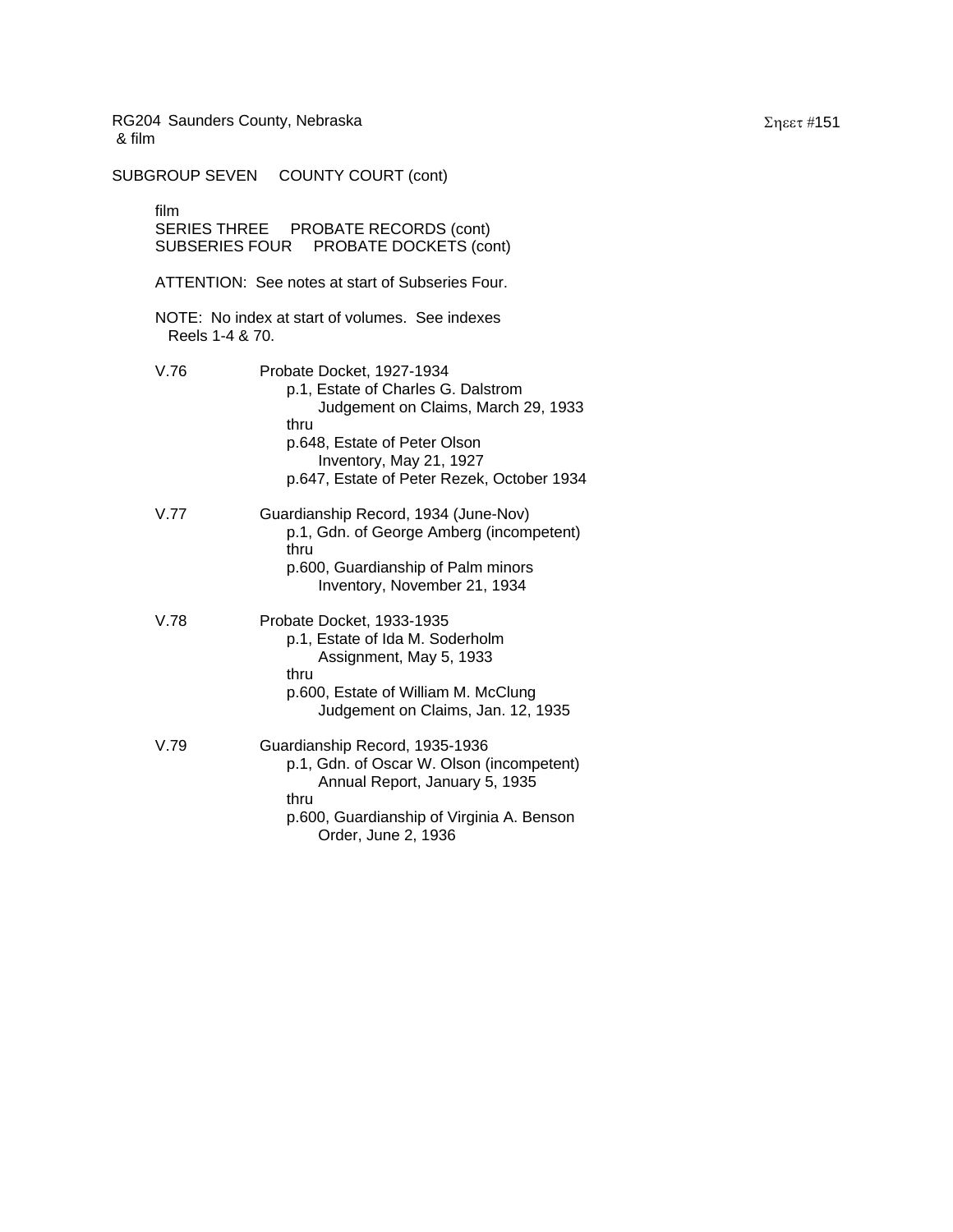SUBGROUP SEVEN COUNTY COURT (cont) film SERIES THREE PROBATE RECORDS (cont) SUBSERIES FOUR PROBATE DOCKETS (cont) ATTENTION: See notes at start of Subseries Four NOTE: No index at start of volumes. See indexes Reels 1-4 & 70. V.80 Probate Docket, 1931-1935 p.1, Estate of Detlef Heldt Petition, February 20, 1931 thru p.650, Estate of Carl J. Anderson Receipt, April 18, 1935 V.81 Probate Docket, 1935 p.1, Estate of Henry Wolfe Administrator's Report, May 9, 1935 thru p.640, Estate of Emma L. Lee Appointment of Appraiser, Feb. 28, 1935 V.82 Probate Record, 1935 p.1, Estate of Emma L. Lee Final Report, February 2, 1935 thru p.650, Estate of Amos Ewing Discharge of Administrator, Feb. 6, 1935 and Estate of Helena Franzen, Receipt, 11/20/1935 V.83 Probate Docket, 1933-1935 p.1, Estate of Hilda Martinson Petition, December 21, 1933 thru p.650, Estate of Amelia Cook Decree, June 17, 1935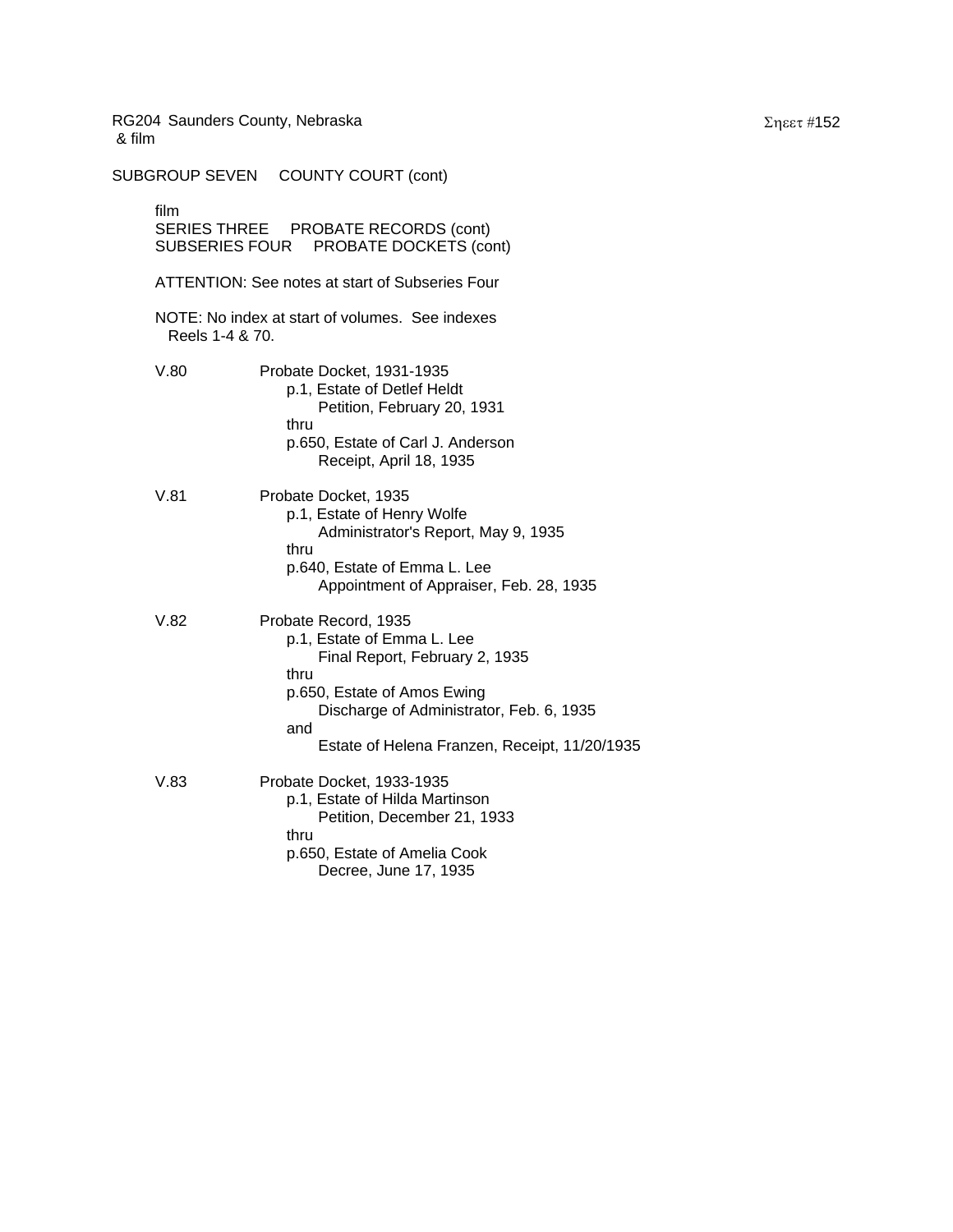SUBGROUP SEVEN COUNTY COURT (cont) film SERIES THREE PROBATE RECORDS (cont) SUBSERIES FOUR PROBATE DOCKETS (cont) ATTENTION: See notes at start of Subseries Four NOTE: No index at start of volumes. See indexes on Reels 1-4 & 70. V.84 Probate Docket, 1930-1936 p.1, Estate of George Hoagland Petition, April 11, 1932 thru p.700, Estate of Mary Pop Judgement on Claims, March 21, 1930 NOTE: p.695, Est. of Otilia Nygren (March 1936) V.85 Probate Docket, 1935-1936 p.1, Estate of Alma Olson Order for Hearing, February 6, 1935 thru p.672, Estate of Vaclav Sousek Receipt, September 19, 1936 V.86A Guardianship Record, 1924-1938 p.1, Guardianship of Lawrence Golliglee Petition, October 10, 1924 thru p.698, Gdn. of George A. Thorson (incompetent) Order for Hearing, February 11, 1938 V.86 Guardianship Record, c.1929-1937 p.1, Gdn. of Carl V. Anderson (incompetent) Guardian's Report, June 18, 1936 thru p.300, Gdn. of Oscar W. Olson (incompetent) Application to Invest Funds, Nov. 30, 1936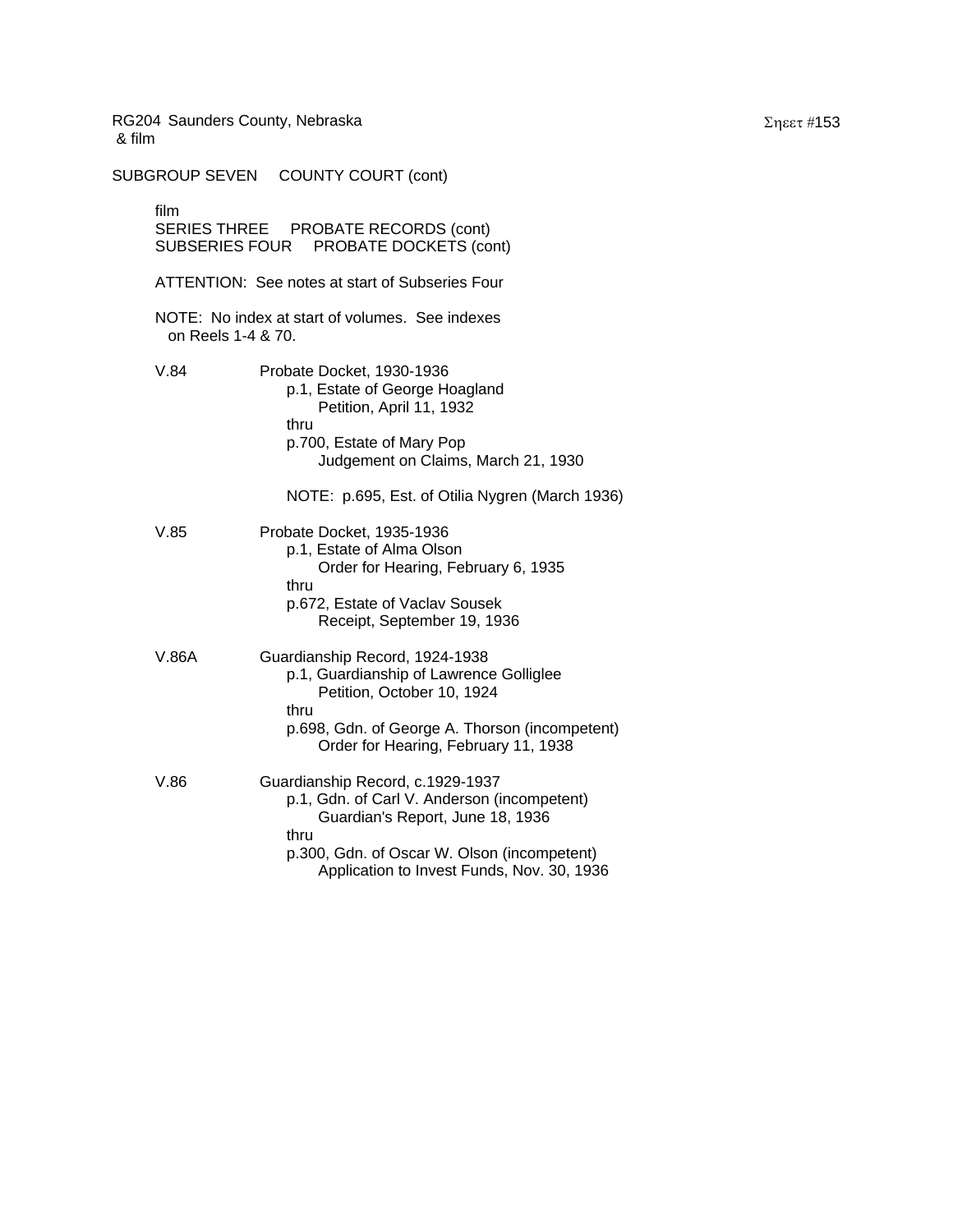SUBGROUP SEVEN COUNTY COURT (cont) film SERIES THREE PROBATE RECORDS (cont) SUBSERIES FOUR PROBATE DOCKETS (cont) ATTENTION: See notes at start of Subseries Four NOTE: No index at start of volumes. See indexes on Reels 1-4 & 70. V.87 Probate Docket, 1936-1937 p.1, Estate of Emil A. Wilson Discharge of Bondsmen, October 20, 1936 thru p.650, Gilford J. Railsback Trust Order, March 29, 1937 V.88 Probate Docket, 1937 p.1, Estate of Charles N. Folsom Discharge of Administrator, Apr. 9, 1937 thru p.700, Estate of Emmet A. Erway Order Authorizing Execution of Partial Releases, August 27, 1937 V.89 Probate Docket, 1937-1938 p.1, Estate of Eliza Lanctot Appointment of Executor, August 27, 1937 thru p.700, Estate of Edward B. Collier Release, January 17, 1938 V.90 Probate Docket, 1936-1938 p.1, Estate of Agnes Anderson Vouchers & Receipts, June-Oct. 1936 thru p.652, Estate of John F. Ommen Petition, March 23, 1938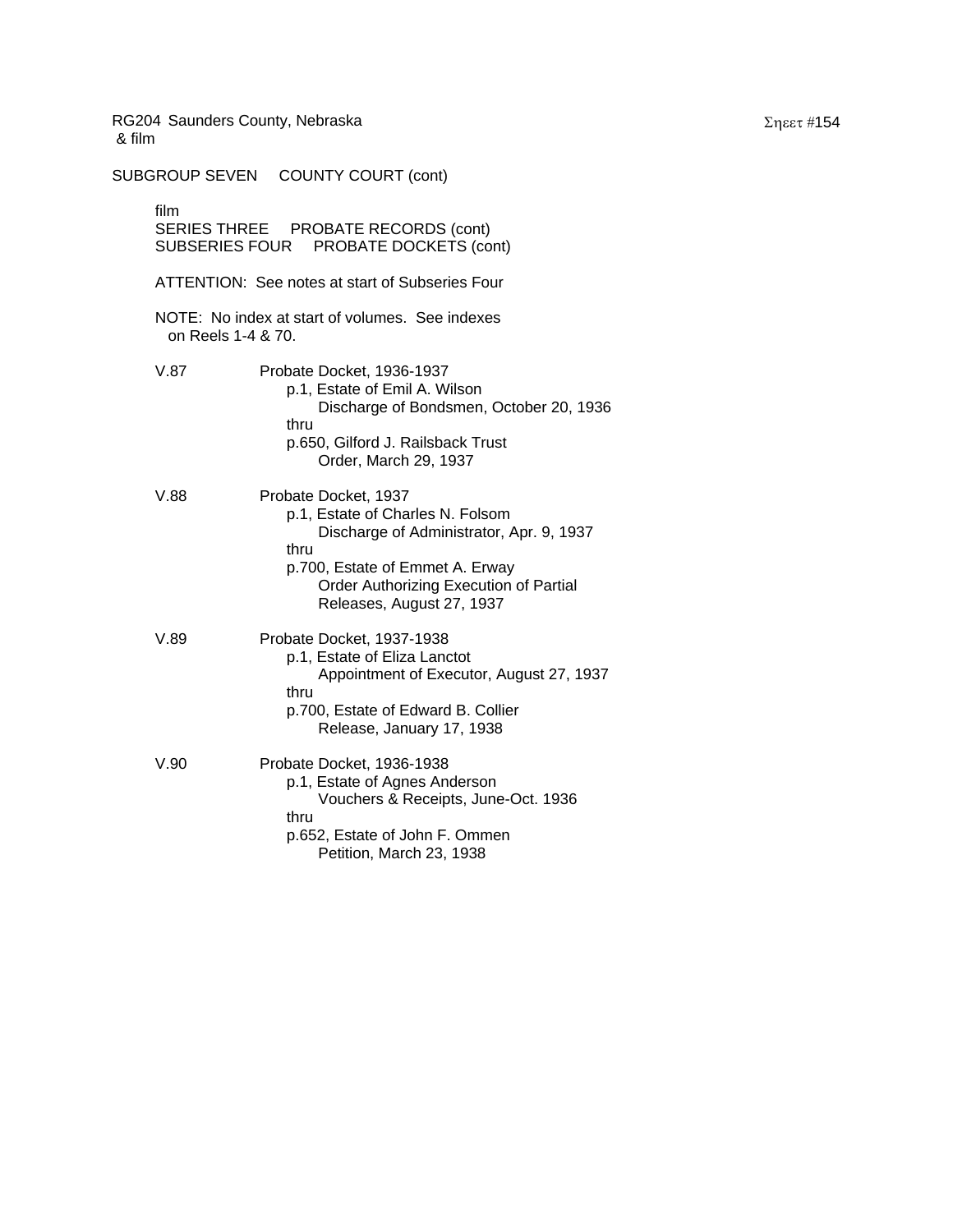SUBGROUP SEVEN COUNTY COURT (cont) film SERIES THREE PROBATE RECORDS (cont) SUBSERIES FOUR PROBATE DOCKETS (cont) ATTENTION: See notes at start of Subseries Four NOTE: No indexes at start of volumes, see index Rolls 1-4 and 70. V.91 Guardianship Record, 1938-1939 p.1, Gdn. of Harry C. Anderson vs. Guardian Annual Report, January 18, 1938 thru p.700, Gdn. of Mary B. Vlasak (incompetent) Inventory, March 8, 1939 V.92 Probate Docket, 1938 p.1, Estate of Peter Henningsen Discharge of Administrator, Apr. 8, 1938 thru p.700, Estate of John F. Ommen Final Decree, September 9, 1938 V.93 Probate Docket, 1937-1938 p.1, Estate of John F. Ommen Receipts (filed, Sept. 9, 1938) thru p.698, Estate of George C. Clark Final Decree, August 19, 1937 V.94 Probate Docket, 1938-1939 p.1, G. J. Railsback Trust Application for Investment, Dec. 23, 1938 thru p.700, Estate of John N. Feuerstein Order for Hearing, Affidavit, Sept. 29, 1938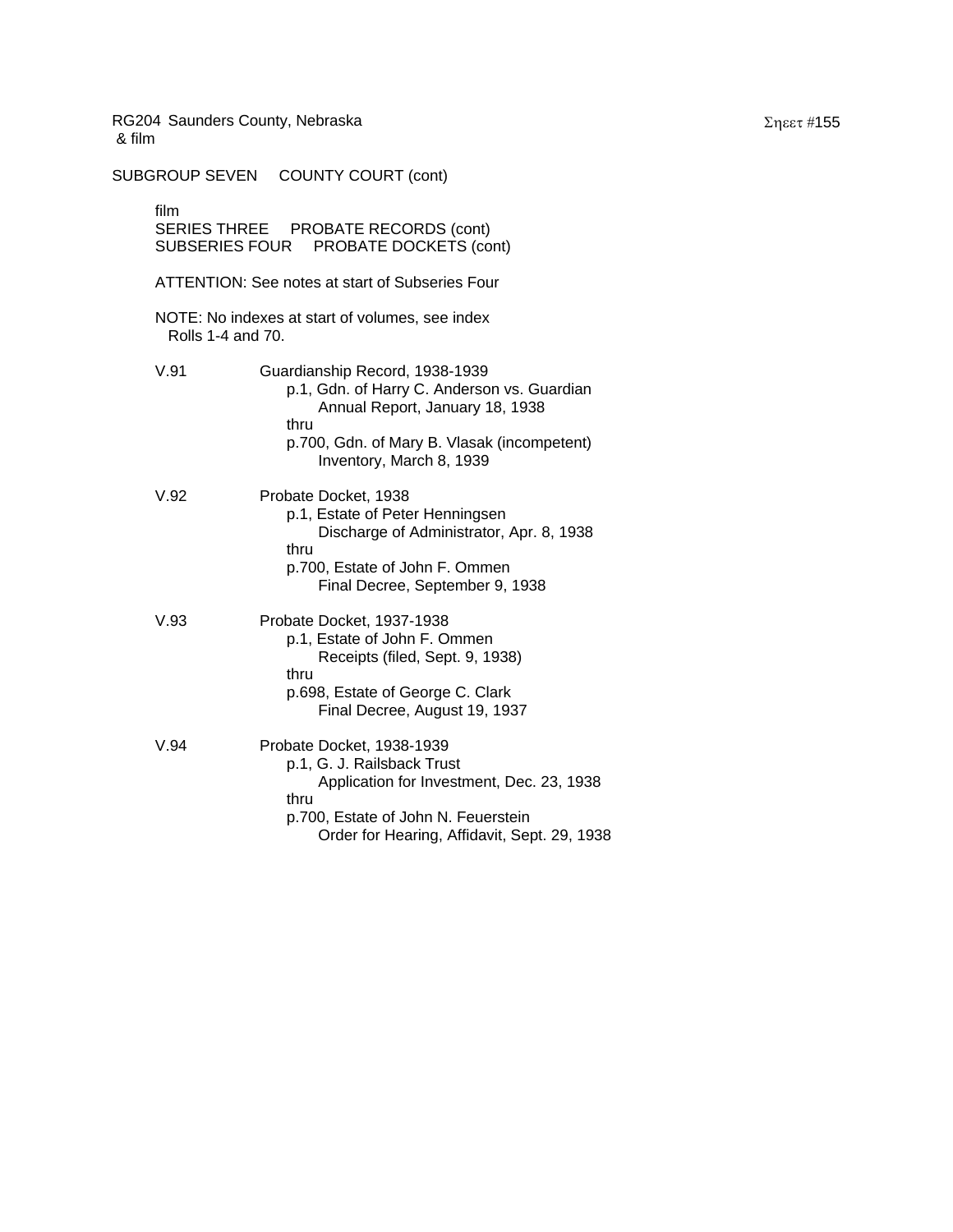SUBGROUP SEVEN COUNTY COURT (cont) film SERIES THREE PROBATE RECORDS (cont) SUBSERIES FOUR PROBATE DOCKETS (cont) ATTENTION: See notes at start of Subseries Four NOTE: No index at start of volumes. See indexes on Reels 1-4 & 70. V.95 Probate Docket, 1939 p.1, Estate of John S. Templeton Petition, April 17, 1939 thru p.702, Estate of Amelia Robbins Receipts, November 16, 1939 V.96 Guardianship Record, 1939-1940 p.1, Guardianship of Polacek minors Receipt, April 13, 1939 thru p.700, Guardianship of Virginia Hannan Order, November 27, 1940 V.97 Probate Docket, 1939-1940 p.1, Estate of Amelia Robbins Receipts cont., Nov. 18, 1939 (Recorded December 15, 1939) thru p.700, Estate of John F. Nordstrom Motion, June 14, 1940 V.98 Record of Estates, 1938-1939 p.1, Estate of Frank Wesely Petition, December 14, 1938 thru p.688, Estate of Clara J. Woodworth Order, May 25, 1939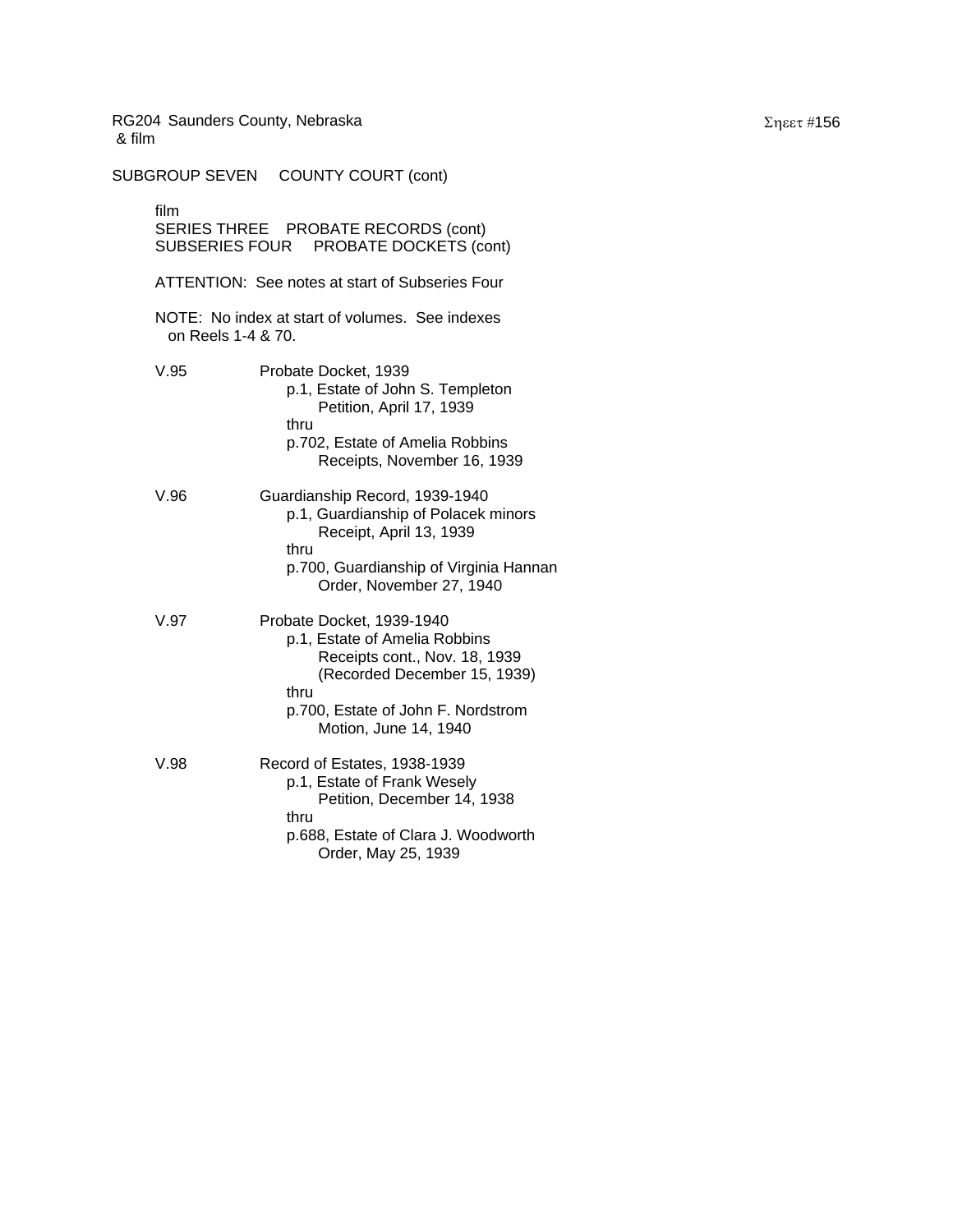SUBGROUP SEVEN COUNTY COURT (cont) film SERIES THREE PROBATE RECORDS (cont) SUBSERIES FOUR PROBATE DOCKETS (cont) ATTENTION: See notes at start of Subseries Four. NOTE: No index at start of volumes. See indexes on Reels 1-4 & 70. V.99 Probate Docket, 1926-1940 p.1, Estate of Clayton D. Taylor Petition, July 18, 1938 thru p.700, Estate of John Murphy Receipts, January 1926 (recorded May 29, 1940) V.100 Probate Docket, 1936-1940 p.1, Estate of John Jurgens Resignation of Co-Executor, Aug. 11, 1936 thru p.700, Estate of James J. Woita Order for Hearing, Oct. 29, 1940 V.101 Probate Docket, 1941 p.1, Estate of Clarence T. Johnson Application of Administrator, Jan. 22, 1941 thru p.700, Estate of Martin Scanlon Final Decree, February 27, 1941 V.102 Guardianship Record, 1940-1943 p.1, Gdn. of Mildred E. Johnson (incompetent) Order Authorizing Compromise, Oct. 3, 1940 thru p.700, Guardianship of Lindercamp minors Order for Hearing, May 29, 1943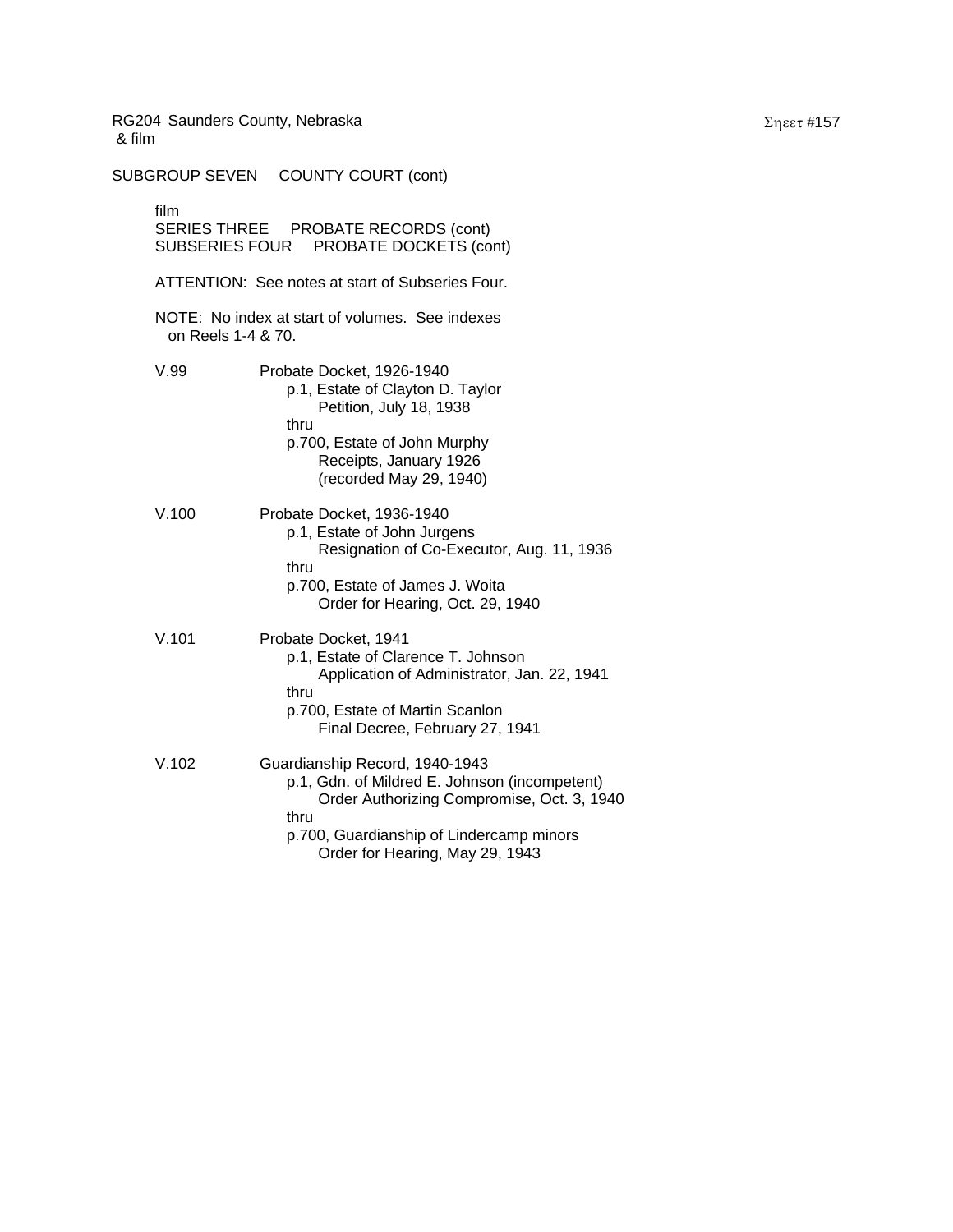SUBGROUP SEVEN COUNTY COURT (cont) film SERIES THREE PROBATE RECORDS (cont) SUBSERIES FOUR PROBATE DOCKETS (cont) ATTENTION: See notes at start of Subseries Four. NOTE: No index at start of volumes. See indexes on Reels 1-4 & 70. V.103 Probate Docket, 1942 p.1, Estate of Edward A. Frasier Application to Make Improvements, Apr. 14, 1942 thru p.700, Estate of Flavius E. Gordon Order, June 4, 1942 V.104 Probate Docket, 1941-1942 p.1, Estate of Estella M. Crinklaw Receipt, June 10, 1942 thru p.700, Estate of Della Simpson Supplemental Order, June 20, 1942 V.105 Probate Docket, 1937-1943 p.1, Estate of Josephine Caha Petition, December 13, 1937 thru p.710, Estate of Fred R. Hackney Receipt, May 6, 1943 V.106 Probate Docket, 1942-1943 p.1, Estate of Maria Trechtra Vouchers, Sept. 16, 1942 (Recorded, April 12, 1943) thru p.700, Estate of Ferdinand Zieginbein Vouchers, Aug. 5, 1943 (f. 8/25/1943)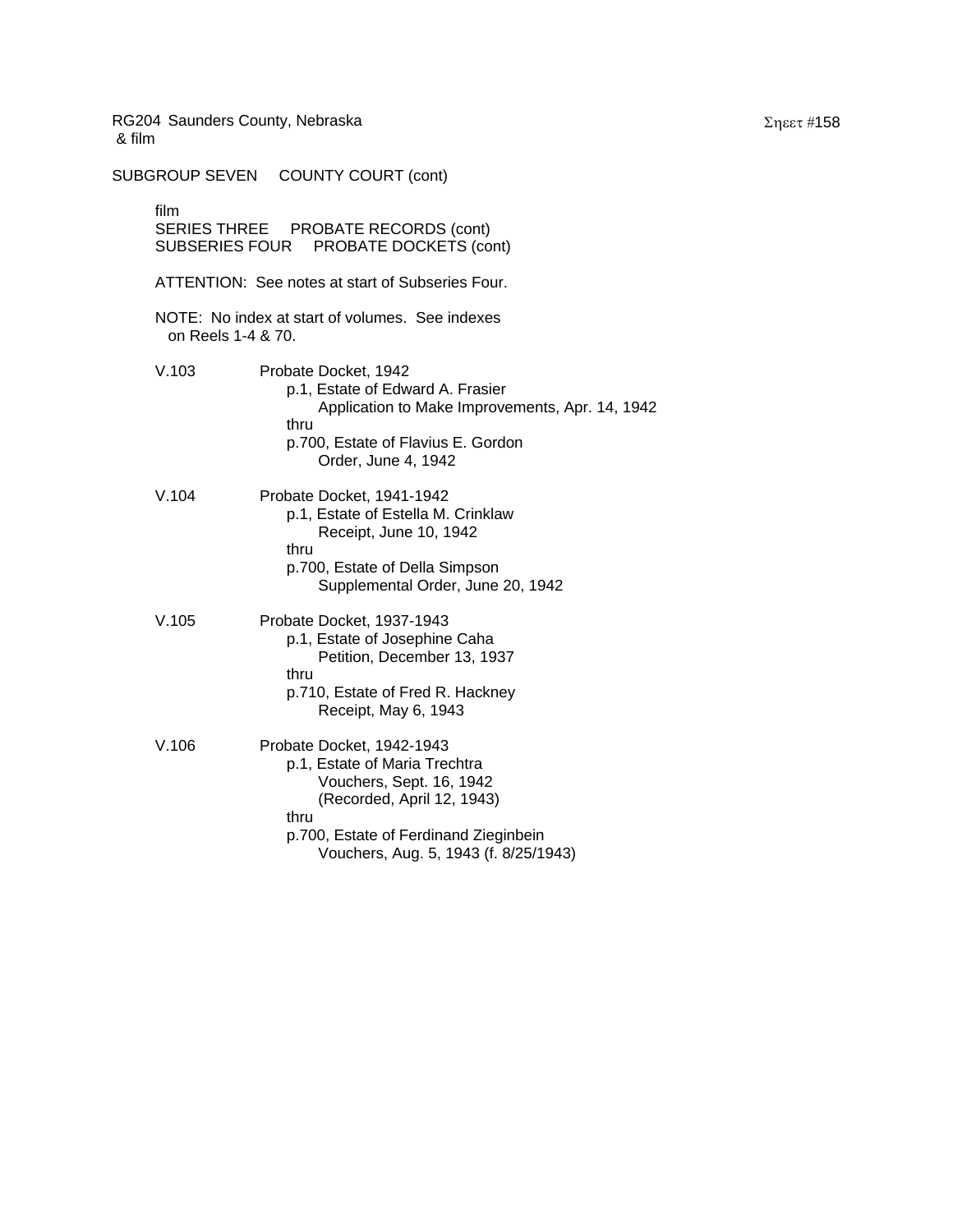SUBGROUP SEVEN COUNTY COURT (cont) film SERIES THREE PROBATE RECORDS (cont) SUBSERIES FOUR PROBATE DOCKETS (cont) ATTENTION: See notes at start of Subseries Four NOTE: No index at start of volumes. See indexes on Reels 1-4 & 70. V.107 Guardianship Record, 1943-1945 p.1, Guardianship of Lindercamp minors Order to Renew Real Estate Mtg., May 29, 1943 thru p.700, Gdn. of Mary Nalezinek (incompetent) Appointment of Guardian, December 17, 1945 V.108 Probate Docket, 1940-1944 p.1, Estate of John Molin Petition, September 3, 1940 thru p.706, Estate of Christine Youngstedt Final Distribution, March 22, 1944 V.109 Probate Docket, 1943-1944 p.1, Estate of T. J. Miller Discharge of Administrator, Sept. 3, 1943 thru p.706, Estate of Mary Vavak Discharge of Administrator, Nov. 14, 1944 V.110 Guardianship Record, 1945-1949 p.1, Gdn. of Waldo M. McCord (incompetent) Petition, December 11, 1945 thru p.700, Gdn. of Bridget A. Riley (incompetent) Guardian's Report, January 14, 1949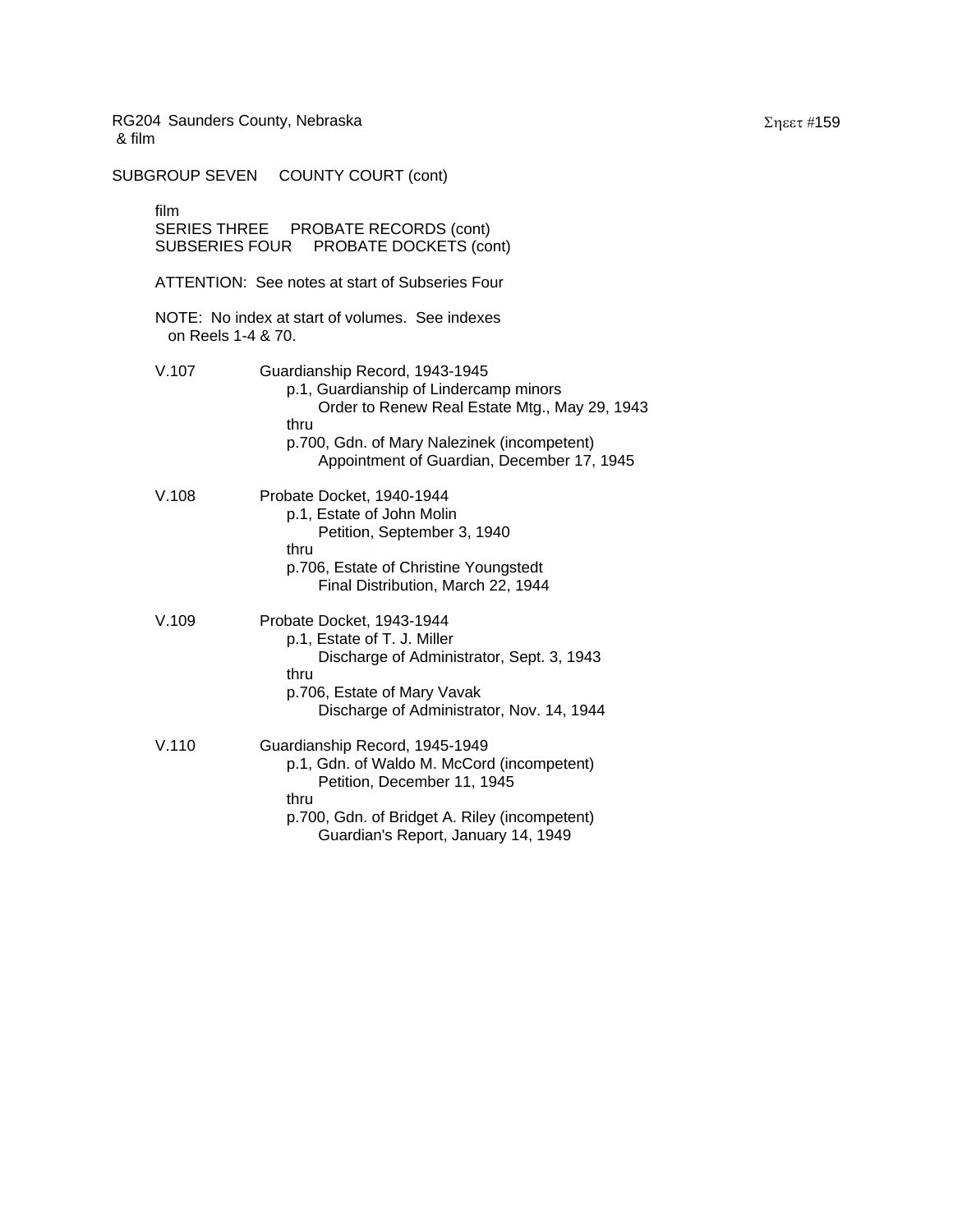SUBGROUP SEVEN COUNTY COURT (cont) film SERIES THREE PROBATE RECORDS (cont) SUBSERIES FOUR PROBATE DOCKETS (cont) ATTENTION: See notes at start of Subseries Four NOTE: No index at start of volumes. See indexes (thru Case #4251 only) on Reels #1-4 & 70. V.111 Probate Docket, 1926-1944 p.1, Estate of Mary Reichert Jr. Petition, June 15, 1940 thru p.701, Estate of John N. Feuerstein Inventory, July 13, 1926 (Recorded, November 14, 1944) V.112 Probate Docket, 1943-1945 p.1, Estate of Helena TePoel Petition, October 13, 1943 thru p.701, Estate of Esther Bruce Discharge of Administrator, May 4, 1945 V.113 Probate Docket, 1944-1945 p.1, Estate of Frederick Bignell Inventory, March 4, 1944 thru p.700, Estate of Joseph Novak Discharge of Administrator, Nov. 29, 1945 V.114 Probate Docket, 1945-1946 p.1, Estate of Louis J. Kudrna Petition, May 14, 1945 thru p.699, Estate of Elmer D. Schulz Final Decree, May 16, 1946

Σηεετ #160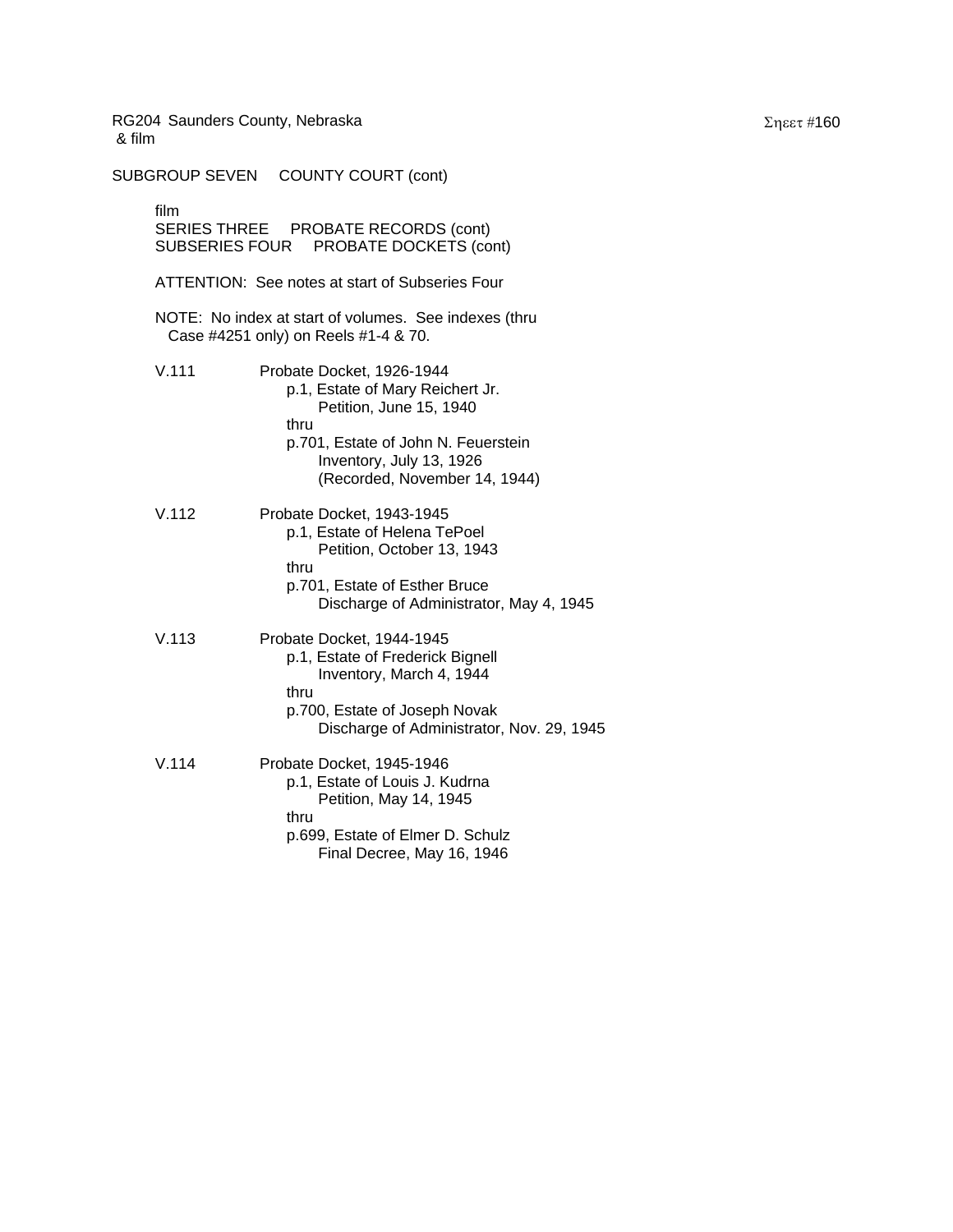SUBGROUP SEVEN COUNTY COURT (cont) film SERIES THREE PROBATE RECORDS (cont) SUBSERIES FOUR PROBATE DOCKETS (cont) ATTENTION: See notes at start of Subseries Four. NOTE: No index at start of volumes. For new cases filed April 1943 to current, contact county court for index. V.115 Probate Docket, 1945-1946 p.1, Estate of Henry Nietfeld Petition, July 10, 1945 thru p.706, Estate of Nels Pearson Receipts, October 22, 1946 V.116 Probate Docket, 1931-1947 p.1, Estate of Hilda S. Carlson Petition, May 15, 1946 thru p.600, Estate of Joseph Malek Final Decree Nunc Pro Tunc, Mar. 12, 1931 (Recorded, July 14, 1947) V.117 Probate Docket, 1947-1948 p.1, Estate of D. A. Moyer Petition for Final Settlement, May 26, 1947 thru p.699, Estate of Tomma Cordsen Discharge of Administrator, January 9, 1948 V.118 Guardianship Record, 1949-1951 p.1, Gdn. of Frank Soukup (incompetent) Guardian's Report, January 13, 1949 thru p.687, Gdn. of Anna Cathryne Brokaw (incomp) Order Approving Report of Sale, May 15, 1951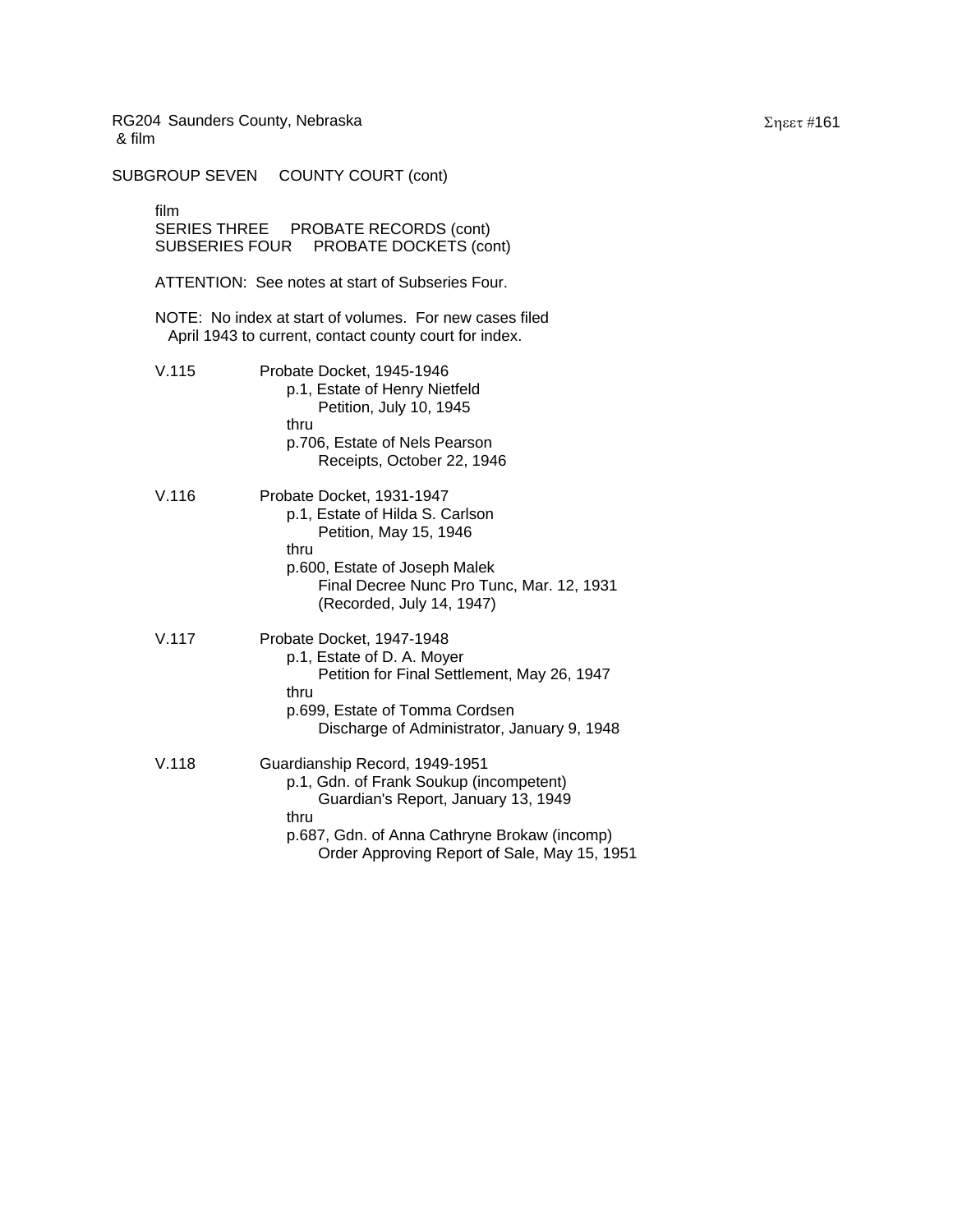SUBGROUP SEVEN COUNTY COURT (cont) film SERIES THREE PROBATE RECORDS (cont) SUBSERIES FOUR PROBATE DOCKETS (cont) ATTENTION: See notes at start of Subseries Four NOTE: No index at start of volumes. For cases filed April 1943 to current, contact County Court for index. V.119 Probate Docket, 1947-1950 p.1, Estate of Hazel P. Johnson Petition, December 12, 1947 thru p.699, Estate of Bertin E. Hendricks Demand for Taxes, October 31, 1950 V.120 Probate Docket, 1948-1960 p.1, Estate of Emma McCord Administrator's Report, Sept. 21, 1948 thru p.703, Estate of Bohumil T. Ruzicka Estate Taxes, April 14, 1960 V.121 Probate Docket, 1949-1956 p.1, Estate of Sophia Johnson Petition, April 18, 1949 thru p.675, Estate of Jerry Dailey Receipts, Nov. 12, 1956 (f.12/17/1956) V.122 Probate Docket, 1949-1956 p.1, Estate of Anna Ladenburger Petition, January 1, 1949 thru p.676, Estate of C. E. Tarpenning Administrator's Report, Oct. 1, 1956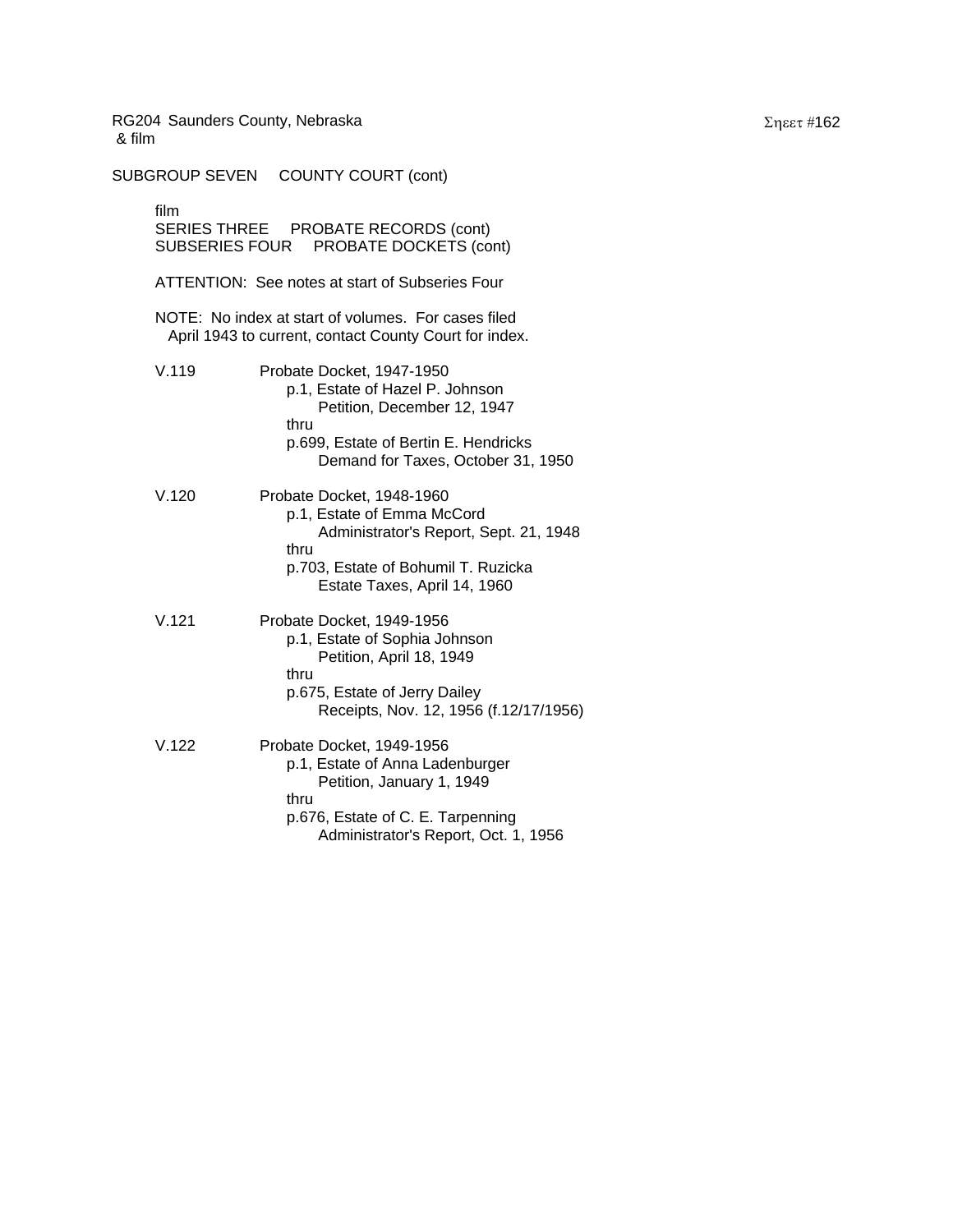SUBGROUP SEVEN COUNTY COURT (cont) film SERIES THREE PROBATE RECORDS (cont) SUBSERIES FOUR PROBATE DOCKETS (cont) ATTENTION: See notes at start of Subseries Four. NOTE: For index to probate filed after April 9, 1943, contact county court. V.123 Probate Docket, 1944-1954 p.1, Estate of James Kacirek Petition, February 1, 1944 (Recorded, March 1, 1950) thru p.683, Estate of Charles Dolezal Administrator's Report, Dec. 3, 1954 NOTE: Starting with Volume #124, all filings for one case are recorded together. V.124 Probate Docket, 1950-1956 p.1-1, Estate of Alfred L. Williams Apr. 10, 1950 - September 28, 1950 thru p.54 (1-4), Estate of Nelson J. Ludi March 6, 1956 - April 30, 1956 V.125 Probate Docket, 1950-1954 p.1-1, Estate of Carl E. Jelinek January 18, 1950 - October 13, 1954 thru p.50 (1-14), Est. of Aaron Daniel Hedlund May 7, 1952 - March 5, 1953 V.126 Probate Docket, 1951-1956 p.1-1, Estate of Katerine Cizek April 5, 1951 - March 26, 1952 thru p.48 (1-9), Est. of Joseph Vyhlidal (#3994) December 31, 1955 - Jan. 26, 1956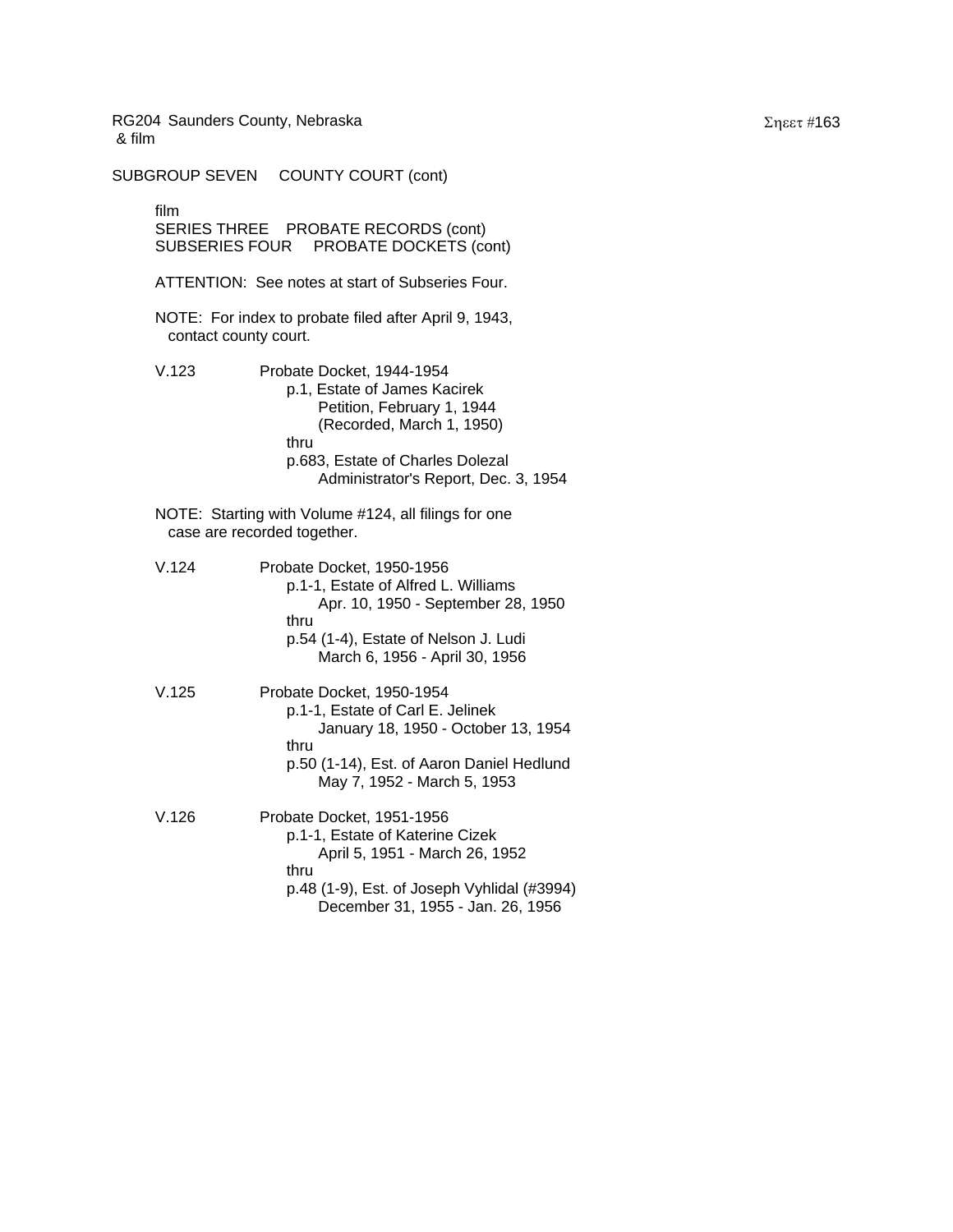SUBGROUP SEVEN COUNTY COURT (cont) film SERIES THREE PROBATE RECORDS (cont) SUBSERIES FOUR PROBATE DOCKETS (cont) ATTENTION: See notes at start of Subseries Four. NOTE: For index to cases filed after April 9, 1943, contact County Court. NOTE: All filings for one case are recorded together. V.127 Guardianship Record, 1951-1954 p.1, Guardianship of Smith minors Guardian's Report, May 15, 1951 thru p.702, Gdn. of Irvin H. Frahm (incompetent) Discharge of Guardian, January 29, 1954 V.128 Guardianship Record, 1954-1957 p.1, Guardianship of Terry Lee Williams Guardian's Report, January 28, 1954 thru p.701, Gdn. of Charles J. Shramek (incompetent) Annual Report, January 17, 1957 V.129 Probate Docket, 1950-1955 p.1 (1-37), Est. of Willard E. Barry June 28, 1950 - June 10, 1954 thru p.49 (1-6), Est. of Emma M. Stratton May 20, 1952 - February 14, 1955 V.130 Probate Docket, 1952-1953 p.1 (1-2), Est. of Hallie V. Klotz May 19, 1952 - June 28, 1952 thru p.51 (1-12), Est. of Anna Stainer January 21, 1953 - October 7, 1953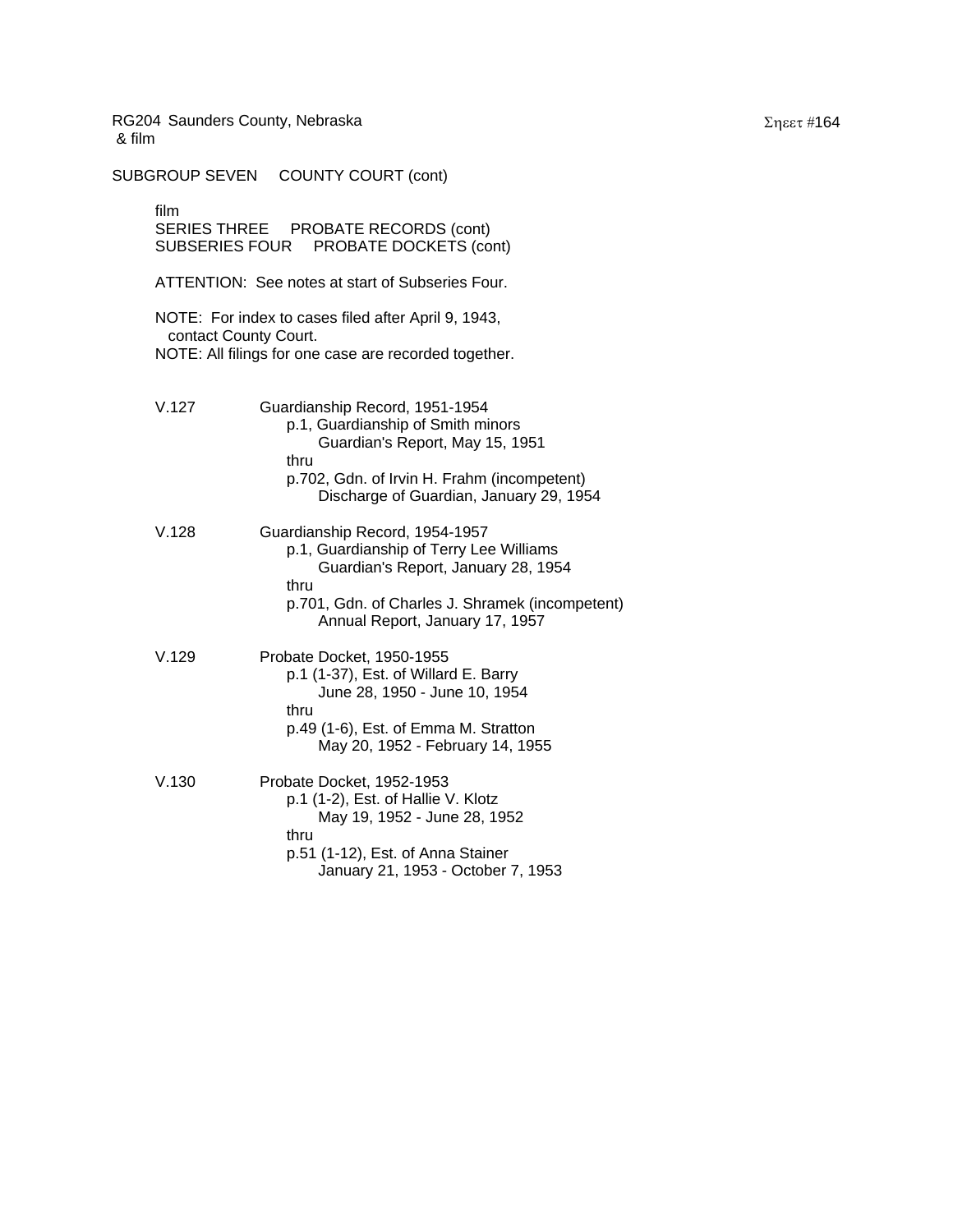SUBGROUP SEVEN COUNTY COURT (cont) film SERIES THREE PROBATE RECORDS (cont) SUBSERIES FOUR PROBATE DOCKETS (cont) ATTENTION: See notes at start of Subseries Four NOTE: For index to cases filed after April 9, 1943 contact County Court. NOTE: All filings for one case are recorded together. V.131 Probate Docket, 1953-1954 p.1 (1-4), Est. of David S. Johnson January 26, 1953 - February 19, 1953 thru p.50 (1-11), Est. of Albert B. Cline August 31, 1953 - March 4, 1954 V.132 Probate Docket, 1953-1954 p.1 (1-14), Est. of Agnes Cech September 1, 1953 - March 18, 1954 thru p.53 (1-4), Est. of Emma Jeppson (dec. 1924) and Est. of John Jeppson (dec. 1931) March 10, 1954 - April 1, 1954 V.133 Probate Docket, 1954-1955 p.1 (1-6), Est. of Frank A. Trader March 10, 1954 - April 29, 1954 thru p.55 (1-12), Est. of May C. Smith November 8, 1954 - August 29, 1955 V.134 Probate Docket, 1954-1956 p.1 (1-10), Estate of Rosa Harris November 16, 1954 - October 18, 1955 thru p.56 (1-6), Estate of Charles H. Thomas December 10, 1955 - March 27, 1956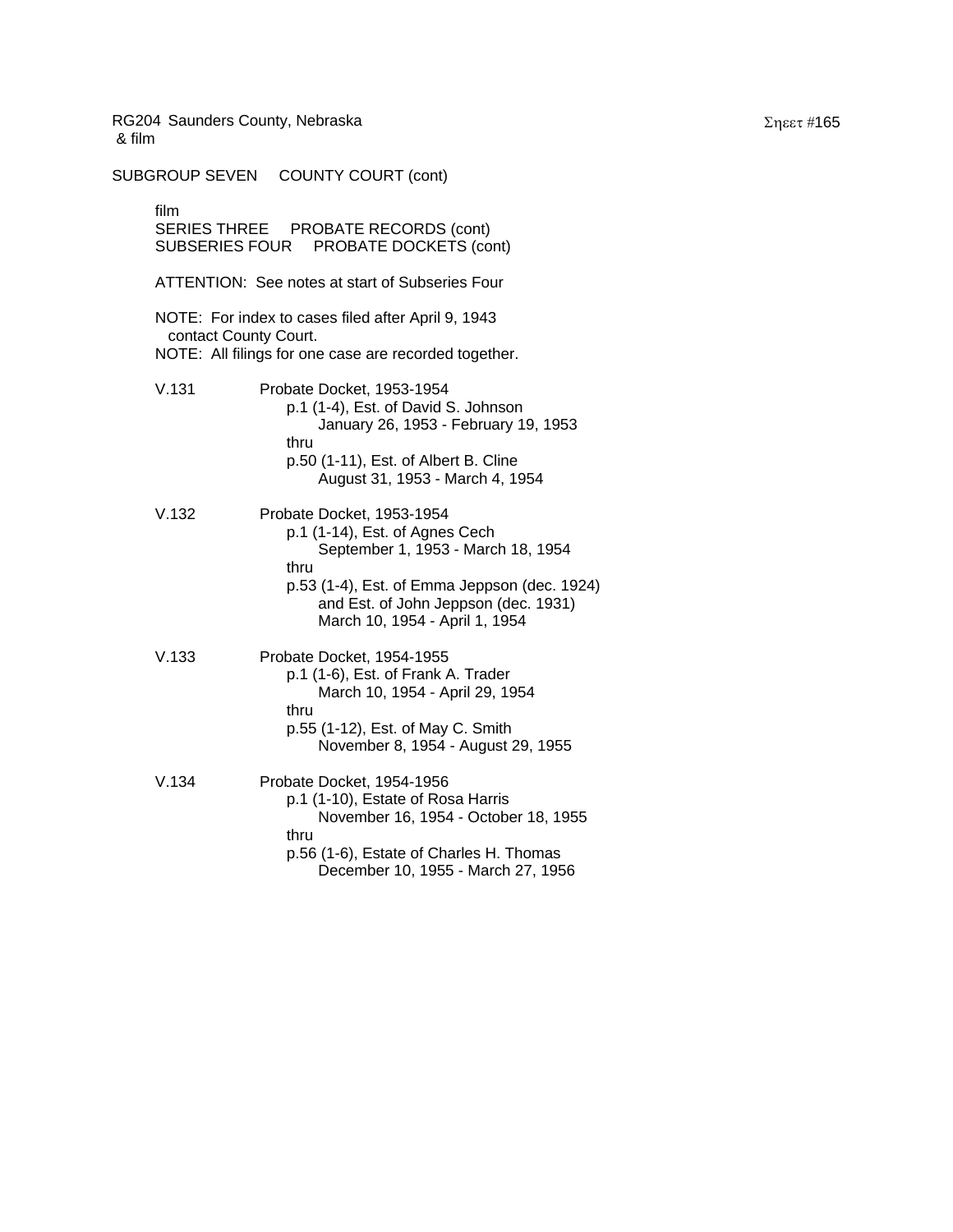SUBGROUP SEVEN COUNTY COURT (cont) film SERIES THREE PROBATE RECORDS (cont) SUBSERIES FOUR PROBATE DOCKETS (cont) ATTENTION: See notes at start of Subseries Four NOTE: For index to cases filed after April 9, 1943 contact county court. NOTE: All filings for one case are recorded together. V.135 Probate Docket, 1955-1957 p.1 (1-21), Estate of Daniel L. Robinson August 22, 1955 - April 4, 1957 thru p.55 (1-18), Estate of Edward Hudec March 22, 1956 - September 5, 1956 V.136 Probate Docket, 1956 p.1 (1-6), Estate of Anna M. Lindgren March 23, 1956 - April 30, 1956 thru p.60 (1-6), Estate of Cyrus T. Anderson October 9, 1956 - December 20, 1956 V.137 Guardianship Record, 1956-1957 p.1, Gdn. of Maggie M. Ludje (incompetent) Guardian's Report, August 31, 1956 thru p.109, Gdn. of Ernest Floyd & Betty Ann Boyer Order, February 6, 1957

film

SERIES THREE PROBATE RECORDS - MICROFILM RECORD MP4135

NOTE: Dates on this inventory, do not correspond with dated targets on microfilm. This reinventory done in 1996 records dates of filing, not dates of recording in dockets. Patrons ignore dated targets on microfilm.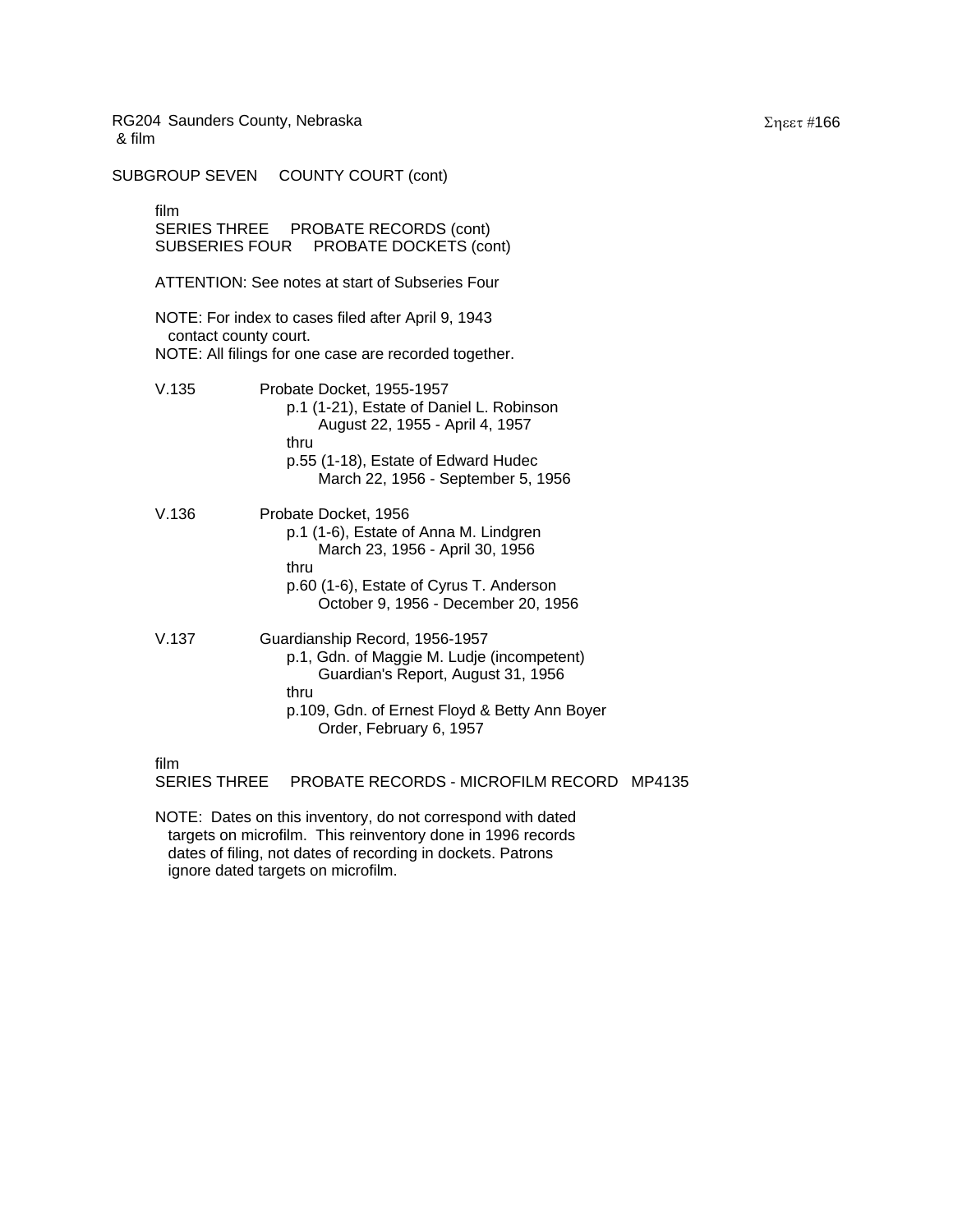SUBGROUP SEVEN COUNTY COURT (cont)

film SERIES THREE PROBATE RECORDS (cont) SUBSERIES ONE INDEXES TO PROBATE, 1866-1943 NOTE: For index to cases filed after April 9, 1943, contact county court. Reel #1 Probate Index, Vol. 1 (1894-1903) 768 expos. "A" (Vols. 1-8) #25,058 thru Probate Index, Vol. #3 (1908-1920) #1290 - Demarius Vance (27-37), 1912 OUT OF ORDER: Fr. #718, Case #1206 was filmed out of order following #1204. OUT OF ORDER: Probate Estate Record, 1866-1873, referred to in index as "Rec", can be found microfilmed as Vol. #1 on reel #69. NOTE: Use alphabetical indexes V.1A & 2A, which can be found on reel #70 as vols. 4 & 5, before using using case number indexes on this reel. NOTE: Vol. #2 begins at frame #48 Vol. #3 begins at frame #615 Reel #2 Probate Index, Vol. #3 (1908-1920), cont. 761 expos. #1291 - John Berkheimer (22-568), 1912 #25,059 thru Probate Index, Vol. #4 (1920-1928) #2783 (Bertha Kolb (59-361), 1927 RETAKE: Vol. #3, Case #1659, Mary Walla and Case #1660, Detlef Siemsen, missed in filming. Retake spliced to End of Reel. NOTE: Use alphabetical indexes V.1A & 2A, which can be found on reel #70 as vols. 4 & 5, before using case number indexes on this reel. NOTE: V.4, Index, begins at frame #366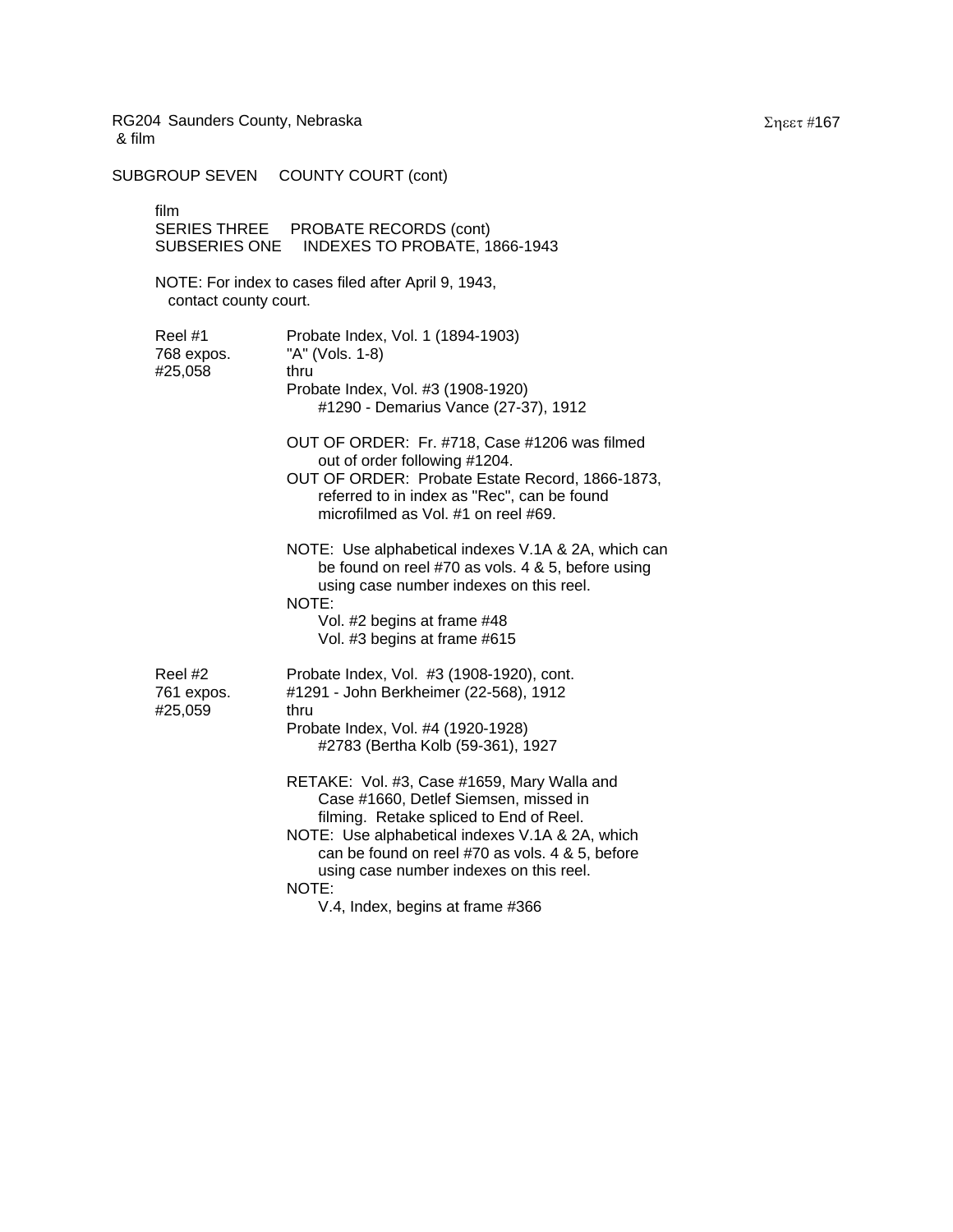SUBGROUP SEVEN COUNTY COURT (cont

film

## SERIES THREE PROBATE RECORDS - MICROFILM RECORD MP4135 SUBSERIES ONE PROBATE INDEXES (cont)

| Reel #3    | Probate Index, Vol. #4 (1920-1928), cont. |
|------------|-------------------------------------------|
| 751 expos. | #2784 - Ereka Anderson (59-392), 1927     |
| #25.060    | thru                                      |
|            | Probate Index, Vol. #6 (1935-1943)        |
|            | #4251 - Hilda C. Hanson (106-479), 1943   |

NOTE: Use alphabetical indexes V.1A & 2A which can be found on reel #70 as vols. 4 & 5, before using case number indexes on this reel.

film

SUBSERIES TWO & THREE, see end of Probate Dockets on microfilm

film<br>SUBSERIES FOUR PROBATE DOCKETS, 1866-1960

NOTE: See note at start of Microfilm Record.

| $\star$ | Reel #4    | Probate Record, Vol. A (indexed)                              |
|---------|------------|---------------------------------------------------------------|
|         | 777 expos. | Letters of Administration                                     |
|         | 1507 pp.   | p.1 - Ira Baker, April 24, 1880                               |
|         | #25,063    | thru                                                          |
|         |            | Probate Record, Vol. E (indexed)                              |
|         |            | p.56 - Estate of Justin Pointer                               |
|         |            | Proof of Will, November 20, 1889                              |
|         |            | NOTE: For Probate, 1866-1879, see vols.<br>1 & 2 on reel #69. |
|         |            | NOTE:                                                         |
|         |            | Vol. B begins at frame #78                                    |
|         |            | Vol. C begins at frme #401                                    |
|         |            | Vol. D, frame #721 - MISSING                                  |
|         |            | Vol. E begins at frame #721                                   |
|         |            |                                                               |

Roll Notes, Reel #4, continue on next page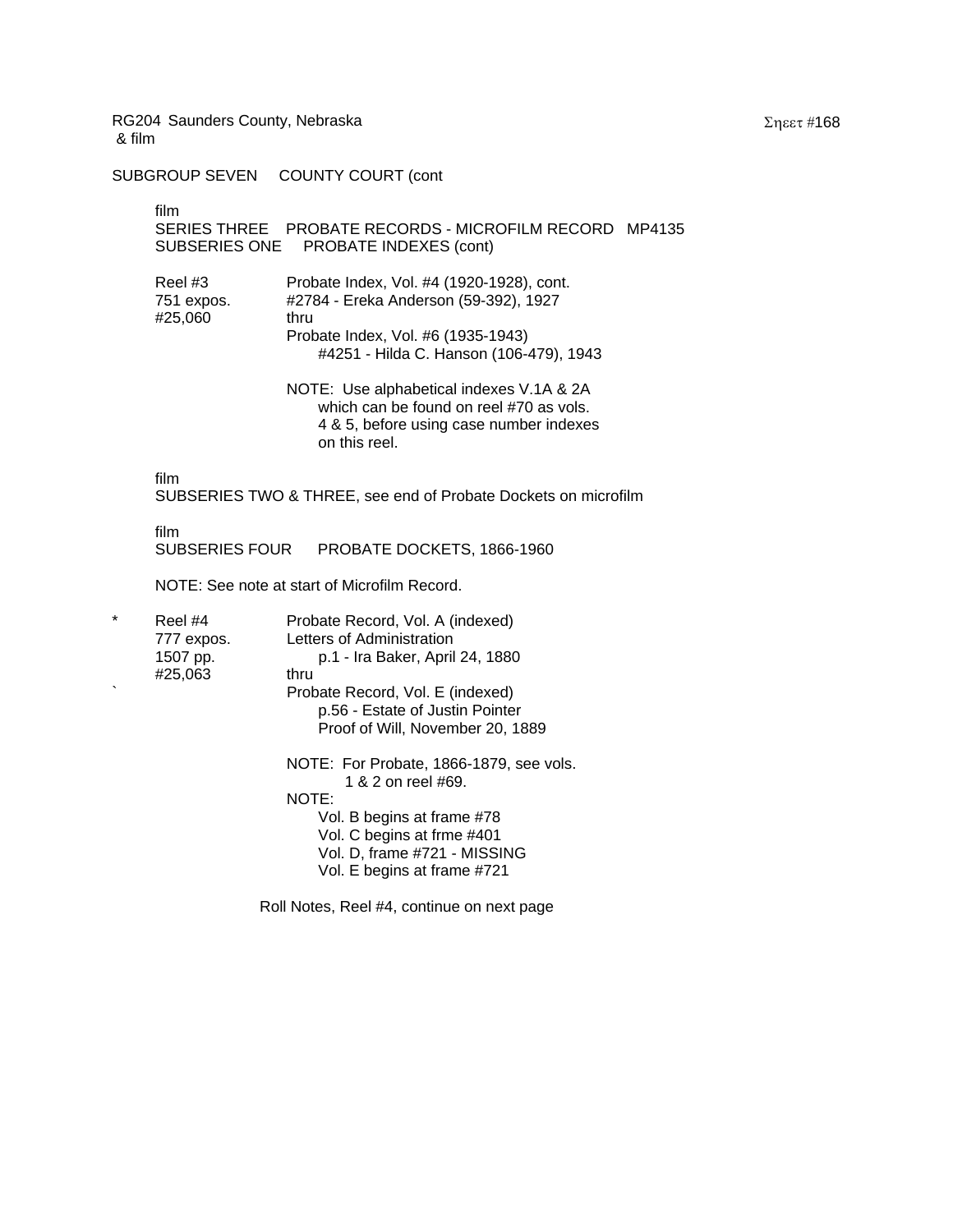SUBGROUP SEVEN COUNTY COURT (cont)

film

# SERIES THREE PROBATE RECORDS - MICROFILM RECORD MP4135 SUBSERIES FOUR PROBATE DOCKETS (cont)

# ATTENTION: See Note at start of Microfilm Record.

| Reel #4<br>cont.                             | Roll Notes, cont.:<br>NOTE: Docket A, pp.80-400 were blank and<br>not microfilmed.<br>NOTE: This reel is restricted to staff use<br>only due to the presence of confidential<br>material restricted by R.R.S. Nebr. 43-113                                        |
|----------------------------------------------|-------------------------------------------------------------------------------------------------------------------------------------------------------------------------------------------------------------------------------------------------------------------|
| Reel #5<br>790 expos.<br>1536 pp.<br>#25,064 | Probate Record, Vol. E cont.<br>p.57 - Estate of Wencel Kadlecek<br>Appointment of Appraisers, Jan. 1, 1890<br>thru<br>Probate Record, Vol. G (indexed)<br>p.323 - Estate of August Wesley<br>Notice for Hearing, October 3, 1893<br>(Recorded, October 28, 1893) |
|                                              | NOTE:<br>Vol. F begins at frame #262<br>Vol. G begins at frame #594                                                                                                                                                                                               |
| Reel #6<br>757 expos.<br>1677 pp.<br>#25,069 | Probate Record, Vol. G, cont.<br>p.324 - Estate of John Kavan<br>Notice of Probate, October 5, 1893<br>thru<br>Probate Record, Vol. #2<br>p.205 - Estate of Fred N. Williams<br>Affidavit of Publication, Sept. 29, 1896                                          |
|                                              | NOTE: Vols. #1 & #2 have no index at start.<br>NOTE: Vol. H begins at frame #138<br>Vol. #1 begins at frame #328<br>Vol. #2 begins at frame #647                                                                                                                  |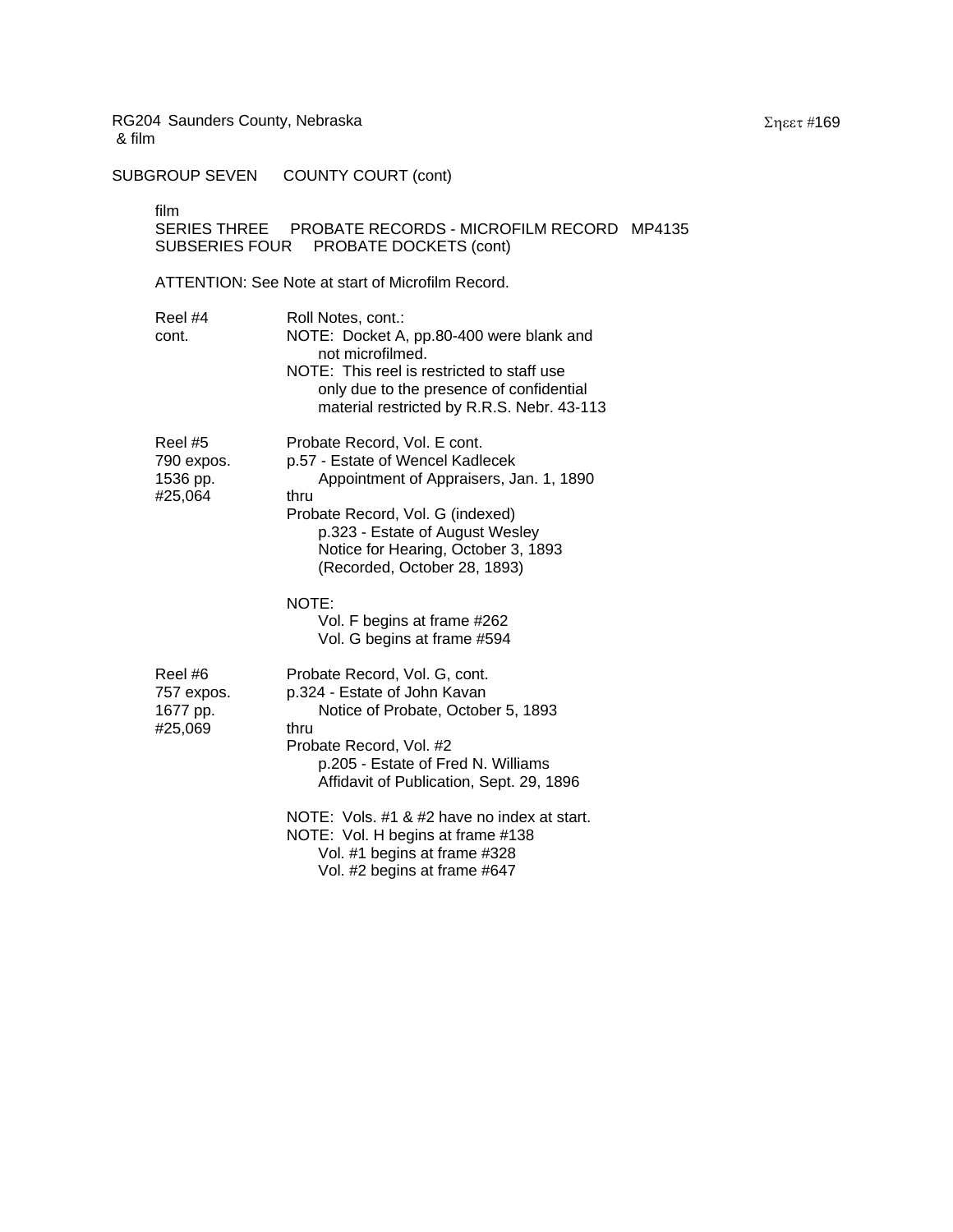SUBGROUP SEVEN COUNTY COURT (cont)

film

SERIES THREE PROBATE RECORDS - MICROFILM RECORD MP4135 SUBSERIES FOUR PROBATE DOCKETS (cont)

NOTE: See note at start of Microfilm Record.

| Reel #7<br>776 expos.<br>1560 pp.<br>#25,070 | Probate Record, Vol. #2, cont.<br>p.206 - Estate of Fred N. Williams cont.<br>Report of Executor, October 2, 1896<br>thru<br>Probate Record, Vol. #4 (indexed)<br>p.415 - Gdn. of Peter Johnson (insane)<br>Notice of Hearing, April 15, 1898<br>NOTE: Vol. #3 begins at frame #222<br>Vol. #4 begins at frame #548 |
|----------------------------------------------|---------------------------------------------------------------------------------------------------------------------------------------------------------------------------------------------------------------------------------------------------------------------------------------------------------------------|
| Reel #8<br>674 expos.<br>1313 pp.<br>#25,074 | Probate Record, Vol. #4, cont.<br>p.416 - Gdn. of Peter Johnson (insane), cont.<br>Decree, April 30, 1898<br>thru<br>Probate Record, Vol. #6 (indexed)<br>p.365 - Gdn. of Richard Bignell<br>Guardian's Report, April 10, 1900                                                                                      |
|                                              | NOTE:<br>Vol. #5 begins at frame #110<br>Vol. #6 begins at frame #466                                                                                                                                                                                                                                               |
| Reel #9<br>683 expos.<br>1325 pp.<br>#25,075 | Probate Record, Vol. #6, cont.<br>p.366 - Gdn. of Richard Bignell cont.<br>Order on Report, April 10, 1900<br>thru<br>Probate Record, Vol. #7 (indexed)<br>p.641 - Estate of Charlotte M. Blixt<br>Order on Claims, February 10, 1902<br>(Recorded, March 21, 1902)                                                 |
|                                              | NOTE: Vol. #7 begins at frame #329                                                                                                                                                                                                                                                                                  |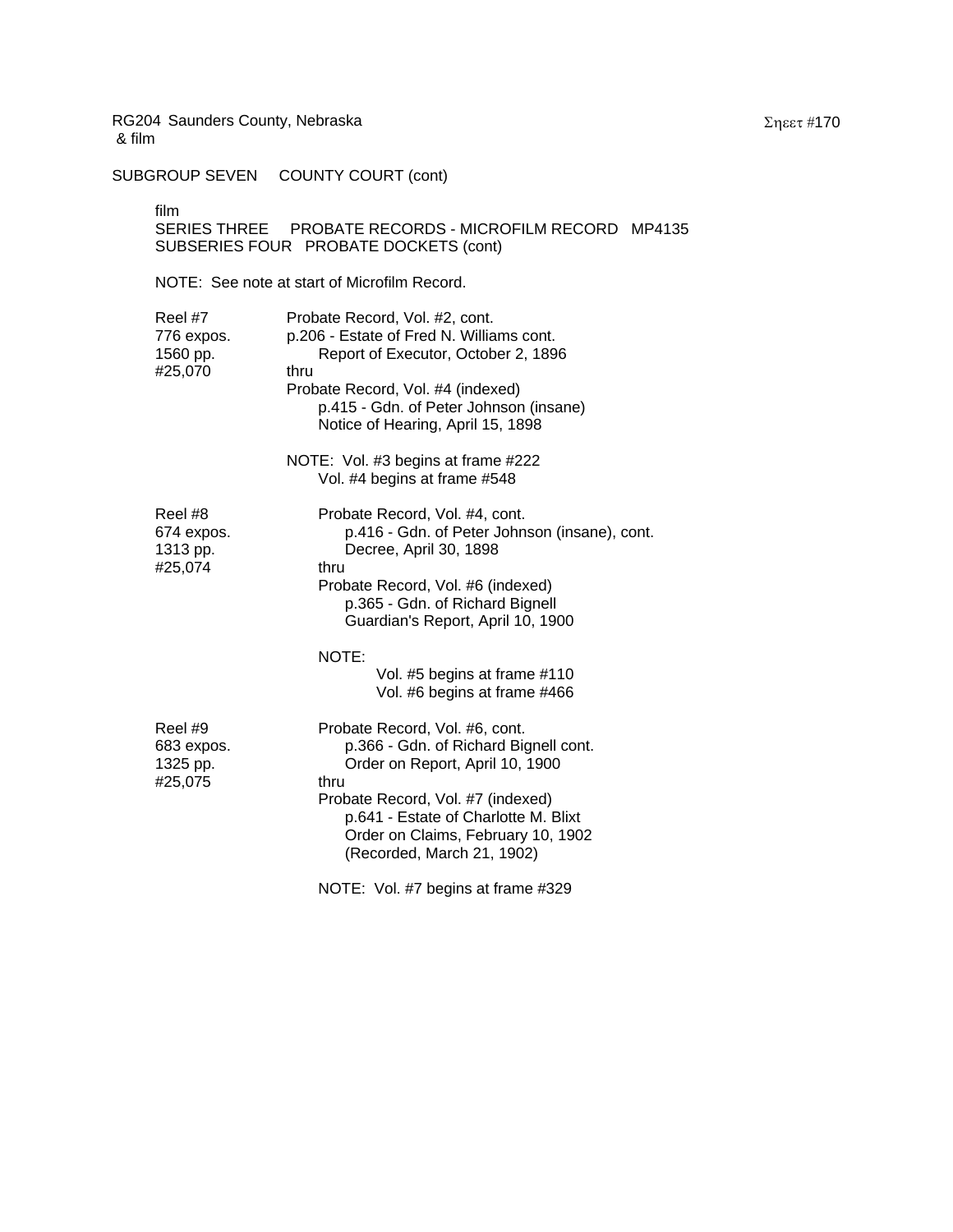SUBGROUP SEVEN COUNTY COURT (cont)

film

# SERIES THREE PROBATE RECORDS - MICROFILM RECORD MP4135 SUBSERIES FOUR PROBATE DOCKETS (cont)

NOTE: See note at start of Microfilm Record.

| <b>Reel #10</b><br>660 expos.<br>1298 pp.<br>#25,076 | Probate Record, Vol. #7 cont.<br>p.642 - Estate of Charlotte M. Blixt cont.<br>Affidavit of Publication, March 7, 1902<br>thru<br>Probate Record, Vol. #9 (indexed)<br>p.459 - Estate of John C. Owens<br>in re objections, July 8, 1903<br>(continued to next reel)       |
|------------------------------------------------------|----------------------------------------------------------------------------------------------------------------------------------------------------------------------------------------------------------------------------------------------------------------------------|
|                                                      | NOTE: Vol. #8 begins at frame #031<br>Vol. #9 begins at frame #405                                                                                                                                                                                                         |
| Reel #11<br>673 expos.<br>1288 pp.<br>#25,077        | Probate Record, Vol. #9 cont.<br>p.460 - Estate of John C. Owens cont.<br>in re objections continued, July 8, 1903<br>thru<br>Probate Record, Vol. #12 (indexed)<br>p.207 - Estate of Alexander Andrew<br>Notice for Hearing, May 31, 1905<br>(recorded December 13, 1905) |
|                                                      | NOTE: Vol. #10 begins at frame #142<br>Vol. #11 - MISSING<br>Vol. #12 begins at frame #528                                                                                                                                                                                 |
| <b>Reel #12</b><br>675 expos.<br>1319 pp.<br>#25,079 | Probate Record, Vol. #12 cont.<br>p.208 - Estate of Alexander Andrew cont.<br>Appointment of Administrator, Nov. 30, 1906<br>(recorded December 13, 1905)<br>thru<br>Probate Record, Vol. #14 (indexed)<br>p.15 - Estate of Louisa Hayden                                  |
| <b>SUBGROUP SEVEN</b>                                | Administrator's Report, Nov. 30, 1906<br>(recorded December 29, 1906)<br>NOTE: Filming Order, see next page.<br><b>COUNTY COURT (cont)</b>                                                                                                                                 |
| film<br><b>SERIES THREE</b><br>SUBSERIES FOUR        | PROBATE RECORDS - MICROFILM RECORD MP4135<br>PROBATE DOCKETS (cont)                                                                                                                                                                                                        |
|                                                      | NOTE: See notes at start of Microfilm Record.                                                                                                                                                                                                                              |

| <b>Reel #12</b> | <b>FILMING ORDER:</b> |
|-----------------|-----------------------|
| cont.           | NOTE:                 |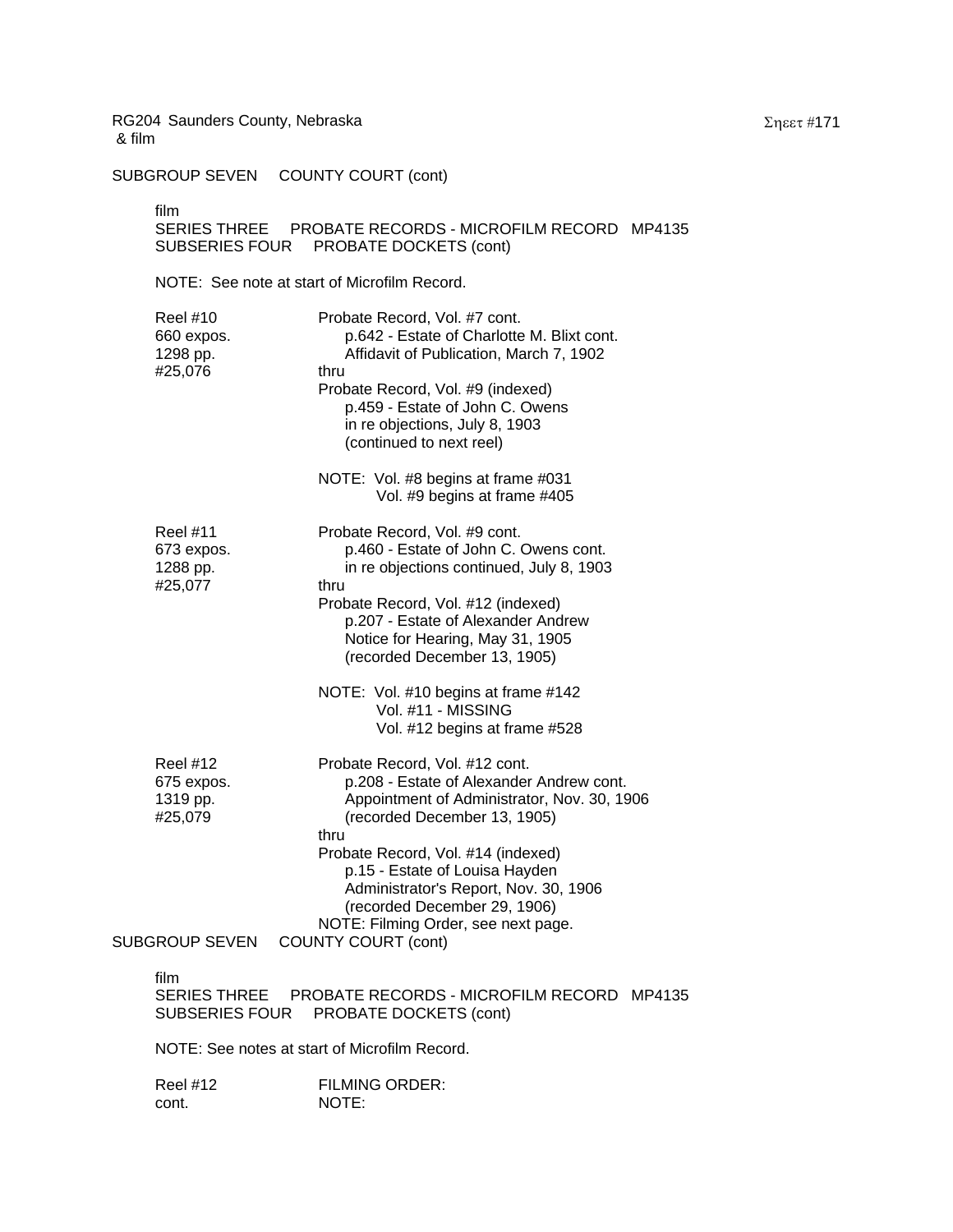|                                                      | Vol. #13 begins at frame #253<br>Vol. #14 begins at frame #645                                                                                                                                                                                                                                              |
|------------------------------------------------------|-------------------------------------------------------------------------------------------------------------------------------------------------------------------------------------------------------------------------------------------------------------------------------------------------------------|
| Reel #13<br>761 expos.<br>1523 pp.<br>#25,080        | Probate Record, Vol. #14 cont.<br>p.16 - Estate of Louisa Hayden cont.<br>Petition of Administrator, Nov. 30, 1906<br>(recorded December 29, 1906)<br>thru<br>Probate Record, Vol. #16 (indexed)<br>p.43 - Estate of Mary Ekey (Arizona)<br>Notice for Hearing, February 15, 1908<br>(recorded May 9, 1908) |
|                                                      | NOTE:<br>Vol. #15 begins at frame #354<br>Vol. #16 begins at frame #715                                                                                                                                                                                                                                     |
| <b>Reel #14</b><br>773 expos.<br>1536 pp.<br>#25,082 | Probate Record, Vol. #16 cont.<br>p.44 - Estate of Mary Ekey cont.<br>Appointment of Administrator, Feb. 26, 1908<br>(recorded May 10, 1908)<br>thru<br>Probate Record, Vol. #18 (indexed)<br>p.105 - Guardianship of Julia Odell (incomp)                                                                  |
|                                                      | Petition, July 12, 1909 (recorded Sept. 14, 1908)                                                                                                                                                                                                                                                           |
|                                                      | NOTE: Vol. #17 begins at frame #340<br>Vol. #18 begins at frame #708                                                                                                                                                                                                                                        |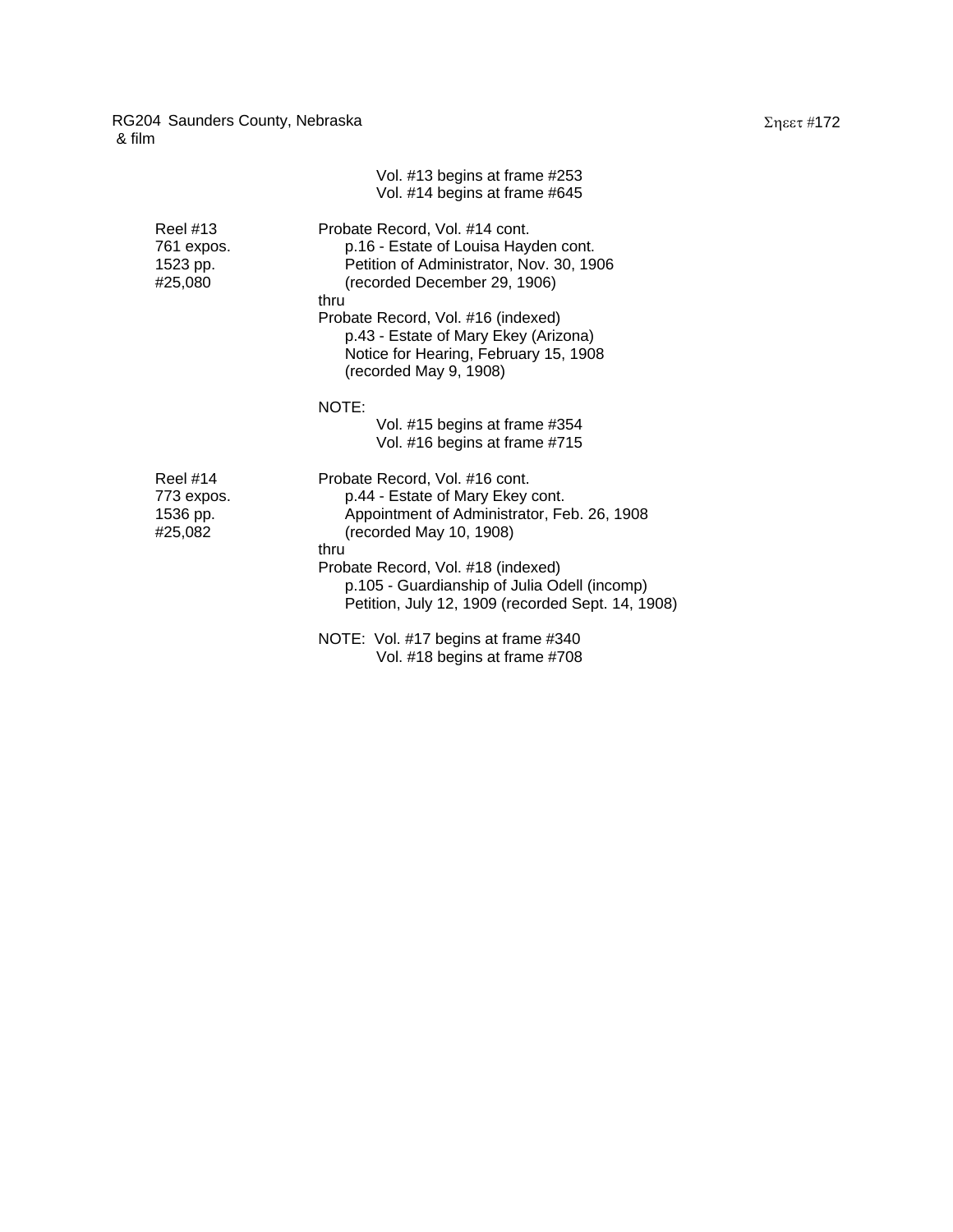SUBGROUP SEVEN COUNTY COURT (cont)

film

## SERIES THREE PROBATE RECORDS - MICROFILM RECORD MP4135 SUBSERIES FOUR PROBATE DOCKETS (cont)

NOTE: See notes at start of Microfilm Record

| <b>Reel #15</b><br>789 expos.<br>1593 pp.<br>#25,083 | Probate Record, Vol. #18 cont.<br>p.106 - Guardianship of Julia Odell cont.<br>Answer, July 26, 1909<br>(recorded Sept. 14, 1909)<br>thru<br>Probate Record, Vol. #20 (indexed)<br>p.228 - Estate of Oliver Joseph Shannon<br>Proof on Probate of Will, May 2, 1910<br>cont. on next reel (recorded Jan. 3, 1911)                                                   |
|------------------------------------------------------|---------------------------------------------------------------------------------------------------------------------------------------------------------------------------------------------------------------------------------------------------------------------------------------------------------------------------------------------------------------------|
|                                                      | NOTE: Vol. #19 begins at frame #302<br>Vol. #20 begins at frame #655                                                                                                                                                                                                                                                                                                |
| <b>Reel #16</b><br>795 expos.<br>1543 pp.<br>#25,085 | Probate Record, Vol. #20 cont.<br>p.228 - Estate of Oliver Joseph Shannon cont.<br>Proof on Probate of Will cont., May 2, 1910<br>(recorded January 3, 1911)<br>thru<br>Probate Record, Vol. #22 (indexed)<br>p.251 - Guardianship of Anderson Minors<br>Report of Guardian, April 10, 1912<br>NOTE: Vol. #21 begins at frame #256<br>Vol. #22 begins at frame #636 |
| <b>Reel #17</b><br>795 expos.<br>1533 pp.<br>#25,089 | Probate Record, Vol. #22 cont.<br>p.252 - Estate of Boel Olson<br>Objections to Claim, December 4, 1911<br>(recorded April 13, 1912)<br>thru<br>Probate Record, Vol. #24 (indexed)<br>p.355 - Estate of Lars Tegelberg<br>Proof on Probate of Will, March 20, 1913<br>(cont. to next reel, recorded July 7, 1913)                                                   |
|                                                      | ROLL NOTES, Reel #17, see next page.                                                                                                                                                                                                                                                                                                                                |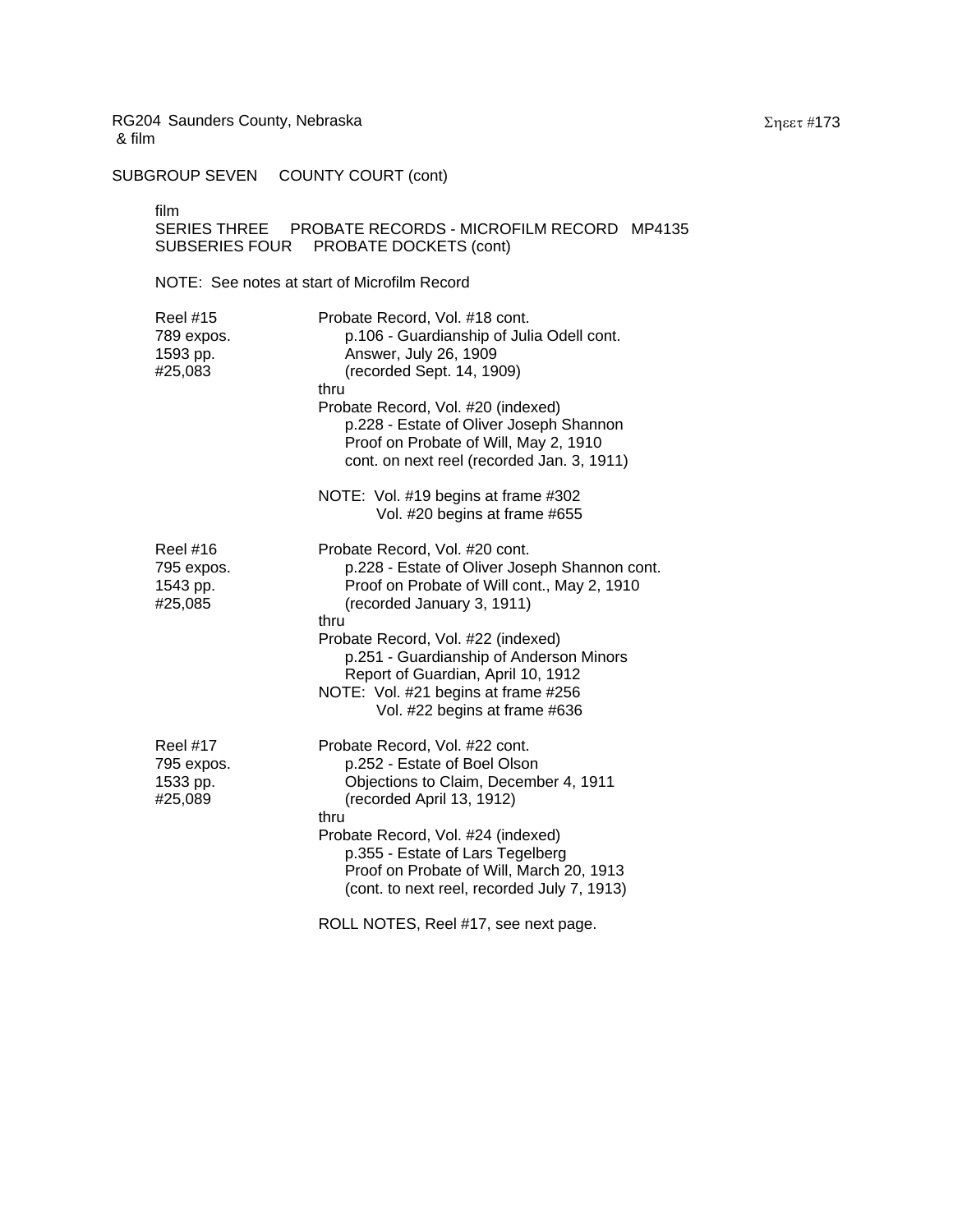SUBGROUP SEVEN COUNTY COURT (cont)

film

| film<br>SUBSERIES FOUR                               | SERIES THREE PROBATE RECORDS - MICROFILM RECORD MP4135<br>PROBATE DOCKETS (cont)                                                                                                                                                                                                                                                                                                                    |
|------------------------------------------------------|-----------------------------------------------------------------------------------------------------------------------------------------------------------------------------------------------------------------------------------------------------------------------------------------------------------------------------------------------------------------------------------------------------|
|                                                      | NOTE: See notes at start of Microfilm Record                                                                                                                                                                                                                                                                                                                                                        |
| Reel #17<br>cont.                                    | <b>ROLL NOTES:</b><br>CORRECTION: Volume target for Vol. #23, frame<br>#213, missed in filming.<br>NOTE:<br>Vol. #23 begins at frame #213<br>Vol. #24 begins at frame #582                                                                                                                                                                                                                          |
| Reel #18<br>802 expos.<br>1573 pp.<br>#25,090        | Probate Record, Vol. #24 cont.<br>p.356 - Estate of Lars Tegelberg cont.<br>Proof on Probate of Will cont., Mar. 20, 1913<br>(recorded July 7, 1913)<br>thru<br>Probate Record, Vol. #26 (indexed)<br>p.473 - Estate of Frank S. Gold<br>Judgement on Claims, Apr. 21, 1914<br>cont. to next reel (recorded May 9, 1914)<br>NOTE:<br>Vol. #25 begins at frame #172<br>Vol. #26 begins at frame #527 |
| <b>Reel #19</b><br>760 expos.<br>1515 pp.<br>#25,091 | Probate Record, Vol. #26 cont.<br>p.474 - Estate of Frank S. Gold cont.<br>Judgement on Claims cont., April 21, 1914<br>(recorded May 9, 1914)<br>thru<br>Probate Record, Vol. #28 (indexed)<br>p.495 - Estate of Eunice Granger<br>Proof of Will (cont. to next reel)<br>April 12, 1915 (recorded May 18, 1915)<br>CORRECTION: Microfilm Operator's certificate,                                   |
|                                                      | Start of Reel, should show starting date at 1914.<br>NOTE: Vol. #27 begins at frame #124<br>Vol. #28 begins at frame #500                                                                                                                                                                                                                                                                           |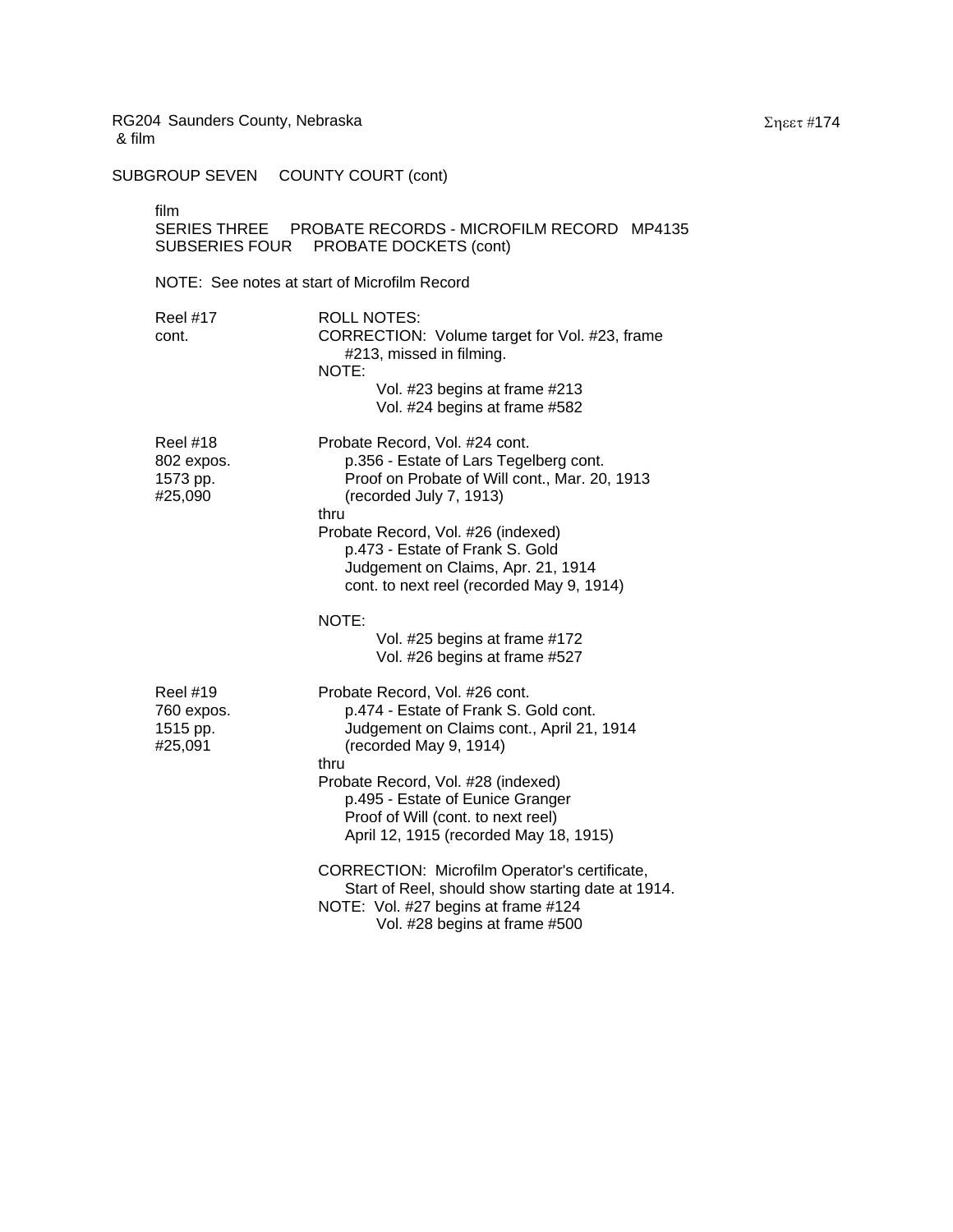SUBGROUP SEVEN COUNTY COURT (cont)

film

## SERIES THREE PROBATE RECORDS - MICROFILM RECORD MP4135 SUBSERIES FOUR PROBATE DOCKETS (cont)

NOTE: See note at start of Microfilm Record.

| <b>Reel #20</b><br>764 expos.<br>1538 pp.<br>#25,092 | Probate Record, Vol. #28 cont.<br>p.496 - Estate of Eunice Granger cont.<br>Proof of Will cont., April 12, 1915<br>(recorded May 18, 1915)<br>thru<br>Probate Record, Vol. #30 (indexed)<br>p.573 - Guardianship of Bures minors<br>Report of Guardian, March 9, 1916<br>(continued to next reel), recorded Apr. 3, 1916 |
|------------------------------------------------------|--------------------------------------------------------------------------------------------------------------------------------------------------------------------------------------------------------------------------------------------------------------------------------------------------------------------------|
|                                                      | RETAKE; Vol. #29, pp.656 & 657, missed in filming,<br>Retake spliced to End of Reel.                                                                                                                                                                                                                                     |
|                                                      | NOTE:<br>Vol. #29 begins at frame #104<br>Vol. #30 begins at frame #457                                                                                                                                                                                                                                                  |
| Reel #21<br>783 expos.<br>1576 pp.<br>#25,093        | Probate Record, Vol. #30 cont.<br>p.574 - Guardianship of Bures minors cont.<br>Report of Guardian cont., March 9, 1916<br>(recorded, April 3, 1916)<br>thru                                                                                                                                                             |
|                                                      | Probate Record, Vol. #32 (indexed)<br>p.679 - Estate of Elma A. Church<br>Final Decree, January 31, 1917<br>(recorded February 14, 1917)                                                                                                                                                                                 |
|                                                      | NOTE:<br>Vol. #31 begins at frame #072<br>Vol. #32 begins at frame #428                                                                                                                                                                                                                                                  |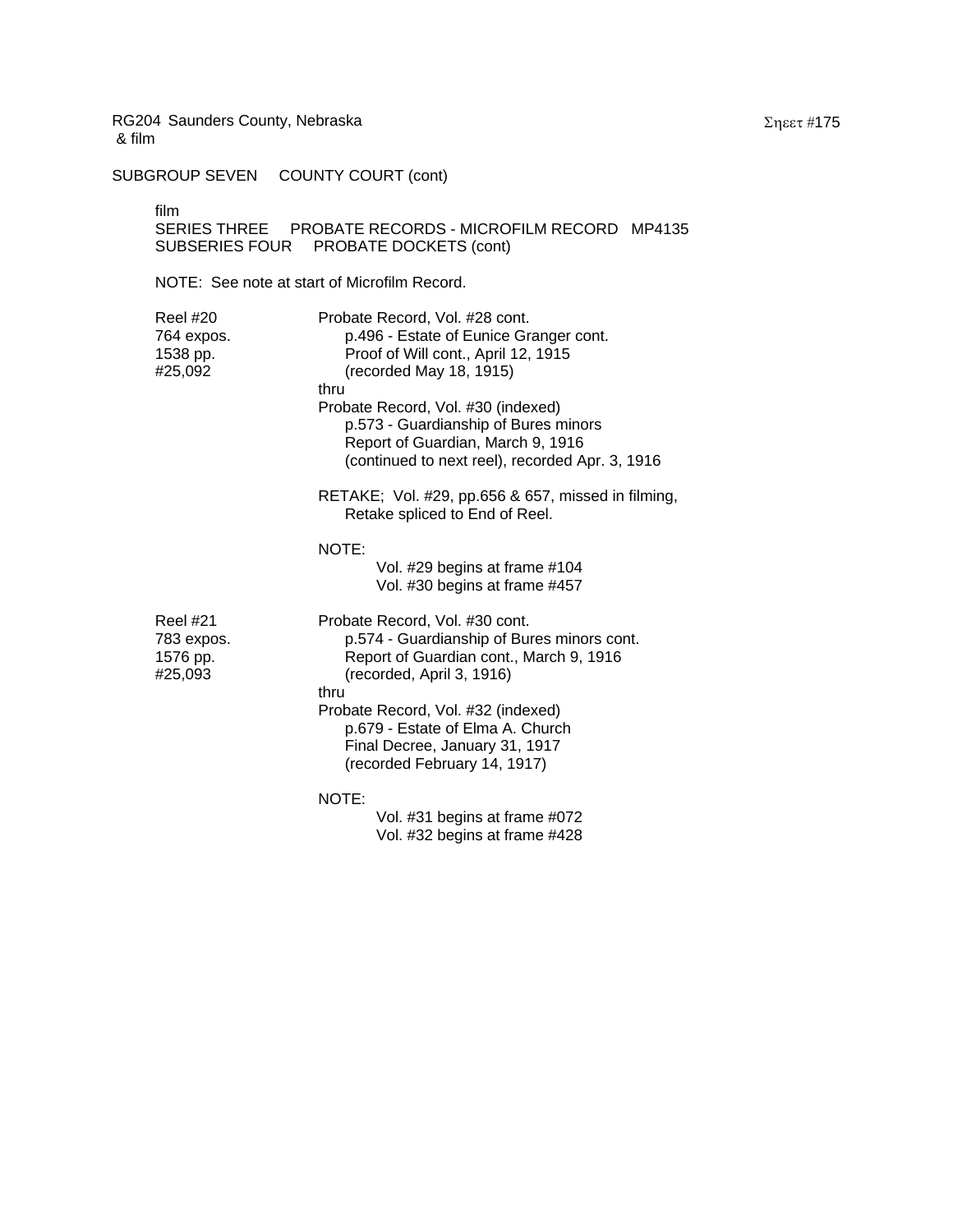SUBGROUP SEVEN COUNTY COURT (cont)

film

## SERIES THREE PROBATE RECORDS - MICROFILM RECORD MP4135 SUBSERIES FOUR PROBATE DOCKETS (cont)

NOTE: See note at start of Microfilm Record.

| <b>Reel #22</b><br>793 expos.<br>1621 pp.<br>#25,094 | Probate Record, Vol. #32 cont.<br>Index, A-Z, and<br>p.1 - Estate of Matthies Matthiessen<br>Judgement on Claims, February 5, 1917<br>thru<br>Probate Record, Vol. #35 (indexed)<br>p.91 - Estate of John Tillman<br>Petition for Final Settlement, Nov. 7, 1917                                          |
|------------------------------------------------------|-----------------------------------------------------------------------------------------------------------------------------------------------------------------------------------------------------------------------------------------------------------------------------------------------------------|
|                                                      | NOTE:<br>Vol. #34 begins at frame #368<br>Vol. #35 begins at frame #728                                                                                                                                                                                                                                   |
| <b>Reel #23</b><br>778 expos.<br>1552 pp.<br>#25,098 | Probate Record, Vol. #35 cont.<br>p.92 - Estate of John Tillman cont.<br>Affidavit of Publication, November 7, 1917<br>thru<br>Probate Record, Vol. #37 (indexed, J-Z only)<br>p.225 - Estate of Mary Walla<br>Report of Administrator, September 4, 1918<br>cont. to next reel (recorded, Oct. 11, 1918) |
|                                                      | NOTE: Microfilm Operator's Certificate, End<br>of Reel, incomplete<br>NOTE:<br>Vol. #36 begins at frame #301<br>Vol. #37 begins at frame #654                                                                                                                                                             |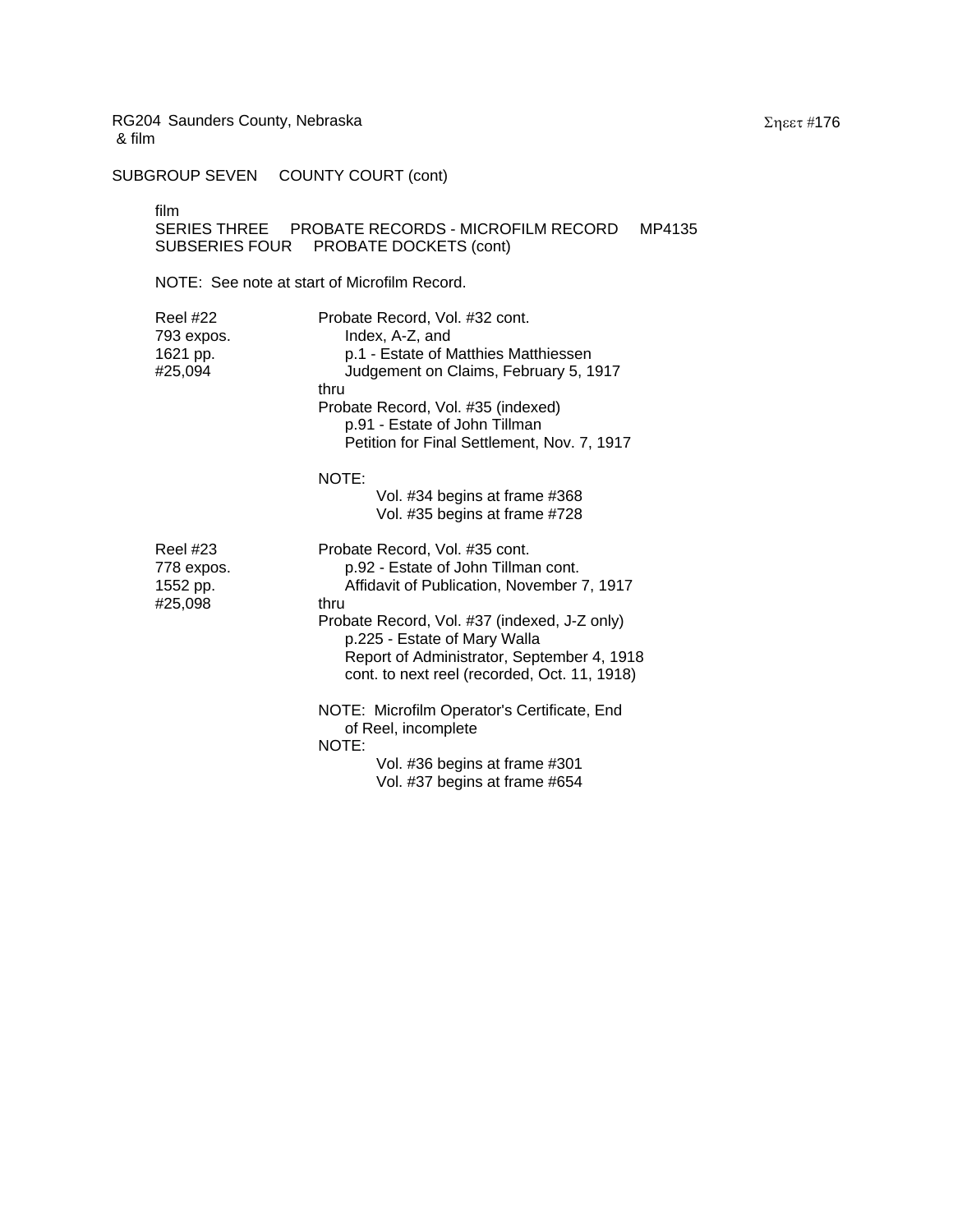SUBGROUP SEVEN COUNTY COURT (cont)

film

## SERIES THREE PROBATE RECORDS - MICROFILM RECORD MP4135 SUBSERIES FOUR PROBATE DOCKETS (cont)

NOTE: See note at start of Microfilm Record.

| <b>Reel #24</b><br>778 expos.<br>1540 pp.<br>#25,099 | Probate Record, Vol. #37 cont.<br>p.226 - Estate of Mary Walla cont.<br>Report of Administrator cont., Sept. 4, 1918<br>(recorded October 11, 1918)<br>thru<br>Probate Record, Vol. #39<br>p.361 - Estate of John Smith<br>Letters of Administration, Oct. 1, 1919<br>cont. to next reel (recorded January 27, 1920) |
|------------------------------------------------------|----------------------------------------------------------------------------------------------------------------------------------------------------------------------------------------------------------------------------------------------------------------------------------------------------------------------|
|                                                      | NOTE: Vol. #38 (1918-1919) is end of indexes<br>at start of volumes.                                                                                                                                                                                                                                                 |
|                                                      | NOTE: Microfilm Operator's Certificate, Start<br>of Reel, date incorrect.                                                                                                                                                                                                                                            |
|                                                      | NOTE:<br>Vol. #38 begins at frame #235<br>Vol. #39 begins at frame #590                                                                                                                                                                                                                                              |
| <b>Reel #25</b><br>780 expos.<br>1513 pp.<br>#25,100 | Probate Record, Vol. #39 cont.<br>p.362 - Estate of John Smith cont.<br>Letters of Administration cont., Oct. 1, 1919<br>(recorded January 27, 1920)<br>thru<br>Probate Record, Vol. #41<br>p.499 - Estate of John Beermaker<br>Claim of Charles Swanson, Apr. 13, 1920<br>continued to next reel                    |
|                                                      | NOTE:<br>Vol. #40 begins at frame #181                                                                                                                                                                                                                                                                               |

Vol. #41 begins at frame #522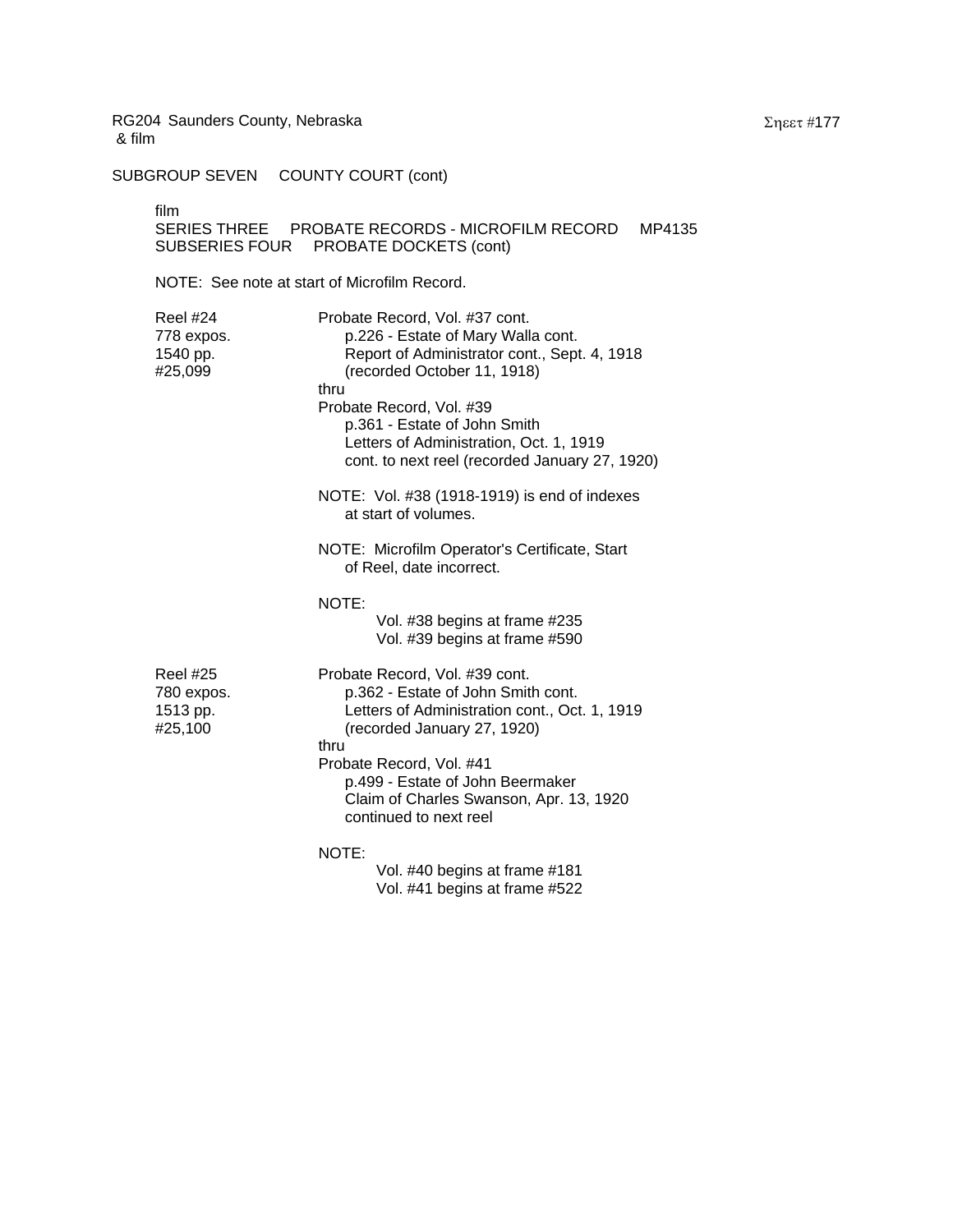SUBGROUP SEVEN COUNTY COURT (cont)

| film |                                                 |        |
|------|-------------------------------------------------|--------|
|      | SERIES THREE PROBATE RECORDS - MICROFILM RECORD | MP4135 |
|      | SUBSERIES FOUR PROBATE DOCKETS (cont)           |        |

NOTE: See note at start of Microfilm Record.

| Reel #26<br>764 expos.<br>1513 pp.<br>#25,109 | Probate Record, Vol. #41 cont.<br>p.500 - Estate of John Beermaker cont.<br>Claim of Charles Swanson cont., Apr. 13, 1920<br>thru<br>Probate Record, Vol. #43<br>p.639 - Estate of John Jelinek<br>Affidavit of Publication, Oct. 31, 1921                                 |
|-----------------------------------------------|----------------------------------------------------------------------------------------------------------------------------------------------------------------------------------------------------------------------------------------------------------------------------|
|                                               | NOTE:<br>Vol. #42 begins at frame #096<br>Vol. #43 begins at frame #444                                                                                                                                                                                                    |
| Reel #27<br>766 expos.<br>1489 pp.<br>#25,110 | Probate Record, Vol. #43 cont.<br>p.640 - Estate of John Jelinek cont.<br>Affidavit of Publication cont., Oct. 31, 1921<br>thru<br>Probate Record, Vol. #46<br>p.31 - Guardianship of Lizzie Sabelman<br>Order to sell Liberty Bond, July 25, 1922<br>(cont. to next reel) |
|                                               | NOTE:<br>Vol. #44 begins at frame #041<br>Vol. #45 begins at frame #393<br>Vol. #46 begins at frame #744                                                                                                                                                                   |
|                                               | CORRECTION: Vol. #46, pp.30-31, missed in filming<br>are retaken and spliced to END OF REEL.                                                                                                                                                                               |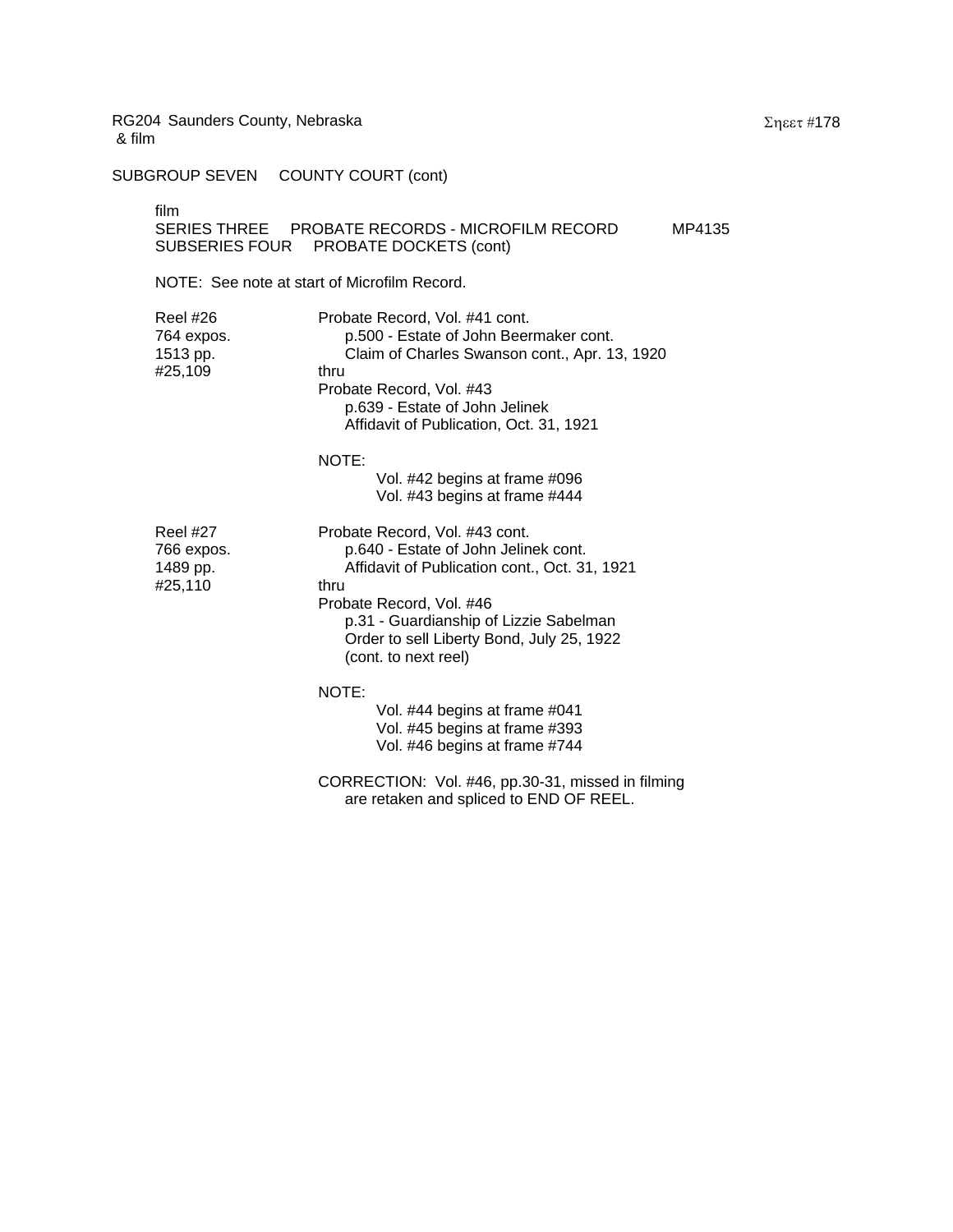SUBGROUP SEVEN COUNTY COURT (cont)

film

## SERIES THREE PROBATE RECORDS - MICROFILM RECORD MP4135 SUBSERIES FOUR PROBATE DOCKETS (cont)

|  | Reel #28<br>721 expos.<br>1408 pp.<br>#25,111 | Probate Record, Vol. #46 cont.<br>p.32 - Guardianship of Lizzie Sabelman<br>Order to sell Liberty Bond cont., July 25, 1922<br>(recorded July 28, 1922)<br>thru<br>Probate Record, Vol. #48<br>p.39 - Estate of Dorothea Scott<br>Petition for Final Settlement, Aug. 21, 1923 |
|--|-----------------------------------------------|--------------------------------------------------------------------------------------------------------------------------------------------------------------------------------------------------------------------------------------------------------------------------------|
|  |                                               | NOTE:<br>Vol. #47 begins at frame #350<br>Vol. #48 begins at frame #70                                                                                                                                                                                                         |
|  | Reel #29<br>769 expos.<br>1488 pp.<br>#25,112 | Probate Record, Vol. #48 cont.<br>p.40 - Estate of Dorothea Scott cont.<br>Order for Notice, August 21, 1923<br>thru                                                                                                                                                           |
|  |                                               | Guardianship Record, Vol. #50<br>p.123 - Guardianship of Lester James Schulz<br>Guardian's Report, November 4, 1926<br>(continued on next reel)                                                                                                                                |
|  |                                               | NOTE:<br>Vol. #49 begins at frame #344<br>Vol. #50 begins at frame #700                                                                                                                                                                                                        |
|  | Reel #30<br>775 expos.<br>1500 pp.<br>#25,113 | Guardianship Record, Vol. #50 cont.<br>p.124 - Guardianship of Lester James Schulz cont.<br>Report of Guardian continued, Nov. 4,1926<br>thru<br>Probate Record, Vol. #52<br>p.217 - Estate of William S. Wolfe                                                                |
|  |                                               | Petition for Widows Allowance, Jan. 14, 1925<br>NOTE: Roll Notes, Reel #30, see next page.                                                                                                                                                                                     |
|  | SUBGROUP SEVEN                                | <b>COUNTY COURT (cont)</b>                                                                                                                                                                                                                                                     |
|  | film<br><b>SERIES THREE</b><br>SUBSERIES FOUR | PROBATE DOCKETS - MICROFILM RECORD<br>MP4135<br>PROBATE DOCKETS (cont)                                                                                                                                                                                                         |
|  | NOTE: See note at start of microfilm record.  |                                                                                                                                                                                                                                                                                |
|  | Reel #30<br>cont.                             | Roll Notes:<br>NOTE:                                                                                                                                                                                                                                                           |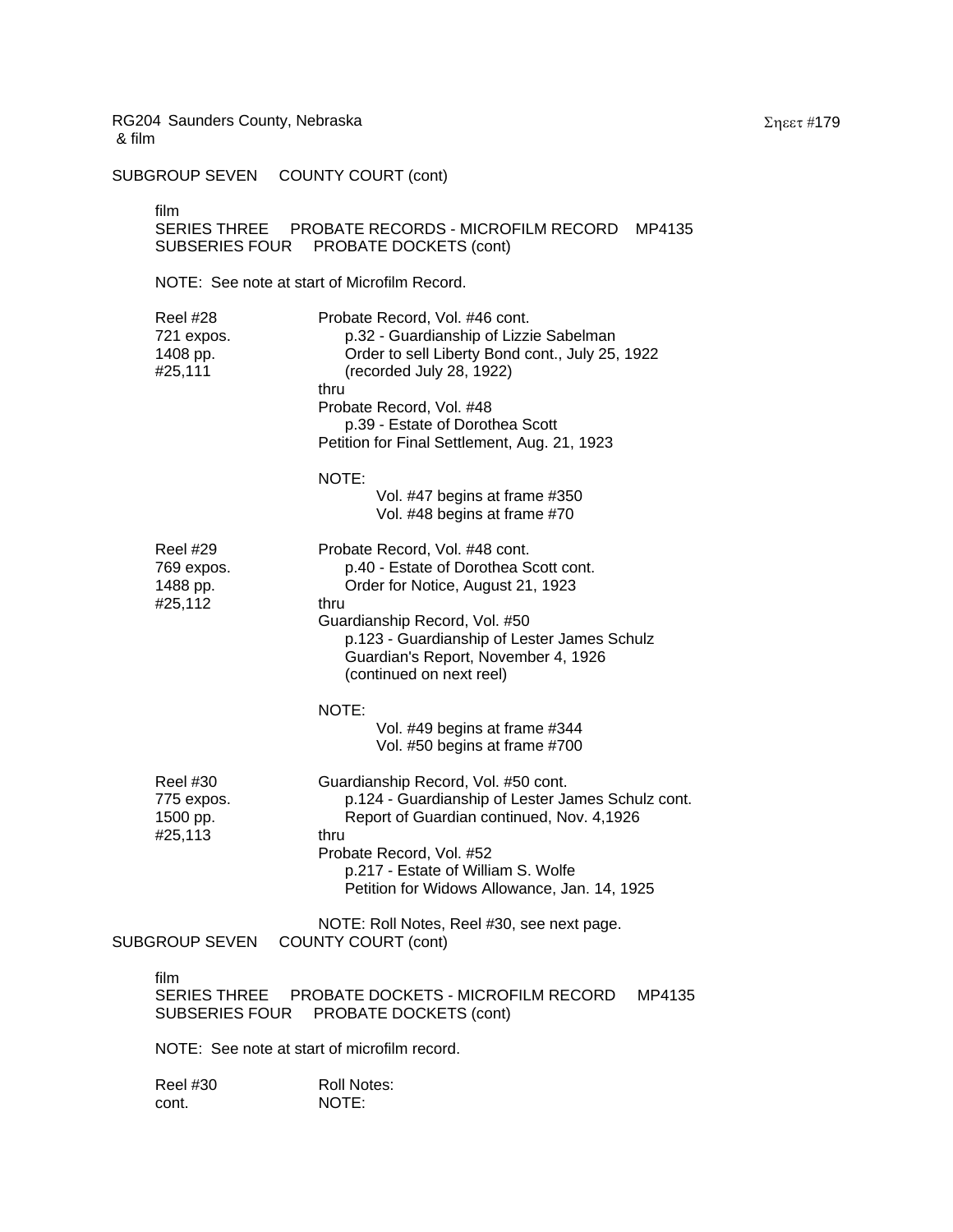|                                               | Vol. #51 begins at frame #299<br>Vol. #52 begins at frame #658                                                                                                                                                   |
|-----------------------------------------------|------------------------------------------------------------------------------------------------------------------------------------------------------------------------------------------------------------------|
| Reel #31<br>779 expos.<br>1508 pp.<br>#25,114 | Probate Record, Vol. #52 cont.<br>p.218 - Estate of William S. Wolfe cont.<br>Order, January 14, 1925<br>thru<br>Probate Record, Vol. #54<br>p.321 - Estate of Andrew Alm<br>Petition, June 17, 1926             |
|                                               | NOTE: Vol. #53 begins at frame #254<br>Vol. #54 begins at frame #611                                                                                                                                             |
| Reel #32<br>796 expos.<br>1537 pp.<br>#25,115 | Probate Record, Vol. #54 cont.<br>p.321 - Estate of Andrew Alm<br>Petition (repeated), June 17, 1926<br>thru<br>Probate Record, Vol. #57<br>p.443 - Estate of Mary C. Newlon<br>Order for Hearing, July 15, 1926 |
|                                               | NOTE: Vol. #55 missing at time of filming<br>NOTE: Vol. #55 - MISSING<br>Vol. #56 begins at frame #207<br>Vol. #57 begins at frame #565                                                                          |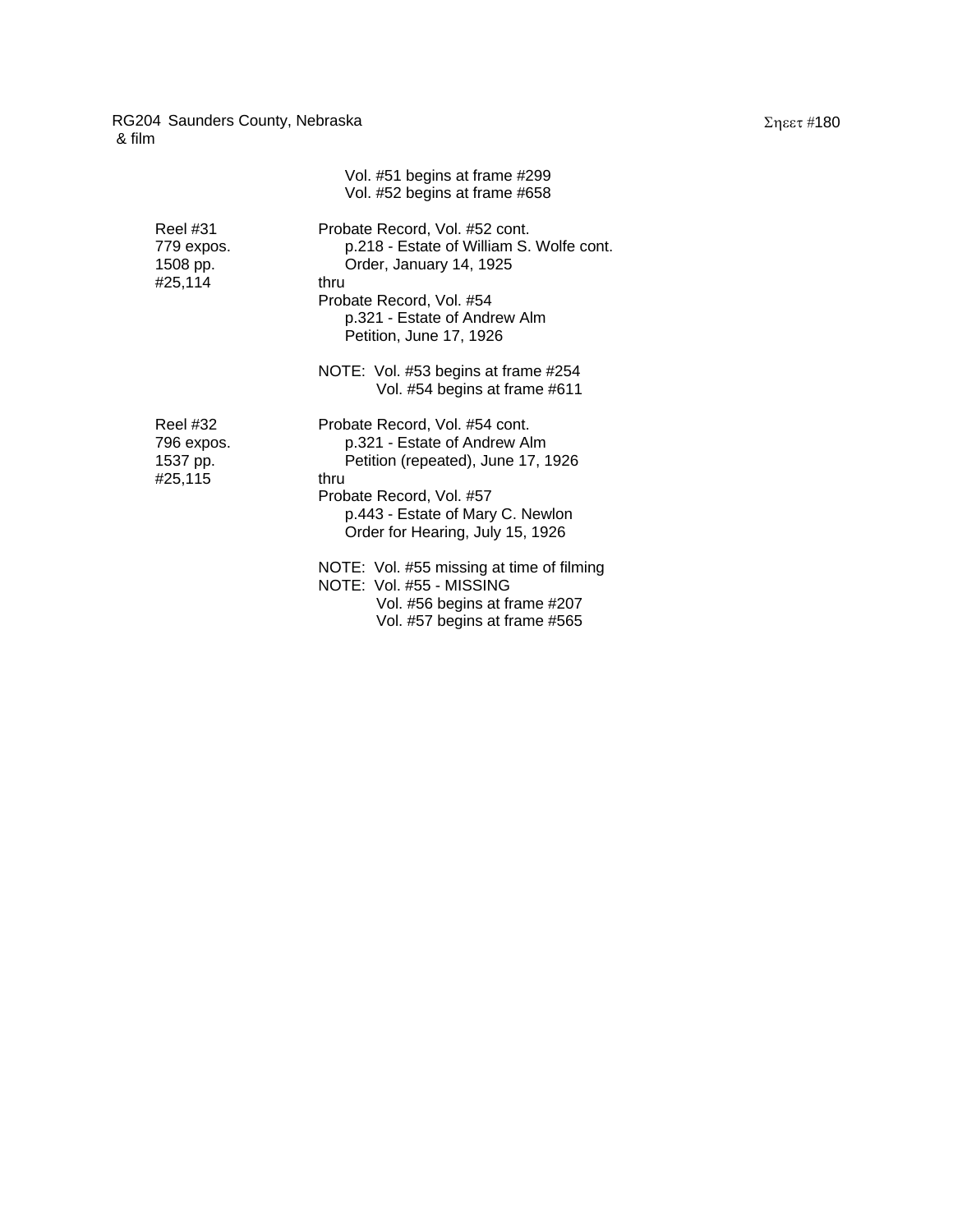SUBGROUP SEVEN COUNTY COURT (cont)

film

## SERIES THREE PROBATE RECORDS - MICROFILM RECORD MP4135 SUBSERIES FOUR PROBATE DOCKETS (cont)

| <b>Reel #33</b><br>771 expos.<br>1512 pp.<br>#25,119 | Probate Record, Vol. #57 cont.<br>p.444 - Estate of Mary C. Newlon cont.<br>License to Sell, July 15, 1926<br>thru<br>Probate Record, Vol. #59<br>p.537 - Estate of August Treptow<br>Order to Hear Claims, Nov. 26, 1927<br>(continued on next reel) |
|------------------------------------------------------|-------------------------------------------------------------------------------------------------------------------------------------------------------------------------------------------------------------------------------------------------------|
|                                                      | NOTE: Vol. #58 begins at frame #145<br>Vol. #59 begins at frame #502                                                                                                                                                                                  |
| <b>Reel #34</b><br>798 expos.<br>1546 pp.<br>#25,120 | Probate Record, Vol. #59 cont.<br>p.538 - Estate of August Treptow cont.<br>Order to Hear Claims cont., Nov. 26, 1927<br>thru<br>Probate Record, Vol. #61<br>p.695 - Estate of Dorothy E. Johnson<br>Oath of Administrator, October 11, 1928          |
|                                                      | NOTE: Vol. #60 begins at frame #091<br>Vol. #61 begins at frame #443                                                                                                                                                                                  |
| <b>Reel #35</b><br>795 expos.<br>1549 pp.<br>#25,123 | Probate Record, Vol. #61 cont.<br>p.696 - Estate of Dorothy E. Johnson cont.<br>Letters of Administration, October 11, 1928<br>thru<br>Probate Record, Vol. #64<br>p.105 - Estate of Herman Kuhlman<br>Report of Executor, June 19, 1929              |
|                                                      | NOTE: Vol. #63 is a Guardianship Record, 1926-1930                                                                                                                                                                                                    |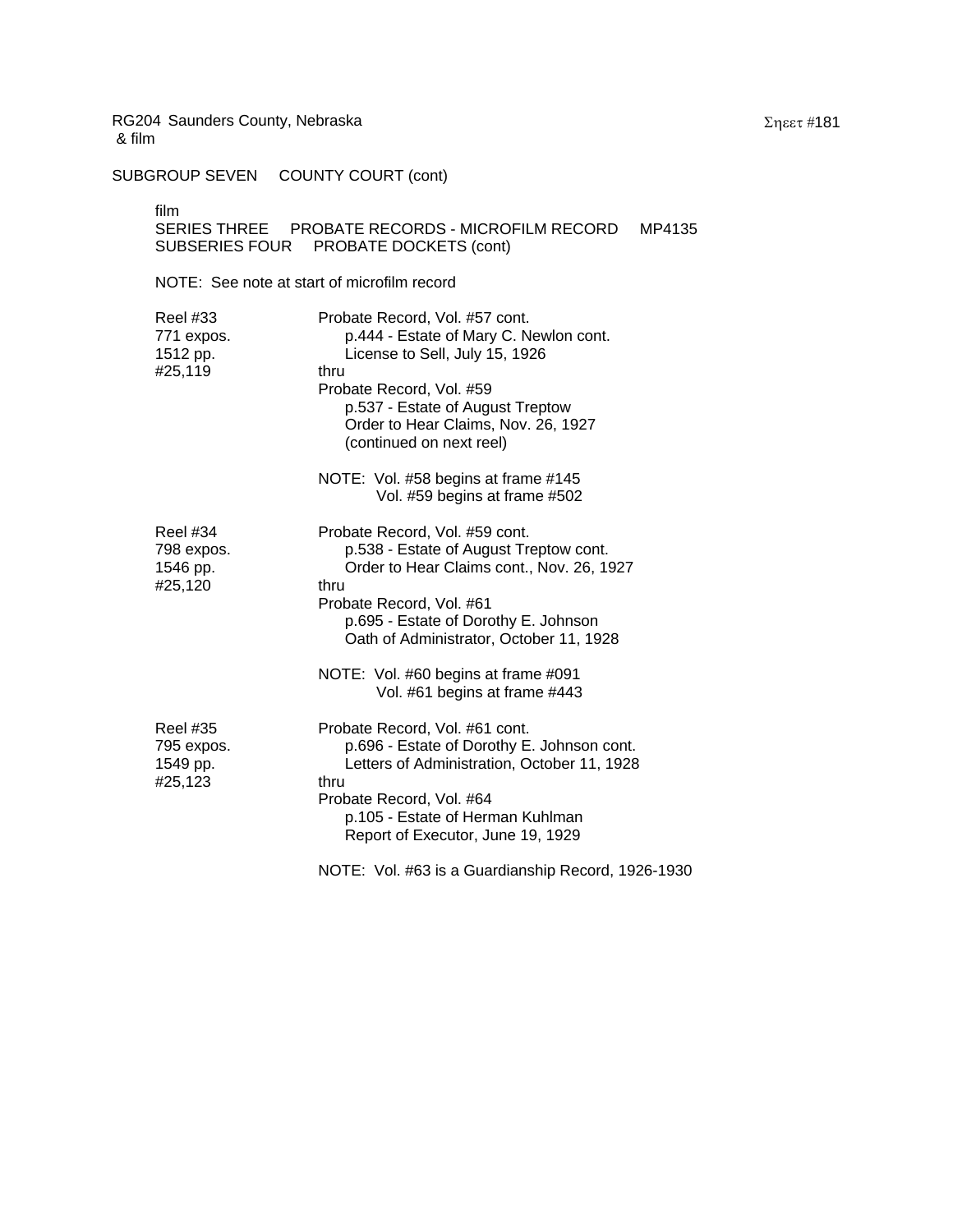SUBGROUP SEVEN COUNTY COURT (cont)

film<br>SEF

| SERIES THREE   | PROBATE RECORDS - MICROFILM RECORD | MP4135 |
|----------------|------------------------------------|--------|
| SUBSERIES FOUR | PROBATE DOCKETS (cont)             |        |

| <b>Reel #36</b><br>774 expos.<br>1495 pp.<br>#25,124 | Probate Record, Vol. #64 cont.<br>p.106 - Estate of Herman Kuhlman cont.<br>Final Decree, July 11, 1929<br>thru<br>Probate Record, Vol. #66<br>p.575 - Estate of L. James P. Haggard<br>Receipts, June 14, 1923<br>NOTE: Vol. #65 begins at frame #223<br>Vol. #66 begins at frame #476 |
|------------------------------------------------------|-----------------------------------------------------------------------------------------------------------------------------------------------------------------------------------------------------------------------------------------------------------------------------------------|
| <b>Reel #37</b><br>776 expos.<br>1515 pp.<br>#25,128 | Probate Record, Vol. #66 cont.<br>p.576 - Estate of L. James P. Haggard cont.<br>Receipts (cont), June 14, 1923<br>thru<br>Probate Record, Vol. #69<br>p.25 - Estate of Ida M. Soderholm<br>Decree Admitting Will, Dec. 12, 1929<br>(continued to next reel)                            |
|                                                      | NOTE: Vol. #67 is a Guardianship Record, 1930-1931<br>NOTE:<br>Vol. #67 begins at frame #056<br>Vol. #68 begins at frame #410<br>Vol. #69 begins at frame #762                                                                                                                          |
| <b>Reel #38</b><br>773 expos.<br>1515 pp.<br>#25,129 | Probate Record, Vol. #69 cont.<br>p.26 - Estate of Ida M. Soderholm cont.<br>Decree Admitting Will cont., Dec. 12, 1929<br>thru<br>Guardianship Record, Vol. #71<br>p.373 - Gdn. of Frank E. Hulbert (incompetent)<br>Petition, March 30, 1931 (recorded May 16, 1932)                  |
|                                                      | NOTE: Roll notes, Reel #38, see next page                                                                                                                                                                                                                                               |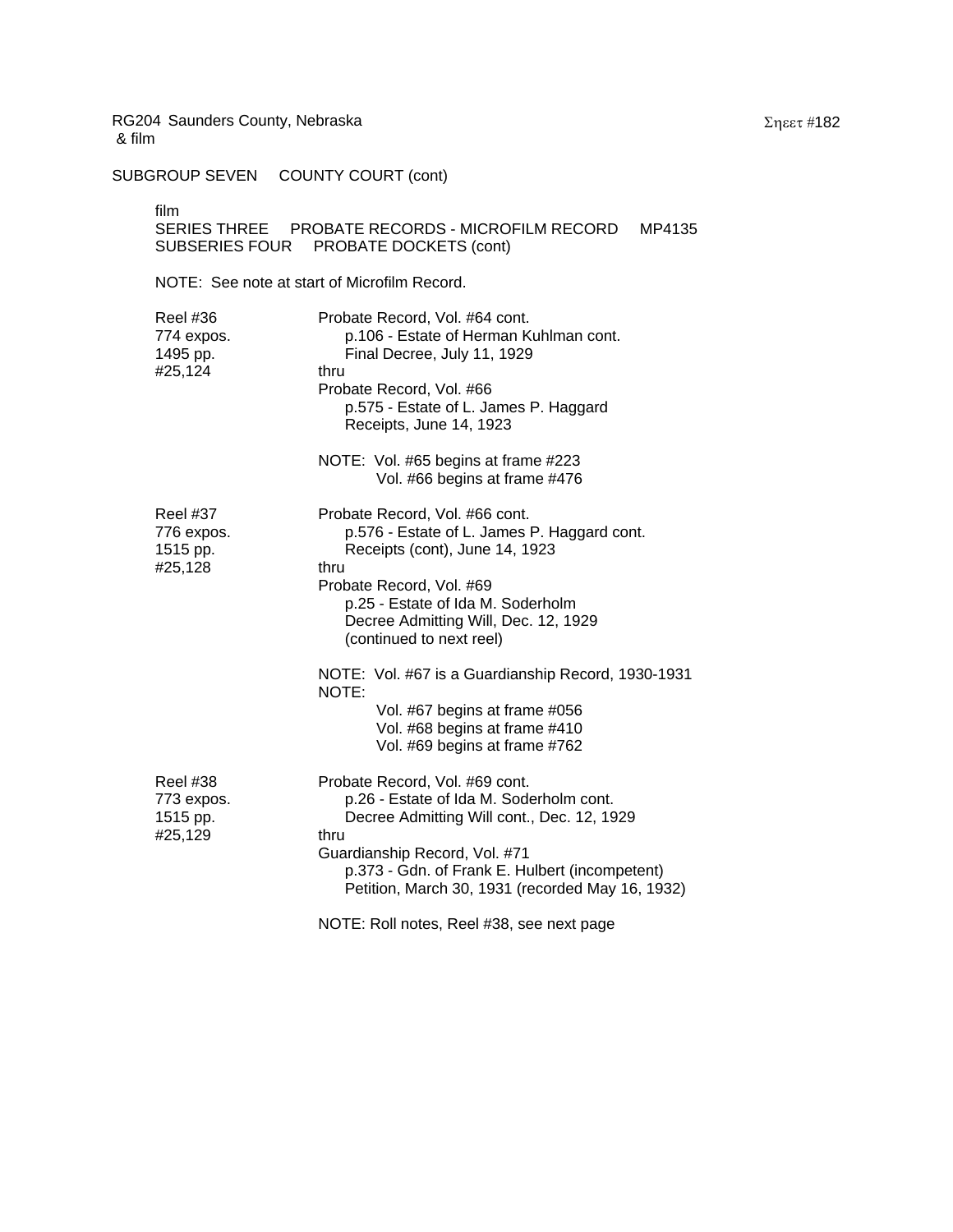SUBGROUP SEVEN COUNTY COURT (cont)

 $\mathbf{f}$ 

| film<br>SUBSERIES FOUR                               | SERIES THREE PROBATE RECORDS - MICROFILM RECORD<br>MP4135<br>PROBATE DOCKETS (cont)                                                                                                                                               |
|------------------------------------------------------|-----------------------------------------------------------------------------------------------------------------------------------------------------------------------------------------------------------------------------------|
| NOTE: See note at start of Microfilm Record.         |                                                                                                                                                                                                                                   |
| Reel #38<br>cont.                                    | Roll Notes:<br>NOTE: Vol. #69, volume target is dated in error.<br>Vol. begins with filing Sept. 23, 1929                                                                                                                         |
|                                                      | NOTE:<br>Vol. #70 begins at frame #321<br>Vol. #71 begins at frame #586                                                                                                                                                           |
| <b>Reel #39</b><br>779 expos.<br>1511 pp.<br>#25,130 | Guardianship Record, Vol. #71 cont.<br>p.374 - Gdn. of Frank E. Hulbert (cont)<br>Petition cont., March 30, 1931<br>thru<br>Probate Record, Vol. #73<br>p.597 - Estate of Jacob Matulka<br>Order for Hearing, October 1, 1926     |
|                                                      | CORRECTION: Operator's Certificate, start of reel<br>should show starting date as March 30, 1931.<br>NOTE:<br>Vol. #72 begins at frame #146<br>Vol. #73 begins at frame #472                                                      |
| <b>Reel #40</b><br>760 expos.<br>1489 pp.<br>#25,131 | Probate Record, Vol. #73 cont.<br>p.598 - Estate of Jacob Matulka cont.<br>Order to Sell, October 25, 1928<br>thru<br>Probate Record, Vol. #76<br>p.121 - Estate of Charles Hunter<br>Order for Hearing, Affidavit, Oct. 25, 1928 |
|                                                      | NOTE:<br>Vol. #74 begins at frame #040<br>フォー カラティレンジ アンファイブレン                                                                                                                                                                    |

Vol. #75 begins at frame #368 Vol. #76 begins at frame #692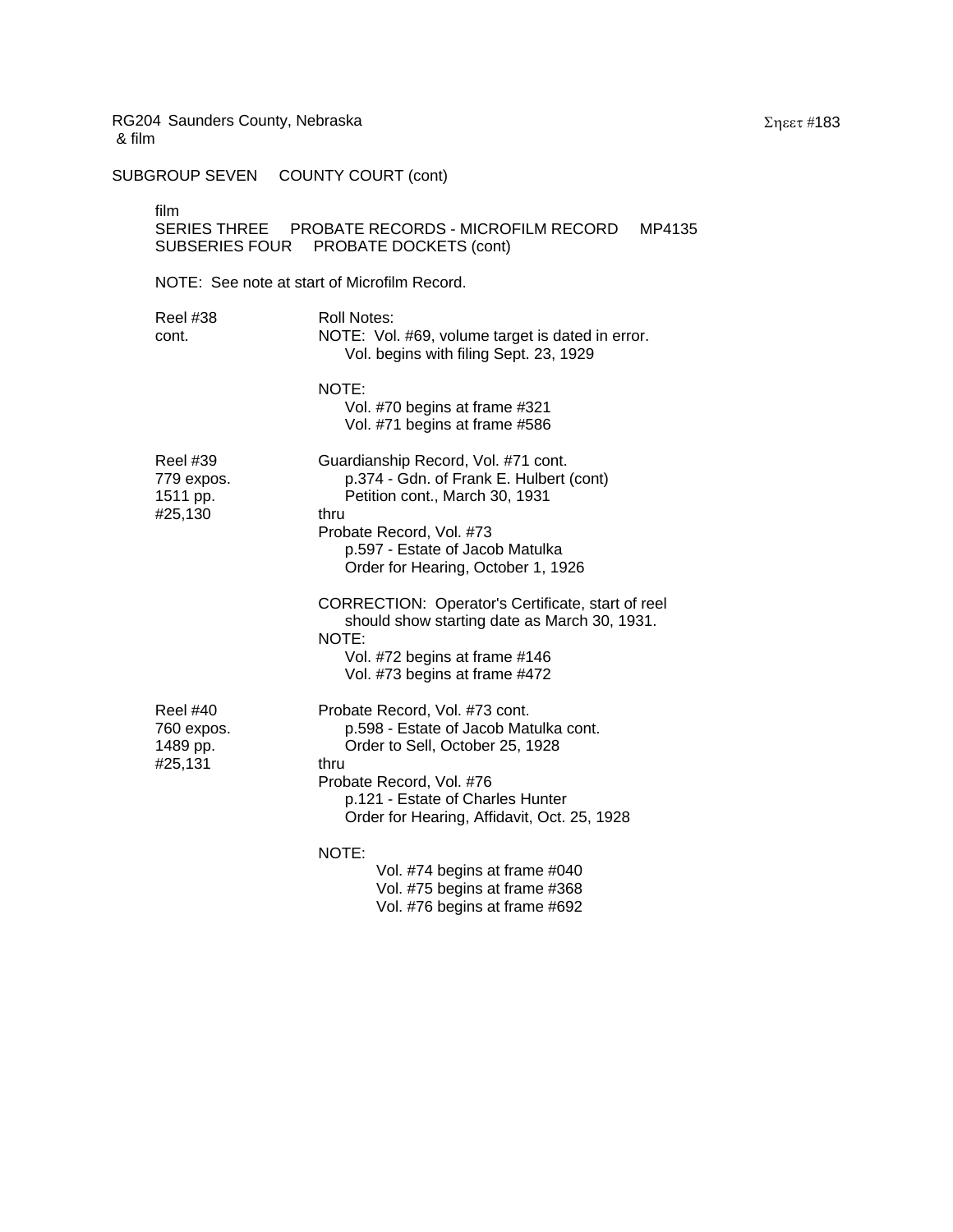SUBGROUP SEVEN COUNTY COURT (cont)

film

SERIES THREE PROBATE RECORDS - MICROFILM RECORD MP4135 SUBSERIES FOUR PROBATE DOCKETS (cont)

| Reel #41<br>784 expos.<br>1540 pp.<br>#25,132        | Probate Record, Vol. #76 cont.<br>p.122 - Estate of Charles Huntley<br>Order for Letters, October 25, 1928<br>thru<br>Probate Record, Vol. #78<br>p.413 - Estate of Anton Wirka<br>Order for Hearing, September 27, 1932<br>NOTE: Vol. #77 is a Guardianship Record, 1934<br>NOTE: |
|------------------------------------------------------|------------------------------------------------------------------------------------------------------------------------------------------------------------------------------------------------------------------------------------------------------------------------------------|
|                                                      | Vol. #77 begins at frame #276<br>Vol. #78 begins at frame #577                                                                                                                                                                                                                     |
| <b>Reel #42</b><br>770 expos.<br>1491 pp.<br>#25,133 | Probate Record, Vol. #78 cont.<br>p.414 - Estate of Anton Wirka cont.<br>Affidavit of Publication, October 17, 1932<br>thru<br>Probate Record, Vol.#81<br>p.55 - Estate of Andrew Nordgren<br>Petition, October 15, 1932<br>(continued on next reel)                               |
|                                                      | NOTE: Vol. #79 is Guardianship Record, 1935-1936<br>NOTE:<br>Vol. #79 begins at frame #106<br>Vol. #80 begins at frame #407<br>Vol. #81 begins at frame #735                                                                                                                       |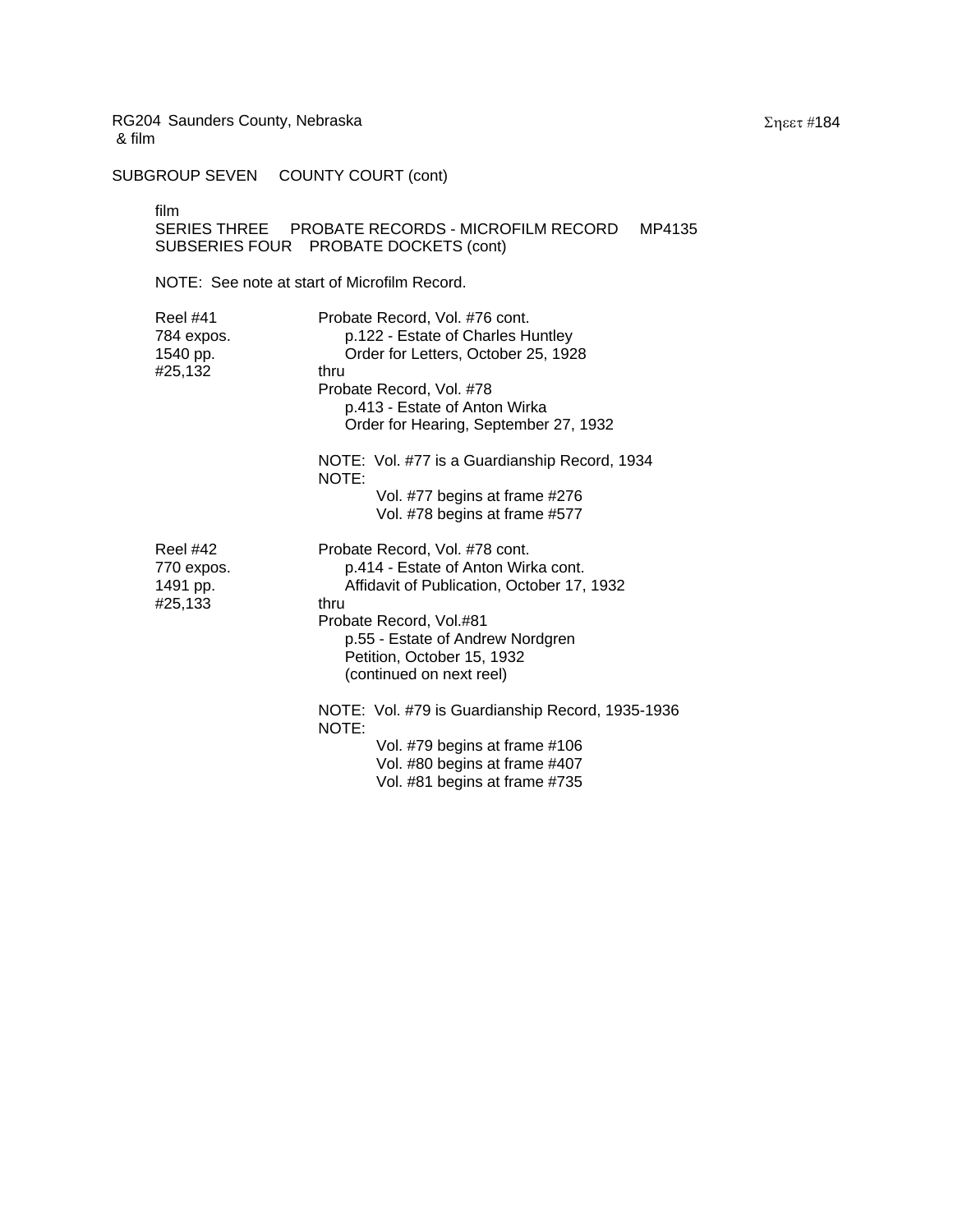SUBGROUP SEVEN COUNTY COURT (cont)

film

| SERIES THREE   | <b>PROBATE RECORDS - MICROFILM RECORD MP4135</b> |  |
|----------------|--------------------------------------------------|--|
| SUBSERIES FOUR | PROBATE DOCKETS (cont)                           |  |

| <b>Reel #43</b><br>781 expos.<br>1515 pp.<br>#25,134 | Probate Record, Vol. #81 cont.<br>p.56 - Estate of Andrew Nordgren cont.<br>Petition, October 15, 1932 (cont)<br>thru<br>Probate Record, Vol. #83<br>p.281 - Estate of Edward Swanson<br>Proof of Will, September 15, 1931<br>(continued on next reel)<br>CORRECTION: Vol. #83, volume target states date of |
|------------------------------------------------------|--------------------------------------------------------------------------------------------------------------------------------------------------------------------------------------------------------------------------------------------------------------------------------------------------------------|
|                                                      | ending volume as May 31, 1938 in error. Vol.<br>ends with document dated June 17, 1935 which<br>was recorded in March 1936.<br>NOTE:<br>Vol. #82 begins at frame #304<br>Vol. #83 begins at frame #532                                                                                                       |
|                                                      |                                                                                                                                                                                                                                                                                                              |
| <b>Reel #44</b><br>707 expos.<br>1383 pp.<br>#25,137 | Probate Record, Vol. #83 cont.<br>p.282 - Estate of Edward Swanson cont.<br>Proof of Will (cont), September 15, 1931<br>thru<br>Probate Record, Vol. #85<br>p.315 - Estate of Christ Fuchser<br>Petition to Lease Real Estate, January 14, 1934                                                              |
|                                                      | CORRECTION: Vol. #83, volume target states date of<br>ending volume as May 31, 1938 in error. Vol.<br>ends with date of June 17, 1935 (recorded in<br>March 1936)<br>NOTE:                                                                                                                                   |
|                                                      | Vol. #84 begins at frame #197<br>Vol. #85 begins at frame #549                                                                                                                                                                                                                                               |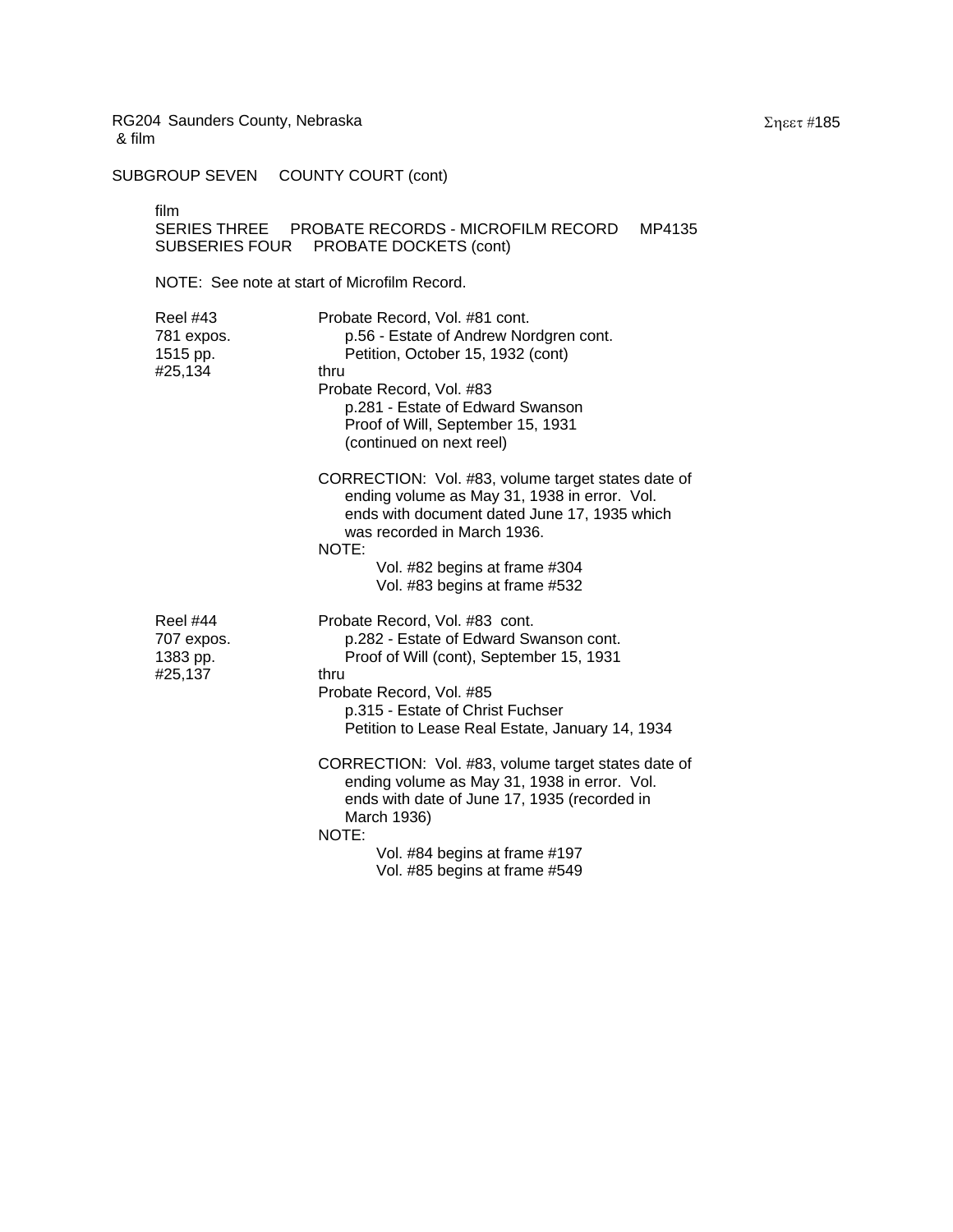SUBGROUP SEVEN COUNTY COURT (cont)

film

SERIES THREE PROBATE RECORDS - MICROFILM RECORD MP4135 SUBSERIES FOUR PROBATE DOCKETS (cont)

NOTE: See note at start of Microfilm Record.

| Reel #45<br>786 expos.<br>1670 pp.<br>#25,138        | Probate Record, Vol. #85 cont.<br>p.316 - Estate of Christ Fuchser cont.<br>Order for Hearing, January 27, 1934<br>thru<br>Probate Record, Vol. #87<br>p.345 - Estate of John C. Lemon<br>Proof of Will, January 31, 1935<br>NOTE: Vols. 86 & 86A are Guardianship Dockets, |
|------------------------------------------------------|-----------------------------------------------------------------------------------------------------------------------------------------------------------------------------------------------------------------------------------------------------------------------------|
|                                                      | 1924-1938<br>NOTE:<br>Vol. #86A precedes V.86 - No frame number<br>Vol. #86 begins at frame #444<br>Vol. #87 begins at frame #596                                                                                                                                           |
| <b>Reel #46</b><br>764 expos.<br>1497 pp.<br>#25,140 | Probate Record, Vol. #87 cont.<br>p.346 - Estate of John C. Lemon cont.<br>Decree Admitting Will, January 31, 1935<br>thru<br>Probate Record, Vol. #89<br>p.493 - Estate of Georgia E. Hughes<br>Petition, December 6, 1937<br>(continued on next reel)                     |
|                                                      | NOTE:<br>Vol. #88 begins at frame #164                                                                                                                                                                                                                                      |

Vol. #89 begins at frame #516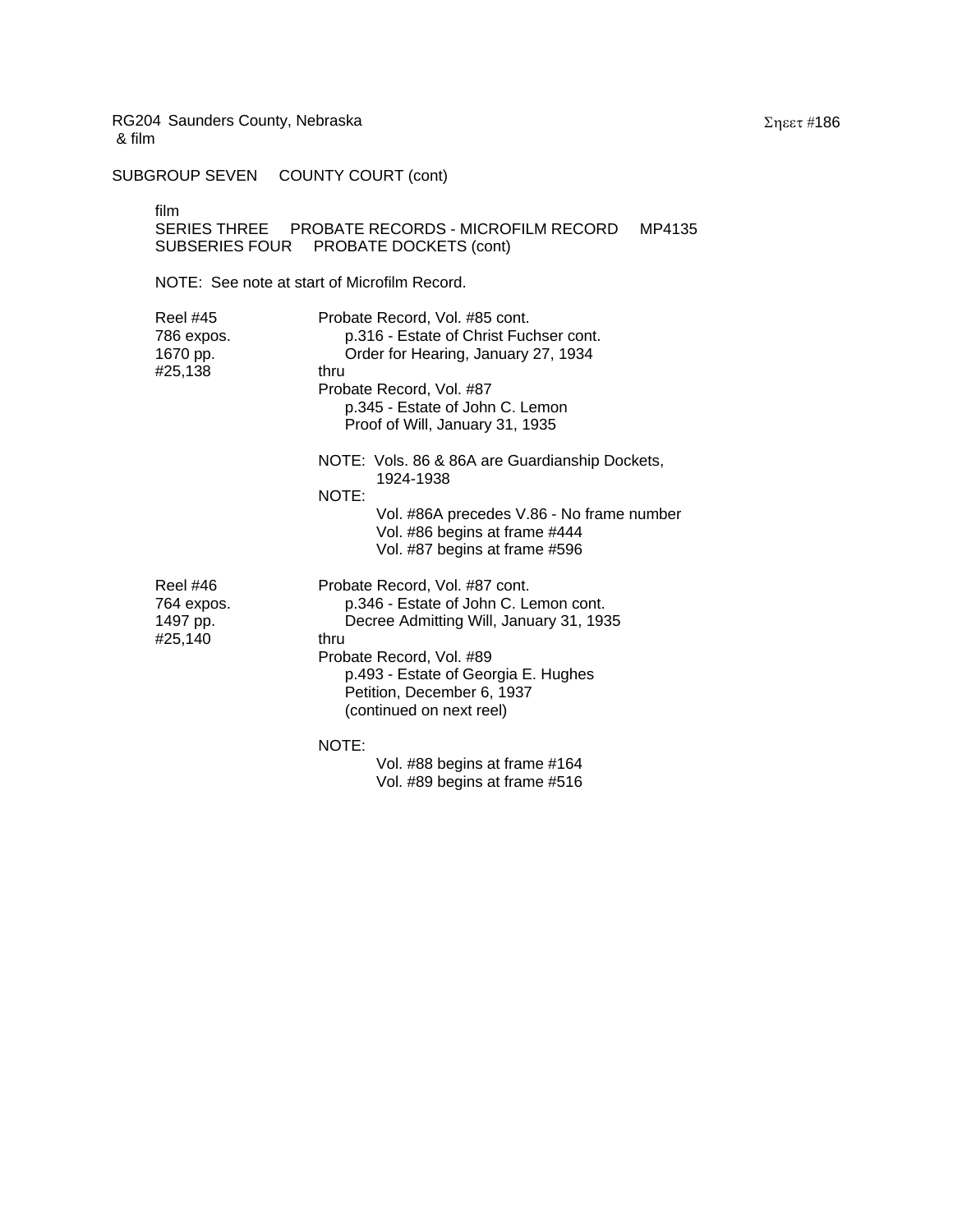SUBGROUP SEVEN COUNTY COURT (cont)

film

# SERIES THREE PROBATE RECORDS - MICROFILM RECORD MP4135 SUBSERIES FOUR PROBATE DOCKETS (cont)

| Reel #47<br>773 expos.<br>1497 pp.<br>#25,141        | Probate Record, Vol.#89 cont<br>p.494 - Estate of Georgia E. Hughes cont.<br>Petition (cont), December 6, 1937<br>thru<br>Guardianship Record, Vol. #91<br>p.639 - Gdn. of Frank Hollst (incompetent)<br>Bond of Guardian, January 5, 1939                                                              |
|------------------------------------------------------|---------------------------------------------------------------------------------------------------------------------------------------------------------------------------------------------------------------------------------------------------------------------------------------------------------|
|                                                      | NOTE: Vol. #91 is a Guardianship Record, 1938-1939<br>NOTE:<br>Vol. #90 begins at frame #116<br>Vol. #91 begins at frame #446                                                                                                                                                                           |
| <b>Reel #48</b><br>782 expos.<br>1531 pp.<br>#25,142 | Guardianship Record, Vol. #91 cont.<br>p.640 - Gdn. of Frank Hollst cont.<br>Oath of Guardian, January 5, 1939<br>thru<br>Probate Record, Vol.#94<br>p.73 - Estate of F. William Ommen<br>Petition, August 16, 1935<br>(continued to next reel)<br>NOTE: Vol. #92 begins at frame #043                  |
|                                                      | Vol. #93 begins at frame #394<br>Vol. #94 begins at frame #745                                                                                                                                                                                                                                          |
| <b>Reel #49</b><br>770 expos.<br>1485 pp.<br>#25,143 | Probate Record, Vol. #94 cont.<br>p.74 - Estate of F. William Ommen cont.<br>Petition (cont), August 16, 1935<br>thru<br>Guardianship Record, Vol. #96<br>p.157 - Gdn. of Maud Shields (insane)<br>Report of Guardian, July 5, 1939<br>(continued to next reel)<br>Roll Notes, Reel #49, see next page. |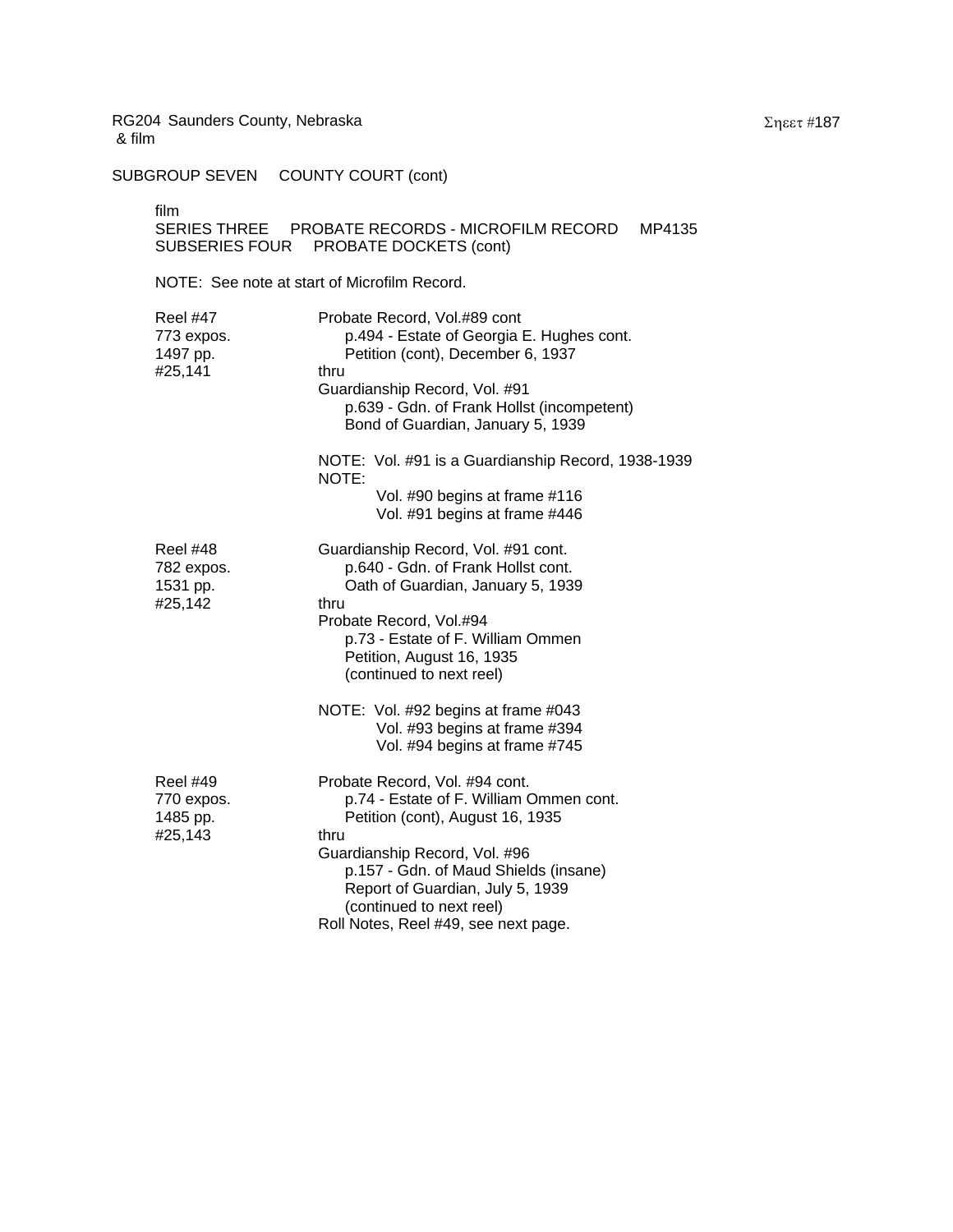SUBGROUP SEVEN COUNTY COURT (cont)

| film<br>SUBSERIES FOUR                               | MP4135<br>PROBATE DOCKETS (cont)                                                                                                                                                                                                                                  |
|------------------------------------------------------|-------------------------------------------------------------------------------------------------------------------------------------------------------------------------------------------------------------------------------------------------------------------|
| NOTE: See note at start of Microfilm Record.         |                                                                                                                                                                                                                                                                   |
| <b>Reel #49</b><br>cont.                             | <b>ROLL NOTES:</b><br>CORRECTION: Operator's Certificate, Start of Reel,<br>Shows starting V.49 (typo). Should be Vol. #94<br>CORRECTION: Vol. #95, pp.236-237, frame #445,<br>Retake at frames 447-448.                                                          |
|                                                      | NOTE: Vol.#96 is Guardianship Record, 1939-1940<br>NOTE:<br>Vol. #95 begins at frame #325<br>Vol. #96 begins at frame #684                                                                                                                                        |
| <b>Reel #50</b><br>776 expos.<br>1507 pp.<br>#25,144 | Guardianship Record, Vol. #96 cont.<br>p.158 - Gdn. of Maud Shields (insane) cont.<br>Report of Guardian (cont), July 5, 1939<br>thru<br>Probate Record of Estates, Vol. #98<br>p.265 - Estate of Anna Anthony<br>Notice to Creditors, Affidavit, March 29, 1938  |
|                                                      | NOTE: Vol. #97 begins at frame #284<br>Vol. #98 begins at frame #638                                                                                                                                                                                              |
| <b>Reel #51</b><br>767 expos.<br>1498 pp.<br>#25,145 | Probate Record of Estates, Vol. #98 cont.<br>p.266 - Estate of Anna Anthony cont.<br>Inventory, March 27, 1939<br>thru<br>Probate Record, Vol.#100<br>p.375 - Estate of William Bengston<br>Application for Order, September 19, 1940<br>(continued to next reel) |
|                                                      | NOTE: Vol. #99 begins at frame #225                                                                                                                                                                                                                               |

Vol. #100 begins at frame #579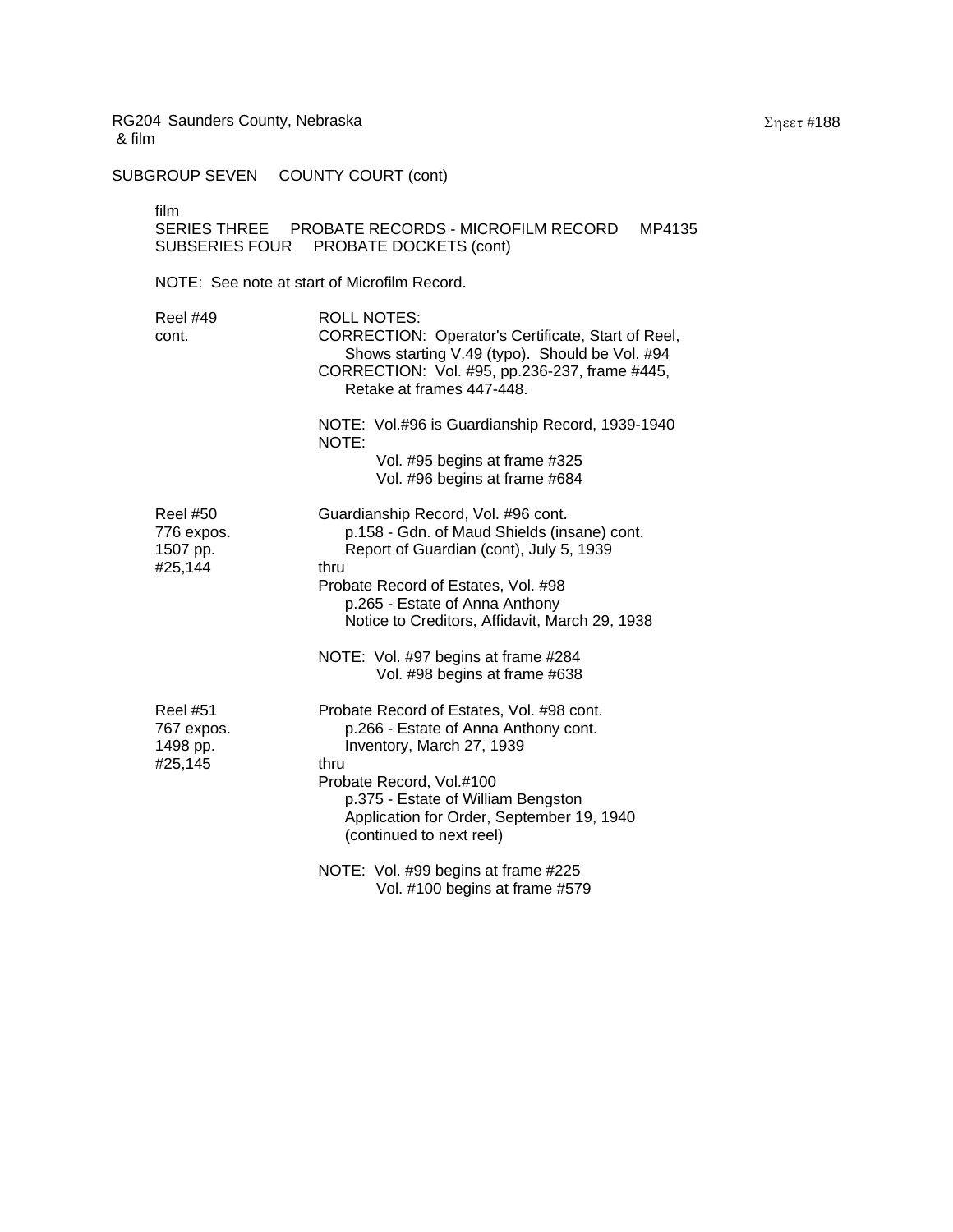SUBGROUP SEVEN COUNTY COURT (cont)

film

## SERIES THREE PROBATE RECORDS - MICROFILM RECORD MP4135 SUBSERIES FOUR PROBATE DOCKETS (cont)

| <b>Reel #52</b><br>796 expos.<br>1534 pp.<br>#25,146 | Probate Record, Vol. #100 cont.<br>p.376 - Estate of William Bengston cont.<br>Application for Order (cont), Sept. 19, 1940<br>thru<br>Guardianship Record, Vol. #102<br>p.509 - Gdn. of Mary Snelling (incompetent)<br>Petition, October 14, 1941<br>(continued to next reel) |
|------------------------------------------------------|--------------------------------------------------------------------------------------------------------------------------------------------------------------------------------------------------------------------------------------------------------------------------------|
|                                                      | NOTE: Vol. #102 is a Guardianship Record, 1940-43<br>NOTE: Vol. #101 begins at frame #176<br>Vol. #102 begins at frame #534                                                                                                                                                    |
| <b>Reel #53</b><br>778 expos.<br>1510 pp.<br>#25,157 | Guardianship Record, Vol.#102 cont.<br>p.510 - Gdn. of Mary Snelling cont.<br>Petition (cont), October 14, 1941<br>thru<br>Probate Record, Vol. #104<br>p.619 - Estate of Anna Feuerstein<br>Letters of Administration, February 7, 1936                                       |
| <b>Reel #54</b><br>780 expos.<br>1500 pp.<br>#25,148 | Probate Record, Vol. #104 cont.<br>p.620 - Estate of Anna Feuerstein cont.<br>Bond of Administrator, February 24, 1936<br>thru<br>Guardianship Record, Vol. #107<br>p.9 - Guardianship of Josephine Koutny<br>Bond of Guardian, April 29, 1942<br>(continued to next reel)     |
|                                                      | CORRECTION: Vol. #104, volume target is dated<br>in error. Volume ends with date of June 20, 1942                                                                                                                                                                              |
|                                                      | Roll Notes, Reel #54, continue next page.                                                                                                                                                                                                                                      |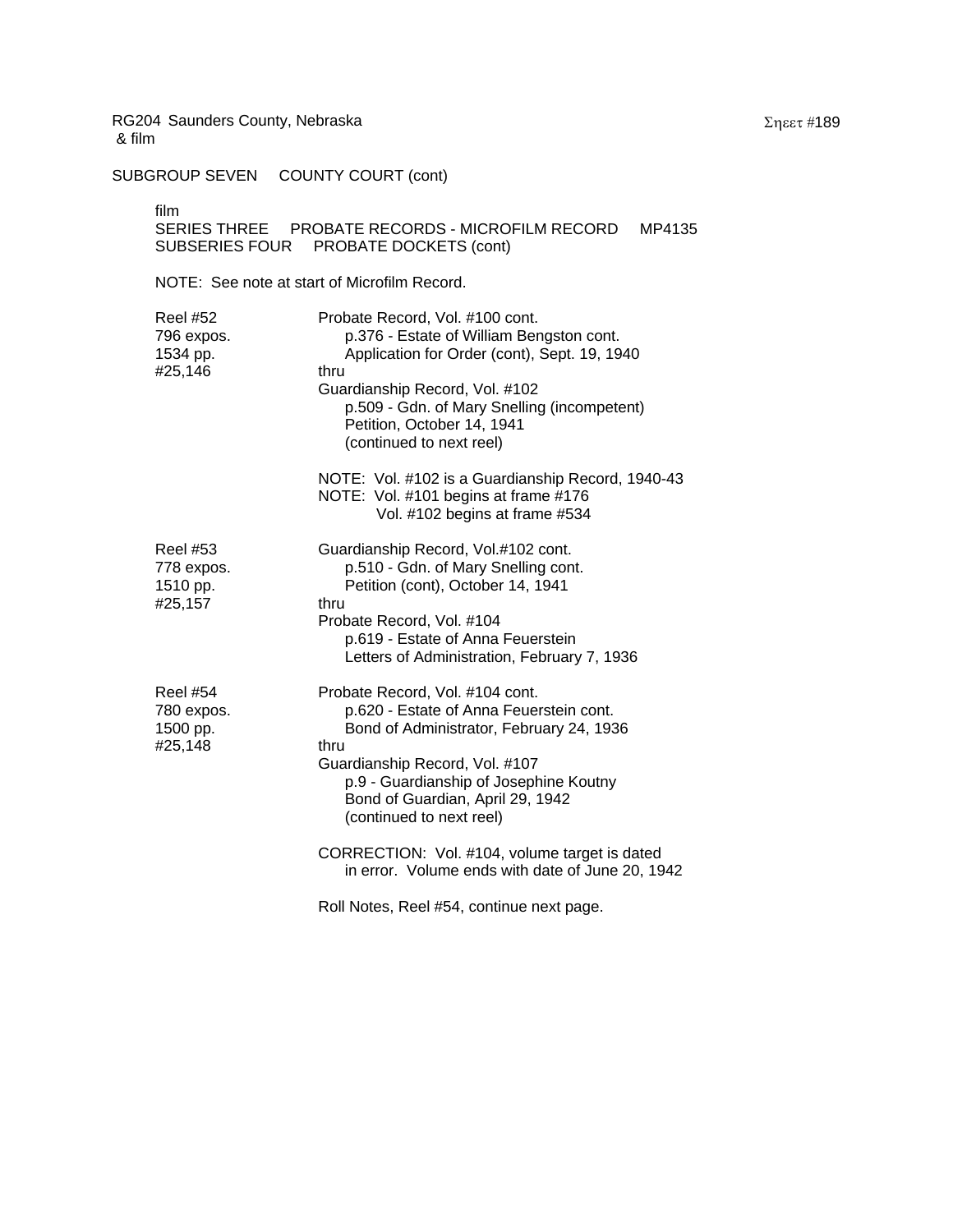SUBGROUP SEVEN COUNTY COURT (cont)

film

| SERIES THREE   | PROBATE RECORDS - MICROFILM RECORD | MP4135 |
|----------------|------------------------------------|--------|
| SUBSERIES FOUR | PROBATE DOCKETS (cont)             |        |

| <b>Reel #54</b><br>cont.                             | ROLL NOTES, cont.:<br>NOTE: Vol. #107 is a Guardianship Record, 1943-45<br>NOTE: Vol. #105 begins at frame #053<br>Vol. #106 begins at frame #414<br>Vol. #107 begins at frame #768                                                                              |
|------------------------------------------------------|------------------------------------------------------------------------------------------------------------------------------------------------------------------------------------------------------------------------------------------------------------------|
| <b>Reel #55</b><br>719 expos.<br>1406 pp.<br>#25,159 | Guardianship Record, Vol. #107 cont.<br>p.10 - Guardianship of Josephine Koutny cont.<br>Bond of Guardian (cont), April 29, 1942<br>thru<br>Probate Record, Vol. #109<br>p.9 - Estate of Henry Ludje<br>Order to Hear Claims, July 18, 1941                      |
|                                                      | NOTE: Vol. #108 begins at frame #359<br>Vol. #109 begins at frame #714                                                                                                                                                                                           |
| <b>Reel #56</b><br>770 expos.<br>1493 pp.<br>#25,160 | Probate Record, Vol. #109 cont.<br>p.10 - Estate of Henry Ludje cont.<br>Notice to Creditors, August 28, 1941<br>thru<br>Probate Record, Vol. #111<br>p.97 - Estate of Carrie Johnson<br>Letters of Administration, February 3, 1944<br>(continued to next reel) |
|                                                      | NOTE: Vol. #110 is a Guardianship Record, 1945-49<br>NOTE: Vol. #110 begins at frame #361<br>Vol. #111 begins at frame #714                                                                                                                                      |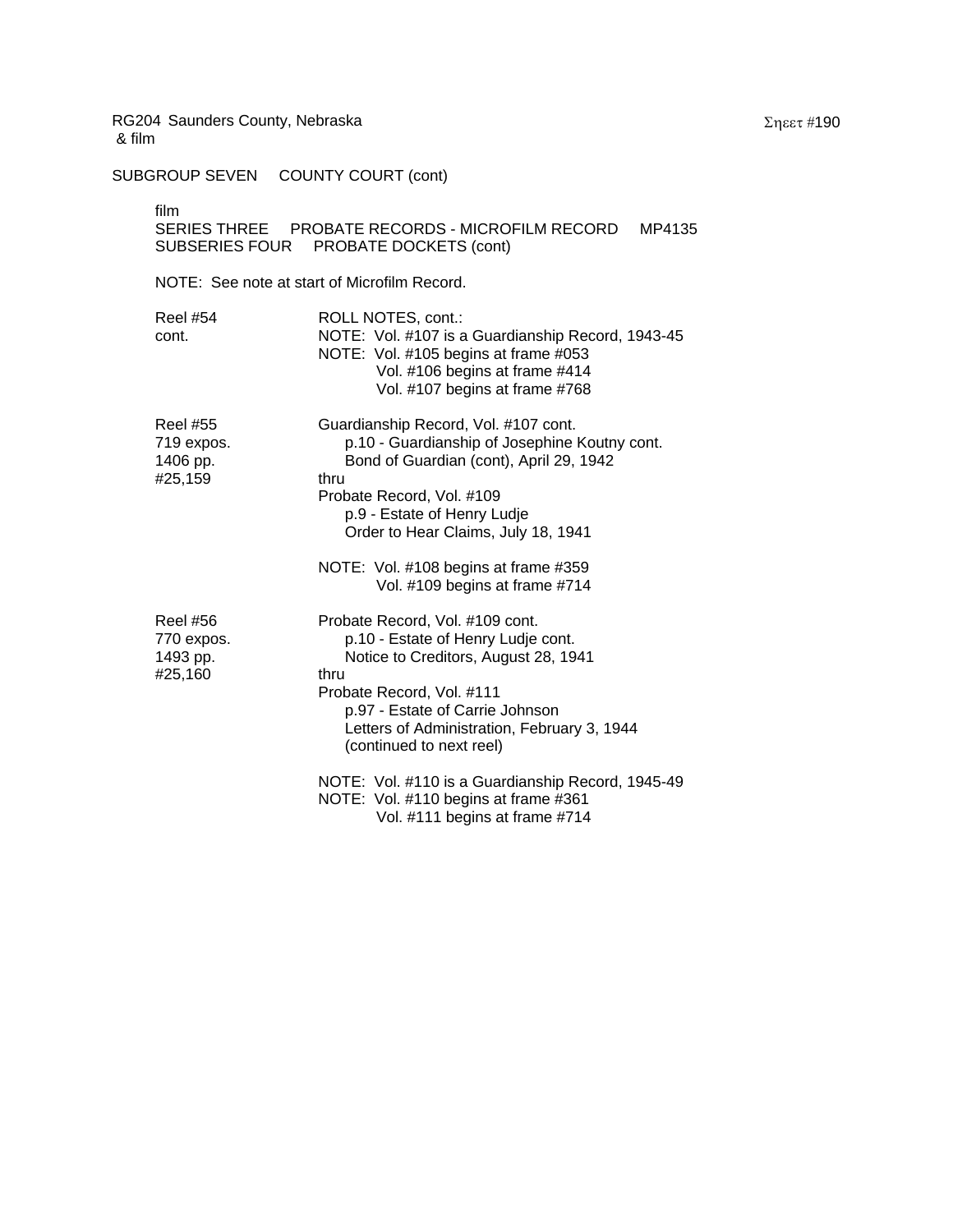SUBGROUP SEVEN COUNTY COURT (cont)

film<br>SEF

|                | SERIES THREE PROBATE RECORDS - MICROFILM RECORD | MP4135 |
|----------------|-------------------------------------------------|--------|
| SUBSERIES FOUR | PROBATE DOCKETS                                 |        |

| <b>Reel #57</b><br>778 expos.<br>1508 pp.<br>#25,161 | Probate Record, Vol.#111 cont.<br>p.98 - Estate of Carrie Johnson cont.<br>Letters of Administration (cont), Feb. 3, 1944<br>thru<br>Probate Record, Vol. #113<br>p.203 - Estate of Jay Willey (#4345)<br>Notice of Probate, April 4, 1944                                                    |
|------------------------------------------------------|-----------------------------------------------------------------------------------------------------------------------------------------------------------------------------------------------------------------------------------------------------------------------------------------------|
|                                                      | NOTE: Frame counter malfunction, frames 667-679<br>NOTE: Vol. #112 begins at frame #315<br>Vol. #113 begins at frame #668                                                                                                                                                                     |
| <b>Reel #58</b><br>768 expos.<br>1505 pp.<br>#25,162 | Probate Record, Vol. #113 cont.<br>p.204 - Estate of Jay Willey (#4345) cont.<br>Affidavit of Publication, April 27, 1944<br>thru<br>Probate Record, Vol. #115<br>p.309 - Estate of Clifford Person<br>Order for Letters, February 21, 1946<br>NOTE: Vol. #114 begins at frame #262           |
|                                                      | Vol. #115 begins at frame #613                                                                                                                                                                                                                                                                |
| <b>Reel #59</b><br>780 expos.<br>1512 pp.<br>#25,163 | Probate Record, Vol. #115 cont.<br>p.310 - Estate of Clifford Person cont.<br>Bond & Oath of Administrtor, Feb. 21, 1946<br>thru<br>Probate Record, Vol. #117<br>p.415 - Estate of Mary Cobel<br>Letters of Administration, August 8, 1946<br>(recorded November 6, 1946), cont. to next reel |
|                                                      | NOTE: Vol. #116 begins at frame #211<br>Vol. #117 begins at frame #565                                                                                                                                                                                                                        |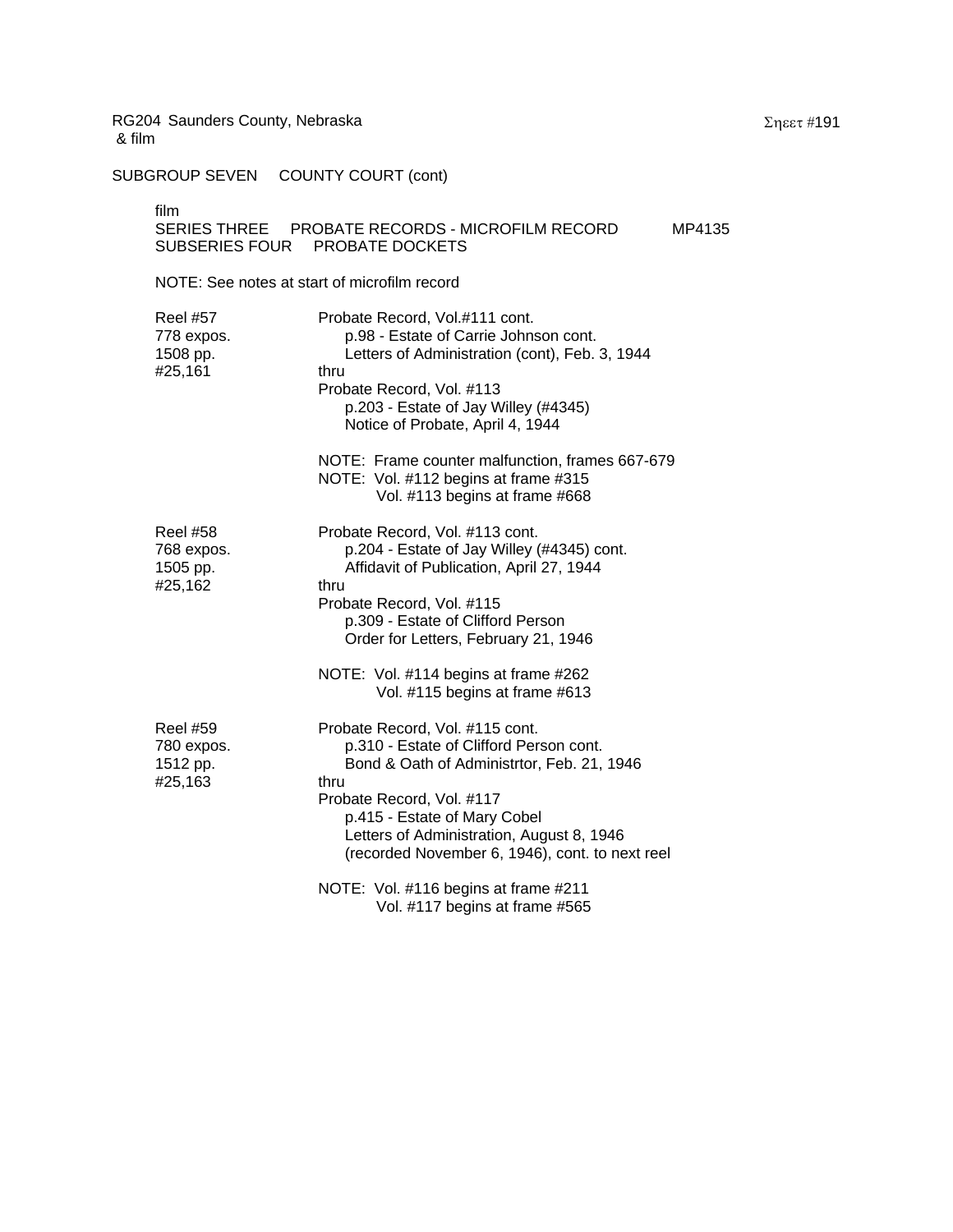SUBGROUP SEVEN COUNTY COURT (cont)

film

## SERIES THREE PROBATE RECORDS - MICROFILM RECORD MP4135 SUBSERIES FOUR PROBATE DOCKETS (cont)

| <b>Reel #60</b><br>730 expos.<br>1430 pp.<br>#25,164 | Probate Record, Vol. #117 cont.<br>p.416 - Estate of Mary Cobel cont.<br>Letters of Administration (cont), Aug. 8, 1946<br>thru<br>Probate Record, Vol. #119<br>p.459 - Estate of John W. Behrens<br>Affidavit of Publication, Jan. 13, 1948     |
|------------------------------------------------------|--------------------------------------------------------------------------------------------------------------------------------------------------------------------------------------------------------------------------------------------------|
|                                                      | NOTE: Vol. #118 is a Guardianship Record, 1949-51<br>NOTE: Vol. #118 begins at frame #155<br>Vol. #119 begins at frame #500                                                                                                                      |
| Reel #61<br>786 expos.<br>1530 pp.<br>#25,165        | Probate Record, Vol. #119 cont.<br>p.460 - Estate of John W. Behrens cont.<br>Order for Letters, January 15, 1948<br>thru<br>Probate Record, Vol. #121<br>p.587 - Estate of Mary Semrad<br>Final Report, May 1, 1950<br>(continued to next reel) |
|                                                      | NOTE: Vol. #120 begins at frame #131<br>Vol. #121 begins at frame #485                                                                                                                                                                           |
| <b>Reel #62</b><br>777 expos.<br>1500 pp.<br>#25,166 | Probate Record, Vol. #121 cont.<br>p.588 - Estate of Mary Semrad cont.<br>Final Report (cont), May 1, 1950<br>thru<br>Probate Record, Vol. #124<br>p.6 (1-13) - Estate of Ada L. Thorstenson<br>Final Petition, August 15, 1950                  |
|                                                      | NOTE: Vol. #122 begins at frame #056<br>Vol. #123 begins at frame #396<br>Vol. #124 begins at frame #739                                                                                                                                         |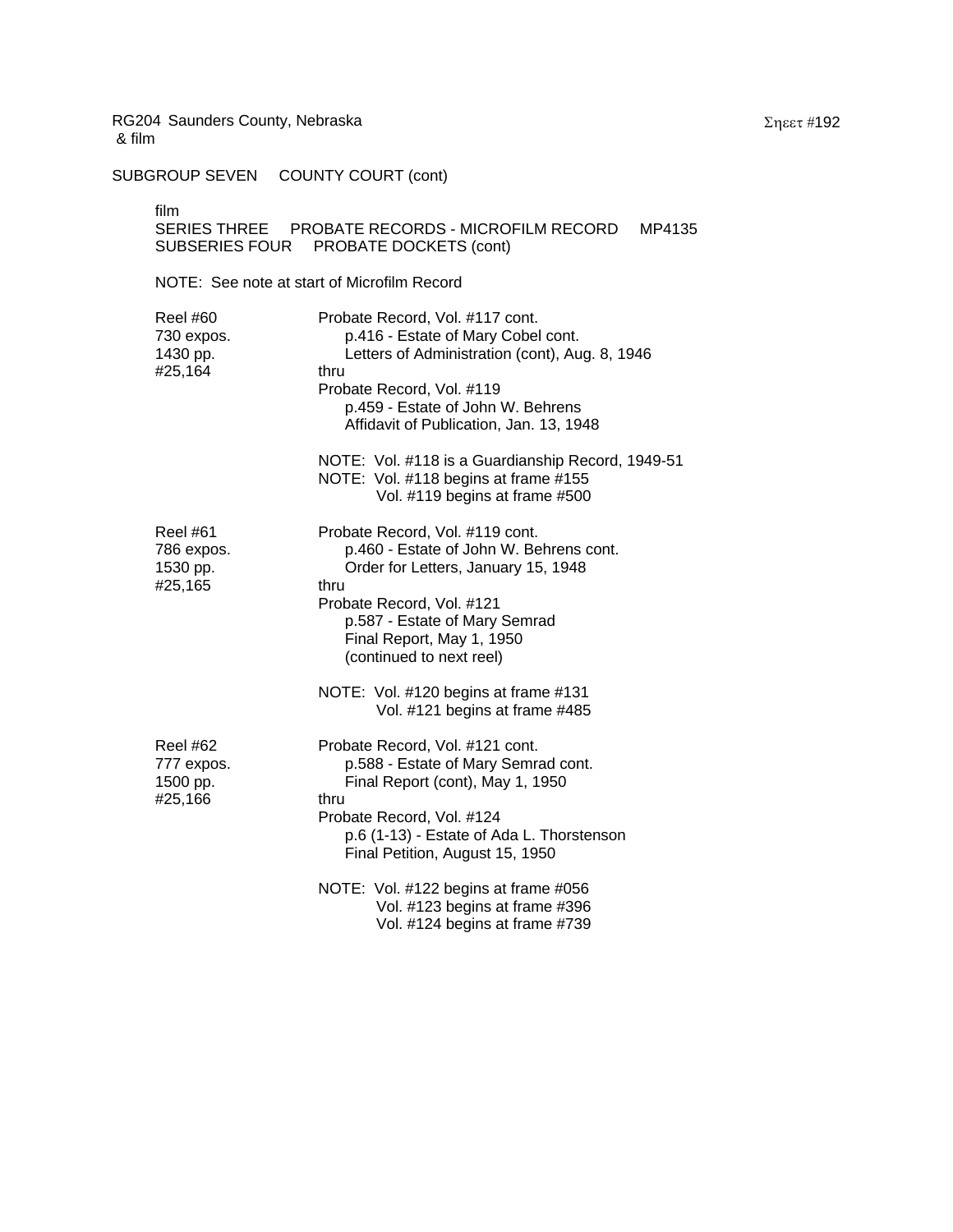SUBGROUP SEVEN COUNTY COURT (cont)

film

## SERIES THREE PROBATE RECORDS - MICROFILM RECORD MP4135 SUBSERIES FOUR PROBATE DOCKETS (cont)

| <b>Reel #63</b><br>771 expos.<br>1512 pp.<br>#25,170 | Probate Record, Vol. #124 cont.<br>p.6 (14) - Estate of Ada L. Thorstenson cont.<br>Final Petition, Affidavit, September 25, 1950<br>thru<br>Probate Record, Vol. #126<br>p.33-1, Estate of Fred Stamp<br>Petition, June 25, 1951 (repeated next reel) |
|------------------------------------------------------|--------------------------------------------------------------------------------------------------------------------------------------------------------------------------------------------------------------------------------------------------------|
|                                                      | NOTE: Vol. #125 begins at frame #268<br>Vol. #126 begins at frame #589                                                                                                                                                                                 |
| <b>Reel #64</b><br>791 expos.<br>1532 pp.<br>#25,171 | Probate Record, Vol. #126 cont.<br>p.33-1, Estate of Fred Stamp<br>June 25, 1951 - September 11, 1952<br>thru<br>Guardianship Record, Vol. #128<br>p.645 - Guardianship of Myrna Karloff<br>Oath of Guardian, June 11, 1956                            |
|                                                      | NOTE: Vols. #127 & 128 are Guardianship Records,<br>May 1951 - January 1957<br>NOTE: Vol. #127 begins at frame #101<br>Vol. #128 begins at frame #460                                                                                                  |
| <b>Reel #65</b><br>770 expos.<br>1510 pp.<br>#25,172 | Probate Record, Vol. #128 cont.<br>p.646 - Guardianship of Myrna Karloff cont.<br>Letters of Guardian, June 11, 1956<br>thru<br>Probate Record, Vol. #131<br>p.16 (1-7), Estate of Anton E. Thorson<br>March 10 thru August 15, 1953                   |
|                                                      | NOTE: Vol. #129 begins at frame #040<br>Vol. #130 begins at frame #381<br>Vol. #131 begins at frame #682                                                                                                                                               |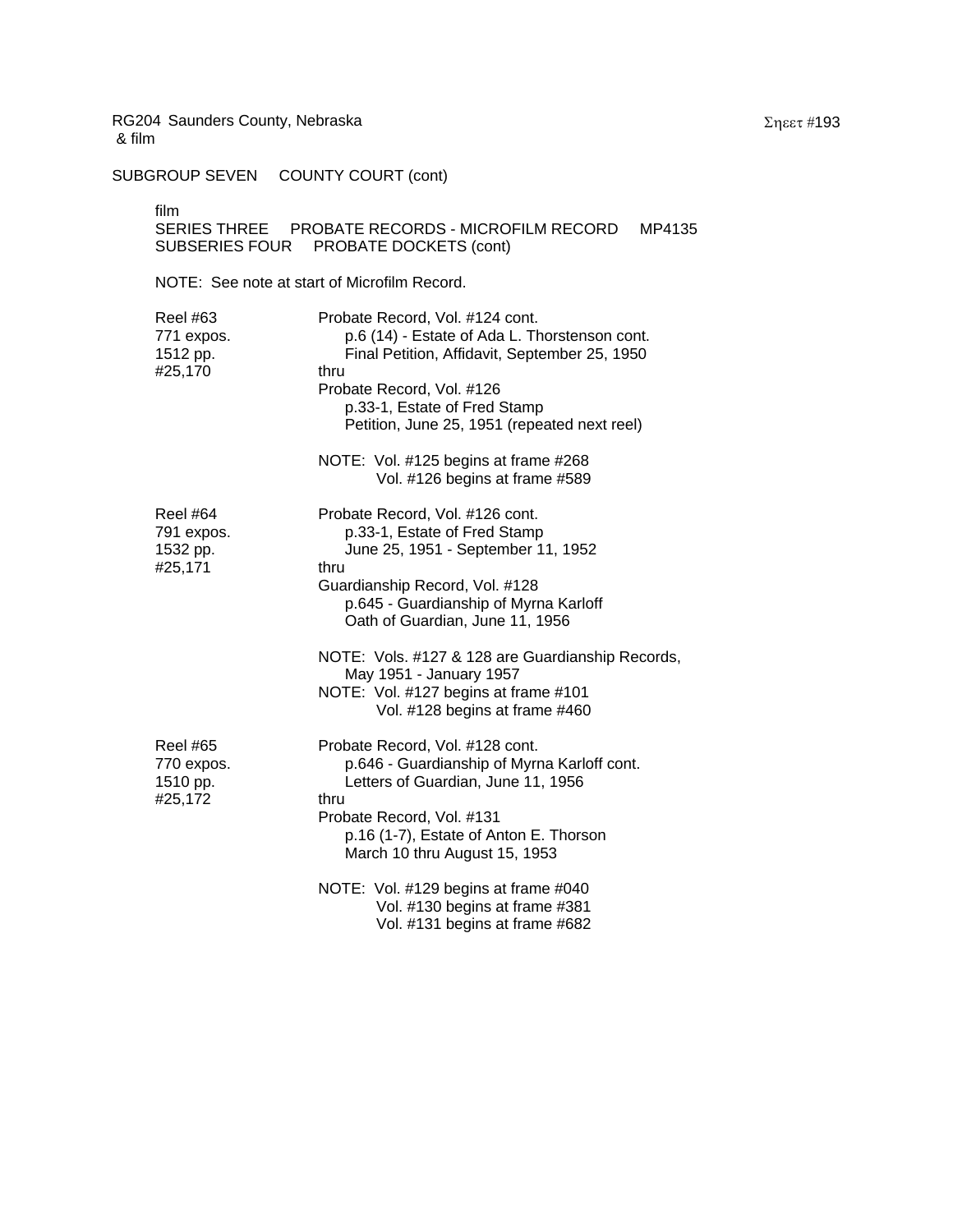SUBGROUP SEVEN COUNTY COURT (cont)

film

## SERIES THREE PROBATE RECORDS - MICROFILM RECORD MP4135 SUBSERIES FOUR PROBATE DOCKETS (cont)

| Reel #66<br>782 expos.<br>1534 pp.<br>#25,173        | Probate Record, Vol.#131 cont.<br>p.16 (8-16), Estate of Anton E. Thorson cont.<br>September 15, 1953 - April 8, 1954<br>thru<br>Probate Record, Vol. #133<br>p.44-1, Estate of William A. Nitz<br>Petition, September 11, 1954                                           |
|------------------------------------------------------|---------------------------------------------------------------------------------------------------------------------------------------------------------------------------------------------------------------------------------------------------------------------------|
|                                                      | NOTE: Vol. #132 begins at frame #236<br>Vol. #133 begins at frame #549                                                                                                                                                                                                    |
| <b>Reel #67</b><br>795 expos.<br>1536 pp.<br>#25,174 | Probate Record, Vol. #133 cont.<br>p.44 (2-11), Estate of William A. Nitz cont.<br>October 1, 1954 - March 3, 1955<br>thru<br>Probate Record, Vol. #136<br>p.1 (1-5), Estate of Anna M. Lindgren<br>March 23, 1956 - April 10, 1956                                       |
|                                                      | NOTE: Vol. #135, frames 495-529 are insert pages,<br>Estate of Howard K. Pokorny (12 (1-21),<br>Inventory of Estate, November 5, 1955 (69 pp)<br>NOTE:<br>Vol. #134 begins at frame #087<br>Vol. #135 begins at frame #412<br>Vol. #136 begins at frame #792              |
| <b>Reel #68</b><br>302 expos.<br>582 pp.<br>#25,175  | Probate Record, Vol. #136 cont.<br>p.1-6, Estate of Anna M. Lindgren cont.<br>April 10-27, 1956<br>thru<br>Guardianship Record, Vol. #137<br>p.109 - Guardianship of Ernest Floyd and<br>Betty Ann Boyer, Order, February 6, 1957<br>ROLL NOTES, Reel #68, see next page. |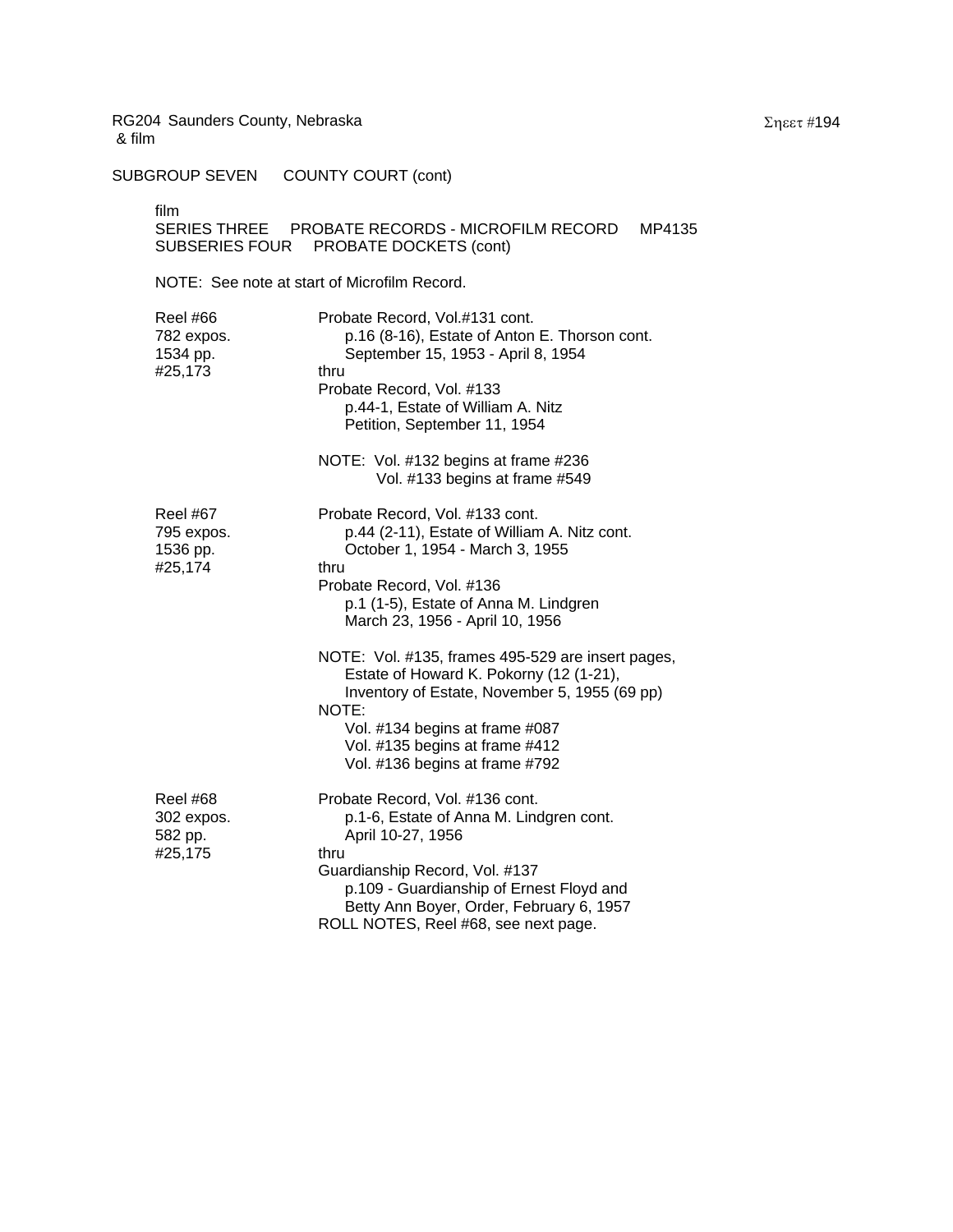SUBGROUP SEVEN COUNTY COURT (cont)

film

SERIES THREE PROBATE RECORDS - MICROFILM RECORD MP4135 SUBSERIES FOUR PROBATE DOCKETS (cont)

NOTE: See note at start of Microfilm Record.

| <b>Reel #68</b> | ROLL NOTES:                              |
|-----------------|------------------------------------------|
| cont.           | NOTE: Vol. #137 begins at frame #248     |
|                 | NOTE: Reel continues with Subseries One, |
|                 | Probate Entry Books, 1866-1900           |

film

| PROBATE ENTRY BOOKS, 1866-1900<br>SUBSERIES TWO |  |
|-------------------------------------------------|--|

- Reel #68 Probate Entry Book, Vol. A #25,175 thru
	- fr. #307 Index, A-Z, and<br>500 expos. p.2 Estate of M p.2 - Estate of Mary Posansky 974 pp. Petition, January 20, 1882 Probate Entry Book, Vol. B p.307 - Estate of Martin Svoboda Decree, January 3, 1889

(continued to next reel)

- NOTE: Probate Judge's Docket containing entries for probate, 1866-1890, can be found microfilmed as Vol. #3, reels 69 & 70.
	- NOTE:
		- Vol. A Entry Book begins at frame #307 Vol. B Entry Book begins at frame #627
- RESTRICTION: This reel is restricted to staff use only because it contains information restricted by Nebr. Revised Statutes, 43-113.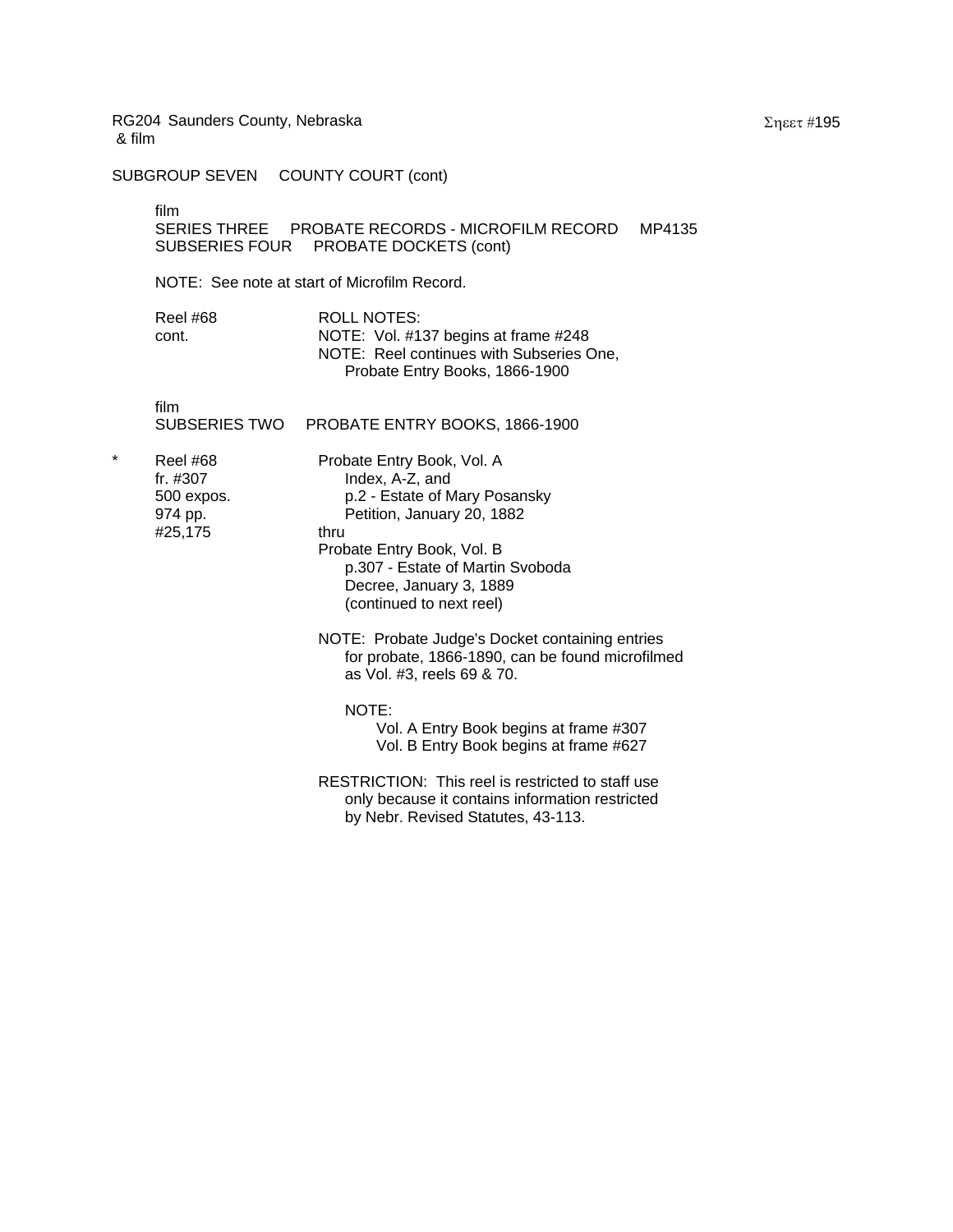SUBGROUP SEVEN COUNTY COURT (cont)

film

SERIES THREE PROBATE RECORDS - MICROFILM RECORD MP4135 SUBSERIES TWO PROBATE ENTRY BOOKS (cont)

NOTE: See note at start of Microfilm Record

\* Reel #69 Probate Entry Book, Vol. B cont. 636 expos. p.307 - Estate of Martin Svoboda cont. 1266 pp. Decree, January 7, 1889, also Estate of Calvin Duke, Dec. 11, 1888 thru Probate Entry Book, Vol. #D p.264 - Estate of Robert Wilson Parmenter Discharge, February 24, 1900

NOTE:

Entry Book, Vol. C begins at frame #167 Entry Book, Vol. D begins at frame #480

NOTE: Reel continues with Subseries Three, Probate Estate Records, 1866-1895

RESTRICTION: This reel is restricted to staff use only because it contains information restricted by Nebr. Revised Statutes, 43-113.

NOTE: Inventory continues with Subseries Three on next page.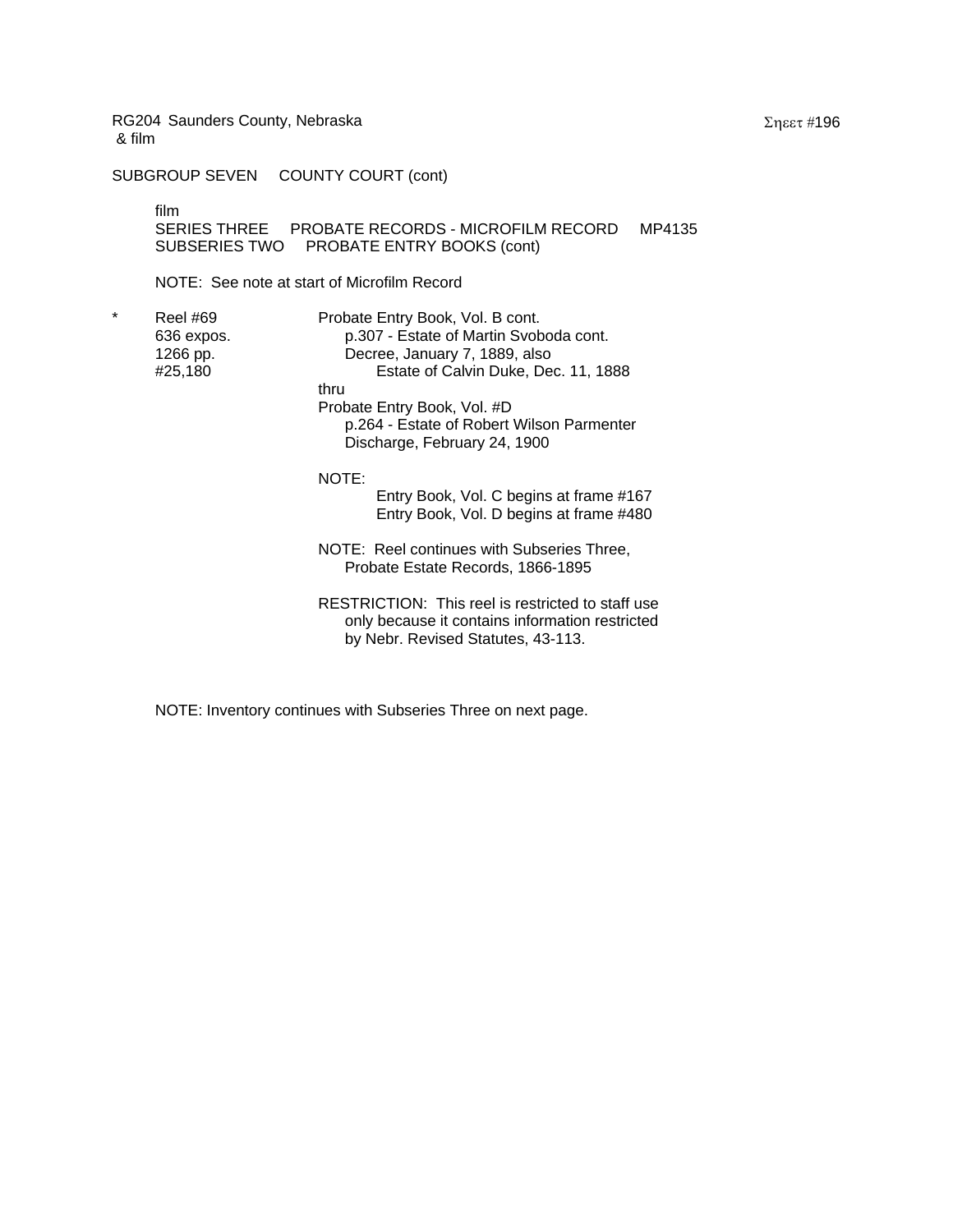SUBGROUP SEVEN COUNTY COURT (cont)

film SERIES THREE PROBATE RECORDS - MICROFILM RECORD MP4135 NOTE: See inventory for complete description. See notes at start of Subseries and Microfilm Record. film SUBSERIES TWO THRU FOUR (see inventory) SUBSERIES THREE PROBATE ESTATE RECORDS Reel #69 Vol. #1, Probate Record, Vol. 1A (1866-1873) fr. #638 (targeted Probate Estates) 121 expos. Index, A-Z (9 pp), and 205 pp. b.1 - Estate of A. Hinkley #25,180 Bond of Administrator, Nov. 5, 1866 thru Vol. #3, Probate Judge's Docket, 1866-1890 p.47 - Guardianship of Geary minors Letters of Guardian, April 15, 1873 RETAKE: Vol. #2, Estates V.A, pp.34-35, missed at frame #711. Retake spliced to End of Reel NOTE: For V.1, see inventory at Probate Dockets V.1A For V.2, see inventory at Estates, V.A For V.3, see inventory at Entry Books NOTE: Probate Record V.1A begins at frame #638 Estate Record, V.A begins at frame #690 Judge's Docket, V.3 begins at frame #724 NOTE: Reel #70, begins with Probate Judge's Docket cont. described in Subseries Two, Vol.#1 Reel #70 Vol. #3, Probate Judge's Docket cont. 59 expos. p.49 - Estate of Harrison Hyde vs. 94 pp. **Estate of Henry H. Hyde** #25,181 Transcript of Proceedings, 9/3/1872-7/9/1873 thru Vol. #3, Probate Judge's Docket p.142 - Judge's Calendar, October 1890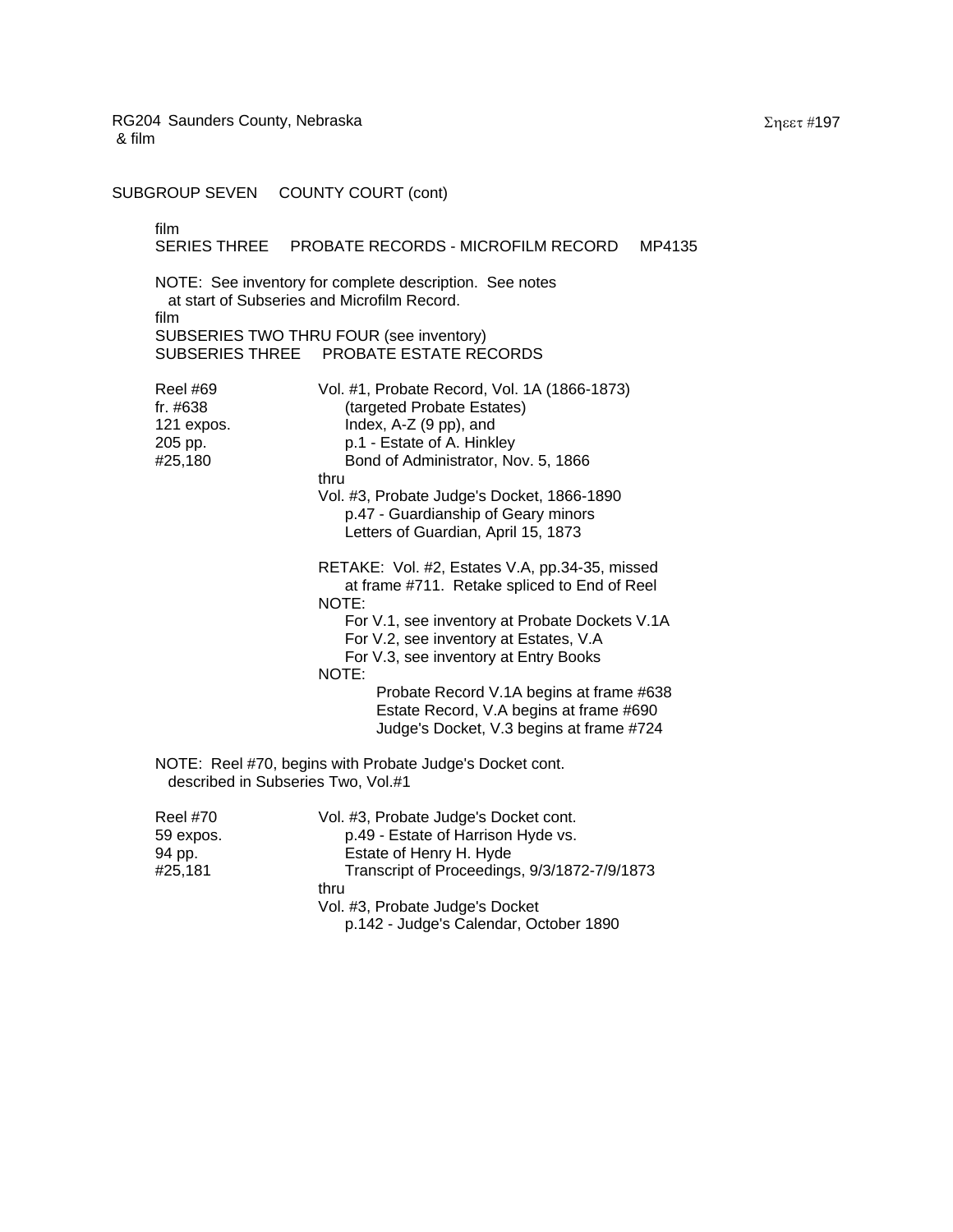SUBGROUP SEVEN COUNTY COURT

film

| TIIM<br><b>SUBSERIES ONE</b>                                     | SERIES THREE PROBATE RECORDS - MICROFILM RECORD<br>MP4135<br>PROBATE INDEXES, 1866-1944                                                                                                                                                                                                                        |
|------------------------------------------------------------------|----------------------------------------------------------------------------------------------------------------------------------------------------------------------------------------------------------------------------------------------------------------------------------------------------------------|
|                                                                  | NOTE: See inventory for complete description. See notes<br>at start of Subseries and Microfilm Record.                                                                                                                                                                                                         |
| <b>Reel #70</b><br>fr. #60<br>144 expos.<br>267 pp.<br>#25,181   | Vol. #4, Estate Cross-Index (Alpha)<br>#1 - Andrew Aitkenson (10/21/1889)<br>thru<br>Vol. #5, Estate Cross-Index (Alpha)<br>#4285 - Samuel Knode, 1943-1944<br>NOTE: These indexes are to be used prior to<br>using numerical indexes on reels 1-4                                                             |
|                                                                  | NOTE:<br>Vol. #4, Estate Cross-Index, 1866-1908,<br>(inventory, SS1, Vol. 1A) begins at<br>frame $#060$<br>Vol. #5, Estate Cross-Index, 1866-1943<br>(inventory, SS1, Vol. 2A) begins at<br>frame #093, restart at frame #101<br>NOTE: Reel continues with Subseries Three,<br>Probate Estate Books, 1875-1895 |
| <b>Reel #70</b><br>fr. #204<br>545 expos.<br>1076 pp.<br>#25,181 | Probate Estate Record, Vol. B<br>Index, A-Z, and<br>pp.5-8, Estate of Benjamin Hall, 1875-1880<br>thru<br>Probate Estate Record, Vol. C<br>p.395 - Estate ofJonas Stockdale<br>Inventory, May 14, 1891                                                                                                         |
|                                                                  | CORRECTION: Estate Record V.A, targeted as missing<br>at frame #203, see Reel #69, V.2 (targeted<br>Estate Inventory, 1867-1878, covering estate<br>entries, 1866-1878.<br>NOTES, Roll #70 continue on next page                                                                                               |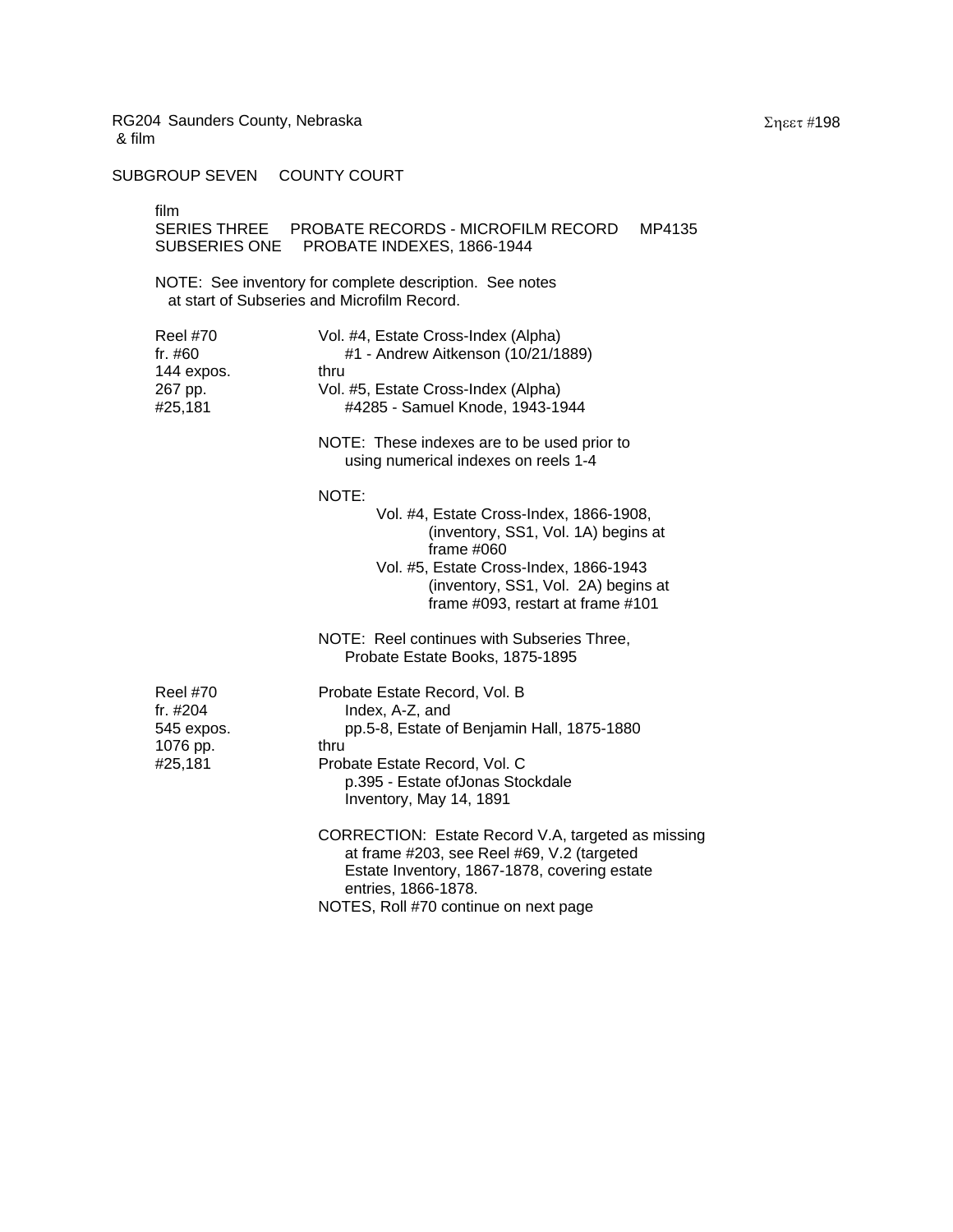SUBGROUP SEVEN COUNTY COURT (cont)

film

|                                                     | MP1435<br>SUBSERIES THREE PROBATE ESTATE RECORDS (cont)                                                                                                                                                                   |
|-----------------------------------------------------|---------------------------------------------------------------------------------------------------------------------------------------------------------------------------------------------------------------------------|
|                                                     | NOTE: See inventory for complete description. See notes<br>at start of Subseries and Microfilm Record.                                                                                                                    |
| <b>Roll #70</b><br>cont.                            | NOTE: Estate Record C, volume target missed at<br>frame #523.<br>NOTE:<br>Estate Record C begins at frame #523                                                                                                            |
| <b>Reel #71</b><br>333 expos.<br>642 pp.<br>#25,182 | Probate Estate Record, Vol. C cont.<br>p.396 - Estate of John O'Kane<br>Annual Report, January 12, 1891<br>thru<br>Probate Estate Record, Vol. D<br>p.481 - Estate of Frederick Bucholtz<br>Annual Report, August 2, 1895 |
|                                                     | NOTE:                                                                                                                                                                                                                     |

Vol. D begins at frame #066

Reels 1-71 positives received December 1991

Σηεετ #199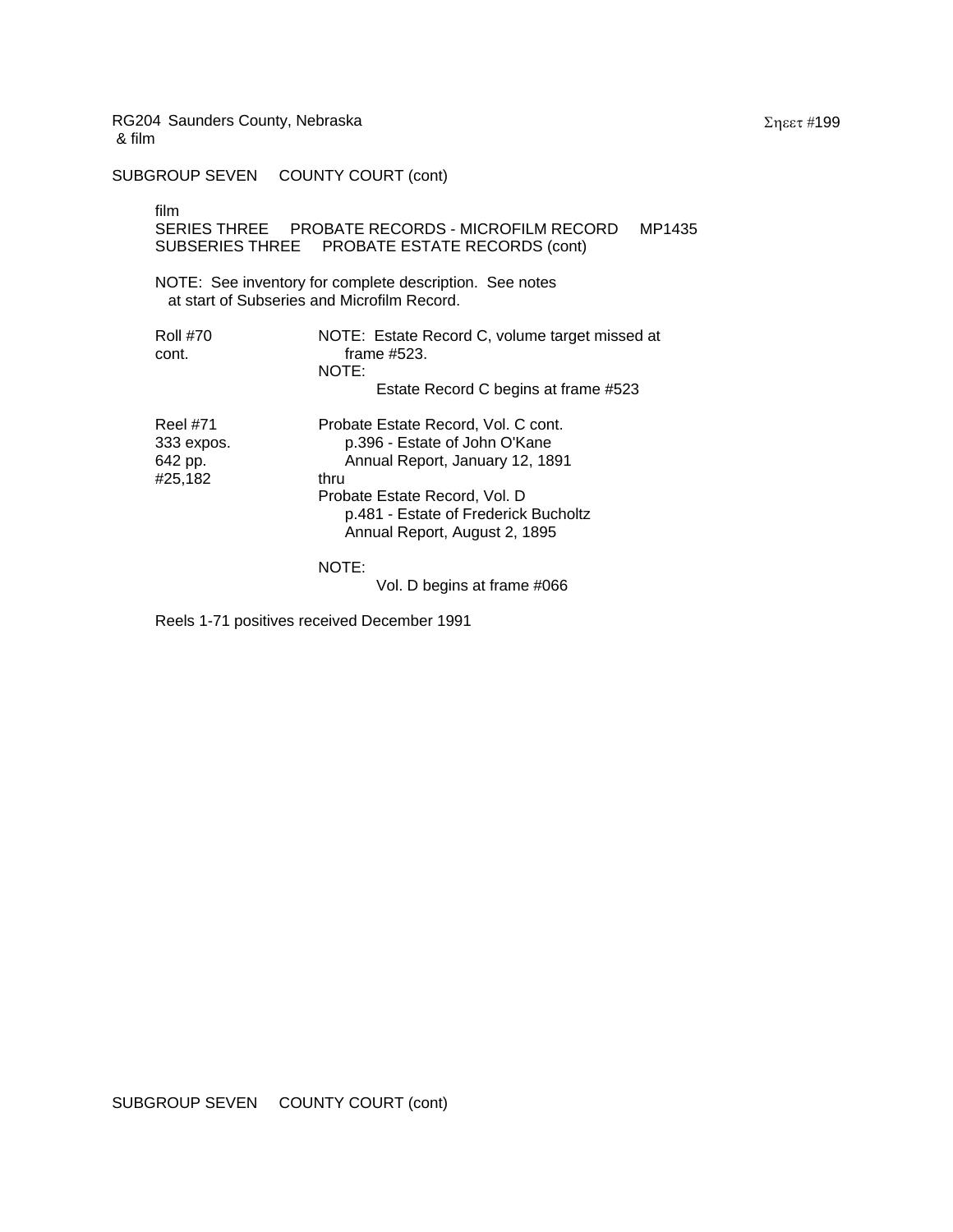# **Paper**  SERIES THREE PROBATE RECORDS (cont) **SUBSERIES FIVE CASE FILES: Esta RG204, SG7, S3, SS5 te, Guardianship, and Conservator**

| <b>NAME (Last, First, M.I)</b>               | <b>YEAR</b> |        | TYPE OF FILE CASE#   | BOX#           |              |             |
|----------------------------------------------|-------------|--------|----------------------|----------------|--------------|-------------|
| Allhands, P. L. - Heirs                      | 1884        |        | Guardianship         | 1              | 1            |             |
| Peterson, Jacob - Heirs 1894                 |             |        | $\alpha$             | 1A             | 1            |             |
| Barnell, Lorenzo - Heirs 1891                |             |        | $\mathbf{G}$         | $A-2$          | $\mathbf 1$  |             |
| Bishop, Presley - Insane1907-19              |             |        | Guard./Estate        | $\overline{2}$ | 1            |             |
| Bennett, Sarah E. - Heirs                    | 1885        |        | $\mathbf{G}$         |                | 3            | 1           |
| Barr, Ernest - Minor                         | 1897        |        | Prob./Guard.         | 5              | 1            |             |
| Banta, Robt. F.- Heirs                       | 1897        |        | Prob/Estate          | 6              | 1            |             |
| Bryant, Frank - Minor                        | 1891        |        | Guard./Estate        | $\overline{7}$ | 1            |             |
| Burbank, C. & V.W. - Heirs                   | 1881-91     |        | Prob/Guard.          | 9              | 1            |             |
| Barr, Esther - Incompetent                   | 1904-14     |        | Prob/Guard.          | 10             | 1            |             |
| Bartels, Henry aka Blunk 1892                |             | Guard. |                      | 11             | 1            |             |
| Brabec, Joseph - Minor 1897-1911 Guard./Prob |             |        |                      | 13             | $\mathbf{1}$ |             |
| <b>Bunnell?Burrell? - Minors</b>             | 1891        |        | Guard.               |                | 14           | $\mathbf 1$ |
| Bartek, Agnes - Minor                        | 1892        |        | Guard.               | 15             | 1            |             |
| Kadlecek, W. -Spendthrift                    |             |        | 1898-1902 Guard/Prob | 16             | 1            |             |
| Bennett, Patrick - Incomp.                   |             |        | 1895-1910 Guard/Prob | 17             | 1            |             |
| Crouch, Aaron - Incompetent 1880 Guard.      |             |        |                      | 18             | 1            |             |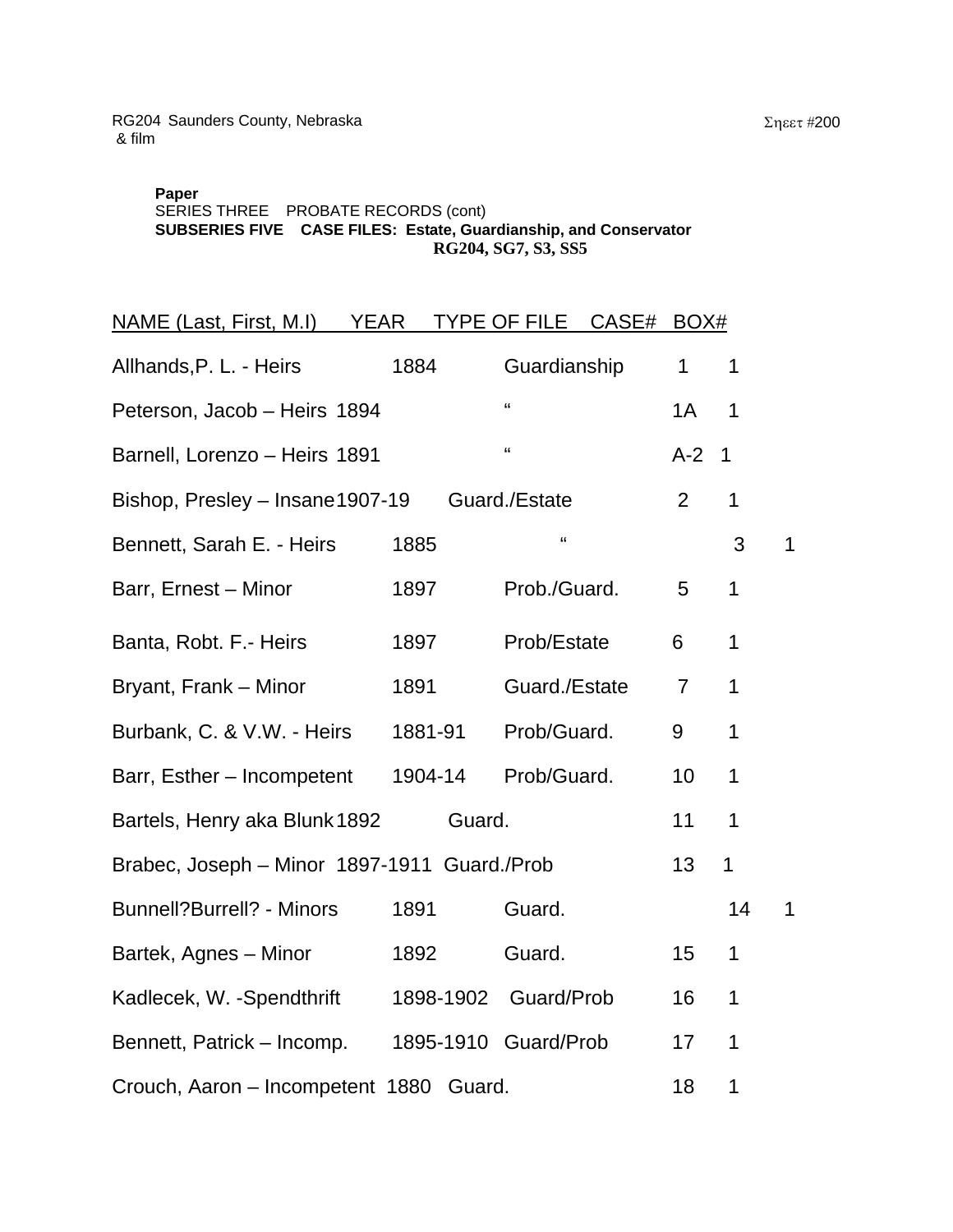| Cole, Cecelia - Insane            | 1891    |           |               | Guard/Prob             | 19 | 1              |   |
|-----------------------------------|---------|-----------|---------------|------------------------|----|----------------|---|
| Carlson, John Z. - Insane         |         | 1894      |               | Guard.                 |    | 20             | 1 |
| Curtis, Pearl C. - Minor          |         |           |               | 1897-1901 Guard/Estate | 21 | 1              |   |
| Christenson, Peter - Heirs        | 1893    |           | Guard.        |                        | 22 | 1              |   |
| Duke, Jennie – Minor              | 1890-92 |           | Guard.        |                        | 24 | 1              |   |
| Clark, Wm. H. - Heirs             |         | 1893-1903 |               | Guard/Estate           | 25 | 1              |   |
| Edlund, Nels - Heirs              | 1885-95 |           |               | Prob/Guard             | 26 | 1              |   |
| Edlund, Alida- Minor              | 1898    |           | Guard         |                        | 27 | 1              |   |
| Ethell, Jas. F. - Heirs           | 1885-95 |           |               | Prob/Guard             | 28 | 1              |   |
| Fuller, Chas. & Frank             | 1891    |           | Guard         |                        | 30 | 1              |   |
| Finney, George - Insane 1883      |         | Guard     |               |                        | 31 | 1              |   |
| Fletcher, Wm. - Heirs             | 1891-95 |           |               | Guard/Prob.            | 32 | $\mathbf 1$    |   |
| Harry & Alfred Funkhouser         |         | 1894-1908 |               | Guard/Estate           | 34 | 1              |   |
| Griffin, Sherman - heirs 1890-92  |         |           | Prob/Estate   |                        | 36 | $\overline{2}$ |   |
| Huxley, Chas. - Minor Heirs       | 1892    |           | Guard.        |                        | 37 | 2              |   |
| Hledik, Frank – Minor Heirs       | 1891    |           |               | Guard/Estate           | 38 | $\overline{2}$ |   |
| Henry, Charles - Minor            | 1893    |           | <b>Estate</b> |                        | 39 | 2              |   |
| Horton, Edwin - Minor             | 1889    |           |               | Guard/Estate           | 40 | 2              |   |
| Hakanson, Olof                    | 1890    |           |               | Guard/Estate           | 41 | $\overline{2}$ |   |
| Hooker, Mary - Minor Heirs        | 1896    |           |               | Guard/Estate           | 42 | $\overline{2}$ |   |
| Hamilton, Carolina – Incomp. 1886 |         |           | Guard/Estate  |                        | 43 | 2              |   |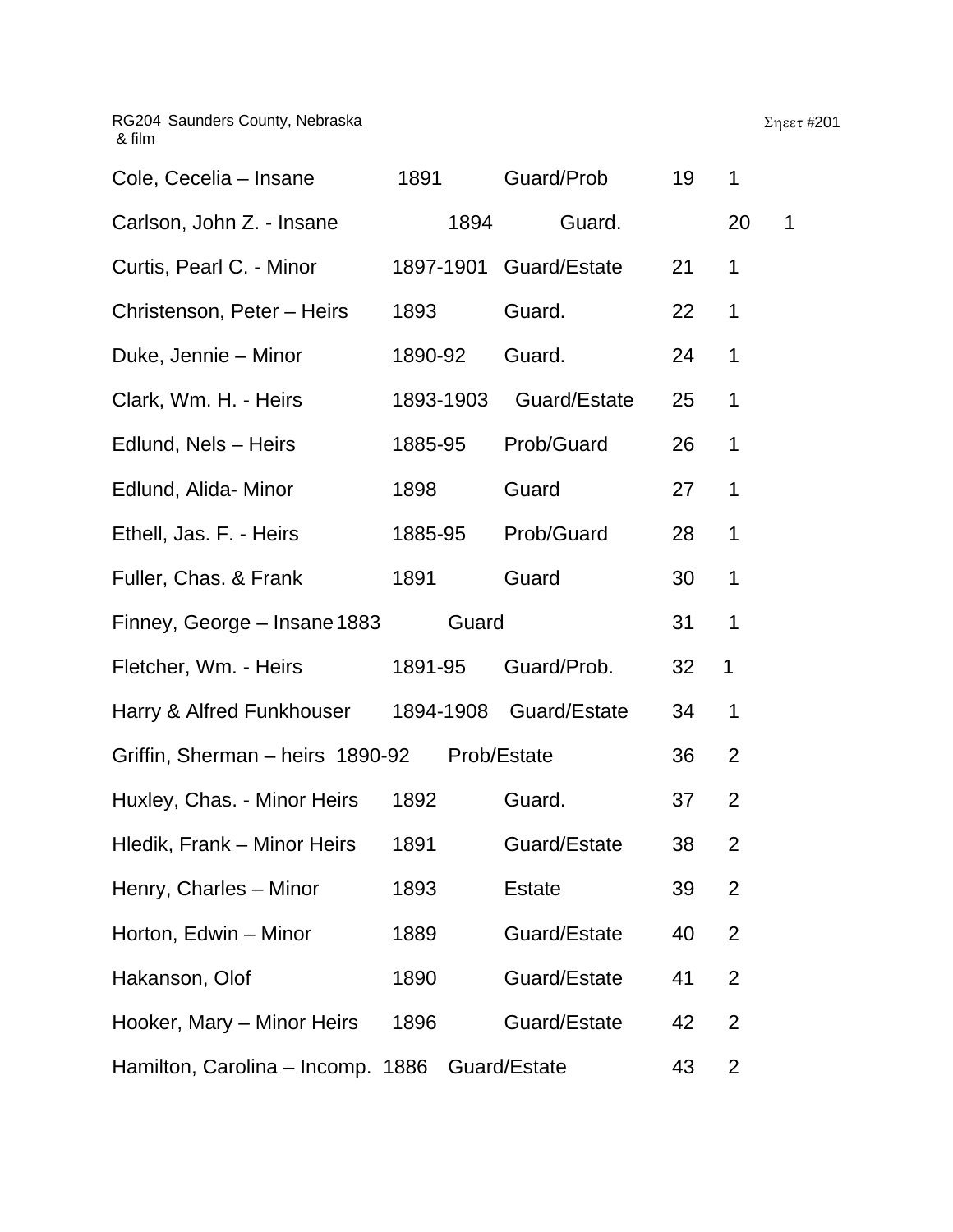| Hadenskog, Swan                   | 1885 |         | Guard/Estate  | 44  | $\overline{2}$ |  |
|-----------------------------------|------|---------|---------------|-----|----------------|--|
| Hanson, Henry - Minor Heir        |      | 1883    | Guard/Estate  | 45  | $\overline{2}$ |  |
| Jordan, Patrick – Minor Heirs     |      | 1886    | Guard/Estate  | 46  | 2              |  |
| Jacobson, Hans – Insane           |      | 1909    | Guard/Estate  | 47  | $\overline{2}$ |  |
| Skiles, Benj. F. - Heirs          |      | 1881    | <b>Estate</b> | 47A | 2              |  |
| Humbera, Josephine - Minor        |      | 1901    | Guardianship  | 48  | $\overline{2}$ |  |
| Kelley, Elsie J. - Minor          |      | 1885    | Guardianship  | 49  | 2              |  |
| Knight, Mary M. - Minor Heir 1894 |      |         | Guardianship  | 50  | 2              |  |
| Killian, Amel – minor             |      | 1894    | Guardianship  | 51  | $\overline{2}$ |  |
| Knight, Mary M. - Incomp.         |      | 1885    | Guardianship  | 52  | $\overline{2}$ |  |
| Matousek, Joseph – Heirs          |      | 1889    | Guard/Prob.   | 56  | $\overline{2}$ |  |
| Novak, Emile - Minor              |      | 1897    | Guard/Prob.   | 57  | $\overline{2}$ |  |
| Nenzen, Peter - Heirs             |      | 1887-91 | Guard/Prob    | 58  | 2              |  |
| Novacek, Joseph - Minor1883       |      |         | Guard/Prob    | 61  | $\overline{2}$ |  |
| Oakseon, Martin W. - Minor        |      | 1885    | Guard/Prob    | 62  | $\overline{2}$ |  |
| Person, Nils - Insane             |      | 1892    | Guard/Prob    | 63  | 2              |  |
| Pierce, O.A. - Insane             |      | 1891    | Guardianship  | 64  | 2              |  |
| Peterzelka, Anton & Vincent 1892  |      |         | Guardianship  | 65  | $\overline{2}$ |  |
| Porter, Isabelle - Minor          |      | 1887    | Guardianship  | 66  | $\overline{2}$ |  |
| Pitzer, George W. - Heirs         |      | 1888    | Prob/Guard    | 67  | 2              |  |
| Person, Nils - Heirs              |      | 1893    | Guardianship  | 69  | 2              |  |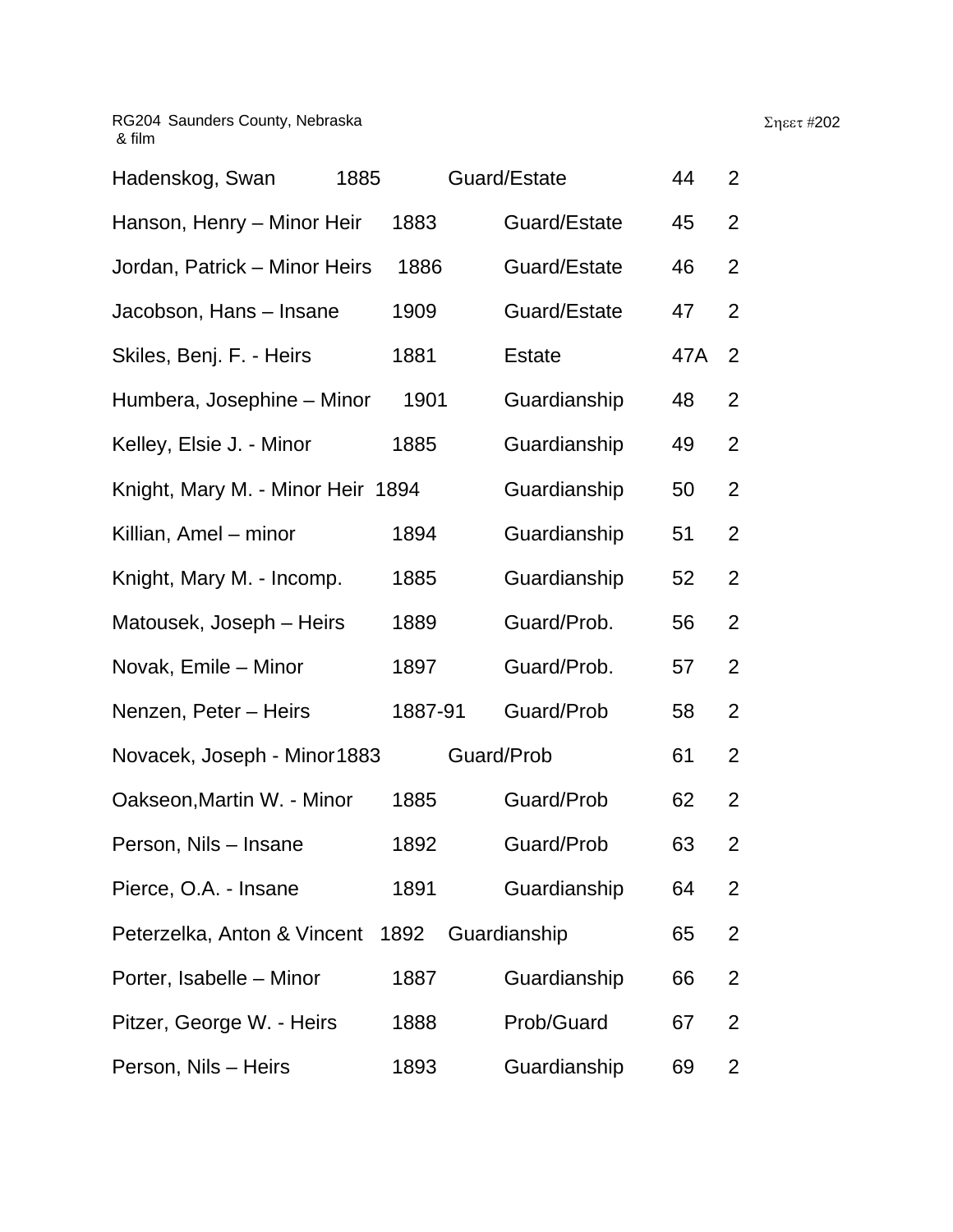| Rekarek, Frank - Minor Heirs 1891 Guardianship   |           |               |              | 69    | 2              |   |
|--------------------------------------------------|-----------|---------------|--------------|-------|----------------|---|
| Griffith, Mary M. - Heirs 1899                   |           | Guardianship  |              | 69A 2 |                |   |
| Pearce, Horace - Incompetent 1897 Guardianship   |           |               |              | 70    | $\overline{2}$ |   |
| Riddle, Benjamin                                 | 1887      | <b>Estate</b> |              | 71    | $\overline{2}$ |   |
| Randolph, Mollie - Minor                         | 1891      |               | Guard/Estate |       | 72             | 2 |
| Sefton, Ella                                     | 1894      | Guardianship  |              | 73    | $\overline{2}$ |   |
| Sherman, Louie A. - Minor                        | 1885      |               | Guard/Estate | 74    | $\overline{2}$ |   |
| Samek, Francisco - Heirs                         | 1887-92   |               | Guard/Estate | 75    | $\overline{2}$ |   |
| Sorenson, Lars - Incomp.                         | 1891      |               | Guardianship | 76    | $\overline{2}$ |   |
| Stockdale, Geraldine                             | 1895      |               | Guard/Probe  | 77    | $\overline{2}$ |   |
| Hixon, John M. - Heirs                           | 1893      |               | Guard/Estate | 77A 2 |                |   |
| Staats, John H.                                  | 1885      |               | Guard/Estate | 78    | 2              |   |
| Simpson, Harry – Minor 1892                      |           | Guardianship  |              | 79    | $\overline{2}$ |   |
| Steen, Louis & Effie - Minors 1882 Estate/Guard. |           |               |              | 80    | $\overline{2}$ |   |
| Thomas, Henry - Minor Heirs 1897 Guard/Estate    |           |               |              | 81    | $\overline{2}$ |   |
| Lefler, Joseph - Minor Heirs                     | 1895      |               | Guardianship | 82    | $\overline{2}$ |   |
| Traxler, Jacob - Minor Heirs 1892                |           |               | Guard/Estate | 83    | $\overline{2}$ |   |
| TePoel, John - Minor Heirs                       | 1887      |               | Guard/Estate | 84    | $\overline{2}$ |   |
| Thompson, John C.                                | 1893      |               | Guardianship | 85    | $\overline{2}$ |   |
| Vermeline, Herman - Minor                        | 1897      |               | Guard/Estate | 86    | $\overline{2}$ |   |
| <b>Isackson, Andrew - Heirs</b>                  | 1893-1900 | Probate       |              | 86A 2 |                |   |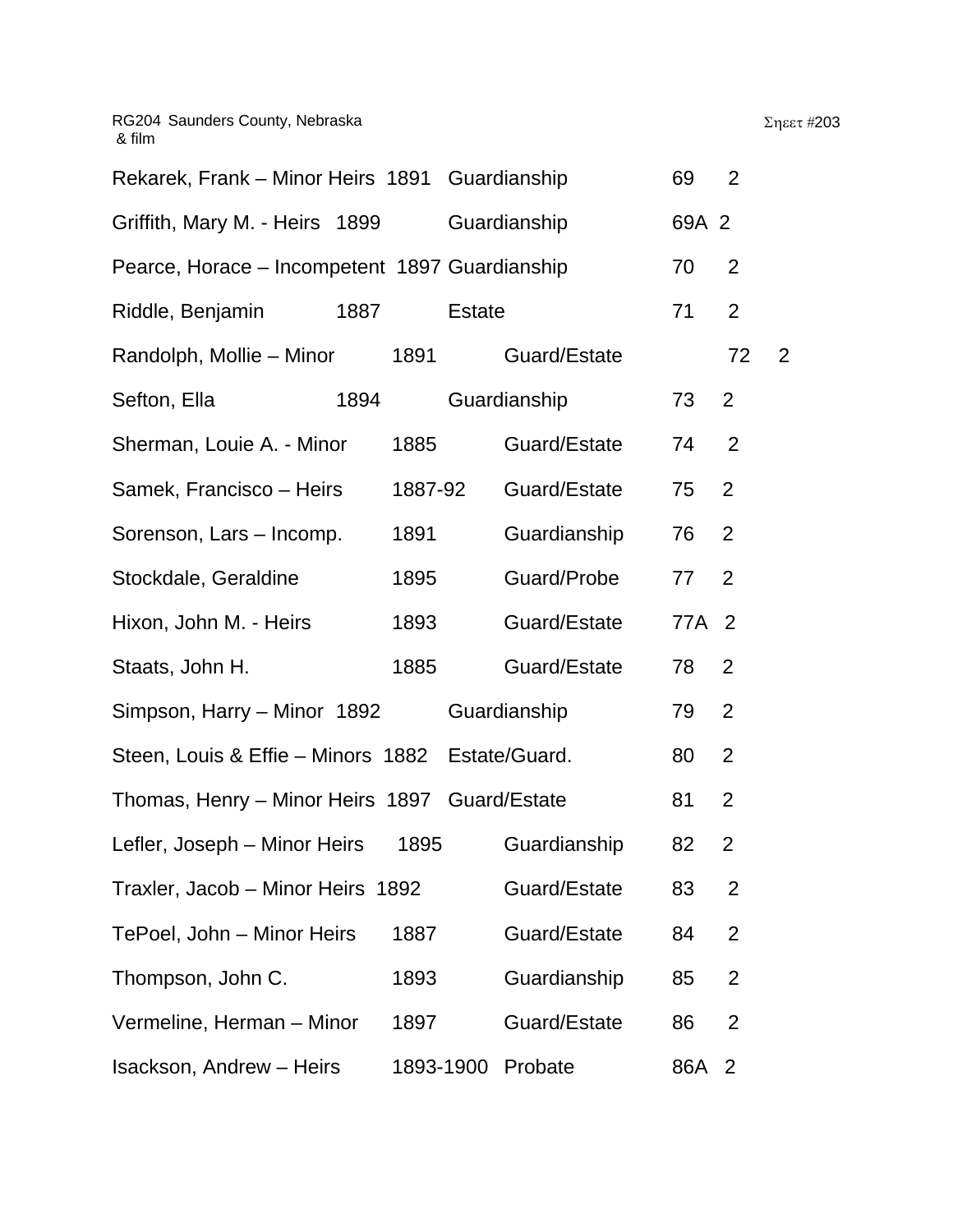| John & Ida Wilbur - Minors                           | 1881      | Guardianship      | 87    | 2              |                |
|------------------------------------------------------|-----------|-------------------|-------|----------------|----------------|
| Woodbury, Sylvia - Minor                             | 1884      | Guardianship      | 88    | $\overline{2}$ |                |
| Winslow, John M. - Minor 1893                        |           | Guardianship      | 90    | $\overline{2}$ |                |
| Whitaker, Thomas - Insane                            | 1891      | Guardianship      | 91    | 2              |                |
| Kraus, Anna - Deceased                               | 1887      | Probate           |       | 92             | $\overline{2}$ |
| Weddell, Joseph                                      | 1893      | Guardianship      | 92    | $\overline{2}$ |                |
| Brodahl, Swan - Heirs                                | 1893-1913 | Guard/Estate      | 93    | $\overline{2}$ |                |
| Dickey, L.M. - Minor Heirs                           | 1902      | Guardianship      | 94    | $\overline{2}$ |                |
| Decker, Lula Bell - Minor                            | 1897      | Probate           |       | 95             | $\overline{2}$ |
| Daharsh, Earl, Wilmer, Ora.                          | 1902      | Probate           | 96    | $\overline{2}$ |                |
| Dorn, Elsie                                          | 1900      | Guardianship      | 97    | 2              |                |
| Cook, Thomas C. - Minor Heirs 1904 Guardianship      |           |                   | 98    | $\overline{2}$ |                |
| Dalton, Clara & Thomas - Minors 1896                 |           | Probate           | 99    | $\overline{2}$ |                |
| Dvorak, Jacob- Minor Heirs                           | 1894      | Guardianship      | 101   | 2              |                |
| Enbody, Joseph Henry - Minor Heirs 1892 Guardianship |           |                   | 102 2 |                |                |
| Elliott, David - Minor Heirs                         | 1881      | Guardianship      | 103 2 |                |                |
| Eggert, Chas. - Minor Heirs                          | 1910      | Guardianship      | 104 2 |                |                |
| Eggers, Catherine - Minor Heirs 1886                 |           | Guardianship      | 105 2 |                |                |
| Eggers, Minnie & Sarah 1884                          |           | Guardianship      | 106 3 |                |                |
| Emshoff, Christian - Minor Heirs                     |           | 1913 Guardianship | 107 3 |                |                |
| Fullman, Emily A. - Incomp. 1903-1905 Guardianship   |           |                   | 108 3 |                |                |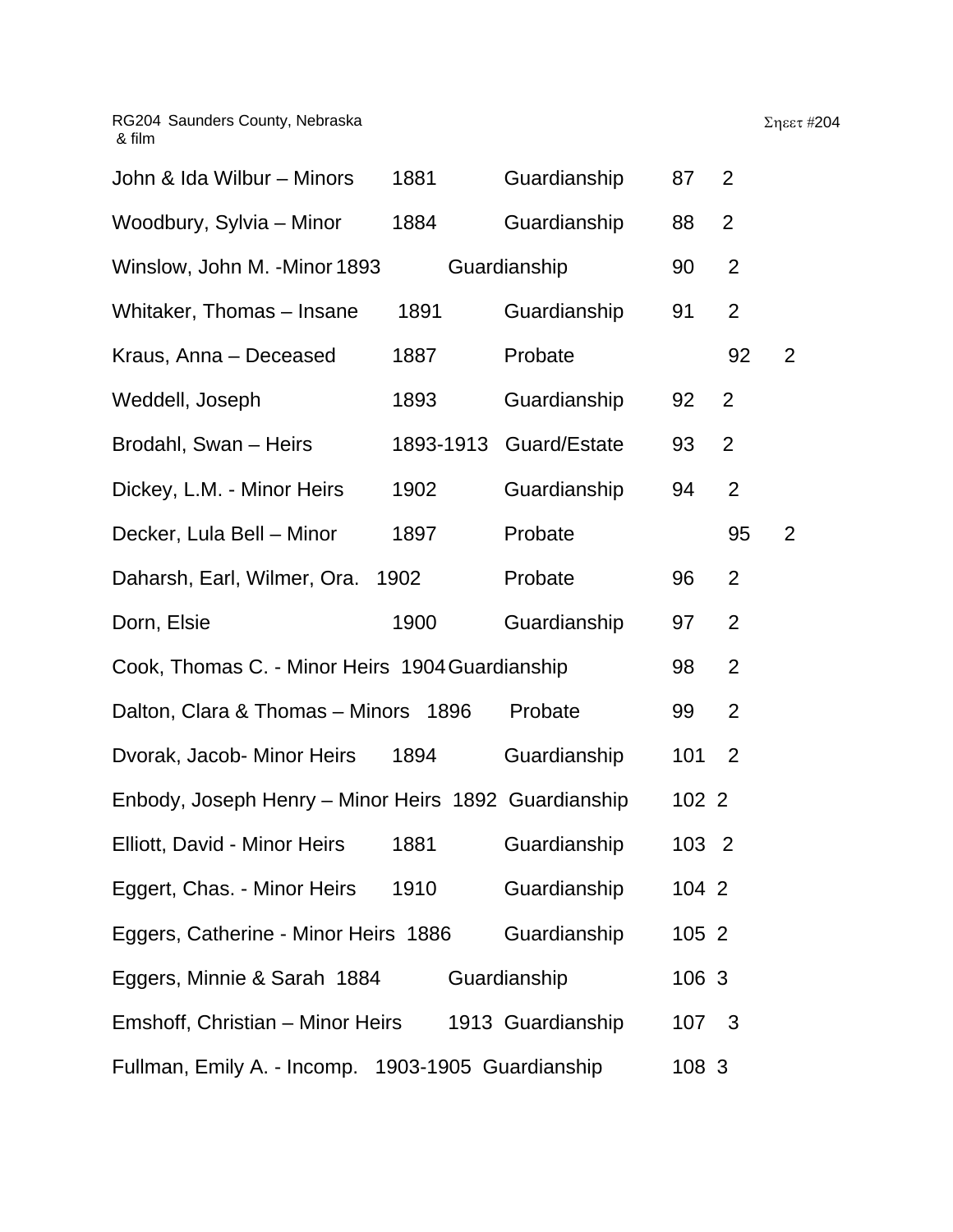| Fanning, Katie – Minor<br>1899                        | Guardianship         | 109 3            |   |
|-------------------------------------------------------|----------------------|------------------|---|
| Merriam, Albert W. - Minor Heirs 1885-93 Guardianship |                      | 109A 3           |   |
| Leon & Albert Fauquet - Minors 1907                   | Guardianship         | 110              | 3 |
| Fuilmer, Rachael - Incompetent 1897                   | Guardianship         | 1113             |   |
| Farnsworth, Emma - minor heirs 1900                   | Guardianship         | 112 <sup>3</sup> |   |
| Falston, Augustus - Insane<br>1898                    | Guardianship         | 114 3            |   |
| Gardener, Henry - minor heirs 1884 Guardianship       |                      | 115 3            |   |
| Gottberg, Chas. - minor heirs 1891                    | Guardianship         | 116 3            |   |
| Gilchrist, Ellen - minor heirs 1908                   | Guardianship         | 117 3            |   |
| Gammon, Clyde & Ray<br>1900                           | Guardianship         | 118 3            |   |
| Green, Fred - minor<br>1899                           | Guardianship         | 119 3            |   |
| 1901<br>Adsit, George – minor                         | Guardianship         | 120 3            |   |
| Anderson, Clara M.<br>1893                            | Guardianship         | 121 3            |   |
| Adams, Wm. Robert by Wm. Gray 1897 Adoption           |                      | 122 3            |   |
| Anderson, Nils<br>1886                                | Guardianship         | 1233             |   |
| Auten, Samuel W - minor heirs 1899 Guardianship       |                      | 124 3            |   |
| Alexanderson, Bertha 1902 Guardianship                |                      | 125 3            |   |
| Amberg, Geo. - Incompetent                            | 1942-54 Guardianship | 126 3            |   |
| Anderson, George H. - minor 1902                      | Guardianship         | 127 3            |   |
| 1903<br>Acor, Laura R. - minor heirs                  | Guardianships        | 128 3            |   |
| Boyle, Sybil - Insane<br>1897                         | Guardianship         | 1293             |   |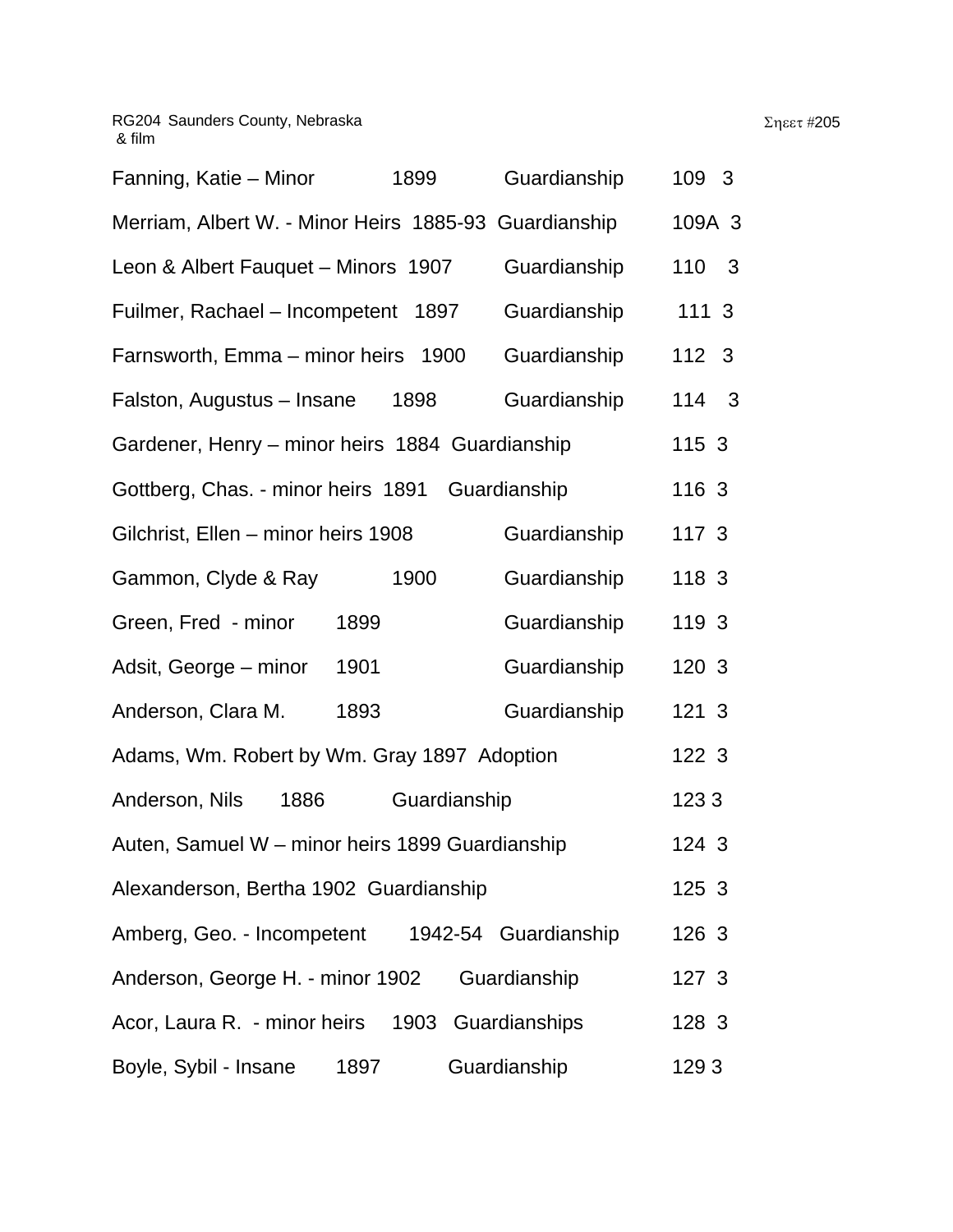| Brush, Lela – minor                          | 1899 | Guardianship      |                 | 1303           |  |
|----------------------------------------------|------|-------------------|-----------------|----------------|--|
| Brozovsky, Wm. - 1900 Guardinship - J. Belik |      |                   | - quardian 1313 |                |  |
| <b>Rlazek Frank Ir - Insane</b>              |      | 1898 Guardianshin |                 | ר 132 $\sigma$ |  |

| Blazek, Frank Jr. - Insane                           |      | 1898 Guardianship | 1323  |       |
|------------------------------------------------------|------|-------------------|-------|-------|
| Bryant, Anna – Minor Heirs                           |      | 1901 Guardianship | 1333  |       |
| Ball, William R. - minor                             |      | 1880 Guardianship | 1343  |       |
| Bredenberg, Anna J. - Minor Heirs 1897 Guardianship  |      |                   | 1353  |       |
| Bruce, Herman L. - minor - 1889                      |      | Guardianship      | 1363  |       |
| Bergren, Bengta – minor heirs 1887 Guardianship      |      |                   | 1383  |       |
| Biggerstaff, John - minor heirs - 1894 Guardianship  |      |                   | 1393  |       |
| Bonness, Paul M.J. - Minor - 1888 Guardianship       |      |                   | 1403  |       |
| Beaver, Mabel & Lloyd - Minors - 1902 - Guardianship |      |                   |       | 141 3 |
| Beutler, Louis & Rosy - Minors 1910 - Guardianship   |      |                   | 143 3 |       |
| Brown, John H. - Heirs<br>1898                       |      | Guardianship      | 144 3 |       |
| Bernie, John - Insane<br>1894                        |      | Guardianship      | 1453  |       |
| Butler, Howard - Incompetent 1890 Guardianship       |      |                   | 146 3 |       |
| Bignell, Richard - minor 1900                        |      | Guardianship      | 147 3 |       |
| Blakestead, John - Minor 1891 Estate                 |      |                   | 148 3 |       |
| Berggren, Henry & Mabel - Minors 1901 Guardianship   |      |                   | 149 3 |       |
| Cowan, Blanche - Minor 1903                          |      | Guardianship      | 150 3 |       |
| Cowan, Allen L. - Minor 1903                         |      | Guardianship      | 151 3 |       |
| Cerney, Anna - Heirs                                 | 1900 | Guardianship      | 152 3 |       |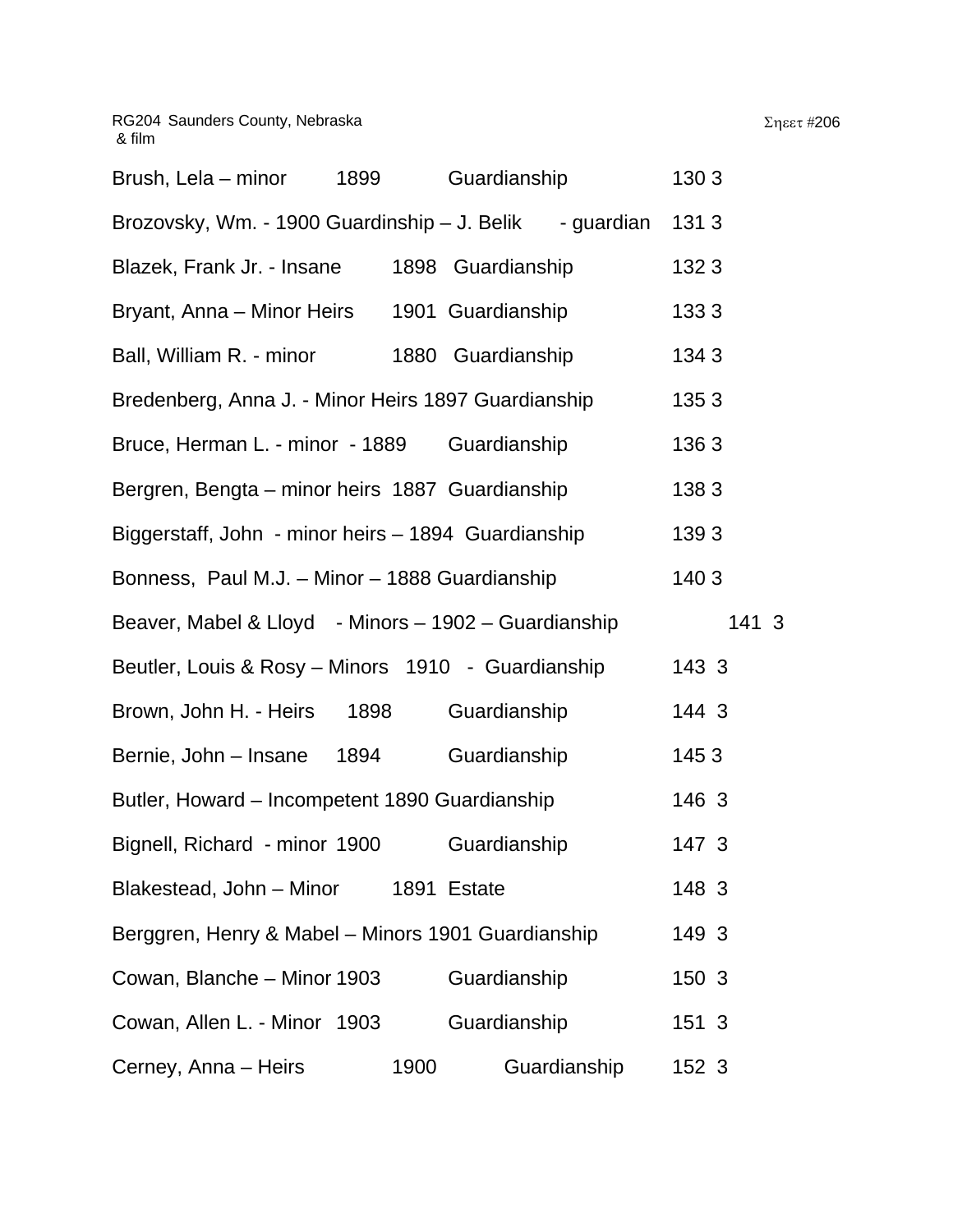| Cerny, John – Insane<br>1896                           | Guardianship | 153 3 |
|--------------------------------------------------------|--------------|-------|
| Cone, Joseph – Incompetent<br>1897                     | Guardianship | 154 3 |
| Caswell, Luella (Udd) - minor 1898 Adoption            |              | 156 3 |
| Campbell, R. H. - minor 1876                           | Adoption     | 157 3 |
| Campbell, Peter & Daniel<br>1885                       | Guardianship | 1593  |
| Collins, Wm. J. - minor 1882                           | Guardianship | 160 3 |
| Campbell, Elizabeth<br>1877                            | Guardianship | 1613  |
| Childs, William<br>1877                                | Guardianship | 163 3 |
| Clausen, J.H.<br>1889                                  | Guardianship | 165 3 |
| Crosby, Emily O.<br>1877                               | Guardianship | 166 3 |
| Cerny, Vaclav - Incompetent 1899 Guardianship          |              | 167 3 |
| 1876<br>Henderson, Elizabeth                           | Guardianship | 168 3 |
| Hladky, John H. - minor 1899                           | Guardianship | 169 3 |
| Heller, Benjamin - minor<br>1902                       | Guardianship | 170 4 |
| Heuck, William - Incompetent 1911-35                   | Guardianship | 171 4 |
| Harding, Thomas - Minor Heirs 1884                     | Guardianship | 172 4 |
| Polacek, Vincent & Max - Minors 1918                   | Guardianship | 173 4 |
| Holm, Ole B. - Incompetent 1892                        | Guardianship | 174 4 |
| Hart, Minnie C. - minor<br>1878                        | Guardianship | 175 4 |
| Henricksen, Peter - Incompetent 1899-1931 Guardianship |              | 1764  |
| Hill, Wm. E. - minor heirs 1880 Guardianship           |              | 177 4 |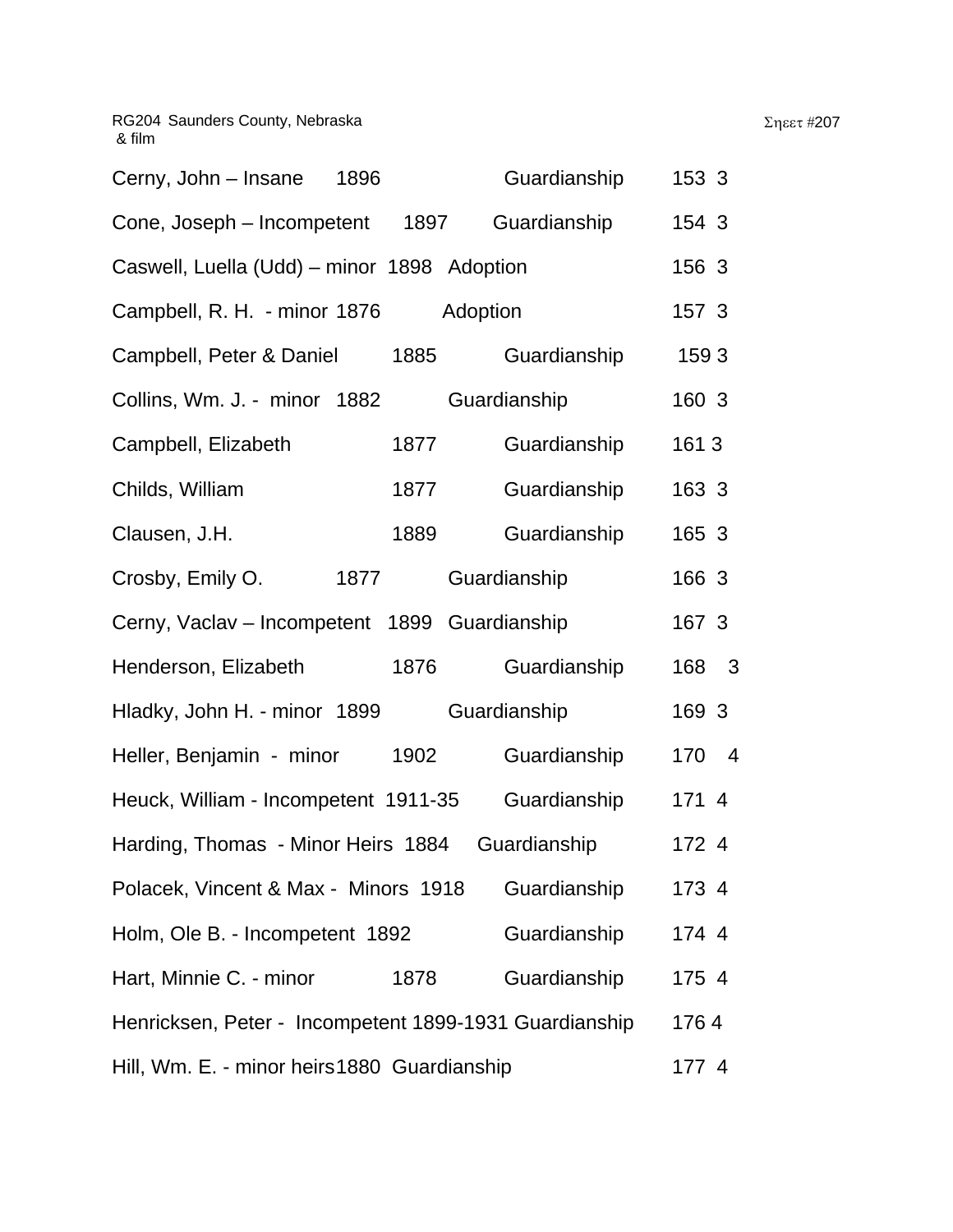| Hamilton, Wm. - incompetent 1907-14 Guardianship   |         | 179 4        |          |  |  |
|----------------------------------------------------|---------|--------------|----------|--|--|
| Hughes, Clinton D. - Insane                        | 1901    | Guardianship | 180 4    |  |  |
| Hanson, Anna – minor heirs                         | 1905-14 | Guardianship | 1814     |  |  |
| Johnson, Algot - minor                             | 1902    | Guardianship | 1824     |  |  |
| Johnson, C. J. - Insane                            | 1899    | Guardianship | 183 4    |  |  |
| Johnson, Herbert - minor 1887                      |         | Guardianship | 184 4    |  |  |
| Johnson, Peter J. - Insane                         | 1890    | Guardianship | 185 4    |  |  |
| Junek, Amelia – minor 1893                         |         | Guardianship | 186 4    |  |  |
| Johnson, George – minor 1897                       |         | Guardianship | 187 4    |  |  |
| Johnson, Berhardt - incompetent 1897 Guardianship  |         |              |          |  |  |
| Johnson, Randall & Mary - minors 1895 Guardianship |         |              | 189 4    |  |  |
| Jamison, James N. - minor                          | 1885    | Guardianship | 190 4    |  |  |
| Johnson, Carl E. - minor 1889                      |         | Guardianship | 191 4    |  |  |
| Johnson, Louis - minor heirs                       | 1903    | Guardianship | 192 4    |  |  |
| Johnson, Peter – insane 1900                       |         | Guardianship | 193 4    |  |  |
| Kavan, John - Minor heirs                          | 1903    | Guardianship | 194 4    |  |  |
| Kubista, Joseph – minors                           | 1909    | Guardianship | 195 4    |  |  |
| Keiser, Minnie - minor                             | 1895    | Guardianship | 196<br>4 |  |  |
| Weslely, Amelia - minor 1893 Guardianship          |         |              |          |  |  |
| Kavan, Frank C. - minor heirs 1911 Guardianship    |         |              | 197 4    |  |  |
| Kavan, Milada – minor                              | 1915    | Guardianship | 198 4    |  |  |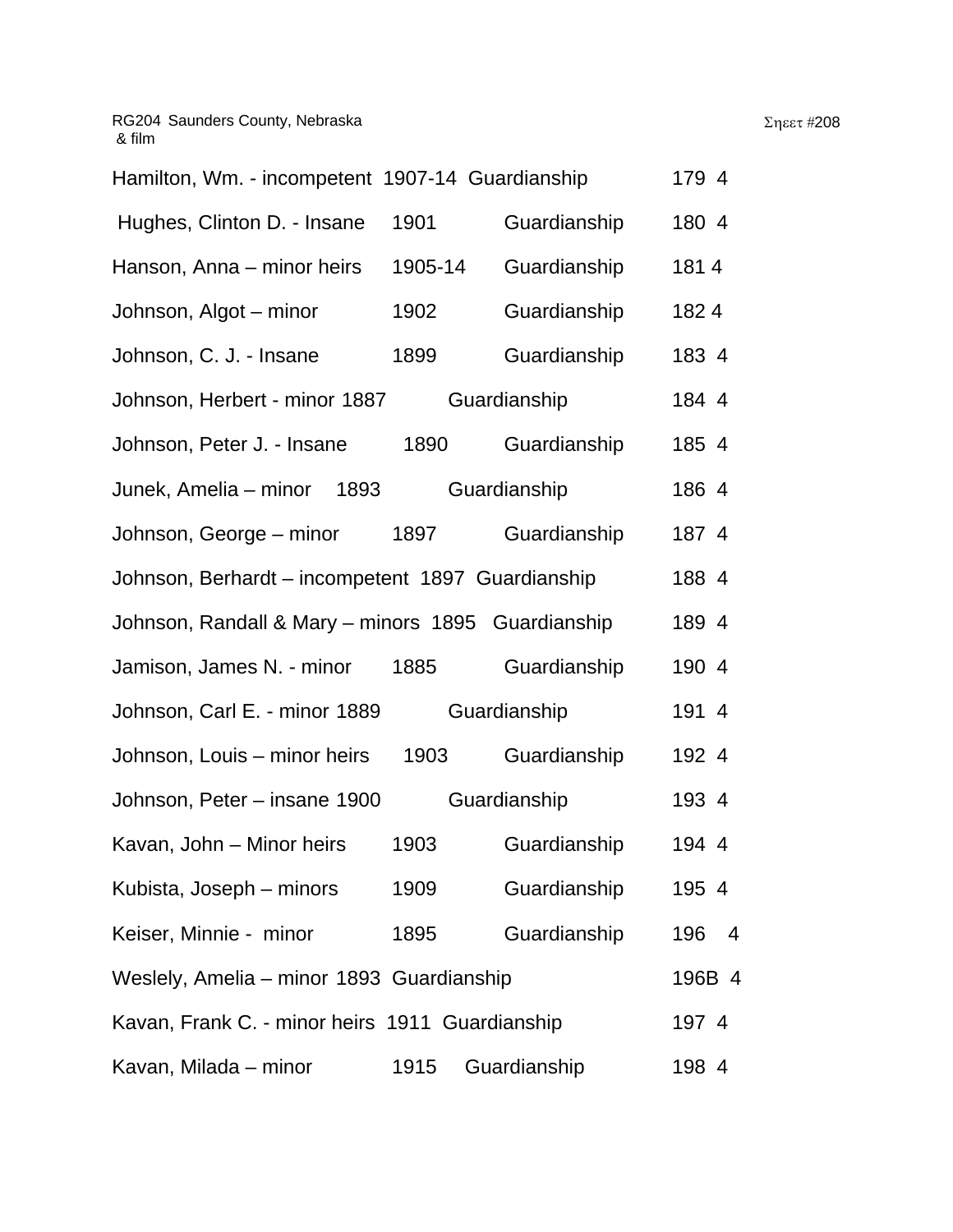| Keeker, Henry - incompetent 1897 Guardianship        | 199 4 |
|------------------------------------------------------|-------|
| Kearns, James - minor heirs 1891 Guardianship        | 200 4 |
| Klotz, John – minor heirs 1900-1910 Guardianship     | 201 4 |
| Johnson, Carrie - Incompetent 1920-28 Guardianship   | 202 4 |
| Johnson, Barbara – minor heirs 1900 Guardianship     | 203 4 |
| Legg, Judson P. - heirs 1896<br>Guardianship         | 205 4 |
| Lusch, Frederick - Incompetent 1902 Guardianship     | 206 4 |
| Lyon, Newton A. - Minor 1886 Guardianship            | 2075  |
| Guardianship<br>Lewis, Effie – minor<br>1892         | 208 5 |
| Larson, Ola – minor heirs 1897<br>Guardianship       | 2095  |
| Lorenzen, Carsten – minor heirs 1899 Guardianship    | 2105  |
| Lewis, Ellen - Incompetent 1895 Guardianship         | 211 5 |
| Lundberg, Olaf - minor heirs 1904 Guardianship       | 212 5 |
| Lampert, Magdalena - insane 1899 Guardianship        | 213 5 |
| Lungershausen, Frank – minor heirs 1884 Guardianship | 214 5 |
| Guardianship<br>Larson, Albin – insane<br>1893       | 215 5 |
| McGuire, James - minor heirs 1897 Guardianship       | 216 5 |
| Merkle, Gotlieb - minor heirs 1897 Guardianship      | 217 5 |
| Meeker, Odessa – minor 1896 Guardianship             | 218 5 |
| Guardianship<br>Mahart, Emma A. - minor 1898         | 219 5 |
| Molocek, Mary – minor<br>1883 Guardianship           | 220 5 |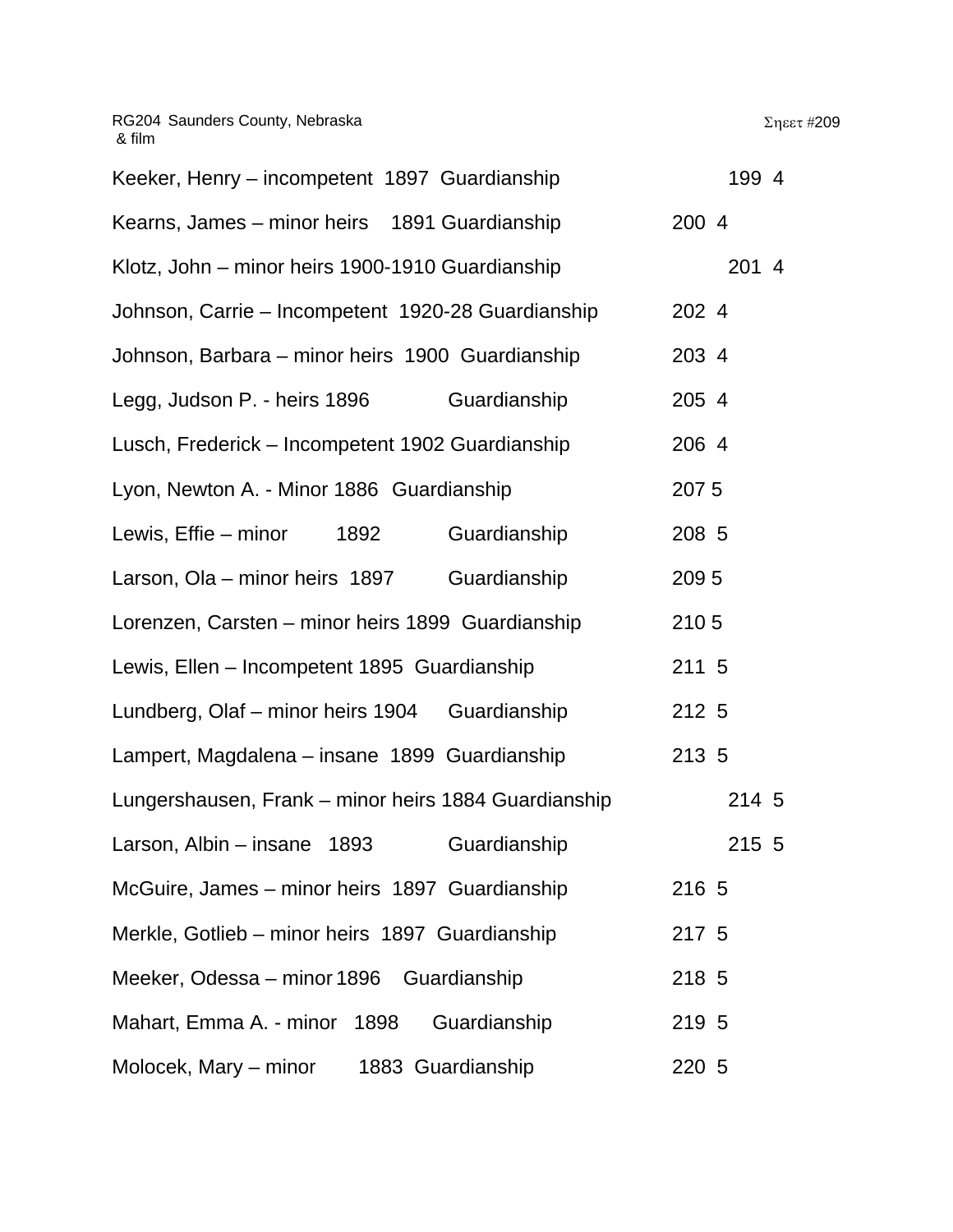| Meredith, Glenna - minor 1902 Guardianship         | 221 5  |
|----------------------------------------------------|--------|
| Methven, Nellie – minor 1880 Guardianship          | 222 5  |
| Malina, Frank – minor 1902 Guardianship            | 223 5  |
| McLean, Maggie – minor heirs 1904 Guardianship     | 224 5  |
| Mastera, Martin – minor heirs 1902-13 Guardianship | 225 5  |
| Machacek, John - minor heirs 1907 Guardianship     | 226 5  |
| Mraz, Phillip - minor 1913<br>Guardianship         | 227 5  |
| McAvoy, Franklin/Shires 1885<br>Adoption           | 228 5  |
| Beebe, Weltha – Incompetent 1895 Guardianship      | 228A 5 |

| Malach, Clara – minor 1913                           | Guardianship | 229 5 |  |
|------------------------------------------------------|--------------|-------|--|
| Mraz, Emily - minor 1897-1908 Guardianship           |              | 230 5 |  |
| Walter & Roscoe McCulloch/Sornborger 1892 Adoption   |              | 231 5 |  |
| McCulloch, Walter J. & Roscoe 1893 Guardianship      |              | 232 5 |  |
| Mengel, Amanda M. 1895 Guardianship                  |              | 234 5 |  |
| Meese, John<br>1883 Guardianship                     |              | 235 5 |  |
| Novotny, James - minor heirs 1908                    | Guardianship | 238 5 |  |
| Nixon, Mary - minor heirs 1906                       | Guardianship | 239 5 |  |
| Nelson, Albert - minor<br>1895                       | Guardianship | 240 5 |  |
| Nash, Mittie A. - incompetent 1902-1918 Guardianship |              | 241 5 |  |
| Nordquist, John - minor heirs 1901 Guardianship      |              | 242 5 |  |
| Miller, Maud - minor<br>1901                         | Guardianship | 243 5 |  |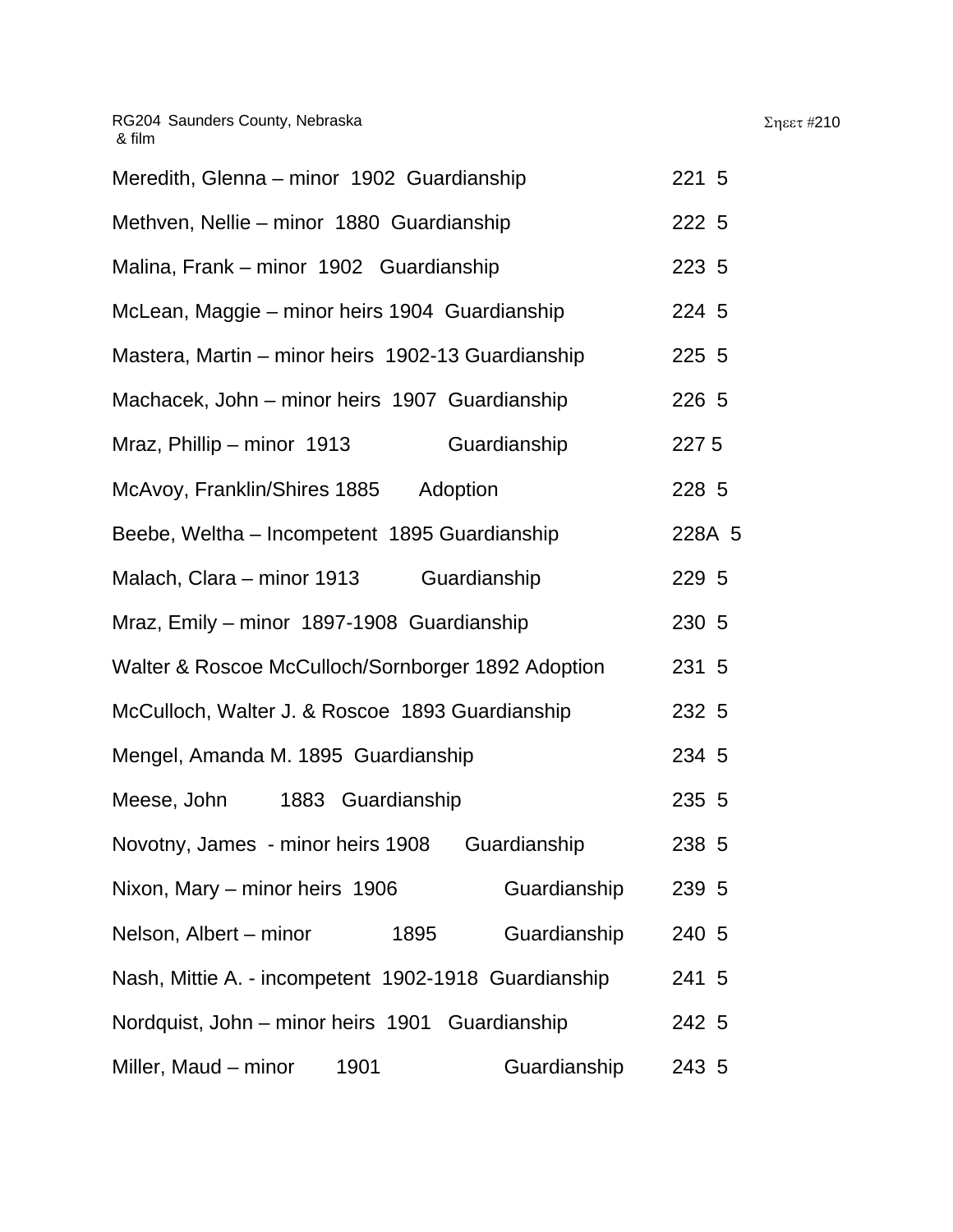| Guardianship<br>Raymer, William – minor 1884                         | 246 5 |
|----------------------------------------------------------------------|-------|
| Pospisil, Alfred Louis - minor 1902-1918 Guardianship                | 247 5 |
| Pollock, John – minor heirs 1895-1910 Guardianship                   | 248 5 |
| Peterson, Willard M. - infant - Olson, A. & Ida, 1901 Adoption 250 5 |       |
| Pulver, Judson - minor heirs 1894 Guardianship                       | 2515  |
| O'Kane, Lena A. - minor 1892 Guardianship                            | 252 5 |
| Ondricek, Joseph – minor<br>1886 Guardianship                        | 253 5 |
| Peterson, Mary F. - minor 1886 Guardianship                          | 254 5 |
| Peterson, Anna L. - Incompetent 1901 Guardianship                    | 255 5 |
| Porter, Arthur & Lena - minors 1899 guardianship                     | 256 5 |
| Middleton, Halson – minor 1899 guardianship also in                  | 256 5 |
| Placek, Frank – minor heirs – 1900 – guardianship                    | 258 5 |
| Phelps, Edward, Henry & Etta - 1881 guardianship                     | 259 5 |
| Phelps, Lillian & Hazel - minors 1906 - Guardianship                 | 2595  |
| Otteson, Arthur - feeble minded - 1900 - Guardianship                | 260 5 |
| Williams, $Ray - minor - 1900$<br>Guardianship                       | 261 5 |
| Guardianship<br>Robbins, Nancy A. - Incompetent 1900                 | 262 5 |
| Rank, Mary & Peter – minor heirs – 1899 Guardianship                 | 263 5 |
| Rogers, Jesse – minor heirs – 1900 Guardianship                      | 264 5 |
| Ralfson, Thora – minor heirs – 1899 Guardianship                     | 265 5 |
| Roberts, Hugh - spendthrift - 1899 Guardianship                      | 266 5 |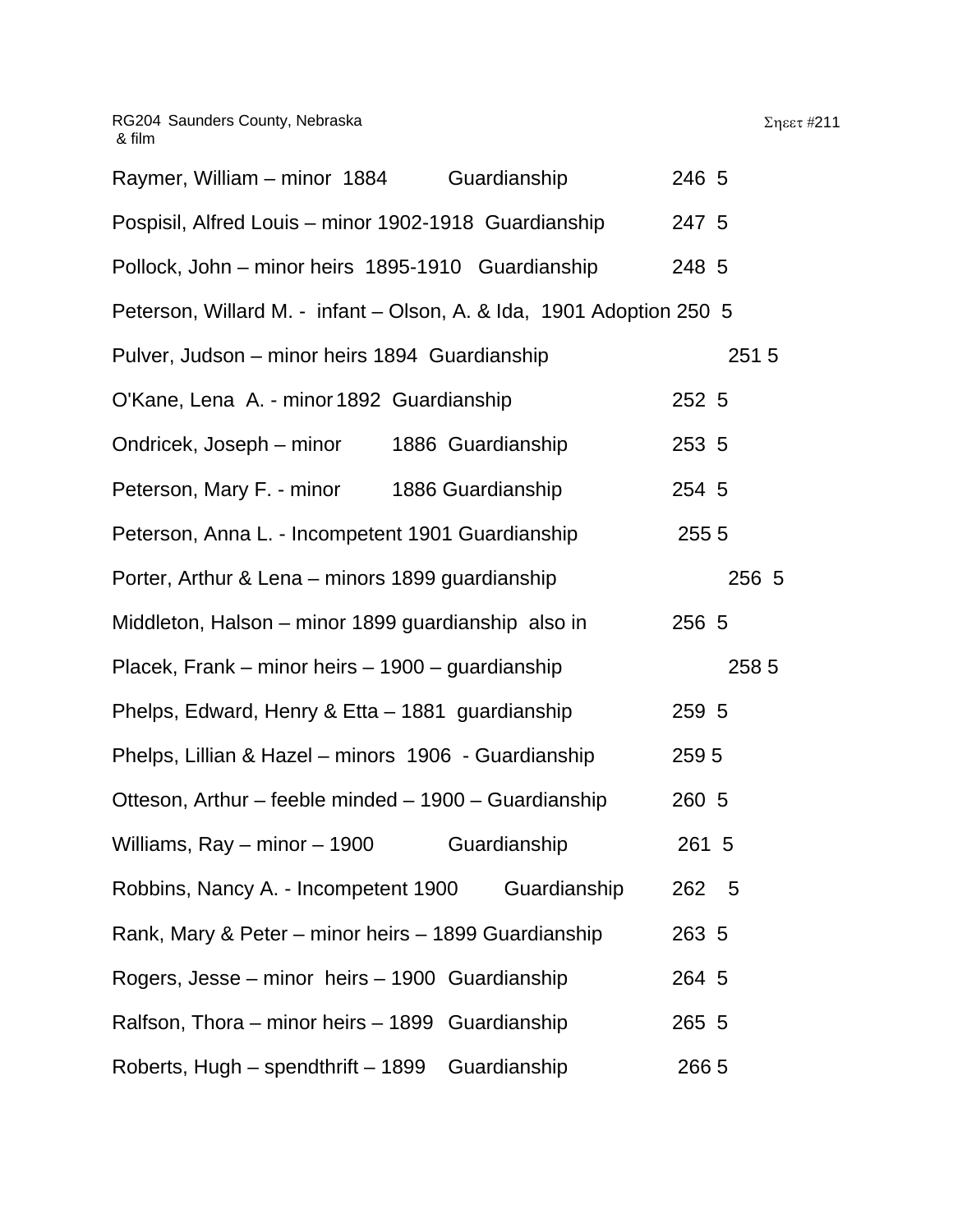| Riddle, Lizzie M. - minor 1886                                   | Guardianship        | 267 5  |
|------------------------------------------------------------------|---------------------|--------|
| Rosten, Lars - minor heirs 1900                                  | Guardianship        | 268 5  |
| Roggenthen, Theodore 1901                                        | Guardianship        | 269 5  |
| Richie, J.F. & John - Minors 1886 Guardianship                   |                     | 270 5  |
| Reed, Henry - Minor<br>1889                                      | Guardianship        | 272 5  |
| Rose, Lola Bell, Jennie & Grace - minors 1901 Guardianship 273 5 |                     |        |
| Sorensen, Andrew - minor heirs 1902 Guardianship                 |                     | 274 5  |
| Sorensen, Andrew - minor heirs 1902 Guardianship                 | 274 5               |        |
| 1903<br>Smith, Henry – minor                                     | Guardianship        | 276 5  |
| Scanlon, Cornelius                                               | 1901 - Guardianship | 278 5  |
| Sturdavant, James - Insane- 1896 Guardianship                    |                     | 279 5  |
| Strahan, Minnie et al - minors 1900 Guardianship                 |                     | 280 5  |
| Scott, Esther - minor 1905 - Guardianship                        |                     | 282 5  |
| Strom, Roy C. - minor 1913 - Guardianship                        |                     | 283 5  |
| Staurbaugh, Randolph - minor - Guardianship                      |                     | 284 5  |
| Sanders, Michael - minor heirs - 1878 Guardianship               |                     | 285 5  |
| $S$ loup, Simon – minor – 1903                                   | Guardianship        | 287 5  |
| Schofield, Lillian & Plato - 1904                                | Guardianship        | 289 5  |
| Sheldon, Julia E. - minor heirs - 1885 Guardianship              |                     | 290 6  |
| Carlson, Mary E. - Heirs 1899 Guardianship                       |                     | 291A 6 |
| Spaulding, Frank E. - minor heirs - Guardianship                 |                     | 292 6  |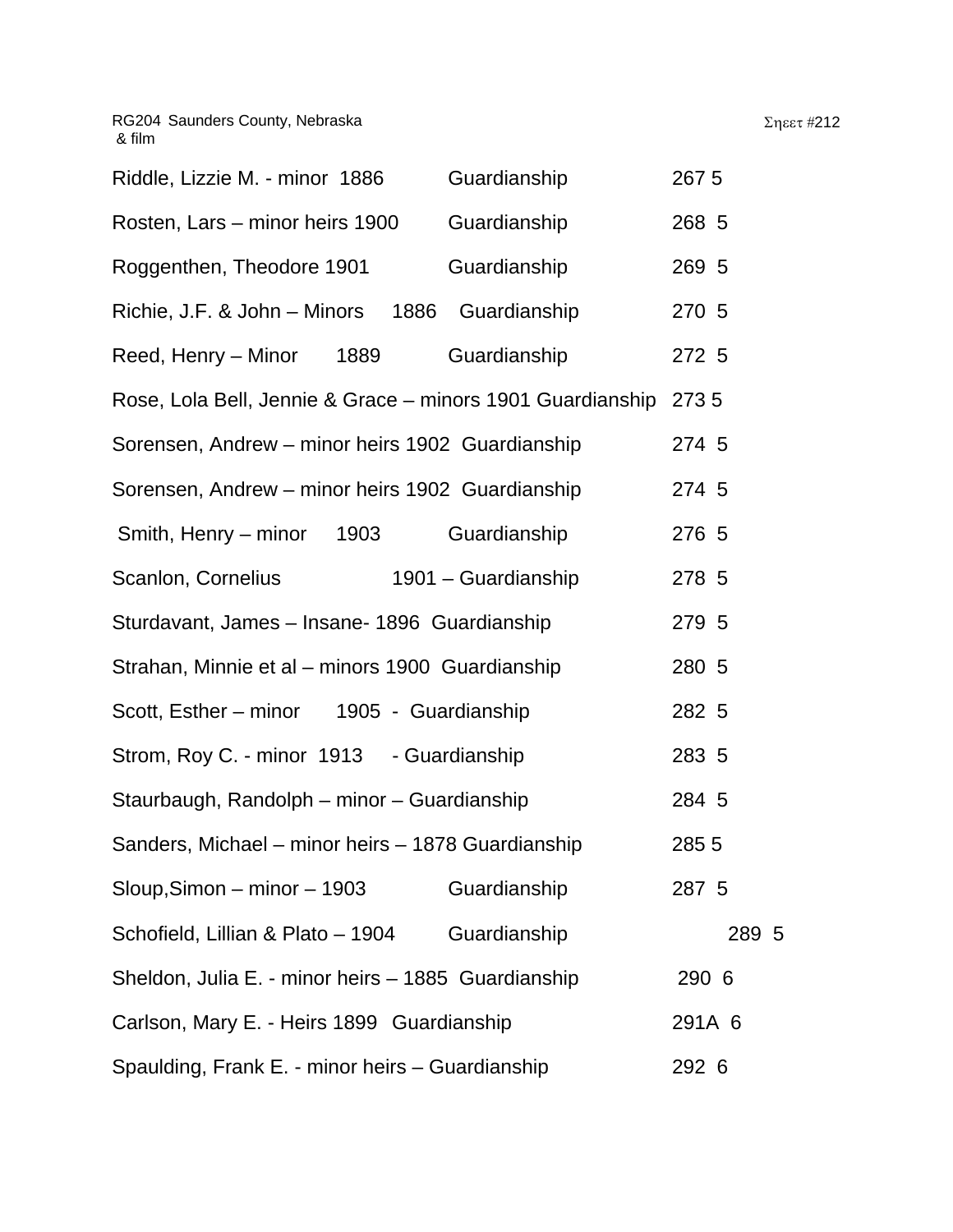| Simington, Pearl - minor - Guardianship               | 1883              | 293 6 |
|-------------------------------------------------------|-------------------|-------|
| Strom, Mary - minor heirs 1902 Guardianship           |                   | 294 6 |
| Swanson, Anna Christina – insane 1899 Guardianship    |                   | 295 6 |
| Schmid, Fred - insane 1890                            | Guardianship      | 296 6 |
| Schmidt, John N. - incompetent - 1893 Guardianship    |                   | 2976  |
| Sunden, Pet - Excessive Drinking - 1896 Guardianship  |                   | 2986  |
| Sedlacek, Josephine – minor heirs – 1897 Guardianship |                   | 299 6 |
| Stewart, Margaret Jane – insane – 1900 Guardianship   |                   | 3006  |
| Simonek, Filomena – minor heirs – 1901 Guardianship   |                   | 3016  |
| Sloup, Joseph Jr. - Minor - 1901                      | Guardianship      | 302 6 |
| Scow, Bertha - Incompetent                            | 1896 Guardianship | 303 6 |
| Scott, Isabella – insane                              | 1883 Guardianship | 304 6 |
| Shuey, Lela & Ella - minors 1892 Guardianship         |                   | 3056  |
| Thorson, John - Minor Heirs 1903                      | Guardianship      | 306 6 |
| Tracy, Frank – minor<br>1898                          | Guardianshi p     | 307 6 |
| Trombly, Calvin - minor heirs 1889 Guardianship       |                   | 308 6 |
| Thayer, C. Fred - minor 1899                          | Guardianship      | 309 6 |
| Tharp, John & Jesse - minors 1898 Guardianship        |                   | 310 6 |
| Urban, Vaclav - minor heirs 1899                      | Guardianship      | 3126  |
| Van Cleve, Mahlon - minor<br>1902                     | Guardianship      | 314 6 |
| Van Cleve, Nettie – minor<br>1902                     | Guardianship      | 315 6 |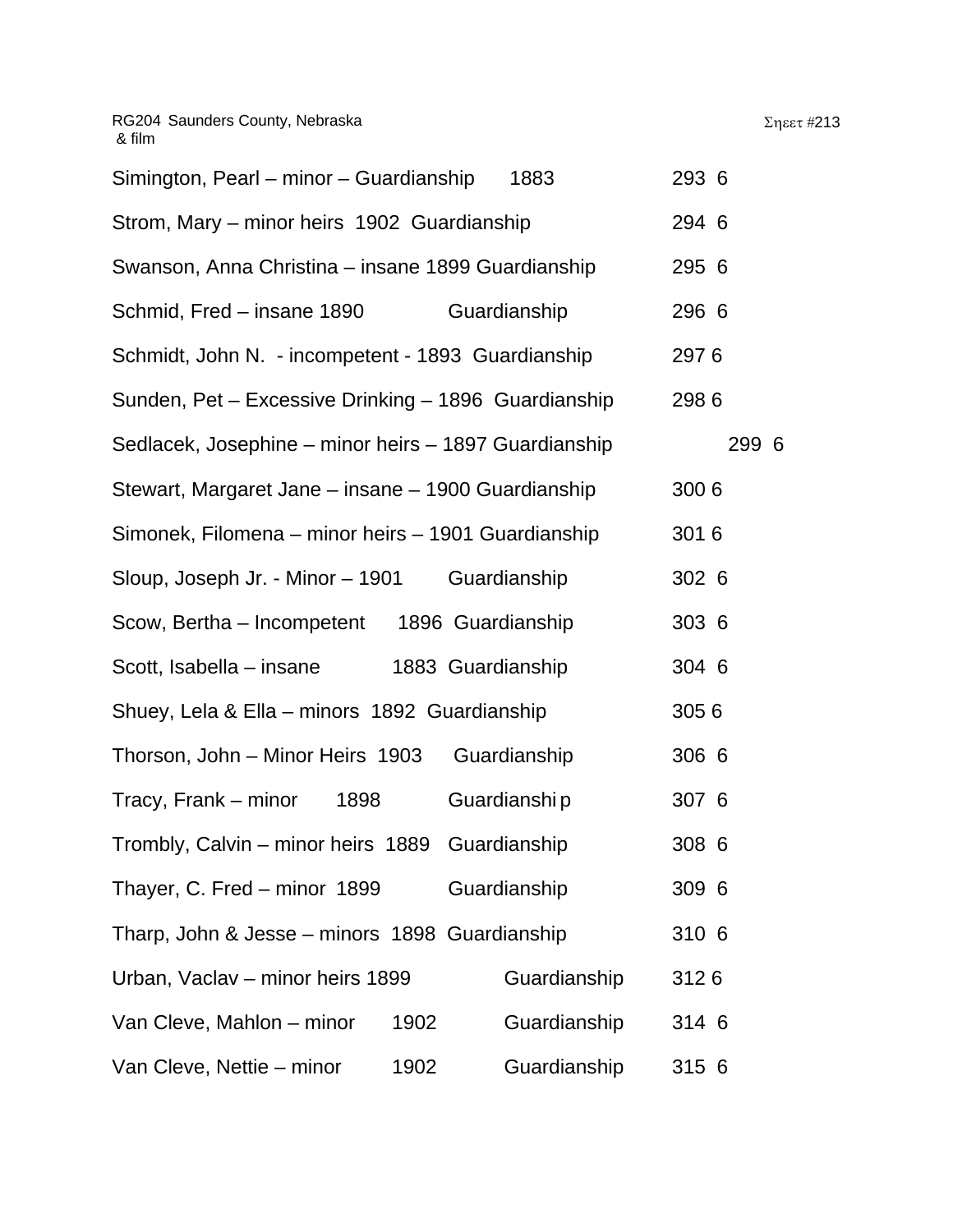| Folsom, Nellie P. - minor 1894                       | Guardianship | 315A6 |  |
|------------------------------------------------------|--------------|-------|--|
| Vanous, Frank - minor heirs - 1910 Guardianship      |              | 316 6 |  |
| Van Driel, Gysbertus - insane<br>1891                | Guardianship | 317 6 |  |
| Wavra, Frantiska – minor heirs 1891                  | Guardianship | 318 6 |  |
| Wicklund, Adla A. - minor<br>1904                    | Guardianship | 3196  |  |
| Williams, William H. - minor heirs 1901 Guardianship |              | 320 6 |  |
| Werthmann, Hugo – minor<br>1895                      | Guardianship | 322 6 |  |
| Walker, Albert N. - minor 1887 Guardianship          |              | 323 6 |  |
| Watson, John A. - minor heirs 1904 Guardianship      |              | 325 6 |  |
| Wesley, John - minor heirs 1896                      | Guardianship | 326 6 |  |
| Veskina, Joseph – minor heirs 1911 Guardianship      |              | 327 6 |  |
| McCarthy, Trenton - minor heirs 1903 Guardianship    |              | 328 6 |  |
| Hutchison, Leta V. - minor - 1903                    | Guardianship | 329 6 |  |
| Johnson, Rachel - insane<br>1915                     | Guardianship | 330 6 |  |
| Swanson, Johanna – minor heirs 1889                  | Guardianship | 331 6 |  |
| Karan, Frank- minor heirs<br>1903                    | Guardianship | 332 6 |  |
| Sanders, Alice – heirs 1903                          | Guardianship | 333 6 |  |
| Flanagan, Francis & Jos. - minors Guardianship       |              | 334 6 |  |
| Toncray, George H. - minor                           | Guardianship | 335 6 |  |
| Collins, Geo. E. - minor Guardianship                |              | 336 6 |  |
| McCluhan, Mary (Insane) 1917 Guardianship            |              | 3376  |  |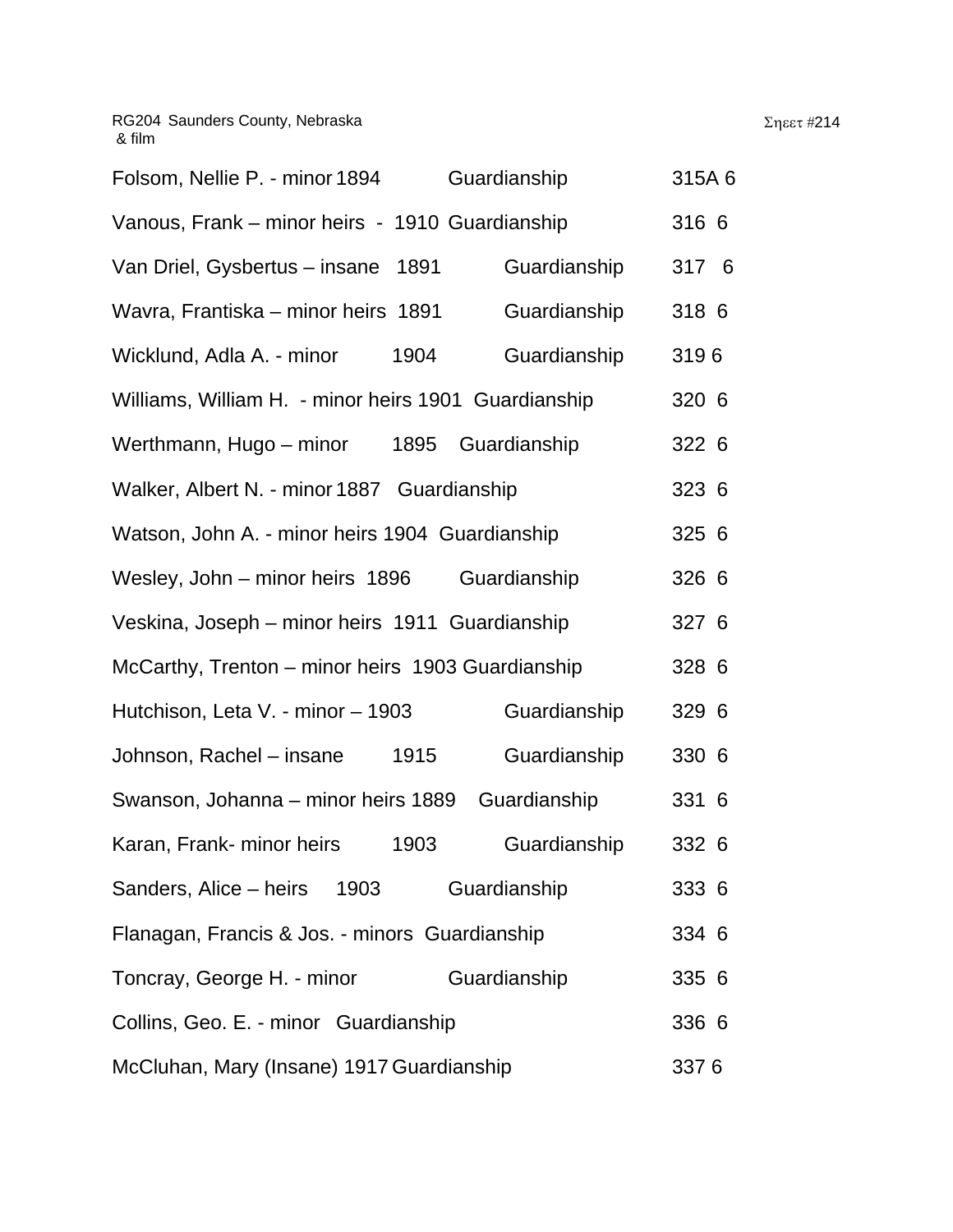| McCluhan, John B. & Leah - minors 1917 guardianship     |              | 3376  |                |  |
|---------------------------------------------------------|--------------|-------|----------------|--|
| Pasanky, Mary - minor heirs - 1888 Guardianship         |              | 338 6 |                |  |
| Urman, Jackson – insane<br>1900                         | Guardianship | 339 6 |                |  |
| Anderson, Inez & Torgny – Minors 1914                   | Guardianship | 340 6 |                |  |
| Nichols, Hazel May - Feeble-minded 1903 Guardianship    |              | 341 6 |                |  |
| Williams, Richard - incompetent 1907                    | Guardianship | 342 6 |                |  |
| Hokanson, Esther – minor – 1896                         | Guardianship | 343 6 |                |  |
| Hall, Benjamin- minor heirs 1889                        | Guardianship | 344 6 |                |  |
| Nickerson, Irwin E. 1881 Guardianship                   | 1881         | 345   | - 6            |  |
| Toner, Thomas - minor heirs Guardianship 1873           |              | 346   | 6              |  |
| Neal, Mathilda - minor Guardianship                     | 1878         | 348   | 6              |  |
| Nicholson, Chas. W. - Minor Guardianship 1887           |              | 349   | 6              |  |
| McMahon, Mary - Minor Guardianship                      | 1876         |       | 350 6          |  |
| McConnel, George – Minor Guardinanship - 1887           |              | 351   | $\overline{7}$ |  |
| Kelly, Lyman - Minor Heirs - 1880 - Guardianship        |              | 353 7 |                |  |
| Thomas, Kitty L. - Minor - 1883 Guardianship            |              | 355 7 |                |  |
| Johannesen, Andreas – 1879 - minor heirs – Guardianship |              | 356 7 |                |  |
| Johnson, William – minor heirs - 1883                   | Guardianship |       | 357 7          |  |
| Smith, James S. - minor – 1880<br>Adoption              |              | 358 7 |                |  |
| Saylor, John C. - 1878<br>Guardianship                  |              | 359 7 |                |  |
| Scott, Samuel - 1883 Guardianship                       |              | 360 7 |                |  |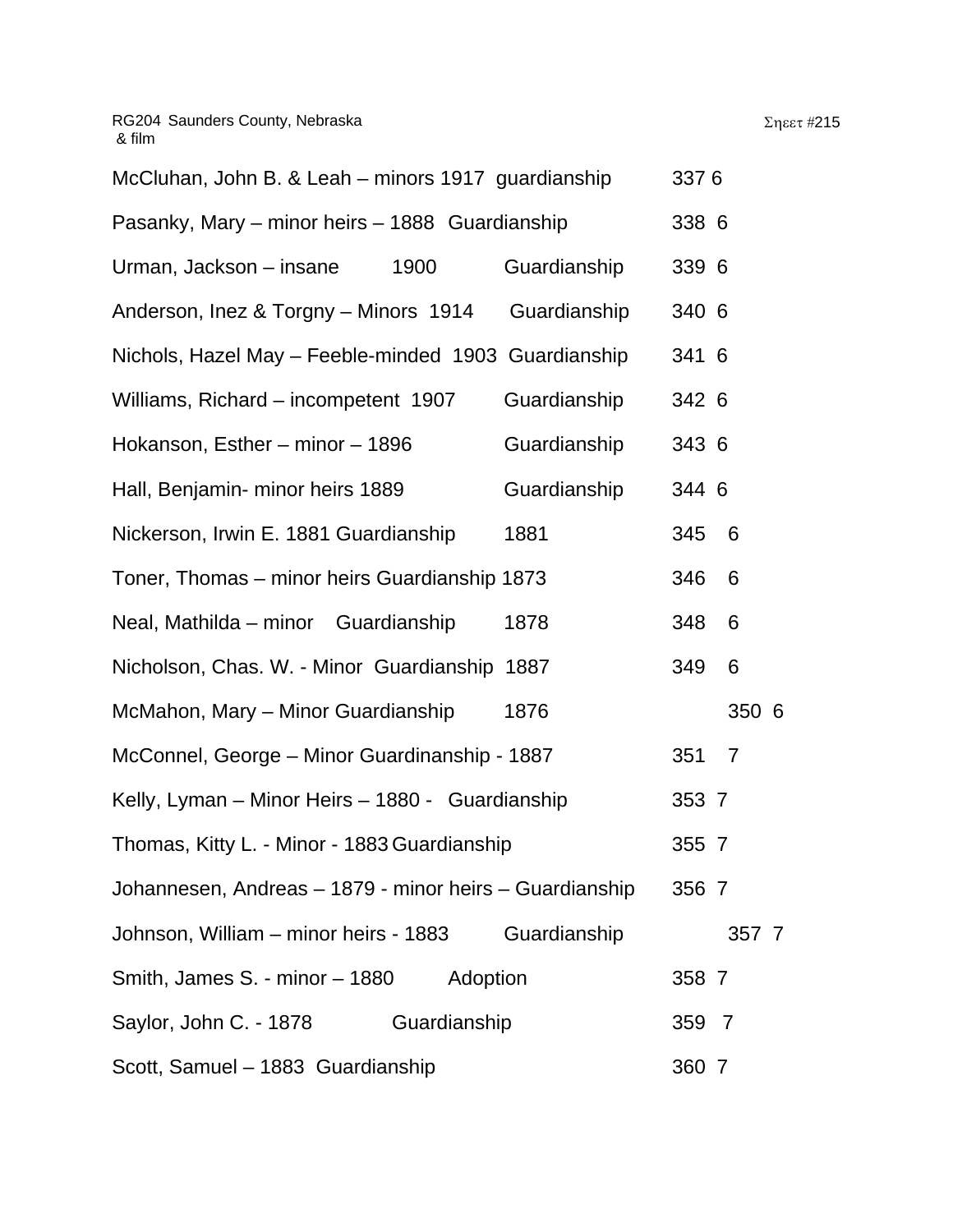| RG204 Saunders County, Nebraska<br>& film          |       | $\Sigma$ ηεετ #216 |
|----------------------------------------------------|-------|--------------------|
| Simancek, Jos. - heirs - 1878 Guardianship         | 361 7 |                    |
| Rawlings, James T. - Incompetent 1886 Guardianship | 362 7 |                    |
| Royce, Sarah J. - minor - 1881 Guardianship        | 364 7 |                    |

| Dilworth, Albert - 1875                              | Guardianship      | 365 7  |                |                |
|------------------------------------------------------|-------------------|--------|----------------|----------------|
| Osborn, Stephen - minor heirs 1880 Guardianship      |                   | 367 7  |                |                |
| Olson, Hans H. - minor heirs 1874 Guardianship       |                   |        | 368            | $\overline{7}$ |
| Heuck, George – minor heirs                          | 1889 Guardianship | 369 7  |                |                |
| Hageman, J.A. - heirs 1875 Guardianship              |                   | 370    | $\overline{7}$ |                |
| Smith, Cora Bell - minor 1886 Guardianship           |                   | 371 7  |                |                |
| Stochl, Mary Ann - minor 1885                        | Guardianship      |        | 372 7          |                |
| Smith, Ida M. - minor<br>1881                        | Guardianship      | 373 7  |                |                |
| Morrow, Alfred et al - minors 1893 Guardianship      |                   | 373A 7 |                |                |
| Sage, Samuel - minor 1874 Guardianship               |                   | 374 7  |                |                |
| Whitten, Charles W. - minor - 1881 Guardianship      |                   | 376 7  |                |                |
| Watson, Annette - minor - 1877 Guardianship          |                   | 377 7  |                |                |
| Kingsley, Emma - minor heirs - 1879 - guardianship   |                   | 378 7  |                |                |
| Greary, Minnie O. - minor - 1873 - Guardianship      |                   | 379 7  |                |                |
| Boyle, James – minor heirs – 1881 – Guardianship     |                   | 380 7  |                |                |
| Alaway, William - minor - 1880 - Guardianship        |                   | 382 7  |                |                |
| Alaway, Benjamin – minor heirs – 1878 – Guardianship |                   | 3837   |                |                |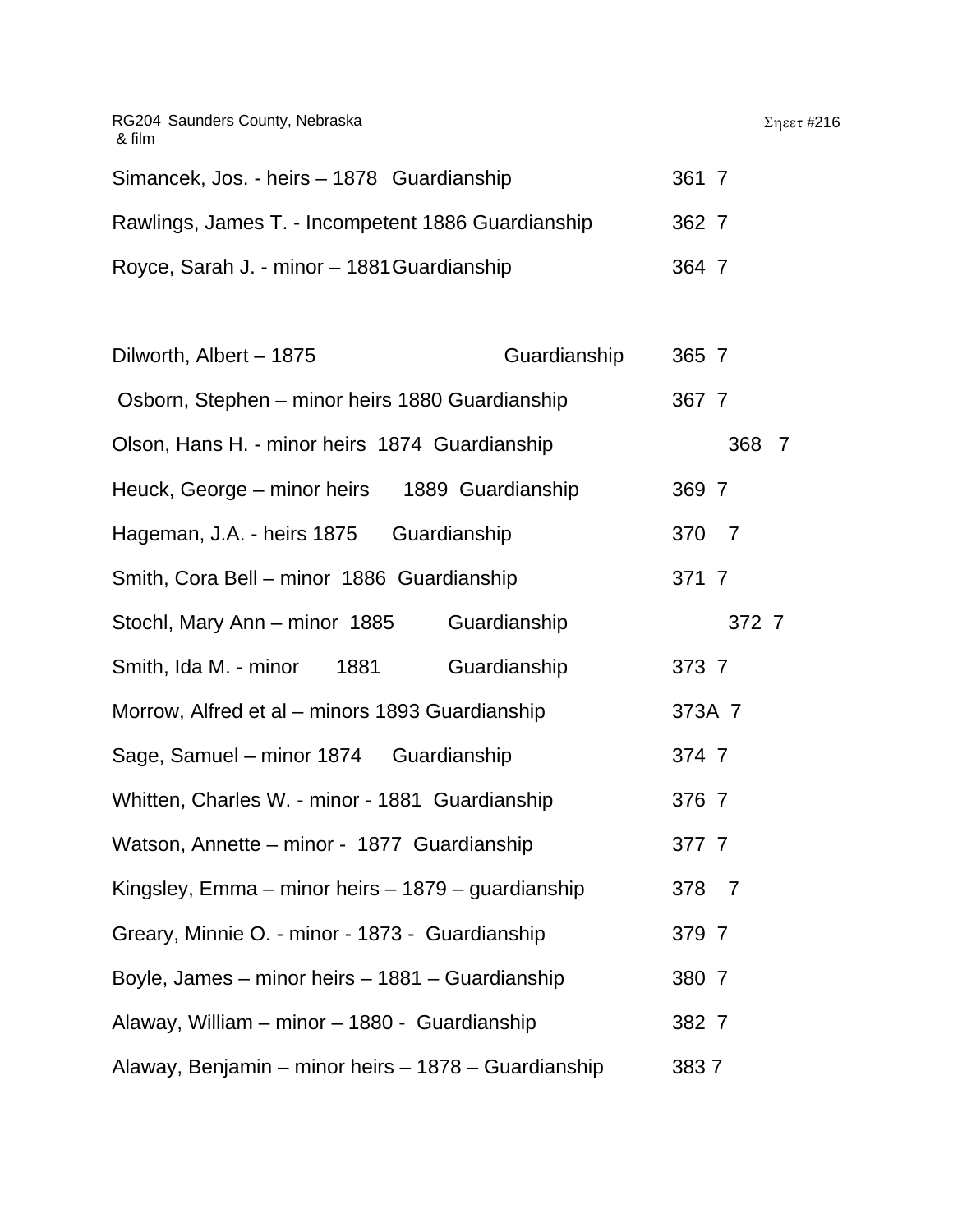| Kottek, Elenora – minor – 1884 - Guardianship        | 386 7 |
|------------------------------------------------------|-------|
| Carter, Ellen May - minor - 1878 - Guardianship      | 387 7 |
| Cunningham, Wm. W. - minor - 1879 - Guardianship     | 388 7 |
| Cooper, Edgar J. - 1882 - minor - Guardianship       | 389 7 |
| Fox, Geo. M. - minor - 1886 - Guardianship           | 390 7 |
| Sears, Rebecca – minor heirs – 1877 – guardianship   | 391 7 |
| Collins, Thomas F. - insane - 1890 - guardianship    | 392 7 |
| Gibson, James I.N. - 1883 – minor – guardianship     | 393 7 |
| Thomas, William – minor – 1910 – guardianship        | 394 7 |
| Barnes, Frankie – minor – no date – guardianship     | 396 7 |
| Woita, John – minor heirs – 1915 – guardianship      | 395 7 |
| Erickson, Ole – insane – 1894 – guardianship         | 397 7 |
| Brokaw, Louis W. - minor - 1907 - guardianship       | 398 7 |
| Callahan, Amelia – minor heirs – 1903 – guardianship | 3997  |
| Lindley, Hick T. - minor $-1898$ – guardianship      | 400 7 |
| Larson, Anders – incompetent – 1908 guardianship     | 4017  |
| Jacobs, Frederick – heirs – 1904 guardianship        | 402 7 |
| Mielenz, Louis & Earl – minors – 1916 guardianship   | 403 7 |
| Bristow, Aldie Pearl – minor – 1895 – guardianship   | 404 7 |
| Tomek, Alois & Filep – minors – 1903 – guardianship  | 405 7 |
| Fuller, Jospeh et al – minors – 1870 – guardianship  | 4067  |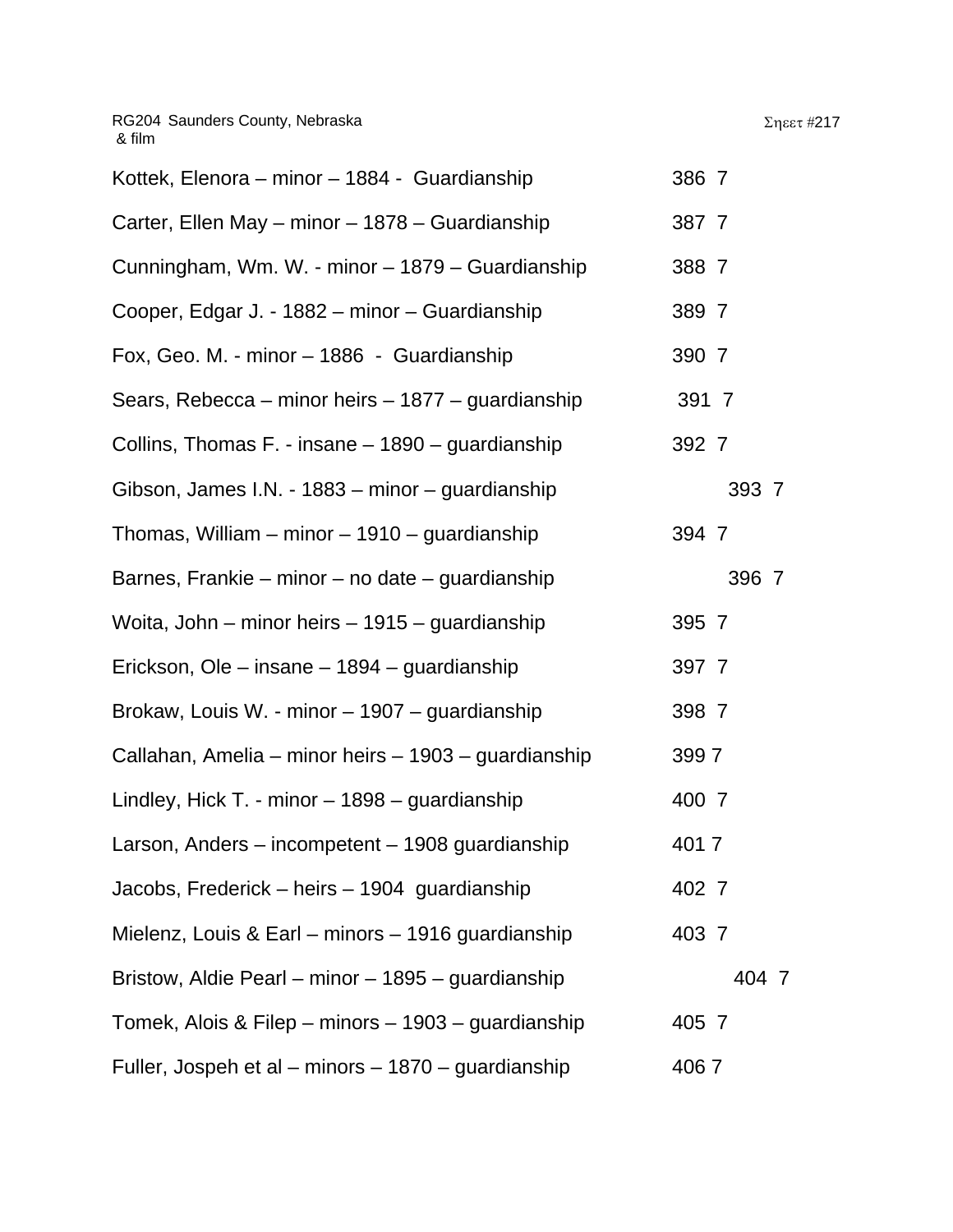| Thompson, James - minor heirs - 1873 - guardianship                  | 4077  |
|----------------------------------------------------------------------|-------|
| Riley, Linder – minor – $1873$ – adoption                            | 4087  |
| Warbritton, Wm. B. - spendthrift - 1872 guardianship                 | 411 7 |
| Barrow, Thomas – minor heirs – 1873 guardianship                     | 412 7 |
| Hill, Ella A. - minor - 1871 - guardianship                          | 413 7 |
| Nichols, S.H. - heirs - 1872 - guardianship                          | 414 7 |
| Rider, J.N. - Insanity - 1873 - guardianship                         | 415 7 |
| Cole, Charles – minor – 1871 – guardianship                          | 418A7 |
| Houfek, Anna – minor heirs – 1904 guardianship                       | 418 7 |
| Fujan, Clara & Emil – minors – 1909 guardianship                     | 419 7 |
| Krska, Matthew – minor heirs – 1892 guardianship                     | 420 7 |
| Beetison, Israel – incompetent – 1905 guardianship                   | 422 7 |
| Nygren, Otilia – incompetent – 1904-30 guardianship                  | 423 7 |
| Shabatka, Matthew – minor heirs – 1902-16 guardianship               | 424 7 |
| Shavlik, Jacob - minor heirs - 1904 guardianship                     | 426 7 |
| Ehrike, Wilhemina – minor heirs – 1909 – guardianship                | 427 7 |
| Krause, Christian & Margaret - minor heirs - 1906 guardianship 428 8 |       |
| Janecek, Joseph – spendthrift – 1907 guardianship                    | 429 8 |
| Crawford, Stephen O. & Neal - minors - 1906 guardianship             | 430 8 |
| Mizera, Mary – minor heirs- 1907 – guardianship                      | 432 8 |
| Polacek, John – minor heirs – 1915 – guardianship                    | 433 8 |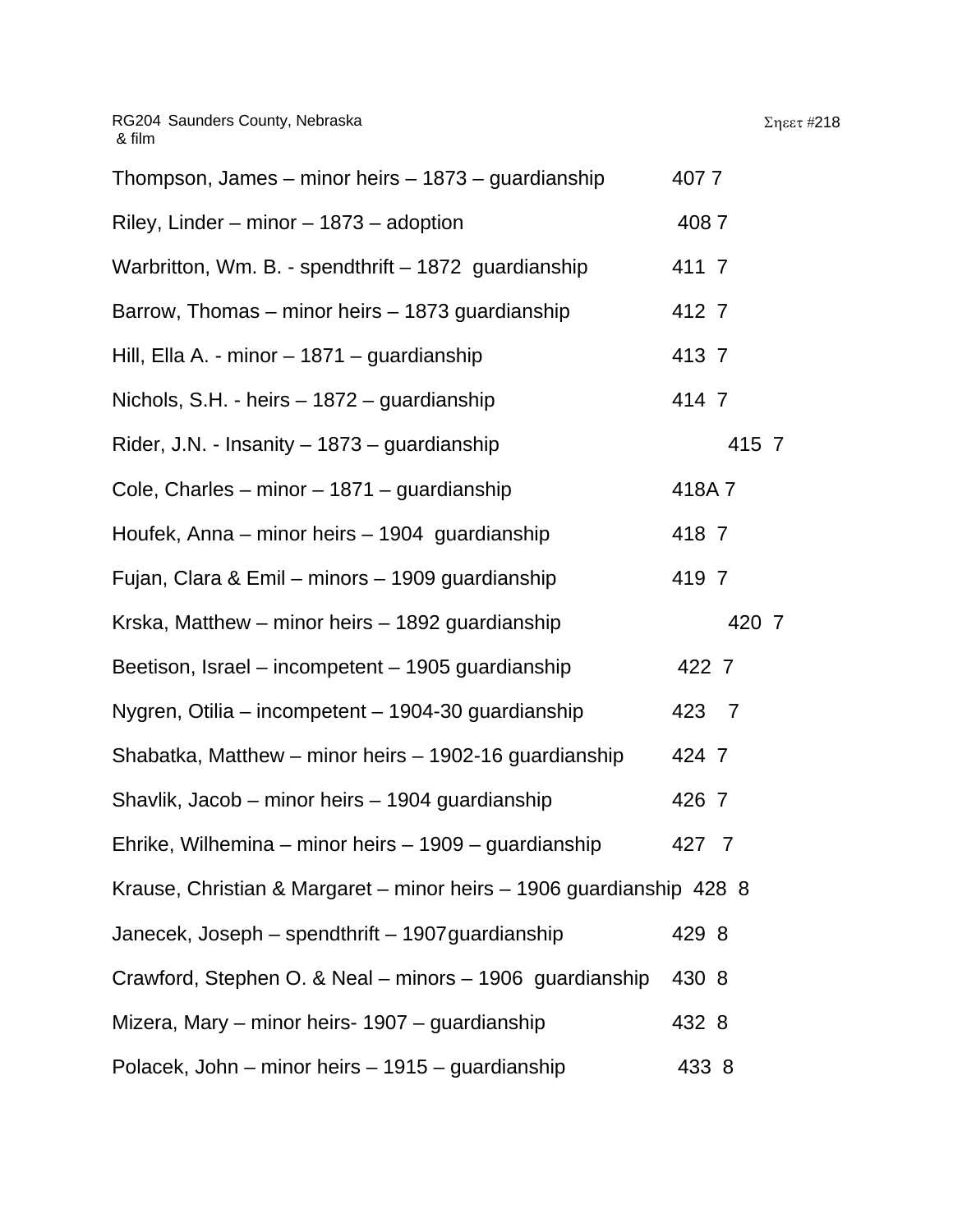| Burrows, William R. - minor - 1905 - guardianship                       | 434 8 |
|-------------------------------------------------------------------------|-------|
| Gustafson, Clara -minor- 1910 - guardianship                            | 435 8 |
| Clegg, Charles B. Susan, Margaret, Ruth-minors - 1914 - guardian. 436 8 |       |
| Holst Minors – Elma, Fred & Leroy – 1902 – guardianship                 | 437 8 |
| Musiel, Marianna – minor heirs – 1904 – guardianship                    | 438 8 |
| Hurst, William – minor – 1908 – guardianship                            | 439 8 |
| Cannon, Earl – minor – 1905 - guardianship                              | 440 8 |
| Johnson, Ludwig – minor heirs – 1915 guardianship                       | 441 8 |
| Collins, Agnes - minor - 1904 - guardianship                            | 442 8 |
| Russell, Mary E. - minor heirs - 1916 guardianship                      | 443 8 |
| Brooks, Mary E. - minor - 1905 - guardianship                           | 444 8 |
| Clapham, Charles - minor - 1905 - guardianship                          | 445 8 |
| Clark, Frank – minor – 1911 – guardianship                              | 4468  |
| Williams, Edith H. - minor - 1916 - guardianship                        | 4478  |
| Sabelman, Velma & Esther et al – minors – guardianship                  | 4488  |
| Melum, Elmer et al- minors- guardianship - 1906                         | 4498  |
| Boyle, Frederick – incompetent - 1911 – guardianship                    | 450 8 |
| Boyle, Jesse - minor - 1905 - guardianship                              | 451 8 |
| Bornell, George – Insane – 1905 - guardianship                          | 452 8 |
| Kalstrom, Johan Victor - Insane - 1914 quardianship                     | 453 8 |
| Safranek, James - spendthrift - 1905 guardianship                       | 454 8 |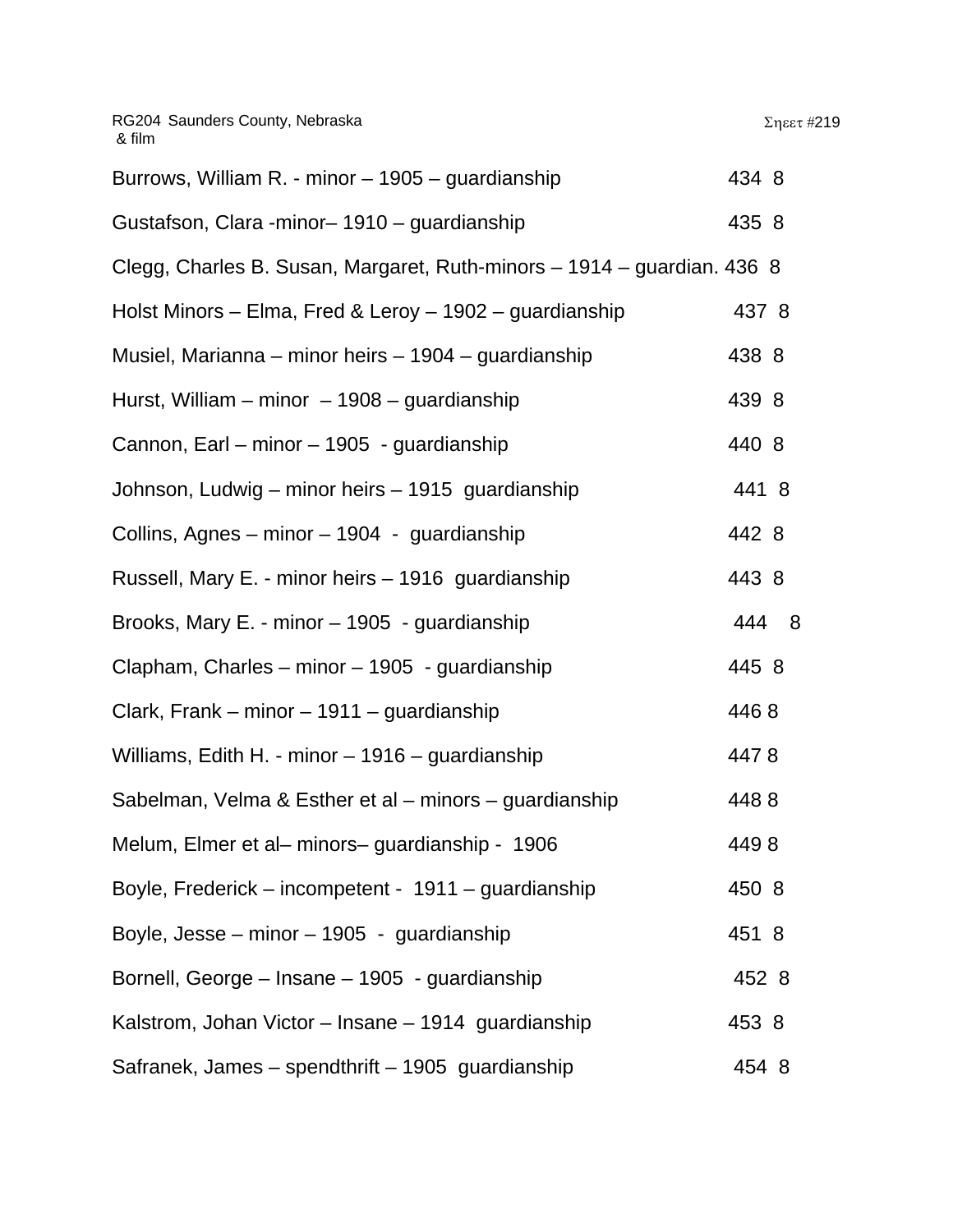| Belik, Francis – Insane – 1906 – guardianship              | 455 8 |
|------------------------------------------------------------|-------|
| Nelson, Anna - minor - 1905 - guardianship                 | 456 8 |
| Erickson, Ole - insane - 1906 - guardianship               | 457 8 |
| Stroup, Emma, (John, Harry) – minors – 1906 – guardianship | 458 8 |
| Owen, Emma – Incompetent – 1906-33 – guardianship          | 459 8 |
| Swanberg, Henry, et al – minors – 1906-13- guardianship    | 460 8 |
| Goss, Elmer - insane - 1906 guardianship                   | 461 8 |
| Knapp, Earl S. - minor - 1907 guardianship                 | 463 8 |
| Jackson, Nellie – Incompetent – 1906 guardianship          | 464 8 |
| James, Elsie & Jenson, Christian - 1899-0906 guardianship  | 465 8 |
| Krska, Albert & Agnes – minors – 1906 – guardianship       | 466 8 |
| Kopecky, August & Frances – minors – 1907 – guardianship   | 468 8 |
| Farris, Margaret Blanch – minor – 1906 – guardianship      | 469 8 |
| Lamb, Jas. L & Ida Fay – minors – 1906 – guardianship      | 470 8 |
| Vopat, Annie & Frank – minors – 1900 – guardianship        | 4718  |
| Snyder, Floyd W. - minor - 1906 - guardianship             | 472 8 |
| Brainard, Isabel & Henry - minors - 1906-21 guardianship   | 473 8 |
| Thompson, Carl C. - Incompetent - 1906-21 guardianship     | 474 8 |
| Buchholtz, Melinda – minor heirs – 1906 – guardianship     | 477 8 |
| Conrad, Roy - minor - 1906-1915 - guardianship             | 478 8 |
| Johnson, Rosa & Albert - minors - 1906-1916 guardianship   | 4798  |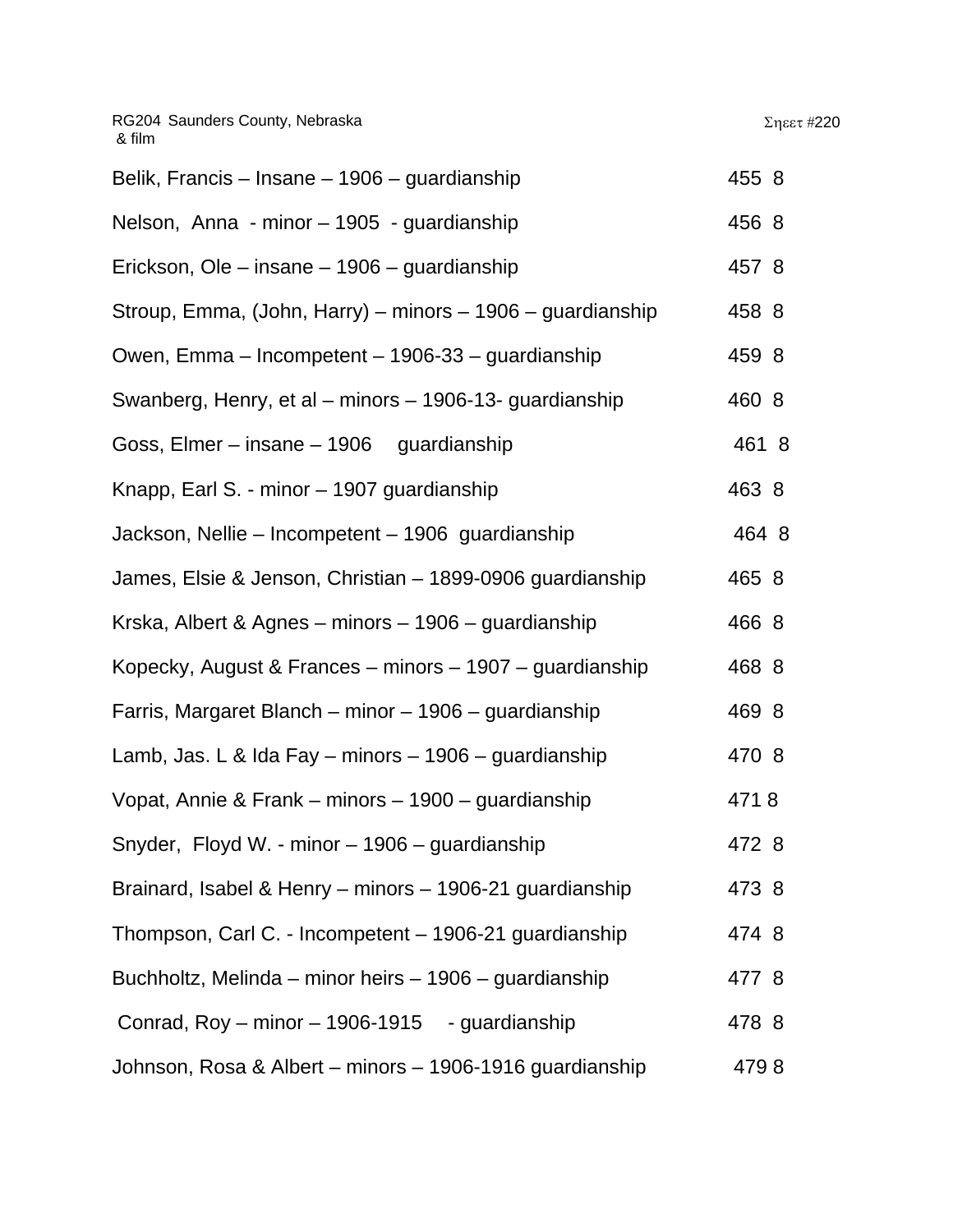| Dodge, John Lewis – minor – 1909 – guardianship               | 480 8  |
|---------------------------------------------------------------|--------|
| Nemec, Anton – incompetent 1906 – guardianship                | 481 8  |
| Swanson, David, Clemmie & Charlotta 1906 guardianship         | 482 8  |
| Safranek, Jos. - minor heirs - 1907-21<br>guardianships       | 483 8  |
| Hughes, Clinton D. - heirs - 1907 guardianship                | 484 8  |
| Hurst, Owen – minor – 1893 - guardianship                     | 484A 8 |
| Kaspar, Ethel – minor – 1907-16 – guardianship                | 485 8  |
| Owen, Lydia – incompetent – 1908 – guardianship               | 4868   |
| Guenther, Heinrich – incompetent – 1908-13 – guardianship     | 487 8  |
| Anderson, Anders J. - Incompetent - 1914 - guardianship       | 488 8  |
| Ziegenbein, Ferdinand – Insane – 1907- guardianship           | 489 8  |
| Peak, Chas. D. - incompetent - 1906-08 guardianship           | 4908   |
| Scharf, Joseph – heirs – 1915 guardianship                    | 491 8  |
| Virgl, Henry J.C. - minor - 1910 - guardianship               | 494 8  |
| Tawney, Paul E. - Incmpt - (2 packets) 1907-47 - guardianship | 495 9  |
| Williams, Royal – minor – 1907-10 guardianship                | 496 9  |
| Schumarge, Earnest – incompetent – 1908-15                    | 497 9  |
| Anderson, Theodore – minor – 1908 guardianship                | 498 9  |
| Janecek, Frank – minor - 1915 - guardianship                  | 499 9  |
| Krause, Frank – incompetent – 1907 guardianship               | 500 9  |
| Andrew, John - heirs - 1907 guardianship                      | 501 9  |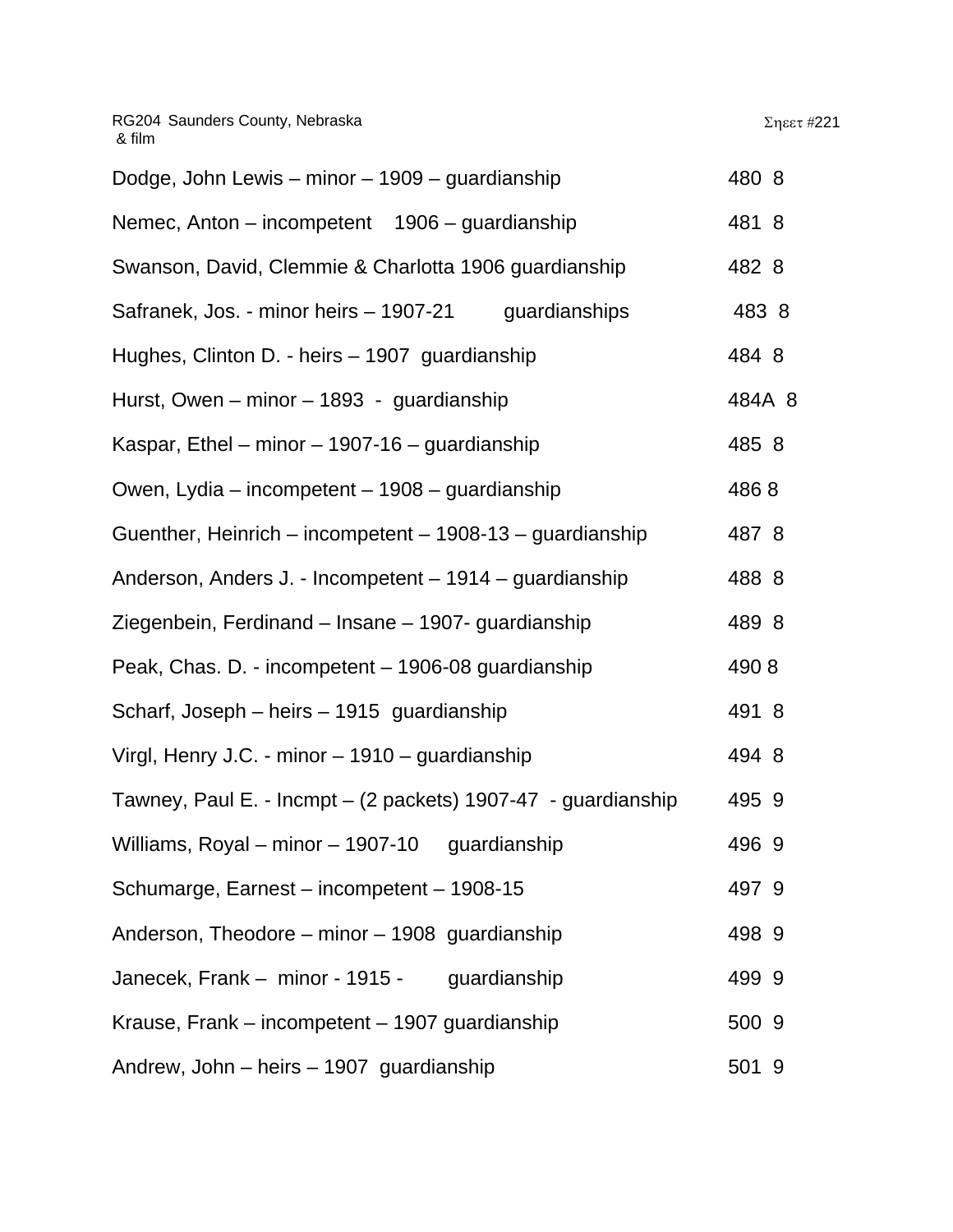| Harn-Heyer, Herbert T. - minor - 1911 guardianship             | 502 9     |
|----------------------------------------------------------------|-----------|
| Hedvig, Gertrude-Enven - minor - 1915 guardianship             | 503 9     |
| Wesley, James - minor - 1908 - 1907 guardianship               | 504 9     |
| Magnuson, Oscar & John - Inc.& minor 1913-29 guardianship      | 505 9     |
| Burt, Raleigh Raymond - Inc. minor - 1907 guardianship         | 506 9     |
| Meusil, James - minor - 1910 guardianship                      | 507<br>9  |
| Merritt, Pearl – minor – 1908 guardianship                     | 508 9     |
| Olson, Norven & Myrtle - minors guardianship 1907 guardianship | 509 9     |
| Erickson, Olaf - incompetent 1916 guardianship                 | 510 9     |
| Christensen, Andrew D. - Incompetent 1908-1910                 | 511 9     |
| Beggs, Darald – minor – 1908 guardianship                      | 512<br>-9 |
| Kliment, Frank - minor heirs - 1908-1930                       | 513 9     |
| Olson, Ernest - minor - 1908                                   | 514 9     |
| Ruzicka, Mary & Anna - minors 1908 guardianship                | 515 9     |
| Beadle, Alexander A. et al – minors – 1911-28 guardianship     | 516 9     |
| Wilson, Grace Pauline - minor - 1908-12                        | 517 9     |
| Johnson, William T. - Insane - 1908-1923 guardianship          | 518 9     |
| Johnson, Harry et al - minors - 1909 - 1915 guardianship       | 539 9     |
| Thompson, David H. - incompetent 1908-13 guardianship          | 519 9     |
| Toland, Earl – minor – incompetent 1908 guardianship           | 520 9     |
| Beaty, Howard – minor – 1911 – guardianship                    | 521 9     |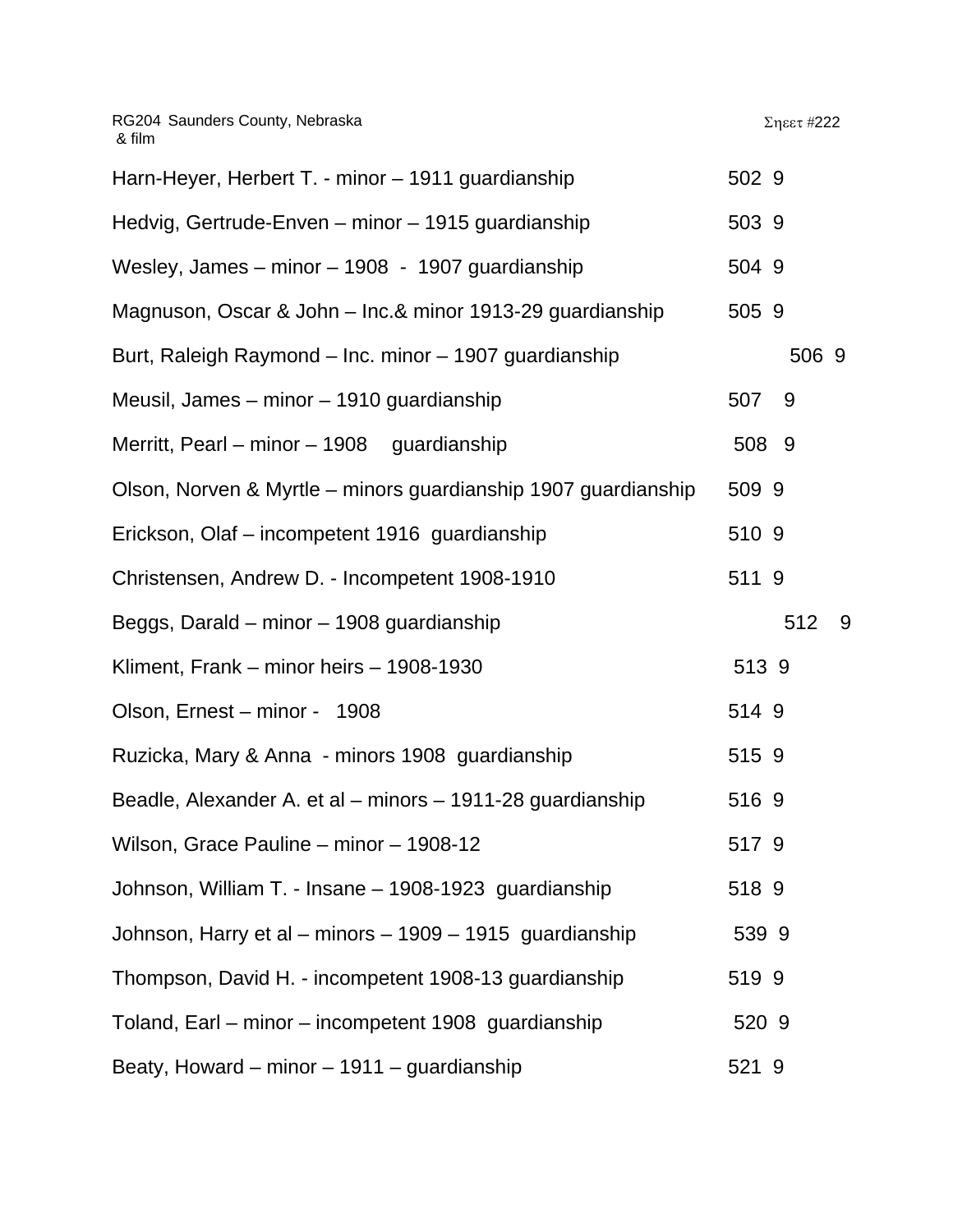| RG204 Saunders County, Nebraska<br>& film                                |       | Σηεετ #223 |
|--------------------------------------------------------------------------|-------|------------|
| Johnson, Daisy - Incompetent - guardianship - 1912-35                    | 522 9 |            |
| (Note: case #522 has two envelopes.)                                     |       |            |
| Goodill, William B.F. Et al minors - 1917 -guardianship                  | 523 9 |            |
| Fleming, Robert C. - minor - 1908 guardianship                           | 524 9 |            |
| Simodynes, James – minor heirs – 1908 guardianship                       | 525 9 |            |
| Christensen, Fred & Harry - minors - 1910 guardianship                   | 526 9 |            |
| Peter, Anthony – minor heirs – 1908-11 – guardianship                    | 527 9 |            |
| Rudeen, Gustaf – minor heirs – 1908 – guardianship                       | 528 9 |            |
| Jurgensen, Edgar – minor – 1916-25 guardianship                          | 529 9 |            |
| Olson, Myrtle – minor – 1913 guardianship                                | 530 9 |            |
| Holt, Henry E. - minor heirs - 1911 guardianship                         | 531 9 |            |
| Hoffman, Mary – minors – 1917-20 guardianship                            | 532 9 |            |
| Blair, Charles, Edward & Daisy - minors - 1909 guardianship              | 533 9 |            |
| Olson, Johanna – insane - 1909-15 guardianship                           |       | 534 9      |
| Linabury, Hobart & Gladys - minors - 1909 guardianship                   | 535 9 |            |
| Padget, Maud - minor - 1915 - guardianship                               | 537 9 |            |
| Odell, Julia - incompetent - 1909 - guardianship                         |       | 538 9      |
| Levenson/Swanson, Esther & Walter - minors - 1909-11                     | 536 9 |            |
| Stejskal, Anton – minor heirs – 1909-15 guardianship                     | 541 9 |            |
| Novak, Anton – insane – 1909-12 guardianship                             | 542 9 |            |
| Kucera, Libbie, Karel, Louis, Agnes- minors - 1913-24 guardianship 543 9 |       |            |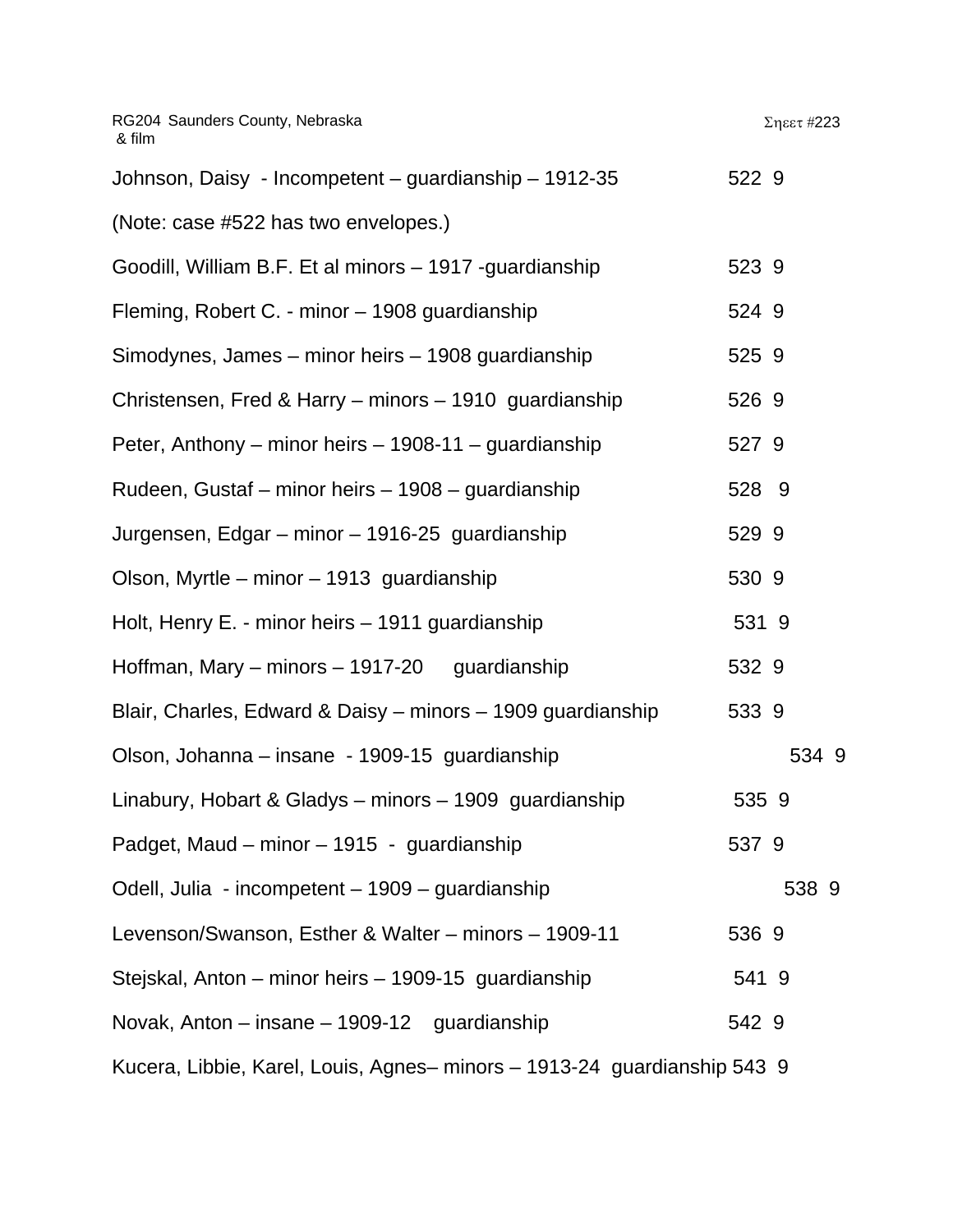Pop, Edward , Josephine, Helen and Henry – minors – 1929-30 guardianship 544 9 (No envelope)

| Olson, Bengta – incompetent – 1909-12 guardianship           | 545 9  |
|--------------------------------------------------------------|--------|
| Parrish, Hannah - 1909-10 - guardianship                     | 546 9  |
| Urban, Alois & Rudolph - 1912-15 - guardianship              | 548 10 |
| Sabelman, Lizzie - 1915-22 - guardianship                    | 549 10 |
| Rasmussen, Roy A. (minor) 1910-15 guardianship               | 550 10 |
| Alm, Agnes, minor heirs of 1915-30 guardianship              | 551 10 |
| Nyman, Emfred & Walter (minors) 1916-22 guardianship         | 553 10 |
| Larson, Anna (Incompetent) 1910-12 guardianship              | 554 10 |
| Gillilan, Jesse, Earl & Elmo (minors) 1910-28 guardianship   | 555 10 |
| Vculek, Anton (incompetent) 1910-24 guardianship             | 556 10 |
| Brodahl, Edna & Fern (minors) 1910-22 guardianship           | 558 10 |
| Olson, Alfred & Alvin (minors) 1911-13 guardianship          | 559 10 |
| Beucher, Fred (Incompetent) 1910 guardianship                | 560 10 |
| (Note: two envelopes for 560)                                |        |
| Spenser, Samuel & Beucher, Fred (INC) guardianship           | 560 10 |
| Sward, Esther & Ruth (minors) 1910 guardianship              | 561 10 |
| Joseph, Geo. & Arthur (minors) 1912-15 guardianship          | 562 10 |
| Willey Geo. (deceased) minor heirs of - 1910-15 guardianship | 563 10 |
| Miller, Mary (incompetent) 1910-20 guardianship              | 564 10 |
| Monteen, Gerion & Rufus (minors) 1910 guardianship           | 565 10 |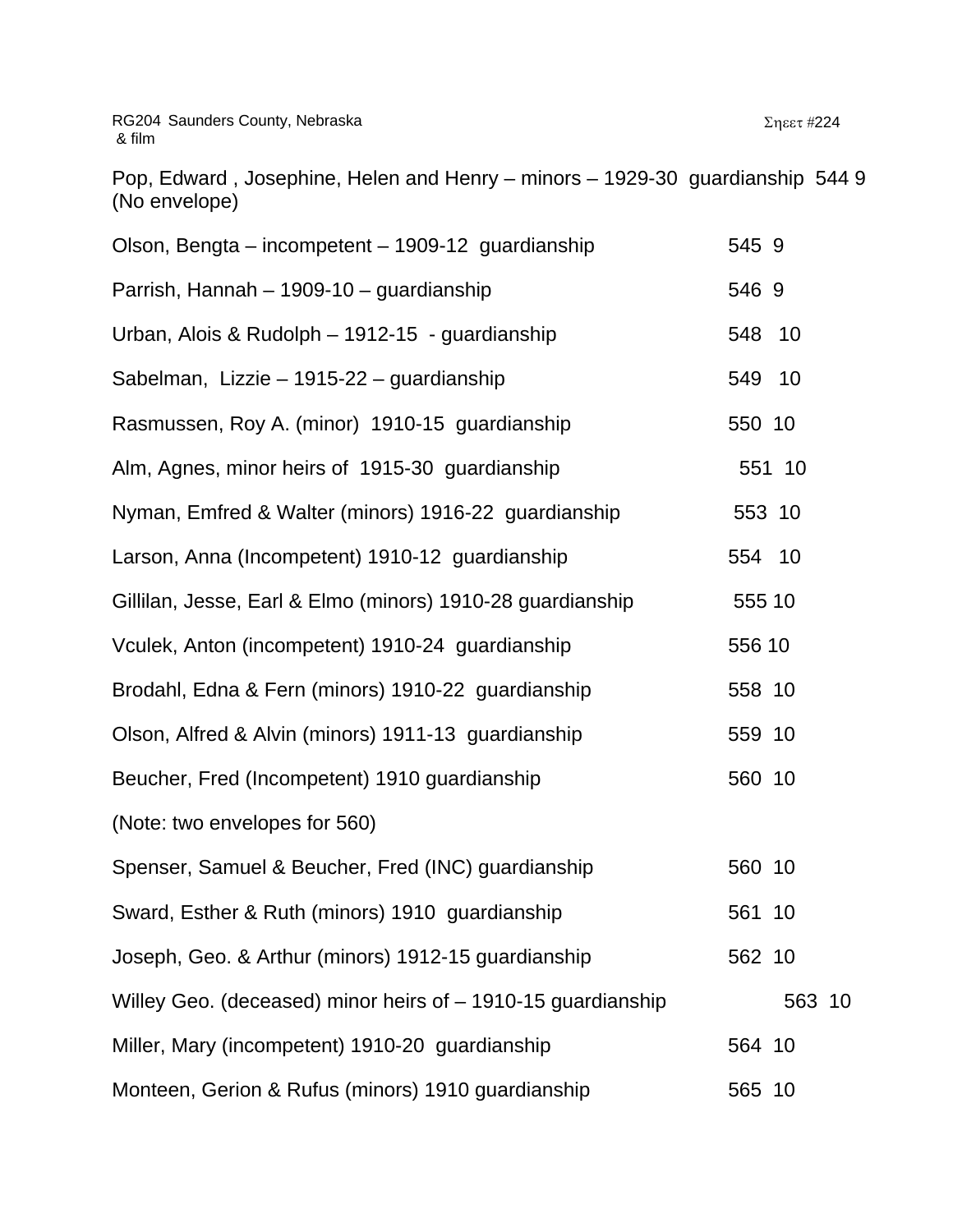| Mackprang, H.D. - minor heirs of - 1910 guardianship        | 566 10 |        |  |
|-------------------------------------------------------------|--------|--------|--|
| Larson, Minnie (minor) 1910-15 - guardianship               | 567 10 |        |  |
| Thorson, Carl T. (minor heirs of) 1913 guardianship         |        | 568 10 |  |
| Anderson, Fred H. (feeble minded) 1910 guardianship         | 569 10 |        |  |
| Haglund, Anna (Incompetent) 1910-1918 guardianship          | 570 10 |        |  |
| Richerson, Bertha Mabel (feeble-minded) 1910 guardianship   | 571 10 |        |  |
| Sandblad, Emma M. (Incmpt) 1910-15 guardianship             | 572 10 |        |  |
| Carlstrom, Adolph (minor heirs of) 1910-15 guardianship     |        | 573 10 |  |
| Kain, Nancy (insane) 1910 guardianship                      | 574    | 10     |  |
| Andrew, Alexander (minor heirs of) 1913-24 guardianship     | 575 10 |        |  |
| Buchholtz, Frederick (incompetent) 1912-15 guardianship     | 576 10 |        |  |
| Ondracek, Wm. (minor) 1908 guardianship                     | 577 10 |        |  |
| Ladenburger, Valentine (Incompetent) 1910-26 guardianship   |        | 578 10 |  |
| Koester, Otto W. (minor) 1911-1916 guardianship             | 579 10 |        |  |
| Hanson, Christina Munson (Incompetent) 1911-12 guardianship | 580 10 |        |  |
| Siemsen, Maria (incompetent) 1911-19<br>guardianship        | 581 10 |        |  |
| Fosdick, Austin (incompetent) 1911-14 guardianship          | 582 10 |        |  |
| Hromas, Edward & Alice (minors) 1911-26 guardianship        |        | 583 10 |  |
| Sukstorf, Wm. (minor heirs of) 1911 guardianship            | 584 10 |        |  |
| Olson, Chas. (insane)<br>1911<br>guardianship               | 585 10 |        |  |
| Morgan, Nancy (Incompetent) 1911-15<br>guardianship         | 586 10 |        |  |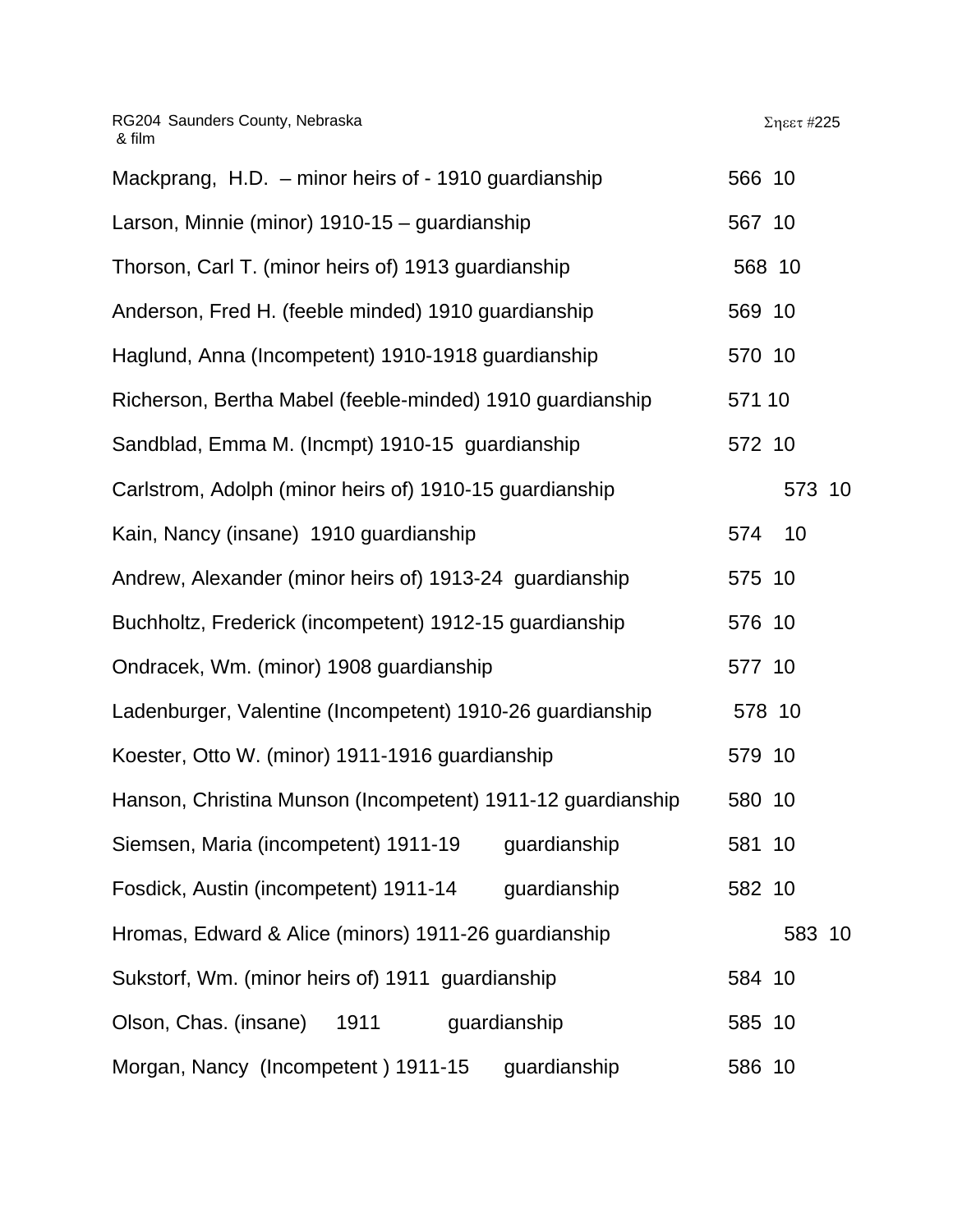| RG204 Saunders County, Nebraska<br>& film                           |         | Σηεετ #226 |    |
|---------------------------------------------------------------------|---------|------------|----|
| Hagstrom, Edward R. (minor) 1911-27 guardianship                    | 587 10  |            |    |
| Bennett, Beulah & Glen (minors) 1911-31 Guardianship                | 588 10  |            |    |
| Hakanson, Edith (minor) 1911 guardianship                           |         | 589 10     |    |
| Prochazka, Pavel (deceased) 1895-99 estate                          | 590A 10 |            |    |
| Rinkinburg, Rachel (minor) Adoption by Chas. & Sarah Middleton 1901 |         |            |    |
|                                                                     | A590 10 |            |    |
| Kubik, Justus F. (minor) 1911-1925 guardianship                     | 591 10  |            |    |
| Dodge, Myrtle (minor) 1911-1913 guardianship                        | 591A 10 |            |    |
| Johnson, Carl August (incompetent) 1911-1916 guardianship           |         | 592 10     |    |
| Jonas, Joseph (deceased, minor heirs of) 1910-19 guardianship       | 593 10  |            |    |
| Schmidt, Jurgen Arend (incompetent) 1911 guardianship               | 594     | 10         |    |
| Hibler, William A. (incompetent) 1911-15 guardianship               |         | 595        | 10 |
| Nelson, Oscar & David (minors) 1911-17 guardianship                 | 596 10  |            |    |
| Moran, Laurence (Incompetent) 1911 guardianship                     | 597     | 10         |    |
| Porter, Eva S. (minor) 1917 guardianship                            | 598     | 10         |    |
| Hobza, Marie (eceased, minor heirs of) 1915 guardianship            | 599 10  |            |    |
| Schneider, Roy & Edna (minors) 1911-15 guardianship                 | 600 10  |            |    |
| Koutnik, James (minor) 1911-13<br>guardianship                      | 601     | 10         |    |

Bendz, Nels (deceased, minor heirs of) 1911-12 602 10 Walter, Jacob (incompetent) 1911-12 guardianship 603 11 Ranslem, Frank (minor heirs of) 1911 guardianship 604 11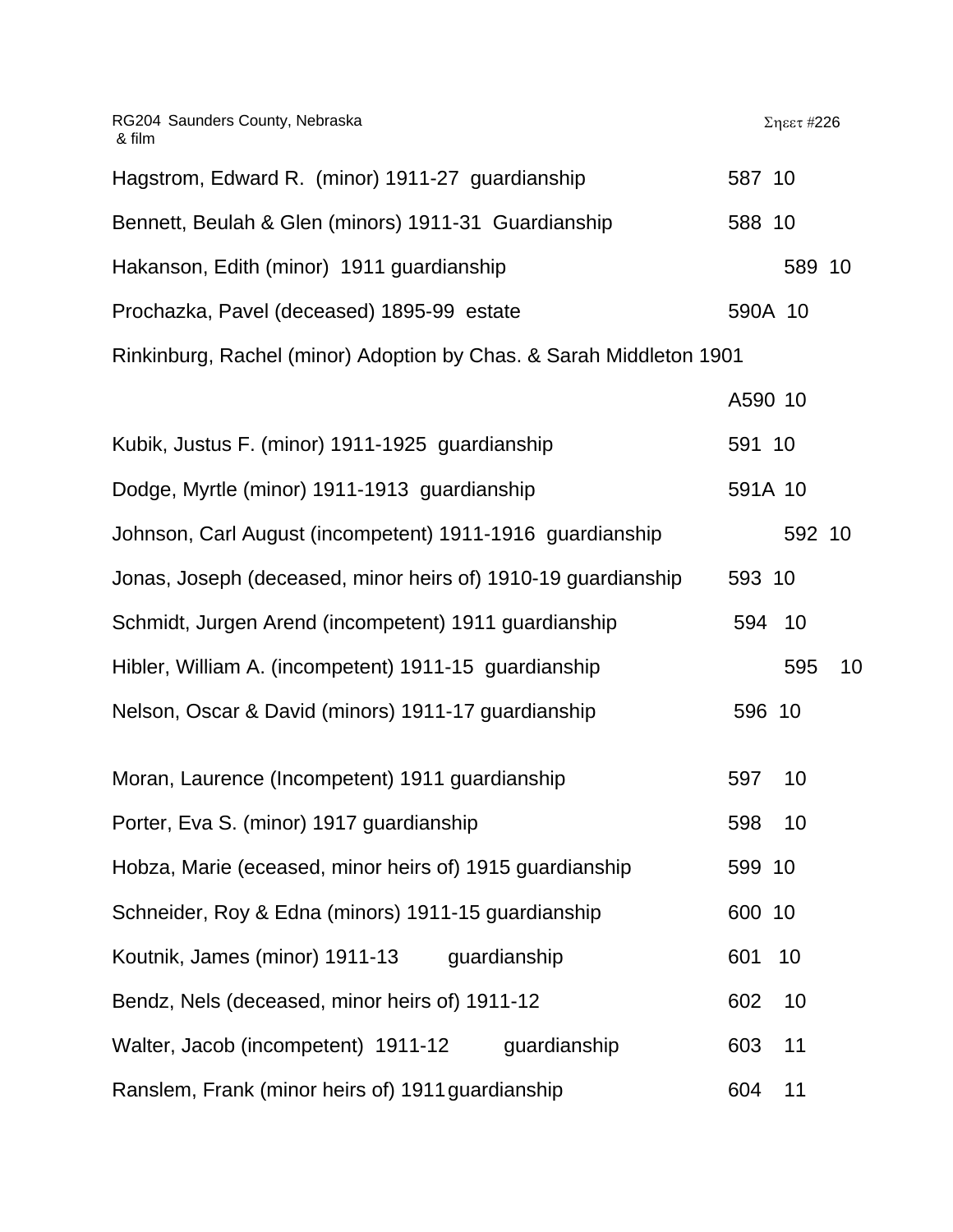| Morris, Mary (minor heirs of, deceased) 1905 guardianship |         |              | 604A 11 |    |
|-----------------------------------------------------------|---------|--------------|---------|----|
| Anderson, Wilmer (minor) 1912-1907                        |         | guardianship | 605 11  |    |
| Smetak, Anna (incompetent) 1912-1923 guardianship         |         |              | 606 11  |    |
| Stange, Herman (minor heirs of) 1912-1919 guardianship    |         |              | 607 11  |    |
| Bell, Dwight & Lucile (minors) 1916-21                    |         | quardianship | 608     | 11 |
| Roberts, Russell L. (minor)                               | 1912-20 | guardianship | 609     | 11 |

Andrew G. Anderson (deceased, minor heirs of) 1912-18 guardianship

|                                                                 | 611 11  |    |
|-----------------------------------------------------------------|---------|----|
| Wells, Emma (deceased, minor heirs of) 1912-17 guardianship     | 612 11  |    |
| Thomsen, Thomas Peter (incompetent) 1912 guardianship           | 613 11  |    |
| Hoshor, William (minor) 1912 guardianship                       | 614 11  |    |
| Eggert, Ernest H. & Martin (minors) 1912-14 guardianship 615 10 |         |    |
| Beggs, Harry (insane) 1912-14 guardianship                      | 616     | 11 |
| Schneider, Anna (incompetent) 1912-18 guardianship              | 617     | 11 |
| Lewis, Verla (minor) 1914<br>guardianship                       | 618     | 11 |
| Tetrev, Rosie (minor) 1915<br>guardianship                      | 619 11  |    |
| Huddleston, Isabelle (incompetent) 1912-38 guardianship         | 620 11  |    |
| Petrzelka, Barbara (incompetent) 1915-24 guardianship           | 621 11  |    |
| Pavlik, Frank, James & Mary (minors) 1912-21 guardianship       | 622 11  |    |
| Stocking, Emma C. (heirs) 1893-1908 guardianship                | 626A 11 |    |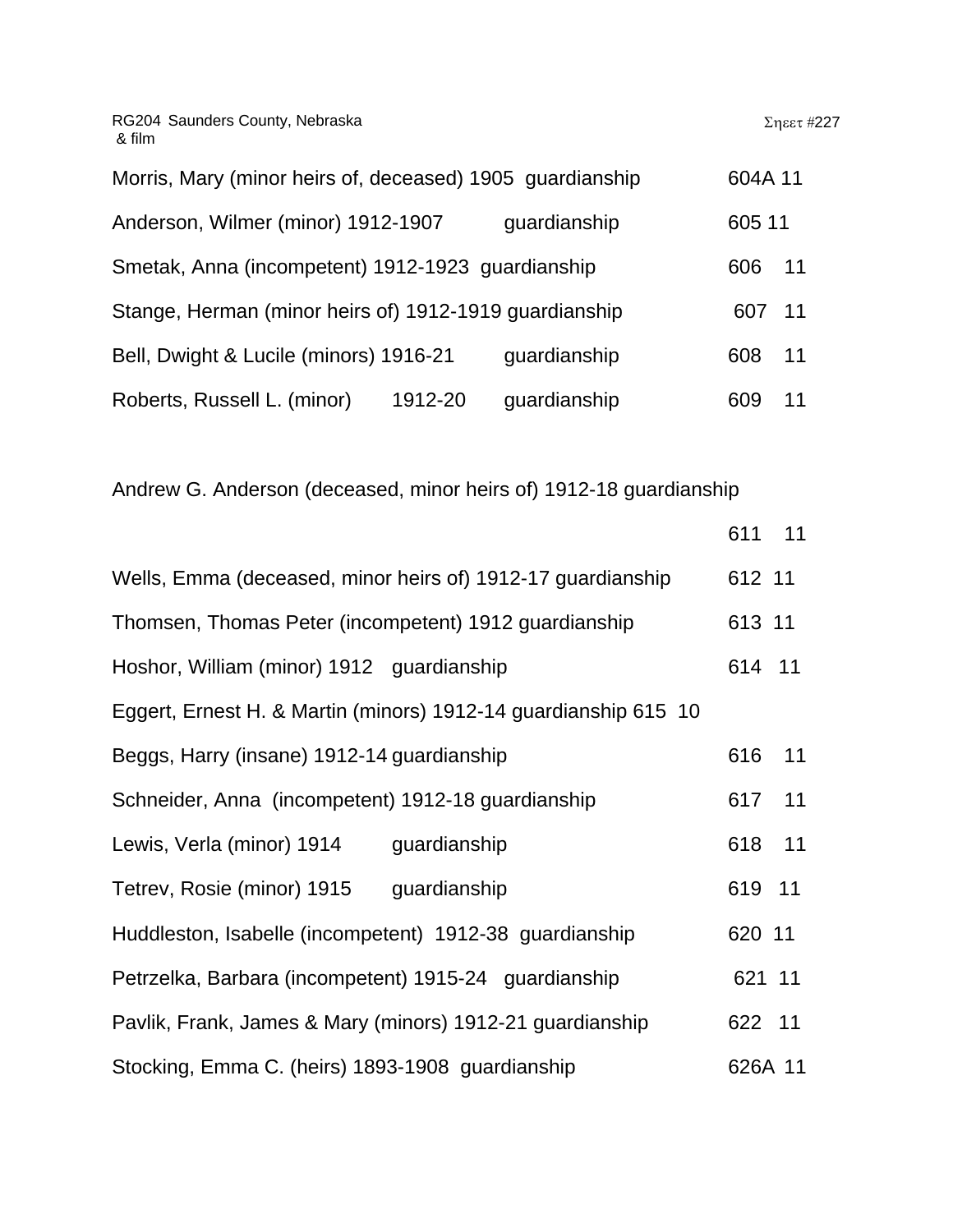| Bosholm, Claus (incompetent) 1912-13 guardianship      | 627 11 |        |
|--------------------------------------------------------|--------|--------|
| Albert, Catherina (incompetent) 1912-24 guardianship   |        | 628 11 |
| Schneider, John (minor) 1912 guardianship              | 629 11 |        |
| Gilson, Sophia G.C. (incompetent) 1913<br>guardianship | 630    | 11     |
| Tejral, John (minor) 1913 guardianship                 | 631    | 11     |
| Tejral, Frank (minor) 1912-15<br>guardianship          | 632    | 11     |
| Graham, John L. (Incompetent) 1913-15 guardianship     | 633    | 11     |
| Watson, Ollie (minor heirs of) 1931-31 guardianship    | 634    | 11     |
| Note: case 634 documents occupy two envelopes.         |        |        |

| Bauer, Joseph F. (minor) 1913-14                                     | guardianship | 635 | 11 |
|----------------------------------------------------------------------|--------------|-----|----|
| Miller, Olof (minor heirs of) 1913                                   | guardianship | 638 | 11 |
| Berkheimer, Bernie D. (minor) 1915 guardianship                      |              | 639 | 11 |
| Nelson, Johannah (incompetent) 1913-16 guardianship                  |              | 640 | 11 |
| Andrew, Thomas (spendthrift) 1913-15                                 | guardianship | 641 | 11 |
| Matson, Anton (minor) 1913-15                                        | guardianship | 642 | 11 |
| Ostrand, Otto (incompetent) 1913-14 guardianship                     |              | 643 | 11 |
| Veskrna, John & Alois (minors) 1913-15 guardianship                  |              | 645 | 11 |
| Aspengren, (Oscar, Linus & Bertha) – minors 1913-18 guardianship 646 |              |     | 11 |
| Ekdahl, Ruth J. - 1913-18 minors                                     | guardianship | 647 | 11 |
| Koubik, Louis (minor) 1913-14 guardianship                           |              | 648 | 11 |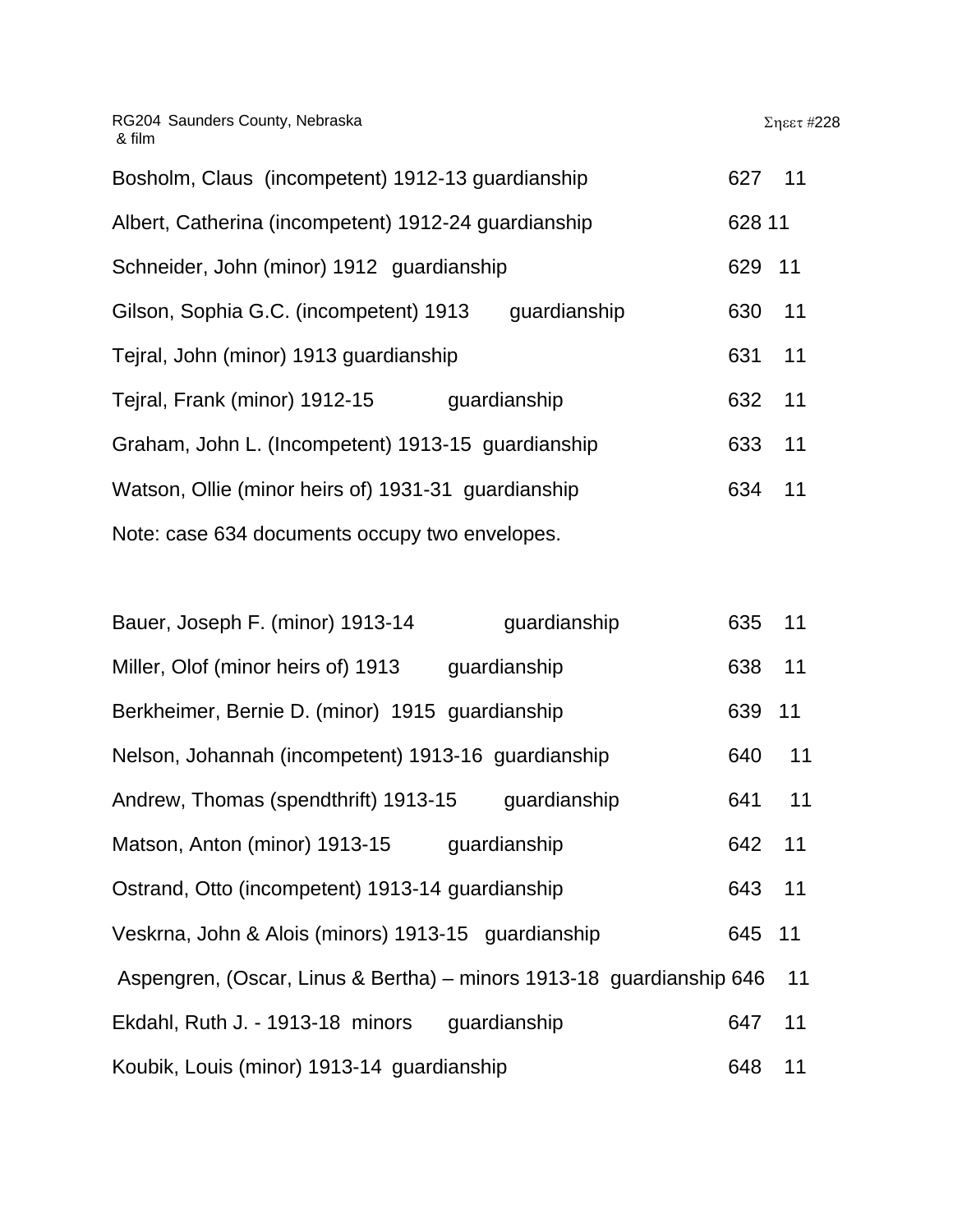| Evans, Alfred W. (insane) 1913-37 guardianship                  | 649    | 11     |  |
|-----------------------------------------------------------------|--------|--------|--|
| (Note: case #649 is in two (2) envelopes)                       |        |        |  |
| Oeschger, Vern & Rosalie (minors) 1913 guardianship             | 649 11 |        |  |
| Jeffrey, Martin (insane) 1913-15 guardianship                   | 649 11 |        |  |
| Nemec, Anton (Incompetent) 1913-38 guardianship                 | 652 11 |        |  |
| Swanson, Gilbert (minor) 1915-26 guardianship                   | 653 11 |        |  |
| Hruby (Adolph, James & Emil – minors) 1913 guardianship         | 654 12 |        |  |
|                                                                 |        |        |  |
| Rerucha, (Rose, Bessie, John, Mary, Anna) (minors) 1913-32      | 655 12 |        |  |
| (guardianship)                                                  |        |        |  |
| Starmann (Eleanor, LaVerta & Viola) minors 1914-30 guardianship | 656 12 |        |  |
| Bures, Joseph (minor heirs of) 1916-29 guardianship             | 657 12 |        |  |
| Ostrander, Ruth M. (incompetent) 1914 guardianship              | 658 12 |        |  |
| Williams, Harold & Paul (minors) 1915-30 guardianship           |        | 661 12 |  |
| Jonas, Barbara (Incompetent) 1914-19 guardianship               | 660 12 |        |  |
| Anderson, Carl V (incompetent) 1914-56 guardianship             | 662 12 |        |  |
| Gilster, Anna & Linda (minors) 1914-1917 guardianship           |        | 667 12 |  |
|                                                                 |        |        |  |

|  |  | Quass, Frank E. (incompetent) 1915-23 guardianship | 684 12 |  |
|--|--|----------------------------------------------------|--------|--|

Lindgren, Henry (deceased – minor heirs) 1914-guardianship 668 12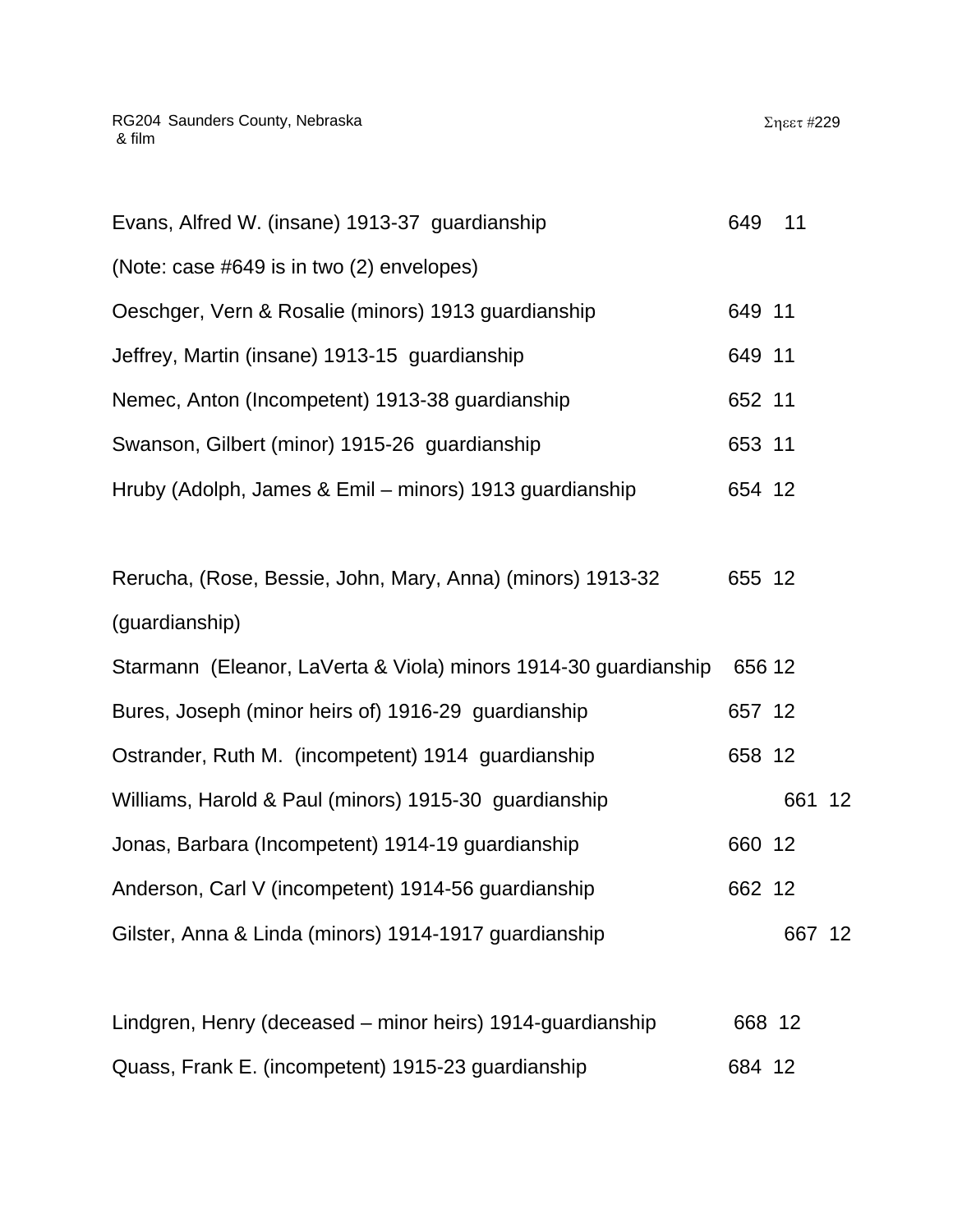| Tawney, Ella B. (Incompetent) 1914-18 guardianship              | 664 12 |        |                 |
|-----------------------------------------------------------------|--------|--------|-----------------|
| Pabian, John J. (deceased, minor heirs of) 1914-18 guardianship | 665 12 |        |                 |
| Mott, Rachel (Incompetent) 1914-1917 guardianship               | 666    | 12     |                 |
| Nelson, Earl H. & Walter1914-31 guardianship                    | 669 12 |        |                 |
| Petersen, Mary & Ruby (minors) 1915-1928 guardianship           | 670 12 |        |                 |
| Scheel, Corrine & Lyman (minors) 1914-1923 guardianship         | 672 12 |        |                 |
| Schneider, John 1914-62 guardianship                            | 673    | 12     |                 |
| Novotny, Adolph (deceased, minor heirs of) 1914 guardianship    |        | 674 12 |                 |
| Anderson (Rueben, Florence, Morris) minors 1914 guardianship    | 675 12 |        |                 |
| Swanson (Emor, Norvin & Newten)1914-42 guardianship             | 676 12 |        |                 |
| Quass (Ruth, Oliver & Daniel) minors- 1914-24 guardianship      | 677 12 |        |                 |
| Williams, Eldon L. (minor) 1914 guardianship                    | 678 12 |        |                 |
| Wittwer, Helen M. (minor) 1914 guardianship                     | 679    | 12     |                 |
| Leary, Mary J. (incompetent) 1914 guardianship                  | 680 12 |        |                 |
| Frahm, Alvin (minor) 1914 guardianship                          | 681 12 |        |                 |
| Backens, Harry 1914-1920 guardianship                           | 682 12 |        |                 |
| Brush, Stanley & Druella (minors) 1915-27 guardianship          |        | 683 12 |                 |
| Kruger, Freidrich Wilhelm (minor) 1914-15 guardianship          | 685 12 |        |                 |
| Kalstrom, John (insane) 1917 guardianship                       | 686    | 12     |                 |
| Popken, Johanna (insane) 1915-29 guardianship                   |        | 687    | 12 <sup>°</sup> |
| Hanson, George M. (incompetent) 1915-19 guardian                | 688 12 |        |                 |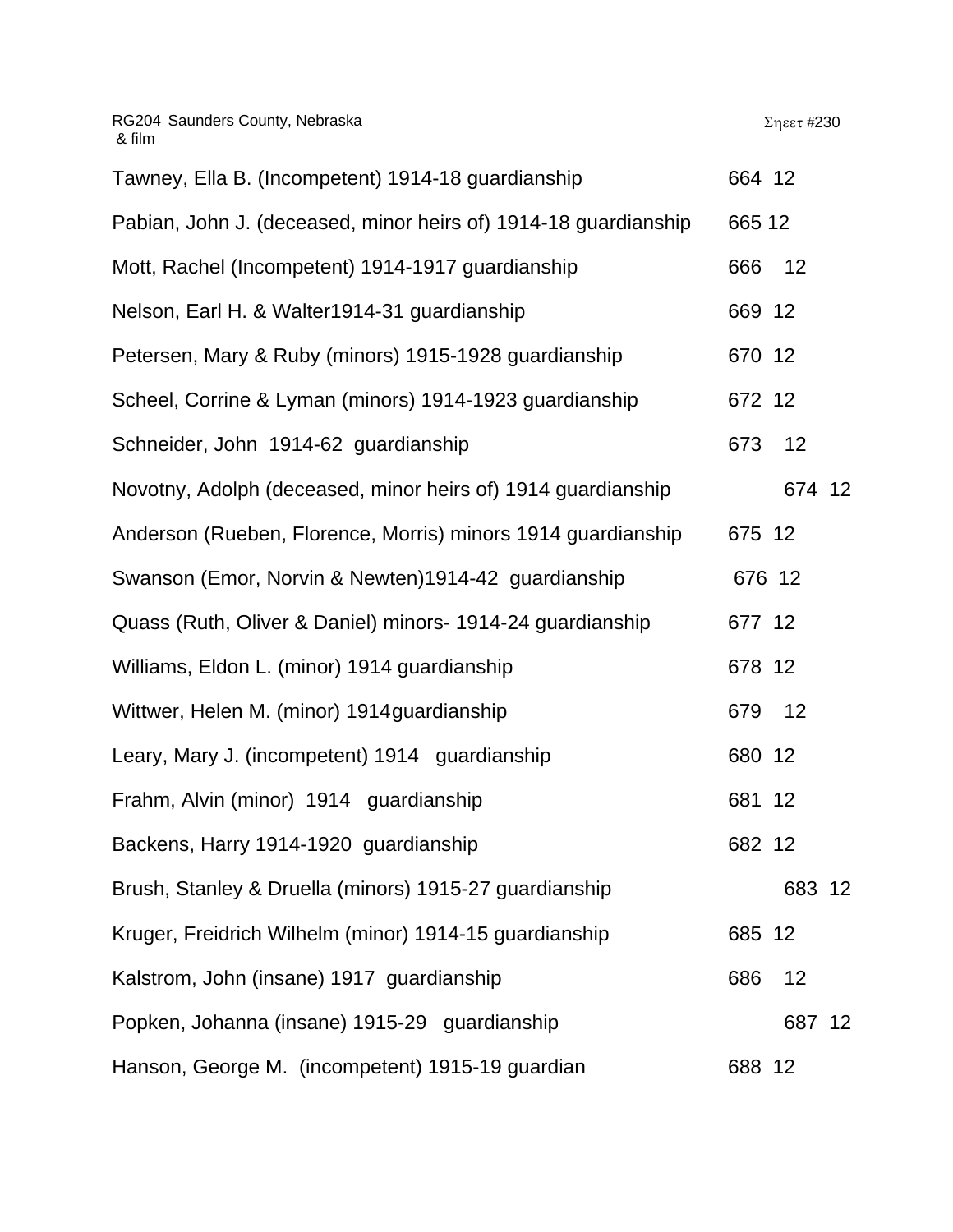| Weston, Ella E. 1915 minor<br>guardianship                            | 689 12 |     |    |
|-----------------------------------------------------------------------|--------|-----|----|
| Harrison (Viola, Forrest & Gwendolyn) minors guardianship 1915        | 690 12 |     |    |
| Biggerstaff, John H. - minor heirs - 1915-16 guardianship             | 691 12 |     |    |
| Hampl, Joseph deceased – minor heirs – 1915-34 guardianship           | 692 12 |     |    |
| Nelson, Charles (incompetent) 1915-19 guardianship                    | 693 12 |     |    |
| Thompson, Vernon N. 1915 guardianship                                 | 694 12 |     |    |
| Beermaker, John (incompetent) 1915-20 guardianship                    | 695 12 |     |    |
| Beermaker, John (incompetent) 1915 guardianship<br>695 12 (note: this |        |     |    |
| case is kept in two envelopes)                                        |        |     |    |
| Neill, Catharine Jansa (minor) 1915-44 guardianship                   | 696 12 |     |    |
| Jessen, Hans - Deceased, minor heirs of - guardianship 1915           | 697 12 |     |    |
| Sampson, Huldah C. - Incompetent - guardianship 1915-17               | 698 12 |     |    |
| McLuhan, Leah - Incompetent - guardianship 1915-19                    |        | 699 | 12 |
| Walla, Ludvik W. (minor) 1915-18 guardianship                         | 700 12 |     |    |
| Jordan (Josephine & Grace) minors 1915 guardianship                   | 701 12 |     |    |
| Siebken, Frieda (minor) 1915- guardianship                            | 702 12 |     |    |
| Haldeman, George (dec'd – minor heirs) 1916-24 guardianship           | 703 12 |     |    |
| Brodahl, (Arthur, Jennie, Roy) minors 1915-26 guardianship            | 705 12 |     |    |
| Sanders, George (deceased -minor heirs) 1916-25 guardianship          | 706 12 |     |    |
| Sorenson, Nels (deceased - minor heirs) 1915 guardianship             | 707 12 |     |    |
| Virgil, Adolph (minor) 1916 guardianship                              | 708 12 |     |    |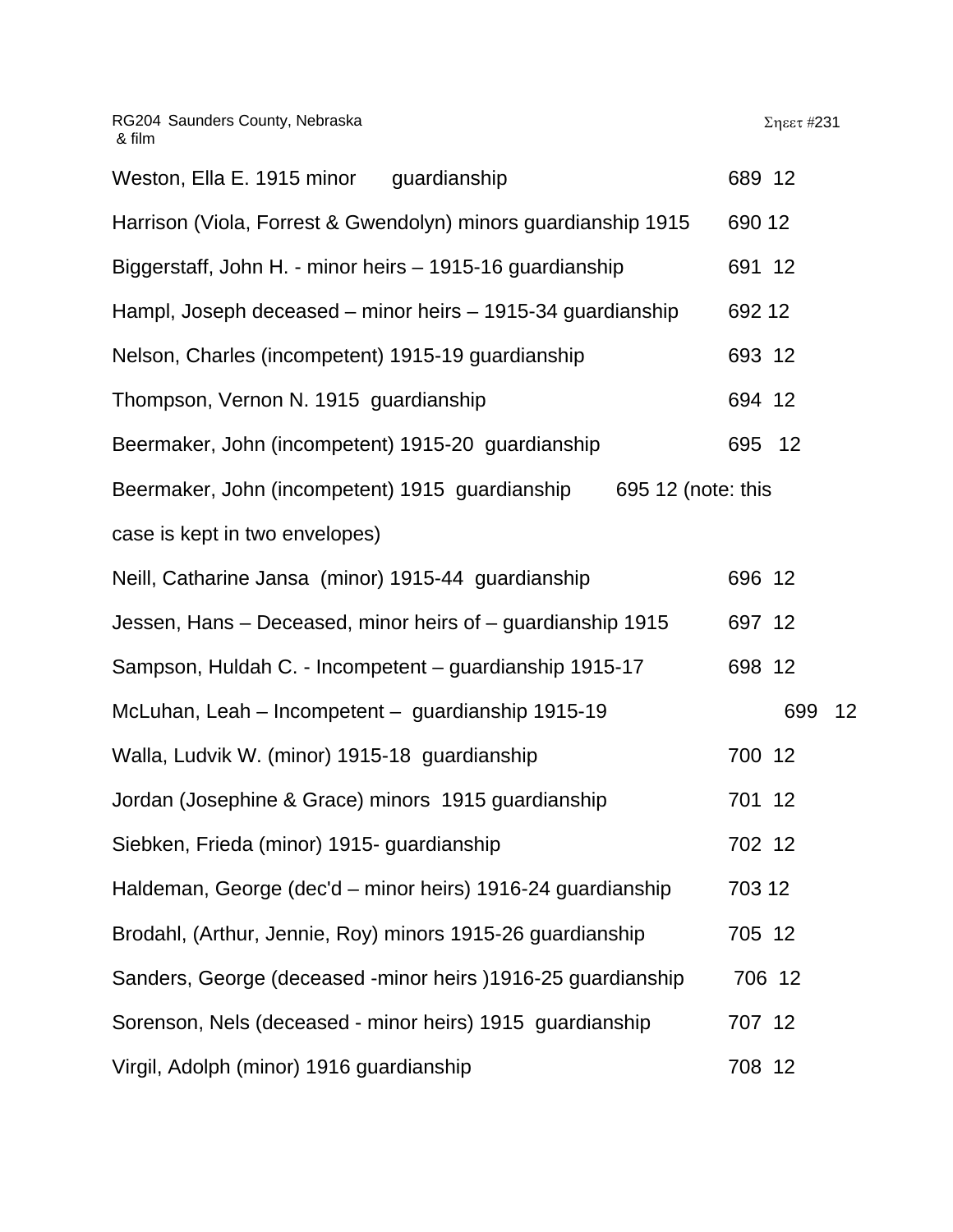| Boydston, Charley (minor heirs) 1916-29 guardianship        | 709 12    |
|-------------------------------------------------------------|-----------|
| Morris, Eleanor P. (minor) 1916-18 guardianship             | 711 12    |
| Ahl, Klaus & Augusta (minor heirs) 1916-38 guardianship     | 712 13    |
| Bauman, Rosanna (insane) 1916-21 guardianship               | 718 13    |
| Johnson, Marjorine Ruthella (minor) 1916 guardianship       | 719 13    |
| Bures, Helena & Vlasta (minors) 1916 guardianship           | 720 13    |
| Matthiessen, Matthias (insane) 1916 guardianship            | 715 13    |
| Malloy, Elvera (minor) 1916 guardianship                    | 716 13    |
| Negley, Jessie (minor heirs of) 1916-1929 guardianship      | 717 13    |
| Pearson, Carrie (incompetent) 1916 guardianship             | 714 13    |
| Peterson, Hedda A. (deceased) 1916-22 guardianship          | 713 13    |
| Shroeder, Bernhard (minor heirs of) 1916-30 guardianship    | 722 13    |
| Koutney, George (minor) 1916-1929 guardianship              | 721 13    |
| Robb, Lyle; Crystil Will; Norma, Naomi & Nita Dech (minors) |           |
| 1916-1922                                                   | 724 13    |
| Davis, Fred A. (minor) 1916-1920 guardianship               | 725 13    |
| Soukup, Frank (incompetent) 1916-1953 guardianship          | 756 13    |
| Walter, Leitha & Lois (minors) 1916-25 guardianship         | 727 13    |
| Spicka, Frank (minor) 1920-36 guardianship                  | 736<br>13 |
| Nelson, Anna (incompetent) 1917 guardianship                | 734 13    |
| Swanbom, Irvin P. (minor) 1916 guardianship                 | 733 13    |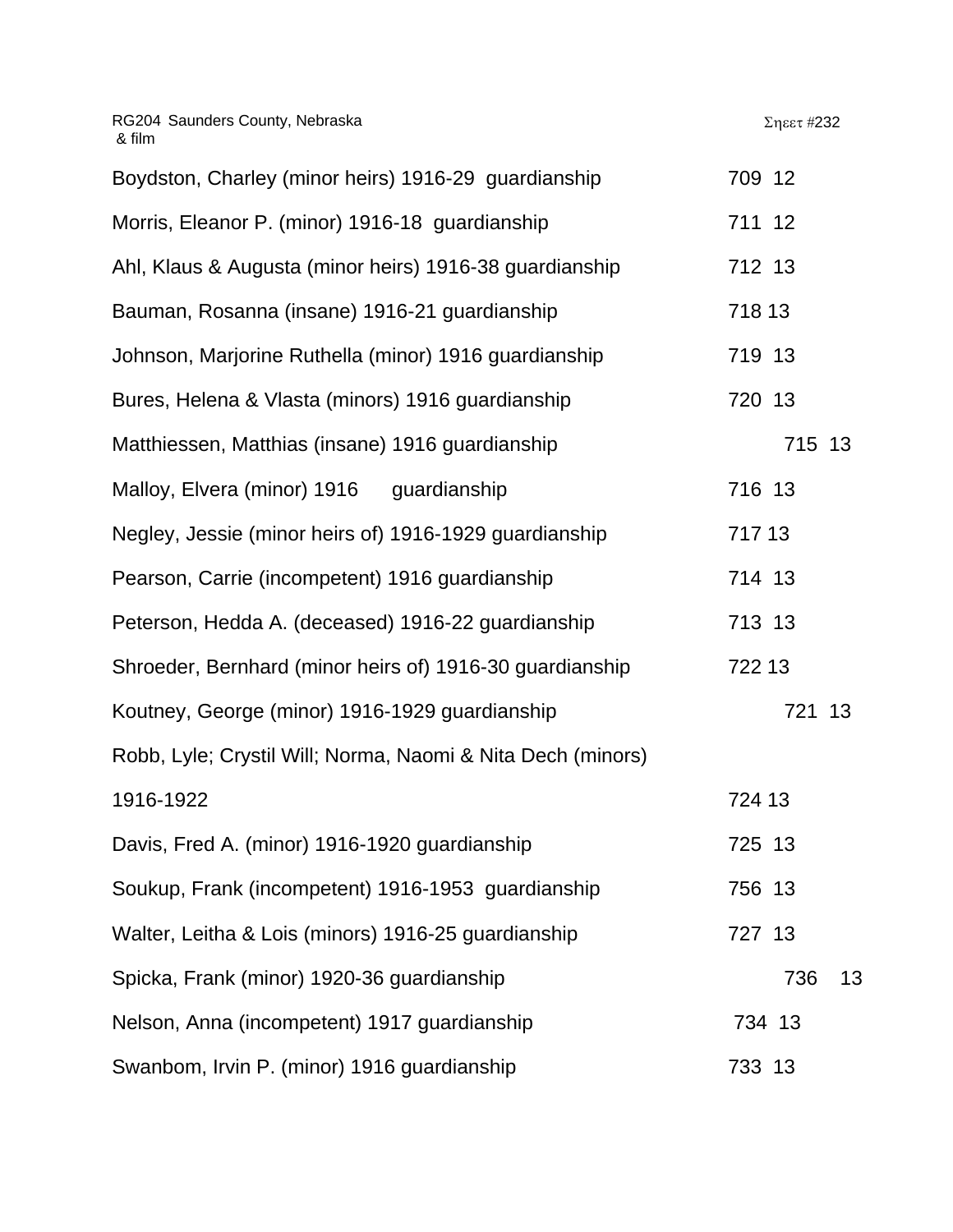RG204 Saunders County, Nebraska & film Σηεετ #233 Nerber, Margaret (minor) 1916-29 guardianship 732 13 Cullen, Edgar (minor) 1916 guardianship 731 13 Smith, Walter H. (insane) 1916-1920 quardianship 730 13 Bruse, Katie (incompetent) 1916-18 guardianship 729 13 Knapp, Vallie D. (incompetent) 1916-19 quardianship 728 13 Schere, William & Victor 1917 guardianship 741 13 Placek, Agnes, Alois, Edward, Blazena, Mollie 1916 guardianship 740 13 Martin, Glenn & Lloyd, Ethel, Merrel (minors) 1916 guardianship 739 13 Berger, Clara (minor) 1916 guardianship 738 13 Belik, John (incompetent) 1917-37 guardianship 737 13 Jambor, Kristina (Incompetent) 1917-1934 742 13 Williams, Sarah J. (incompetent) 1917 guardianship 743 13 Liska, Josephine (Insane) 1916 guardianship 744 13 Stoffle, Lucy (insane) 1917 guardianship 745 13 Goodfellow, Robert D. (minor) 1917 guardianship 746 13 Odman, Ernest LeRoy (minor) guardianship 747 13 Swanson, Lawrence (minor) 1917-22 quardianship 748 13 Hladky, Filomena (minor heirs of) 1917 guardianship 749 13 Kaspar, Barbara (incompetent) 1917 quardianship 750 13 Seidenglanz, Jos. Et al. (minors) 1917-27 guardianship 751 13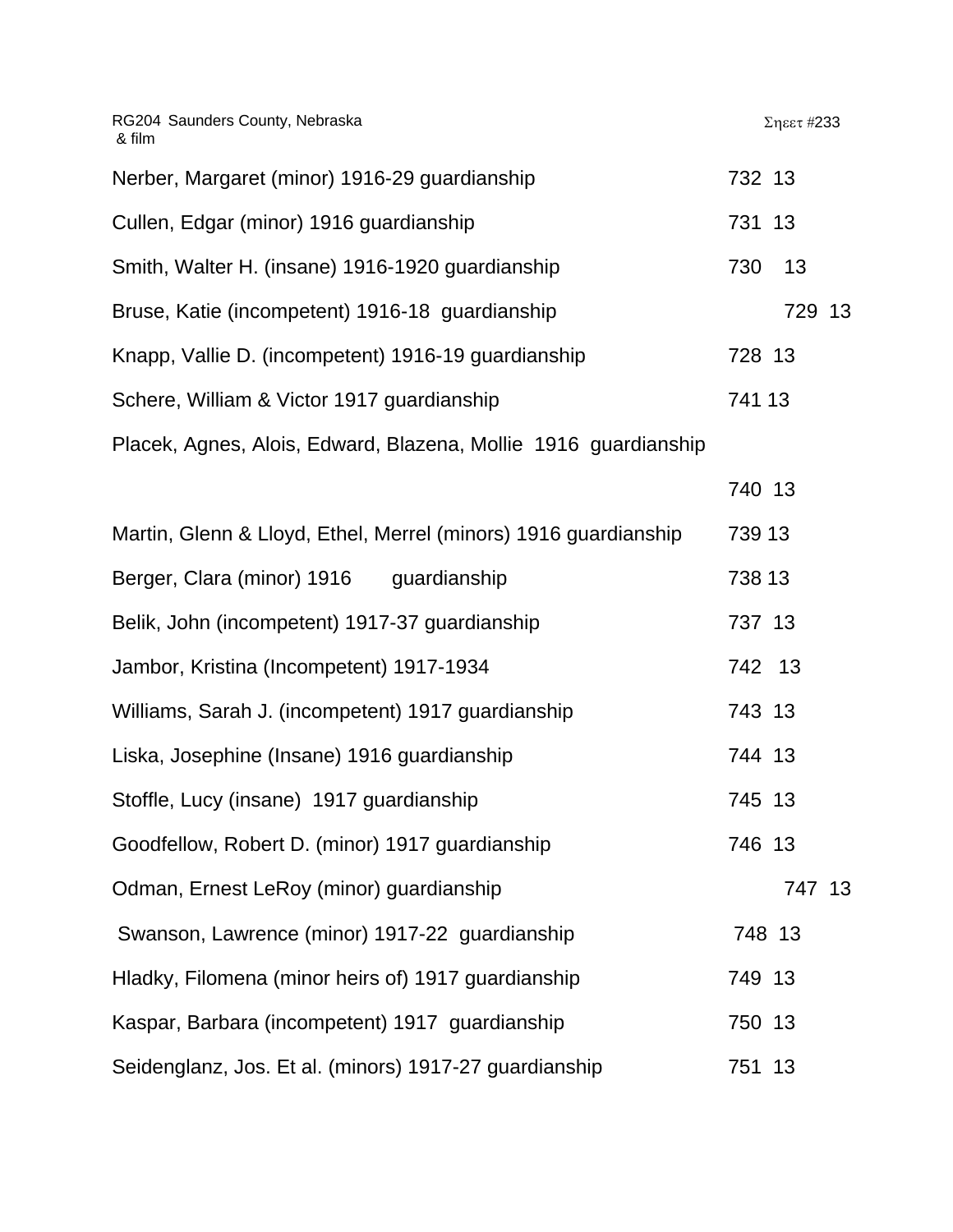| Mattson, Wilmer Harold (minor) 1917-1940 guardianship             | 753 13 |
|-------------------------------------------------------------------|--------|
| Linder, James A. (incompetent) 1919-1925 guardianship             | 754 13 |
| (Linder, Jams A. 754 contained in three envelopes.                |        |
| Juckett, Kathryn M. et al (minors) 1917-27 guardianship           | 755 13 |
| Berggren, Hugo (minor) 1917-1920 guardianship                     | 757 13 |
| Swanson, Eureka (incompetent) 1917-1939 guardianship              | 758 13 |
| Gustus, John (incompetent) 19171-1921 guardianship                | 759 13 |
| Dolezal, William C. et al (minors) 1917-1920 guardianship         |        |
| (Note on envelope: This file seems to be continued under no. 802) |        |
| Masek, Theresie (insane) 1917 guardianship                        | 761 13 |
| Walker, Beatrice L. (minor) 1917 guardianship                     | 762 13 |
| Nash, Letta & Verna (minors) 1917-26 guardianship                 | 763 13 |
| Hagelin, Hans C. (Incompetent) 1918-1921 guardianship             | 765 13 |
| Rezek, Peter & Eddie (minors) 1931-35 guardianship                | 764 13 |
| Berggren, Everine L. et al (minors) 1931-38 guardianship          | 766 13 |
| Person, Katerina (incompetent) 1918 guardianship                  | 767 13 |
| Storm, John (minor heirs of) 1916-26 guardianship                 | 768 13 |
| Mielenz, August (incompetent) 1918 guardianship                   | 769 13 |
| Patzloff, Martha (minor) 1918 guardianship                        | 770 13 |
| Ruzicka, Kate (minor heirs) 1918 guardianship                     | 771 13 |
| Polacek, Frank (Incompetent) 1940 guardianship                    | 772 13 |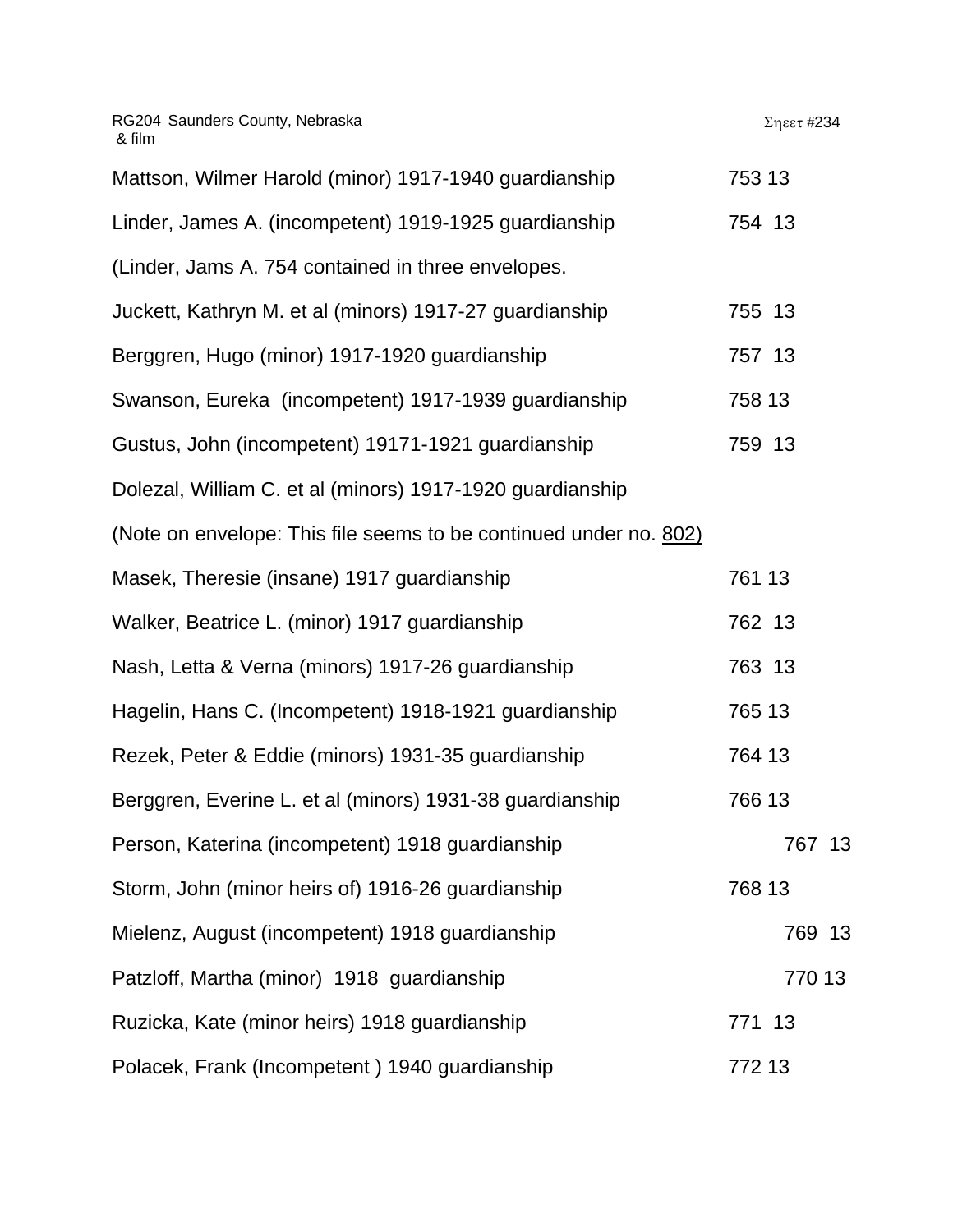Σηεετ #235

| Milton, Freda & Ada (minors) 1918 guardianship               | 774 13 |
|--------------------------------------------------------------|--------|
| Dodds, Margaret (incompetent) 1918-1920 guardianship         | 775 13 |
| Breyer: Rosa, Edith & Mable (minors) 1918 guardianship       | 776 13 |
| Siebken: Emelia, Vineta & Walter (minors) 1918 guardianship  | 779 13 |
| McDermott, Wilford (minor) 1918-29 guardianship              | 778 13 |
| Krutsinger, Susan R. (incompetent) 1918-1920 guardianship    | 780 13 |
| Rowell, Stratton M. (incompetent) 1918-26 guardianship       | 781 13 |
| Eggers: Clarence, Earnest & Leroy (minors) guardianship 1918 | 782 13 |
| Eaton, Paul Ira & Margarite (minors) guardianship 1918       | 783 13 |
| Cook, Howard Wayne (minor) guardianship<br>1918              | 784 13 |
| Vanek, Vaclav et al (minors) guardianship<br>1918            | 785 13 |
| Widman, Orletha (minor) guardianship<br>1918-21              | 786 14 |
| Monroe, Clyde (feebleminded) guardianship<br>1918            | 787 14 |
| 1918-20<br>Pospisil, Barney (minor) guardianship             | 788 14 |
| McReynolds: Florence, Sarah B. & Nellie 1920 guardianship    | 789 14 |
| Kreizel, Carl (Incompetent) 1918-20 guardianship             | 792 14 |
| Walla: Sylvester, Anton & Adolph 1918-22 guardianship        | 793 14 |
| Louis, Charles A. (minor heirs of) 1918 guardianship         | 794 14 |
| Vyhlidal, Cyril (minor) 1920-23 guardianship                 | 796 14 |
| Schneider, Samuel & Arthur (minors) 1919-21 guardianship     | 797 14 |
| Seyboldt, Forrest (feeble minded) 1918 guardianship          | 798 14 |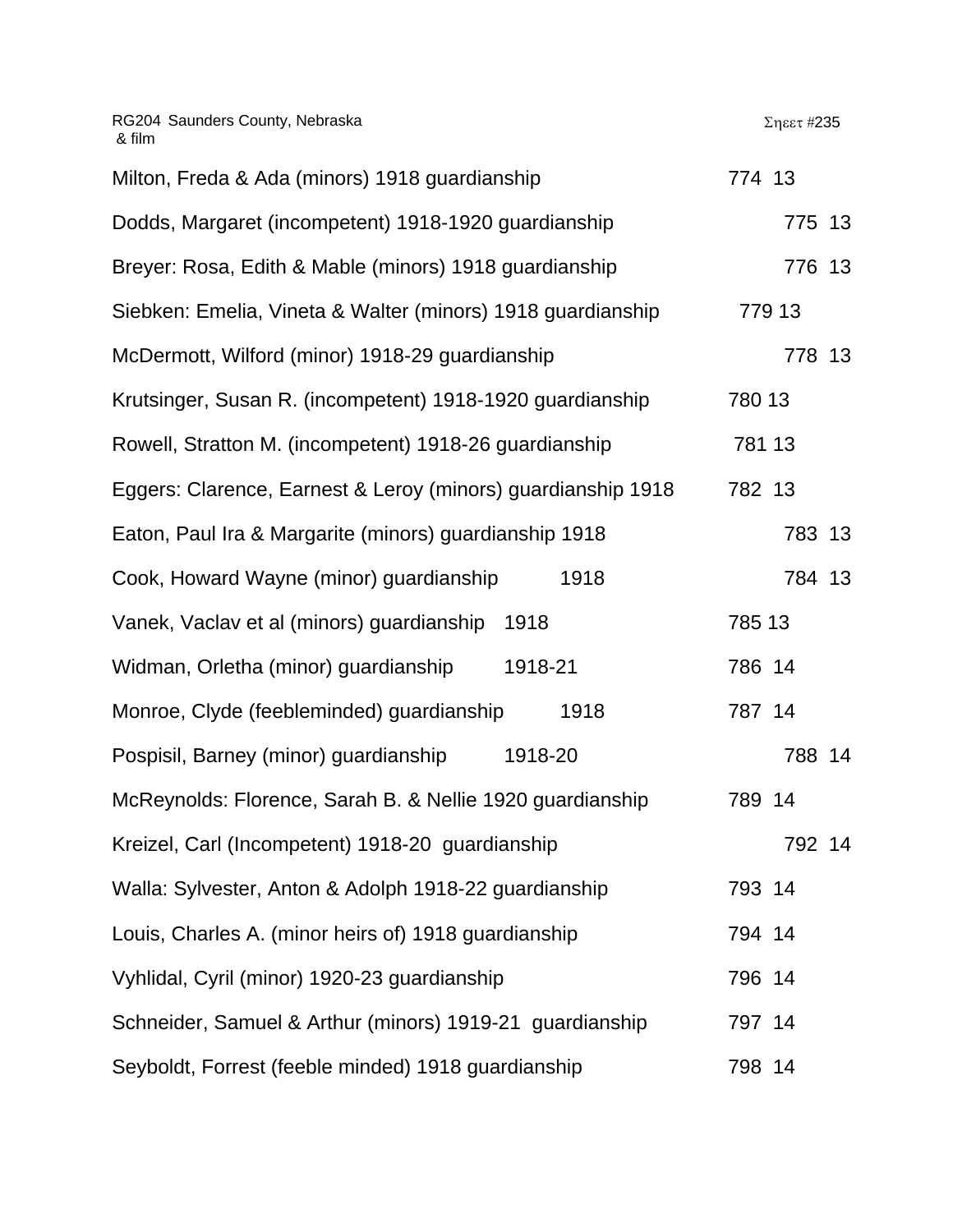| RG204 Saunders County, Nebraska<br>& film                       | Σηεετ #236 |
|-----------------------------------------------------------------|------------|
| Ziegenbein, Ferdinand (incompetent) 1925-41 guardianship        | 799 14     |
| Brown, Frances Jerome (aka Francis Jerome Minard) minor heir of |            |
| Ida Brown, deceased) 1922 guardianship                          | 801 14     |
| Dolezal, William J. (minor heirs of) 1925-1927 guardianship     | 802 14     |
| Seyboldt: Alta, Veda, Forrest & Merle 1919-22 guardianship      | 811 14     |
| Dolezal, Henrietta (minor) 1919-31 guardianship                 | 812 14     |
| (Note: 812 guardianships see also #760 13 - Wm. Dolezal)        |            |
| Smith, Ella V. (minor) 1919-24 guardianship                     | 800 14     |
| Hines, Mildred 1919-21 guardianship                             | 803 14     |
| Mays, Percy J. 1919-30 guardianship                             | 804 14     |
| Sulhoff, Mignon V. 1919 guardianship                            | 805 14     |
| Nemec, Frank 1920 guardianship                                  | 806 14     |
| Bohumil, Smaus 1919 guardianship                                | 807 14     |
| Gorman, Agnasius et al (minors) 1919-28 guardianship            | 809 14     |
| Chelburg, Christine (incompetent) 1921-1932 guardianship        | 810 14     |
| Thulin, Olof (minor heirs) 1919 guardianship                    | 813 14     |
| Person, Katerina (incompetent) 1919 guardianship                | 814 14     |
| Meyers, Ralph et al (minors) 1920 guardianship                  | 815 14     |
| Pallas, Edward (minor) 1919-21 guardianship                     | 816 14     |
| Kucera, Antonie (Incompetent) 1919-22 guardianship              | 817 14     |
| Williams, A.H. (incompetent) 1922 guardianship                  | 818 14     |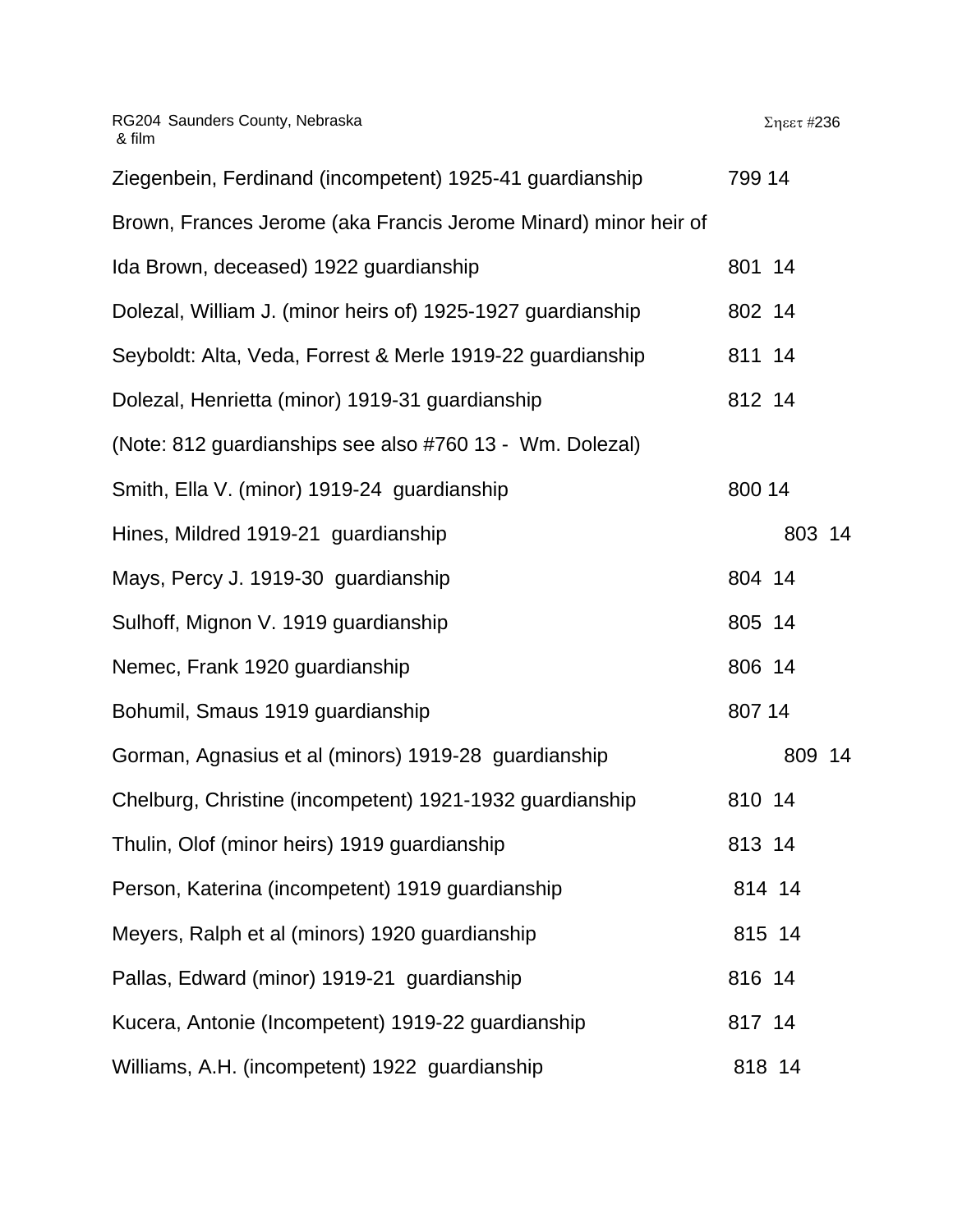| Snelling, Mary K. (incompetent) 1919-41 guardianship                                                               | 820 14 |        |  |
|--------------------------------------------------------------------------------------------------------------------|--------|--------|--|
| Sherman, Helen R. (insane) 1919 guardianship                                                                       | 821 14 |        |  |
| Olson, Oscar K. (incompetent) 1940 guardianship                                                                    |        | 824 14 |  |
| (Note: Two envelopes for #824 Olson, Oscar K.)                                                                     |        |        |  |
| Schulz, Lester James (minor) 1919 guardianship                                                                     | 825 14 |        |  |
| Gidley, Charles (incompetent) 1919 guardianship                                                                    | 826 14 |        |  |
| Gidley, Vernon B. (minor) 1919 guardianship                                                                        | 827 14 |        |  |
| Sievers, Paul W. (minor) 1919-23 guardianship                                                                      | 828 14 |        |  |
| Thorson, Celia (incompetent) 1919 guardianship                                                                     | 829 14 |        |  |
| Olson, Florence Evangeline Mary Olsen 1919-25 guardianship                                                         |        | 830 14 |  |
| Winter, Janet & June (minors) 1919-30 guardianship                                                                 | 831 14 |        |  |
| Hagstrom, Pete (incompetent) 1919 guardianship                                                                     | 832 14 |        |  |
| Maly, Louis (minor) 1919 guardianship                                                                              | 834 14 |        |  |
| Blair, Caroline (incompetent) 1922 guardianship                                                                    | 835 14 |        |  |
| (note: Blair, Caroline filed in two envelopes)                                                                     |        |        |  |
| Krause, Margaret (deceased) 1905 estate                                                                            | 835 14 |        |  |
| (Note: Blair, Caroline (2) & Krause, Margaret (1) files both are numbered "835".                                   |        |        |  |
| Hulting, Dorothy (incompetent) 1910-1919 guardianship                                                              | 836 14 |        |  |
| Bowdish, Loraine Gladis (minor) (Adopting parents – Harry & Lilian Robertson of Colon,<br>NE) 1917-20 guardianship | 837 15 |        |  |
| Nelson, Minnie (incompetent) 1920 guardianship                                                                     | 838 15 |        |  |
| Upton, Howard (minor) 1920 guardianship                                                                            | 839    | 15     |  |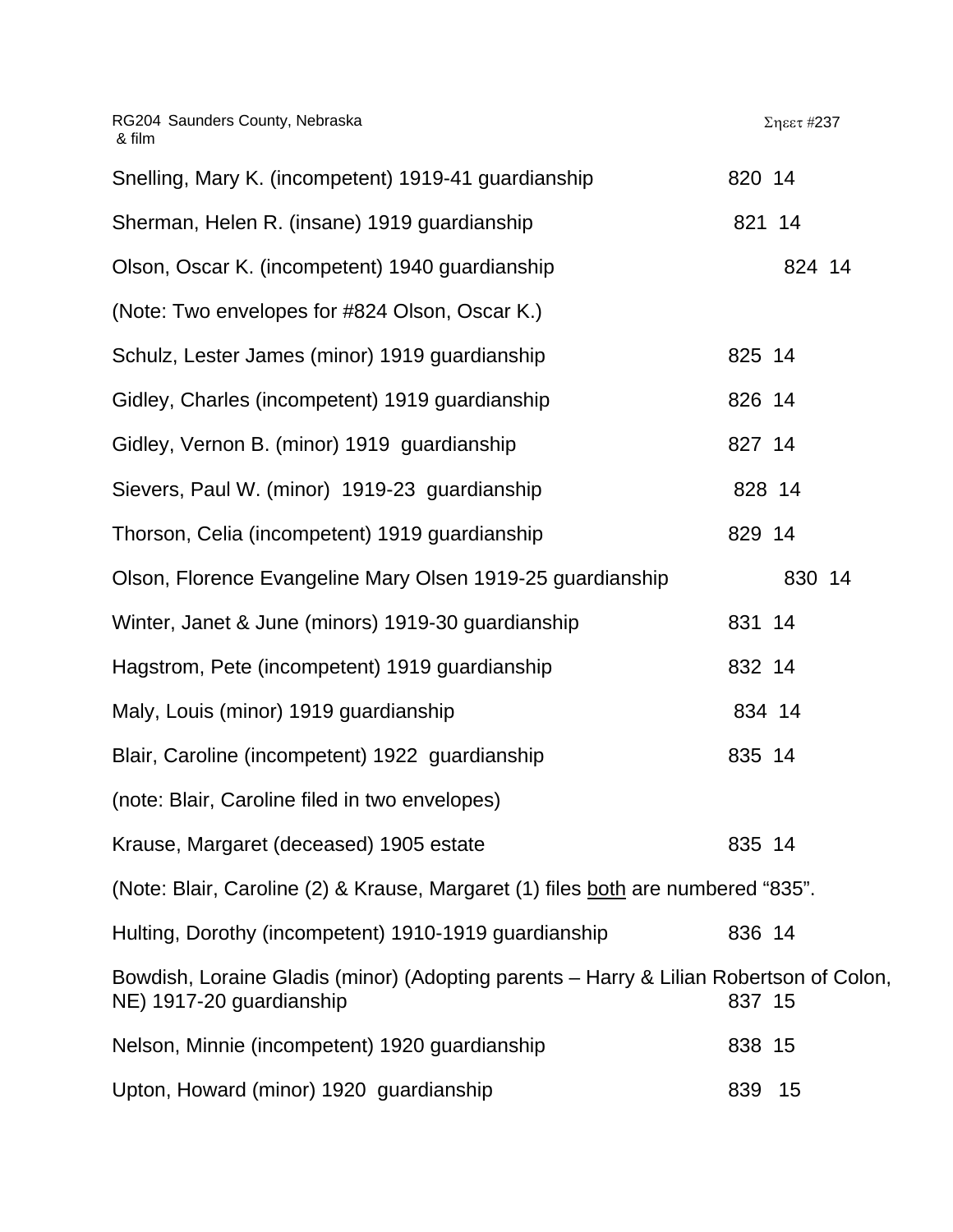| RG204 Saunders County, Nebraska<br>& film                     | Σηεετ #238 |
|---------------------------------------------------------------|------------|
| Shimerdla, Joseph (Incompetent) 1920 guardianship             | 840 15     |
| Gryc, Alois (incompetent) 1920-21 guardianship                | 841 15     |
| Johnson, Emil et al (minors) 1924 guardianship (no number) 15 |            |
| Gustafson, Floyd H. (minor) 1920 guardianship                 | 843 15     |
| Johnson, J.H. (minor) 1921 guardianship                       | 845 15     |
| Beaumont, James (incompetent) 1920 guardianship               | 846 15     |
| Carlson, Alex (incompetent) 1923 guardianship                 | 847 15     |
| Tomes, Bernard 1942 guardianship                              | 848 15     |
| Janovy, Milton (minors) 1920 guardianship                     | 849 15     |
| Williams, Estella (incompetent) 1920 guardianship             | 851 15     |
| Fox: Arthur, Dorsey & Otto (minors) 1920 guardianship         | 852 15     |
| Tubbs, Claude W. (minor) 1921 guardianship                    | 853 15     |
| Wagner, Andrew J. (minor) 1920 guardianship                   | 854 15     |
| Eikenbary, Richard Karl (minor) 1920 guardianship             | 855 15     |
| Wortman, Henry (insane) 1930 guardianship                     | 856 15     |
| Wirka, William & Ladislav (minors) 1934 guardianship          | 857 15     |
| Drews, Hans (minor heirs of) 1920-33 guardianship             | 858 15     |
| Wesley, Orvin (minor) 1920 guardianship                       | 859 15     |
| Tichy, Anton et al (minors) 1920 guardianship                 | 860 15     |
| Johnson, Mabel L. et al (minors) 1922 guardianship            | 861 15     |
| Sheridan, George (incompetent) 1923 guardianship              | 867 15     |
|                                                               |            |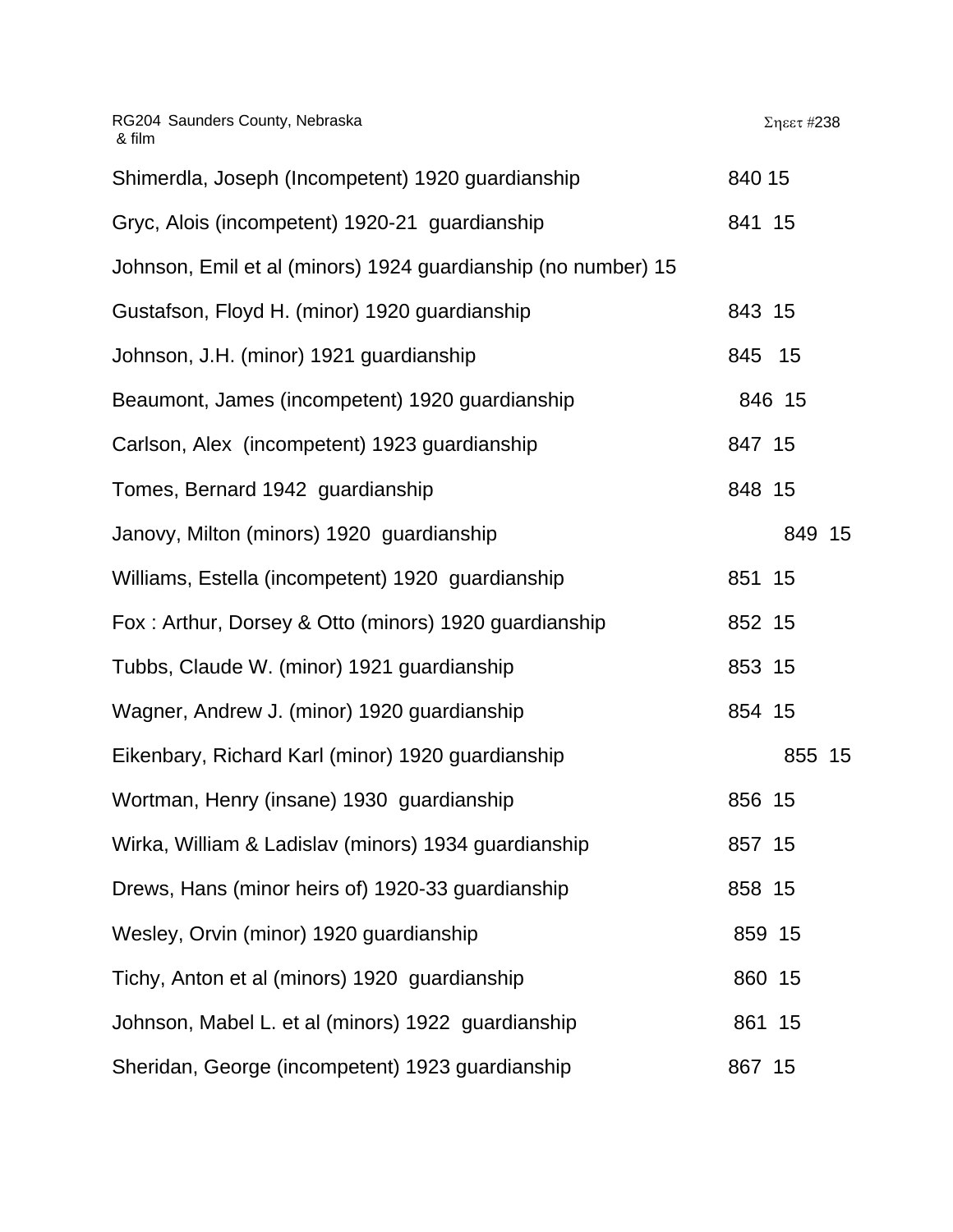| RG204 Saunders County, Nebraska<br>& film                             | Σηεετ #239 |
|-----------------------------------------------------------------------|------------|
| Gardner, Dean et al (minors) 1930 guardianship                        | 862 15     |
| Craig, Ross E. (minor) 1920 guardianship 863 15                       |            |
| Davis, Cora B. (incompetent) 1923 guardianship                        | 865 15     |
| Bejvancesky, Louis (et al minors) 1921 guardianship                   | 866 15     |
| Harlin, Charles (incompetent) 1926 guardianship                       | 868 15     |
| Novotny: Vaclav, Edward & Bohdan 1920 guardianship                    | 869 15     |
| Morrow, Henry (Incompetent) 1922 guardianship                         | 870 15     |
| Jackson, Frank (minor) 1921 guardianship                              | 871 15     |
| Otto, Hubert August Fred (Minor) 1916 guardianship                    | 872 15     |
| Tomcak, Michael (incompetent) 1921 guardianship                       | 873 15     |
| Haggard, L.James P. (incompetent) 1921 guardianship                   | 874 15     |
| Zetocha, Julia (minor) 1927 guardianship                              | 875 15     |
| Monteen, Julius Dale 1921 guardianship                                | 876 15     |
| Nichelson, William C. (minor) 1921 guardianship                       | 877 15     |
| Riegel, Annie (incompetent) 1921 guardianship                         | 879 15     |
| White, Ruth Levaun (minor) 1921 adoption 880 15 (adopted by           |            |
| Albert & Mabel Davenport)                                             |            |
| Pokorny, John T. (incompetent) 1920-37 881 15 (note: three voluminous |            |
| dockets).                                                             |            |
| Simanek, Edith & Julia (minors) 1921 guardianship                     | 882 15     |
| Deane, Harry Lloyd et al (minors) 1921 guardianship                   | 883 15     |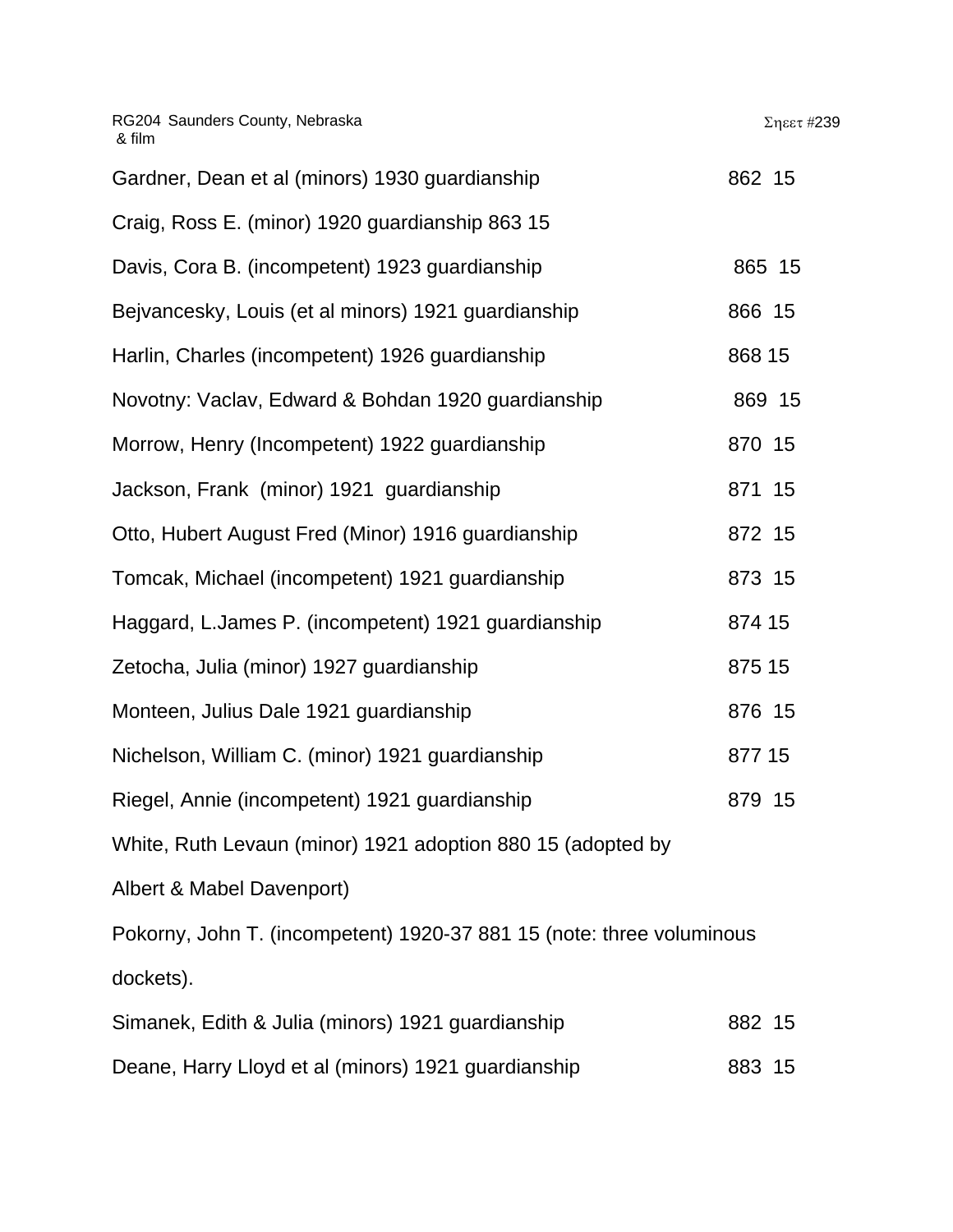| Ranselm, August & Louis (minors) 1921 guardianship | 884 15 |  |
|----------------------------------------------------|--------|--|
| Swanson, Anna (incompetent) 1921 guardianship      | 885 15 |  |
| Cordsen, Herman H. (minor) 1921 guardianship       | 886 15 |  |
| Wagner, Wallie (minor) 1921 guardianship           | 887 15 |  |
| Hardman, John C. Jr. (minor) 1923 guardianship     | 888 15 |  |
| Thorson, N. August (incompetent) 1921 guardianship | 889 15 |  |
| Stark, Fritz (incompetent) 1921 guardianship       | 890 15 |  |

Bryson, Mary Louise (minor) 1921 guardianship 891 15 (adopting parents Packer, J.McKinley & Mabel)

| Bauman, Francis J. (minor) 1921 guardianship              | 892 15 |  |
|-----------------------------------------------------------|--------|--|
| Quass, Richard & Arthur (minors) 1922 guardianship        | 895 15 |  |
| McLord, Roy S. (minor) 1922 guardianship                  | 896 15 |  |
| Laudenschlager, Margaret et al (minors) 1926 guardianship | 898 15 |  |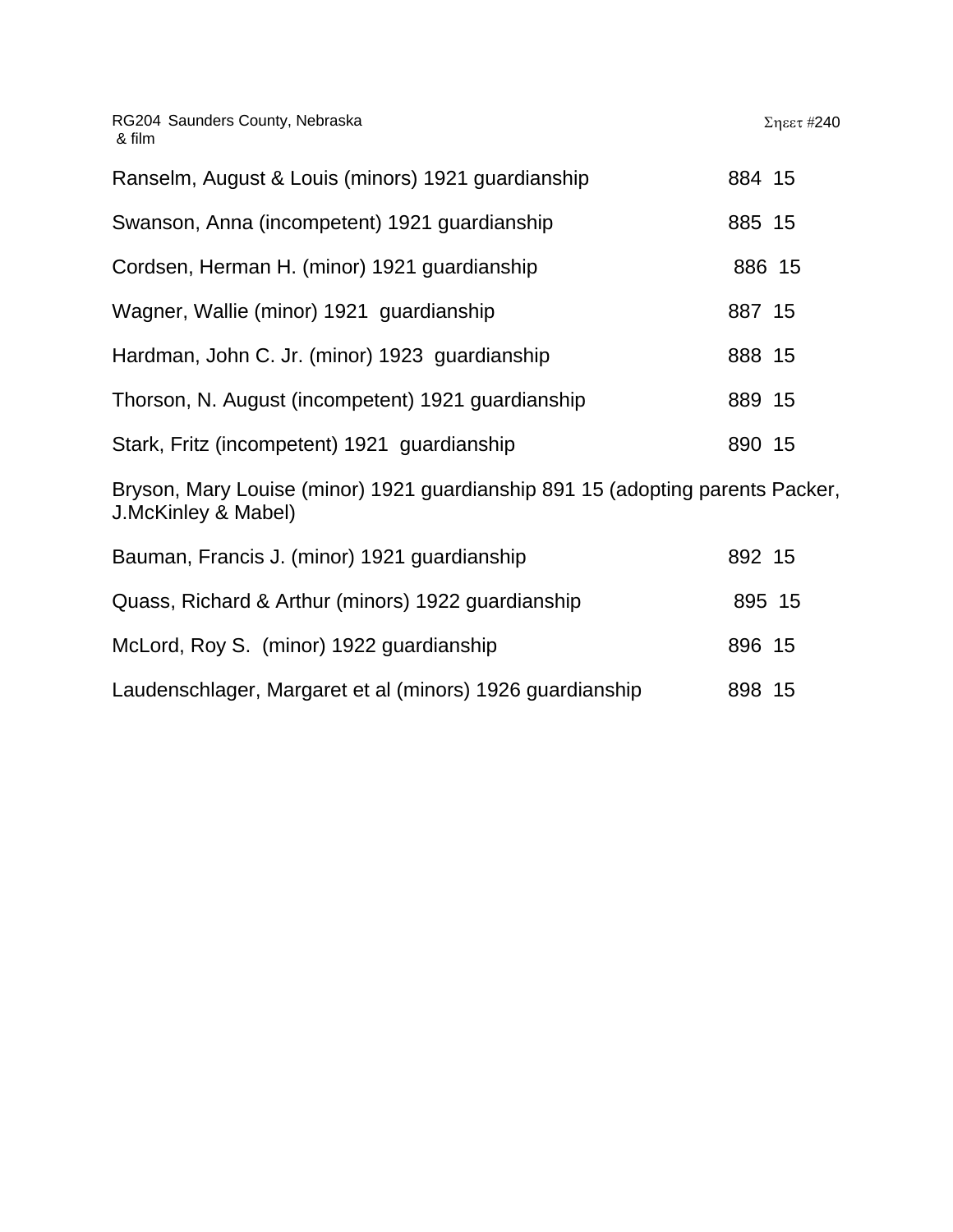SUBGROUP EIGHT DISTRICT COURT, 1868-1979

# film<br>SER

|                              | SERIES ONE NATURALIZATION RECORDS, 1869-1946                                                                                                                                                                                                                                       |
|------------------------------|------------------------------------------------------------------------------------------------------------------------------------------------------------------------------------------------------------------------------------------------------------------------------------|
|                              | NOTE: Card indexes to naturalizations are not always<br>complete or accurate. Indexes to individual volumes<br>are not always complete. Check entire volumes if you<br>have reason to believe that a person declared his<br>intention or was naturalized a citizen in Saunders Co. |
| Roll #1<br>#24,555           | Card Index to Naturalizations, Adams-Ourada                                                                                                                                                                                                                                        |
| Roll #2<br>#24,556           | Card Index to Naturalizations, Papian-Zuhlke                                                                                                                                                                                                                                       |
| film<br><b>SUBSERIES ONE</b> | DECLARATIONS OF INTENTION, 1884-1946                                                                                                                                                                                                                                               |
| V.1                          | Declarations of Intention                                                                                                                                                                                                                                                          |
| V.2                          | March 11, 1869 thru November 30, 1884<br>Declarations of Intention                                                                                                                                                                                                                 |
| V.3                          | October 3, 1884 - November 2, 1903<br>Declarations of Intention                                                                                                                                                                                                                    |
| V.4                          | December 29, 1903 - September 26, 1906<br>Declarations of Intention                                                                                                                                                                                                                |
| V.5                          | #1 (Dec. 24, 1906) thru #300 (Nov. 3, 1913)<br>Declarations of Intention                                                                                                                                                                                                           |
| V.6                          | #301 (Nov. 5, 1913) thru #600 (Aug. 22, 1918)<br>Declarations of Intention                                                                                                                                                                                                         |
| V.7                          | #601 (Aug. 23, 1918) - #852 (June 26, 1929)<br>Declarations of Intention<br>#853 (Sept 26, 1929) - #910 (Nov. 12, 1946)                                                                                                                                                            |
| film                         | SUBSERIES TWO<br>NATURALIZATION RECORD, 1873-1931                                                                                                                                                                                                                                  |
| V.1                          | Naturalization Record, Vol. 1 (Final Papers)                                                                                                                                                                                                                                       |
| V.2                          | May 12, 1873 thru October 15, 1890<br>Naturalization Record, Vol. 2 (Final Papers)<br>December 9, 1890 thru July 28, 1903                                                                                                                                                          |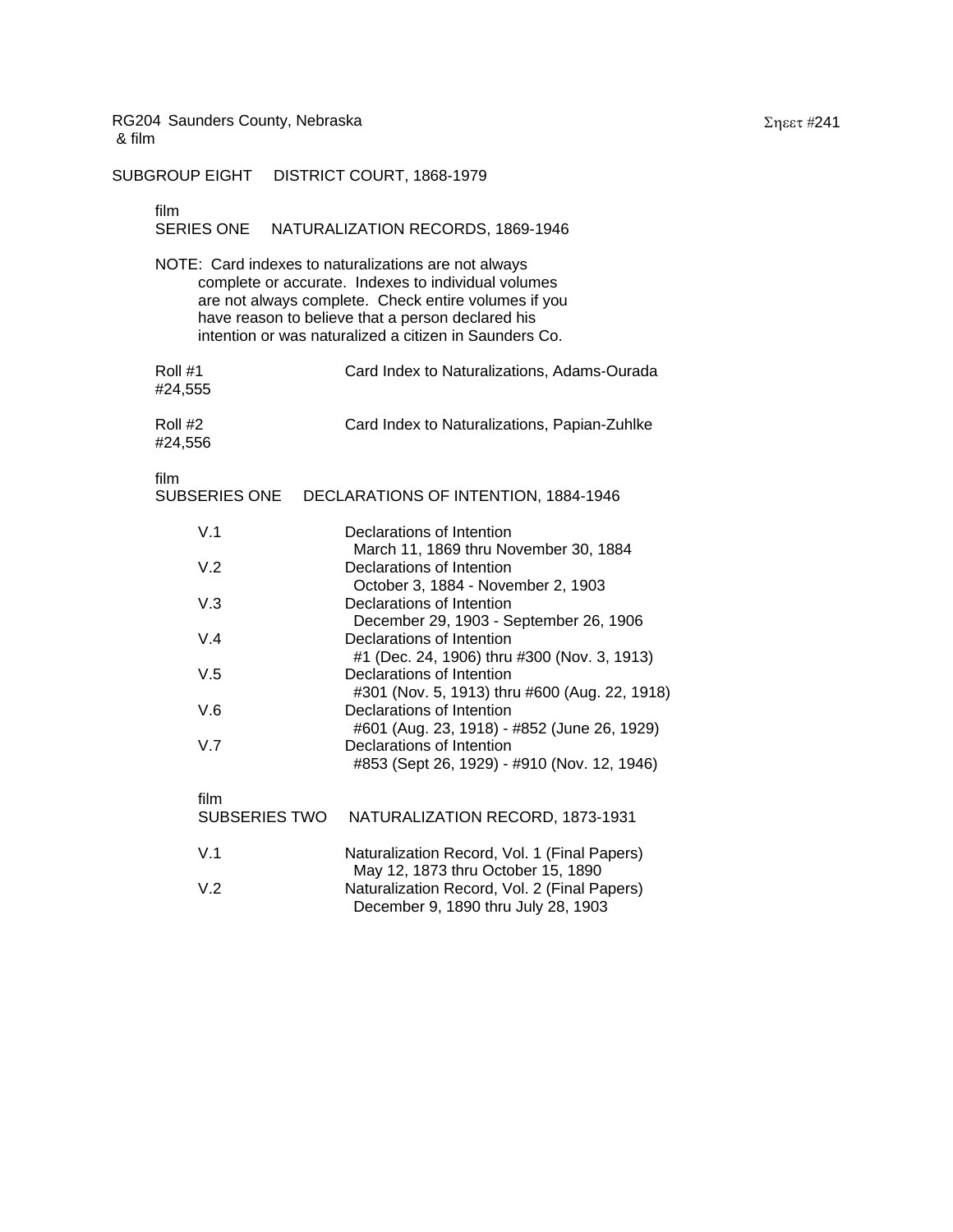SUBGROUP EIGHT DISTRICT COURT (cont)

| film<br>SERIES ONE NATURALIZATIONS (cont) | SUBSERIES TWO NATURALIZATION RECORD (cont)                                                                                                           |
|-------------------------------------------|------------------------------------------------------------------------------------------------------------------------------------------------------|
| V.3                                       | Naturalization Record, Vol. 3 (Final Papers)<br>June 17, 1903 thru September 26, 1906                                                                |
| V.4                                       | Naturalization Record, Vol. 4 (Final Papers)<br>September 10, 1906 thru September 26, 1906                                                           |
| V.5                                       | Petition and Record<br>#1 (Jan. 19, 1907) - #150 (June 3, 1913)                                                                                      |
| V.6                                       | Petition and Record                                                                                                                                  |
| V.7                                       | #151 (June 9, 1913) - #250 (March 28, 1916)<br>Petition and Record                                                                                   |
| V.8                                       | #251 (Apr. 14, 1916) - #350 (Aug. 7, 1919)<br>Petition and Record<br>#351 (Aug. 7, 1919) - #582 (June 28, 1929)                                      |
| V.9                                       | Petition and Record<br>#583 (Dec. 31, 1929) - #600 (Dec. 28, 1931)                                                                                   |
| film<br>SUBSERIES THREE                   | <b>MISCELLANY</b>                                                                                                                                    |
| V.1                                       | Miscellany, including<br><b>Misc. Naturalization Certificates</b><br>Declaration of Intention Certificates<br>Lists - Citizenship Petitions Granted. |

Microfilm Record, Series One, begins on next page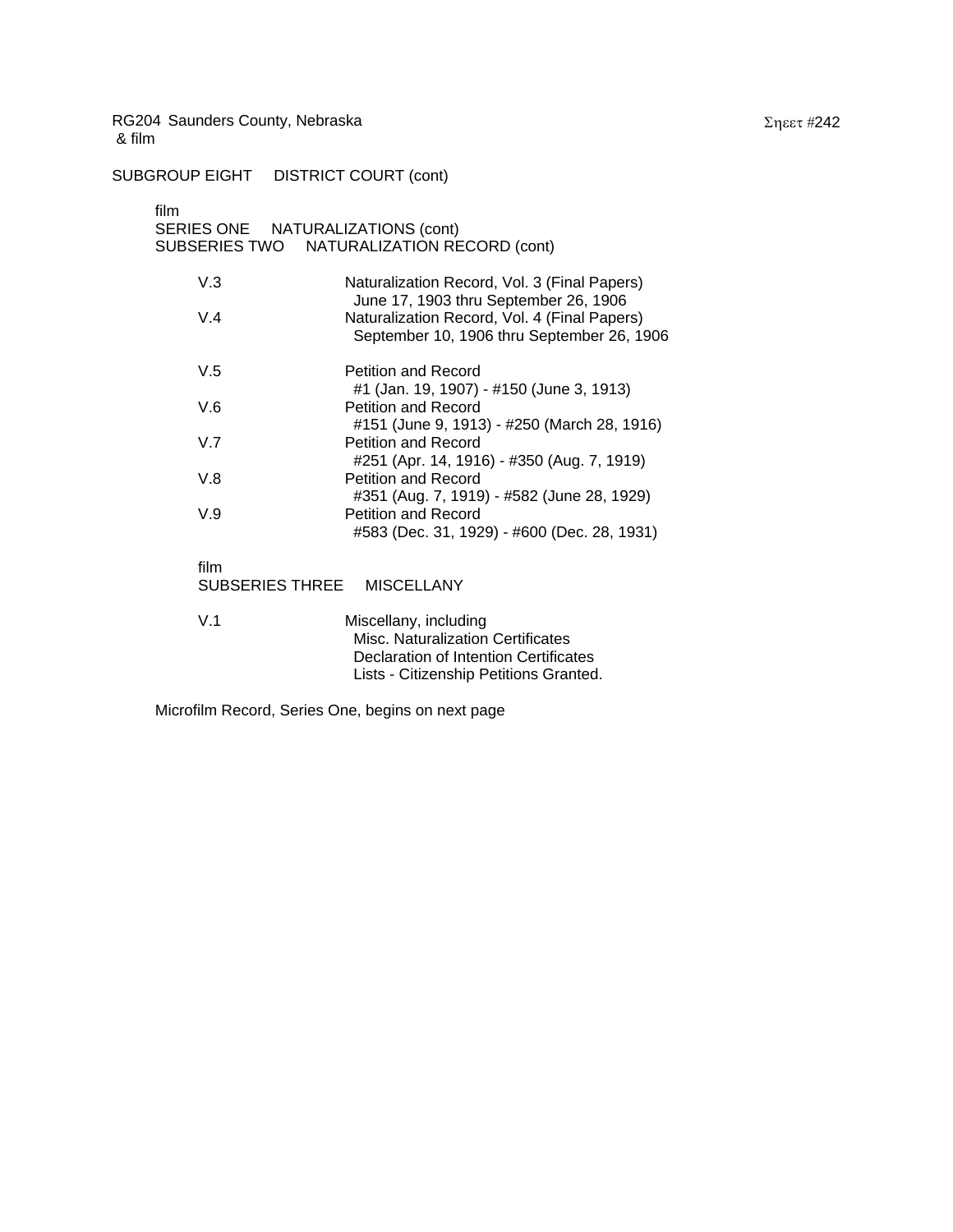SUBGROUP EIGHT DISTRICT COURT (cont)

film SERIES ONE NATURALIZATION RECORDS - MICROFILM RECORD SUBSERIES ONE DECLARATIONS OF INTENTION Roll #3 Declarations of Intention, Vol. 1 #24,555 March 11, 1869 thru Declarations of Intention, Vol. 7 #910 (November 12, 1946) NOTE: V.2 Begins at Frame #165 V.3 Begins at Frame #357 V.4 Begins at Frame #398 V.5 Begins at Frame #576 V.6 Begins at Frame #756 V.7 Begins at Frame #912 NOTE: V.7, Cert. #754 appears after #893 and before #894 at Frame #959 NOTE: Roll number on operator=s certificate, start of reel, should read Roll #3. Roll #4 **Naturalization Record (Final Papers)**, Vol. 1 888 shots May 12, 1873 1776 pp. thru #19,053 Naturalization Record (Final Papers), Vol. 2 p.225, March 14, 1901 NOTE: Correction, p.209, Declaration of Intention, Joseph Laughran, appears at frame #517 NOTE: V.2 Begins at Frame #726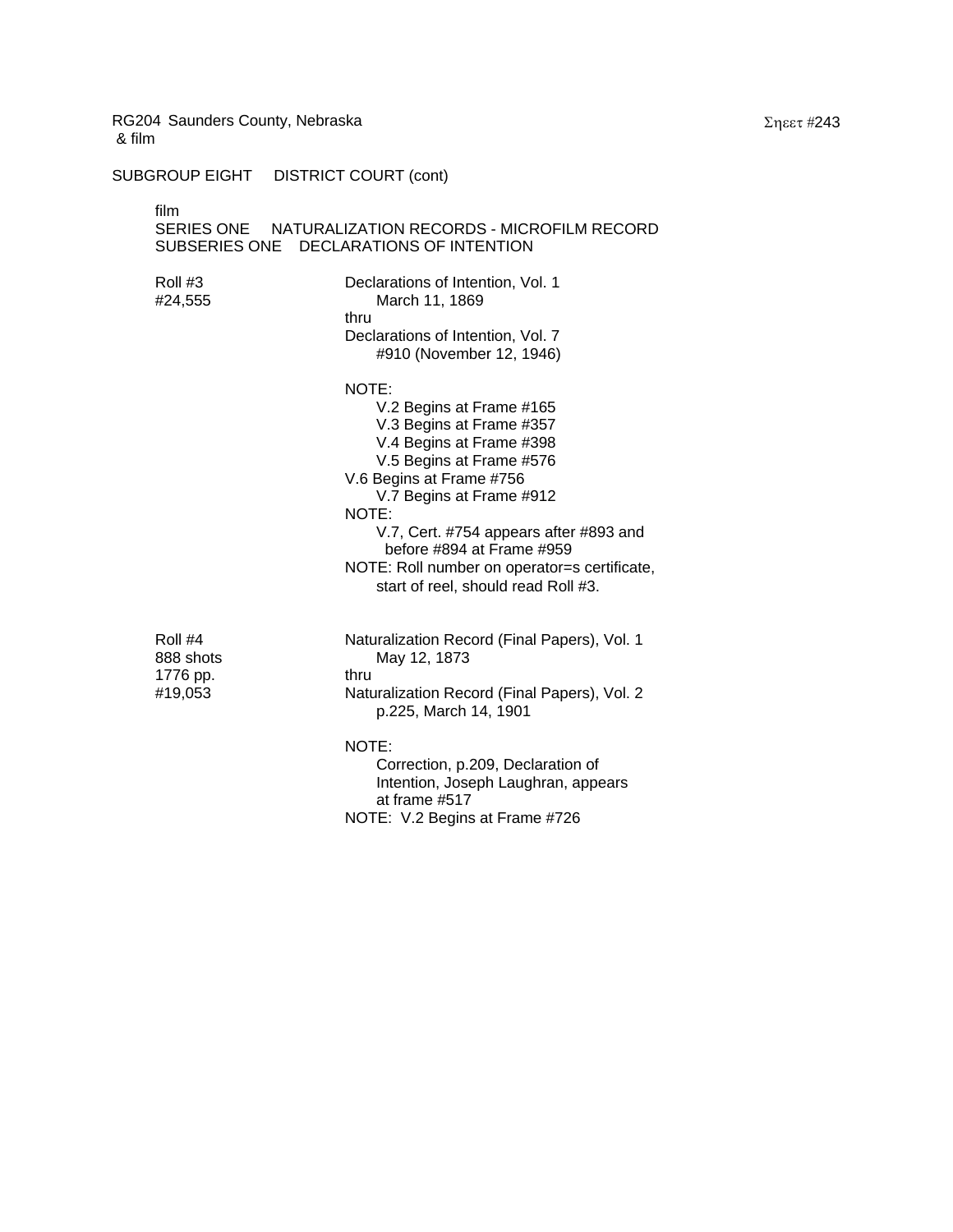SUBGROUP EIGHT DISTRICT COURT (cont)

| film<br>SUBSERIES TWO                       | SERIES ONE NATURALIZATION RECORDS - MICROFILM RECORD<br>NATURALIZATION RECORD (cont)                                                                                                                                                              |
|---------------------------------------------|---------------------------------------------------------------------------------------------------------------------------------------------------------------------------------------------------------------------------------------------------|
|                                             |                                                                                                                                                                                                                                                   |
| Roll #5<br>835 shots                        | Naturalization Record (Final Papers), Vol. 2<br>p.226, March 14, 1901                                                                                                                                                                             |
| 1670 pp.<br>#19,054                         | thru<br>Petition and Record, Vol. 6<br>#183, p.33, September 22, 1913<br>NOTE:                                                                                                                                                                    |
|                                             | V.2, Final Papers, Frame #0024,<br>pp.251-255, dates not chronological<br>Certificate numbers in order.<br>V.3 Final Papers Begins at Frame #031<br>V.4 Final Papers Begins at Frame #341<br>V.5 Begins at Frame #411<br>V.6 Begins at Frame #739 |
| Roll #6<br>872 shots<br>1744 pp.<br>#19,055 | Petition and Record, Vol. 6<br>#184, p.34, September 22, 1913<br>thru<br>Petition and Record, Vol. 8                                                                                                                                              |
|                                             | #549, p.199, January 18, 1927<br>NOTE: Correction at Frame #351:<br>Deposition, G. A. Dahlin, out of place,<br>should be w/ p.47, #297, Frame #306.<br>NOTE:                                                                                      |
|                                             | V.7 Begins at Frame #172<br>V.8 Begins at Frame #428                                                                                                                                                                                              |
| Roll #7<br>163 shots<br>326 pp.<br>#19,056  | Petition and Record, Vol. 8<br>#550, p.200, January 18, 1927<br>thru<br>Petition and Record, Vol. 9 - Complete<br>#583, December 28, 1931, also                                                                                                   |
|                                             | Subseries Three, Miscellany<br>NOTE:                                                                                                                                                                                                              |
|                                             | V.9 Begins at Frame #0075<br>Miscellany Begins at Frame #0150                                                                                                                                                                                     |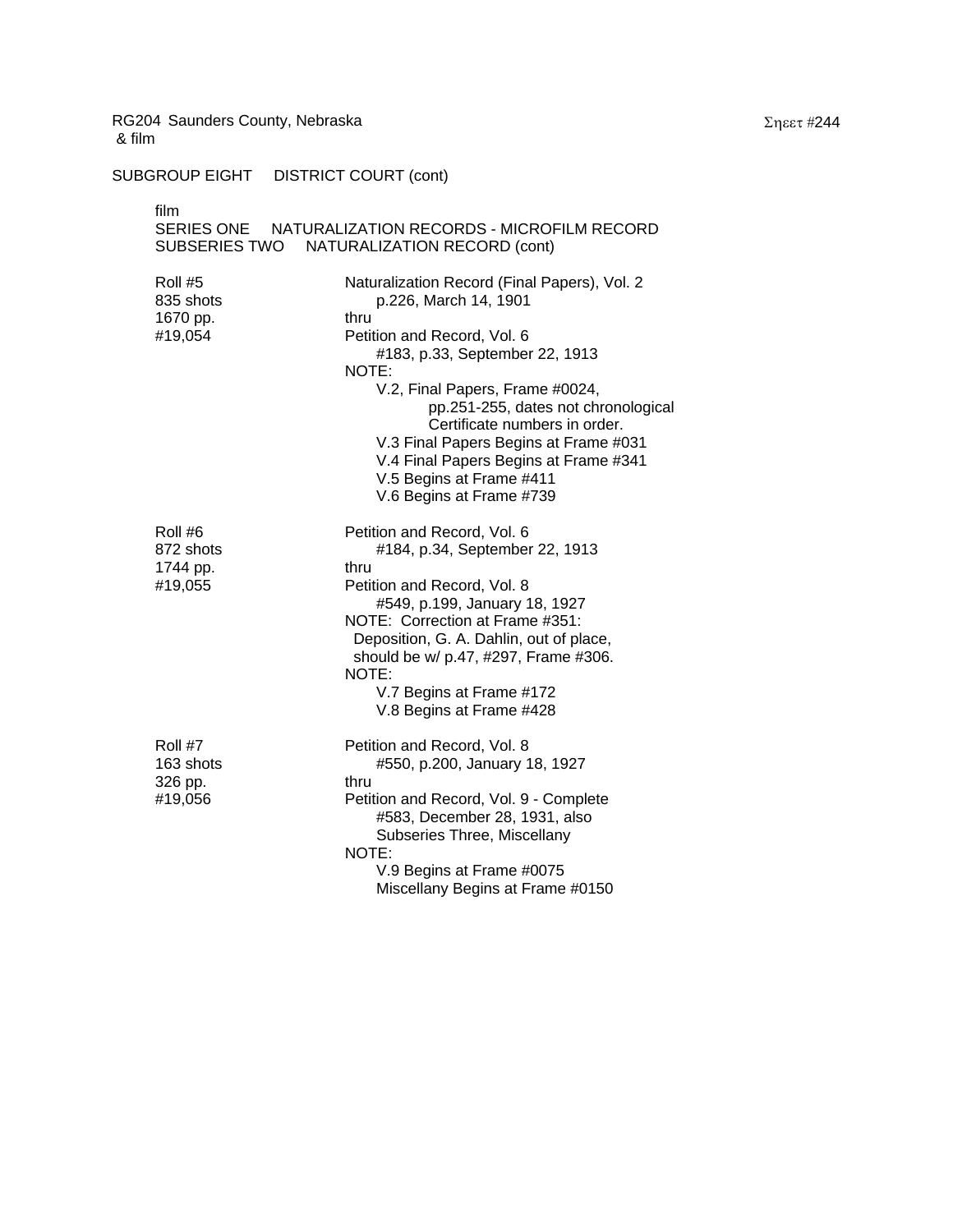SUBGROUP EIGHT DISTRICT COURT (cont)

SERIES TWO GENERAL INDEX BOOKS

NOTE: The General Index volumes for the District Court have not yet been transferred to the State Archives

SERIES THREE APPEARANCE DOCKETS

NOTE: The Appearance Dockets of the District Court have not yet been transferred to the State Archives

SERIES FOUR TRIAL DOCKETS, 1868-1928

V.1-20 Trial Dockets, 1868-1928

SERIES FIVE DAILY JOURNAL

NOTE: The Daily Journals of the District Court have not yet been transferred to the State Archives

SERIES SIX COMPLETE RECORD

NOTE: The Complete Record volumes of the District Court have not yet been transferred to the State Archives.

SERIES SEVEN CIVIL AND CRIMINAL CASE FILES

SUBSERIES ONE CIVIL CASE FILES

NOTE: The State Archives holds no civil case file papers for cases originating in Saunders County District Court.

SUBSERIES TWO CRIMINAL CASE FILES, 1942-1956

B.1 State V. Clifford E. Moul, December 29, 1942 State V. Chris Jurgensen, October 15, 1943 State V. Sam D. Smart, November 22, 1946 State V. Frank Vaca, September 15, 1947 State V. John Truhlicka, May 9, 1950 State V. Abe Marion, Jr., October 11, 1956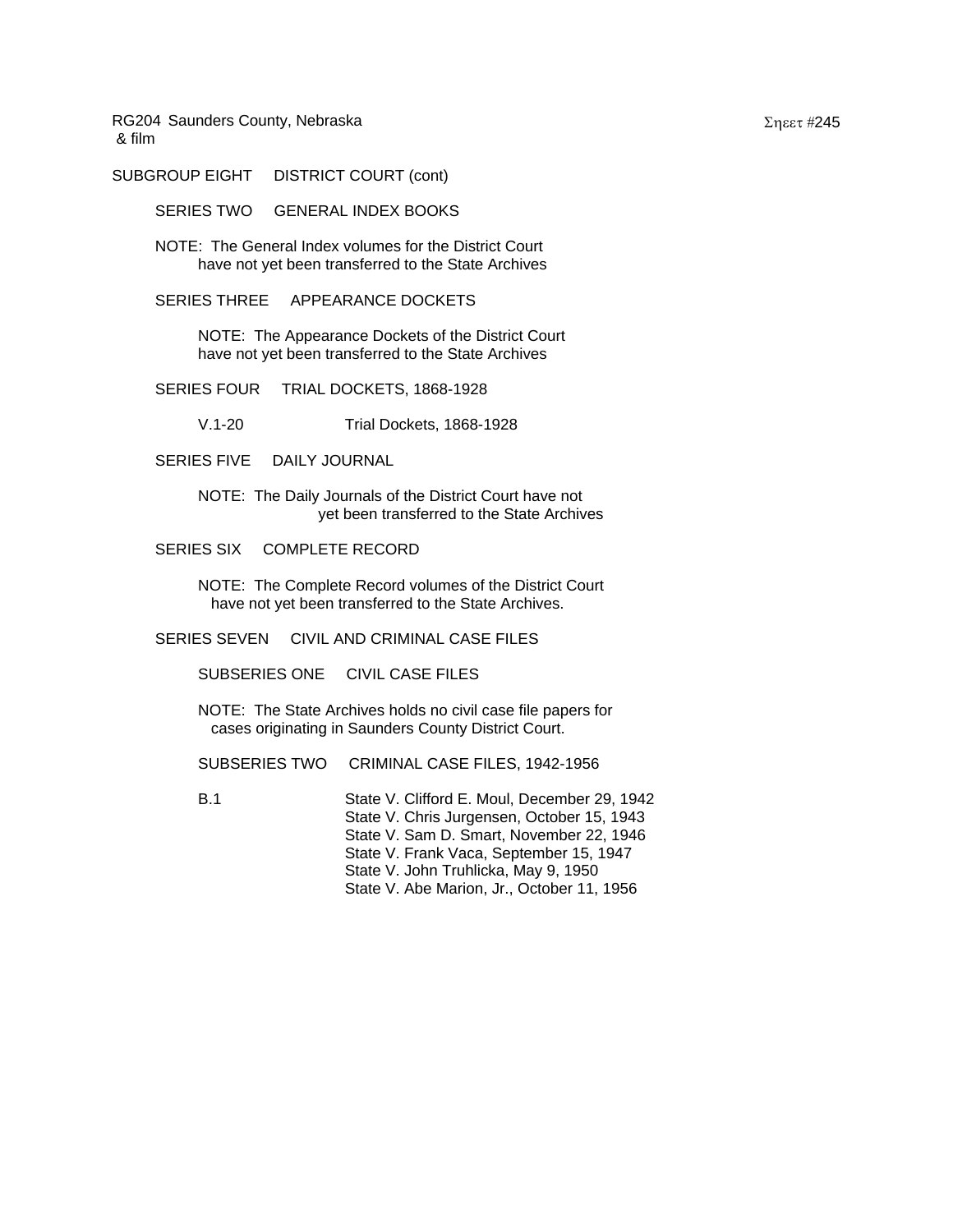# SUBGROUP EIGHT DISTRICT COURT (cont)

## SERIES EIGHT BILLS OF EXCEPTION, 1892-1979 SUBSERIES ONE SAUNDERS COUNTY DISTRICT COURT

| B.1 | f.1  | Rohlff V. Mensik, 1908                       |
|-----|------|----------------------------------------------|
|     | f.2  | Wattles V. Chicago & Northwestern RR         |
|     |      | re assessment of 1908                        |
|     | f.3  | Lucas et al V. Ashland Light Mill and        |
|     |      | Power Company, 1909                          |
|     | f.4  | Schiefelbein V. Village of Ithaca, 1909      |
|     | f.5  | State V. Schultz, 1909                       |
|     | f.6  | Folsom V. Hathaway et al                     |
|     |      | #2529 (14-88), 1910                          |
|     | f.7  | Crinkley et al V. Rogers et al, 1914         |
|     | f.8  | Linn V. Swanson, 1915                        |
|     | f.9  | In re Wm. Ritchie Jr., atty, 1915-1916       |
|     | f.10 | Beadle V. Saunders County, 1919              |
|     | V.1  | State V. Parmenter, c.1929-1930              |
|     | f.11 | Kokjer, H. Emerson, District Judge,          |
|     |      | Correspondence, 1968-1969                    |
|     | f.12 | State V. David Lee Walters,                  |
|     |      | #1336 (5-170), February 1972                 |
|     | f.13 | State V. Dennis Hauschild (Evidence) 1973    |
|     | f.14 | Aughe V. Aughe, n.d.                         |
| B.2 |      | Nebraska Public Power District V.            |
|     |      | Omaha Public Power District, #97-82 (39-201) |
|     |      | Correspondence, 1974-1975                    |
|     |      | Copy of LB104, 1975                          |
|     |      | Depositions, July 1978 - Nov. 1978           |
|     |      | Exhibits & Depositions, 11/22/1978           |
|     |      | Defendant's Exhibits:                        |
|     |      | #1 Power Supply Study, 1975-1990,            |
|     |      | NPPD/OPPD, December 1971                     |
|     |      | Supplemental Evaluation, Dec. 1971<br>#2     |
|     |      | Recommendations for 1981 Nuclear<br>#3       |
|     |      | Generating Unit, OPPD, July 1972             |

- #4 OPPD Power Supply Study, Dec. 1972
- #5 OPPD Power Supply Study, 1973
- #7 NPPD/OPPD Power Supply Study, 1978-1997, February 1974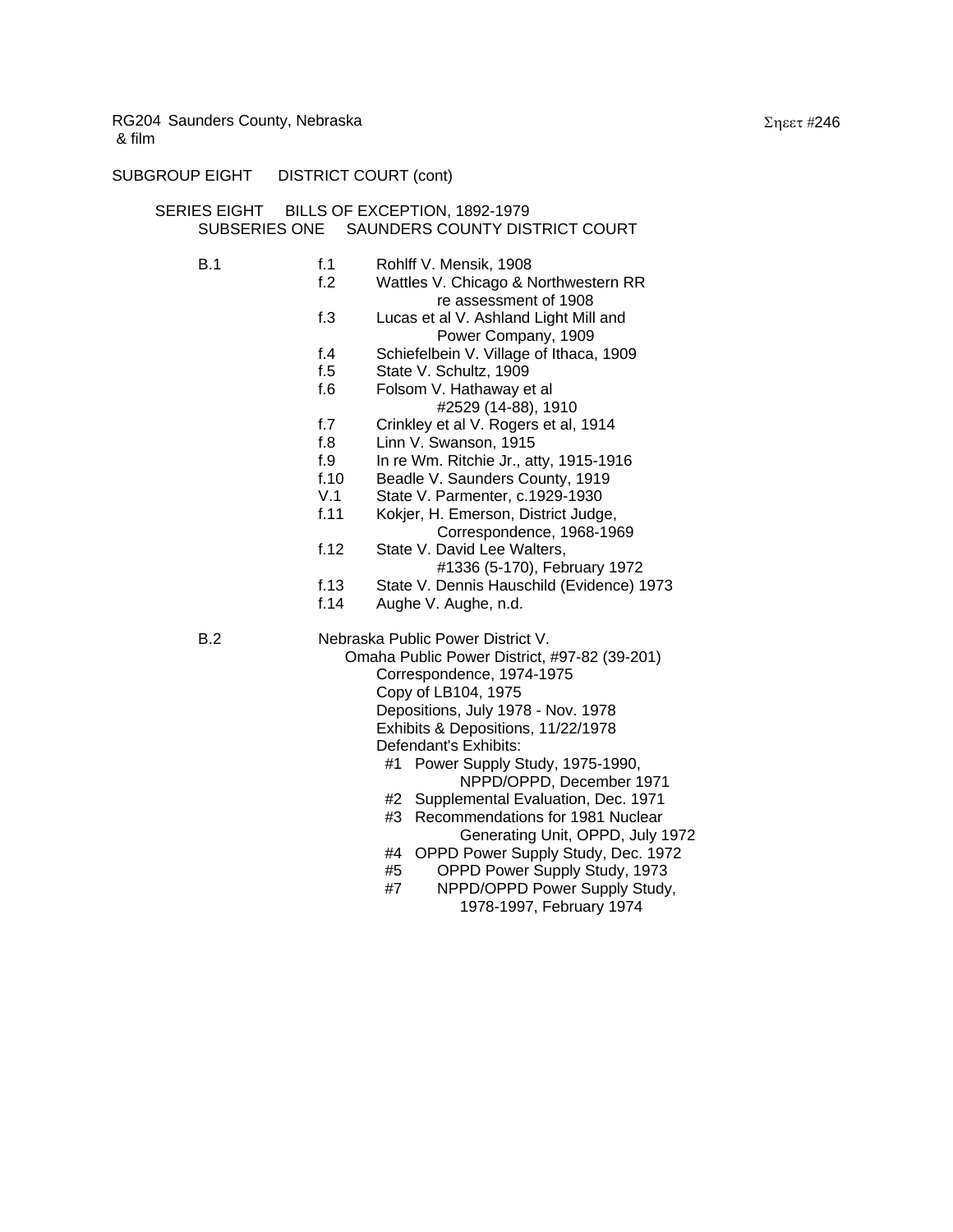#### SUBGROUP EIGHT DISTRICT COURT

#### SERIES EIGHT BILLS OF EXCEPTION (cont) SUBSERIES ONE SAUNDERS COUNTY DISTRICT COURT

B.2 NPPD vs. OPPD (cont)

Defendants Exhibits: #8 Recommendations for 1983 Nuclear Generating Unit, Apr. 1974 #9 Review of 1976 Appraisal for OPPD, April 1976 #10 Minutes, Apr. 11, 1974 & attached **Statements**  #11 Minutes, Aug. 15, 1974 #12 Minutes, OPPD, Oct. 17, 1974 #13 Minutes, OPPD, Dec. 19, 1974 and attached copy of exhibit #20 #14 Letter, Gen. Manager, NPPD to Ralph Shaw, OPPD, Oct. 11, 1974 #15 NPPD Resolution #74-247, Dec. 1974 #16 Public Works Commission Hearings on LB60, 62, & 104 (Jan.-Feb.1975) #17 ReV. Statutes, 70-628.01 #18 Minutes, OPPD, Jan. 9, 1975 #19 Minutes, OPPD, Apr. 17, 1975 #20 Ownership Agreement, Ft. Calhoun Station, Unit #2, 1975 Defendants Exhibits #21 thru #96, 1975-78 NOTE: #37, 1976 Appraisal, OPPD, Apr. #78, 1976 Reappraisal, OPPD, Dec. Deposition of Jack L. Wilkins, July 1978 Exhibits - Wilkins Deposition #1 thru #8; #11 thru #35; #40 thru #43 Exhibit #1, January 12, 1979 (same as defendants exhibit #20)

## SUBSERIES TWO FIFTH JUDICIAL DISTRICT COURT RECORDS

- B.1 Buffalo County
	- f.1 State V. Haines, Justice, 1959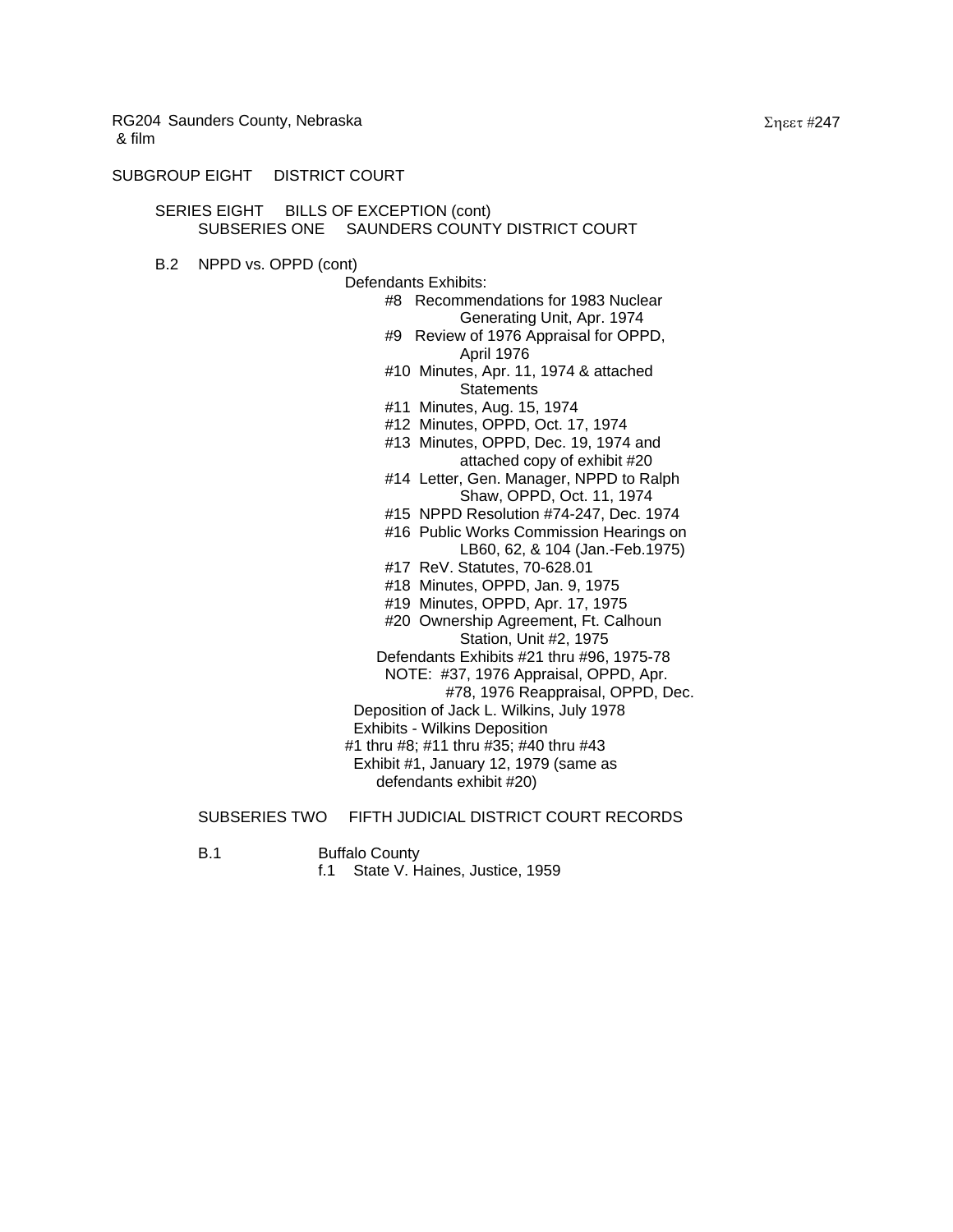SUBGROUP EIGHT DISTRICT COURT (cont)

| SERIES EIGHT BILLS OF EXCEPTION (cont)<br>SUBSERIES TWO FIFTH JUDICIAL DISTRICT COURT (cont) |                                                                                                                                                                                                                                                                                                                                                                                                                                                                                                               |  |  |
|----------------------------------------------------------------------------------------------|---------------------------------------------------------------------------------------------------------------------------------------------------------------------------------------------------------------------------------------------------------------------------------------------------------------------------------------------------------------------------------------------------------------------------------------------------------------------------------------------------------------|--|--|
| B.1<br><b>Butler County</b><br>B.1                                                           | Bruno State Bank V. Stava and Pokorney, n.d.<br>f.2<br>f.3<br>Estate of Vincent Slavik, 1902-1911<br>James A. Bell et al V. David City, 1911<br>f. $4$<br>State V. Toop et al, 1912-1919<br>f. $5$<br>f.6<br>State V. Toop et al - Depositions, 1912<br>f.7<br>First National Bank of Shenandoah, la<br>V. Howser, 1914<br>f.8<br>Bubak V. Cech et al, 1916<br>f.9<br>State ex rel School Dist. #123, Colfax Co.<br>V. Butler County Officers, 1972<br>f.10 State V. Randy Wertz, 1972-1973<br>Douglas County |  |  |
|                                                                                              | f.11 Neuss V. Physicians Casualty Assn, 1911-1915<br>corres. from atty at Fairbury<br><b>Hall County</b><br>f.12 In re Grand Island Sewage Treatment<br>Plant, 1948                                                                                                                                                                                                                                                                                                                                           |  |  |
|                                                                                              | Polk County<br>f.13 In re estate of Montraville Cummings, 1892<br>f.14 Buss-Conyers Auction Co. V. Hasselbach<br>#3889 (15-114), 1965                                                                                                                                                                                                                                                                                                                                                                         |  |  |
| <b>SERIES NINE</b>                                                                           | JUDGEMENT AND EXECUTION DOCKETS, 1868-1953                                                                                                                                                                                                                                                                                                                                                                                                                                                                    |  |  |
| V.1                                                                                          | Execution Docket #1, 1868-1895<br>including some entries to 1910                                                                                                                                                                                                                                                                                                                                                                                                                                              |  |  |
| V.2<br>V.3                                                                                   | Execution Docket #2, 1886-1915<br>Execution Docket #3, 1915-July 15, 1953                                                                                                                                                                                                                                                                                                                                                                                                                                     |  |  |
| SERIES TEN                                                                                   | <b>STATE TAX SUIT, 1906-1910</b>                                                                                                                                                                                                                                                                                                                                                                                                                                                                              |  |  |
| V.1<br>V.2                                                                                   | Appearance Docket, State Tax Case, 1906-1910<br>Index to Scavenger Tax Cases, 1906                                                                                                                                                                                                                                                                                                                                                                                                                            |  |  |

V.3 Tax Judgement Record, 1906-1907

Σηεετ #248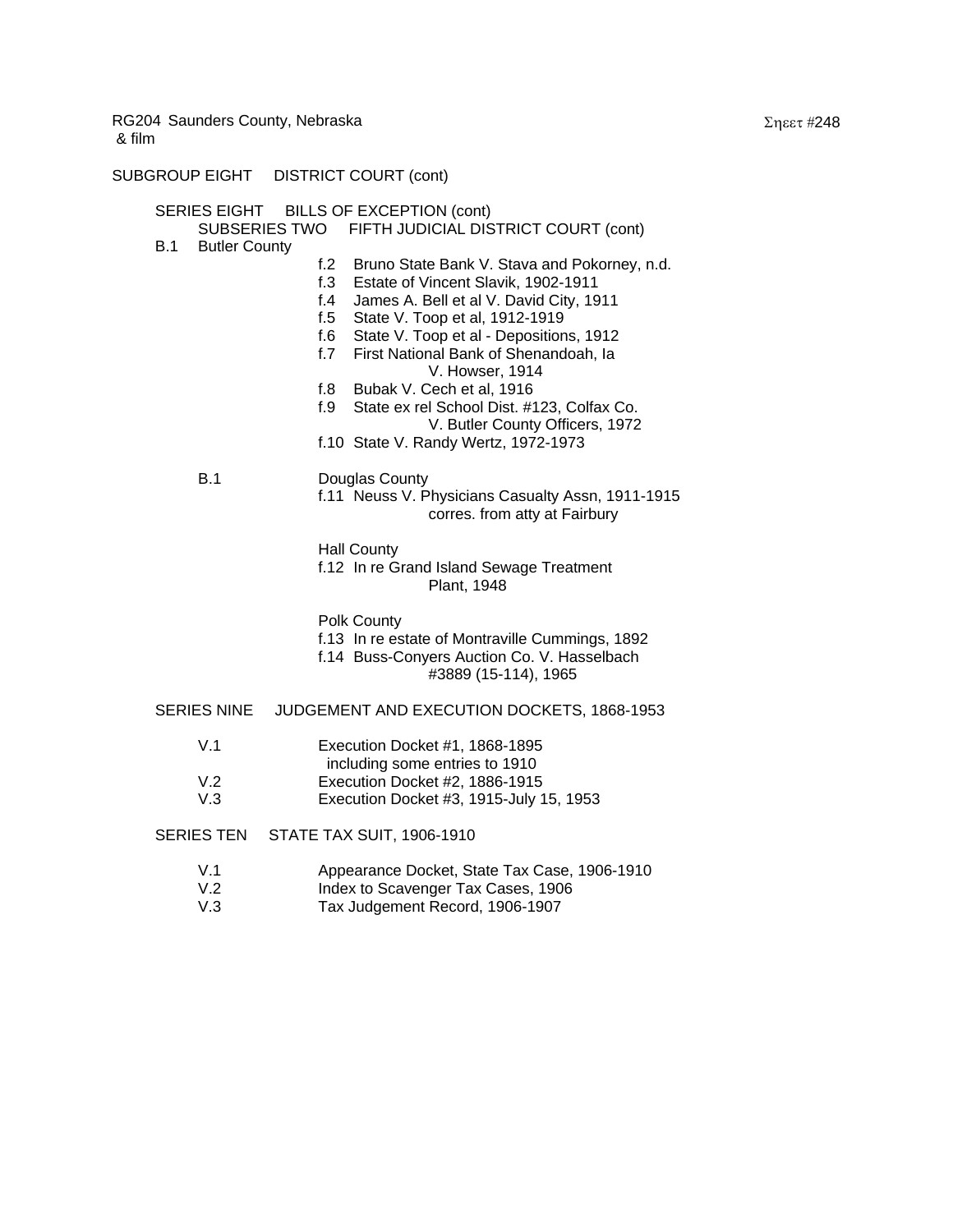| SUBGROUP EIGHT DISTRICT COURT (cont) |                                                                                                                                        |
|--------------------------------------|----------------------------------------------------------------------------------------------------------------------------------------|
| <b>SERIES TEN</b>                    | STATE TAX SUIT (cont)                                                                                                                  |
| V.4<br>$V.5-6$                       | Final Notice Record, 1906-1907<br>Scavenger Tax Records, V.1-2<br>By towns, Ashland-Yutan and Township & Range<br>for taxes, 1873-1905 |
| <b>SERIES ELEVEN</b>                 | MISCELLANEOUS RECORDS, 1880-1959                                                                                                       |
| V.1                                  | Clerk's Docket, 1880-1928<br>Civil & Criminal Witness Register                                                                         |
| V.2                                  | Incumbrance Record #1, July 1895 - Oct. 1925                                                                                           |
| V.3                                  | Return to Order of Sale (Sheriff's sale)<br>March 6, 1894 - October 13, 1934<br>(Execution Docket #3 on spine)                         |
| V.4                                  | Return to Order of Sales<br>November 9, 1934 thru November 23, 1959                                                                    |
| One folder                           | Correspondence to Dist. Court Judge, 1923-1924<br>Subject, Sohl, Harry H. and Inez (Ashland, NE)<br>Divorce proceedings                |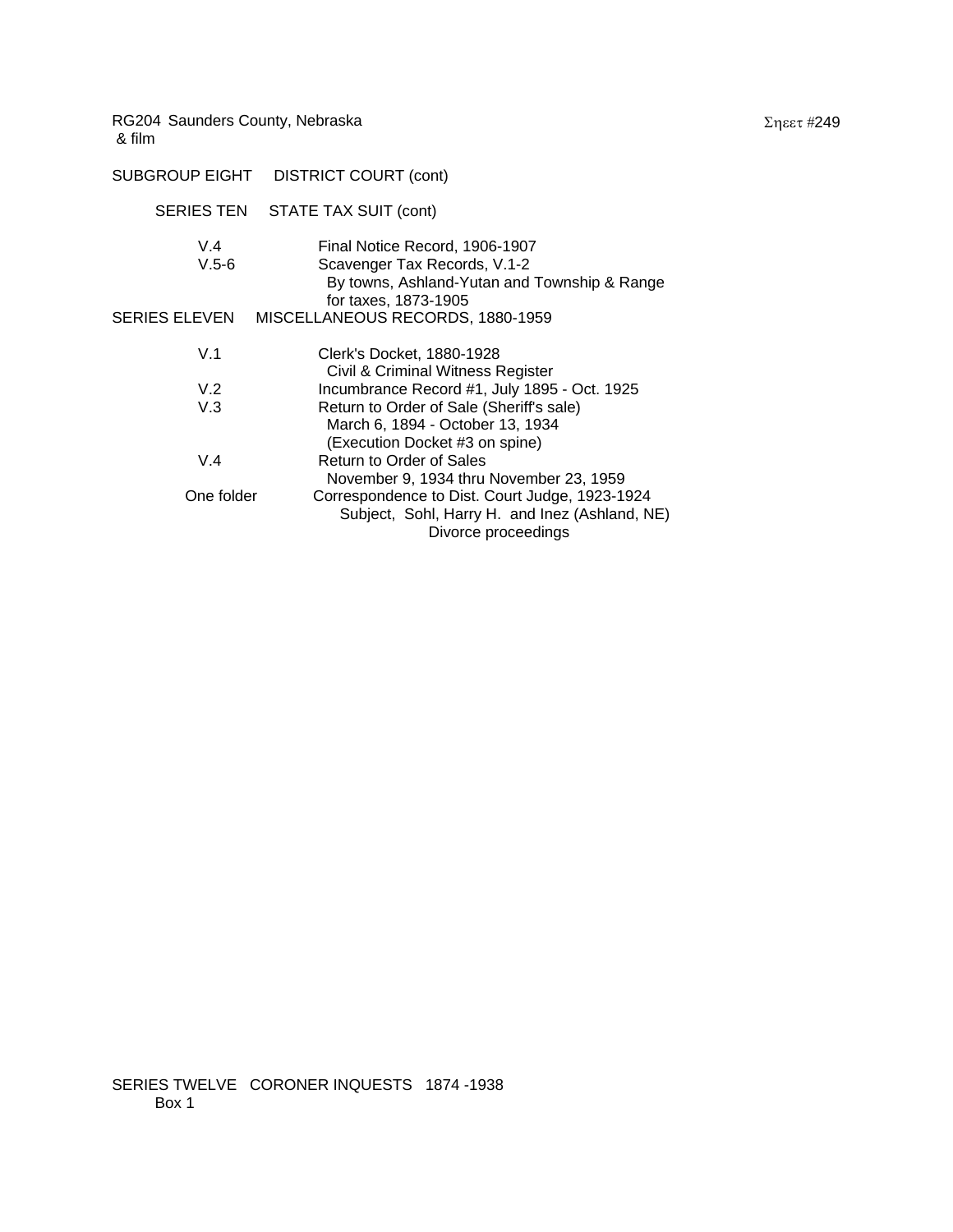## RG204 Saunders County, Nebraska

& film

 Adams, T.S., suicide by hanging, 1909 Adsit, Daniel, cause of death undetermined, 1892 Anderson, Edwin, railroad accident, struck by train, 1917 Anderson, John, abuse of alcohol, 1906 Anderson, Nels August, suicide by hanging, 1888 Anderson, Oscar, suicide by hanging, 1911 Anderson, Peter, hypothermia, 1917 Anebell Allander, suicide by gunshot, 1914 Amerine, Oscar, injuries sustained from being hit by an automobile, 1933 Arnold, Samuel, suicide, 1915 Auten, Alfred, suicide by gunshot, 1909 Badcock, Clara A., Easter tornado, 1913 Badcock, Eva, Easter tornado, 1913 Bang, Peter, suicide, 1915 Barnell, Norman, accidental shooting, 1893 Barnett, Willis, ruled accidental blow/hit to the spine, 1886 Barry, Leonard, death by shot from revolver, jury not able to determine whether self-inflicted or accidental, 1919 Bartek, George, suicide, 1914 Baster, Anton, suicide by gunshot, 1899 Baxter, H. L., heart failure, 1912 Beatek, Lukas, railroad accident, struck by cars, 1900 Behrens, August, injuries sustained from being hit by an automobile, 1938 Belik, Mary, suicide, poison(strychnine), 1892 Bhearnes, A. (Mrs.), Easter tornado, 1913 Booth, James, suicide, body found on bank of Platte River, 1924 Bronick, James, body found in Butler County (Morris Bluffs) so body was turned over to Butler County coroner, 1912 Brown, Charles W. died from wounds inflicted by person(s) unknown, 1909 Buchanan, Robert, railroad accident, found RR line at fault for negligence, 1917 Buyer, William, suicide by gunshot, 1917 Byour, Barbara, gunshot inflicted by husband, Louie (murder/suicide) 1912 Byour, Louie, suicide by gunshot (murder/suicide)1912 Carpenter, Alfred, heart failure,1915 Chapek, Frankie, house fire, 1913 Cheele, Henry, Easter tornado, 1913 Christianson, Peter, suicide by hanging, 1893 Cook, Ida, suicide by hanging, 1904 Dale, Walter Allen, accidental fall near railroad track, 1912 Damgren, Karl, accidental death, kicked in head by horse, 1893 Dariet, William, suicide by gunshot, 1881 Dasek, John, "congestive chill" 1890 Devereux, John, railroad accident, 1892 Devoe, David, drowning(ruled accidental, fell from bridge), 1915 Donaldson, Tom, suicide by gunshot, 1895 Dorr, Henry, collision with truck (ruled accidental), 1936 Eckman, Carl, suicide by drowning, 1909 Edwards, J., heart and kidney failure, 1914 Edwards, J. M., struck and killed by train, 1902 SERIES TWELVE CORONER INQUESTS 1874 -1938 Box 1 Cont

Eggert, Haven, fell on ice and hit head, 1884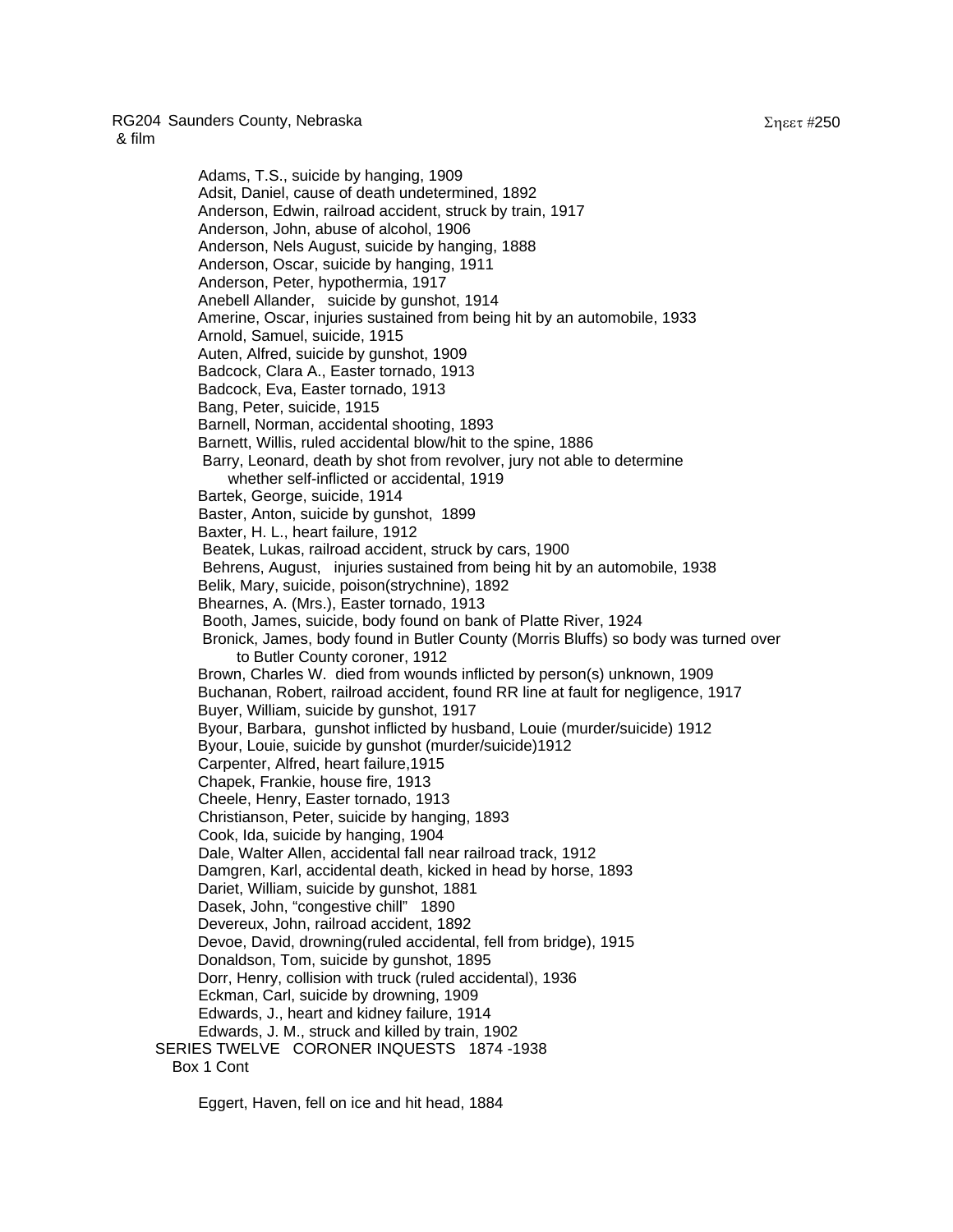RG204 Saunders County, Nebraska

 Elbing, Conrad, suicide by hanging,1910 Elshire, William, fell from railroad bridge deck (ruled accidental),1912 Falk, Jacob E., heart failure,1905 Fergussen, Nellie, suicide by drowning, 1915 Fiala, Louis, suicide by gunshot, 1922 Finwall, Jonas, heart failure, 1915 Forbes, Minerva, automobile accident (passenger), drunk driver, 1933 Fox, Aaron W., struck and killed by train (railroad crossing/depot) 1883 Foxer, John, suicide by gunshot, 1910 French, Harold A. suicide (by railroad bridge), 1915 Fujan, Vaclav, struck and killed by passenger train, 1911 Fryan, Frank, heart failure and alcoholism, 1904 Fuchs, Nathalie, suicide by drinking carbolic acid, 1896 Furnacek, Joseph, gun discharged (ruled accidental), 1905 Galladin, George, suicide by hanging, 1919 Gelster, Catheren (wife of Fred), Easter tornado, 1913 Gibson, Theodore, accidental shooting, 1906 Gleason, J. J., suffocation, corn car, railroad accident, 1888 Gold, Frank, "excessive use of alcoholic drink," 1914 Gould, E. W. railroad accident, track obstructed by wagon and team of horses, 1884 Grigor, Gordon (Cleveland, OH), "knocked off top of stock car…Burlington freight train… by weapon in hands of Special Agent Barth of the Burlington railroad," 1928 Haggard, L. James P. struck and killed by automobile (hit and run) 1921 Hakanson, John E., heart disease, 1906 Hakel, Wenzel, accidental discharge of shotgun while hunting, 1900 Hammond, Horace, Marry, & Arthur, Easter tornado, 1913 Hampl, Joseph, suicide, 1915 Hastings, Louis Barton, copies of Jurors summons/warrant, No Verdict, Feb.1913 Hatfield, J. B., struck and killed by freight train, 1902 Hattel (or Hottel?), Joseph, struck and killed by railroad car, 1905 Havlovec, Frank, Caroline, & Frank Jr. summons only, 1927 (Sept.) Hayen, Arthur T., Nellie, & W.F.C., Easter tornado, 1913 Headlind, Bothilda, hypothermia, 1911 Hill, John (Memphis Ice House hand), "inquest was not necessary," November/Dec. 1911 Hledick, Frank, automobile struck by train,1938 Hockinson, O. P., automobile hit by train at private crossing, 1913 Holz, Sena, "inquest was not necessary," 1911 Hudkins, John W., fell from buggy (dragged underneath)1909 Huston, George D., gunshot wounds from Sheriff while on duty (ruled justifiable shooting), <u>1918 - Andrea Statist Statist Statist Statist Statist Statist Statist Statist Statist Statist Statist Statist</u> Hypse, Martha, electrocuted ("defective ironing cord"), 1917 Hysela, Josef, railroad accident (verdict: inquest was not necessary), 1916 Janecek, Anton, epileptic seizures, 1907 Janecek, Joseph, natural causes, 1892 Jansen, Gladys S., Easter tornado, 1913 SERIES TWELVE CORONER INQUESTS 1874 -1938 Box 1 Cont. Johnson, August, heart failure, 1909 Johnson, D.C. Mrs., "strangling by hanging" in wood shed, 1915

Johnson, George, railroad accident (victim was brakeman), 1917

Σηεετ #251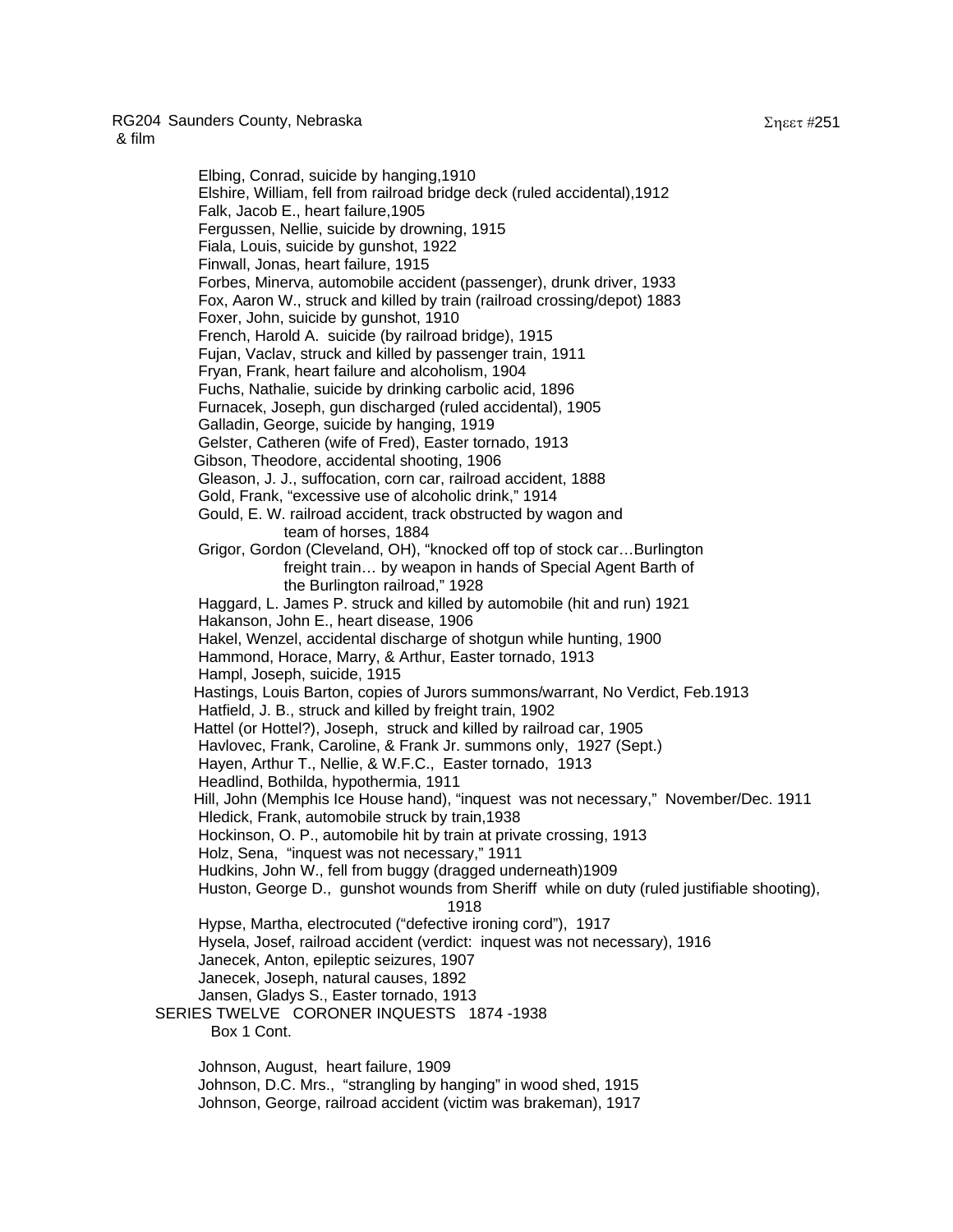Johnson, John J., "Coroners papers attached to transcript from County Court in case of State of Nebraska v. Maggie Johnson," (no documents in envelope), 1913 Johnson, Thomas, suicide by hanging caused by "despondency." 1896 Jonas, Joseph, railroad accident (jury ruled that Union Pacific Railroad was negligent in passenger safety), 1911 Kasperak, Agnes (and infant), wife of Steven, automobile struck by train at railway crossing 2.75 miles west of Valparaiso, 1919 Kelly, John, accidental death "through own carelessness," 1902 Kendall, Cleda, injuries sustained in automobile accident, 1935 Keys, Arthur L. accidental overdose by strychnine ; Keys used improper dose of medication prescribed by physician and druggist, 1885 King, Thomas, accidental death, fell from bridge, 1916 Klement, Anna E., sickness and exposure, "lack of proper care," 1904 Koukal, Helen, automobile accident 2.5 miles north of Ceresco, 1935 Kriezel, Chris, suicide by gunshot, 1908

Kunes, Vencil, suicide by gunshot, 1910

Kunth, Wiebcke (female), cerebral hemorrhage, apoplexy, 1894

Ladenslaben, Dietrich, heart failure, 1911

Larsen, O.L., suicide by hanging, 1914

 Lattin, Earl, automobile accident as passenger, fell from vehicle, 1922 Lattin, Ira, railroad accident, injuries sustained when falling off step of train, 899 Laudenschlager, John, accidental death by railroad depot, 1932 Lewis, Joseph V., death by pistol shot fired by Albert Hinsch in self-defense, 1899 Lhotka, Frank, suicide by hanging while in village jail, Meade, 1890 Lippincott, Walter, automobile accident (passenger in vehicle roll over), 1924 Lusch, Frederick, heart failure, 1899

# SERIES TWELVE CORONER INQUESTS 1874 -1938

Box 2

 Machacek, Theodore, gunshot, ruled accidental, 1929 Magis, George, drowned in Platte River near Ashland, 1908 Maharg, Asa, suicide by gunshot (revolver), 1912 March, L. M. Mrs., cerebral hemorrhage, apoplexy, 1893 Marit, Alexander, struck and killed by freight train, 1907 Maraz, Pavel, suicide by hanging, 1896 Marny, Thomas, injuries sustained by loss of blood, slipped between two railroad cars, 1896 Masalchyk, Jan (from Russia and worked in bakery, Chicago), tried to hop onto moving freight train, slipped/fell,1892 McCartney, Charles, accidental discharge of shotgun, 1931 McClung, John, natural causes, 1920 McCoy, Judson, excessive drinking, fell face down & smothered, 1900 McDonald (or McDonnell), Anthony, suicide by gunshot, 1906 McDonald, Charles M., struck and killed by train, "trespassing on said company right of way," 1910

## SERIES TWELVE CORONER INQUESTS 1874 -1938 Box 2 Cont.

 McMullan, John, fell from front end of flat railway car, ruled accidental, 1891 Merkle, Gottleib, suicide by gunshot, 1895 Methman, George A., excessive drinking, stomach problems, 1883 Michael, Henry G., 22 years old, working on farm, heat exhaustion, 1885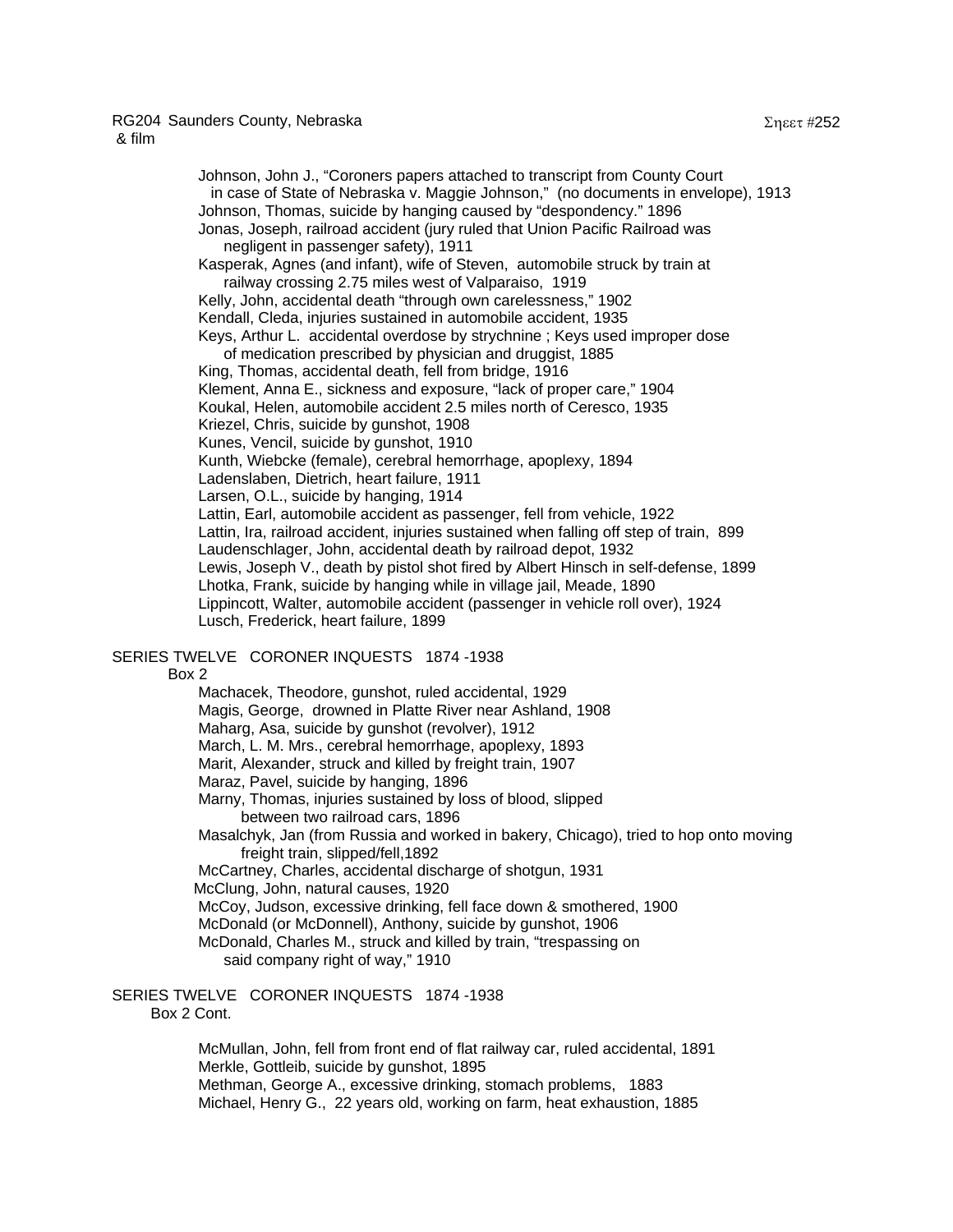Mielenz, John, blow to the head while being employed by C.N. W. Railway Company, jury ruled no criminal negligence involved by RR company, 1917 Miller, C. A., stroke, 1909 Miller, Olaf, suicide by hanging, 1911 Mills, James W. fell in hole in barn loft, hit head, ruled accidental, 1911 Myrtle, T.F., struck and killed by train, "trespassing on company's right of way," (ignored warning whistles), 1915 Nemecek, Joseph, hypothermia, 1916 Neville, John, struck and killed by train at crossing, 1903 Novak, Joseph A,, thrown from automobile that hit bridge railing at high speed, 1915 Novak, Josephine, suicide by drinking carbolic acid, 1905 Nutt, Austin, suicide by hanging, 1907 Ohme, Pauline, Easter tornado, 1913 Olson, Clarence Arthur, suicide by hanging, 1912 Olson, Jacob, suicide by gunshot & hanging, 1895 Pabian, John J., suicide by drowning in creek,1914 Padget, William, choking on piece of food, no inquisition necessary, 1908 Parrish, Hanna, heart failure, 1910 Pavlas, James, "exhaustion due to internal hemorrhage," 1891 Pearson, Hilma, suicide by hanging, 1926 Perry, Everett A., injuries sustained in automobile collision with truck, 1930 Peterson, Glen, drowning, ruled accidental, 1916 Phelan, W. J., unknown causes, 1901 Philips, Edwin, struck and killed by freight train, 1908 Porter, William Thomas, suicide by gunshot, 1912 Potadle, Mike, hypothermia, 1917 Quick, Henry, "sickness and exposure," 1902

 Ratcka, Alexander, suicide by hanging, 1914 Rathburn, Charles, heart failure, 1903 Reese, Jens, heart problems, 1900 Rhode, Willie (infant), Easter tornado, 1913 Riegi, Andrea, swimming accident in pond, 1908 Rish, Albert F., shot by revolver, ruled accidental 1893 Roberts, Russel, heart failure, 1911 Rogers, William, suicide by hanging, 1913 Rollf, Frank T., suicide by gunshot, 1884 Ruzicka, Emil, accidental shooting (mishandling of firearm), 1908 Sabatka, John, suicide by hanging, 1890 Safranek, Joseph, heart failure, 1906 Sagert, Louisa, Easter tornado, 1913 Sklanar, Anton, suicide by gunshot (notes state he had cancer), 1909

Smith, Grace, accidental death, no inquest necessary, 1916

 Sneider, Charles Mrs., suicide by hanging, 1891 SERIES TWELVE CORONER INQUESTS 1874-1938 Box 2 Cont. St. Louis, G. J. (Mrs.) "felonious administering of arsenic by husband," 1877 Samek, Francisca (Fanny) Mrs., death by causes unknown/undetermined, 1881 Scharf, Joseph, drowning, ruled accidental, 1906 Schneider, Charles, suicide by hanging, 1891 Schwartz, William, accidental death, underneath circus wagon while asleep and ran over him, 1912

 Scott, D. A. struck and killed by train at crossing north of Yutan, 1913 Sedlacek, James, suicide by gunshot, 1896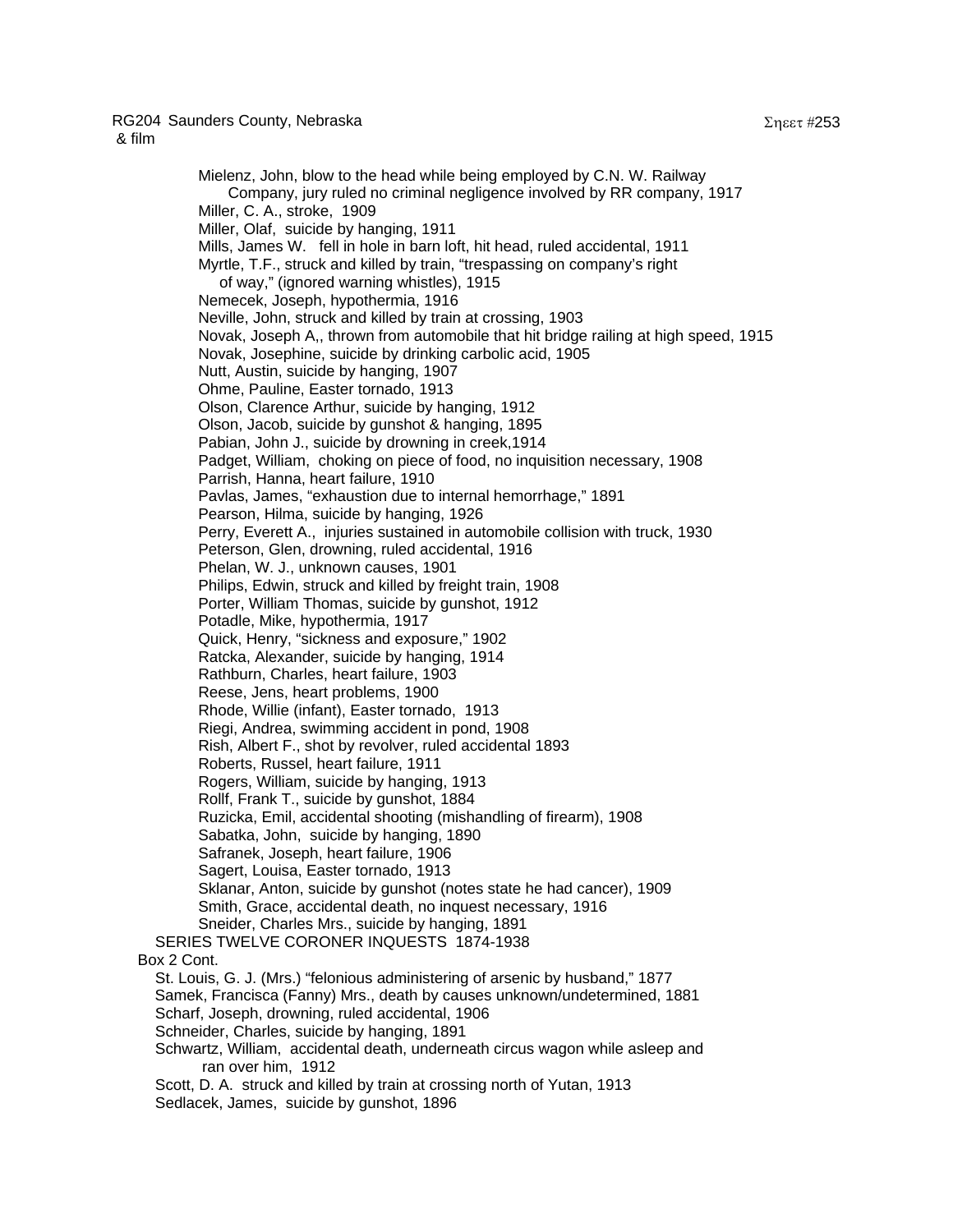Semrod, John, suicide by hanging, 1908 Shovlik, Jacob, suicide by gunshot, 1904 Siebkin, Detlef, suicide by hanging, 1908 Simonson, Elias, natural causes, no inquest necessary, 1903 Smetak, John, killed by blunt instrument inflicted by son Adolph, 1925 Starman, Herman, Easter tornado, 1913 Steinbach (or Stinebach), Ada E. and Harold H. , Easter tornado, 1913 Stigge, Alma and Emma, automobile hit by train by railroad crossing, 1925 Stites, George K., suicide, overdose of morphine, notes indicates fees paid by father, Colonel J. L. Stites of Milan, Indiana, 1894 Stokes, George R., suffocation in corn after railroad car overturned in wreck, 1888 Stolley, Dave, suicide, no inquest was necessary, 1915 Stopan, Frank, suicide by hanging, no inquest was necessary, 1907 Stribic, Stephen, suicide by drinking strychnine, 1910 Svododa, Charles, suicide by gunshot, 1891 Taylor, John C., suffocation, corn car, railroad accident, notes indicate he was traveling with envelope with a return address of Louisville, KY and was approximately 30 years of age, 1888 Templeton, Fred E., suicide by drinking carbolic acid, 1916 Therselic, Andry, train accident, trespassing on railroad company's right of way near Platte River bridge, Ashland, 1910 Thomas, Philip, heart failure, 1902 Thompson, William, injuries sustained at Memphis station, crushed by railway trucks, 1892 Thorson, Carl Theodore, death by drowning (Platte River) near Yutan (dove into river and hit head, 1910 Tiffany, Horatio, suicide by gunshot, 1883 Tomasek, James, died from gunshot fired by Frank Levy, 1913 Tosovsky, Anna, struck and killed by train 3.5 miles west of Weston, 1890 SERIES TWELVE CORONER INQUESTS 1874 -1938 Box 3 Ulander, Caroline, suicide by drinking carbolic acid, 1911 Underdown, W. C., employee of Burlington Railroad, ran over by passenger car while on track, 1915 Unknown Baby, found by flood dam near Dean & Wilson's mill, cause of death undetermined, 1874 Unknown Men (total of 6), railroad wreck near Yutan, men found inside car,1888

 (detailed notes on victims #2, #3, and #5 including descriptions of personal effects and physical descriptions)

# SERIES TWELVE CORONER INQUESTS 1874 -1938

## Box 3 Cont.

- Unknown Man, Village of Mead jail, suicide by hanging, 1890
- Unknown Man, Cedar Bluffs near Platte River (20-25 years of age), shot by person(s) unknown near left ear, 1906
- Unknown Baby Boy, found at Colon in box car (may have originated from Fremont) strangulation, 1911
- Unknown Man, Memphis, epileptic seizures, 1913
- Unknown Man, Leshara, body placed in box and buried in Methodist cemetery, 1916
- Unknown Baby, Ashland, badly decomposed, 1914
- Unknown Baby, fetus found at city dump, jury ruled that fetus was found in a jar of "preservative";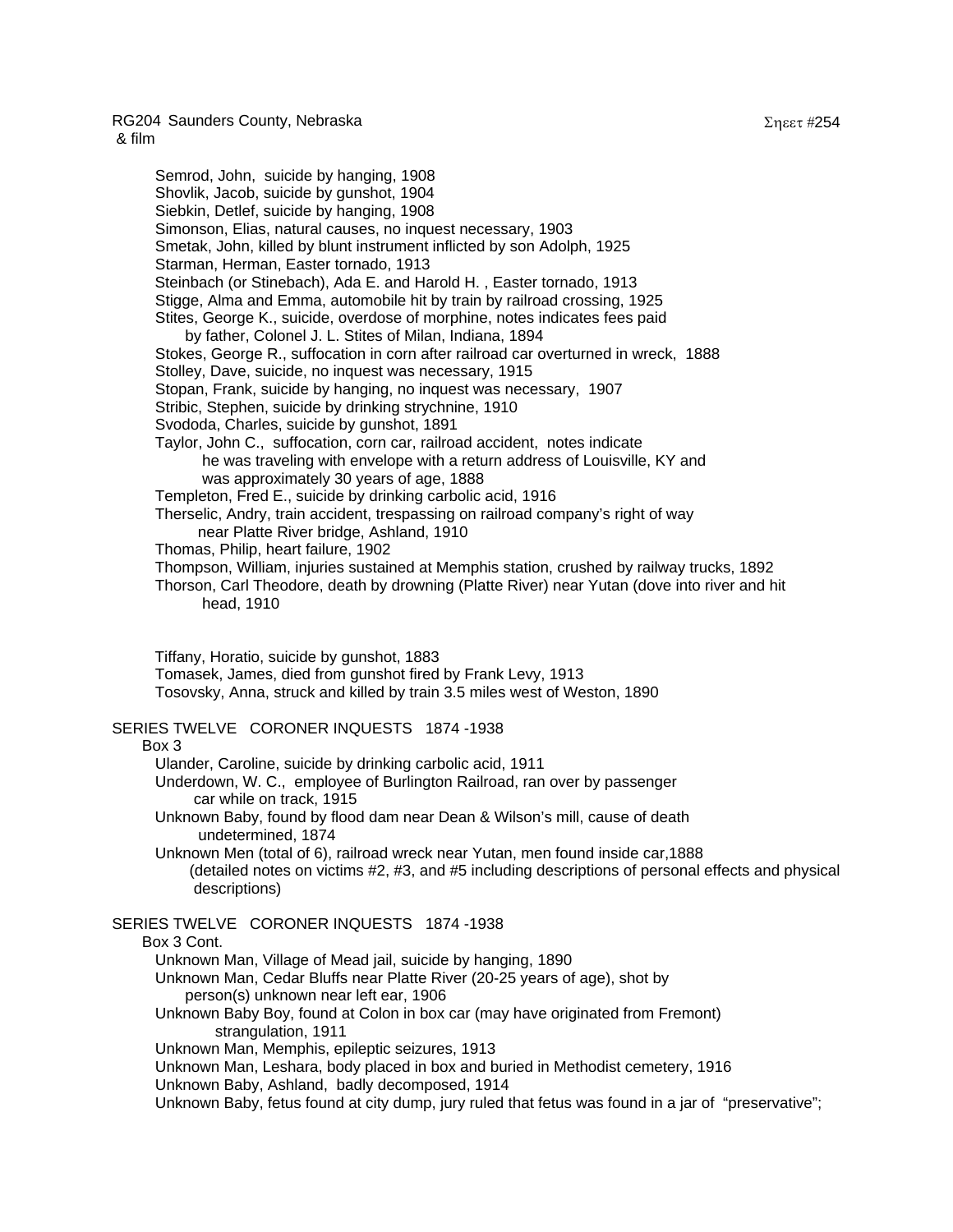the jar was broken and jury suspected that it was from the lab of the Wahoo Community Hospital that was improperly disposed of, 1936 Vavra, John, suicide by gunshot, 1893 Vculek, Frank F., food poisoning from eating baloney, 1910 Veskrna, Emil, accidental death from horse kicking him, 1914 Virgl, Vencislaus or Censeslaus, suicide by hanging, no inquest was necessary, 1907 Vones, John, suicide by hanging, 1898 Von Nostrand, Lyman F., struck and killed by two automobiles while walking on road near County Poor Farm, 1924 Vopat, Vaclav, drowned in creek on farm of John Brecka near Prague, notes state that he had been missing for 14 months, 1906 Vrasfair, Adolf, hypothermia caused by swimming in very cold water, 1912 Wagner, Orval, automobile hit by oil train at Yutan, 1926 Walters, George H., burn victim, farm house of Fred Hageman, ruled accidental, 1916 Wandra, Charles J., exposure exacerbated by excessive alcohol consumption, 1908 Ward, John, heatstroke exacerbated by intoxication found on J. R. Lee farm, 1894 Warren, A. S., thrown from wagon, in confused state/hypothermia, 1880 Westman, O. J. automobile accident 5.5 miles west of Wahoo on Hwy #16, struck by truck, 1937 Whimery or Whimnery?, J. M. , cerebral hemorrhage, no inquest was necessary, 1914 Whitaker, Russell S., suicide by gunshot, 1902 Wilkinson, Herman, suicide by gunshot, 1919 Wotipka, Martin, suicide by gunshot, 1910 Wright, William O., gunshots fired by Charles Basye, ruled felonious intent, 1893 Wundra, Anna, suicide by hanging, 1893 Zeisel or Ziesel, Ernest, accidental drowning at crossing #16, Burlington RR bridge,

Platte River, 1914

SUBGROUP NINE SUPERINTENDENT OF SCHOOLS

NOTE: No records from the office of Saunders County Superintendent of Schools have been transferred to the State Archives.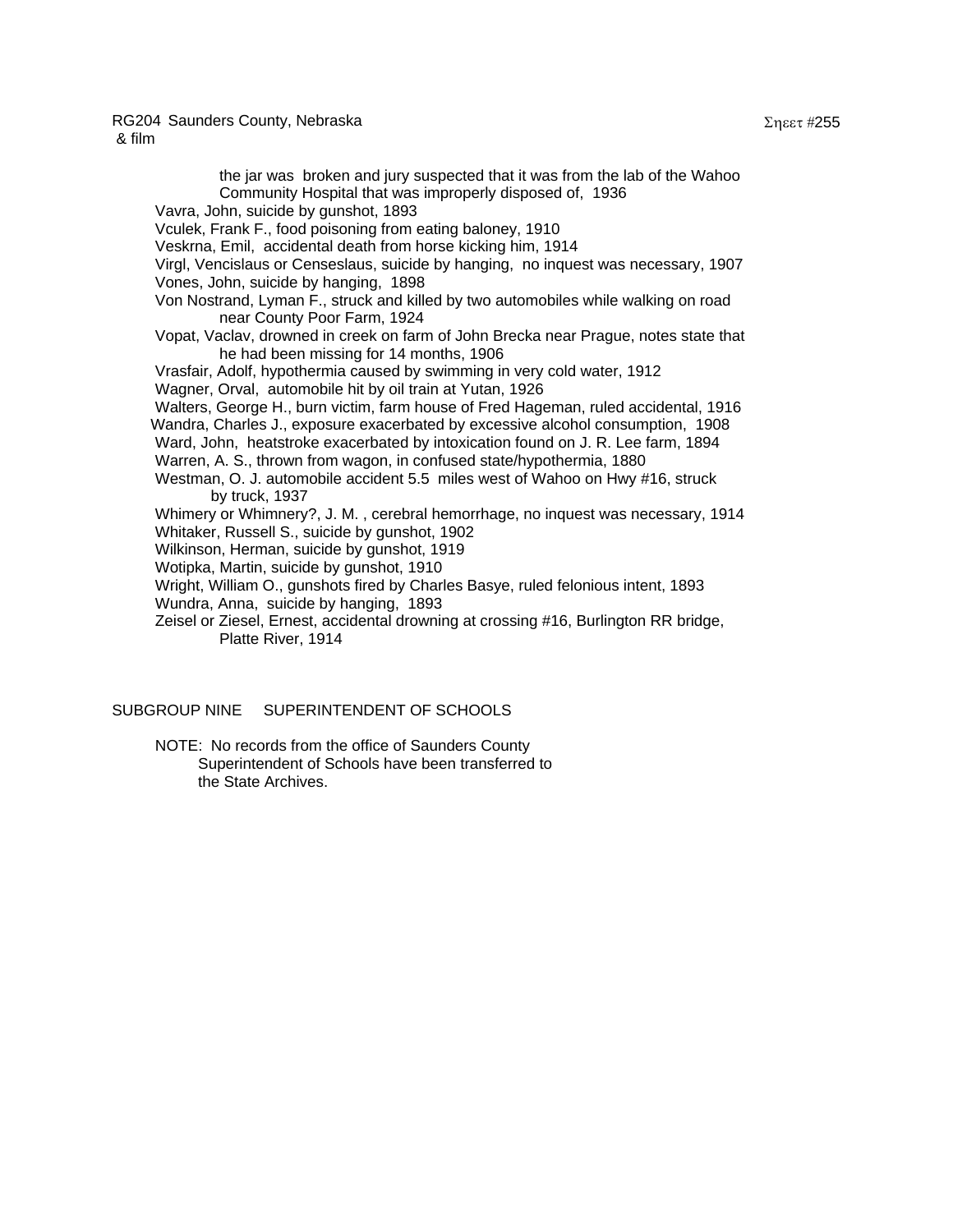SUBGROUP TEN SCHOOL DISTRICTS, 1872-1978

film

SERIES ONE SCHOOL DISTRICT #40, 1872-1912

NOTE: The first portion of this Series was loaned to the State Archives for microfilming by Otis Beeman of Ceresco. Patrons are requested to ignore RG#, Subgroup, and Series numbers on microfilm.

Roll #1 Item #1 Brief History of School District #13,803 (2 TYPED PP), 1869-1906 and history notes, 1872-1955 V.1 Teachers Monthly & Term Summary, 1886-1887 V.2 Director's Record, 1872-1906 includes orders, Minutes, officers, etc. April 1, 1872 thru June 24, 1906 (not in chronological order for final entries) V.3 Director's Record, 1877-1906 Minutes, June 26, 1877 Minutes, June 25, 1900 - June 1906 Voters lists, Teachers Contracts, 1901-1905 Teachers Register, 1899-1901 Fiscal Records, 1900-1906 Annual Report of Director, 1900-1906

> V.4 Director's Record, 1905-1912 History of Bonds of Dist. #40, 1905-1910 Annual Meetings, 1907-1912 School Officers, 1906-1909 Teachers Contracts, 1907-1910 Fiscal Reports, 1906-1912 Annual Reports, 1907-1911

SERIES ONE SCHOOL DISTRICT #40, 1872-1939 (Addition)

NOTE: No Information can be found as to the donation of the remainder of School District #40 records which have not been microfilmed

V.1 Teachers Register, Sept. 1884 - Apr. 1886<br>SUBGROUP TEN SCHOOL DISTRICTS (cont) SCHOOL DISTRICTS (cont)

SERIES ONE SCHOOL DISTRICT #40 (Addition), cont.

| V <sub>2</sub> | Teachers Register, Sept. 1886 - July 1887 |
|----------------|-------------------------------------------|
| V.3            | Teachers Register, Nov. 1887 - June 1889  |
| $V_4$          | Teachers Register, 1890-1891 - MISSING    |
| V.5            | Teachers Register, Sept. 1892 - June 1895 |
| V.6            | Teachers Register, Sept. 1895 - May 1897  |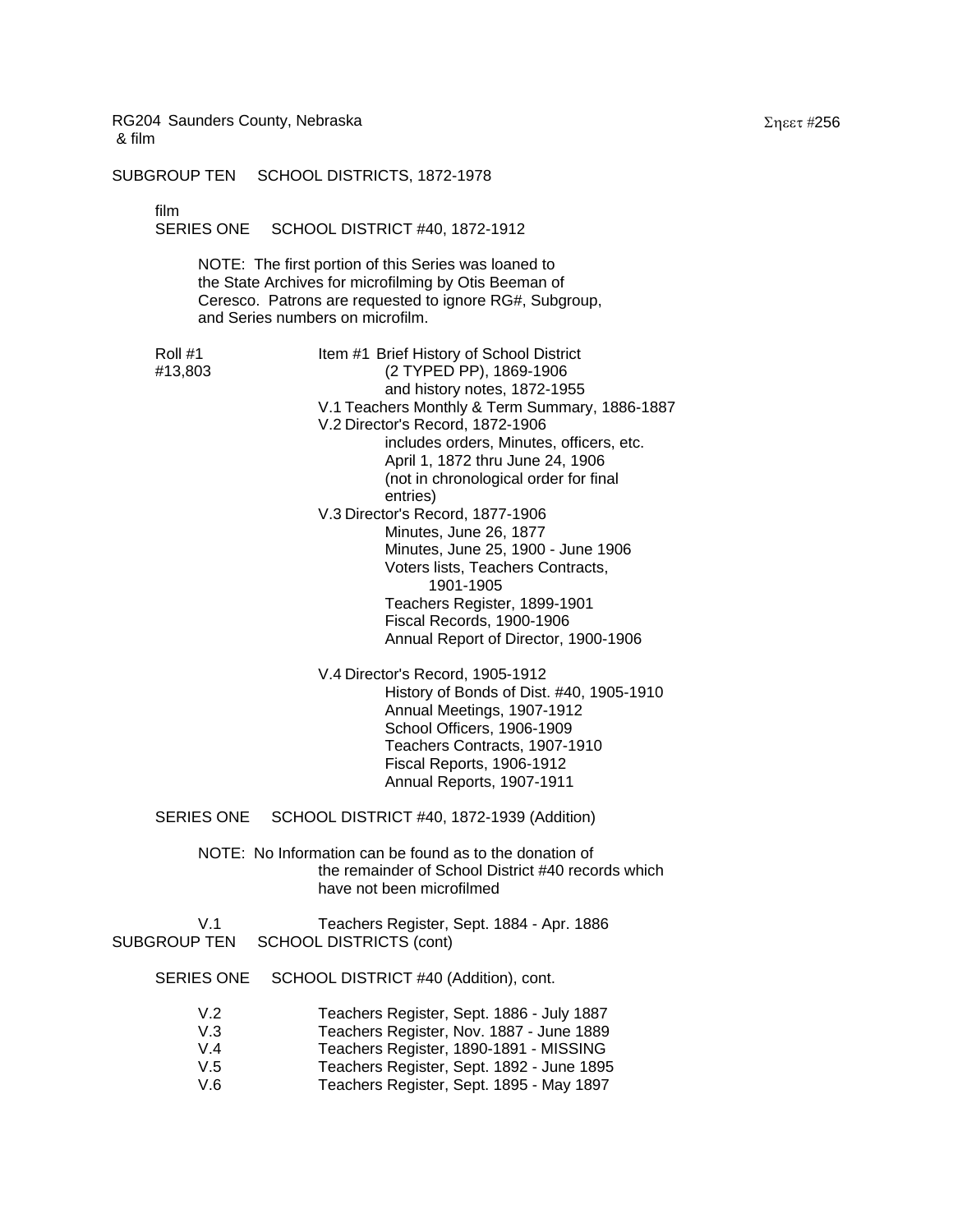| V.7<br>V.8<br>V.9                                    | Textbook Register, Apr. 1892 - Sept. 1899<br>Textbook Register, Sept. 1897 - Sept. 1899<br>Textbook Register, Sept. 1900 - Sept. 1902                                                                                                                          |
|------------------------------------------------------|----------------------------------------------------------------------------------------------------------------------------------------------------------------------------------------------------------------------------------------------------------------|
| V.10                                                 | Classification Record, Jan. 1891 - June 1893                                                                                                                                                                                                                   |
| V.11<br>V.12<br>V.13<br>V.14<br>V.15<br>V.16<br>V.17 | Director's Record, Apr. 1872 - Apr. 1887<br>Director's Record, Apr. 1887 - June 1891<br>Director's Record, 1892-1898 - MISSING<br>Director's Record, 1899-1906<br>Director's Record, 1906-1912<br>Director's Record, 1912-1921<br>Director's Record, 1921-1923 |
| V.18                                                 | Attendance Register, 1931-1936                                                                                                                                                                                                                                 |
| V.19                                                 | Treasurer's Record, 1934-1939                                                                                                                                                                                                                                  |
| B.1                                                  | f.1 Annual Reports & miscellany<br>including some census, 1879-1914<br>NOTE: Available in Director's Records<br>f.2 Undated Reports and census<br>f.3 Perfect Attendance Books, 1902-1903<br>Miscellaneous Report Cards, 1916-1917                             |
| film                                                 | SERIES TWO SCHOOL DISTRICT #41, 1882-1957                                                                                                                                                                                                                      |
| V.1                                                  | <b>Classification Record:</b><br>1898-1901, 1890-1893, 1904-1909                                                                                                                                                                                               |
| V.2<br>V.3                                           | Daily Attendance & Term Register, 1904-1906<br>Daily Attendance Register, 1910-1921                                                                                                                                                                            |
| SUBGROUP TEN                                         | includes some census records, n.d.<br><b>SCHOOL DISTRICTS (cont)</b>                                                                                                                                                                                           |
| film<br><b>SERIES TWO</b>                            | SCHOOL DISTRICT #41 (cont)                                                                                                                                                                                                                                     |
| V.4                                                  | Classification Record, 1909-1918<br>includes list of graduates, 1910-1919                                                                                                                                                                                      |
| *<br>V.5                                             | (Restricted to Staff Use)<br>Combination Daily & Classification Register,<br>1920-1925. End of volume contains reports<br>of health examinations, 1921-1923                                                                                                    |
| V.6                                                  | Combination Daily & Classification Register,<br>1931-1937                                                                                                                                                                                                      |
| V.7                                                  | Daily Attendance, Classification & Text Book<br>Register, 1937-1941                                                                                                                                                                                            |
| V.8                                                  | Daily Attendance, Classification & Text Book<br>Register, 1941-1947                                                                                                                                                                                            |
| V.9                                                  | Daily Attendance, Classification & Text Book<br>Register, 1945-1950                                                                                                                                                                                            |
|                                                      |                                                                                                                                                                                                                                                                |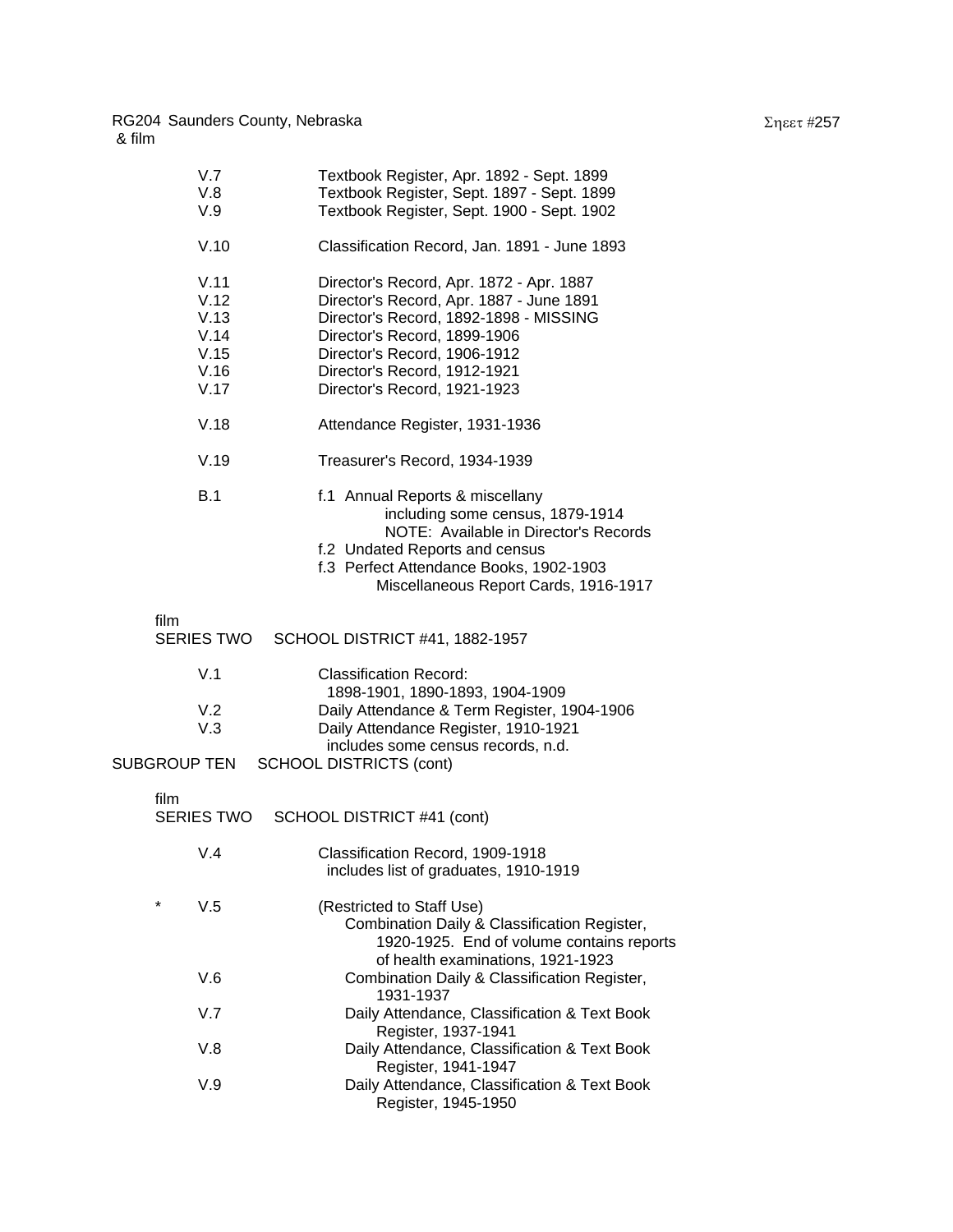| * | V.10 | (Restricted to Staff Use)<br>Daily Attendance & Classification Register |
|---|------|-------------------------------------------------------------------------|
|   |      | w/ Health Examination Record, 1951-1955                                 |
| * | V.11 | (Restricted to Staff Use)                                               |
|   |      | Daily Attendance Register, 1956-1957                                    |
|   | f.1  | Classification Report & Term Summary Cards,<br>1924-1940                |
|   | V.12 | Director's Record, 1888-1894                                            |
|   |      | Annual Meetings, Apr. 2, 1888 - June 27, 1892                           |
|   |      | School Officers, 1888-1893                                              |
|   |      | Teachers Contracts, 1888-1893                                           |
|   |      | Teachers Register, 1888-1892                                            |
|   |      | Fiscal Records, 1888-1894                                               |
|   |      | Annual Reports, 1889-1893                                               |
|   | V.13 | Director's Record, 1907-1919                                            |
|   |      | Minutes, 1907-1918                                                      |
|   |      | Treasurer's Reports, 1908-1918                                          |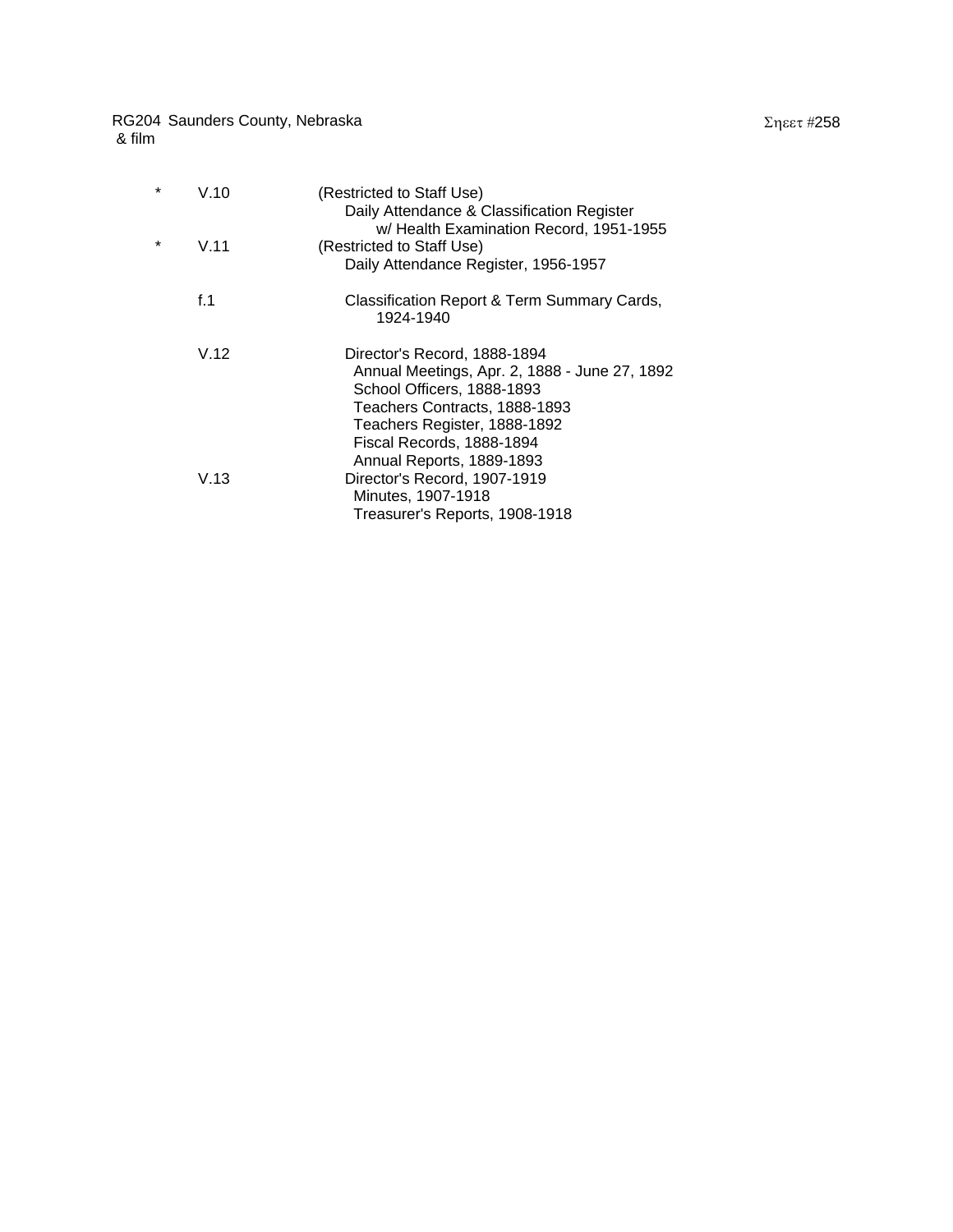SUBGROUP TEN SCHOOL DISTRICTS (cont)

film<br>SER

| SERIES TWO                                                   | SCHOOL DISTRICT #41 (cont)                                                                                                                                            |                                                                                                                                                                                                                                                                                |  |  |  |
|--------------------------------------------------------------|-----------------------------------------------------------------------------------------------------------------------------------------------------------------------|--------------------------------------------------------------------------------------------------------------------------------------------------------------------------------------------------------------------------------------------------------------------------------|--|--|--|
| V.14<br>V.15<br>V.16<br>V.17<br>V.18<br>V.19<br>V.20<br>V.21 |                                                                                                                                                                       | Director's Record, 1919-1923<br>Director's Record, 1923-1928<br>Director's Record, 1929-1934<br>Director's Record, 1934-1939<br>Director's Record, 1939-1943<br>Director's Record, 1943-1947<br>Treasurer's Record, 1948-1952<br>Director's Record, 1951-1955                  |  |  |  |
| f.2<br>f.3<br>f.4                                            |                                                                                                                                                                       | Census Records, 1882-1954<br>Annual Reports of Director, 1884-1907<br>State Apportionment, 1932-1939<br>Bonds of Officers, 1899<br>Insurance, 1894                                                                                                                             |  |  |  |
| film<br><b>SERIES TWO</b>                                    |                                                                                                                                                                       | SCHOOL DIST. #41 - MICROFILM RECORD                                                                                                                                                                                                                                            |  |  |  |
|                                                              | NOTE: Roll #1, School Dist. #41 is restricted to staff<br>use only. Volumes containing confidential records<br>according to Nebraska law are marked with an asterisk. |                                                                                                                                                                                                                                                                                |  |  |  |
| Roll #1<br>#17,967                                           |                                                                                                                                                                       | Vol. #1, Classification Record, 1898-1909<br>thru<br>f.4, Insurance, 1894                                                                                                                                                                                                      |  |  |  |
| <b>SERIES THREE</b>                                          |                                                                                                                                                                       | <b>SCHOOL DISTRICT #44, 1884-1978</b>                                                                                                                                                                                                                                          |  |  |  |
| $B.1-2$                                                      | V.1<br>V.2<br>V.3<br>V.4                                                                                                                                              | School Census, 1885-1905<br>Director's Record, 1884-1901<br>April 7, 1884 thru June 24, 1901<br>includes teachers contracts, 1884-1890<br>Treasurer's Record, 1884-1918<br>Director's Record, 1901-1919<br>June 24, 1901 thru June 9, 1919<br>School officials list, 1900-1906 |  |  |  |
|                                                              |                                                                                                                                                                       | Teachers Contracts, 1901-1908                                                                                                                                                                                                                                                  |  |  |  |

 Fiscal Records, 1900-1910 Annual Reports, 1901-1908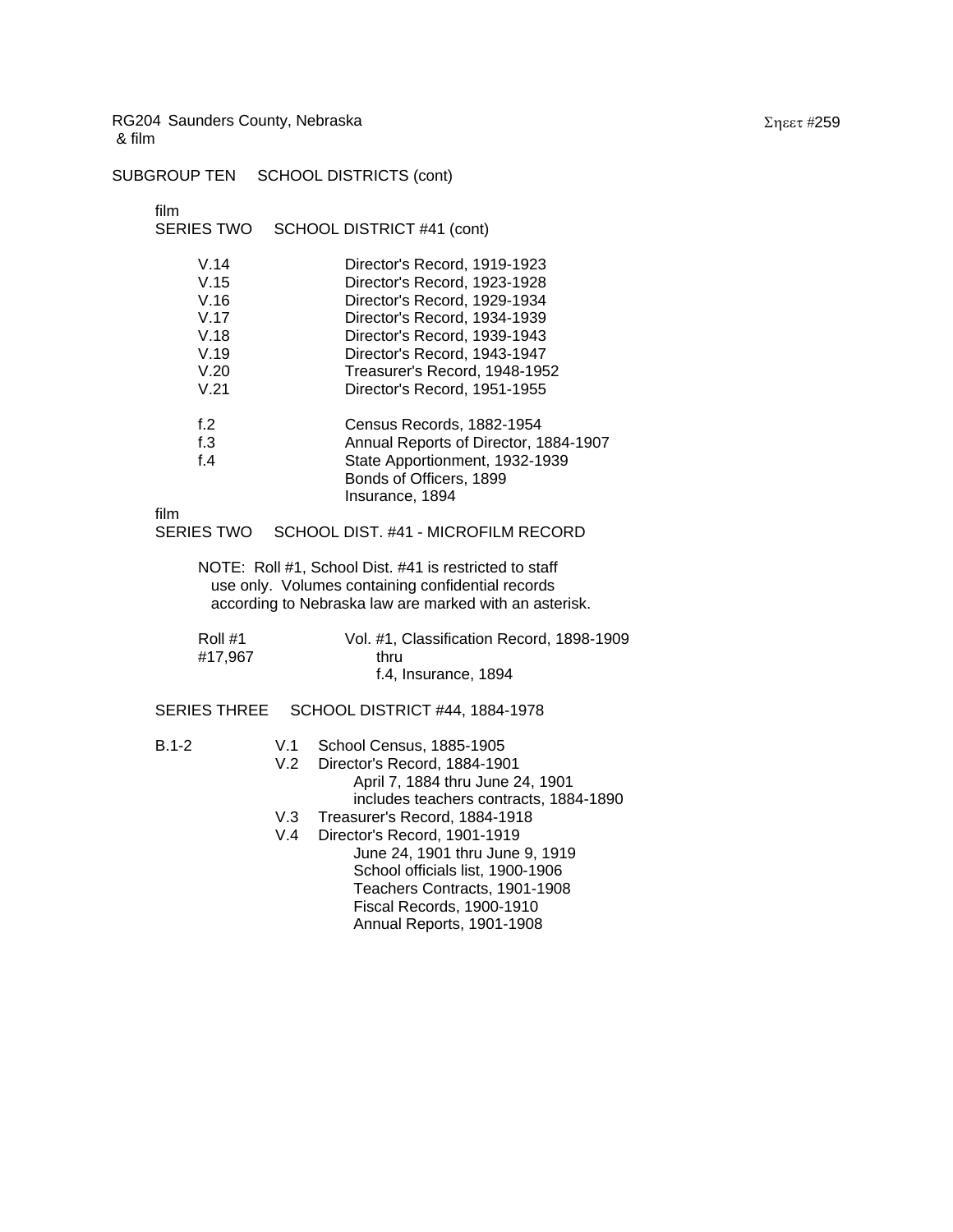SUBGROUP TEN SCHOOL DISTRICTS (cont)

SERIES THREE SCHOOL DISTRICT #44 (cont)

| B.1-2 | Item #1 Census & Annual Report of Director, 1905                 |
|-------|------------------------------------------------------------------|
|       | Item #2 Census, Annual Report & Teachers                         |
|       | Contracts, 1906-1916                                             |
|       | Item #3 Census, Annual Report & Teachers<br>Contracts, 1918-1919 |
|       |                                                                  |

- V.5 School Moderator's Record, 1921-1923
- V.6 Director's Record, 1924-1931
- V.7 School Dist. Treasurer's Record, 1924-1930
- V.8 School Dist. Moderator's Record, 1925-1935
- V.9 Director's Record, 1931-1937
- V.10 School Dist. Treasurer's Record, 1932-1947
- V.11 Director's Record, 1941-1952
- V.12 Secretary's Record, 1953-1955 NOTE: Same as Director's Record
- V.13 Secretary's Record, 1955-1958
- V.14 Secretary's Record, 1958-1960
- V.15 Secretary's Record, 1960-1962
- V.16 Secretary's Record, 1962-1964
- V.17 Secretary's Record, 1964-1967
- V.18 Secretary's Record, 1968-1971
- V.19 Secretary's Record, 1972-1975
- V.20 Secretary's Record, 1975-1976
- V.21 Secretary's Record, 1976-1978
- Item #4 Census, Annual Report & Teachers Contracts 1960-1978
- V.22 Classification Record, 1890-1893
- V.23 1894-1896 NOT IN STORAGE
- V.24 Classification Record, 1897-1903
- V.25 1904-1905 NOT IN STORAGE
- V.26 Attendance & Term Register, 1905-1908
- V.27 1909-1910 NOT IN STORAGE
- V.28 Attendance Register, 1911-1917
- V.29 Attendance & Classification Register, 1918-25
- V.30 Attendance & Classification Register, 1925-31
- V.31 Attendance Register, 1932-1937
- V.32 Attendance & Classification Register, 1937-43